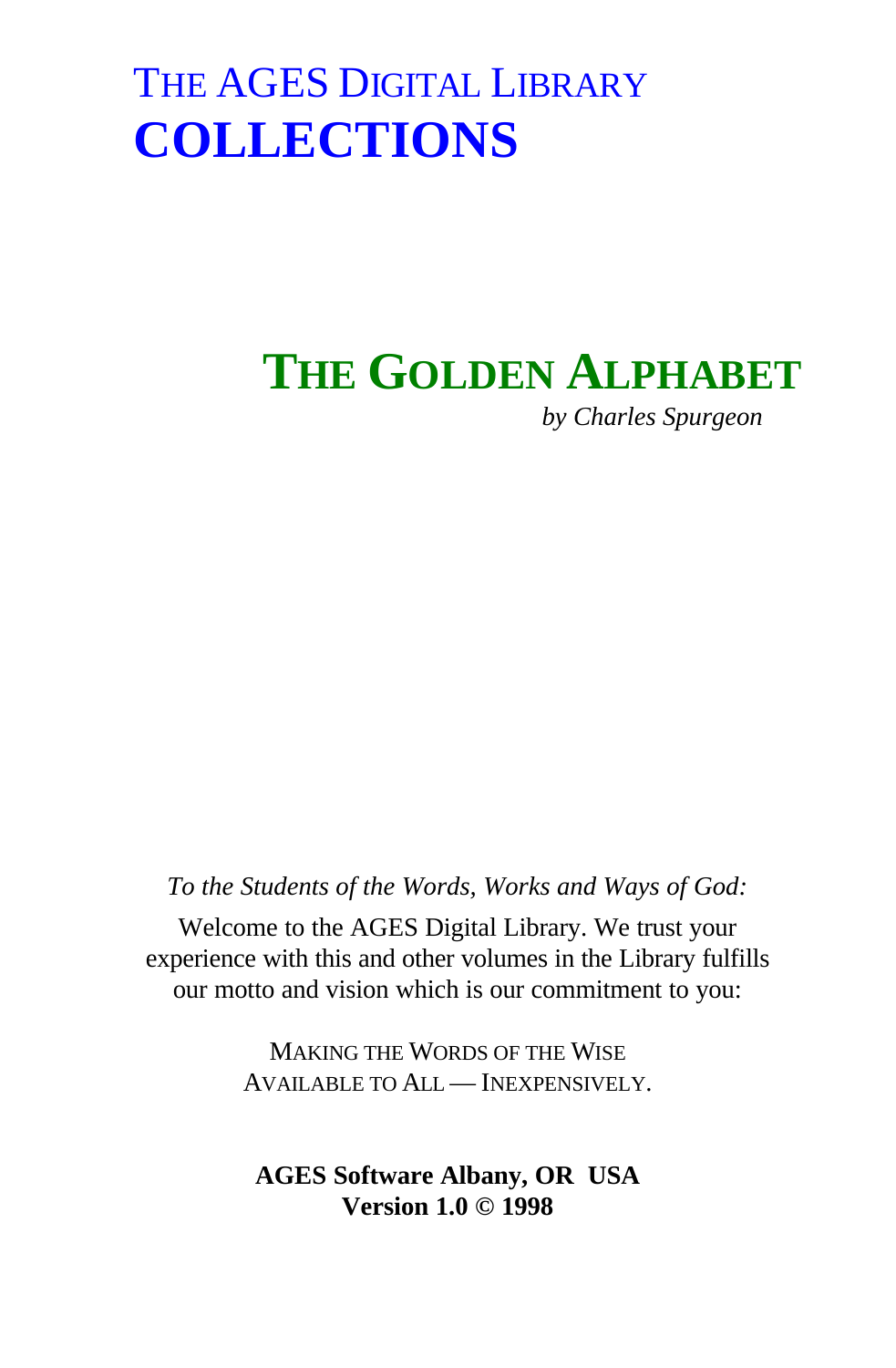### PREFATORY WORD.

THE TREASURY OF DAVID, in seven large volumes, is to be found in thousands of libraries, but it is too huge a work to be commonly known among the thousands of Israel,, Hence it came into my mind to publish certain parts of it in smaller books, that many more might be profited by it. The One Hundred and Nineteenth Psalm is of such a size as to stand out from all the rest, and claim a separate treatment. It is known among the Germans as '"The Christians' golden A B C of the praise, love, power, and use of the Word of God':': and from them I have borrowed the title of this volume. Each portion of the Psalm begins with a letter of the Hebrew alphabet. As a specimen, we would show how the first eight verses may be so rendered as to begin in each case with the letter A, or Aleph.

> **'"***A blessing is on them that are undefiled in the way; and walk in the law of Jehovah; A blessing is on them that keep his testimonies, and seek him with their whole heart; Also on them that do no wickedness, but walk in his ways. A law hast 'thou given unto us, that we should diligently keep thy commandments. Ah, Lord! that my ways were so directed that I might keep thy statutes! And then shall I not be confounded, while I have: respect unto all thy commandments. As for me, I will thank thee with an unfeigned heart, when I shall have learned thy righteous judgments. An eye will I have unto thy statutes: O forsake me not utterly.***'"***'*

This psalm is a wonderful composition. Its expressions are many as the waves, but its testimony is one as the sea. It deals all along with one subject only; but although it consists of a considerable number of verses, some of which are very similar to others, yet throughout its one hundred and seventy-six stanzas the self-same thought is not repeated: there is always a shade of difference, even when the color of the. thought appears to be the same. Some have said that in it there is an absence of variety; but that is merely the observation of those who have not studied it. I have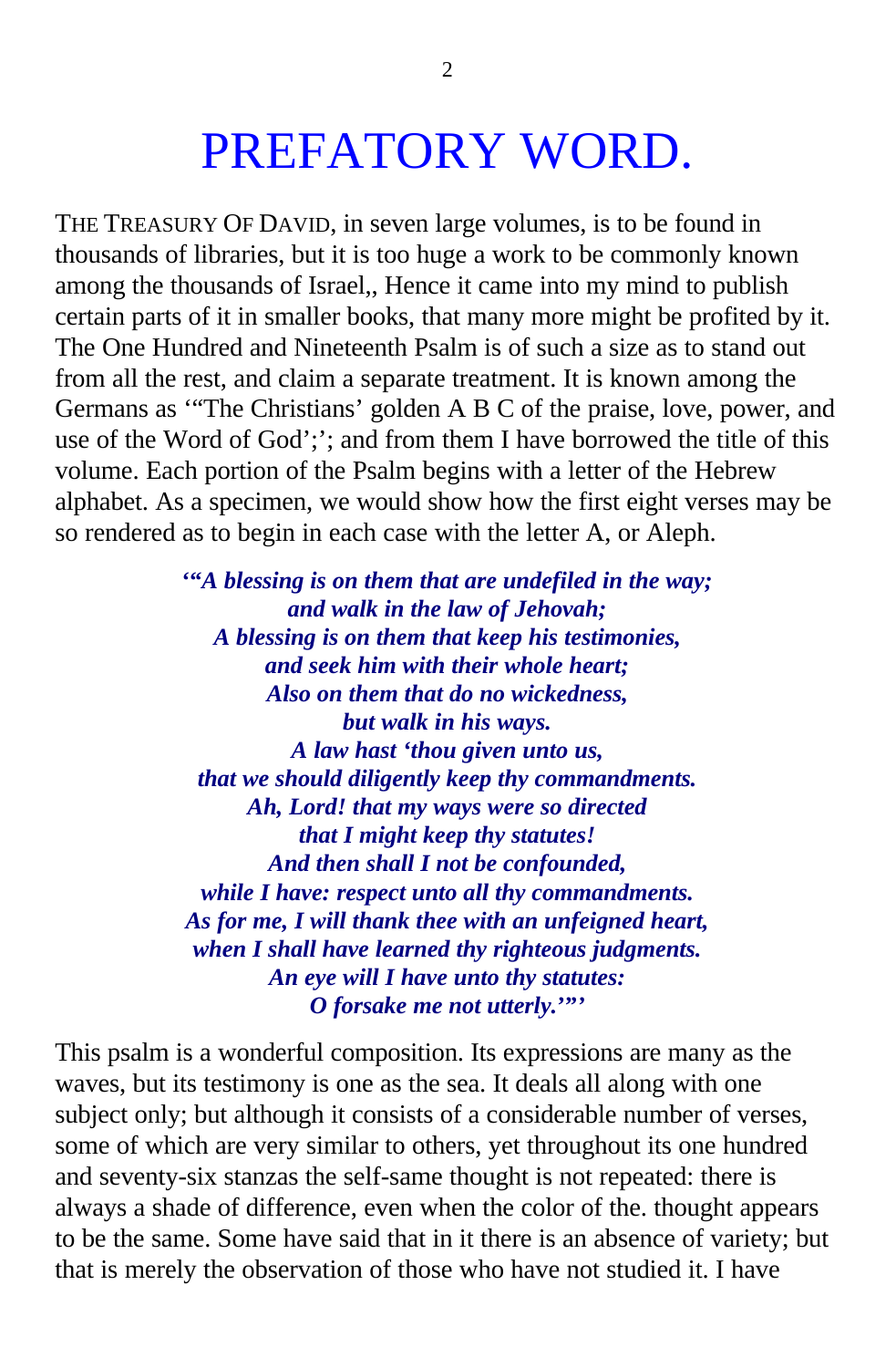weighed each word, and looked .'it each syllable with lengthened meditation; and I bear witness that this sacred song has no tautology in it, but Is charmingly varied from beginning to end. Its variety is that of a kaleidoscope: from a few objects innumerable ]permutations and combinations are produced. In the kaleidoscope you look once, and there is a strangely beautiful form: you shift the glass a very little, and another shape, equally delicate and beautiful, is before your eyes. So it is here. What you see is the same, and yet never the same. it is the same truth, but it is always placed in a new light, put in a new connection, or in some way or other invested with freshness.

I do not believe that any subject other than a heavenly one would have allowed of such a psalm being written upon it; for the themes of this world are narrow and shallow. Neither could such a handling have been given even to a sacred subject by any mind less than divine; inspiration alone can account for the fullness and freshness of this psalm.

The best compositions of men are soon exhausted; they are cisterns, and not springing fountains. You enjoy them very much at the first acquaintance, and you think you could hear them a hundred times over; but you could not: you soon find them wearisome. Very speedily a man eats too much honey: even children at length are cloyed with sweets. All human books grow stale after a time; but with the Word of God the desire to study it increases, while the more you know of it the less you think you know. The Book grows upon you: as you dive into its depths you have a fuller perception of the infinity which remains unexplored. You are still sighing to enjoy more of that which it is your bliss to taste. All this is true even of the psalm which is in itself nothing more than the eulogy of the divine testimony.

This wonderful psalm, from its great length, helps us to wonder at the immensity of Scripture. From its keeping to the same subject it helps us to adore the unity of Scripture, for it is but one. Yet, from the many turns it gives to its one thought, it helps us to see the variety of Scripture. How manifold are the words and thoughts of God I In his Word, just as in creation, the wonders of his skill are displayed in many ways.

I admire in this psalm the singular commingling of testimony, prayer, and praise. In one verse the Psalmist bears witness; in a second verse he praises; in a third verse he prays. It is an incense made up of many spices; but they are wonderfully compounded and worked together, so as to form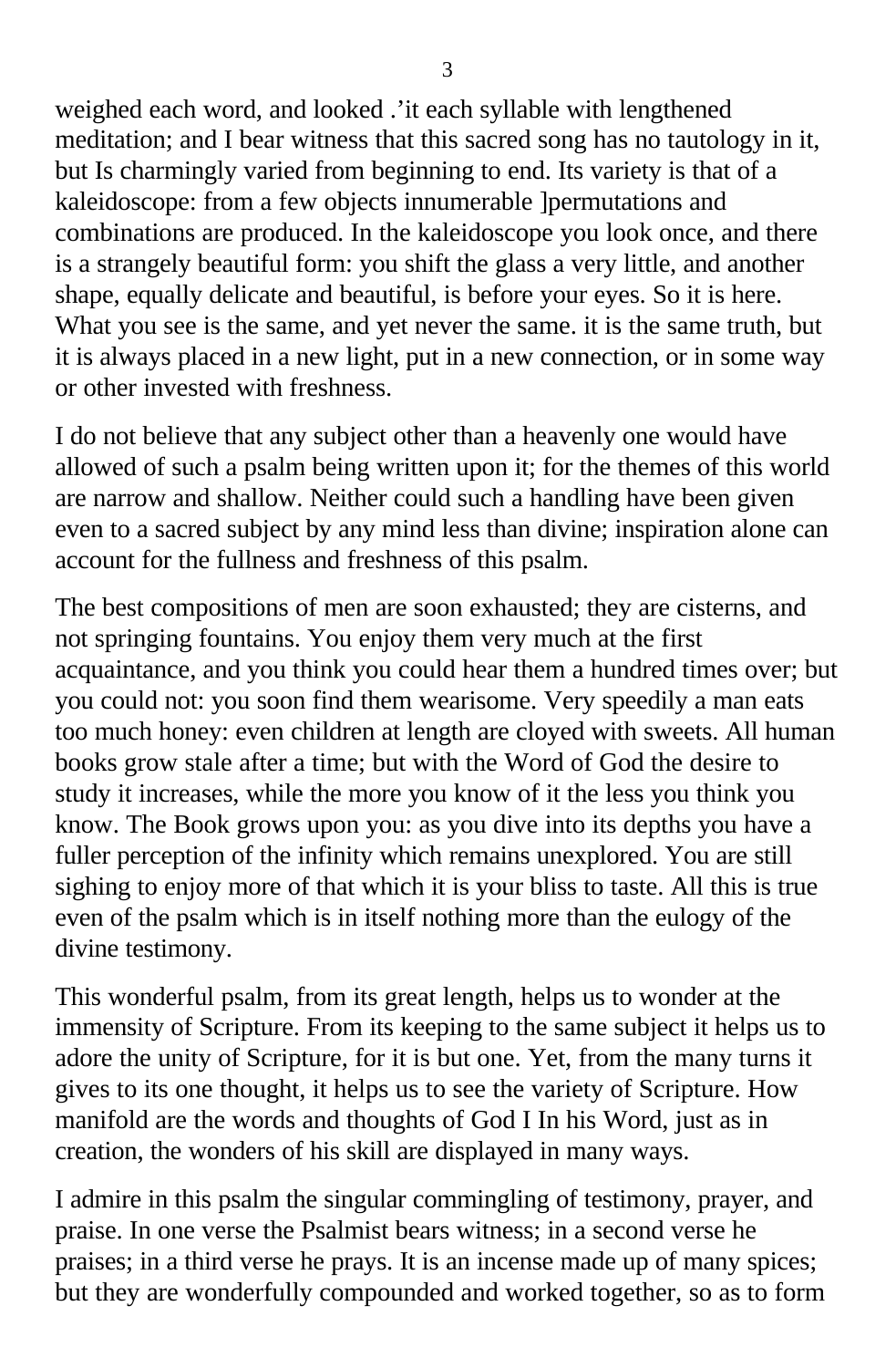one perfect sweetness. The blending greatly increases the value of the whole. You would not like to have one-third of the psalm composed of prayer — marked up to the sixtieth verse, for instance; and then another part made up exclusively of praise; and yet a third portion of unmixed testimony. It is best to have all these divinely-sweet ingredients intermixed, and wrought into a sacred unity, as you have them in this thrice-hallowed psalm. Its prayers bear testimony, and its testimonies are fragrant with praise.

Mr. Charles Bridges has written upon this psalm a peculiarly delightful work. I do not seek to rival him; but I would attempt the edification of the Lord's people in the same way as he has done, for he has made no effort to display learning, but has aimed at promoting devotion. Several notable authors traversed this heavenly country before Mr. Bridges, and I am one of those who follow after him: the succession will not end till the Lord comes.

I commend my labor to my Lord's acceptance, and pray that his Holy Spirit may make these praises of Holy Scripture to ring as sweet bells in the ears of his own people evermore.

Dear Reader, pray for Thy brother in Christ, *C. H. Spurgeon*

Westwood, *July 1*887.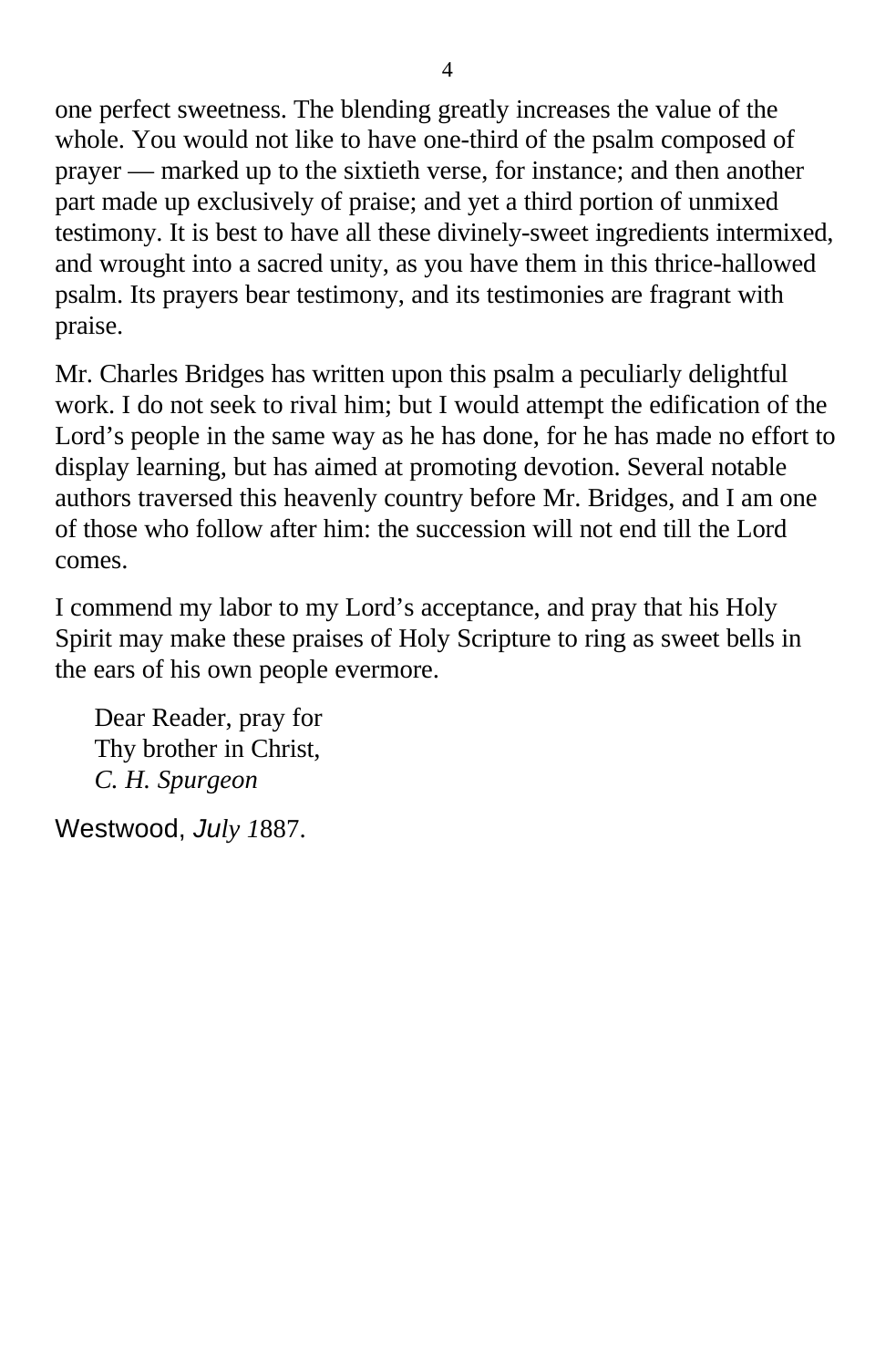### PSALM 119.

*There is no special title to this. Psalm, neither is any author's name mentioned. It is* THE LONGEST PSALM, *and this is a sufficiently distinctive name for it. It equals in bulk twenty-two psalms of the average length of the Songs of Degrees. Nor is it long only; for it equally excels in breadth of thought, depth of meaning, and height of fervor. It is like the celestial city which lieth four-square, and the height and the breadth of it are equal Many superficial readers have imagined that it harps' upon one string, and abounds in pious repetitions and redundancies; but this arises from the shallowness of t he reader's own mind: those who have studied this divine hymn, and carefully noted each line of it, are amazed at the variety and profundity of the thought. Using only a few words, the writer has produced permutations and combinations of meaning' which display his holy familiarity with his subject, and the sanctified ingenuity of his mind. He never repeats himself; for if the same sentiment recurs it is placed in a fresh connection, and so exhibits another interesting shade of meaning. The more one studies it the fresher it becomes. As those who drink the Wile water like it better every time they take a draught, so does this Psalm become the more full and fascinating the oftener you turn to it. It contains no idle word; the grapes of this cluster are almost to bursting full with the new wine of the kingdom. The more you look into this mirror of a gracious heart the more you will see in it. Placid on the surface as the sea of glass before the eternal throne, it yet contains within its depths an ocean of fire, and those who devoutly gaze into it shall not only see the brightness, but feel the glow of the sacred flame. It is loaded with holy sense, and is as weighty as it is bulky. Again and again have we cried while studying it, '"Oh the depths!'" Yet these depths are hidden beneath an apparent simplicity, as Augustine has well and wisely said, and this makes the exposition all the more difficult. Its obscurity is hidden beneath a veil of light, and hence only those discover it who are in thorough earnest, not only to look on the word, but, like the angels, to look into it.*

*The Psalm is alphabetical Eight stanzas commence with one letter, and then another eight with the next letter, and so the whorl., Psalm proceeds by octonaries quite through the twenty-two letters of the Hebrew alphabet. Besides which, there are multitudes of oppositions of sense; and others of*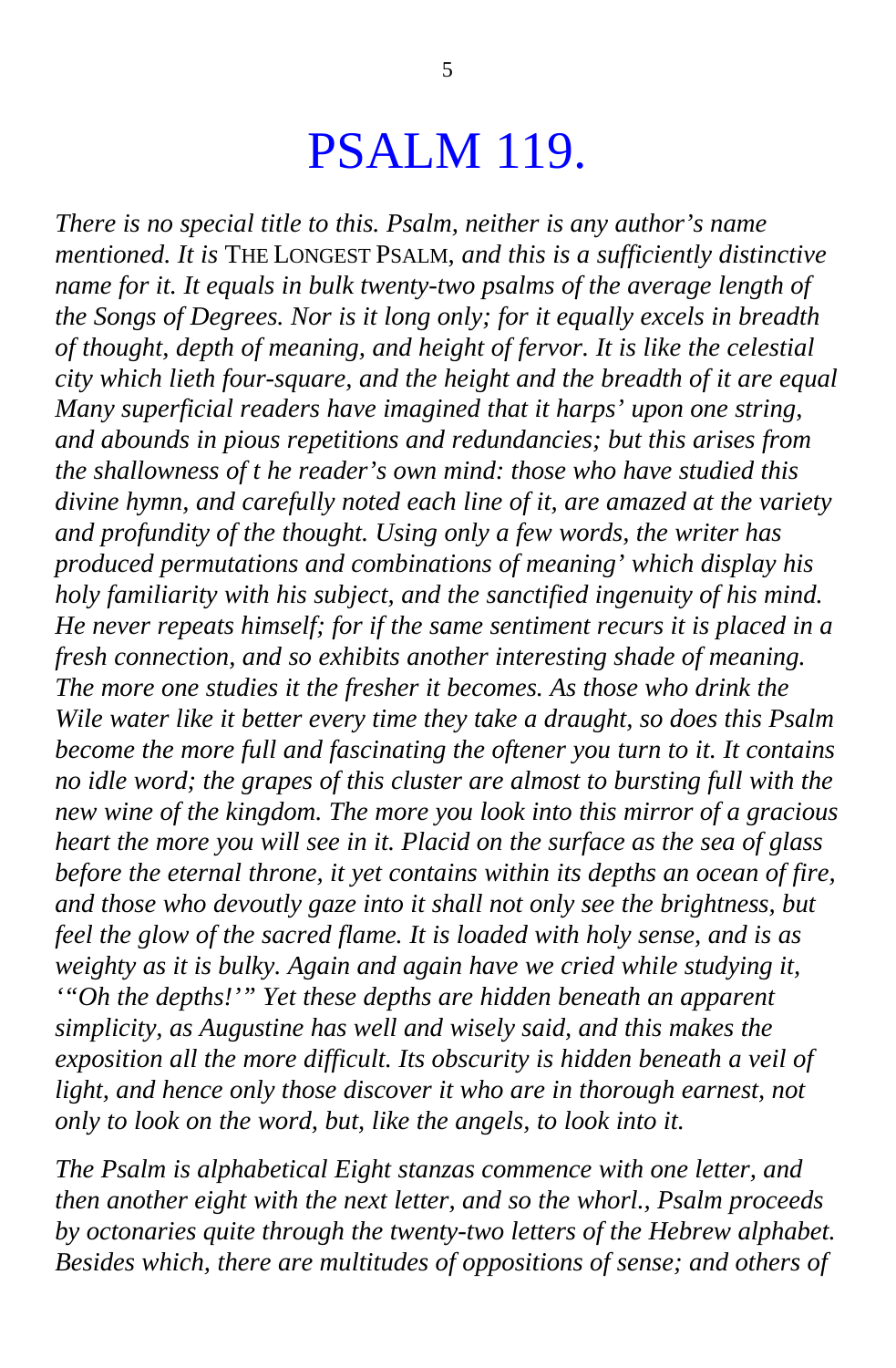*those structural formalities with which the oriental mind is pleased, formalities very similar to those in which our older poets indulged.*

*The Holy Spirit thus deigned to speak to men in forms which were attractive to the attention and helpful to the memory. He is often plain or elegant in his manner, but he does not disdain to be quaint or formal if thereby his design of instruction can be the more surely reached. He does not despise even contracted and artificial modes of speech, if by their use he can fix his teaching upon the mind. Isaac Taylor has worthily set forth the lesson of this fact: — '" In the strictest sense this composition is conditioned; nevertheless in the highest sense is it an utterance of spiritual life; and in thus finding these seemingly opposed elements, intimately commingled as they are throughout this Psalm, a lesson full of meaning is silently conveyed to those who shall receive it — that the conveyance of the things of God to the human spirit is in no way damaged or impeded, much less is it deflected or vitiated, by its subjugation to those modes of utterance which most of all bespeak their adaptation to the infancy and the childlike capacity of the recipient.*'"

*The fashion among modern writers is, as far as possible, to take every one of the Psalms from David. As the critics of this school are usually unsound in doctrine and unspiritual in tone, we gravitate in the opposite direction, from a natural suspicion of everything which comes from so unsatisfactory a quarter. We believe that David wrote this Psalm. It is David in tone and expression, and it tallies with David's experience in many interesting points. In our youth our teacher called it* '"*David's pocket-book,*'" *and we incline to the opinion then expressed, that here we have the royal diary written at various times throughout a long life. No, we cannot give up this Psalm to the enemy.* '"*This is David's spoil.*'" *After long reading an author, one gets to know his style, and a measure of discernment is acquired by which his composition is detected even if his name be concealed: we feel a kind of critical certainty that the hand of David is in this thing, yea, that it is altogether his own.*

*The one theme of this Psalm is the word of the Lord. The Psalmist sets his subject in many lights, and treats of it in divers ways, but he seldom omits to mention the word of the Lord in each verse under some one or other of the many names by which he knows it; and even if the name be not #fete, the subject is still heartily pursued in every stanza. He who wrote this wonderful song was saturated with those books of Scripture which he*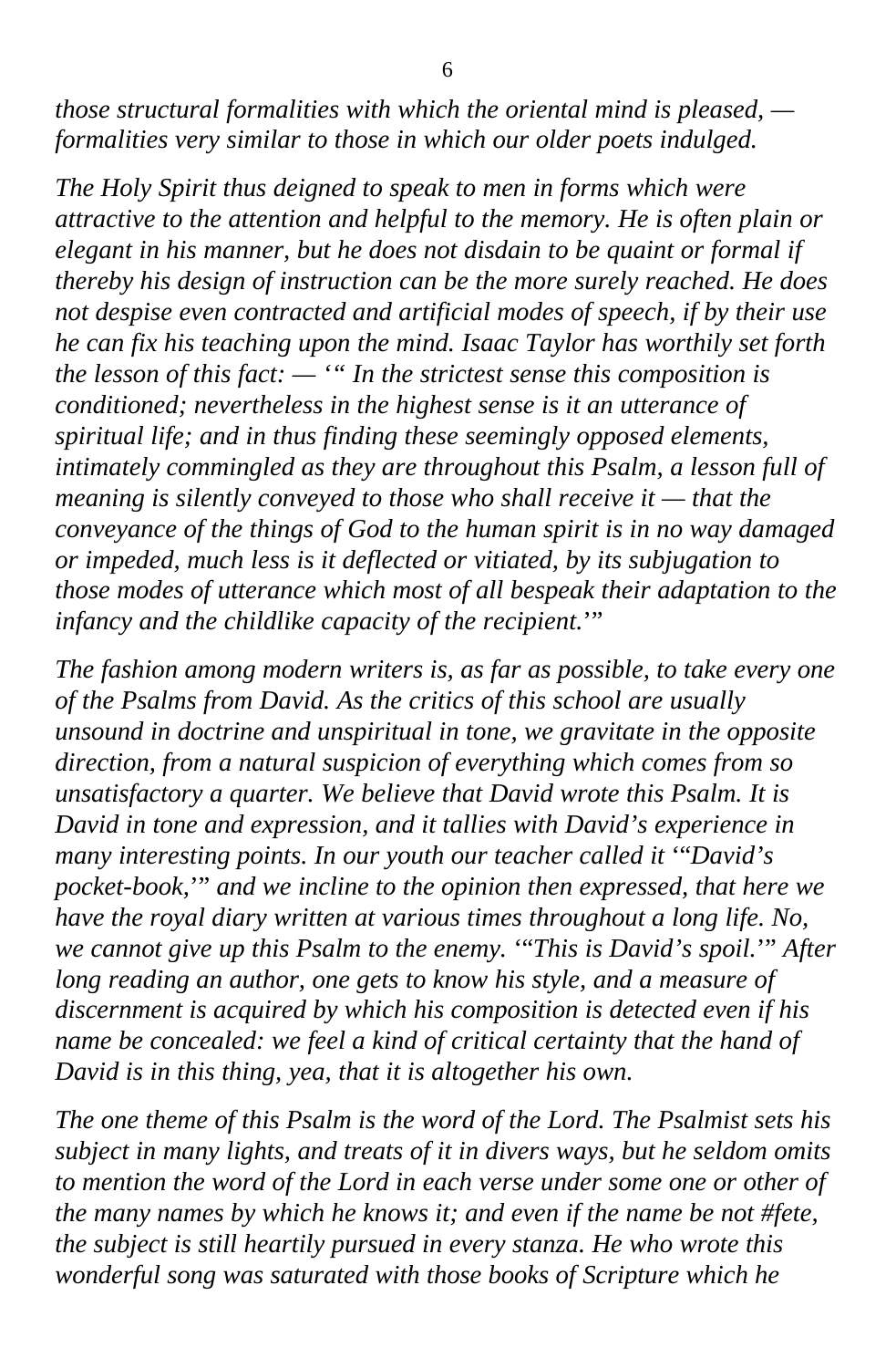*possessed. Andrew Bonar tells of a simple Christian in a farmhouse who had meditated the Bible through three times. This is precisely what this Psalmist had done, — he had gone past reading into meditation. Like Luther, David had shaken every fruit-tree in Gowns garden, and gathered golden fruit therefrom. '"The most,'" says Martin Boos, '"read their Bibles like caws that stand in the thick grass, and trample under their feet the finest flowers and herbs.*'" *It is to be feared that we too often do the like. This is a miserable way of treating the pages of inspiration. May the Lord prevent us from repeating that sin while reading this priceless Psalm.*

*There is an evident growth in the subject-matter. The earlier verses are of such a character as to lend themselves to the hypothesis that the author was a young man, while many of the later passages could only have suggested themselves to age and wisdom. In every portion, however, it is the fruit of deep experience, careful observation, and earnest meditation. If David did not write it, there must have lived another believer of exactly the same order, of mind as David, and he must have addicted himself to psalmody with equal ardor, and have been an equally hearty lover of Holy Writ.*

*Our best improvement of this sacred composition will come through getting our minds into intense sympathy with its subject. In order to this, we might do well to commit it to memory. Philip Henry's daughter wrote in her diary,* '"*I have of late taken some pains to learn by heart Psalm 119., and have made some progress therein.*'" *She was a sensible, godly woman.*

*Having rehearsed the subject-matter of this golden Psalm, we should still further consider the fullness, certainty, clearness, and sweetness of the word of Gad, since by such reflections we are likely to be stirred up to a warm affection for it. What favored beings are those to whom the Eternal God has written a letter in his own hand and style! What ardor of devotion, what diligence of composition, can produce a worthy eulogium for the divine testimonies! If ever one such has fallen from the pen of man it is this 119th Psalm, which might well be called the holy soul's soliloquy before an open Bible.*

*This sacred ode is a little Bible, the Scriptures condensed, a mass of Bibline, Holy Writ rewritten in holy emotions and actions. The Germans called it* '"*The Christian's golden A B C of the praise, love, power, and*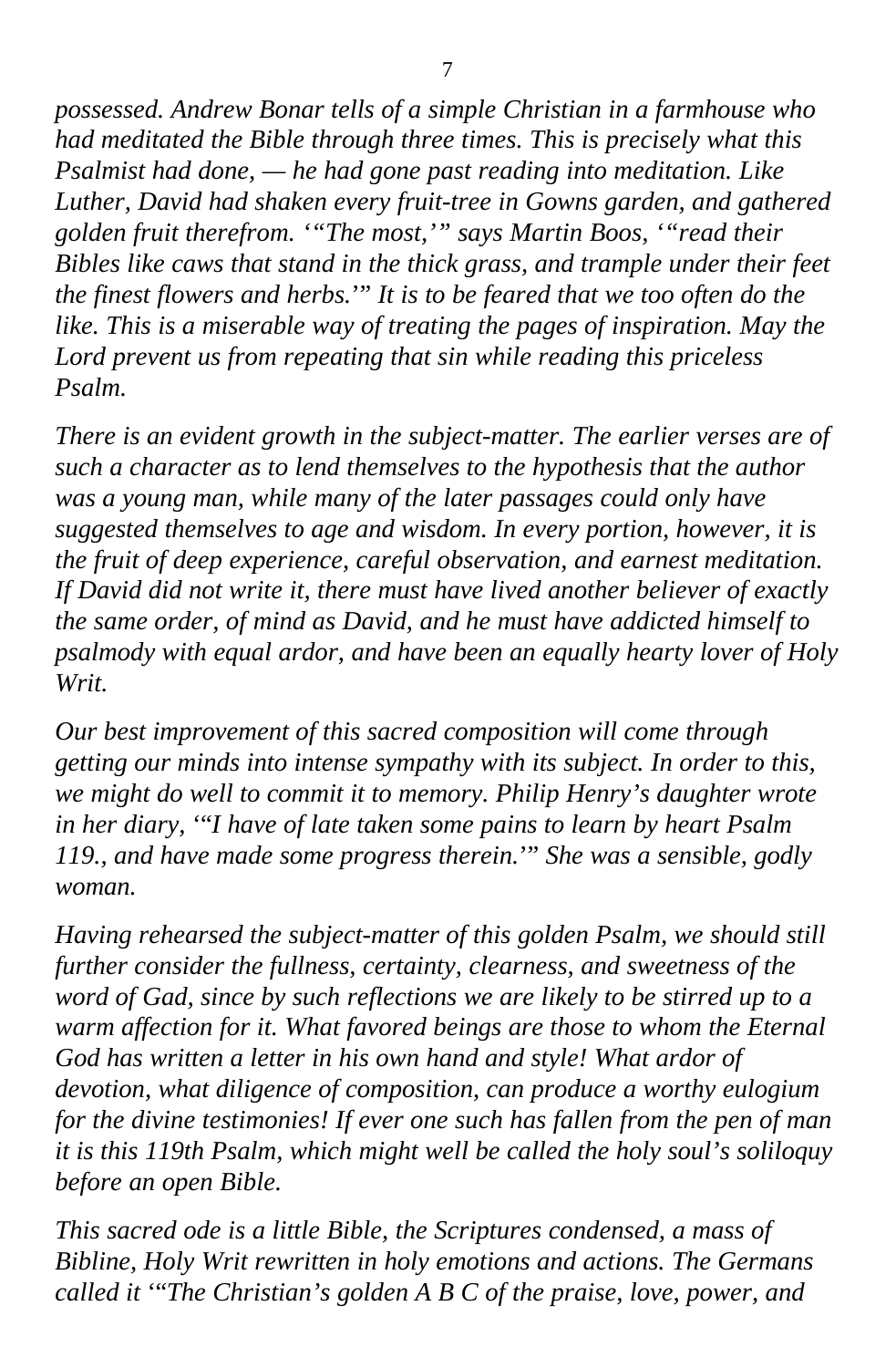*use of the Word of God. Blessed are they who can read and understand these saintly aphorisms: they shall find golden apples in this true Hesperides, and come to reckon that this Psalm, like the whole Scripture which it praises, is a pearl island, or, better still, a garden of sweet flowers,*

*The study of this sacred song has often proved helpful to holy men. Henry Martyn mentions it again and again in his diary; as for instance —* '"*! experienced a solemn gladness in learning this part, MEM, of the 119th Psalm.'" William Wilberforce makes this record during a time of political trouble: '"Walked from Hyde Park Corner repeating the 119th Psalm in great comfort.*'" *Pascal, in the reading of this holy song, seemed to pass out of himself in holy rapture.*

*May those who shall read the Psalm, accepting, the help of our exposition, feel their hearts burn within them! To this end, at the very outset let our prayer ascend to God, that his Holy Spirit may rest upon us while we devoutly peruse the volume.*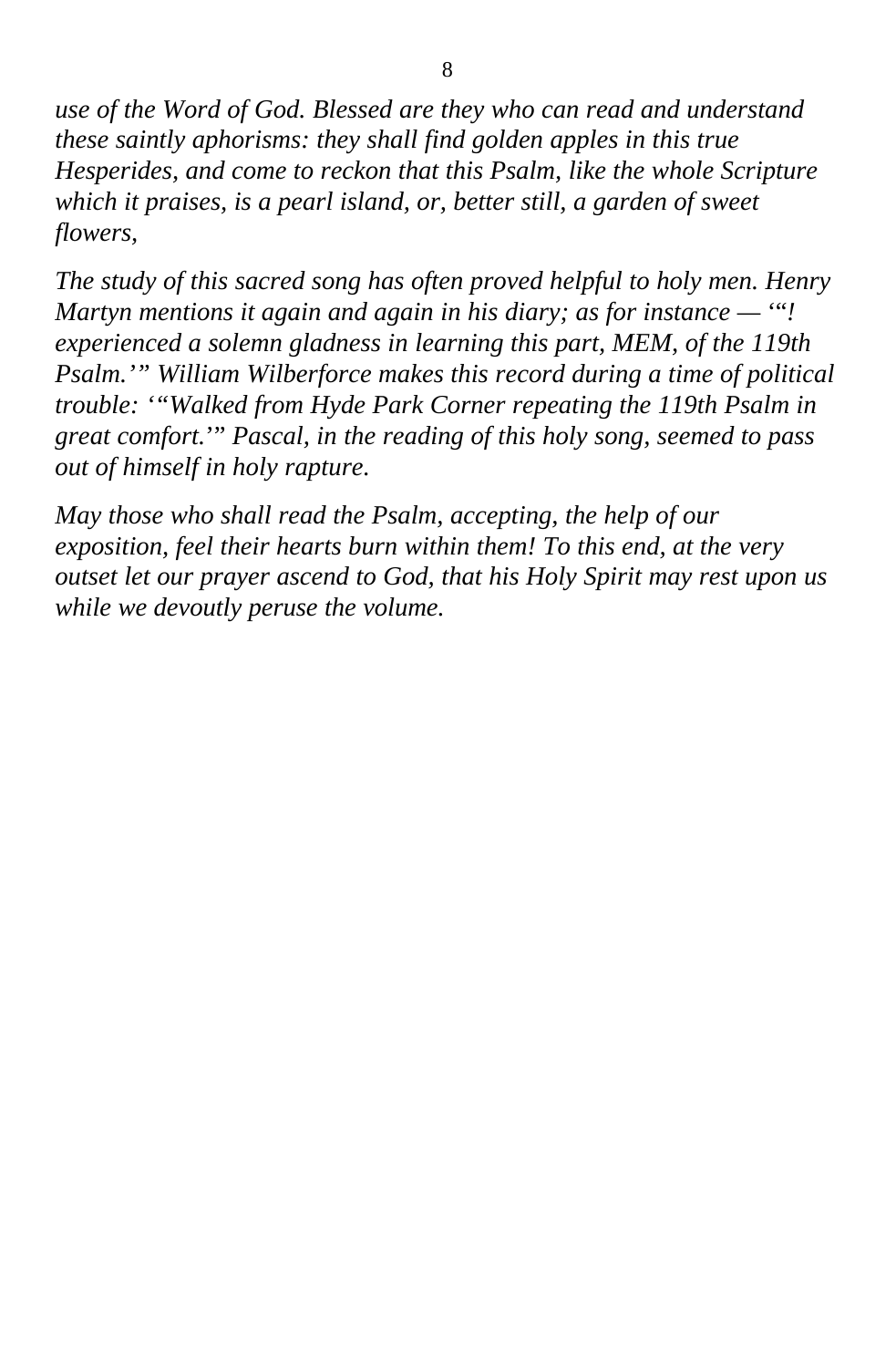# EXPOSITION OF VERSES 1 TO 8.

BLESSED are the undefiled in the way, who walk in the law of the LORD.

**2** Blessed are they that keep his testimonies, and that seek him with the whole heart.

**3** They also do no iniquity e they walk in his ways.

**4** Thou hast commanded us to keep thy precepts diligently.

**5** O that my ways were directed to keep thy statutes!

**6** Then shall I not be ashamed, when I have respect unto all thy commandments.

**7** I will praise thee with uprightness of heart, when I shall have learned thy righteous judgments.

**8** I will keep thy statutes: O forsake me not utterly.

These first eight verses are taken up with a contemplation of the blessedness which comes through keeping the statutes of the Lord. The subject is treated in a devout manner rather than in a didactic style. Heartfellowship with God is enjoyed through a love of that word which is God's way of communing with the soul by his Holy Spirit. Prayer and praise and all sorts of devotional acts and feelings gleam through these verses like beams of sunlight through an olive grove. You are not only instructed, but influenced to holy emotion, and helped to express the same.

Lovers of God's Holy Word are blessed, because they are preserved from defilement: (verse 1), because they are made practically holy (verses 2 and 3), and are led to follow after God sincerely and intensely (verse 2). It is made clear that holy walking must be desirable, because God commands it (verse 4); therefore the pious soul prays for it: (verse 5), and feels that its comfort and courage must depend upon obtaining it (verse 6). In the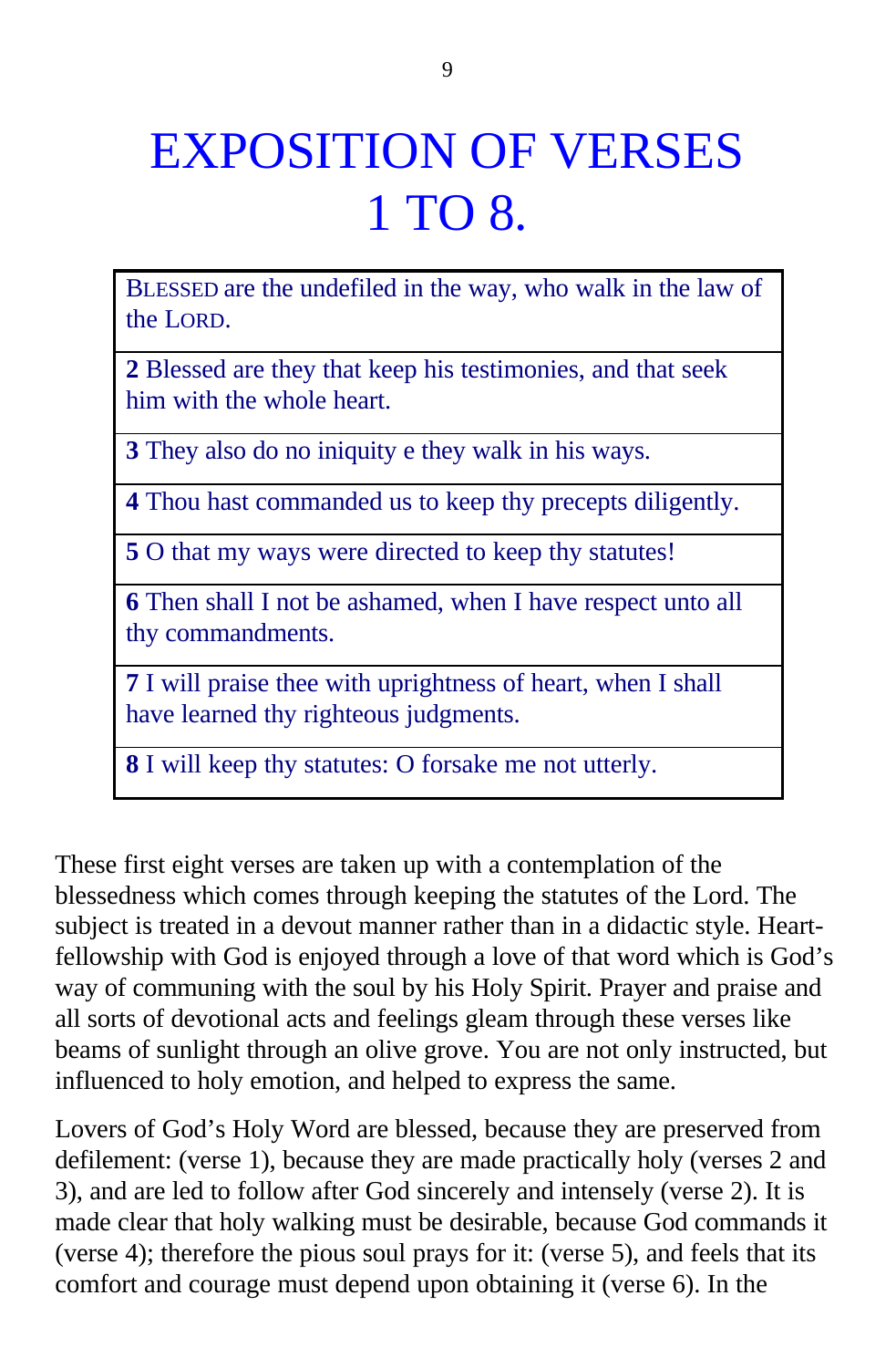prospect of answered prayer, yea, while the prayer is being answered, the heart is full of thankfulness (verse 7), and is fixed in solemn resolve not to miss the blessing if the Lord will give enabling grace (verse 8).

The changes are rung upon the words ""way" — . ""undefiled in the way/" '"*walk* in his ways,'" '"O that my ways were directed'". '"*keep*'" *—* '"*keep* his testimonies," "keep thy precepts diligently," "directed to keep," "I will keep'": and ""walk'" — ""walk in the law,"" ""walk in his ways."" Yet there is no tautology; nor is the same thought repeated, though to the careless reader it may seem so.

The change from statements about others and about the Lord to more personal dealing with God begins in the fourth verse, and becomes more clear as we advance, till in the later verses the communion becomes most intense and soul moving. '"I will praise thee. I will keep thy statutes. O forsake me not utterly.'" O that every reader may feel the glow of personal devotion while studying this first section of the psalm!

#### **1.** '"*Blessed are the undefiled in the way, who walk in the law of the* Lord<sup>"</sup>

'"Blessed.'" The Psalmist is so enraptured with the law of the Lord, that he regards it as his highest ideal of blessedness to be conformed to it. He has gazed on the beauties of the perfect law; and, as if this verse were the sum and outcome of all his emotions, he exclaims, '"Blessed is the man whose life is the practical transcript of' the will of God.'" True religion is not cold and dry; it has its exclamations and raptures. We not only judge the keeping of God's law to be a wise and proper thing, but we are warmly enamored of its holiness, and cry out in adoring wonder, '"*Blessed are the undefiled!*" meaning thereby, that we eagerly desire to become such ourselves. We wish for no greater happiness than to be perfectly holy. It may be that the writer labored under a sense of his own faultiness, and therefore envied the blessedness of those whose walk had been more pure and clean; indeed, the very contemplation of the perfect law of the Lord upon which he now entered was quite enough to make him bemoan his own imperfections, and sigh for the blessedness of an undefiled walk.

True religion is always practical, for it does not permit us to delight ourselves in a perfect rule without exciting in us a longing to be conformed to that rule in our daily conduct. A blessing belongs to those who hear and read and understand the word of the Lord: yet is it a far greater blessing; to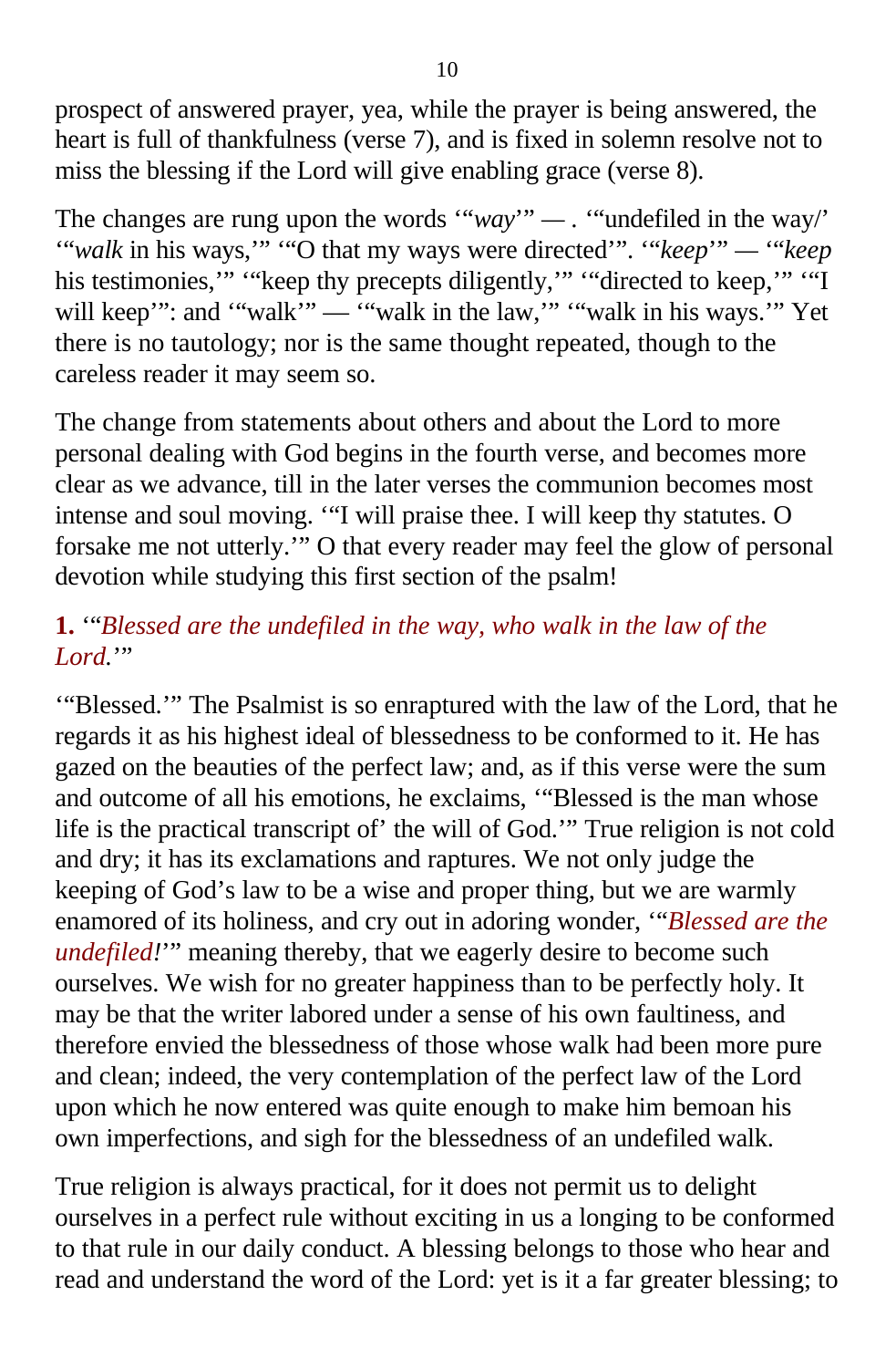be actually obedient to it, and to carry out in our walk and conversation what we learn in our searching of the Scriptures. Purity in our *way* and walk is the truest blessed-Bess.

This first verse is not only a preface to the whole psalm, but it may also be regarded as the text upon which the rest is a discourse. It is similar to the benediction of the first psalm, which is set in the forefront of the entire book: there is a likeness between this 119th Psalm and the Psalter, and this is one point of it, that it begins with a benediction. In this, too, we see some foreshadowings of the Son of David, who began his great sermon as David began his great psalm. It is well to open our mouth with blessings. When we cannot bestow them, we can show the way of obtaining them, and even if we do not yet possess them ourselves, it may be profitable to contemplate them, that our desires may be excited, and our souls moved to seek after them. Lord, if I am not yet so blessed as to be among the undefiled in thy way, yet I will think much of the happiness which these enjoy, and set it before me as my life's ambition.

As David thus begins his psalm, so should young men begin their lives, so should new converts commence their profession, so should all Christians begin every day. Settle it in your hearts as a first postulate and sure rule of practical science, that holiness is happiness, and that it is our wisdom first to seek the kingdom of God and his righteousness. Well begun is half done. To start with a true idea of blessedness is beyond measure important. Man began with being blessed in his innocence, and if our fallen race is ever to be blessed again, it must find blessedness where it lost it at the beginning, namely,, in conformity to the command of the Lord.

'"*The undefiled in the way.*'" They are in the way, the right way, the way, of the Lord, and they keep that way, walking with holy carefulness, and washing their feet daily, lest they be defiled by contact with the world. They enjoy great blessedness in their own souls; indeed, they have a foretaste of heaven, where the blessedness lieth much in being absolutely undefiled; and could they continue utterly and altogether without defilement, doubtless they would have the days of heaven upon earth. Outward evil would little hurt us if we were entirely rid of the evil of sin, an attainment which, with the best .of us, lies still in the region of desire, and is not yet fully reached, though we have so clear a view of it that we see it to be blessedness itself; and therefore we eagerly press towards it.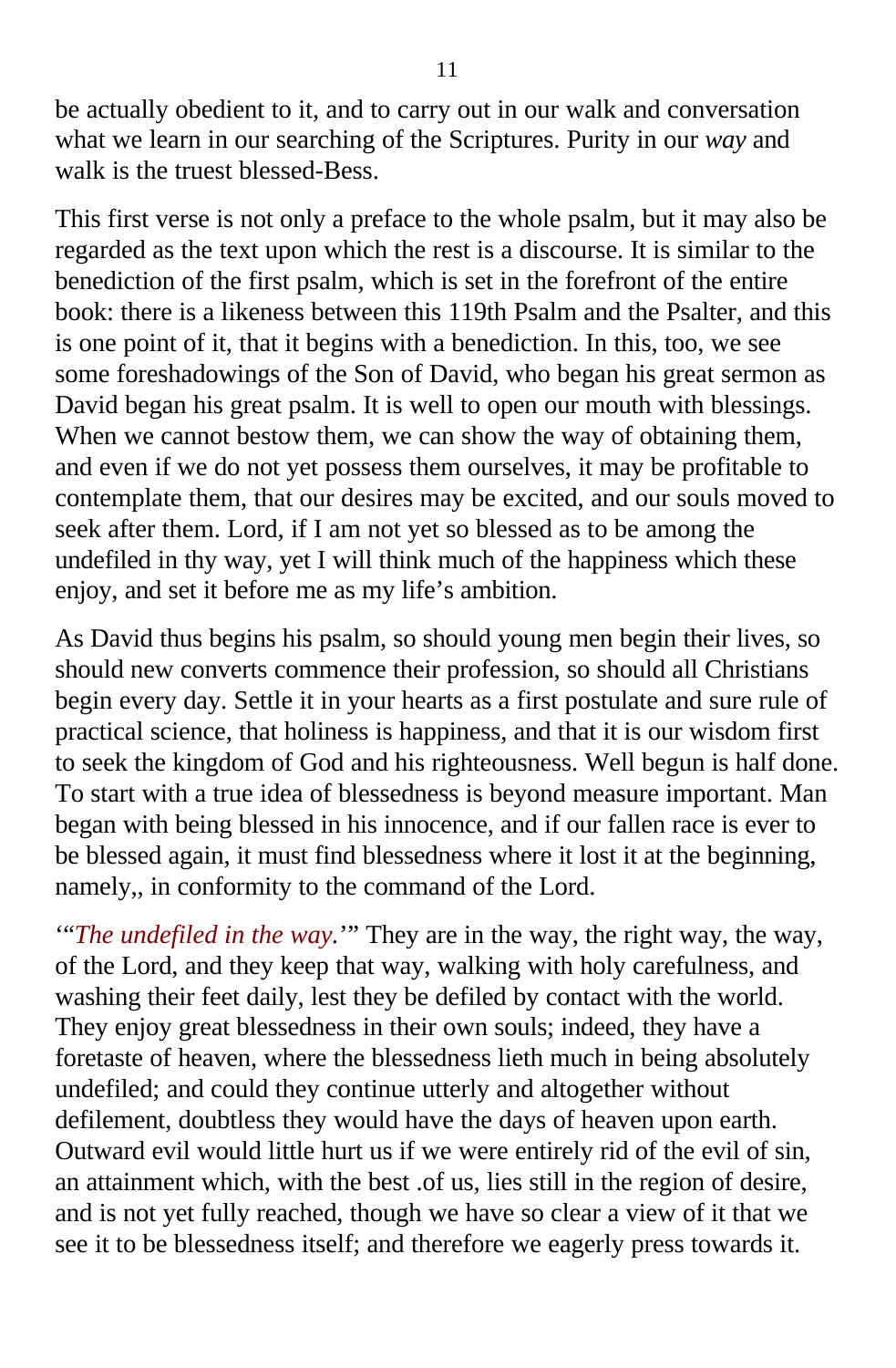He whose life is in a gospel sense undefiled, is blessed, because he could never have reached this point if a thousand blessings had not already been bestowed on him. By nature we are defiled and out of the way, and we must therefore have been washed in the atoning blood to remove defilement, and we must have been converted by the power of the Holy Ghost, or we should not have been turned into the way of peace, nor be undefiled in it. Nor is this all; for the continual power of grace is needed to keep a believer in the right way, and to preserve him from pollution. All the blessings of the covenant must have been in a measure poured, upon those who from day to day have been enabled to perfect holiness in the fear of the Lord. Their way is the evidence of their being the blessed of the Lord.

David speaks of a high degree of blessedness; for some are in the way, and are true servants of God; but they are as yet faulty in many ways, and bring defilement upon themselves. Others who walk in the light more fully, and maintain closer communion with God, are ,enabled to keep themselves unspotted from the world; and these enjoy far more peace and joy than their less watchful brethren. Doubtless, the more complete our sanctification the more intense our blessedness. Christ is our way, and we are not only alive in Christ, but we are to live in Christ: the sorrow is, that we bespatter his holy way with our selfishness, self-exaltation, willfulness, and carnality, and so we miss a great measure of the blessedness which is in him as our way. A believer who errs is still saved, but the joy of his salvation is; not experienced by him; he is rescued, but not enriched; greatly borne with, but not greatly blessed.

How easily may defilement come upon us even in our holy things, yea, even *in the way*! We may even come from public or private worship with defilement upon the conscience gathered when we were on our knees. There was no floor to the tabernacle but the desert sand, and hence the priests at the altar were under frequent: necessity to wash their feet, and by the kind foresight of their God the lover stood ready for their cleansing, even as for us our Lord Jesus still stands ready to wash our feet, that we may be clean every whit. Thus our text sets forth the blessedness of the apostles in the upper room when Jesus had said of them, '"Ye are clean.'"

What blessedness awaits those who follow the Lamb whithersoever he goeth, and are preserved from the evil which is in the world through lust I These shall be the envy of all mankind '"in that day.'" Though now they despise them as precise fanatics and Puritans, the most prosperous of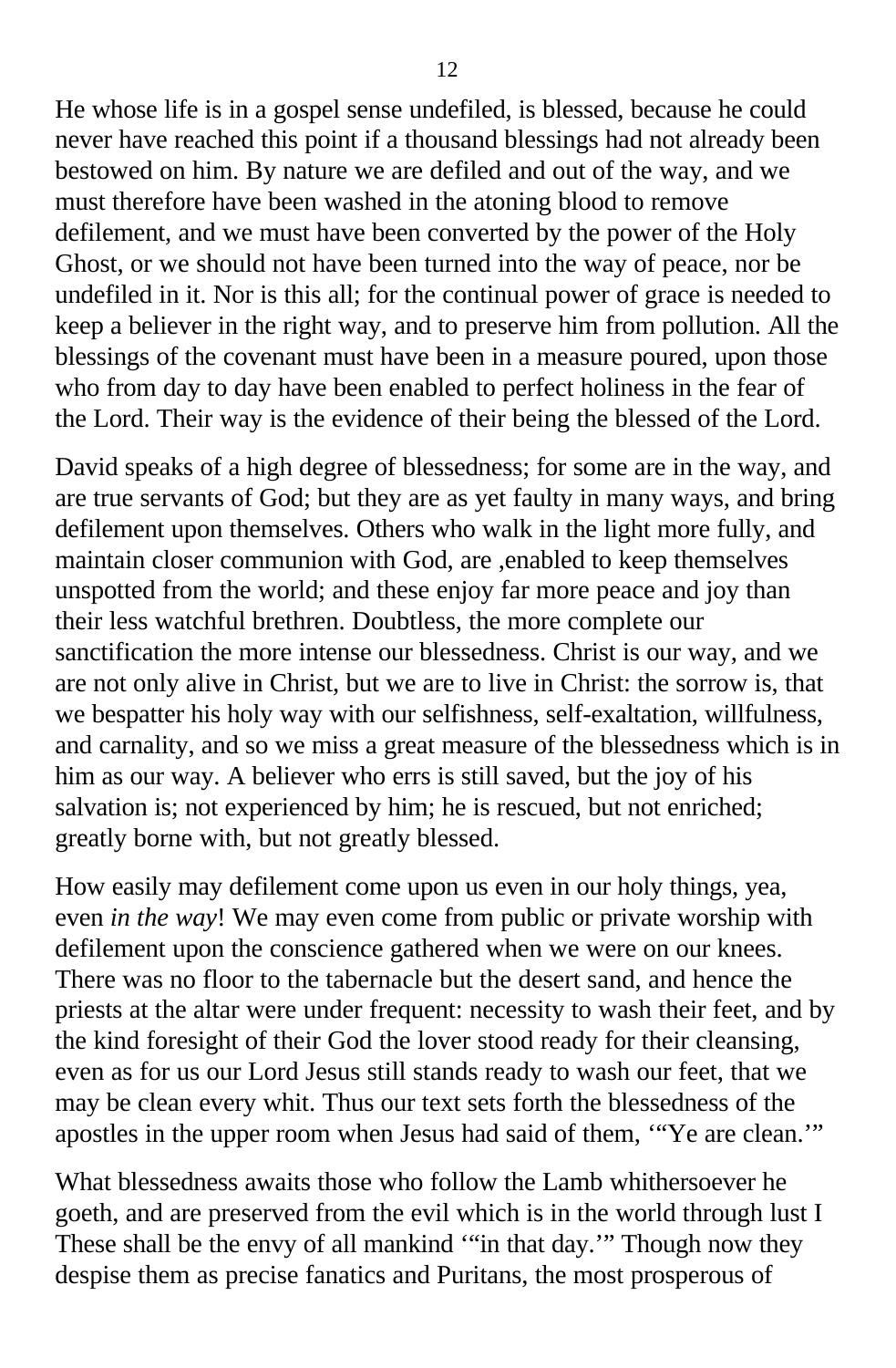sinners shall then wish that they could change places with them. O my soul, seek thou thy blessedness in following hard after thy *Lord,* who was holy, harmless, undefiled; for there hast thou found peace hitherto, and there wilt thou find it for ever.

'"*Who walk in the law of the Lord.*'" In them is found habitual holiness. Their walk, their common everyday lift:, is obedience unto the Lord. They live by rule, that rule the command of the Lord God. Whether they eat or drink, or whatsoever they do, they do all in the name of their great Master and Exemplar. To them religion is nothing out of the way, it is their everyday walk; it moulds their common actions as well as their special devotions. This ensures blessedness. He who walks in God's law walks in God's company, and he must be blessed; he has God's smile, God's strength, God's secret with him, and how can he be otherwise than blessed?

The holy life is a walk, a steady progress, a quiet advance, a lasting continuance. Enoch walked with God. Good men always long to be better, and hence they go forward. Good men are never idle, and hence they do not lie down or loiter, but they are still walking onward to their desired end. They are not hurried, and worried, and flurried, and so they keep the even tenor of their way, walking steadily towards heaven; and they are not in perplexity as to how to conduct themselves, for they have a perfect rule, which they are happy to walk by. The law of the Lord is not irksome to them; its commandments are not grievous, and its restrictions are not slavish in their esteem. It does not appear to them to be an impossible law, theoretically admirable, but practically absurd; but they walk by it and in it. They do not consult it now and then as a sort of rectifier of their wanderings, but they use it as a chart for their daily sailing, a map of the road for their life-journey. Nor do they ever regret that they have entered upon the path of obedience, else they would leave it, and that without difficulty, for a thousand temptations offer them opportunity to return; their continued walk in the law of the Lord is their best testimony to the blessedness of such a condition of life. Yes, they are blessed even now. The Psalmist himself bore witness to the fact: he had tried and proved it, and wrote it down as a fact which defied all denial. Here it stands in the forefront of David's *magnum opus,* written on the topmost line of his greatest Psalm — '" BLESSED ARE THEY WHO WALK IN THE LAW OF THE LORD.'" Rough may be the way, stern the rule, hard the discipline — all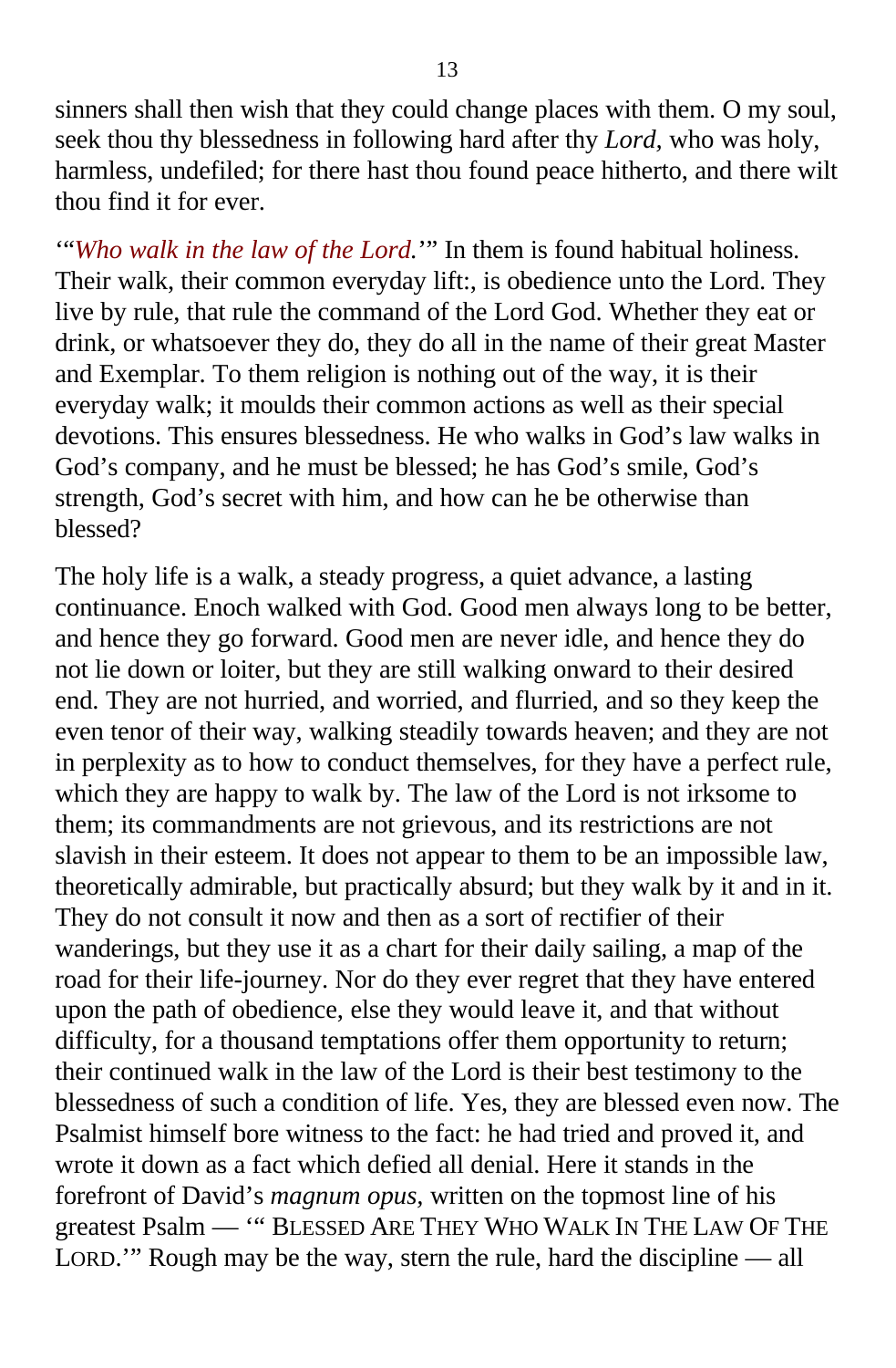these we know, and more — but a thousand heaped-up blessednesses are still found in godly living, for which 'we bless the Lord.

We have in this verse blessed persons who enjoy five blessed things: A blessed way, blessed purity, a blessed law, given by a blessed Lord, and a blessed walk therein; to which we may add the blessed testimony of the Holy Ghost given in this very passage that they are in very deed the blessed of the Lord.

The blessedness which is thus set before us we must aim at, but we must not think to obtain it without earnest effort. David has a great deal to say about it; his discourse in this Psalm is long and solemn, and it is a hint to us that the way of perfect obedience is not learned in a day; there must be precept upon precept, line upon line, and after efforts long enough to be compared with the 176 verses of this Psalm, we may still have to cry, '"I have gone astray like a lost sheep; seek thy servant; for I do not forget thy commandments.'"

It must, however, be our plan to keep the word of the Lord much upon our minds; for this discourse upon blessedness has for its pole-star the testimony of the Lord, and only by daily communion with the Lord by his word can we hope to learn his way, to be purged from defilement, and to be made to walk in his statutes. We set out upon this exposition with blessedness before us; we see the way to it, and we know where the law of it is to be found: let us pray that as we pursue our meditation we may grow into the habit and walk of obedience, and so feel the blessedness of which we read.

#### **2.** '"*Blessed are they that keep his testimonies, and that seek him with the* whole heart."

'"*Blessed are they that keep his testimonies.*'" What! A second blessing? Yes, they are doubly blessed whose outward life is supported by an inward zeal for God's glory. In the first verse we had an undefiled way, and it was taken for granted that the purity in the way was not mere surface work, but was attended by the inward truth and life which comes of divine grace. Here that which was implied is expressed. Blessedness is ascribed to those who treasure up the testimonies of the Lord; in which is implied that they search the Scriptures, that they come to an understanding of them, that they love them, and then that they continue the practice of them. We must first get a thing before we can keep it. In order to keep it well we must get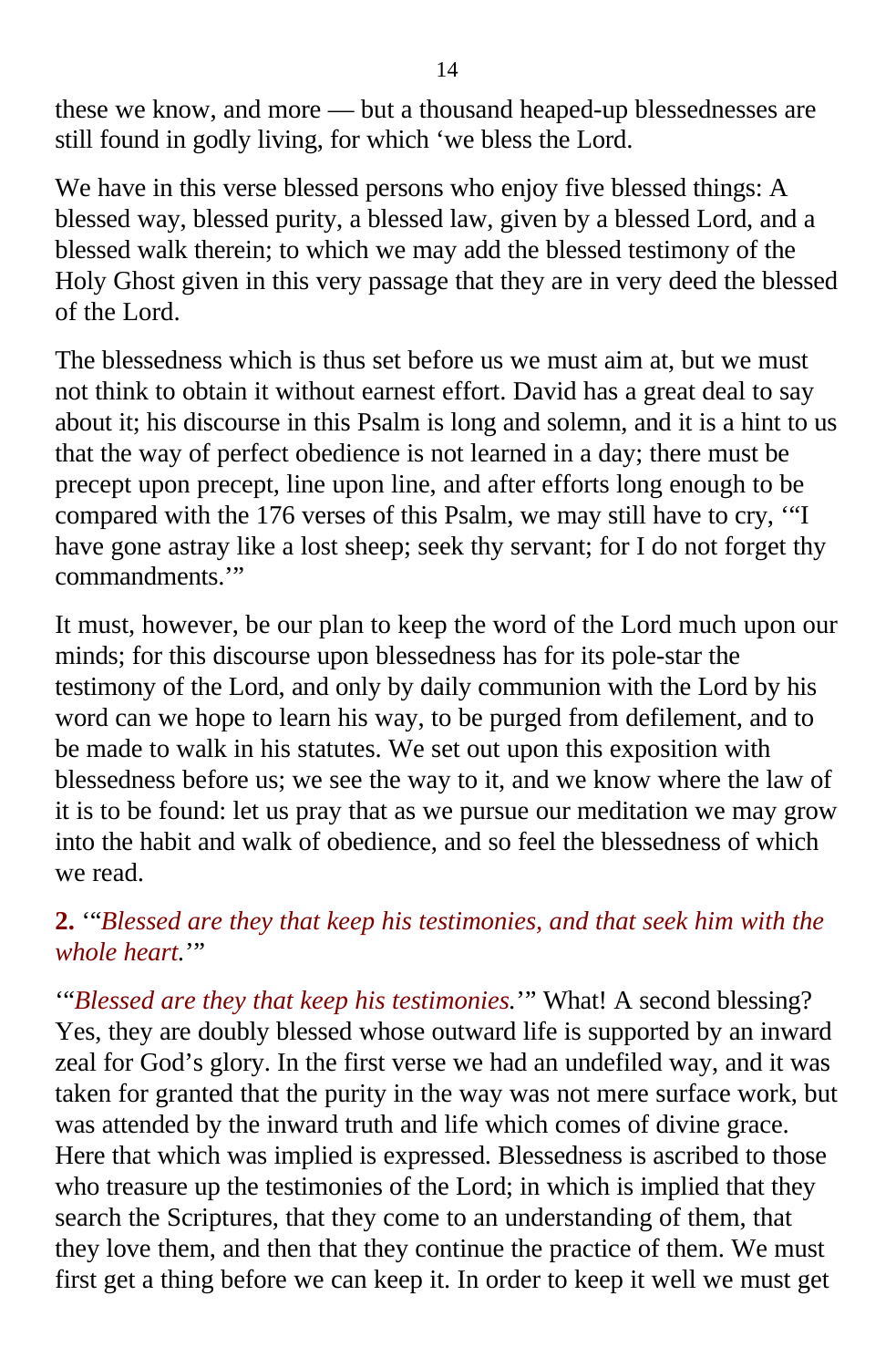a :firm grip of it: we cannot keep in the heart that which we have not heartily embraced by the affections. God's word is his witness or testimony to grand and important truths which concern himself and our relation to him: this we should desire to know; knowing it, we should believe it; believing it, we should love it; and loving it, we should hold it fast against all comers. There is a doctrinal keeping of the word when we are ready to die for its defense, and a practical keeping of it when we actually live under its power. Revealed truth is precious as diamonds, and should be kept or treasured up in the memory and in the heart as jewels in a casket, or as the law was kept in the ark; this, however, is not enough; for it is meant for practical use, and therefore it must be kept or followed, as men keep to a path, or to a line of business. If we keep God's testimonies they will keep us; they will keep us right in opinion, comfortable in spirit, holy in conversation, and hopeful in expectation. If they were ever worth having, and no thoughtful person will question that, then they are worth keeping; their designed effect does not come through a temporary seizure of them, but by a persevering keeping of them: '"in keeping of them there is great reward."

We are bound to keep with all care the word of God, because it is *his* testimonies, He gave them to us, but they are still his own. We are to keep them as a watchman guards his master's house, as a steward husbands his lord's goods, as a shepherd keeps his employer's flock. We shall have to give an account, for we are put in trust with the gospel, and woe to us if we be found unfaithful. We cannot fight a good fight, nor finish our course, unless we keep the faith! To this end the *Lord* must keep us: only those who are kept by the power of God unto salvation will ever be able to keep his testimonies. What a blessedness is therefore evidenced and testified by a careful belief in God's word, and a continual obedience thereunto l God has blessed them, is blessing them, and will bless them for ever. That blessedness which David saw in others he realized for himself, for in verse 168 he says, '"I have kept thy precepts and thy testimonies,'" and in verses 54 to 56 he traces his joyful songs and happy memories to this same keeping of the law, and he confesses, '"This I had because I kept thy precepts.'" Doctrines which we teach to others we should experience for ourselves.

'"*And that seek Him with the' whole heart.*'" Those who keep the Lord's testimonies are sure to seek after himself. If his word is precious, we may be sure that he himself is still more so. Personal dealing with a personal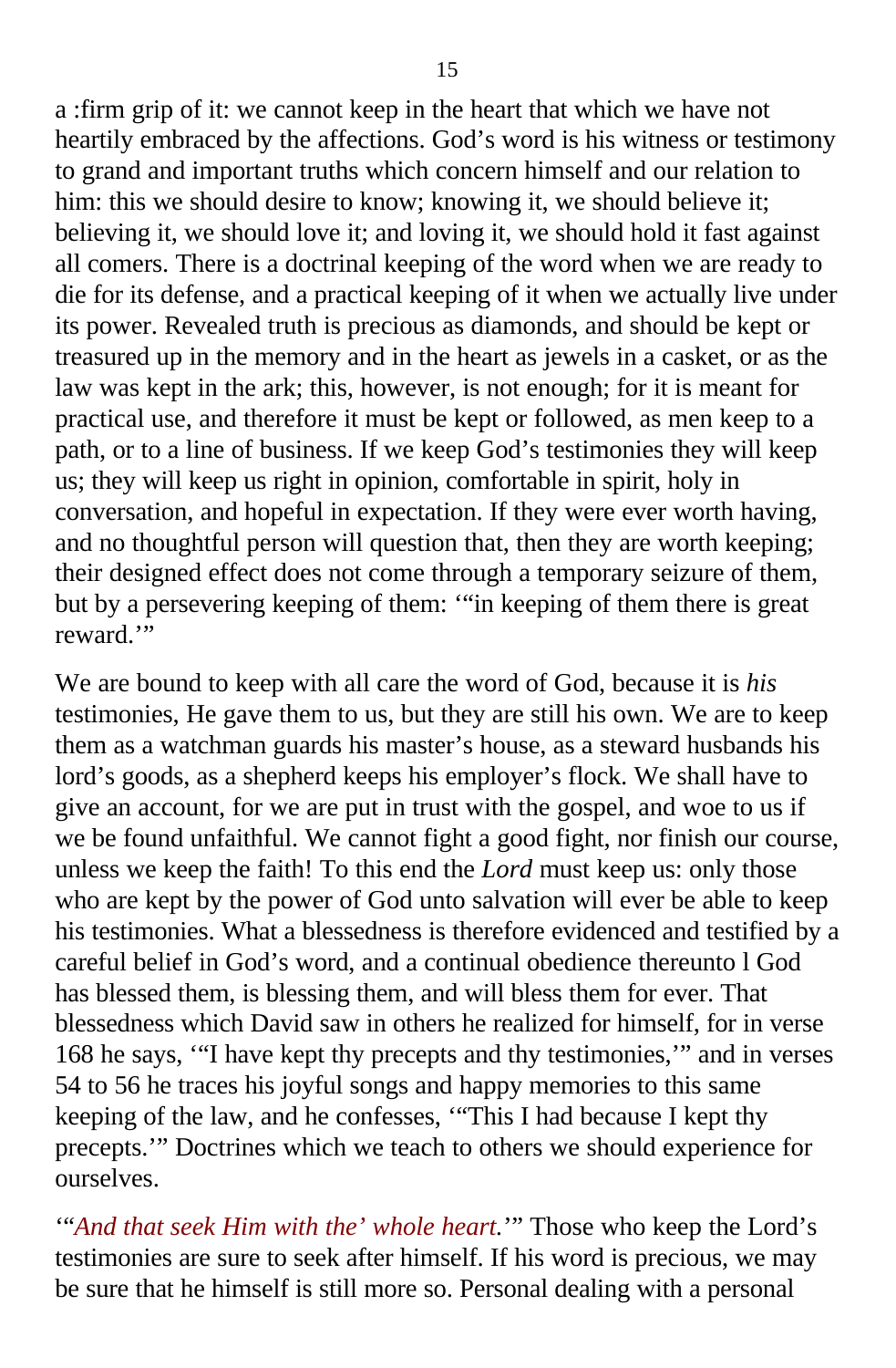God is the longing of all those who have allowed the word of the Lord to have its full effect upon them. If we once really know the power of the gospel, we must seek the God of the gospel. '"O that I knew where I might find HIM,'" will be our wholehearted cry. See the growth which these sentences indicate first, in the way, then walking in it, then finding and keeping the treasure of truth, and, to crown all, seeking after the Lord of the way himself. Note also, that the further a soul advances in grace the more spiritual and divine are its longings: an outward walk does not content the gracious soul, nor even the treasured testimonies; it reaches out in due time after God himself, and when it in a measure finds him, still yearns for' more of him, and seeks him still.

Seeking after God signifies a desire to commune with him more closely, to follow him more fully, to enter into more perfect union with his mind and will, to promote his glory, and to realize completely all that he is to holy hearts. The blessed man has God already, and for this reason he .seeks him. This may seem a contradiction: it is only a paradox.

God is not truly sought by the cold researches of the brain: we must seek him with the heart. Love reveals itself to love: God manifests his heart to the heart of his people. It is in vain that we endeavor to comprehend him by reason; we must apprehend him by affection. But the heart must not be divided with many objects if the Lord is to be sought by us. God is one, and we shall not know him till our heart is one. A broken heart need not be distressed at this, for no heart is so whole in its seekings after God as a heart which is broken, whereof every fragment sighs and cries after the great Father's face. It is the divided heart which the doctrine of the text censures, and, strange to say, in scriptural phraseology, a heart may be divided and not broken, and it may be broken but not divided; and yet again it may be broken and be whole, and it never can be whole until it is broken. When our whole heart seeks the holy God in Christ Jesus it has come to him of whom it is written, '"As many as touched him were made perfectly whole."

That which the Psalmist admires in this verse he claims in the tenth, where he says,'" With my whole heart have I sought thee.'" It is well when admiration of a virtue leads to the attainment of it. Those who do not believe in the blessedness of seeking the Lord will not be likely to arouse their hearts to the pursuit; but he who calls another blessed because of the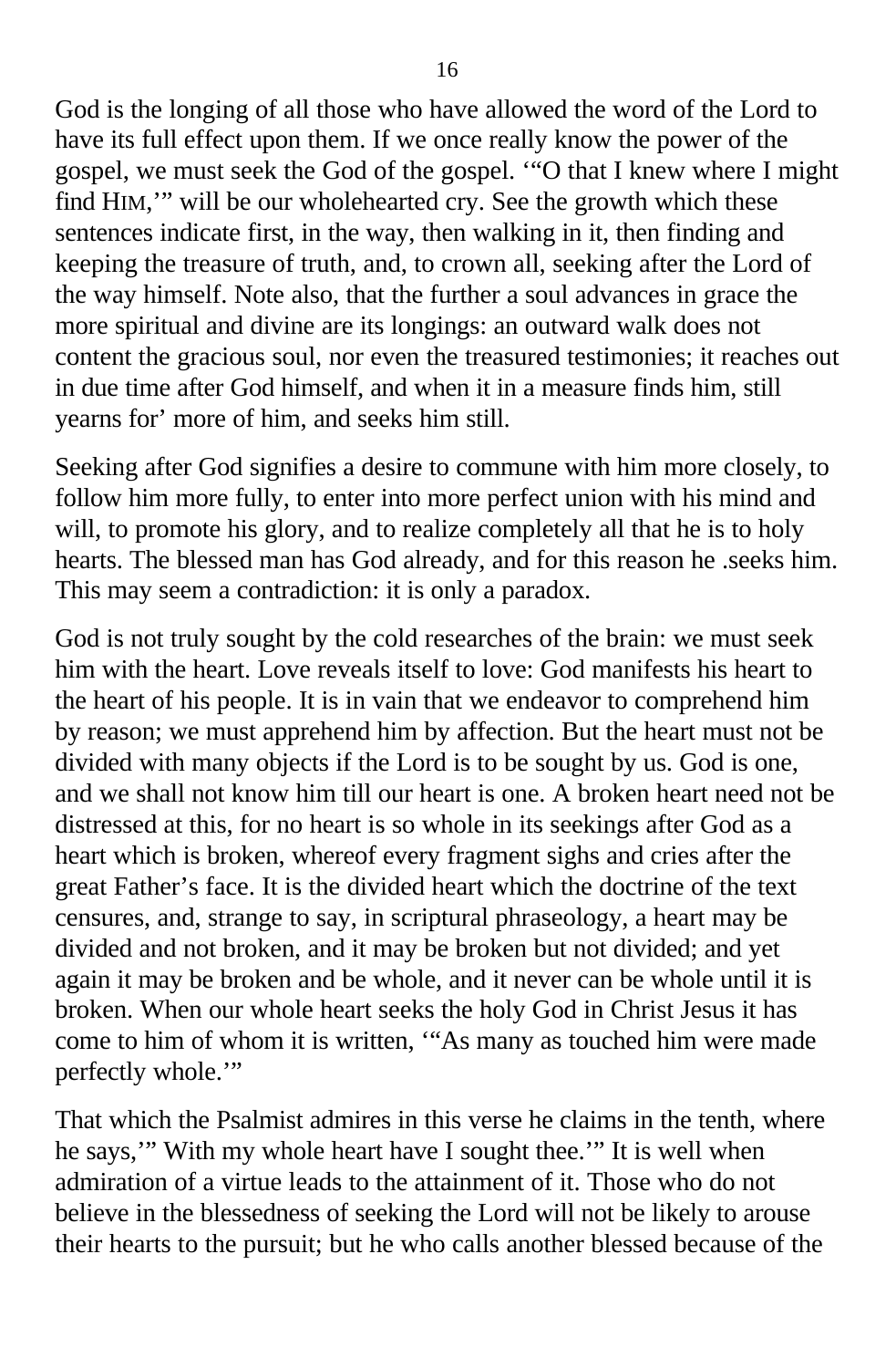grace which he sees in him is on the way to gaining the same grace for himself.

If those who *seek* the Lord are blessed, what shall be said of those who actually dwell with him and know that he is theirs?

> **'"***To those who fall, how kind thou art! How good to those who seek! But what to those who find? Ah! this Nor tongue nor pen can show: The love of Jesus — what it is, None but his loved ones know.***'"**

#### **3.** '"*They also do no iniquity: they walk in his ways.'*

'"*They also do no iniquity.*'" Blessed indeed would those men be of whom this could be asserted without reserve and without explanation: we shall have reached the region of pure blessedness when we altogether cease from sin. Those who follow the word of God do no iniquity; the rule is perfect, and if it be constantly followed no fault will arise. Life, to the outward observer, at any rate, lies much in doing, and he who in his doings never swerves from equity, both towards God and man, has hit upon the way of perfection, and we may be sure that his heart is right. See how a whole heart leads to the avoidance of evil; for the Psalmist says, '"That seek him with the whole heart. They also do no iniquity.'" We fear that no man can claim to be absolutely without sin; and yet we trust there are many who do not designedly, willfully, knowingly, and continuously do anything that is wicked, ungodly, or unjust. Grace keeps the life righteous as to act even when the Christian has to bemoan the transgressions of the heart. Judged as men should be judged by their fellows, according to such just rules as men make for men, the true people of God do no iniquity: they are honest, upright, and chaste, and touching justice and morality they are blameless. Therefore are they happy.

'"*They walk in his ways.*'" They attend not only to the great main highway of the law, but to the smaller paths of the particular precepts. As they will perpetrate no sin of commission, so do they labor to be free from every sin of omission. It is not enough to them to be blameless, they wish also to be actively righteous. A hermit may escape into solitude that he may do no iniquity, but a saint lives in society that he may serve his God by walking in his ways. We must be positively as well as negatively right: we shall not long keep the second unless we attend to the first; for men will be walking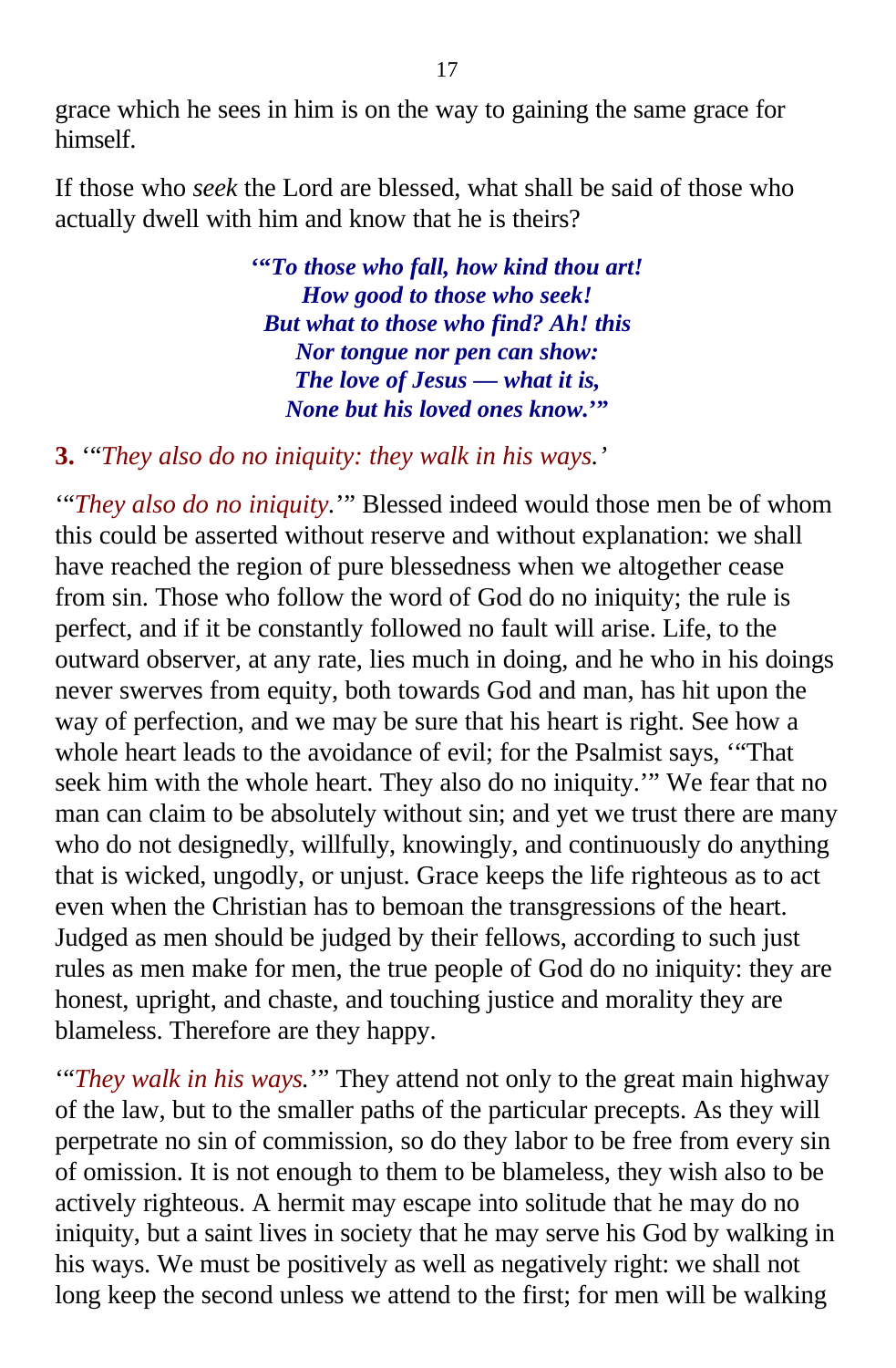one way or another, and if they do not follow the path of God's law they will soon do iniquity. The surest way to abstain from evil is to be fully occupied in doing good. This verse describes believers as they exist among us: although they have their faults and infirmities, yet they hate evil, and will not permit themselves to do it; they love the ways of truth, right and true: godliness, and habitually they walk therein. They do not claim to be absolutely perfect except in their desires, and there they are pure indeed; for they pant to be kept from all sin, and to be led into all holiness. Could they but always walk according to the desire of their renewed hearts, they would follow the Lord Jesus in every thought, and word, and deed of lift: yea, their whole being would be incarnate holiness.

**4.** '"*Thou hast commanded us to keep thy precepts diligently.*'" So that when we have done all, we are unprofitable servants, we have done only that which it was our duty to have done, seeing we have our Lord's command for it. God's precepts require *careful* obedience: there is no keeping them by accident. Some give to God a careless service, a sort of hit-or-miss obedience; but the Lord has not commanded such service, nor will he accept it. His law demands the love of all our heart, soul, mind, and strength; and a careless religion has none of these. We are also called to *zealous* obedience. We are to keep the precepts abundantly: the vessels of obedience should be filled to the brim, and the command carried out to the full of its meaning. As a man diligent in business arouses himself to do as much trade as he can, so must we be eager to serve the Lord as much as possible. Nor must we spare pains to do so, for a diligent obedience will also be *laborious and self-denying.* Those who are diligent in business rise up early and sit up late, and deny themselves much of comfort and repose. They are not soon tired, or, if they are, they persevere even with aching brow and weary eye. So should we serve the Lord. Such a Master deserves diligent servants; such service he demands, and will be content with nothing less. How seldom do men render it l and hence many through their negligence miss the double blessing spoken of in this psalm.

Some are diligent in superstition and will worship; be it ours to be diligent in keeping God's precepts. It is of no use traveling fast if we are not in the right road. Men .have been diligent in a losing business, and the more they have traded the more they have lost: this is bad enough in commerce, we cannot afford to have it so in our religion.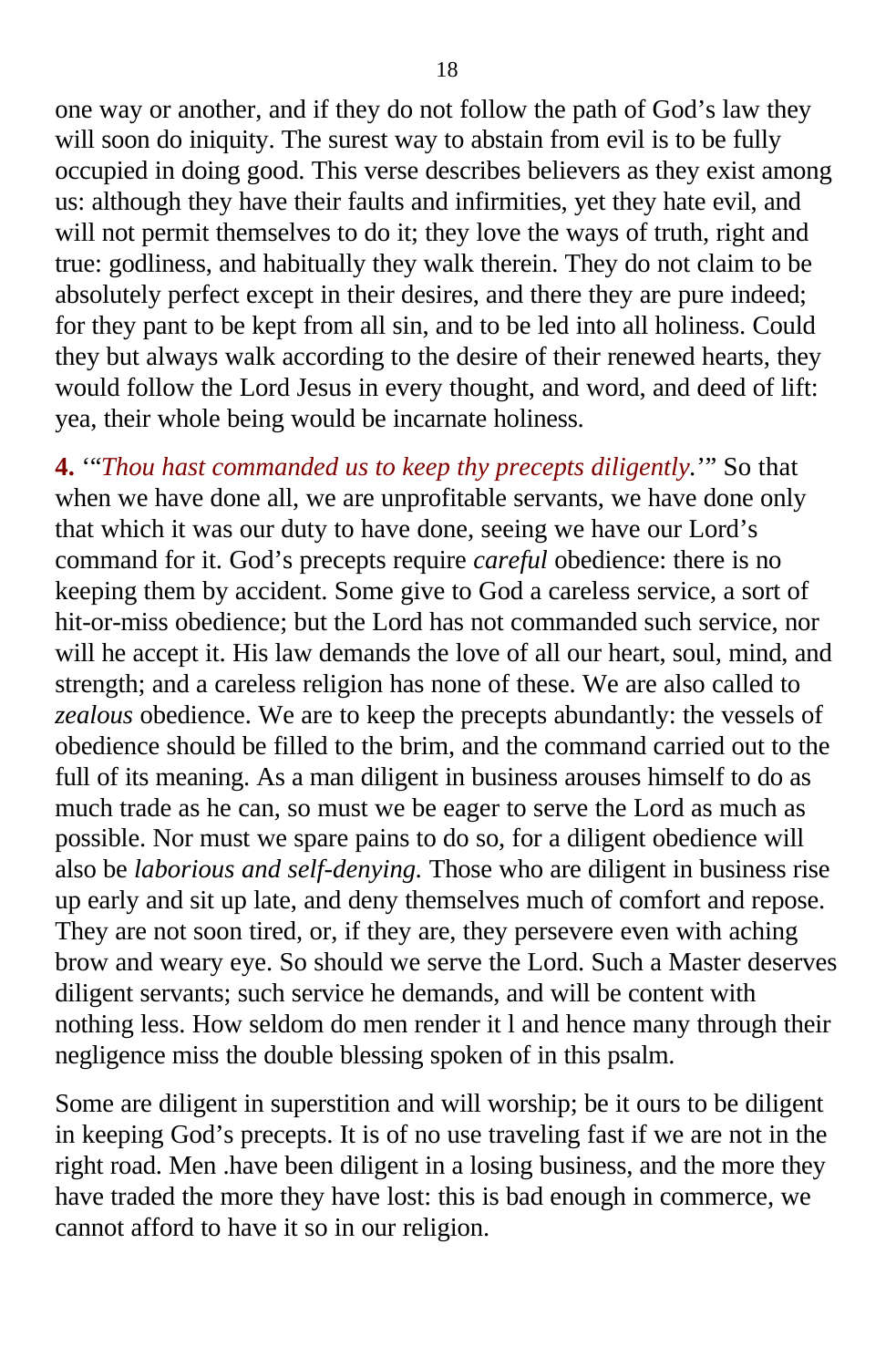God has not commanded us to be diligent in *making* precepts, but in *keeping* them. Some bind yokes upon their own necks, and make bonds and rules for others: but the wise course is to be satisfied with the rules of holy Scripture, and to strive to keep them all, in all places, towards all men, and in all respects. If we do not this, we may become eminent in our own religion, but we shall not have kept the command of God, nor shall we be accepted of him.

The Psalmist began with the third person: '"Blessed are the undefiled.'" He is now coming near home, and has already reached the first person plural, according to our version: '"*Thou* hast commanded *us.*'" We shall soon hear him crying out personally and for himself: '"O that my ways were directed!'" As the heart glows with love to holiness, we long to have a personal interest in it. The word of God is a heart-affecting book, and when we begin to sing its praises it soon comes home to us, and sets us praying to be ourselves conformed to its teachings. Would not the reader do well to pause here, and by devout meditation impress his own heart with the divine authority' of the Scriptures, that so he may devote himself personally to the careful, prayerful, constant, punctual, and cheerful keeping of the precepts of the Lords?

**5.** '"*O that my ways were directed to keep thy statutes!*'" Divine commands should direct us in the subject of our prayers. We cannot of ourselves keep God's statutes as he would have them kept, and yet we long to do so: what resort have we but prayer? We must ask the Lord to work our works in us, or we shall never work out his commandments. This verse is a sigh of regret because the Psalmist feels that he has not kept the precepts diligently, it is a cry of weakness appealing for help to one who can aid, it is a request of bewilderment from one who has lost his way and would fain be directed in it, and it is a petition of faith from one who loves God and trusts in him for grace.

Our ways are by nature opposed to the way of God, and must be turned by the Lord's direction in another direction from that which they originally take, or they will lead us down to destruction. God can direct the mind and will without violating our free agency, and he will do so in answer to prayer; in fact, he has begun the work already in those who are heartily praying after the fashion of this verse. It is for present holiness that the desire arises in the heart: oh, that it were so now with me! But future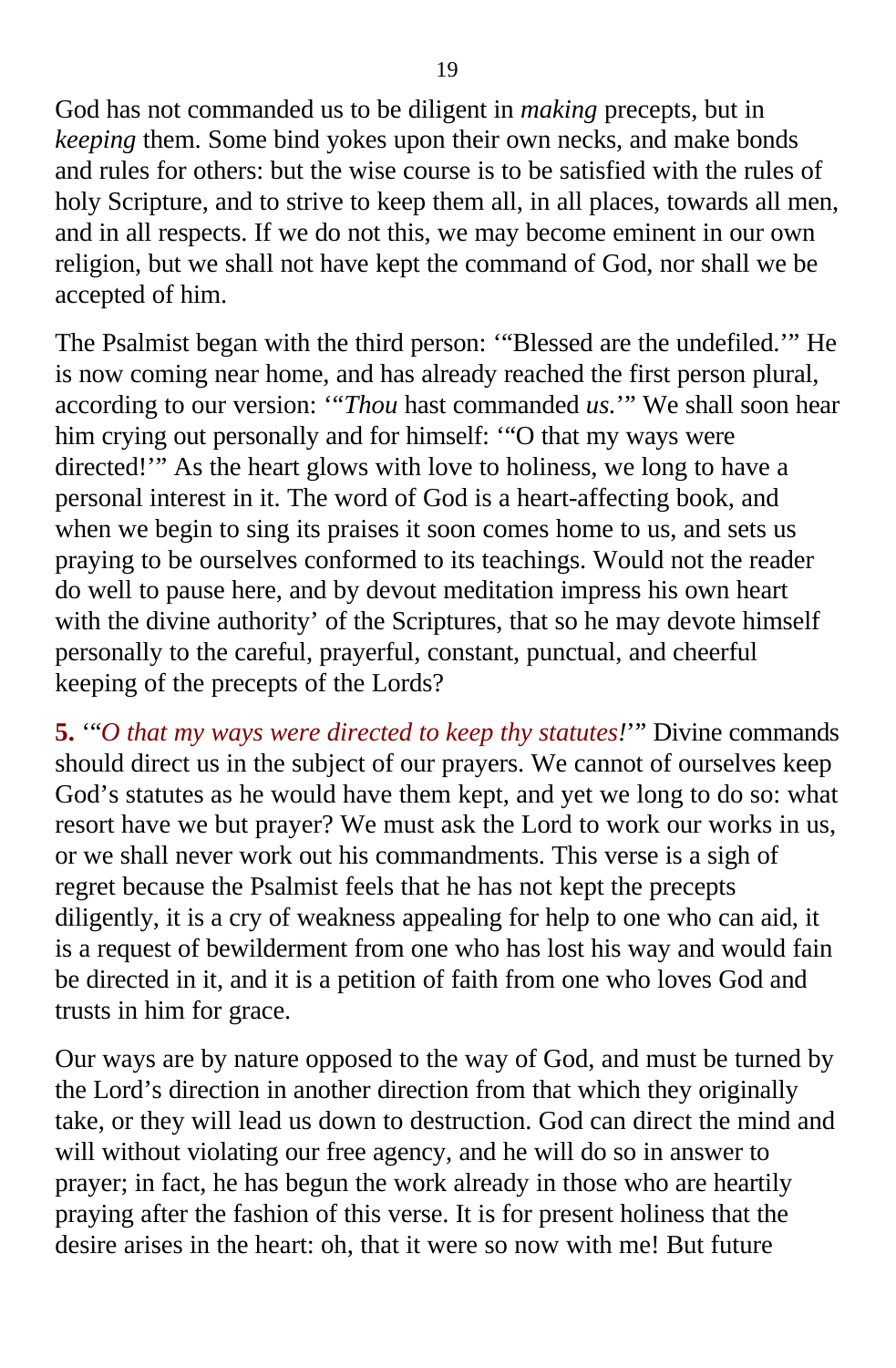persevering holiness is also meant; for he longs for grace to keep henceforth and for ever the statutes of the Lord.

The sigh of the text is really a prayer, though it does not exactly take that form. Desires and longings are of the essence of supplication, and it little matters what shape they take. '"Oh, that'" is as acceptable a prayer as '"Our Father.'"

One would hardly have expected a prayer for direction; rather should we have looked for a petition for enabling. Can we not direct ourselves? What if we cannot row, we can steer. The Psalmist herein confesses that even for the smallest part of his duty he felt unable without grace. He longed for the Lord to influence his will, as well as to strengthen his hands. We want a rod to point out the way as much as a staff to support us in it.

The longing of the text is prompted by admiration of the blessedness of holiness, by a contemplation of the righteous man's beauty of character, and by a reverent awe of the ,command of God. It is a personal application to the writer's own: case of the truths which he had been considering. '"*O* that *my* ways were directed to keep thy statutes!'" It were well if all who hear the word would copy this example and turn all that they hear into prayer. We should have more keepers of the statutes if we had more who sigh and cry after the grace which alone can keep them from wandering.

#### **6.** '"*Then shall I not be ashamed, when I have respect unto all thy commandments.*'"

'"*Then shall I not be ashamed.*'" He had known shame, and here he rejoices in the prospect of being freed from it. Sin brings shame, and when sin is gone, the reason for being ashamed is banished. What a deliverance this is; for to some men death is preferable to shame! *'"When I have respect unto all thy commandments.*'" When he respects God he shall respect himself and be respected. Whenever we err we prepare ourselves for confusion of face and sinking of heart: if no one else is ashamed of me, I shall be ashamed of myself if I do iniquity. Our first parents never knew shame till they made the acquaintance of the old serpent, and it never left them till their gracious God had covered them with sacrificial skins. Disobedience made them naked and ashamed. We, ourselves, will always have cause', for shame till every sin is vanquished, and every duty is observed. When we pay a continual and universal respect to the will of the Lord, then we shall be able to look ourselves in the face in the looking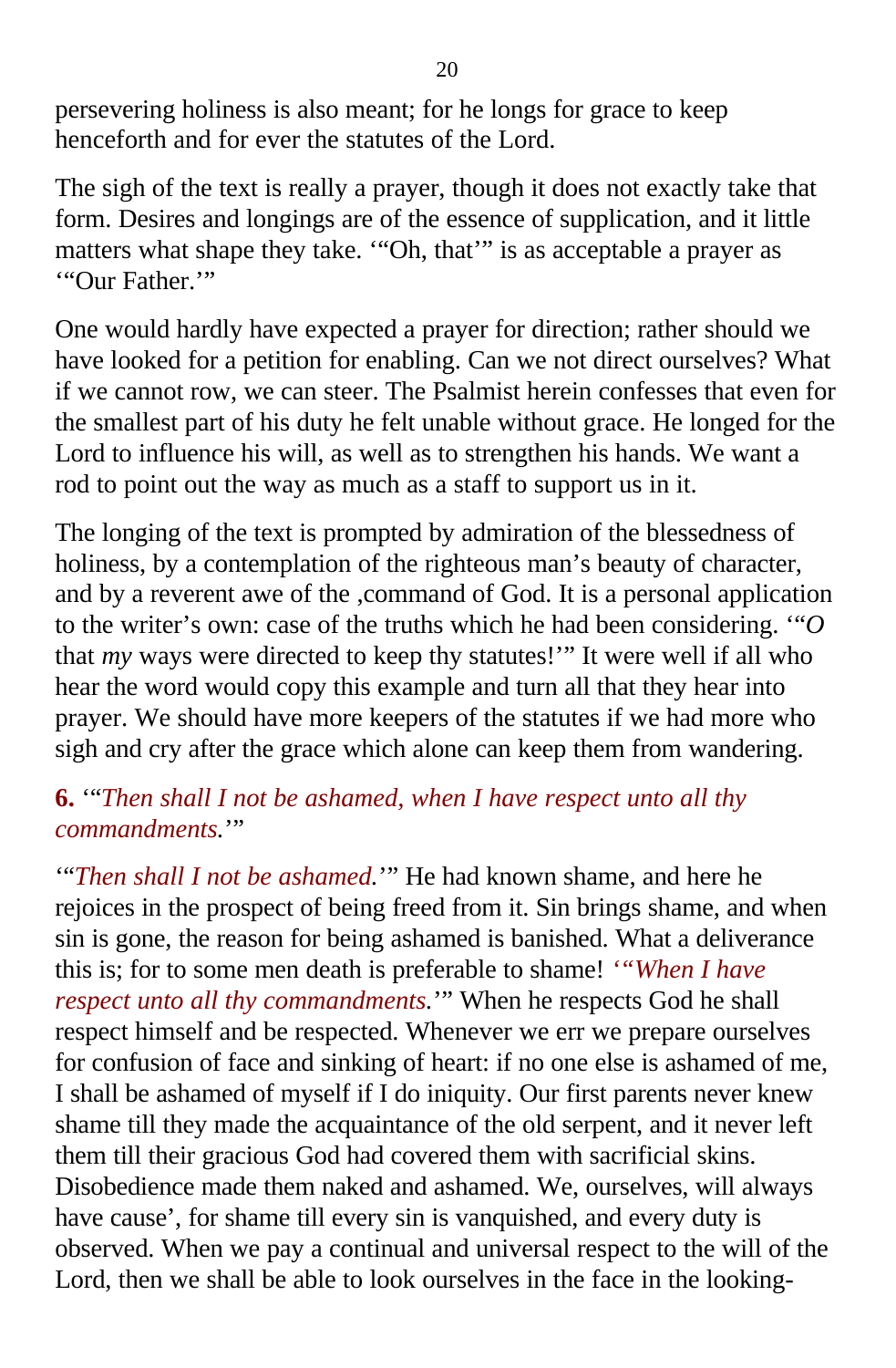glass of the law, and we shall not blush at the sight of men or devils, however eager their malice may be to lay somewhat to our charge.

Many suffer from excessive diffidence, and this verse suggests a cure. An abiding sense of duty will make us bold, we shall be afraid to be afraid. No shame in the presence of man will hinder us when the fear of God has taken full possession of our minds. When we are on the king's highway by daylight, and are engaged upon royal business, we need ask no man's leave. It would be a dishonor to a king to be ashamed of his livery and his service; no such shame should ever crimson the cheek of' a Christian, nor will it if he has due reverence for the Lord his God. There is nothing to be ashamed of in a holy life: a man may be ashamed of his pride, ashamed of his wealth, ashamed of his own children; but he will never be ashamed of having in all things regarded the will of the Lord his God.

It is worthy of remark that David promises himself no immunity from shame till he has carefully paid homage to all the precepts. Mind that word "all," and leave not one command out of your respect. Partial obedience still leaves us liable to be called to account for those commands which we have neglected. A man may have a thousand virtues, and yet a single failing may cover him with shame.

To a poor sinner who is buried in despair, it may seem a very unlikely thing that he should ever be delivered from shame. He blushes, and is confounded, and feels that he can never lift up his face again. Let him read these words: '"Then shall I not be ashamed.'" David is not dreaming, nor picturing an impossible case. Be assured, dear friend, that the Holy Spirit cart renew in you the image of God, so that you shall yet look: up without fear. O for sanctification, to direct us in God's way; for then shall we have boldness both towards God and his people, and shall no more crimson with confusion.

Dr. Watts turns this passage into admirable rhyme: let us sing with him —

**'"***Then shall my heart have inward joy, And keep my face from shames When all thy statutes I obey,* And honor all thy name."

**7.** '"*I will praise thee with uprightness of heart, when I shall have learned thy righteous judgments.*'"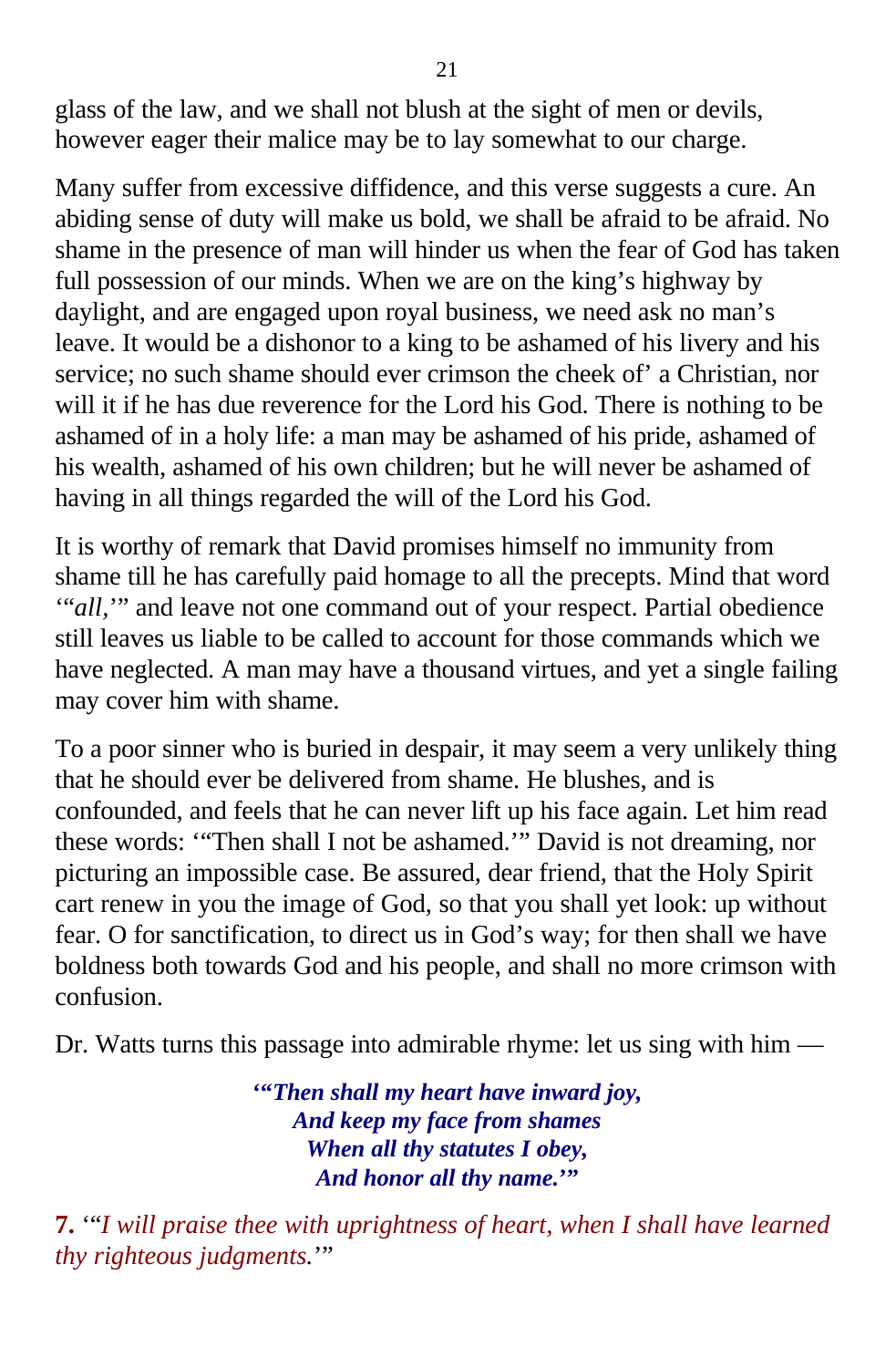'"*I will praise thee.*'" From prayer to praise is never a long or a difficult journey. Be sure that he who pray.,; for holiness will one day praise for happiness. Shame having vanished, silence is broken, and the formerly silent man declares, '"I will praise thee.'" He cannot but promise praise while he seeks sanctification. Mark how well he knows upon what head to set the crown. '"I will praise *thee.*'" He would himself be praiseworthy, but he counts God alone worthy of praise. By the sorrow and shame of sin he measures his obligations to the Lord, who would teach Him the: art of living so that he should clean escape from his former misery.

'"*With uprightness of heart.*'" His heart would be upright if the Lord would teach him, and then it would praise its teacher. There is such a thing as false and reigned praise, and this the Lord abhors; but there is no music like that which comes from a pure soul which standeth in its integrity. Heart praise is required, uprightness in that heart, and teaching to make the heart upright. An upright heart is sure to bless the Lord; for grateful adoration is a part of its uprightness: no man can be right unless he is upright towards God, and this involves the rendering to him the praise which is his due.

'"*When I shall have learned thy righteous judgments.*'" We must learn to praise, learn that we may praise, and praise when we have learned. If we are ever to learn the Lord must teach us, and especially upon such a subject as his judgments, for they are a great deep. While these are passing before our eyes, and we are learning from them, we ought to praise God; for the original is not, '"*when* I have learned,'" but, '"*in* my learning.'" While yet I am a scholar I will be a chorister: my upright heart shall praise thine uprightness, my purified judgment shall admire thy judgments. God's providence is a book full of teaching, and to those: whose hearts are right it is a music-book, out of which they chant to Jehovah's praise. God's word is full of the record of his righteous providences, and as we read it we feel compelled to burst forth into expressions of holy delight and ardent praise. When we both read of God's judgments and become joyful partakers in them, we are doubly moved to song — song in which there is neither formality, nor hypocrisy, nor lukewarmness; for the heart is upright in the presentation of its praise.

#### **8.** '"*I will keep thy statutes: O forsake me not utterly.*'"

'"*I will keep thy statutes.*'" A calm resolve. When praise calms down :into solid resolution it is well with the soul. Zeal which spends itself in singing,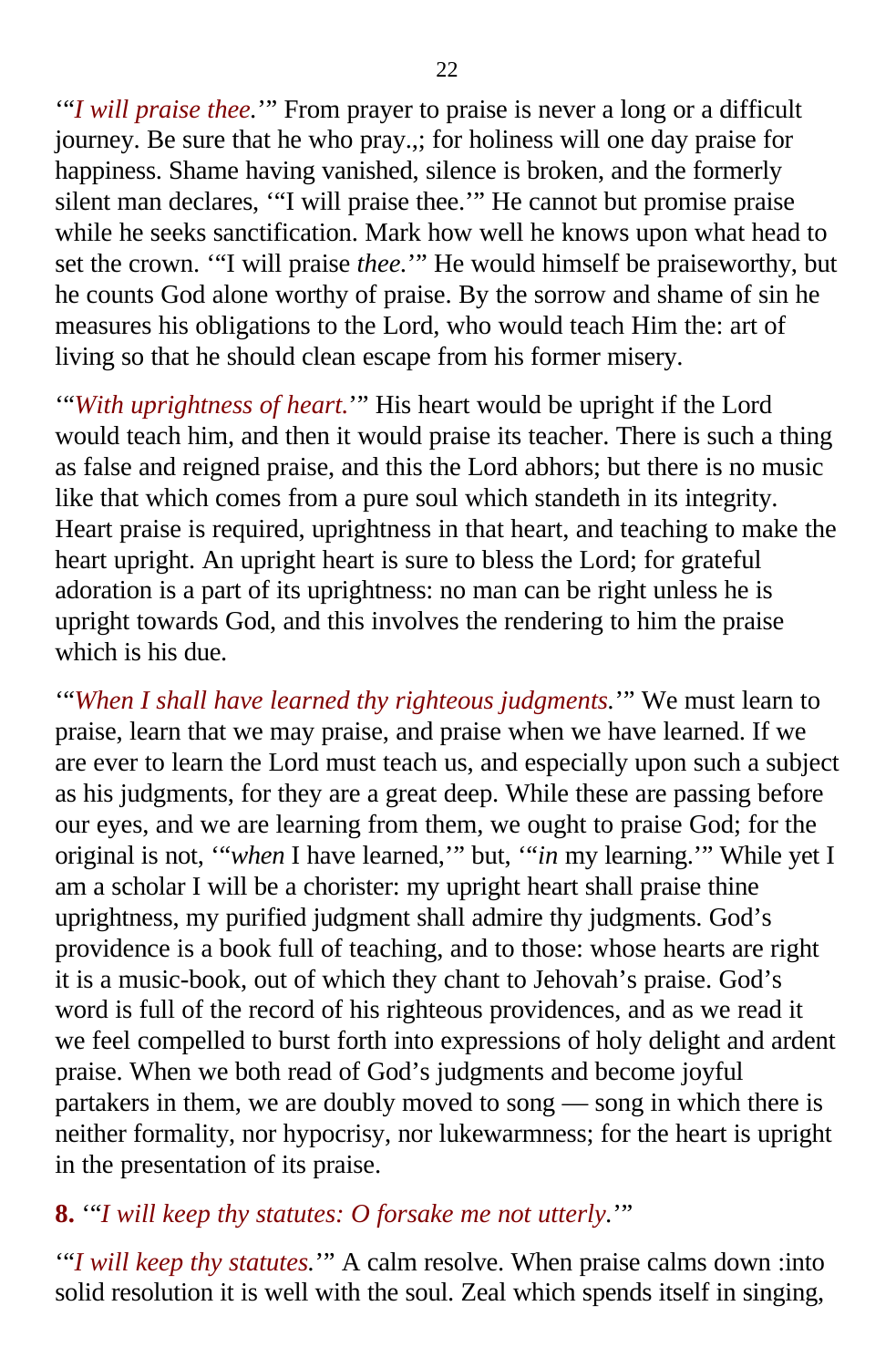and leaves no practical residuum of holy living, is little worth: '"*I* will praise'" should be coupled with'" I will keep.'" This firm resolve is by no means boastful, like Peter's '"*though* I should die with thee, yet will I not deny thee'"; for it is followed by a humble prayer for divine help: '"*O forsake me not utterly.*'" Feeling his own incapacity, he trembles lest he should be left to himself, and this fear is increased by the horror 'which he has of falling into sin. The "*I* will keep" :sounds rightly enough now that the humble cry is heard with it. This is a happy amalgam: resolution and dependence We meet with those who to all appearance humbly pray, but there is no force of character, no decision in them, and consequently the pleading of the closet is not embodied in the life: on 'the other hand, we meet with abundance of resolve attended with an entire absence ,of dependence upon God, and this makes as poor a character as the former. 'The Lord grant us to have such a blending of excellences that we may be '"perfect and entire, wanting nothing.'"

This prayer is one which is certain to be heard; for .assuredly it must be highly pleasing to God to see a :man set upon obeying his will, and therefore it must be most agreeable to him to be: present with such a :person, and to help him in his endeavors. How can he forsake one who does not forsake his law?

The peculiar dread which tinges this prayer with a somber hue is the fear of utter forsaking. Well may' the soul cry out against such a calamity. To be left, that we may discover our weakness, is a sufficient trial: to be altogether forsaken would be ruin and death. Hiding the face in a little wrath for a moment brings us very low: an absolute desertion would plunge us ultimately in the lowest hell. But the Lord never has utterly forsaken his servants, and he never will, blessed be his name. If we long to keep his statutes he will keep us; yea, his grace will keep us keeping his law.

There is rather a sharp descent from the mount of benediction, with which the first verse began, to the almost wail of this eighth verse, yet this is spiritually and experimentally a decided and gracious growth; for from admiration of goodness we have come to a burning longing after' God, pining after communion with him, and an intense horror lest it should not be enjoyed. The sigh of verse 5 is now supplanted by an actual prayer from the depths of a heart conscious of its undesert, and sensible of its entire dependence upon divine love. 'The two '"I wills'" — '" I will praise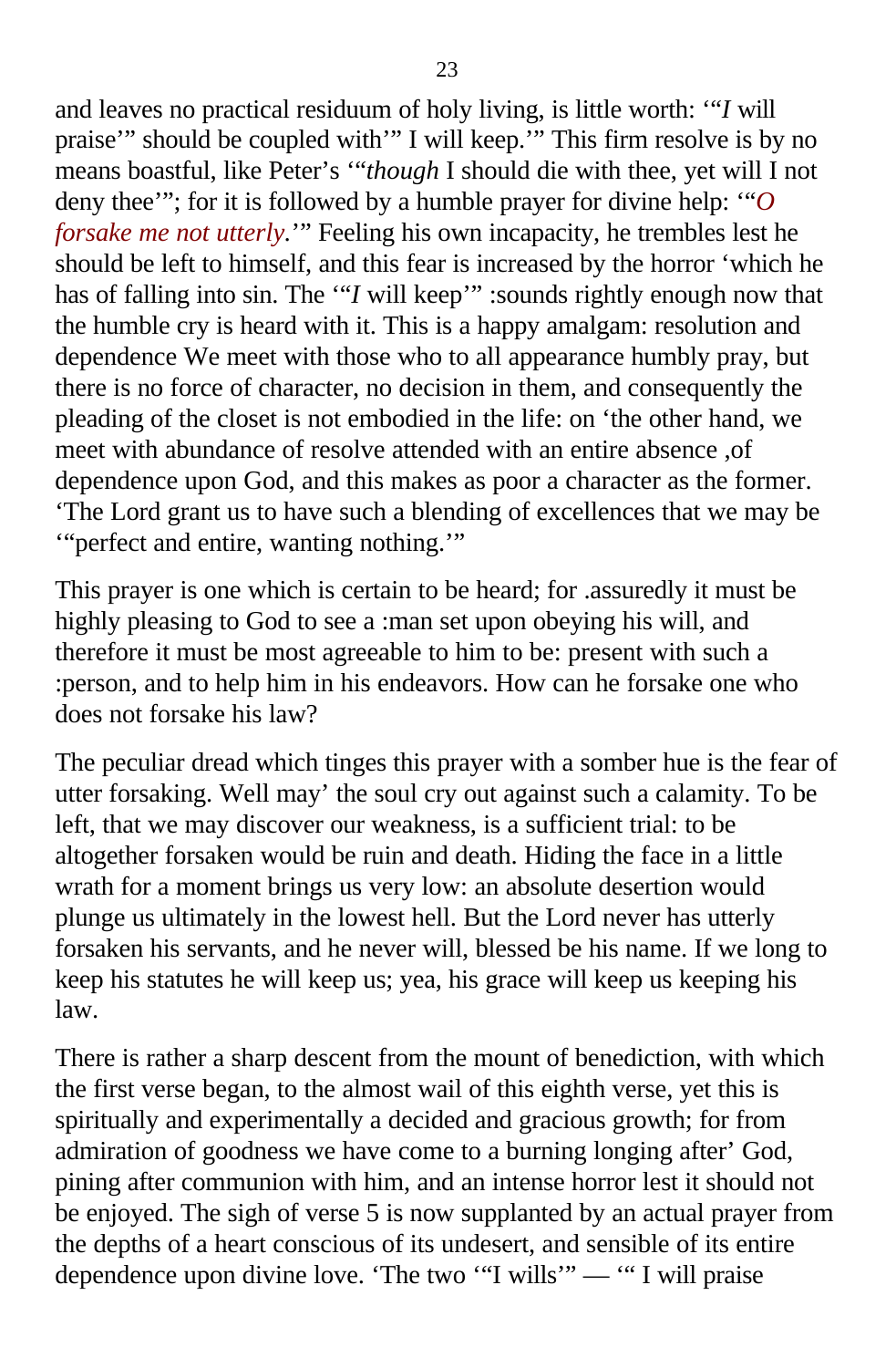thee,'" and '"I will keep thy statutes'" — needed to be seasoned with some such lowly petition, or it might have been thought that the good man's dependence was in some degree fixed upon his own determination. He presents his resolutions like a sacrifice, but he cries to heaven for the fire, To will is present with him, but he cannot perform that which he would unless the Lord will abide with him.

This last verse of the first octave has a link with the first of the next in this fashion: Lord, do not forsake me, for wherewith shall I cleanse my way if thou be gone from me, and thy law ceases to have power over me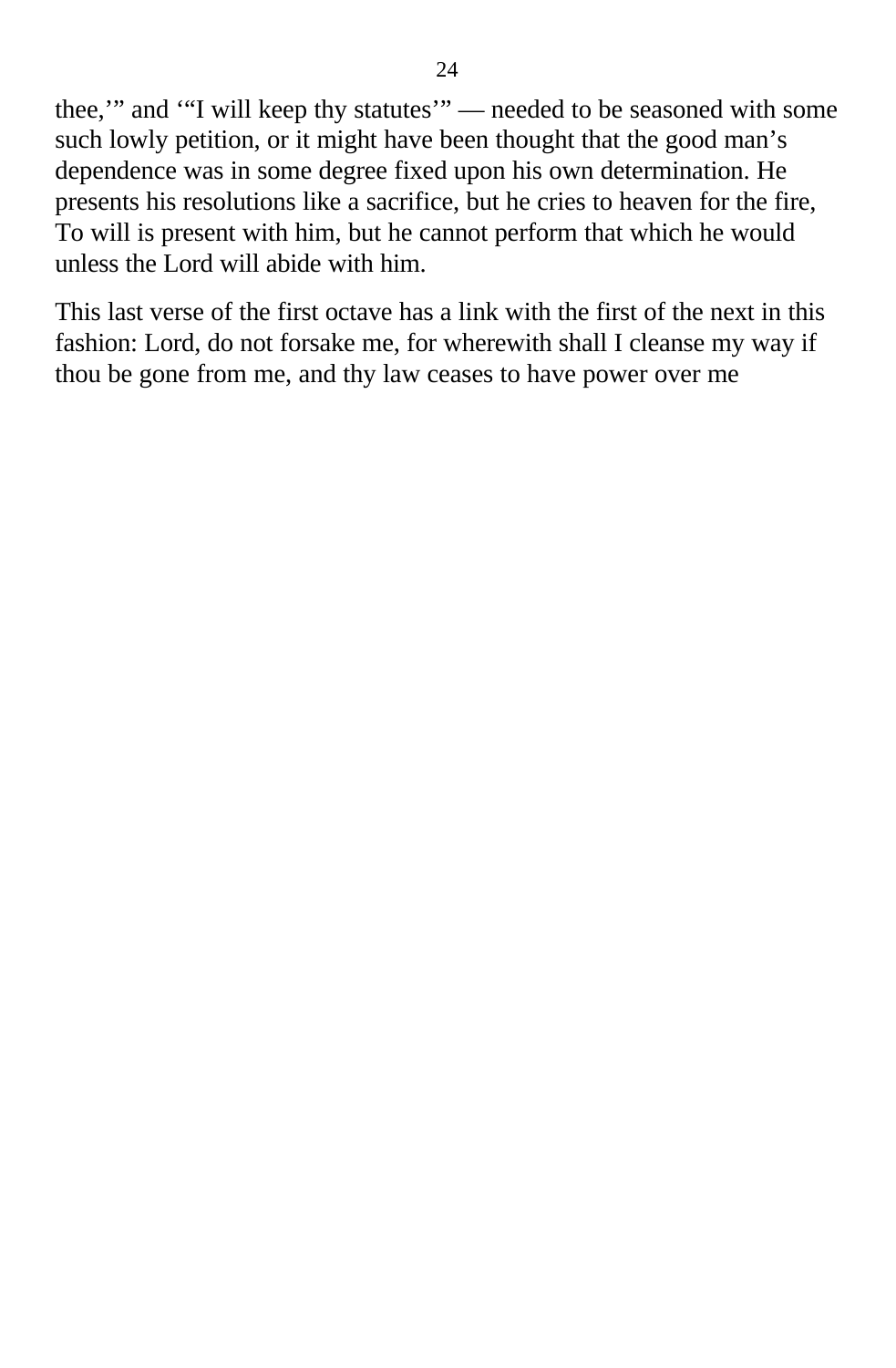# EXPOSITION OF VERSES 9 TO 16.

WHEREWITHAL shall a young man cleanse his way? by taking heed thereto according to thy word.

**10.** With my whole heart have I sought thee: O let me not wander from thy commandments.

**11.** Thy word have I hid in mine heart, that I might not sin against thee.

**12.** Blessed art thou, O LORD: teach me thy statutes.

**13.** With my lips have I declared all the judgments of thy mouth.

**14.** I have rejoiced in the way of thy testimonies, as much as in all riches.

**15.** I will meditate in thy precepts, and have respect unto thy ways.

**16.** I will delight myself in thy statutes: I will not forget thy word.

These verses commence at: the beginning of life. Though written by an old man, they were written for all young men. Only he who begins with God in the greenness of youth will be able to write thus experimentally in the ripeness of age. No sooner has David introduced his subject with one octave of verses, but he must be looking after young men in the next set of eight stanzas. How much he thought of youthful piety l In the Hebrew each verse in this section begins with B. If thoughts upon the Blessed Way make up his A, then thoughts upon Blessed Young Men shall fill up the next letter. O to be early with God! To give him the dew of the day of life is to make the most of life.

**9.** '"*Wherewithal shall a young man cleanse his way? by taking heed thereto according to thy word.*'"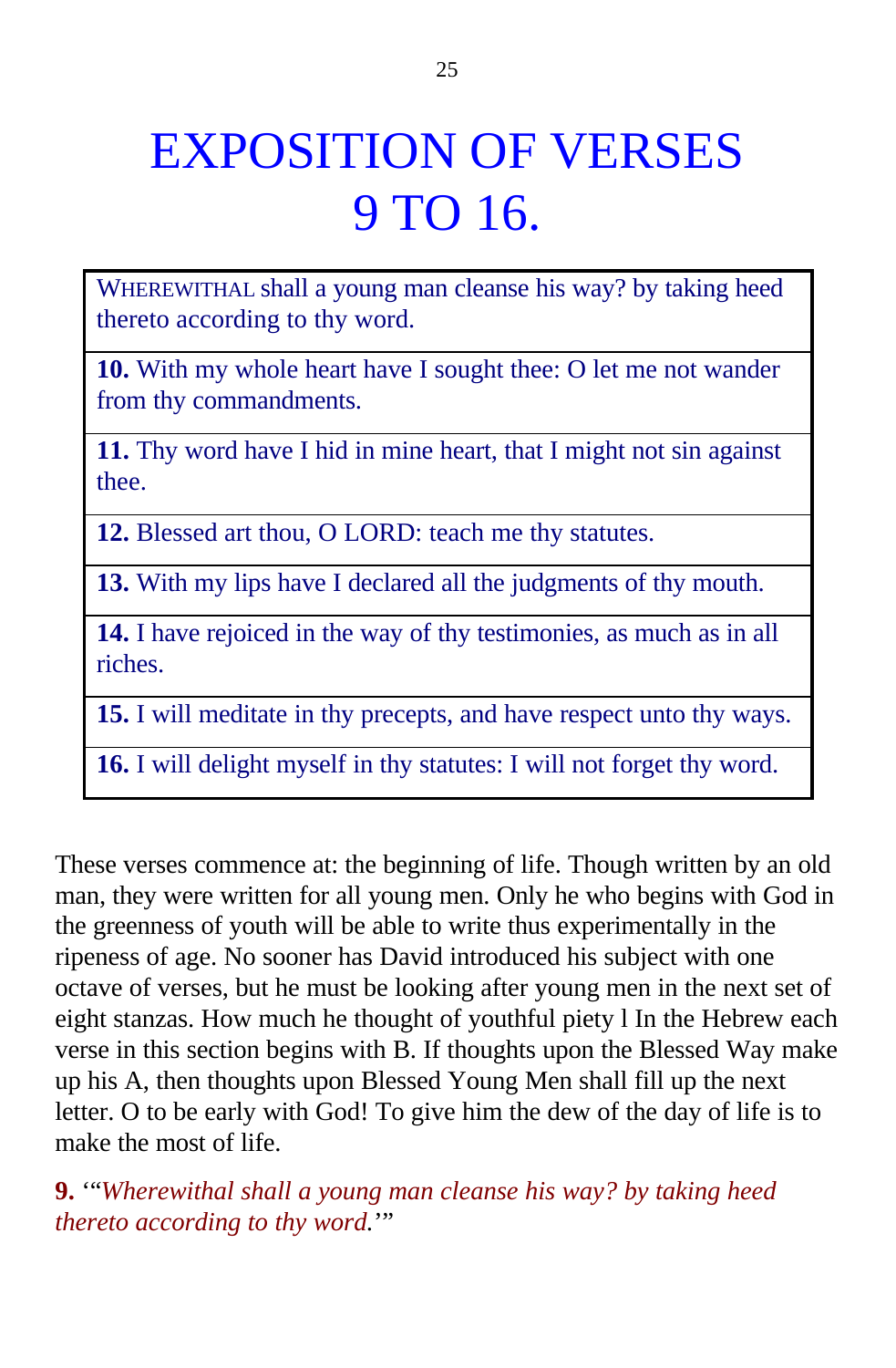'"*Wherewithal shall a young man cleanse his way?*'" How shall he become and remain practically holy? He is but a young man, full of' hot passions, and poor in knowledge and experience; how shall he get right, and keep right? Never was there a more important question for any man; never was there a fitter time for asking it than at the commencement of life. It is by no means an ,easy task which the prudent young man sets before himself. He wishes to choose a clean way, to be himself clean in it, to cleanse it of any foulness which may arise in the future, and to end by showing a clear course from the first step to the last; but, alas! his way is already unclean by actual sin which he has already committed, and he himself has already within his nature a tendency towards that which defileth. Here, then, is the difficulty; first, of beginning aright; next, of being always able to know and choose the right, and of continuing in the right till perfection is ultimately reached: this is hard for any man, how shall a youth accomplish it? The way, or life, of a man has to be cleansed from the sins of his youth behind him, and kept clear of the sins which temptation will place before him: this is the work, this is the difficulty.

No nobler ambition can lie before a youth, none to which he is called by so sure a calling; but none in which greater difficulties can be found. Let him not, however, shrink: from the glorious enterprise of living a pure and gracious life; rather let him inquire the way by which all obstacles may be overcome. Let him not think that he knows the road to easy victory, nor dream that he can keep himself by his own wisdom; he will do well to follow the Psalmist, and become an earnest inquirer asking how he may cleanse his way. Let him become a practical disciple of the holy God, who alone can teach him how to overcome the world, the flesh, and the devil, that trinity of defilers by whom many a hopeful life has been spoiled. He is young and unaccustomed to the road, let him not be ashamed often to inquire his way of him who is so ready and so able: to instruct him in it.

Our '"*way*'" is a subject which concerns us deeply, and it is far better to inquire about it than to speculate upon mysterious themes which rather puzzle than enlighten the mind. Among all the questions which a young man asks, and they are many, let this be the first and chief: '"*Wherewithal* shall! cleanse my way?'" This is a question suggested by common sense, and pressed home by daily occurrences; but it is not to be answered by unaided reason, nor, when answered, can the directions be carried out by unsupported human power. It is ours to ask the question, it is God's to give the answer and enable us to carry it out.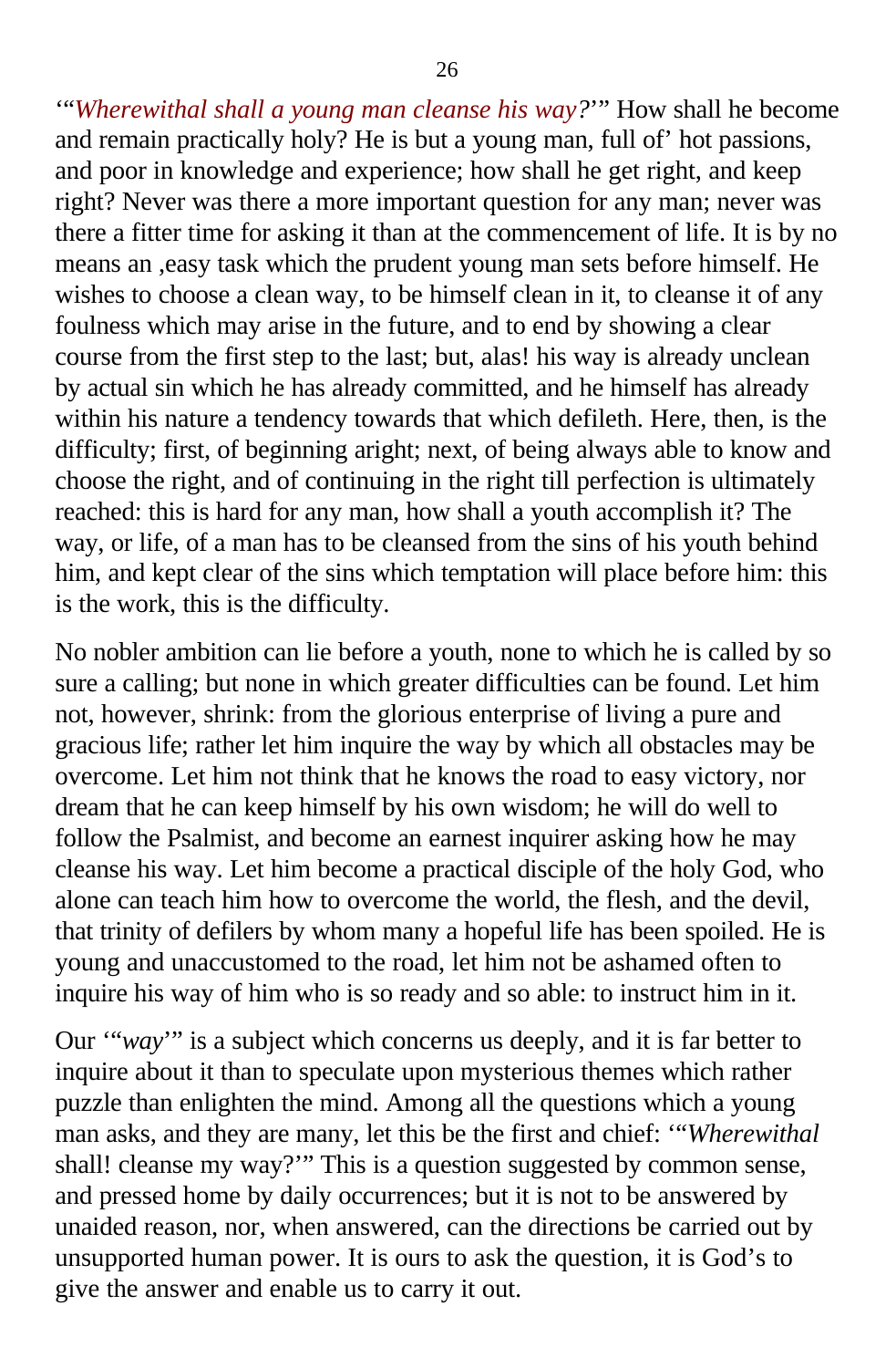'"*By taking heed thereto according to thy word:*'" Young man, the Bible must be your chart, and you must exercise great watchfulness that your way may be according to its directions. You must take heed to your daily life as well as study your Bible, and you must study your Bible that you may take heed to your daily life. With the greatest care a man will go astray if his map misleads him; but with the most accurate map he will still lose, his road if he does not take heed to it. The narrow way was never hit upon by chance, neither did any heedless man ever lead a holy life. We can sin without thought, we have only to neglect the great salvation and ruin our souls; but to obey the Lord and walk uprightly will need all our heart and soul and mind. Let the careless remember this.

Yet the '"*word*'" is absolutely necessary; for, otherwise, care will darken into morbid anxiety, and conscientiousness may become superstition. A captain may watch from his deck all night; but if he knows nothing of the coast, and has no pilot on board, he may be carefully hastening on to shipwreck. It is not enough to desire to be right; for ignorance may make us think that we are doing God service when we are provoking him, and the fact of our ignorance will not reverse the character of our action, however much it may mitigate its criminality. Should a man carefully measure out what he believes to be a dose of useful medicine, he will die if it should turn out that he has taken up the wrong vial, and has poured out a deadly poison: the fact that he did it ignorantly will not alter the result. Even so, a young man may surround himself with ten thousand ills, by carefully using an unenlightened .judgment, and refusing to receive instruction from the word of God. Willful ignorance is in itself willful sin, and the evil which comes of it is without excuse,. Let each man, whether young or old, who desires to be holy have a holy watchfulness in his heart, and keep his Holy Bible before his open eye. There he will find every turn of the road marked down, every slough and miry place pointed out, with the way to go through unsoiled; and there, too, he will find light in his darkness, comfort for his weariness, and company for his loneliness, so that by its help he shall reach the benediction of the first verse of the psalm, which suggested the Psalmist's inquiry, and awakened his desires.

Note how the first section of .eight verses has for its first verse, '"*Blessed* are the undefiled in the way,'" and the second section runs parallel 'to it, with the question, '"*Wherewithal* shall a young man cleanse his way?'" The blessedness which is set before us in a conditional promise should be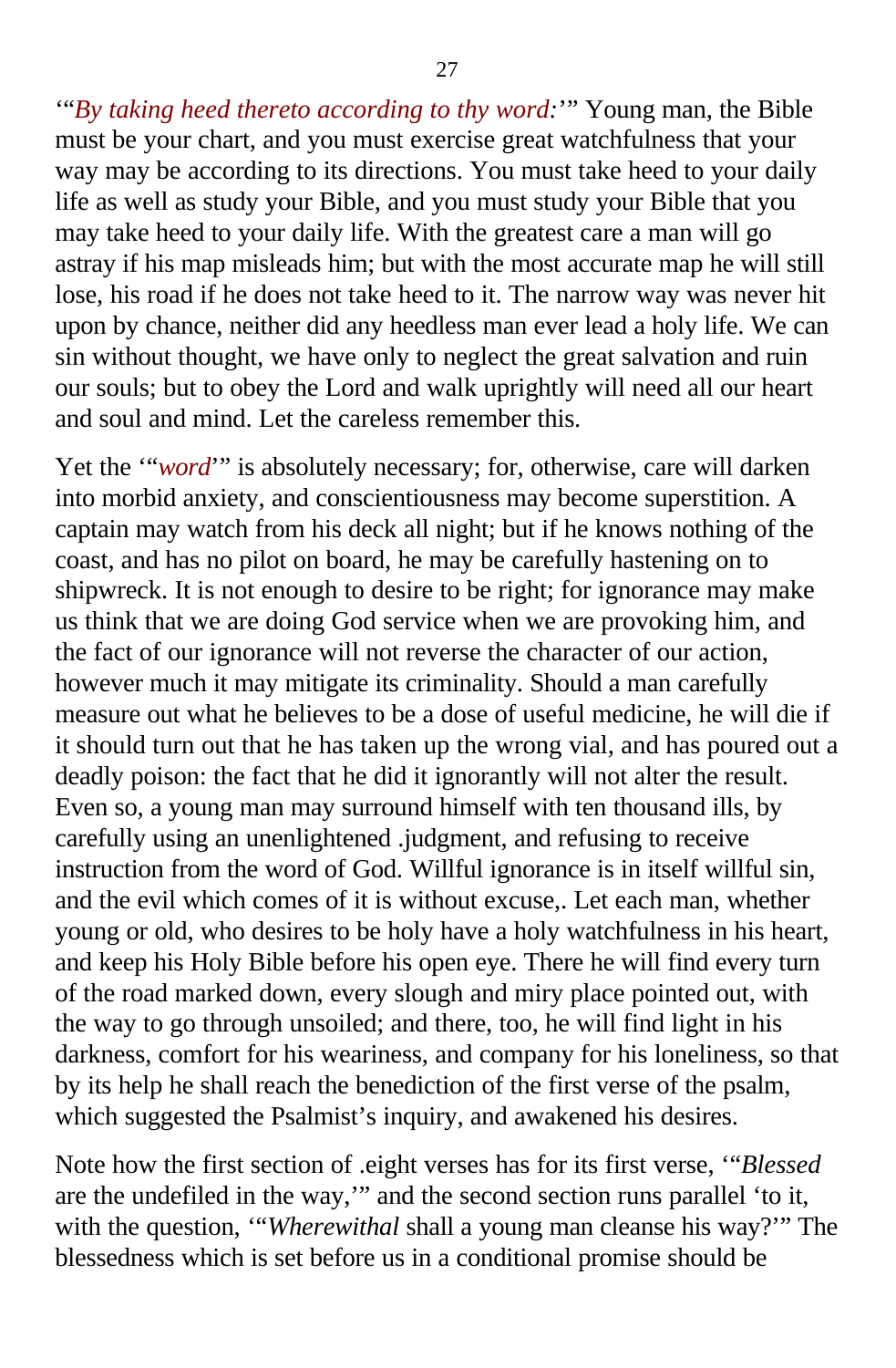practically sought for in the way appointed. The Lord saith, '"*For* this will I be inquired of by the house of Israel to do it for them.'"

The sooner we avail ourselves of a promise of God the better, especially as our early days enjoy peculiar encouragement! for Wisdom hath said, '"*They* that seek me early :shall find me.'" It is a pity to miss for a year, or even a day or an hour, the blessedness which belongs to holiness.

#### **10.** '"*With my whole heart have I sought thee: O let me not wander from thy commandments.*"

'"*With my whole heart have I sought thee.*'" His heart had gone after God himself: he had not only desired to obey his laws, but to commune with his person. This is a right royal search and pursuit, and well may it be followed with the whole heart. The surest mode of cleansing the way of our life is to seek after God himself, and to endeavor to abide in fellowship with him. Up to the good hour in which he was speaking to his Lord, the Psalmist had been an eager seeker after' the Lord, and if faint, he was still pursuing. Had he not sought the Lord he would never have been so anxious to cleanse his way.

It is pleasant to see how the writer's heart turns distinctly and directly to God. He had been considering an important truth in the preceding verse, but here he so powerfully feels the presence of his God that he speaks to him, and prays to him, as to one who is near. A true heart cannot long live without fellowship with God.

His petition is founded on his life's purpose: he is seeking the Lord, and he prays the Lord to prevent his going astray in or from his search. It is by obedience that we follow after God: hence the prayer, '"*O let me not wander from thy commandments*'"*;* for if we leave the ways of God's appointment, we certainly shall not find the God who appointed them. The more a man's whole heart is set upon holiness the more does he dread falling into sin; he is not so much fearful of deliberate transgression as of inadvertent wandering: he cannot endure a wandering look, or a rambling thought, which might stray beyond the pale of the precept. We are to be such whole-hearted seekers that we have neither time nor will to be wanderers; and yet with all our whole-heartedness we are to cultivate a jealous tear lest even then we should wander from the path of holiness.

Two things may be very like and yet altogether different: saints are '"strangers'" *— -*'"I am a stranger in the earth'" (verse 19), but they are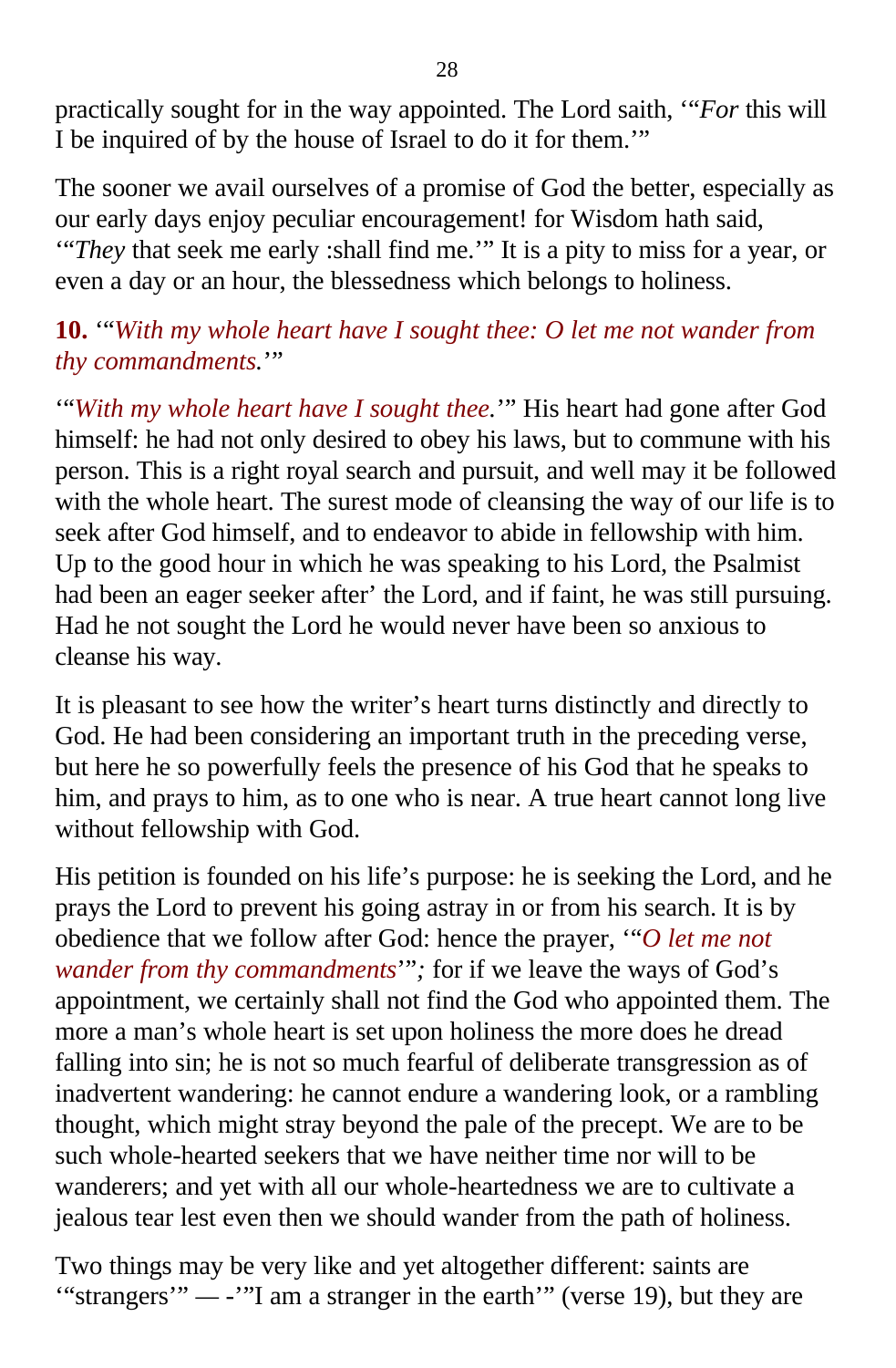not wanderers: they are passing through an enemy's country, but their route is direct; they are seeking their Lord while they traverse this foreign land. Their way is hidden from men; but yet they have not lost their way.

The man of God exerts himself, but does not trust himself: his heart is in his walking with God; but he knows that even his whole strength is not enough to keep him right unless his King shall be his keeper, and he who made the commands shall make him constant in obeying them: hence the prayer, '"*O let me not wander,*'" Still, this sense of need was never turned into an argument for idleness; for while he prayed to be kept in the right road he took care to run in it, with ibis whole heart seeking the Lord.

Note how the second part of the psalm keeps step with the first: where verse 2 pronounces that man to be blessed who seeks the Lord with his whole heart, the present verse claims the blessing by pleading the character: '"*With my whole heart have I sought thee.*'"

#### **11.** '"*Thy word have I hid in mine heart, that I might not sin against thee.*'"

When a godly man sues for a favor from God he should carefully use every means for obtaining it, and accordingly, as the Psalmist had asked to be preserved from wandering, he here shows us the holy precaution which he, had taken to prevent his falling into sin. '"*Thy word have I hid in mine heart.*'" His heart would be kept by the word because he kept the word in his heart. All that he had of the word written, and all that: had been revealed to him by the voice of God, — all, without exception, he had stored away in his affections, as a treasure to be preserved in a casket, or as a choice seed to be buried in a fruitful soil: what soil more fruitful than a renewed heart, wholly seeking the Lord? The word was God's own, and therefore precious to God's servant. He did not wear a text *an* his heart as a charm, but he hid it in his heart as a rule. He laid it up in the place of love and life, and it filled the chamber with sweetness and light. We must in; this imitate David, copying his heart-work as well as his outward character. First, we must mind that what we believe is truly God's word; that being done, we must hide or treasure it each man for himself; and we must see that this is done, not as a mere feat of the memory, but as the joyful act of the affections.

'"That *I might not sin against thee.*'" Here was the object aimed at. As one has well said, — Here is the best thing, — '" thy word'" hidden in the best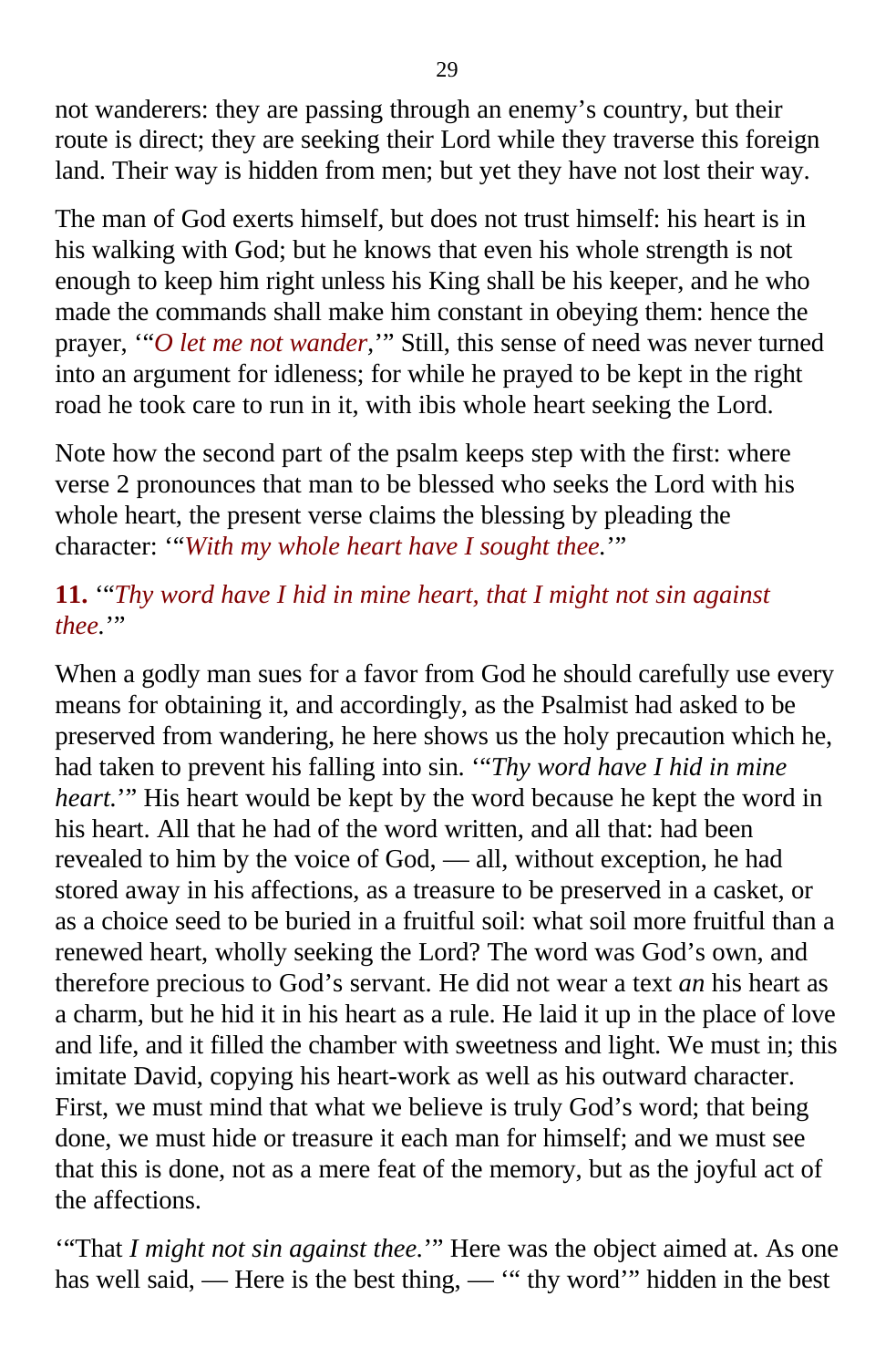place, — '"in my heart'" for the best of purposes, — '"that I might not sin against thee.'" This was done by the Psalmist with personal care, as a man carefully hides away his money when he fear,; thieves: in this case the thief dreaded was sin. Sinning '"against God'" is the believer's view of moral evil; other men care only when they offend against men. God's word is the best preventive against offending God, for it tells us his mind and will, and tends to bring our spirit into conformity with the divine Spirit. No cure for sin in the life is equal to the word in the seat of life, which is the heart.

A very pleasant variety of meaning is obtained by laying stress upon the words '"*thy*'" and '"thee.'" He speaks to *God,* he loves the word because it is *God's* word, and he hates sin because it is sin against *God* himself. If he vexed others, he minded not so long as he did not offend his God. If we would not cause God displeasure we must treasure up his own word.

The personal way in which the man of God did this is also noteworthy: '"*With* my whole heart have I sought thee.'" Whatever others might choose to do, he had already made his choice, and placed the Word in his innermost soul as his dearest delight; and however others might transgress, his aim was after holiness: '"*That I* might not sin against thee.'" This was not what he proposed to do, but what he had already done: many are great at promising, but the Psalmist had been true in performing: hence he hoped to see a sure result. When the word is hidden in the heart the life shall be hidden from sin.

The parallelism between the second octave and the first is still continued. Verse 3 speaks of doing no iniquity, while this verse treats of the method of not sinning. When we form an idea of a blessedly holy man (verse 3), it becomes us to make an earnest effort to attain unto the same sacred innocence and divine happiness; and this can only be through heart-piety founded on the Scriptures.

#### **12.** '"*Blessed art thou, O LORD : teach me thy statutes.*'"

'"*Blessed art thou, O LORD.*'" These are words of adoration arising out of an intense admiration of the divine character, which the writer is humbly aiming to imitate. He. blesses God for all that he has revealed to him, and wrought in him; he praises him with warmth of reverent love, and depth of holy wonder. These are also words of perception uttered from a remembrance of the great Jehovah's infinite happiness within himself. The Lord is and must be blessed, for he is the perfection of holiness; and this is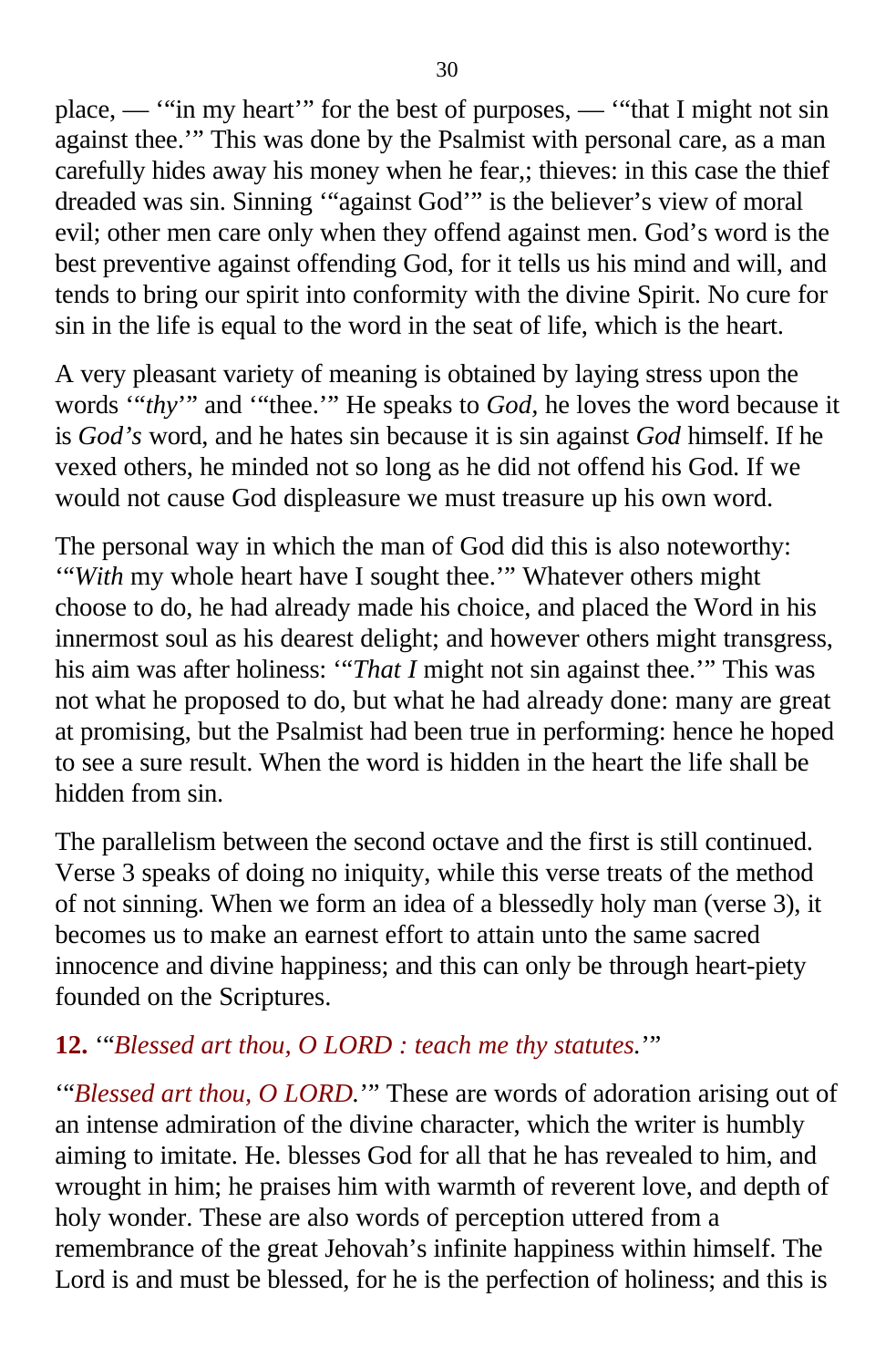probably the reason why this is used as a plea in this place. It is as if David had said: I see that in conformity to thyself my way to happiness must lie, for thou art supremely blessed; and if I am made in my measure like to thee in holiness, I shall also partake in thy blessedness.

No sooner is the word in the heart than a desire arises to mark and learn it. When food is eaten, the next thing is to digest it; and when the word is received into the soul the first: prayer is — Lord, teach me its meaning. '"*Teach me thy statutes*'"; for thus only can I learn the way to be blessed. Thou art so blessed that I am sure thou wilt delight in blessing others; and this boon I crave of thee that I may be instructed in thy commands. Happy men usually rejoice to make others happy; and surely the happy God will willingly impart the holiness which is the fountain of happiness. Faith prompted this prayer, and based it, not: upon anything in the praying man, but solely upon the perfection of the God to whom he made supplication. Lord, thou art blessed, therefore bless me by teaching me.

We need to be disciples or learners — "*'teach me*;" but: what an honor to have God himself for a teacher! How bold is David, to beg the blessed God to teach him! Yet the Lord put the desire into his heart when the sacred word was hidden there, and so we may be sure that he was not too bold in expressing it. Who would not wish to enter the school of such a Master to learn of him the art of holy living? To this Instructor we must submit ourselves if we would practically keep the statutes of righteousness. The King who ordained the statutes knows best their meaning, and as they are the outcome of his own nature he can best inspire us with their spirit. The petition commends itself to all who wish to cleanse their way, since it is most practical, and asks for teaching, not upon recondite lore, but upon statute-law. If we know the Lord's statutes, we have the most essential education.

Let us each one say, '"*Teach me thy statutes.*'" This is a sweet prayer for everyday' use. It is a step above that of verse 10, '"O let me not wander,'" as that was a rise beyond that of 8, '"O forsake me not utterly.'" It finds its answer in verses 98-100: '"Thou through thy commandments hast made me wiser than mine enemies,'" etc.; but not till it had been repeated even to the third time in the '"Teach me'" of verses 33 and 66, all of which I beg my reader to peruse. Even after this third pleading, the prayer occurs again in so many words in verses 124 and 139, and the same longing comes out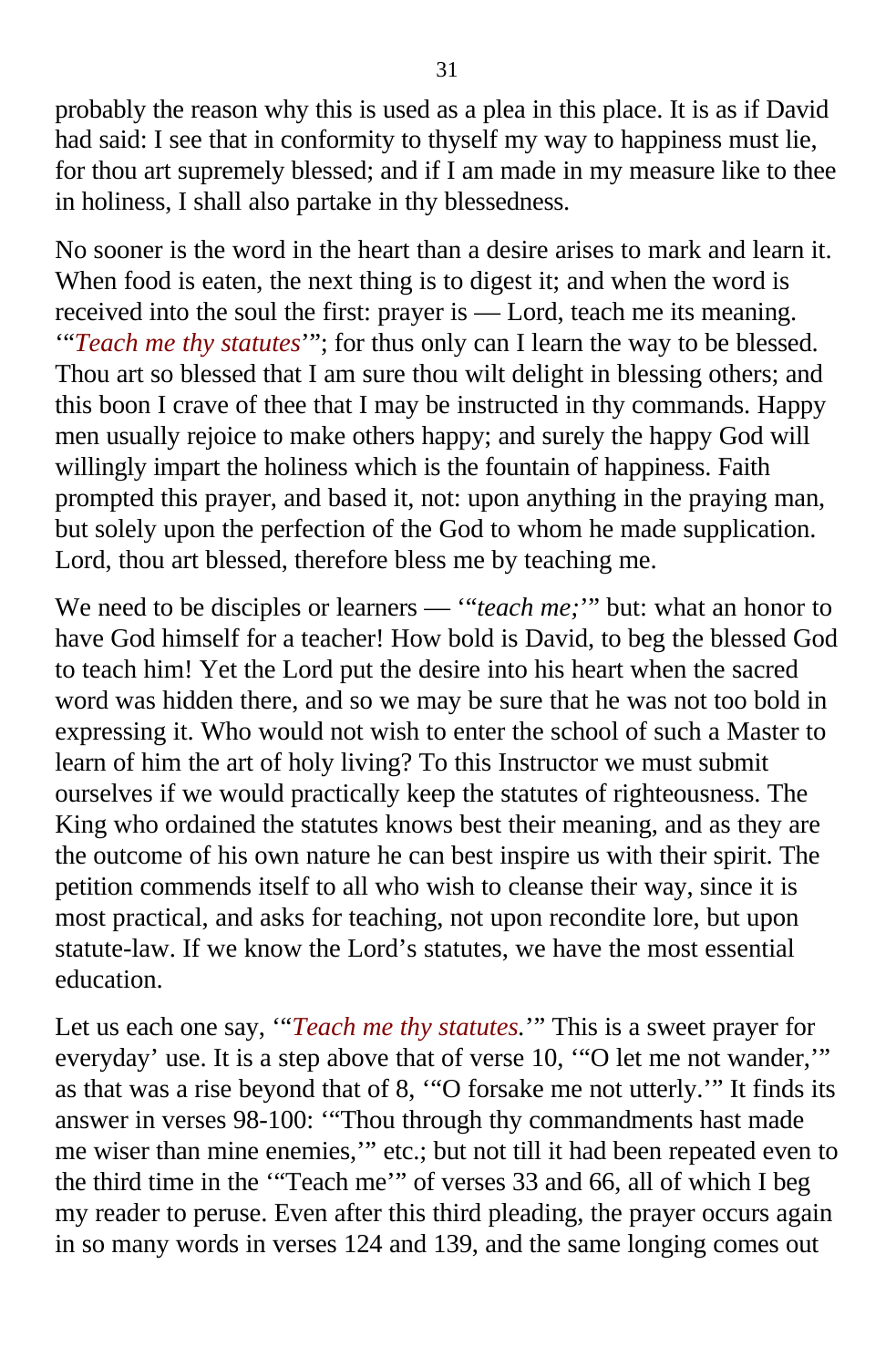near the close of the psalm in verse 171 — '" My lips shall utter praise when thou hast taught me thy statutes."

**13.** '"*With my lips have I declared all the judgments of thy mouth.*'" The taught one of verse 12 is here a teacher himself. What we learn in secret we are to proclaim upon the housetops. So had the Psalmist done. As much as he had known he had spoken. God has revealed many of his judgments by his mouth, that is to say, by a plain and open revelation; these it is our duty to repeat, becoming, as it were, so many exact echoes c f his one infallible voice. There are judgments of God which are a great deep, which he does not reveal, and with these it will be wise for us not to intermeddle. What the Lord has veiled it would be presumption for us to uncover; but, on the other hand, what the Lord has revealed it would be shameful for us to conceal. It is a great comfort to a Christian in time of trouble when in looking back upon his past life he can claim to have done his duty by the word of God. To have been, like Noah, a preacher of righteousness, is a great joy when the floods are rising, and the ungodly world is about to be destroyed. Lips which have been used in proclaiming God's statutes are sure to be acceptable when pleading God's promises. If we have had such regard to that which cometh out of God's mouth that we have published it far and wide, we may rest quite assured that God will have :respect unto the prayers which come out of our mouths.

It will be an effectual method of cleansing a young man's way if he addicts himself continually to preaching the gospel, He cannot go far wrong in judgment whose whole soul is occupied in setting forth the judgments of the Lord. By teaching we learn; by training the tongue to holy speech we master the whole body; by familiarity with the divine procedure we are made to delight in righteousness; and thus in a threefold manner our way is cleansed by our proclaiming the way of the Lord.

What a joy to any man to be able to look back upon *a faithful* testimony to divine truth l When weary with Sabbath services, how sweet to feel that we have spoken, not our own words, but the teachings of divine revelation! When we shall come to die, it will be no mean consolation that we have '"kept the faith.'" Christ will surely plead for those whose lives are spent in pleading for him.

**14.** '"*I have rejoiced in the way of thy testimonies, as much as in all riches.*'"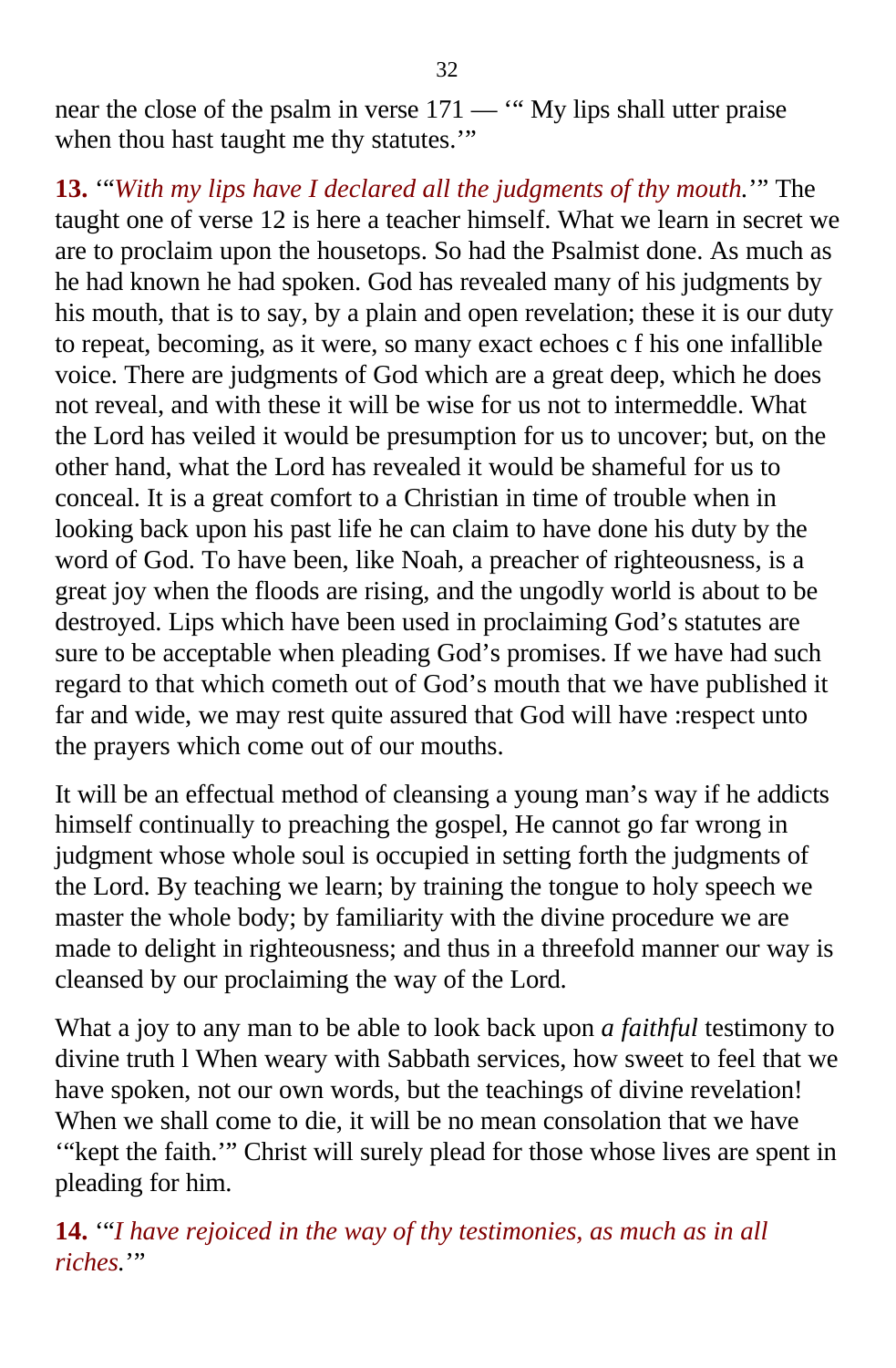Delight in the word of God is a sure proof that it has taken effect upon the heart, and so is cleansing the life. The Psalmist not only says that he does rejoice, but that he has rejoiced. For years it had been his joy and bliss to give his soul to the teaching of the word. His rejoicing had not only arisen out of the word of God, but out of the practical characteristics of' it. The way was as dear to him as the Truth and the Life. There was no picking and choosing with David, or if indeed he did make a selection, he chose the most practical first. '"*As much as in all riches.*'" He compared his intense satisfaction with God's will with that of a man who possesses large and varied estates, and the heart to enjoy them. David knew the riches that come of sovereignty, and which grow out of conquest; he valued the wealth which proceeds from labor, or is gotten by inheritance: he knew '"all riches.'" The gracious king had been glad to see the gold and silver poured into his treasury that he might devote vast masses of it to the building of the Temple of Jehovah upon Mount Zion. He rejoiced in all sorts of riches consecrated and laid up for the noblest uses, and yet the way of God's word had given him more pleasure than even these. Observe that his joy was personal, distinct, remembered, and abundant. Wonder not that in the previous verse he glories in having spoken much of that: which he had so much enjoyed: a man may well talk of that which is his delight.

#### **15.** '"*I will meditate in thy precepts, and have respect unto thy ways.*'"

'"*I will meditate in thy precepts.*'" He who has an inward delight in anything will not long withdraw his mind from it. As the miser often returns to look upon his treasure, so does the devout believer, by frequent meditation, turn over the priceless wealth which he has discovered in the Book of the Lord. To some men meditation is a task; to the man of cleansed way it is a joy. He who has meditated will meditate; he who saith, '"I have rejoiced,'" is the same who adds, '"I will meditate.'" No spiritual exercise is more profitable to the soul than that of devout meditation; why are many of us so exceeding slack in it? It is worthy of observation that the preceptory part of God's word was David's special subject of meditation; and this was the more natural because the question was still upon his mind as; to how a young man should cleanse his way. Practical godliness is vital godliness.

'"*And have respect unto thy ways,*'" that is to say, I will think much about them, so as to know what thy ways are; and next, I will think much of them, so as to have thy ways in great reverence and high esteem. I will see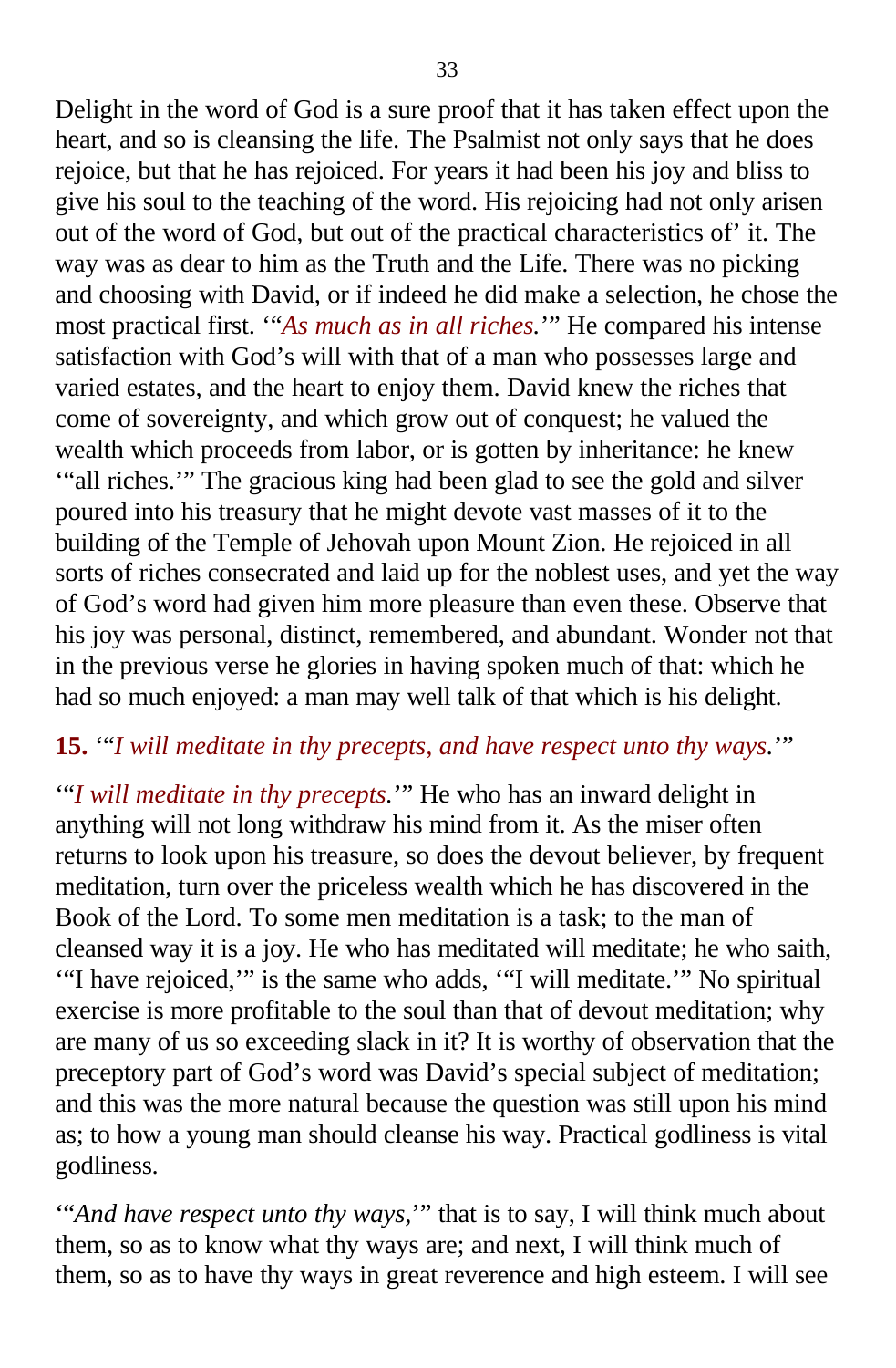what thy ways are towards me, that I may be filled with reverence, gratitude and love; and then ][ will observe what are those ways which thou hast prescribed for me, thy ways in which thou wouldst have me follow thee; these I would watch carefully, that: I may become obedient, and. prove myself to be a true servant of such a Master.

Note how the verses grow more *inward as* they proceed: from the speech of verse 13 we advanced to the manifested joy of verse I4; and now we come to the secret meditation of the happy spirit. The richest graces are those which dwell deepest.

#### **16.** '"*I will delight myself in thy statutes: I will not forget thy word*'"

'"I *will delight myself in thy statutes.*'" In this verse delight follows meditation, of which it is the true flower and outgrowth. When we have no other solace, but are quite alone, it will be a glad thing for the heart to turn upon itself, and sweetly whisper, '"I will delight myself. What if no minstrel sings in the hall; I will delight myself. If the time of the singing of birds has not yet arrived, and the voice of the turtle is not heard in our land, yet I will delight myself." This is the choicest and noblest of all rejoicing; in fact,, it is the good part which can never be taken from us; but there is no delighting ourselves with anything below that which God intended to be the soul's eternal satisfaction. The statute-book is intended to be the joy of every loyal subject. When the believer once peruses the sacred pages, his soul burns within him as he turns first to one and then to another of the royal words of the great King — words full and firm, immutable and divine.

'"I *will not forget thy word.*'" Men do not readily forget that which they have treasured up (verse 14), that which they have meditated on (verse 15), and that which they have often spoken of (verse 13). Yet since we have treacherous memories, it is well to bind them well with the knotted cord of '"I will not forget.'"

Note how two '"I wills'" (verses 13 and 14) follow upon two '"I have.'" We may not dare to promise for the future if we have,, altogether failed in the past; but where grace has enabled us to accomplish something, 'we may hopefully expect that it will enable us to do more.

Action repeated becomes habit, and when habits are well formed we may without boasting resolve to maintain them, and even to engraft upon them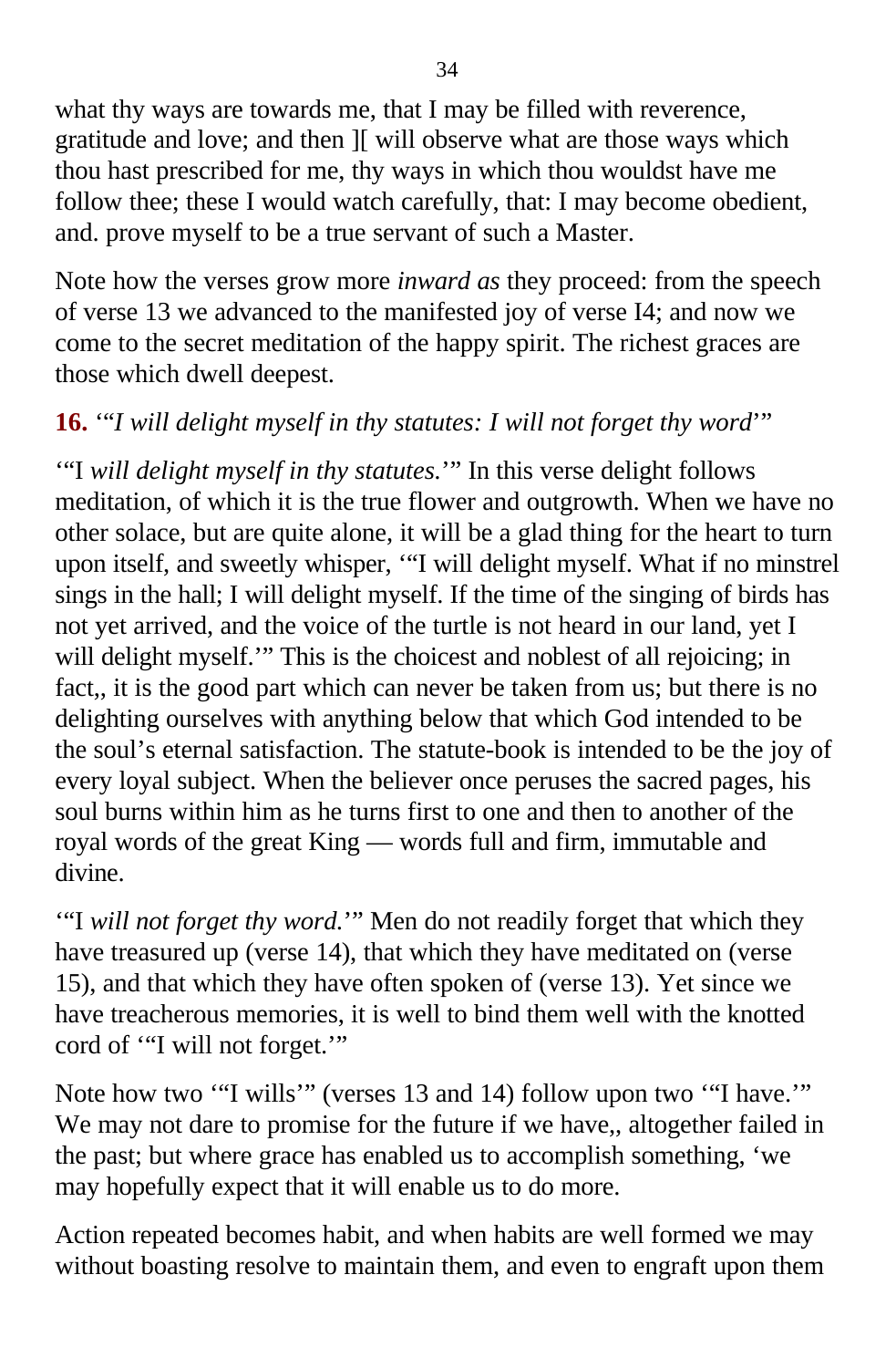other and higher exercises. Yet it is well never to let our *I wills* of resolves exceed our *I have* of actual performance.

It is curious to observe how this sixteenth verse is molded upon verse 8: the changes are rung on the same words, but the, meaning; is quite different, and there is no suspicion of a vain repetition. The same thought is never given over again in this psalm: they are dullards who think so. Something in the position of each verse affects its meaning, so that even where its words are almost identical with those of another, the sense is delightfully varied. If we do not see an infinite variety of fine shades of thought in this psalm, we may conclude that we are color-blind; if we do not hear many sweet harmonies, we may judge *oar* ears to be dull of hearing, but we may not suspect the Spirit of God of monotony.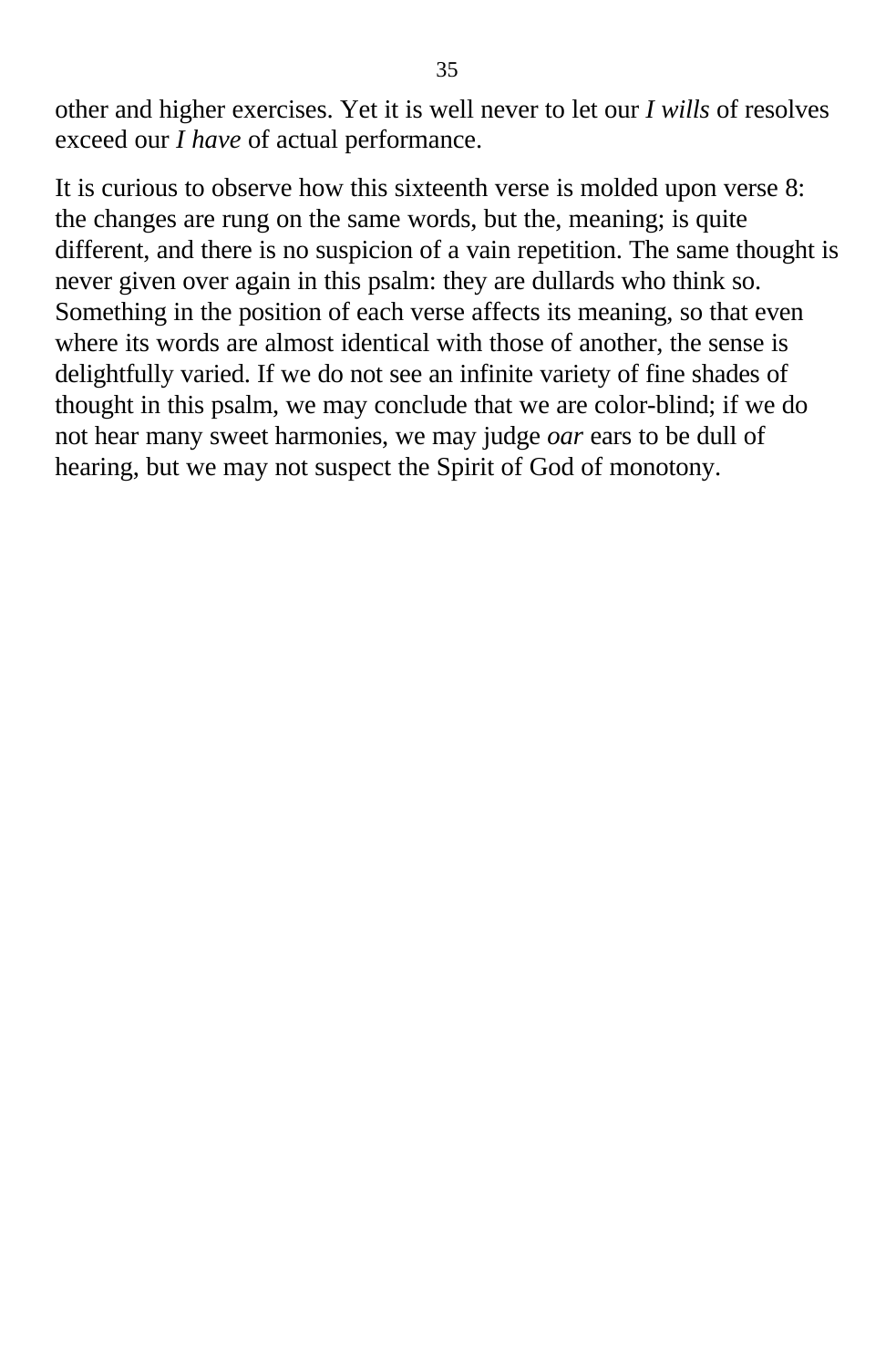# EXPOSITION OF VERSES 17 TO 24.

DEAL bountifully with thy servant, that I may live, and keep thy word.

**18.** Open thou mine eyes, that I may behold wondrous things out of thy law.

**19.** I am a stranger in the earth: hide not thy commandments from me.

**20.** My soul breaketh for the longing that it hath unto thy judgments at all times.

**21.** Thou hast rebuked the proud that are cursed, which do err from thy commandments.

**22.** Remove from me reproach and contempt; for I have kept thy testimonies.

**23.** Princes also did sit and speak against me: but thy servant did meditate in thy statutes.

**24.** Thy testimonies also are my delight and my counselors.

IN this section the trials of the way appear to be manifest to the Psalmist's mind, and he prays accordingly for the help which will meet his case, As in the last eight verses he prayed as a youth newly come into the world, so here he pleads as a servant, and a pilgrim, who growingly finds himself to be a stranger in an enemy's country. His appeal is to God alone, and his prayer is specially direct and personal. He speaks with the Lord as a man speaketh with his friend.

**17.** '"*Deal bountifully with thy servant, that I may live, and keep thy* word."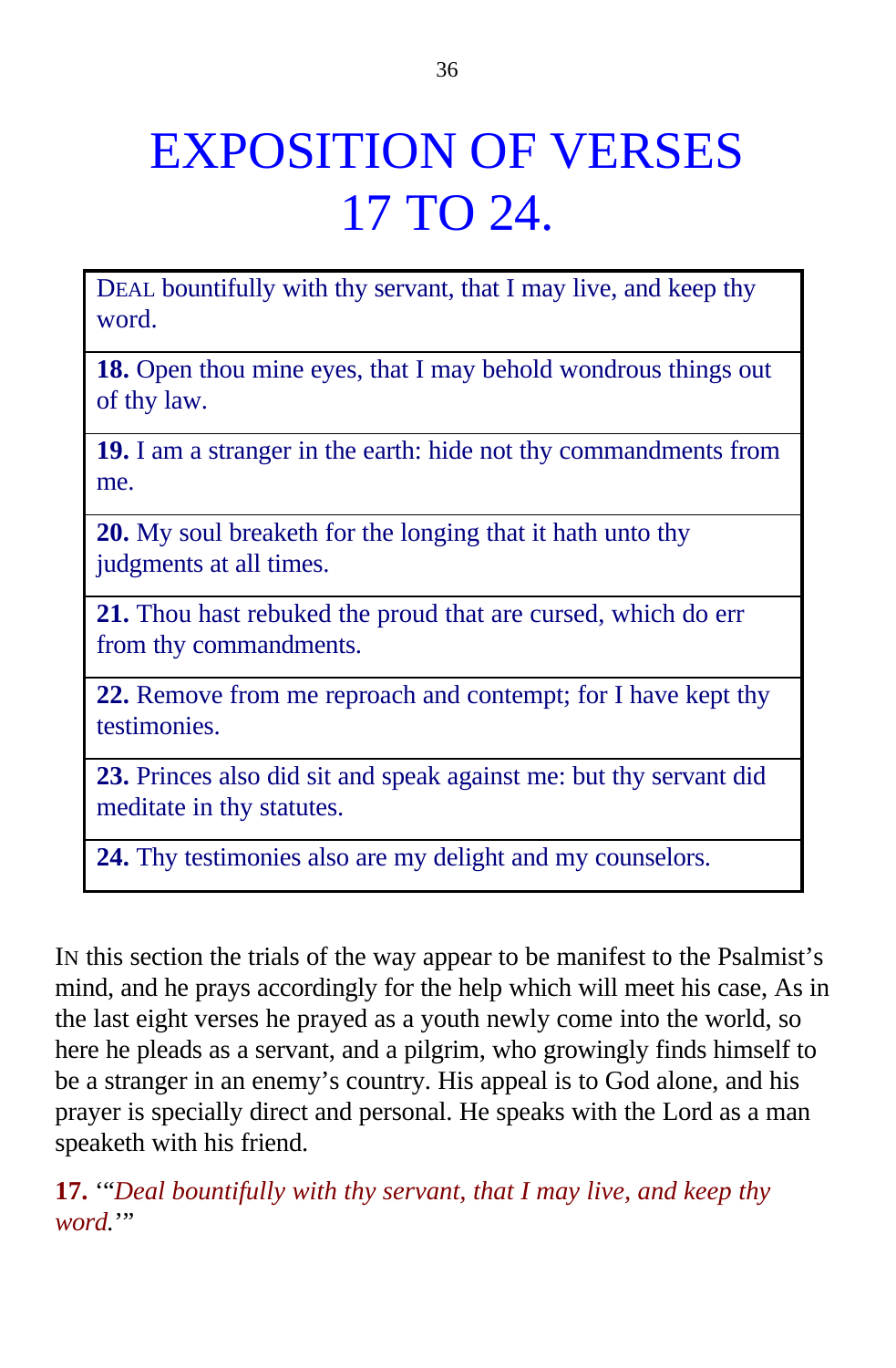'"*Deal bountifully with thy servant.*'" He takes pleasure in owning his; duty to God, and counts it the joy of his heart to be in the service of his God. Out of his condition he makes a plea, for a servant has some hold upon a master; but in this case the wording of the plea shuts out the idea of legal claim, since he seeks bounty rather than reward. Let my wage be according to thy goodness, and not according to my merit. Reward me according to the largeness of thy liberality, and not according to the scantiness of my service. The hired servants of our Father have all of them bread enough and to spare, and he will not leave one of his household to perish with hunger. If the Lord will only treat us as he treats the least of his servants we may be well content; for all his true servants are sons, princes of the blood, heirs of life eternal. David felt that his great needs required a bountiful provision, and that his little desert would never earn such a supply; hence he must throw himself upon God's grace, and look for the great things he needed-from the great goodness of the Lord. He begs for a liberality of grace, after the fashion of one who prayed, '"O Lord, thou must give me great mercy or no mercy, for little mercy will not serve my turn<sup>"</sup>

'"*That I may live.*'" Without abundant mercy he could not live. It takes great grace to keep a saint alive. Even life is a gift of divine bounty to such undeserving ones as we are. Only the Lord can keep us in being, and it is mighty grace which preserves to us the life which we have forfeited by our sin. It is right to desire to live, it is meet to pray to live, it is just to ascribe prolonged life to the favor of God. Spiritual life, without which this natural life is mere existence, is also to be sought of the Lord's bounty; for it is the noblest work of divine grace, and in it the bounty of God is gloriously displayed. The Lord's servants cannot serve him in their own strength, for they cannot even live unless his grace abounds towards them.

'"*And keep thy word.*'" This should be the rule, the object, and the joy of our life. We may not wish to live and sin; but we may pray' to live and keep God's word. Being is a poor thing :if it be not well-being. Life is only worth keeping while we can keep God's word; indeed, there is no life in the highest sense apart from holiness: life while we break the law is but a name to live.

The prayer of this verse shows that it is only through divine, bounty or grace that we can live as faithful servants of God, and manifest obedience to his commands. If we give God service it must be because he gives us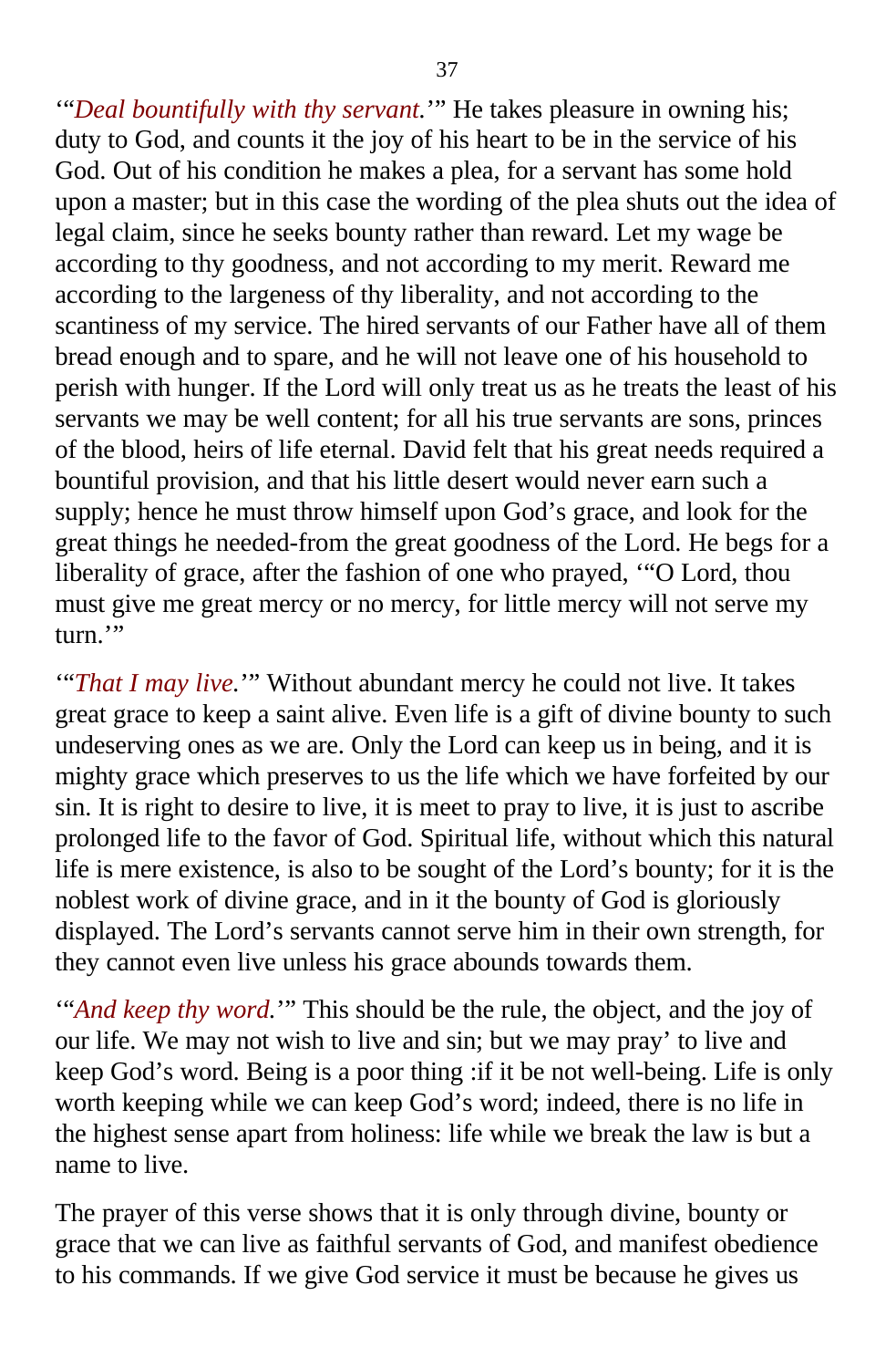grace. *We work for* him because he works *in* us. Thus we may make a chain out of the opening verses of the three first octaves of this psalm: verse 1 blesses the holy man, verse 9 asks how we can attain to such holiness, and verse 17 traces such holiness to its secret source, and shows us how to seek the blessing. The more a man prizes holiness, and the more earnestly he strives after it, the more will he be driven towards God for help therein; for he will plainly perceive that his own strength is insufficient, and that he cannot even so much as live without the bounteous assistance of the Lord his God.

#### **18.** '"*Open thou mine eyes, that I may behold wondrous things out of thy law.*'"

'"*Open thou mine eyes.*'" This is a part of the bountiful dealing which he has asked for; no bounty is greater than that which benefits our person, our soul, our mind, and benefits it in so important an organ as the eye. It is far better to have the eyes opened than to be placed in the midst of the noblest prospects and remain blind to their beauty. '"*That I may behold wondrous things out of thy law.*'" Some men can perceive no wonders in the gospel, but David felt sure that there were glorious things in the law: he had not half the Bible, but he prized it :more than some men prize the whole. He felt that God had laid up great beauties and bounties in his word, and he begs for power to perceive, appreciate, and enjoy the same. We need not so much that God should give us more benefits, as the ability to see what he has given.

The prayer implies a conscious darkness, a dimness of spiritual vision, a powerlessness to remove that defect, and a full assurance that God can remove it. It shows also that the writer knew that there were vast treasures in the word which he had not yet fully seen, marvels which he had not yet beheld, mysteries which he had scarcely believed. The Scriptures teem with marvels; the Bible is wonder-land; it not only relates miracles, but it is itself a world of wonders. Yet what are these to closed eyes? And what man can open his own eyes, since he is born blind? God himself must reveal revelation to each heart. Scripture needs opening, but not one half so much as our eyes do; the veil is not on the book, but on our hearts. What perfect precepts, what precious promises, what priceless privileges are neglected by us, because we wander among them like blind men among the beauties of nature, and they are to us as a landscape shrouded in darkness!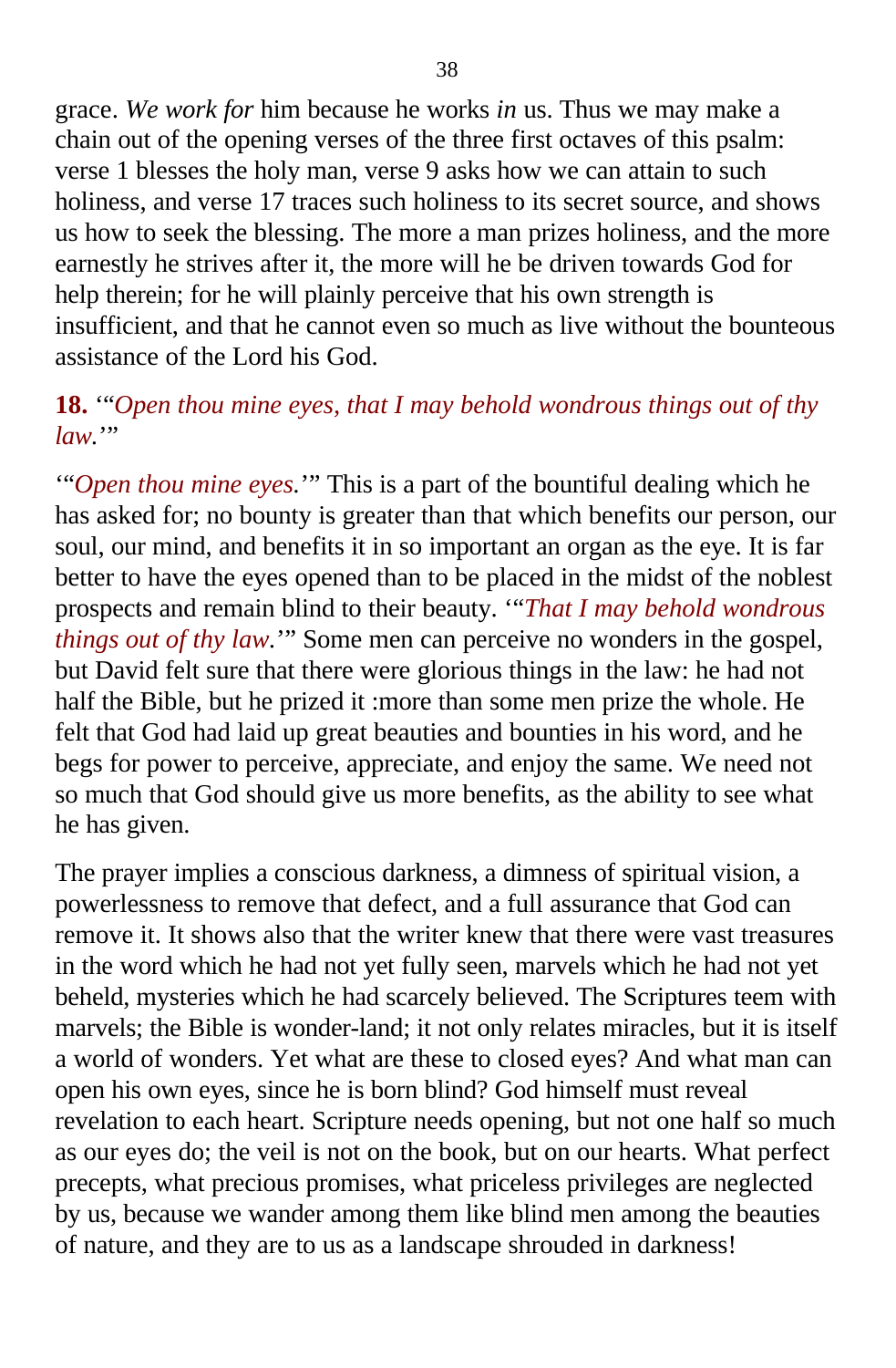The Psalmist had a measure of spiritual perception, or he would never have known that there were wondrous things to be seen, nor would he have prayed, '"Open thou mine eyes'"; but what he had seen made him long for a clearer and wider sight. This longing proved the genuineness of what he possessed, for it is a test mark of the true knowledge of God that it causes its possessor to thirst for deeper knowledge.

David's prayer in this verse is a good sequel to verse 10, which corresponds to it in position in its octave: there he said, '"O let me not wander'"; and who so apt to wander as a blind man? and there, too, he declared, '"With my whole heart have I sought thee'"; and hence the desire to see the object of his search. Very singular are the interlacings of the toughs of the huge tree of this psalm, which has many wonders even within :itself if we have opened eyes to mark them.

#### **19.** '"*I am a stranger in the earth: hide not thy commandments from me.*'"

'"*I am a stranger in the earth.*'" This is meant for a plea. By divine command men are bound to be kind to strangers, and what God commands in others he will exemplify in himself. The Psalmist was a stranger for God's sake, else had he been as much at home as worldlings are: he was not a stranger to God, but a stranger to the world, a banished man so long as he was out of heaven. Therefore he pleads, '"*Hide not thy commandments from me.*'" If these are gone, what have I else? Since nothing around me is mine, what can I do if I lose thy word? Since none around me know or care to know the way to thyself, what shall I do if I fail to see thy commands, by which alone I can guide my steps to the land where thou dwellest? David implies that God's commands were his solace in his exile: they reminded him of home, and they showed him the way thither, and therefore he begged that they might never be hidden from him, by his being unable either to understand them or to obey them. If spiritual light be withdrawn, the command is hidden, and this a gracious heart greatly deprecates. What would be the use of opened eyes if the best object of sight were hidden from their view? While we wander here we can endure all the ills of this foreign land with patience, if the word of God is applied to our hearts by the Spirit of God; but if the heavenly things which make for our peace were hid from our eyes, we should be in an evil case in fact, we should be at sea without a compass, in a desert without a guide, in an enemy's country without a friend.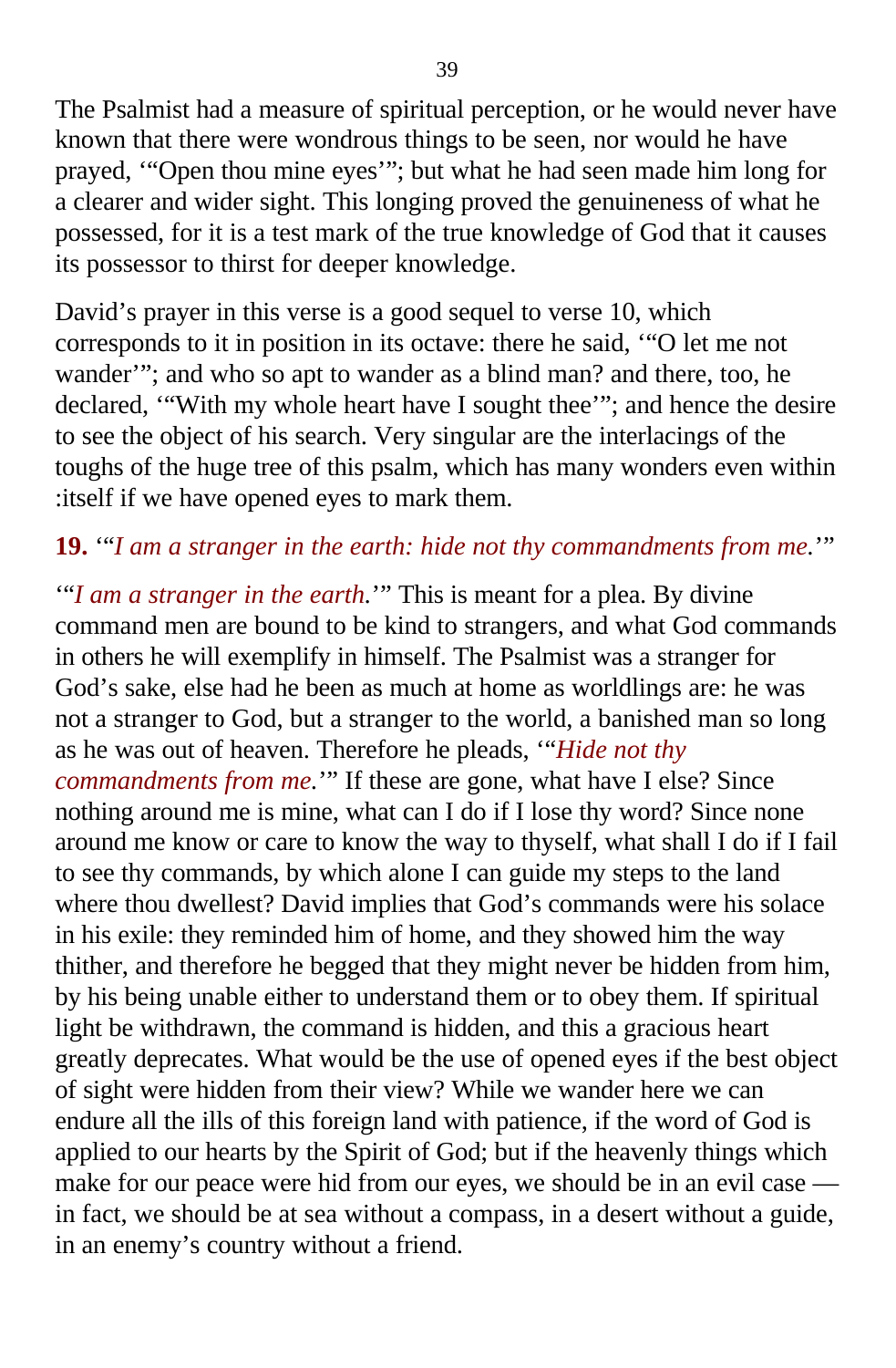This prayer is a supplement to '"Open thou mine eyes,'" and as the one prays to see, the other deprecates the negative of seeing, namely the command being hidden, and so out of sight. We do well to look at both sides of the blessing we are seeking, and to plead for it from every point of view. The prayers are appropriate to the characters mentioned: as he is a servant, he asks for opened eyes that his eyes may ever be towards his Lord, as the ,eyes of a servant should be; as a stranger, he begs that he may not be strange to the way in which he is to walk towards his home. In each case his entire dependence is upon God alone.

Note how the third of the second octave (11) has the same keyword as this third of the third octave: '"Thy word have I hid,'" '"Hide not thy commandments from me.'" This invites a meditation upon the different senses of hiding *in* and *hiding from.*

**20.** '"*My soul breaketh for the longing that it hath unto thy judgments at all times.*'" True godliness lies very much in desires. As we are not what we shall be, so also we are: not what we would be. The desires of gracious men after holiness are: intense; or they cause a wear of heart, a straining of the mind, till it feels ready to snap with the heavenly pull. A high value of the Lord's commandment leads to a pressing desire to know and to do it, and this so weighs upon the soul that it is ready to break in pieces under the crush of its own longings. What a blessing it is when all our desires are after the things of God! We may well long for such longings.

God's judgments are his decisions upon points which else had been in dispute. Every precept is a judgment of the highest court upon a point of action, an infallible and immutable decision upon a moral or spiritual question. The word of God is a code of justice from which the. re is no appeal.

> **'"***This is the Judge which ends the strife Where wit and reason fail; Our guide through devious paths of life, Our shield when doubts assail.*

David had such reverence for the Word, and such a desire to know it, and to be conformed to it, that his longings caused him a sort of heartbreak, which he here pleads before God. Longing is the soul of praying, and when the soul longs till it breaks, it cannot be long before the blessing will be granted. The most intimate communion between the soul and its God is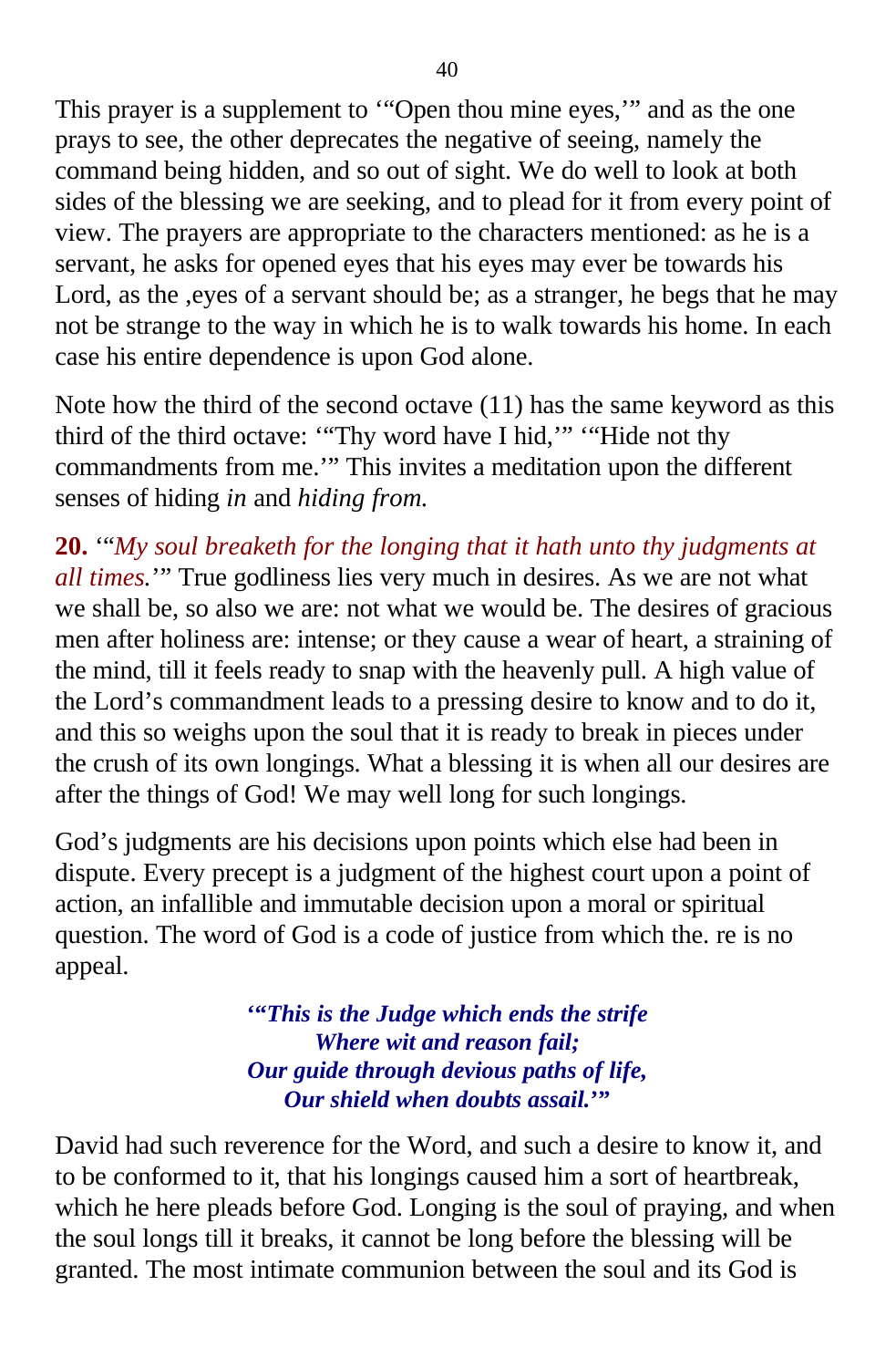carried on by the process described in the text. God reveals his will, and our heart longs to be conformed thereto. God judges, and our heart rejoices in the verdict. This is fellowship of heart most real and thorough.

Note well that our desire after, the mind of God should be constant; we should :feel holy longings '"*at all times.*'" Desires which cart be put off and on like our garments are at best but mere wishes, and possibly the), are hardly true enough to be called by that name, — they are temporary emotions born of excitement, and doomed to (tie when the heat which created them has cooled down. He who always longs to know and do the right is the truly right man. His judgment is sound, for he loves all God's judgments, and follows them with constancy. His times shall be good, since he longs to be good[ and to do good at all times.

Remark how this fourth of the third eight chimes with the fourth of the fourth eight. '"My soul breaketh;'" '"My soul melteth.'" There is surely some recondite poetic art about all this, and it is well for us to be careful in studying What the Psalmist was so careful in composing.

## **21.** '"*Thou hast rebuked the proud that are cursed, which do err from thy commandments.*'"

'"*Thou hast rebuked the proud that are cursed.*'" This is one of God's judgments: he is sure to deal out a terrible portion to men of lofty looks. God rebuked Pharaoh with sore plagues, and at the Red Sea '"the foundations of the world were discovered at thy rebuke, O Lord.'" In the person of the haughty Egyptian he taught all the proud that he will certainly abase them. Proud men are cursed men: nobody blesses them, and they soon become a burden to themselves. In itself, pride is a plague and torment. Even if no curse came from the law of God, there seems to be a law of nature that proud men should be unhappy men. This led David to abhor pride; he dreaded the rebuke of God and the curse of the law. The proud sinners of his day were his enemies, and he felt happy that God was in the quarrel as well as he.

'"*Which do err from thy commandments.*'" Only humble hearts are obedient, for they alone will yield to rule and government. Proud men's looks are high, too high to mark their own feet and keep the Lord's way. Pride lies at the root of all sin: if men were not arrogant they would not be disobedient.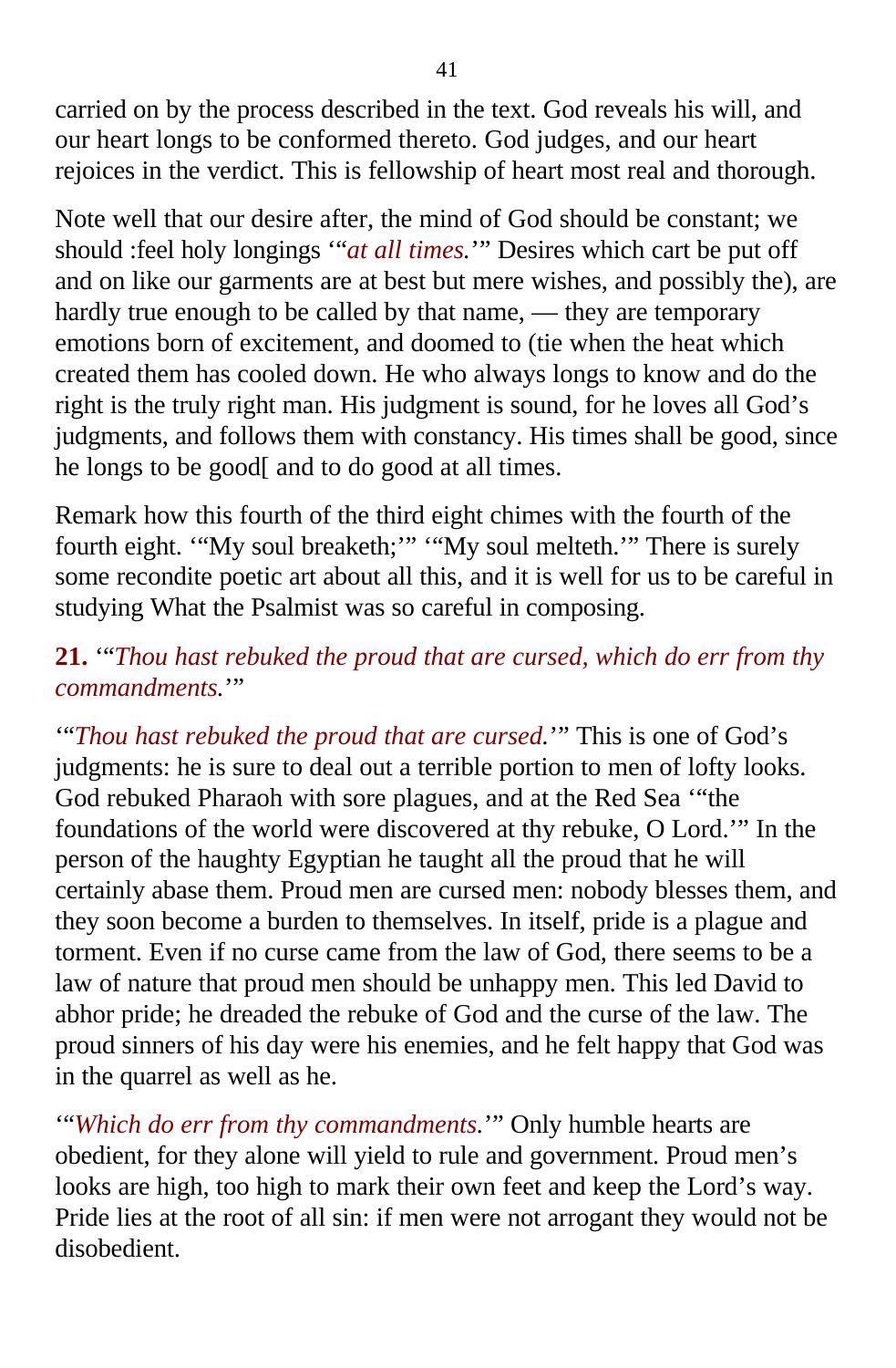God rebukes pride even when the multitudes pay homage to it, for he sees it in rebellion against his own majesty, and the seeds of yet further rebellions. It is the sum of sin. Men talk of an honest pride; but if they' were candid they would :see that it is of all sins the least honest, and the least becoming in a creature, and especially in a fallen creature: yet so little do proud men know their own lame condition under the curse of God, that they set up to censure the godly, and express contempt for them, as may be seen in the next verse. They are themselves contemptible, and yet they are contemptuous towards their betters. We may well love the judgments of God, when we see them so decisively leveled against the haughty upstarts who would fain lord it over righteous men; and we may well be of good comfort under the rebukes of the ungodly, since their power to hurt us is destroyed by the Lord himself. '"The Lord rebuke thee'" is answer enough for all the accusations of men or devils.

In the fifth of the former octave the Psalmist wrote, '"I have declared all the judgments of thy mouth,'" and here he continues in the same strain, giving a particular instance of the Lord's judgments against haughty rebels. In the next two portions the fifth verses deal with lying and vanity, and pride is one of the most common form, of those evils.

## **22.** '"*Remove from me reproach and contempt; for I have kept thy testimonies?*

'"*Remove from me reproach and contempt.*'" These are painful things to tender minds. David could bear them for righteousness' sake, but they were a heavy yoke, and he longed to be free from them. To be slandered, and then to be despised in consequence of the vile accusation, is a grievous affliction. No one likes to be traduced, or even to be despised. He who says, '"I care nothing for my reputation,'" is not a wise man; for in Solomon's esteem '"a good name is better than precious ointment.'" The best way to deal with slander is to pray about it: God will either remove it or remove the sting from it. Our own attempts at clearing ourselves are usually failures: we are like the boy who wished to remove the blot from his copy, and by his bungling made it ten times worse. When we suffer from a libel it is better to pray about it than go to law over it, or even to demand an apology from the inventor. O ye who are reproached, take your matters before the highest court, and leave them with the Judge of all the earth. God will rebuke your proud accuser; be ye quiet, and let your advocate plead your cause.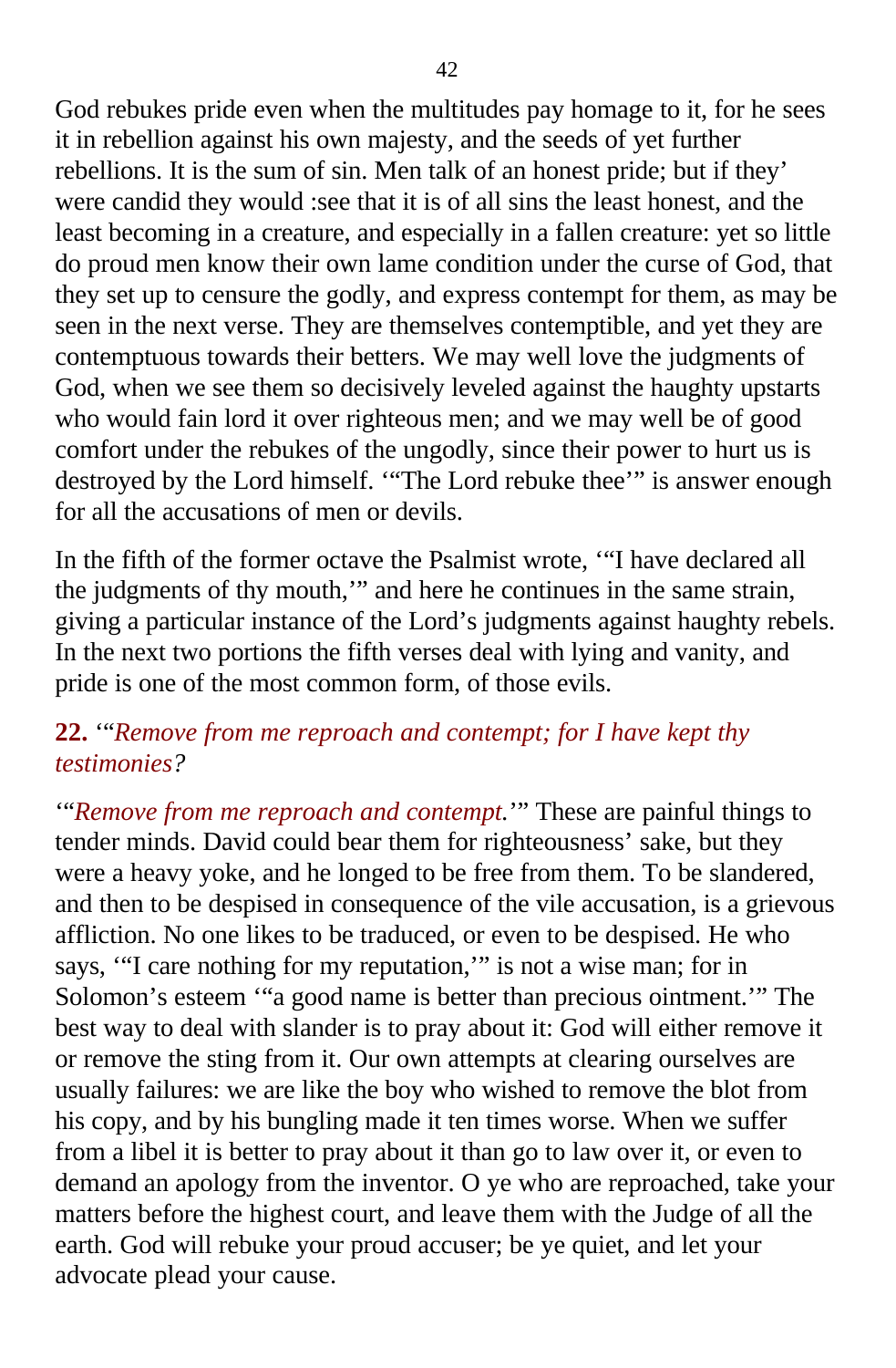'"*For I have kept thy testimonies.*'" Innocence may justly ask to be cleared from reproach. If there be truth in the charges alleged against us, what can we urge with God?. If, however, we are wrongfully accused, our appeal has a *locus standi* in the court and cannot be refused. If through fear of reproach we forsake the divine testimony we shall deserve the coward's doom; our safety lies in sticking close to the true and to the right. God will keep those who keep his testimonies. A good conscience is the best security for a good name; reproach will not abide with those who abide with Christ, neither will contempt remain upon those who remain faithful to the ways of the Lord.

'This verse stands as a parallel both in sense and position to verse 6, and it: has the catchword of '"testimonies,'" by which it chimes with verse 14.

## **23.** '"*Princes also did sit and speak against me: but thy servant did meditate in thy statutes?*

'"*Princes also did sit and speak against me'*" David was high game, and the great ones of the earth went a-hawking after him. Princes saw in him a greatness which they envied, and therefore they abused him. On their thrones they might have found something better to consider and speak about, but they turned the seat of judgment into the seat of the scorner. Most men covet a prince's good word, and to be spoken ill of by a great man is a great discouragement to them; but the Psalmist bore his 'trial with holy calmness. Many of the lordly ones were his enemies, and made it their business to speak ill of him, they held sittings for scandal, sessions for slander, parliaments of falsehood, and yet he survived all their attempts upon him.

'"*But thy servant did meditate in thy statutes.*'" This was brave indeed. He was God's servant, and therefore he attended to his Master's business; he was God's servant, and therefore felt sure that the Lord would defend him. He gave no heed to his princely slanderers; he did not even allow his thoughts to be disturbed by a knowledge of their plotting in conclave. Who were these malignance that they should rob God of his servant's attention, or deprive the Lord's chosen of a moment's devout communion? The rabble of princes were not worth five minutes' thought, if those five minutes had to be taken from holy meditation. It is very beautiful to see the two sittings: the princes sitting to reproach David, and David sitting with his God and his Bible, answering his traducers by never answering them at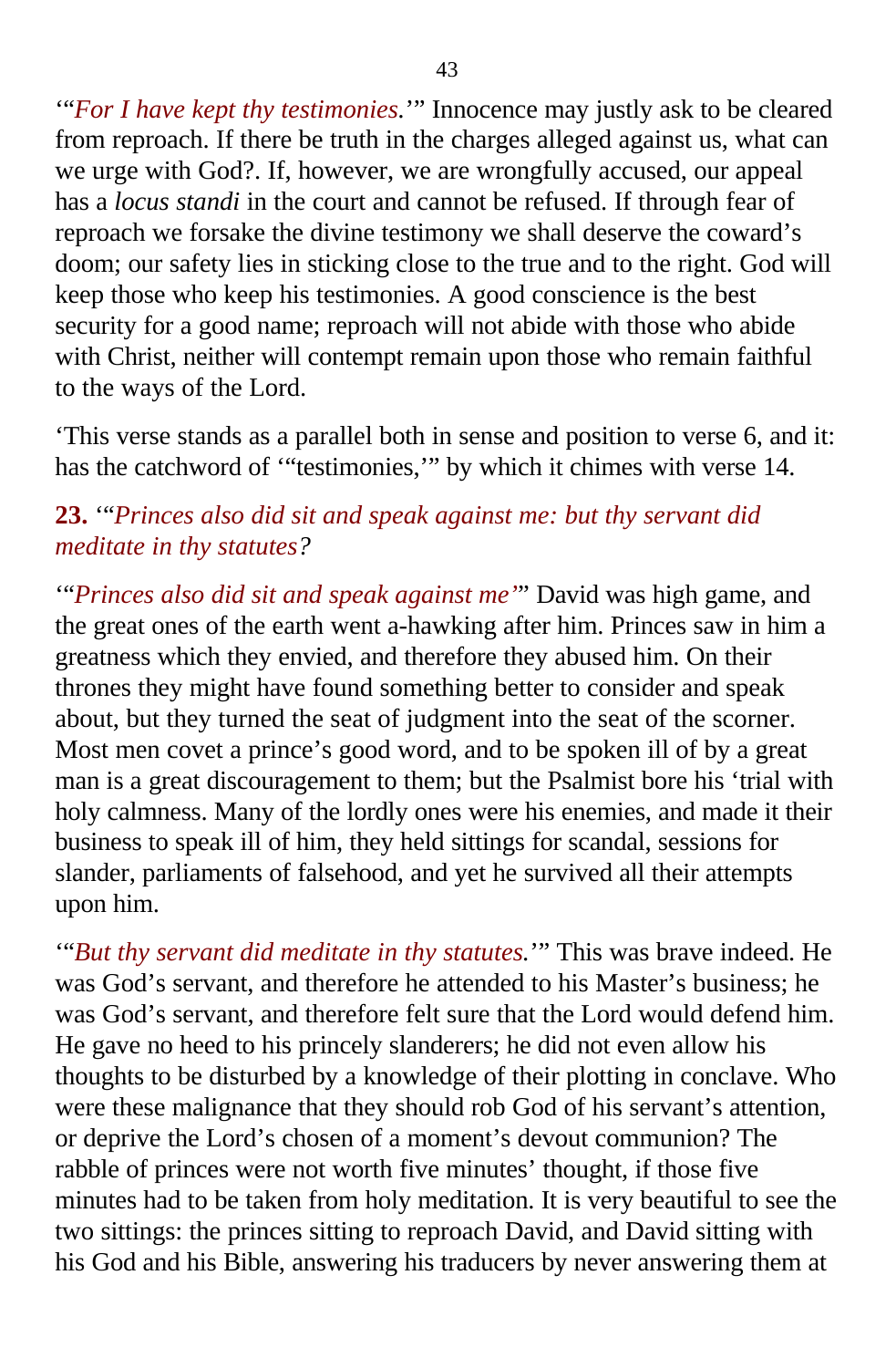all. Those who feed upon the word grow strong and peaceful, and are by God's grace hidden from the strife of tongues.

Note that in the close of the former octave he had said, '"I will meditate'"; and here he shows how he had redeemed hi,; promise, even under great provocation to forget it. It is a praiseworthy thing when the resolve of our happy hours is duly carried out in our seasons of affliction.

**24.** '"*Thy testimonies also are my delight and my counselors.*'" They were not only 'themes for meditation, but '"also'" sources of delight and means of guidance. While his enemies took counsel with each other, the holy man took counsel with the testimonies of God. The fowlers could not drive the bird from its nest with all their noise. It was *their* delight to slander and *his* delight to meditate. The words of the Lord serve us for many purposes; in our sorrows they are our delight, and in our difficulties they are our guide; we derive joy from them and discover wisdom in them. If we desire to find comfort in the Scriptures we must submit ourselves; to their counsel, and when we follow their counsel it must not be with reluctance, but with delight This is the safest way of dealing with those who plot for our ruin; let us give more heed to the true testimonies of the Lord than to the false witness of our foes. The best answer to accusing princes is the word of the justifying King;.

In verse 16 David said, '"I will delight in thy statutes,'" and here he says, '"They are my delight'": thus resolutions formed in God's strength come to fruit, and spiritual desires ripen into actual attainments. Oh that it might be so with all the readers of these lines!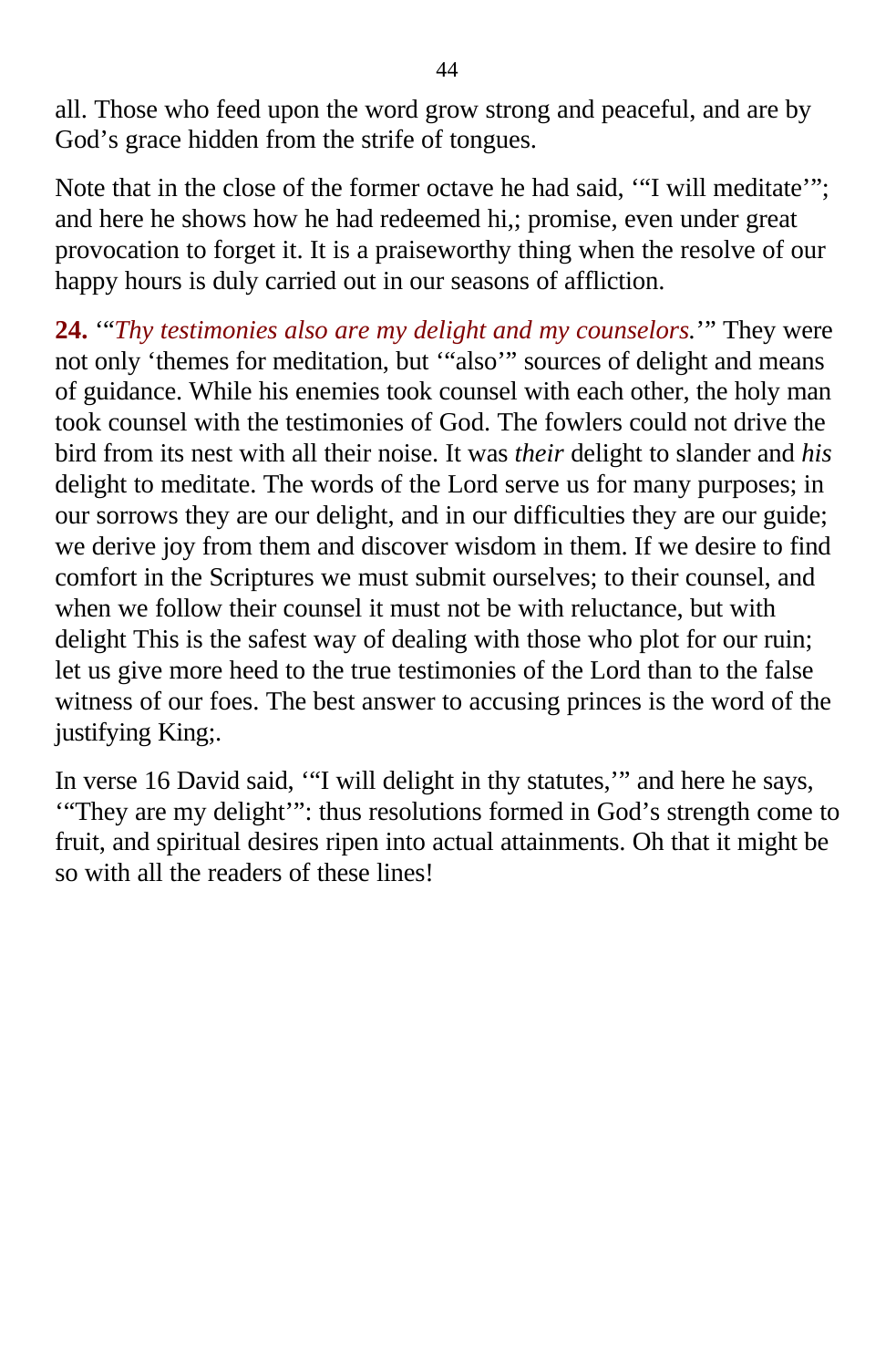# EXPOSITION OF VERSES 25 TO 32.

MY soul cleaveth unto the dust- quicken thou me according, to thy word.

**26** I have declared my ways, and thou heardest me; teach me thy statutes.

**27** Make me to understand the way of thy precepts: so shall I talk of thy wondrous works.

**28** My soul melteth for heaviness: strengthen thou me according' unto thy word.

**29** Remove from me the way of lying: and grant me thy law graciously.

**30** I have chosen the way of truth: thy judgments have I laid before me.

**31** I have stuck unto thy testimonies: O Lord, put me not to shame.

**32** I will run the way of thy commandments, when thou shalt enlarge my heart.

Here, it seems to me, we have the Psalmist in trouble bewailing the bondage to earthly things in which he finds his mind to be held. His soul cleaves to the dust, melts for heaviness, and cries for enlargement from its spiritual prison. In these verses we shall see the influence of the divine word upon a heart which laments its downward tendencies, and is filled with mourning because of its deadening surroundings. The word of the Lord evidently arouses prayer (25-29), confirms choice (30), and inspires renewed resolve (32): it is in all tribulation, whether of body or mind, the surest source of help.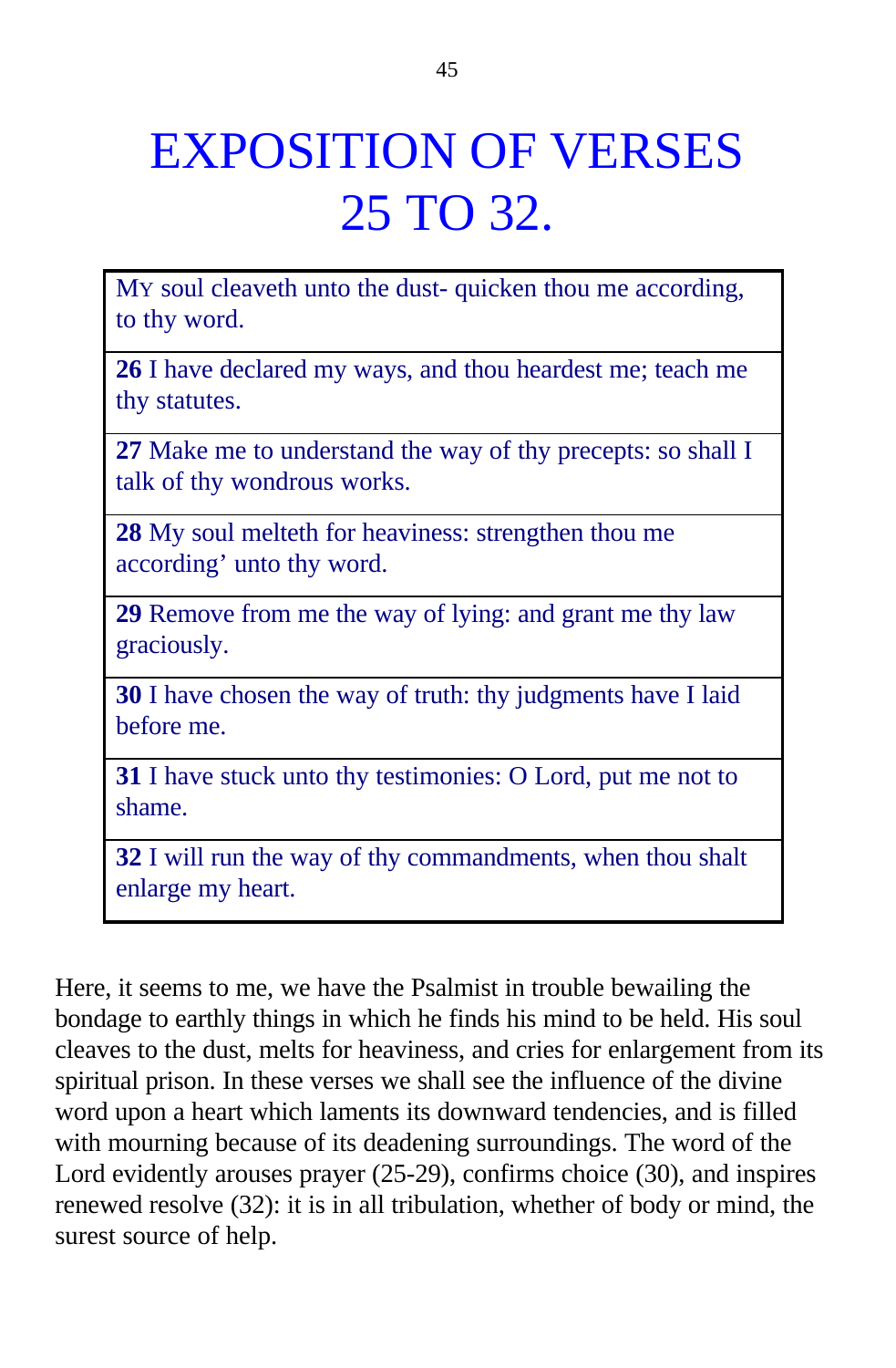This portion has D for its alphabetical letter: it sings of Depression, in the spirit of Devotion, Determination, and Dependence

#### **25** '"*My soul cleaveth unto the dust: quicken thou me according to thy* word."

'"*My soul cleaveth unto the dust.*'" He means in part that he was full of sorrow; for mourners in the east cast dust on their heads, and sat in ashes, and the Psalmist felt as if these ensigns of woe were glued to him, and his very soul was made to cleave to them because of his; powerlessness to rise above his grief. Does he not also mean that he felt ready to die? Did he not feel his life absorbed and fast held by the grave's mould, half choked by the death-dust? It may not be straining the language if we conceive that he also felt and bemoaned his earthly-mindedness and spiritual deadness. There was a tendency in his soul to cling to earth which he greatly bewailed. Whatever was the cause of his complaint, it was no surface evil, but an affair of his inmost spirit; his *soul* cleaved to the dust; and it was not a casual and accidental falling into the dust, but a continuous and powerful tendency, or *cleaving* to the earth. But what a mercy that the good man could feel and deplore whatever there was of evil in the cleaving! The serpent's seed can find their meat in the dust, but never shall the seed of the woman be thus degraded. Many are of the earth earthy, and never lament it; only the heaven-born and heaven-soaring spirit pines at the thought of being fastened to this world, and bird-limed by its sorrows or its pleasures.

'"*Quicken thou me according to thy word.*'" More life is the cure for all our ailments. Only the Lord can give it. He can bestow it, bestow it at once, and do it according to his word, without departing from the usual course of his grace, as we see it mapped out in the Scriptures. It is well to know what to pray for — -David seeks quickening: one would have thought that he would have asked for comfort or upraising; but he knew that these would come out of increased life, and therefore he sought that blessing which is the root of the rest. When a person is depressed in spirit, weak, and bent towards the ground, the main thing is to increase his stamina and put more life into him; then his spirit revives, and his body becomes erect. In reviving the life, the whole man is renewed. Shaking off the dust is a little thing by itself; but when it follows upon quickening, it is a blessing of the greatest value,; just as good spirits, which flow from established health, are among the choicest of our mercies. The phrase,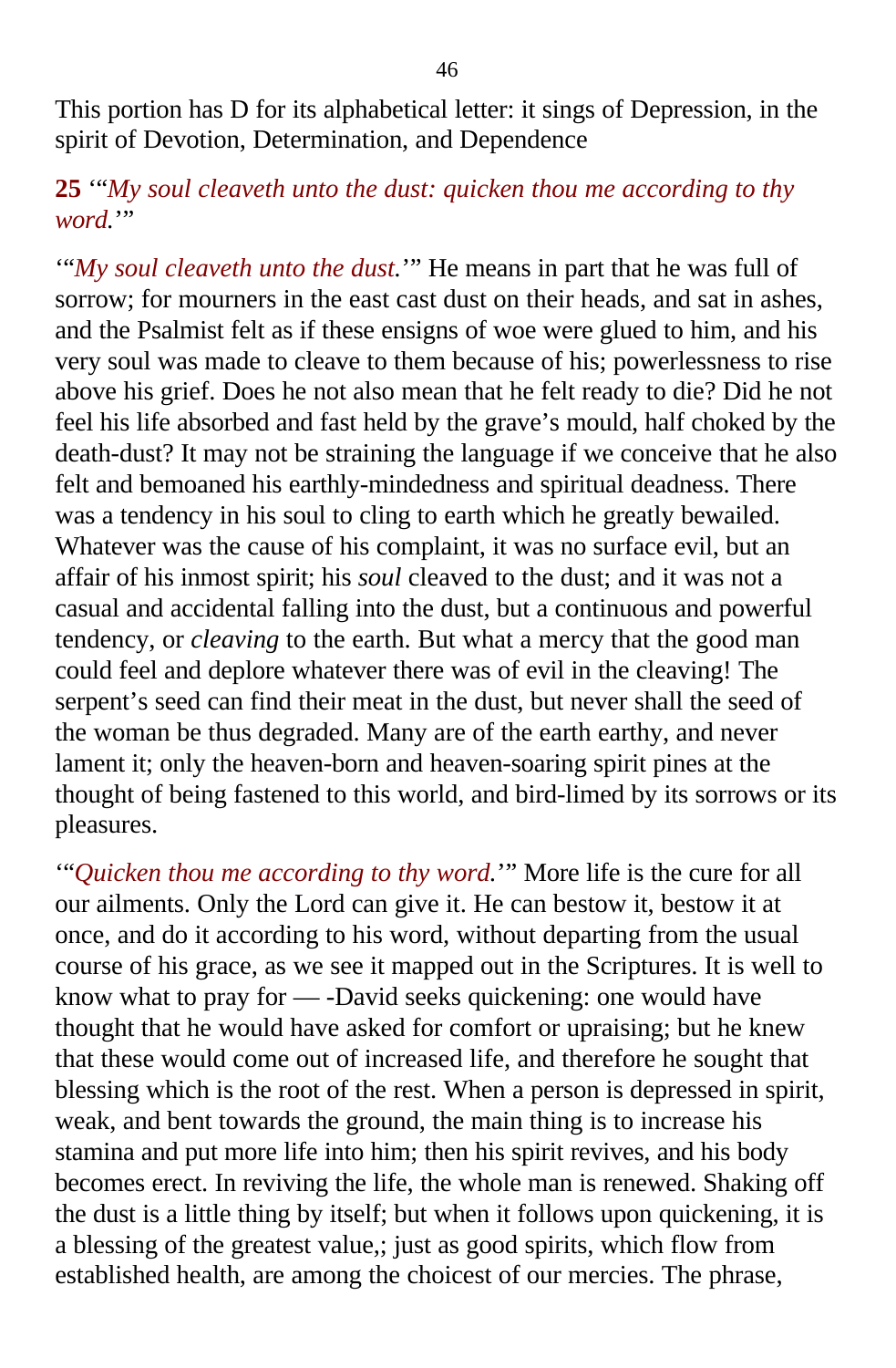'"according to thy word,'" means — according to thy revealed way of quickening thy saints. The word of God shows us that he who first made us must keep us alive; and it tells us of the Spirit of God who through the ordinances pours fresh life into our souls: we beg the Lord to act towards us in this his own regular method of grace. Perhaps David remembered the word of the Lord in Deuteronomy 32:39, where Jehovah claims both to kill and to make alive, and he beseeches the Lord to exercise that life-giving power upon his almost expiring servant. Certainly, the man of God had not so many rich promises to rest upon as we have; but even a single word was enough for him, and he right earnestly urges '"according to thy word.'" It is a grand thing to see a believer in the dust and yet pleading the promise, a man at the grave's mouth crying, '"quicken me,'" and hoping that it shall be done.

Note how this first verse of the 4th octonary tallies with the first of the third  $(17)$ ,  $-$  "' That I may live"".... "'Quicken me."' 'While in a happy state he begs for bountiful dealing, and when in a forlorn condition he prays for quickening. Life is in both cases the object of pursuit: that he may' have life, and have it more abundantly. Truly this is wisdom. Fools hunger for mere:, and yet lose life; but the wise man knows that the life is more than meat. To pine for riches and neglect the soul is the common sin of unbelievers, and. to seek true riches in an increase of life is the prudent course of the believer. Life, eternal life, this is true treasure. Our Lord has come not only that we may have life, but that we may have it more abundantly.. Lord, evermore pour thy life-floods into us, that we may be quickened to the fullness of our manhood, and filled with all the fullness of God.

### **26.** '"*I have declared my ways, and thou heardest me-teach me thy* statutes."

'"*I have declared my ways.*'" Open confession is good for the soul. Nothing brings more ease and more life to a man than a frank acknowledgment of the evil which has caused the sorrow and the lethargy. Such a declaration proves that the man knows his own condition, and is no longer blinded by pride. Our confessions are not meant: to make God know our sins, but to make us know them. '"*And thou heardest me.*'" His confession had been accepted; it was not lost labor; God had drawn near to him in it. We ought never to go from a duty till we have been accepted in it. Pardon follows upon penitent confession, and David felt that he had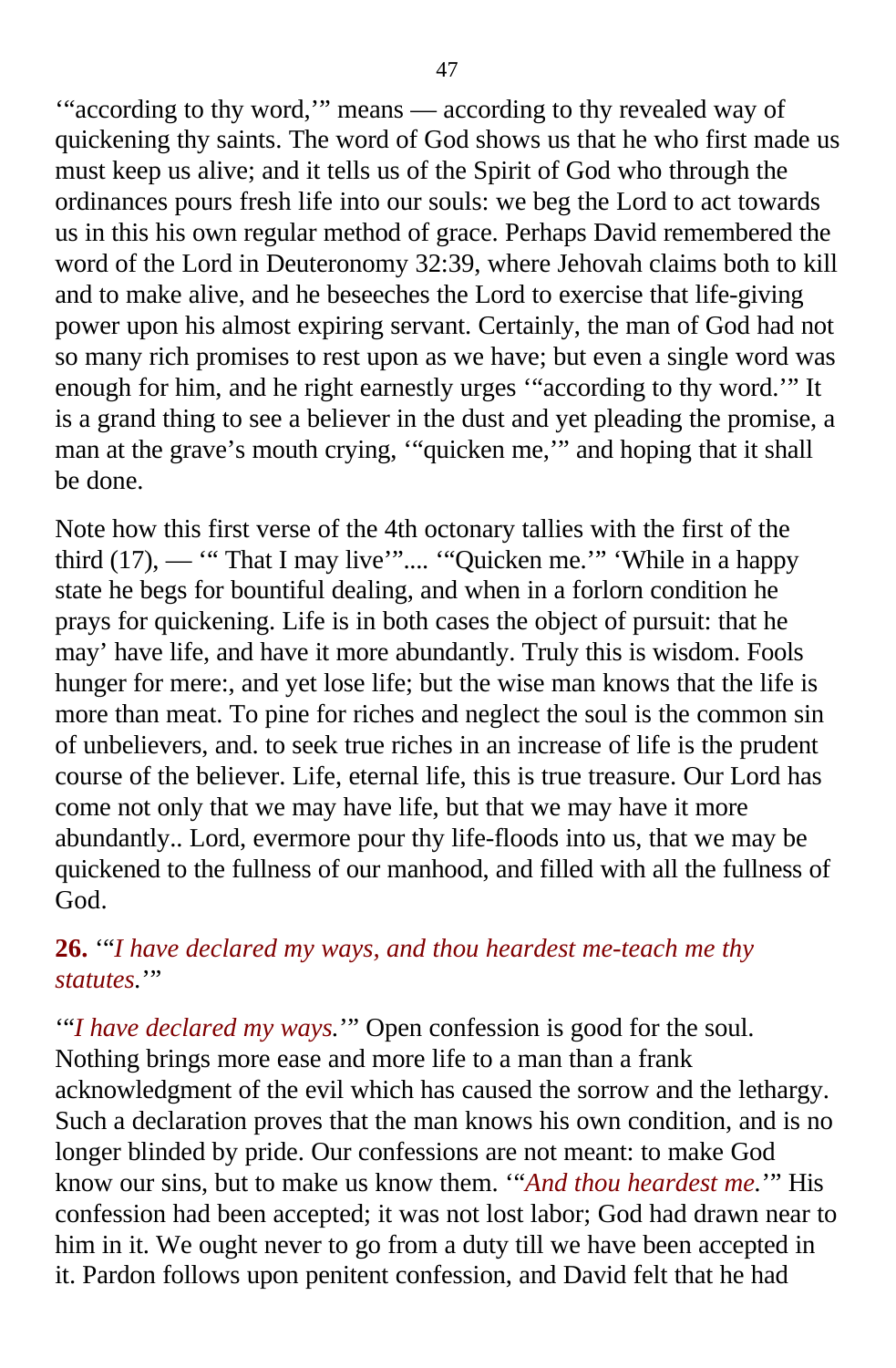obtained it. It is God's way to forgive our sinful way when we from our hearts confess the wrong.

'"*Teach me thy statutes.*'" Being truly sorry for his fault, and having obtained Full forgiveness, he is anxious to avoid offending again, and hence he begs to be taught obedience. He was not willing to sin through ignorance, he wished to know all the mind of God by being, taught it by the best of teachers. He pined after holiness. Justified men always long to be sanctified. When God forgives our sins we are all the more fearful of sinning again. Mercy, which pardons transgression, sets us longing for grace which prevents transgression. We may boldly ask for more when God has given us much; he who has washed out the past stain will not refuse that which will preserve us from present and future defilement. This cry for teaching is frequent in the Psalm; in verse 12 it followed a sight of God, here it follows from a sight of self. Every experience should lead us thus to plead with God.

#### **27.** '"*Make me to understand the way of thy precepts: so shall I talk of thy wondrous works.*'"

'"*Make me to understand the way of thy precepts.*'" Give me a deep insight: into the practical meaning of thy word; let me get: a clear idea of the tone and tenor of thy law. Blind obedience has but small beauty; God would have us follow him with our eyes open. To obey the letter of the word is all that the ignorant can hope for: if we wish to keep God's precepts in their spirit we must come to an understanding of them, and that can be gained nowhere but at the Lord's hands. Our understanding needs enlightenment and direction: he who made our understanding must also make us understand. The last sentence was, '"teach me, thy statutes,'" and the words, '"make me to understand,'" are an instructive enlargement and exposition of that sentence: we need to be so taught that we understand what we learn. It is to be noted that the Psalmist is not anxious to understand the prophecies, but the precepts, and he is not concerned about the subtleties of the law, but the commonplaces and every-day rules of it, which are described as "the way of thy precepts."

'"*So shall l talk of thy wondrous works.*'" It is in talking of what we do not understand. We must be taught of God till we understand, and then we may hope to communicate our knowledge to others with a hope of profiting them. Talk without intelligence is mere talk, and idle talk; but the words of the instructed are as pearls which adorn the ears of them that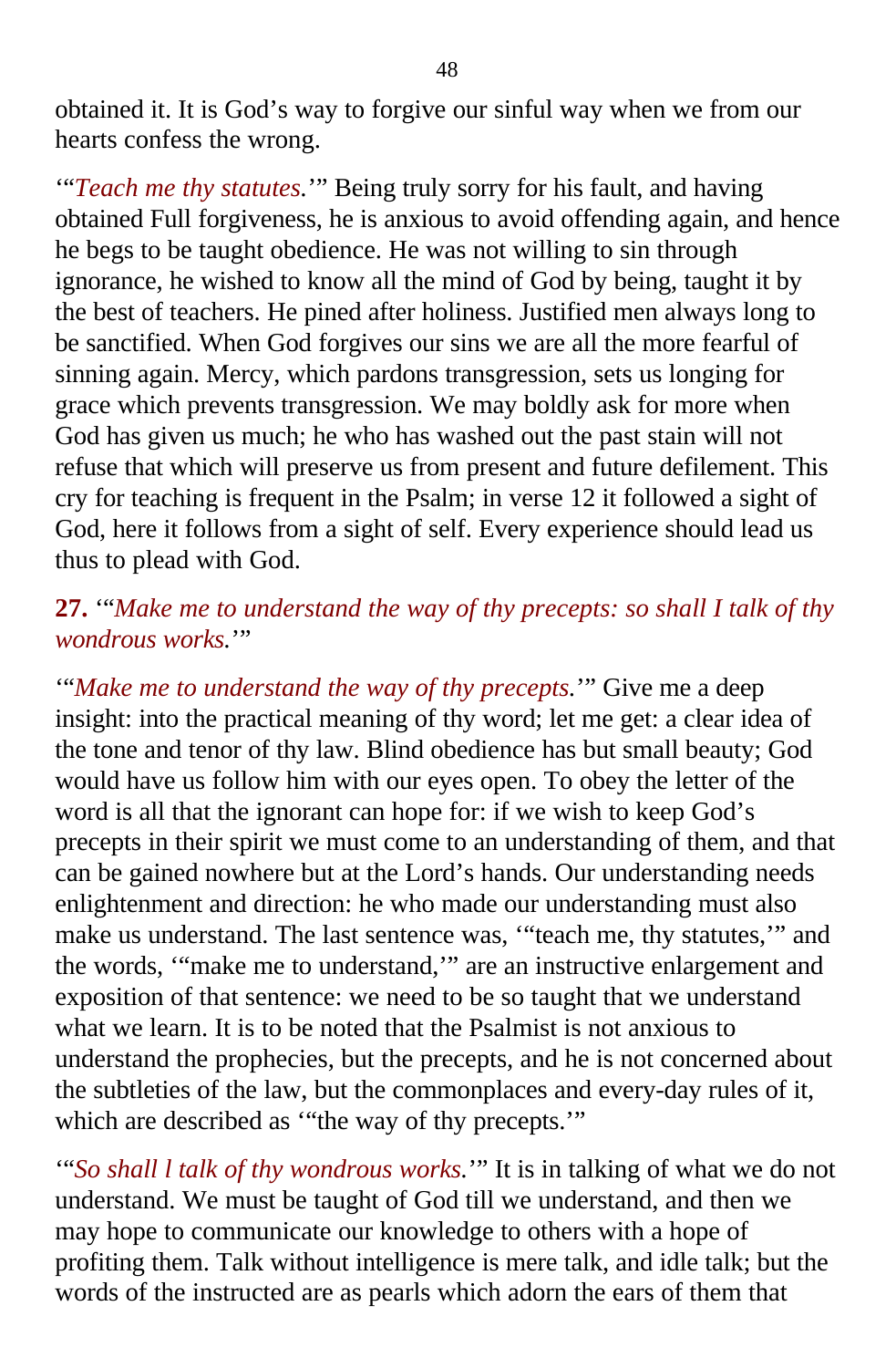hear. When our heart has been opened to understand, our lips should be opened to impart knowledge; and we may hope to be taught ourselves when we feel in our hearts a willingness to teach the way of the Lord to those among whom we dwell.

'"*Thy wondrous works.*'" Remark that the clearest understanding; does not cause us to cease from wondering at the *ways* and works of God. The fact is, that the more we know of God's doings the more we admire them, and the more ready we are to speak upon them. Half the wonder in the world is born of ignorance, but holy wonder is the child of understanding. When a man understands the way of the divine precepts he never talks of his own works, and as the tongue must have some theme to speak upon, he begins to extol the works of the all-perfect Lord.

Some in this place read '"meditate'" or '"muse'" instead of'" talk;'" it is singular that the words should be so near of kin, and yet it is right that they should be, for none but foolish people will talk without thinking. If we read the passage in this sense, we take it to mean that in proportion as David understood the word of God he would meditate upon it more and more. It is usually so; the thoughtless care not to know the inner meaning of the Scriptures, while those who know them best are the very men who strive after a greater familiarity with them, and therefore give themselves up to musing upon them.

Observe the third verse of the last eight (19), and see how the sense is akin to this. In that place he described himself as a stranger in the earth, and here he prays to know his way; there, too, he prayed that the word might not be hid from himself, and here he promises that: he will not hide it from others.

## **28.** '"*My soul melteth for heaviness: strengthen thou me according unto thy word.*"

'"*My soul melteth for heartiness.*'" He was dissolving away in tears. The solid strength of his constitution was turning to liquid, as if molten by the furnace-heat of his afflictions Heaviness of soul is a killing thing, and when it abounds, it threatens to turn life into a long death, in which a man seems to drop away in a perpetual drip of grief. Tears are the distillation of the heart; when a man weeps he wastes away his soul. Some of us know what great heaviness means, for we have been brought under its power again and again, and often have we felt ourselves to be poured out like water,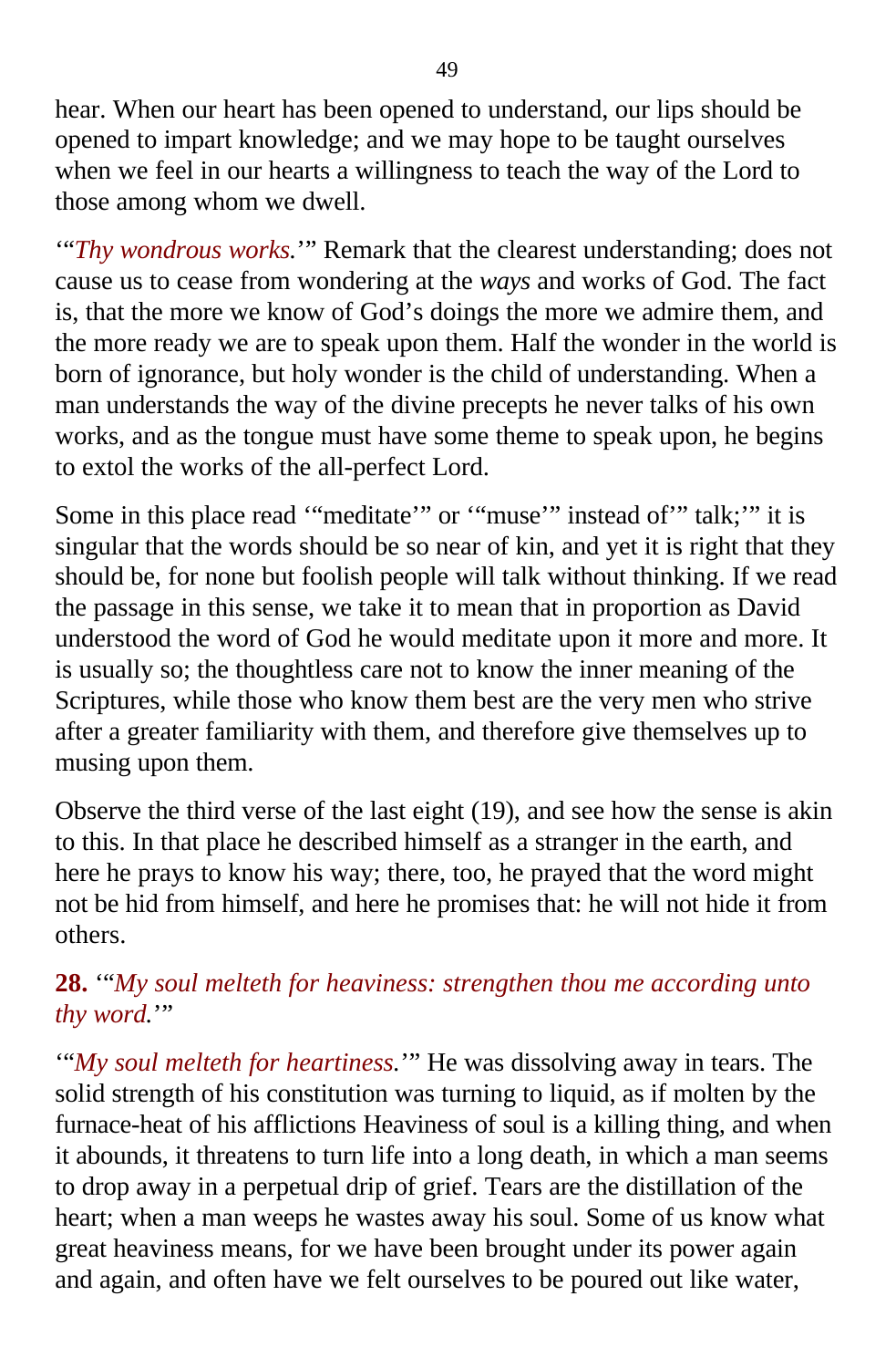and near to being like water spilt upon the ground, never again to be gathered up. 'There is one good point in this downcast state, for it: is better to be melted with grief than to be hardened by impenitence.

'"*Strengthen thou me, according unto thy word.*'" He had found out an ancient promise that the saints shall be strengthened, and here he pleads it. His hope in his state of depression lies not in himself, but in his God; if he may be strengthened from on high he will yet shake off his heaviness and rise to joy again. Observe how he pleads the promise of the word, and asks for nothing more than to be dealt with after the recorded manner of the Lord of mercy. Had not Hannah sung, '"He shall give strength unto his King, and exalt the horn of his anointed'" God strengthens us by infusing grace through his word: the word which creates can certainly sustain. Grace can enable us to bear the constant fret of an abiding sorrow, it can repair the decay caused by the perpetual tear-drip, and give to the believer the garment of praise for the spirit of heaviness. Let us always resort to prayer in our desponding times, for it is the surest and shortest way out of the depths. In that prayer let us plead nothing but the word of God; for there is no plea like a promise, no argument like a word from our covenant God.

Note how David records his; inner soul-life. In verse 20 he says, '"My soul breaketh'"; in verse 25,'" My soul cleaveth unto the dust'"; and here, '"My soul melteth.'" Further on, in verse 81, he cries, '"My soul fainteth;"' in 109, '"My soul is continually in my hand'"; in 167, '"My soul hath kept thy testimonies'"; and lastly, in 175, '"Let my soul live.'" Some people do not even know that they have a soul, and here is David all soul. What a difference there is between the spiritually living and the spiritually dead!

### **29.** '"*Remove from me the way of lying: and grant me: thy law graciously.*'"

'"*Remove from me the way of lying.*'" This is the way of gin, error, idolatry, folly, self-righteousness, formalism, hypocrisy. David would not only be kept from that way, but have it kept from him; he cannot endure to have it near him, he would have it swept away from his sight, He desired to be right and upright, true and in the,. truth; but he feared that a measure of falsehood would cling to him unless the Lord took it away, and therefore he earnestly cried for its removal. False motives may at times sway us, and we may fall into mistaken notions of our own spiritual condition before God, which erroneous conceits may be kept up by a. natural prejudice in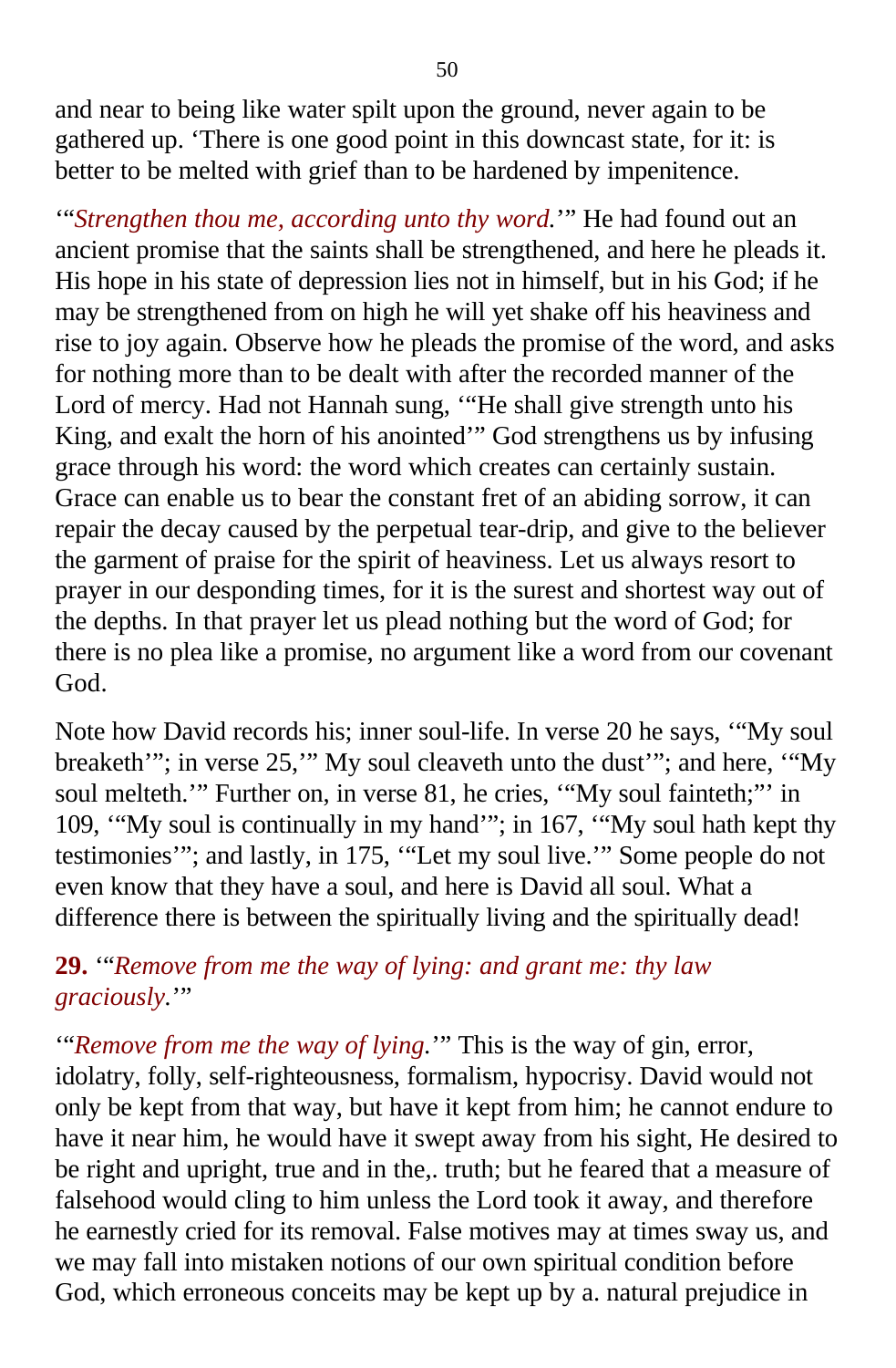our own favor, and so we may be confirmed in a delusion, and abide under error unless grace comes to the rescue. No true heart can rest in a false view of itself; it finds no anchorage, but is tossed to and fro till it gets into the truth and the truth into it. The true-born child of heaven sighs out and cries against a lie, desiring to have it taken away as much as a man desires to be set at a distance from a venomous serpent or a raging [ion.

'"*And grant me thy law graciously.*'" He is in a gracious state who looks upon the law itself as a gift of grace. David wishes to have the law opened up to his understanding, engraved upon his heart, and carried out in his life; for this he seeks the Lord, and pleads for it as a gracious grant. No doubt he viewed this as the only mode of deliverance from the power of falsehood: if the law be not in our hearts the lie will enter. David would seem to, have remembered those times when, according to the', eastern fashion, he had practiced deceit for his own preservation, and he saw that he had been weak and erring on that point; therefore he was bowed down in spirit and begged to be quickened and delivered from transgressing in that manner any more. Holy men cannot review their sins without tears, nor weep over them without entreating to be saved from further offending.

There is an evident opposition between falsehood and the gracious power of God's 'law. The only way to expel the lie is to accept the truth. Grace also has a clear affinity' to truth: no sooner do we meet with the sound of the, word '"graciously'" than we hear the footfall of truth: '"I have chosen the way of truth.'" Grace and truth are ever linked together, and a belief of the doctrines of grace is a grand preservative from deadly error.

In the fifth verse of the preceding octave (21) David cries out against pride, and here against lying — these are much the same thing. Is not pride the greatest of all lie?

### **30.** '"*I have chosen the way of truth- thy judgments have I laid before* me."

'"*I have chosen the way of truth.*'" As he abhorred the way of lying, so he chose the way of truth: a man must choose one or the other, for there cannot be any neutrality in the .case. Men do not drop into the right way by chance; they must choose it, and continue to choose it, or they will soon wander from it. Those whom God has chosen in due time choose his way. There is a doctrinal way of truth which we ought to choose, rejecting every dogma of man's devising; there is a ceremonial way of truth which we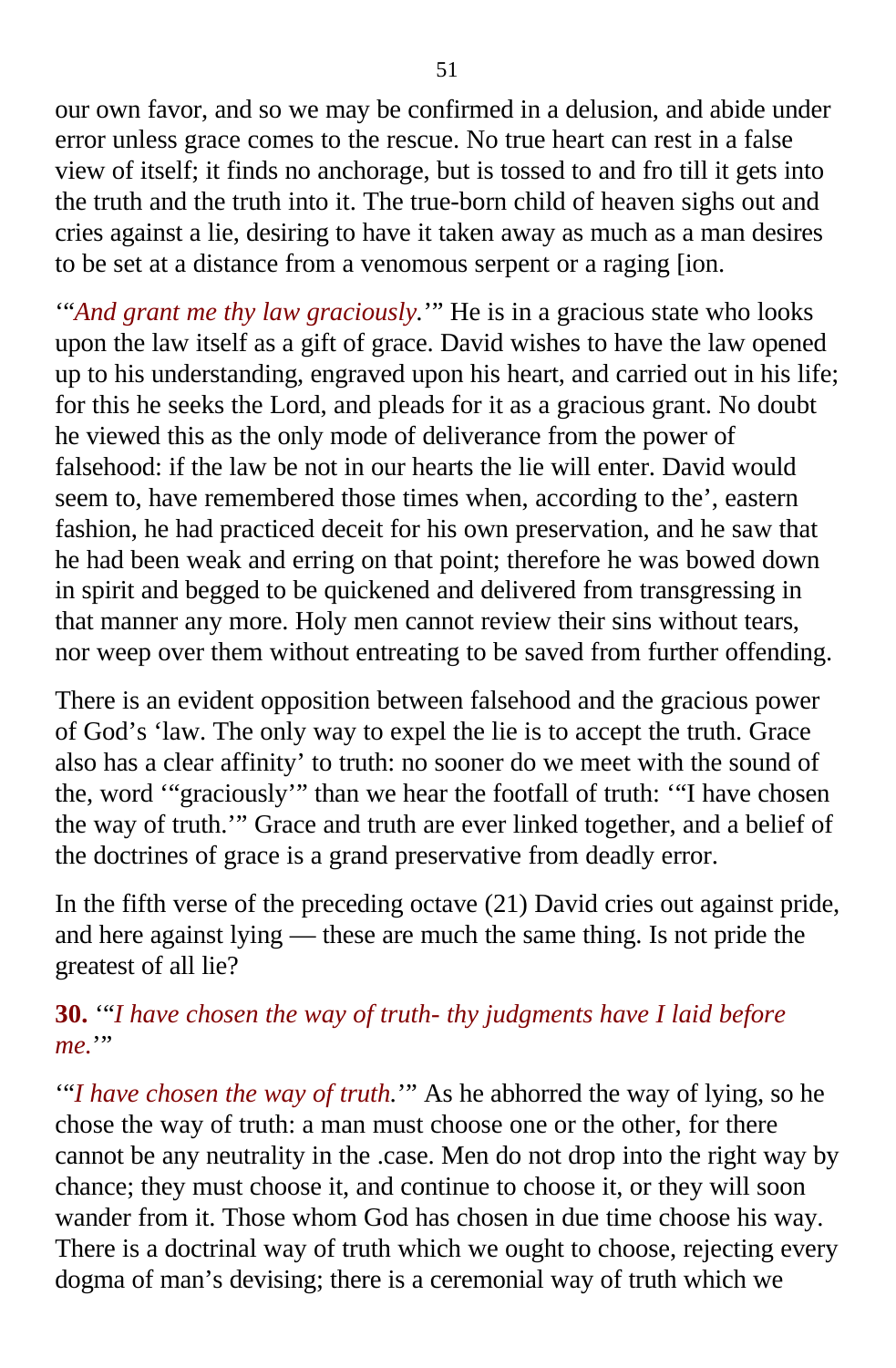should follow, detesting ;all the forms which apostate churches have invented; and then there is a practical way of truth, the way of holiness, to which we must adhere, whatever may be our temptation to forsake it. Let our election be made, and made irrevocably. Let us answer to all seducers, '"I have chosen, and what I have chosen I have chosen.'" O Lord, by thy grace lead us with a hearty free-will to choose to do thy will; thus shall thine eternal choice of us bring forth the end which it designs.

'"*Thy judgments have I laid before me.*'" What he had chosen he kept in mind, laying it out before his mind's eye. Men do not become holy by a careless wish: there must: be study, consideration, deliberation and earnest inquiry, or the way of truth will be missed. The commands of God must be set before us as the mark to aim at, the model to work by, the road to walk in. If we put God's judgments into the background we shall soon find ourselves going back from them.

Here again the sixth stanzas of the third and fourth octaves ring out a similar note. "I have kept thy testimonies" (22), and "Thy judgments" have I laid before me." This is a happy confession, and there is no wonder that it is repeated.

## **31.** '"*I have stuck unto thy testimonies: O Lord, put me not to shame.*'"

'"*I have stuck unto thy testimonies,*'" — or, I have cleaved; for the word is the same as in verse 25. Though cleaving to the dust of sorrow and of death, yet he kept fast hold of the divine word. This was his comfort, and his faith stuck to it, his love and his obedience held on to it, his heart and his mind abode in meditation upon it. His choice was so heartily and deliberately made '.that he stuck to it for life, and could not be removed from it by the reproaches of those who despised the way of the Lord. What could he have gained by quitting the sacred testimony? Say rather, what would he not have lost if he had ceased to cleave to the divine word? It is pleasant to look back upon past perseverance and to expect grace to continue equally steadfast in the future. He who has enabled us to stick to him will surely stick to us.

In these days, when so many make their boast of '"advanced thought,'" it may sound singular to speak of sticking to God's testimonies ;; but whether singular or not, let us imitate the man of God. Perseverance in the truth when it is unfashionable is the test of a real believer. The 'faith of God's elect wears constancy as its crown. Others may gad abroad after the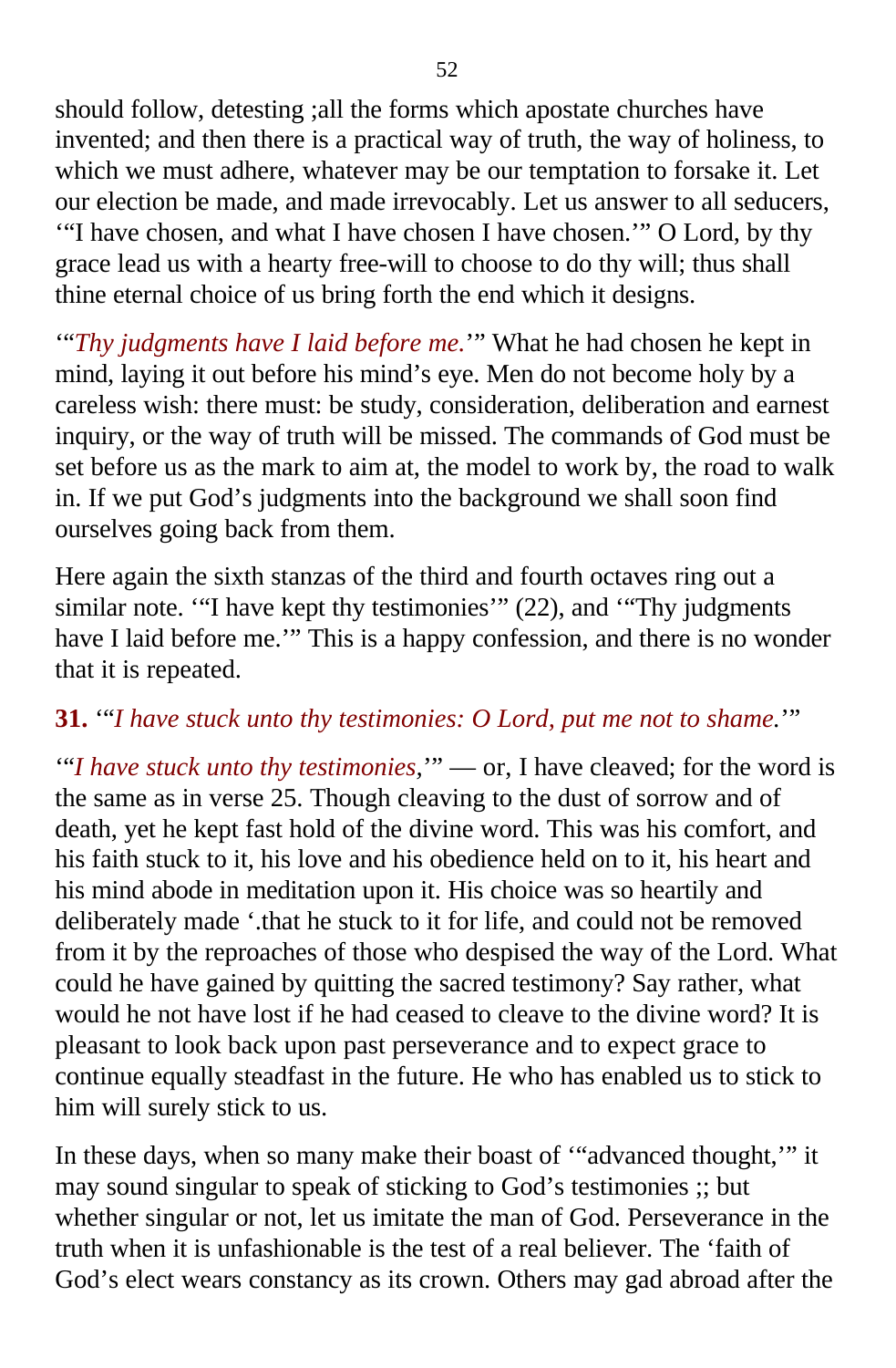novelties of human opinion; but the true-born child of God glories in saying to his heavenly Father — '"I have stuck unto thy testimonies.'"

'"*O LORD, put me not to shame*!"' This would happen if God's promises were unfulfilled, and if the heart of God's servant were suffered to fail. This we have no reason to fear, since the Lord is faithful to his word. But it might also happen through the believer's acting in an inconsistent manner, as David had himself once done, when he fell into the way of lying, and pretended to be a madman. If we are not true to our profession we may be left: to reap the fruit of our folly, and that will be the bitter thing called '"shame.'" It is evident from this that a believer ought never to be ashamed, but act the part of a brave man who has done nothing to be ashamed of in believing his God, and does not mean to adopt: a craven tone in the presence of the Lord's enemies. If we beseech the Lord not to put us to shame, surely we ought not ourselves to be ashamed in the presence of the adversary.

The prayer of this verse is found in the parallel verse of the next section (39):'" Turn away my reproach which I fear.'" It is evidently a petition which was often on the Psalmist's heart. A brave heart is more wounded by shame than by any weapon which a soldier's hand can wield.

## **32.** '"*I will run the way of thy commandments, when thou shalt enlarge your heart.*"

'"*I will run the way of thy commandments.*'" With energy, promptitude, and zeal he would perform the will of God, but he needed more life and liberty from the hand of God. '"*When thou shalt enlarge my heart,*'" Yes, the heart is the master; the feet soon run when the heart is free and energetic. Let the affections be aroused and eagerly set on divine things, and our actions will be full of force, swiftness and delight. God must work in us first, and then we shall will and do according; to his good pleasure. He must change the heart, unite the heart, encourage the heart, strengthen the heart, and enlarge the heart, and then the course of the lift will be gracious, sincere, happy and earnest; so that: from our lowest up to our highest state in grace we must attribute all to the free favor of our God. We must run; for grace is not an overwhelming force which compels unwilling minds to move contrary to their will: our running is the spontaneous leaping forward of a mind which has been set free by the hand of God, and delights to show its freedom by its bounding speed.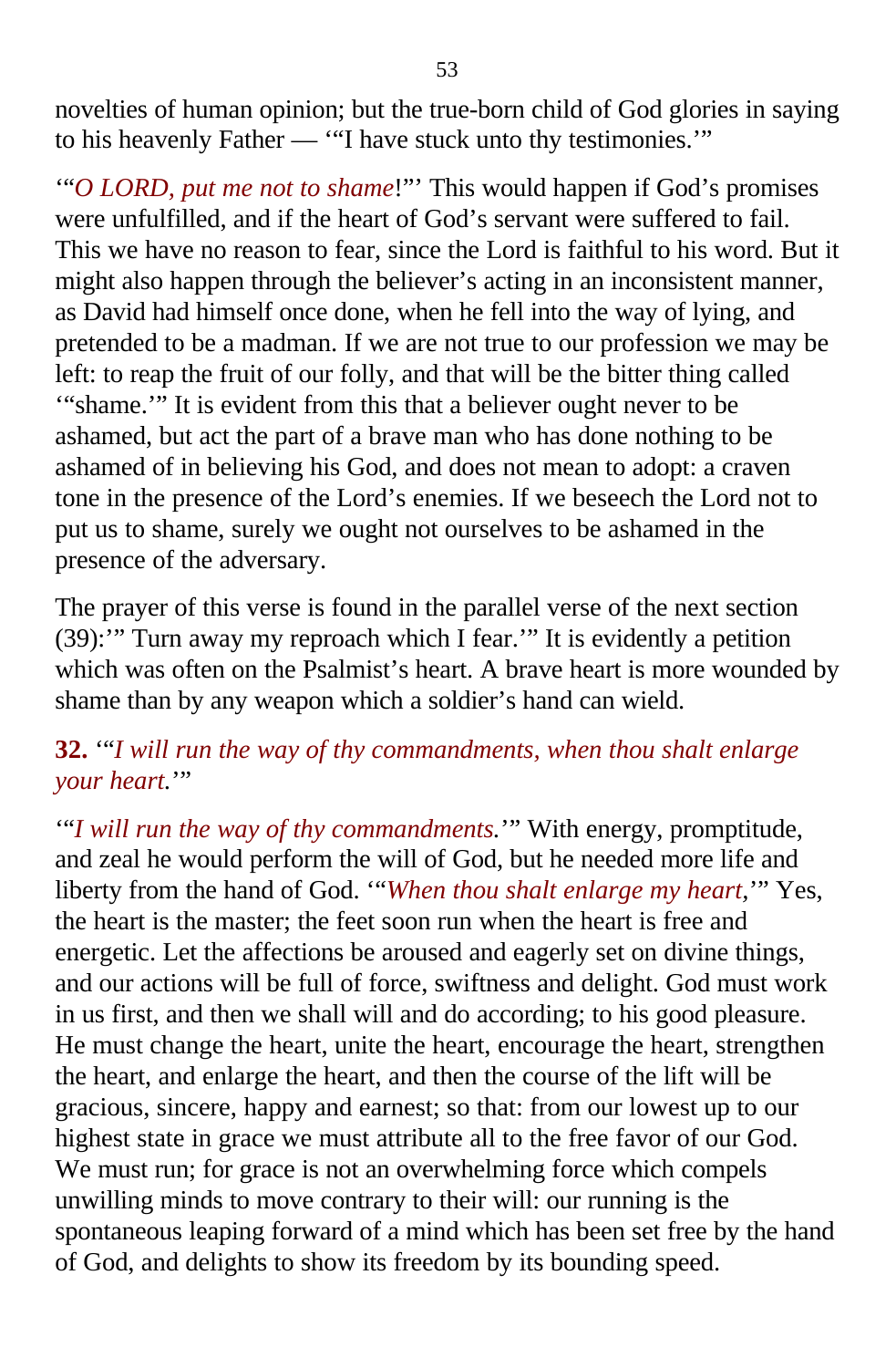What a change from verse 25 to the present, from cleaving to the dust to running in the way! It is the excellence of holy sorrow that it works in us the quickening for which we seek:, and then we show the sincerity of oar grief' and the reality of our revival by being zealous in the ways of the Lord.

For the third time an octave closes with, '"I will.'" These '"I wills'" of the Psalms are right worthy of being each one the subject of study and discourse.

Note how the. heart has been spoken of up to this point: '"whole heart'" (2), '"uprightness of heart'" (7), '"hid in mine heart'" (2), '"enlarge my heart.'" There are many more allusions further on, and these all go 'to show what heart-work David's religion was. It is one of the great lacks of our age that heads count for more than hearts., and men are far more ready to learn than to love, though they are by no means eager in either direction.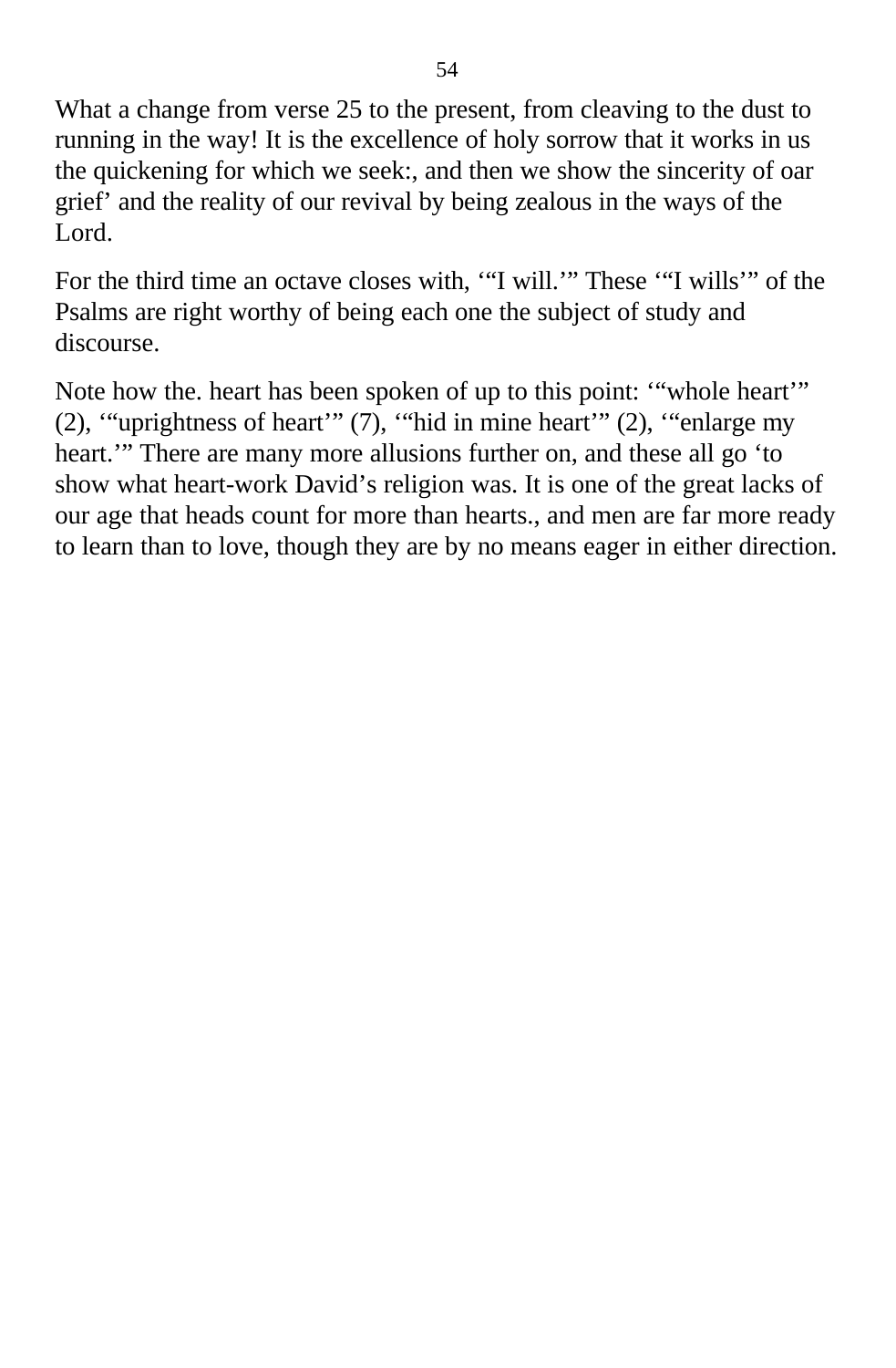# EXPOSITION OF VERSES 33 TO 40.

TEACH me, O LORD, the way of thy statutes; and I shall keep it unto the end.

**34** Give me understanding, and I shall keep thy law; yea,! shall observe it with my whole heart.

**35** Make me to go in the path of thy commandments; for therein do I delight.

**36** Incline my heart unto thy testimonies, and not to covetousness.

**37** Turn away mine eyes from beholding vanity; and quicken thou me in thy way.

**38** Stablish thy word unto thy servant, who is devoted to thy fear.

**39** Turn away my reproach which I fear: for thy judgments are good.

**40** Behold, I have longed after thy precepts: quicken me in thy righteousness.

A sense of .dependence and a consciousness of extreme need pervade this section, which is all made up of prayer and plea. The former eight verses trembled with a sense of sin, quivering with a childlike sense of weakness and folly, which caused the man of God to cry out for the help by which alone his soul could be preserved from falling back into sin. That cry for help is here expressed in requests for teaching, upholding, inclining, stablishing and quickening.

The section is a honeycomb of prayers. Let us put up similar petitions while we read, and we may be assured that prayers thus taught us by the Lord will be answered by him.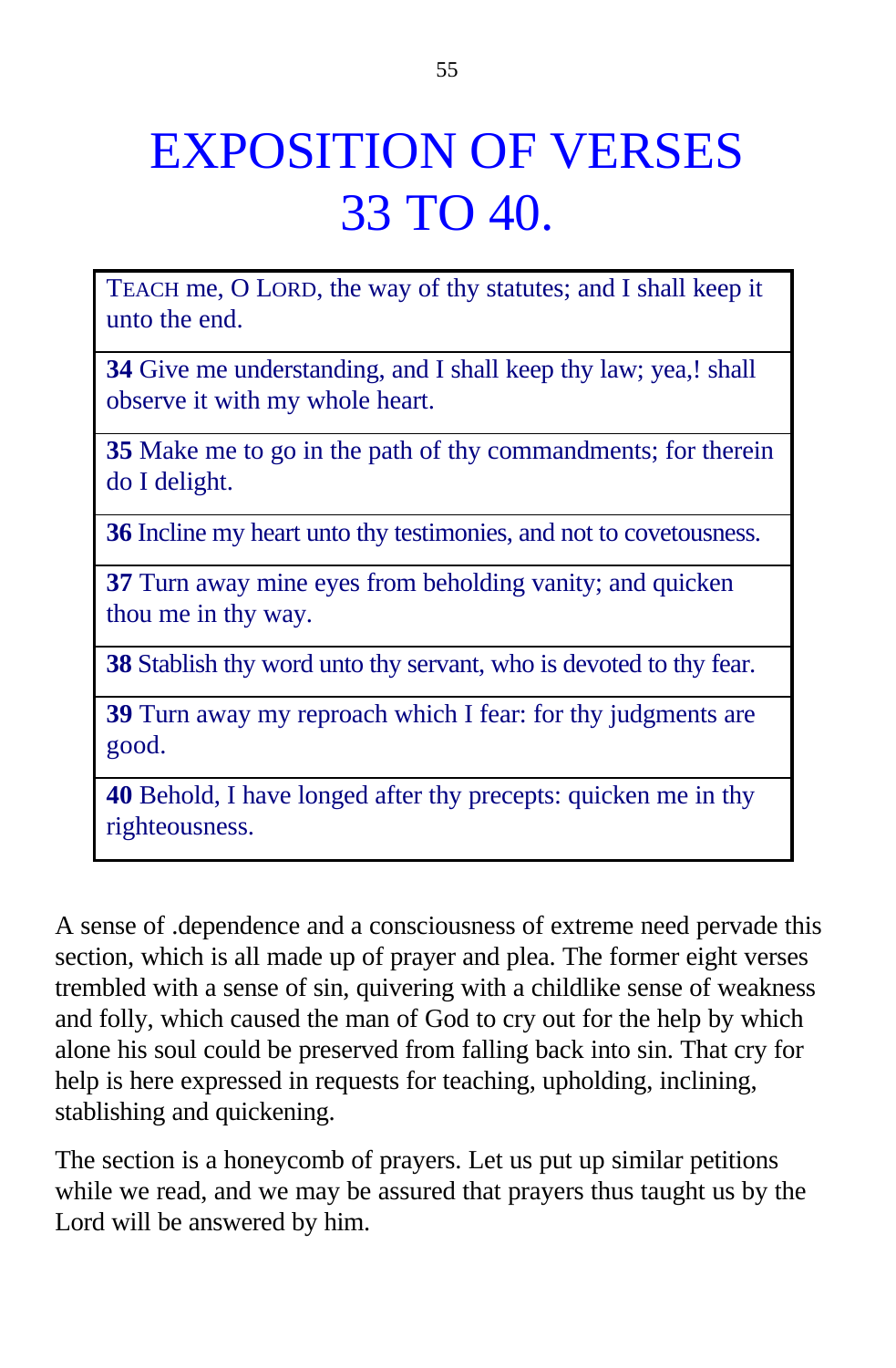**33.** '"*Teach me O Lord, the way of thy statutes; and I shall keep it unto the end.*"

'"*Teach me, O Lord, the way of thy statutes.*'" Childlike, blessed words, from the lips of an old, experienced believer, and he a king, and a man inspired of God. Alas for those who will never be taught! They dote upon their own wisdom; but their folly is apparent to all who rightly judge. The Psalmist desires to have the Lord for his teacher; for he feels that his heart will not learn of any less; effectual instructor. A sense of great slowness to learn drives us to seek a great teacher. What condescension it is on our great Jehovah's part that he deigns to teach those who seek him! The lesson which is desired is thoroughly practical; the holy man would not only learn the *statutes,* but the *way* of them, the daily use of them, their tenor, spirit, direction, habit, tendency. He would know that path of holiness which is hedged in by divine law, along which the commands of the Lord stand as sign-posts of direction, and mile-stones of information, guiding and marking our progress. The very desire to learn this way is in itself an assurance that we shall be taught therein; for he who made us long to learn will be sure to gratify the desire.

'"*And I shall keep it unto the end.*'" Those who are taught of God never forget their lessons. When divine grace sets a man in the true way, he will be true to it. Mere human wit and wilt have no such enduring influence: there is an end to all perfection of the flesh, but there is no end to heavenly grace except its own end, which is the perfecting of holiness in the fear of the Lord. 'Perseverance to the end is most certainly to be predicted of those whose, beginning is in God, and with God, and by God; but those who commence without the Lord's teaching soon forget what they learn, and start aside from the way upon which they professed to have entered. No one may boast that he will hold on his way in his own strength, for that must depend upon the continual teaching of the Lord: we shall fall like Peter, if we presume on our own firmness, as he did. If God keeps us we shall keep his way; and it is a great comfort to know that it is the way with God to keep the feet of his saints. Yet we are to watch as if our keeping of the war depended wholly on ourselves: for, according to this verse, our perseverance rests not on any :force or compulsion, but on the teaching of the Lord, and assuredly teaching, whoever be the teacher, requires learning on the part of the taught one: no one can teach a man who refuses to learn. Earnestly, then, let us drink in divine instruction, that so we may hold fast our integrity, and to life's latest hour follow on in the path of uprightness I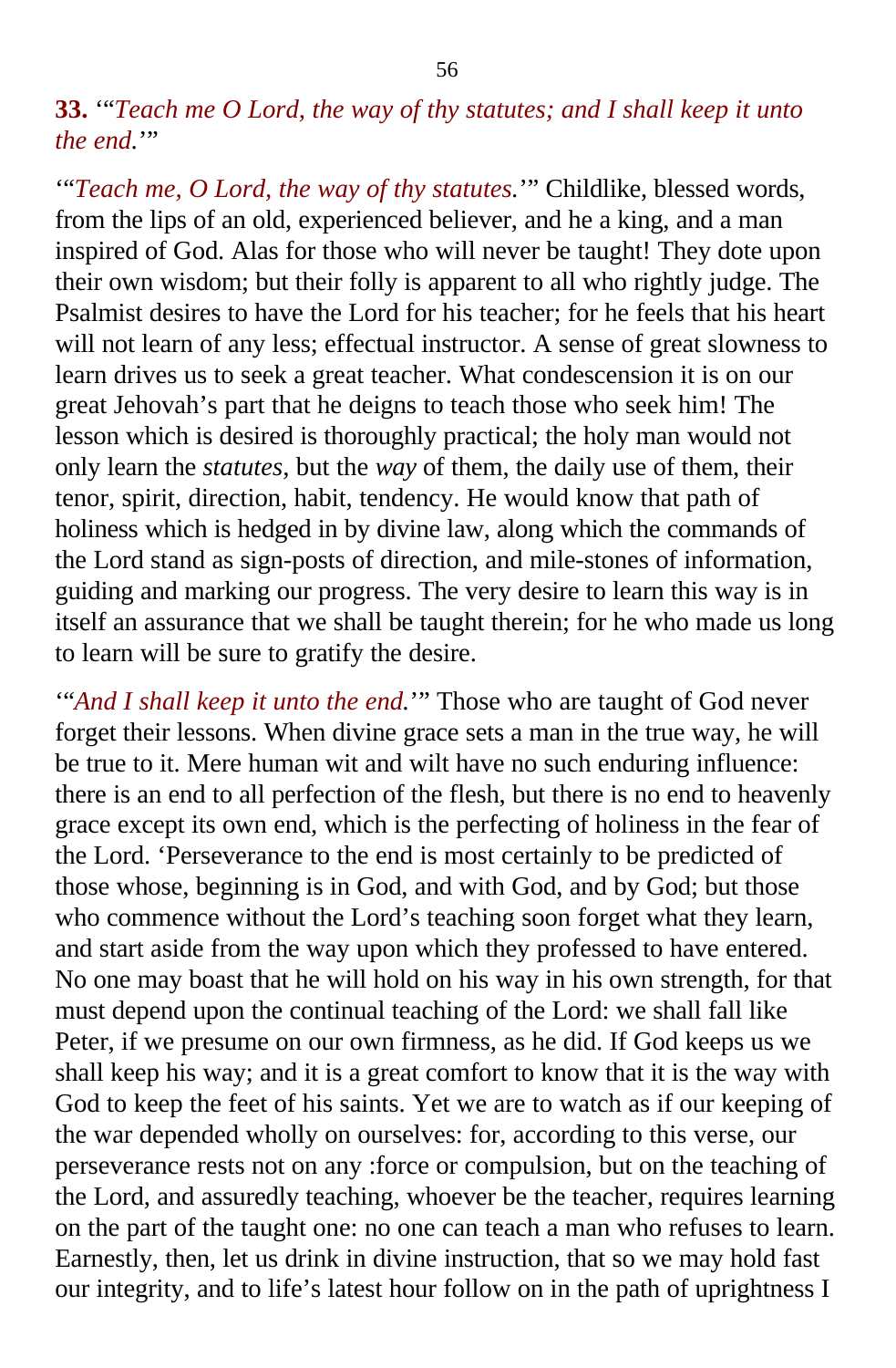If we receive the living and incorruptible seed of the word of God we must live: apart from this we have no life eternal, but only a name to live.

The '"*end*'" of which David speaks is the end of life, or the fullness of obedience. He trusted in grace to make him faithful to the utmost, never drawing a line and saying to obedience, '"*Hitherto* shalt thou come, but no further.'" The end of our keeping the law will come only when we cease to breathe; no good man will think of marking a date and saying, '"It is enough, I may now relax my 'watch, and live after the manner of men.'" As Christ loves us to the end, so must we serve him to the end. The end of divine teaching is that we may persevere to the end.

The portions of eight show a relationship still. GIMEL begins with prayer for life, that he may keep the word (17); DALETH cries for more life, according to that word (25); and now HE opens with a prayer for teaching, that the man of God may keep the way of God's statute. If a keen eye is turned upon these verses a closer affinity will be discerned.

## **34** '"*Give me understanding, and I shall keep thy law; yea, I shall observe it with my whole heart.*"

'"*Give me understanding, and I shall keep thy law.*'" This is the same prayer enlarged, or rather it is a supplement which intensifies it. He not only needs teaching, but the power to learn: he requires not only to understand, but to obtain *an understanding'.* How low has sin brought us; for we even lack the faculty to understand spiritual things, and are quite unable to know them till we are endowed with spiritual discernment! Will God in very deed give us understanding? This is a miracle of grace. It will, however, never be wrought upon us till we know our need of it; and we shall not even discover that need till God gives us a measure of understanding to perceive it. We are in a state of complicated ruin, from which nothing but manifold grace can deliver us. Those who feel their folly are by the example of the Psalmist encouraged

to pray for understanding: let each man by faith cry, '"Give *me* understanding.'" hers have had it, why may it not come to me? It was a gift to them; will not the Lord also freely bestow it upon *me?*

We are not to seek this blessing that we may be famous for wisdom, but that we may be abundant in our love to the law of God. He who has understanding will learn; remember, treasure up, and obey the commandment of the Lord. The gospel gives us grace to keep the law; the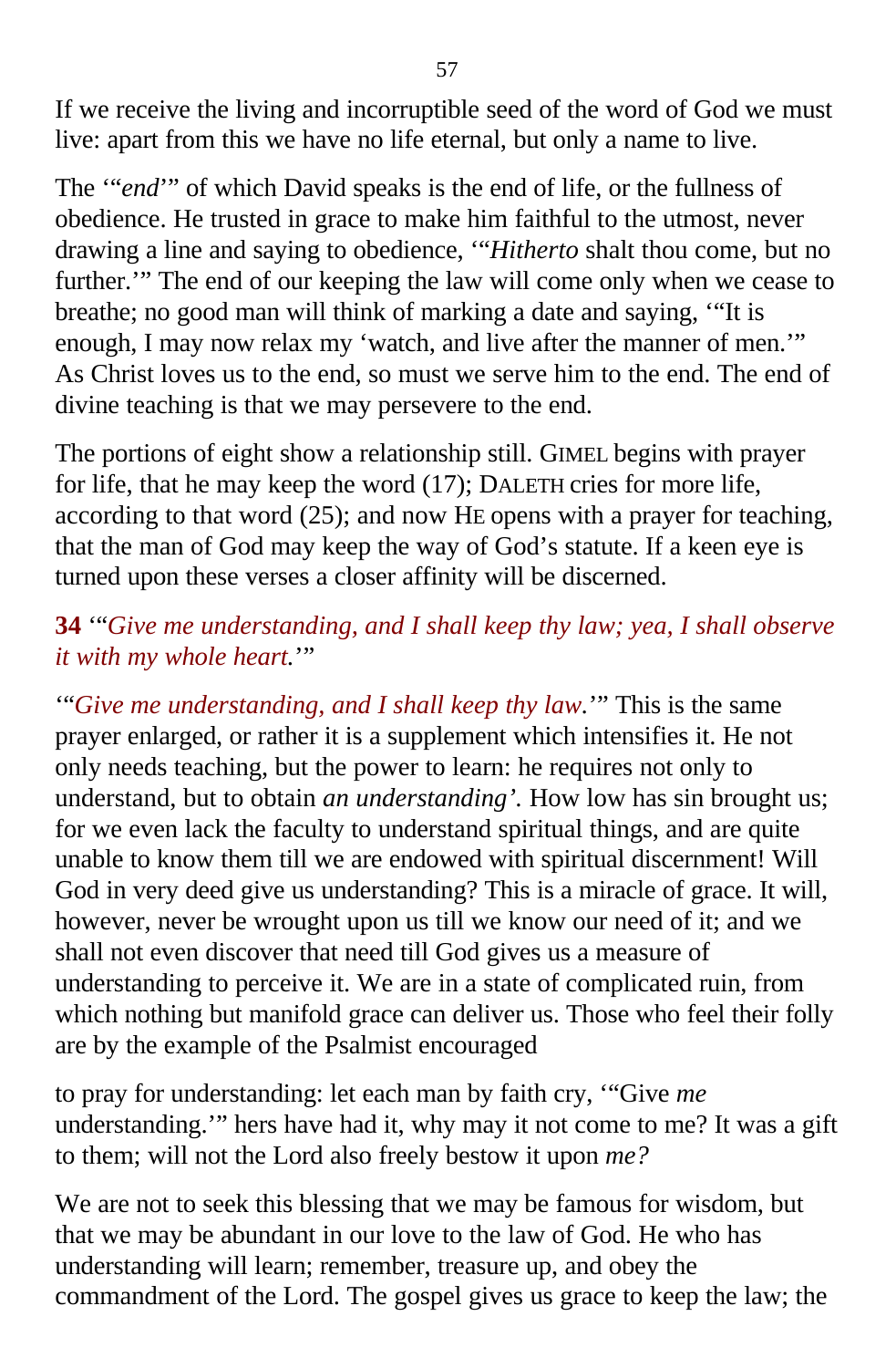free gift leads us to holy service; there is no way of reaching to holiness but by accepting the gift of God!. If God gives, we keep; but we never keep the law in order to obtaining grace. The sure result of regeneration, ,or the bestowal of understanding, is a devout reverence for the law and a resolute keeping of it in the heart. The Spirit: of God makes us to know the Lord and to understand somewhat of his love, wisdom, holiness, and majesty; and the result is, that we honor the law and yield our hearts to the obedience of the faith.

Matthew Henry wisely notes that '"*an* enlightened understanding is that which we are indebted to Christ for: for ' the Son of God is come, and hath given us an understanding''" (1 John 5:20). Any writer can give us something to understand, but only the Lord Jesus can give to us understanding itself.

'"*Yea, I shall observe it with my whole heart.*'" 'The understanding operates upon the affections; it convinces the heart of the beauty of the law, so that the soul loves it with all its powers; and then it reveals the majesty of the lawgiver, and the whole nature bows before his supreme will An enlightened judgment heals the divisions of the heart, and bends the united affections to a strict and watchful observance of the one rule of life. He alone obeys God who can say, '"My Lord, I would serve thee, and do it with all my heart""; and none can truly say this till they have received as a free grant the inward illumination of the Holy Ghost. 'To observe God's law with all our heart at all times is a great grace, and few there be that find it; yet it is to be had if we will consent to be taught of the Lord.

Look backward and observe the parallel to this verse in verses 2 and 10, where the *whole heart* is spoken of in reference to seeking, and then look forward to the like parallel in verse 58 in pleading, for mercy; these are all second verses in their octonaries. The frequent repetition of the phrase *whole heart* shows the importance of undivided love: the heart is never whole or holy till it is whole and wholly united in the fear of the Lord. The heart is never one with God till it is one within itself, and it is never one with itself' till it is at one with God.

**35.** '"*Make me to go in the path of thy commandments; for therein do I delight.*" "To will is present with me; but how to perform that which is good I find not.'" Thou hast made me to love the way, now make me to move in it. It is a plain path, which others are treading through thy grace; I see it and admire it; cause me to travel in it This is the cry of a child that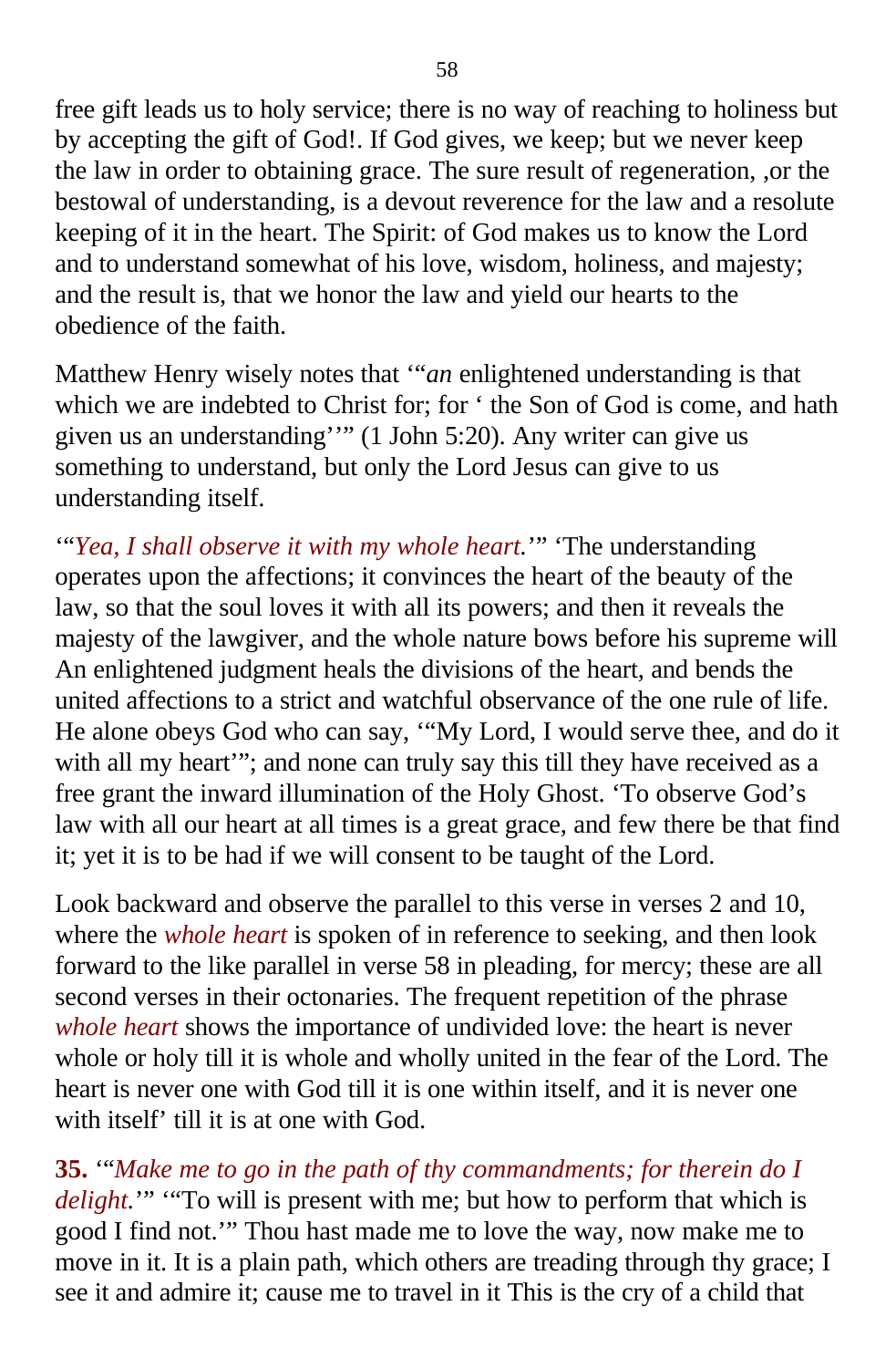tongs to walk, but is too feeble; of a pilgrim who is exhausted, yet pants to be on the march; of a lame man who pines to be able to run. It is a blessed thing to delight in holiness; and surely he who gave us this delight will work in us the yet higher joy of possessing and practicing it Here is our only hope; for we shall not go in the narrow path till we are made to do so by the Maker's own power. O thou who didst once make me, I pray thee make me again: thou hast made me to know; now make me to go! Certainly! shall never be happy till I do, for my sole delight lies in walking according to thy bidding.

The Psalmist: does not ask the Lord to do for him what he ought to do for himself: he wishes himself to ""go"" or tread in the path of the command. He asks not to be carried while he lies passive; but to be made '"to go.'" Grace does not treat us as stocks and stones, to be dragged by horses or engines, but as creatures endowed with life, reason, will, and active powers, who are willing and able to go of themselves if once made to do so. God worketh in us, but it is that we may both will and do according to his good pleasure. The holiness we seek after is not a forced compliance with command, but the indulgence of a whole-hearted passion for goodness, such as shall conform our life to the will of the Lord. Can the reader say, '"*therein do I delight*'"*?* Is practical godliness the very jewel of your soul, the coveted prize of your mind? If so, the outward path of life, however rough, will be clean, and lead the soul upward to delight ineffable. He who delights in the law should not doubt but what he will be enabled to run in its ways; for where the heart already finds its joy, the feet are sure to follow.

Note that the corresponding verse in the former eight (35) was,'" Make me to understand'"; and .here we have, '"*Make me to go.*'" Remark the order: first understanding, and then going; for a clear understanding is a great assistance towards practical action.

During the last few octaves the fourth has been *the heart* verse: see 20, 28, and now 36. Indeed, in all the preceding fourths great heartiness is observable. This also marks the care with which this sacred song was composed.

**36.** '"*Incline my heart unto thy testimonies, and not to covetousness.*'"

'"*Incline my heart unto thy testimonies.*'" Does not this prayer appear to be superfluous, since it is evident that the Psalmist's heart was set upon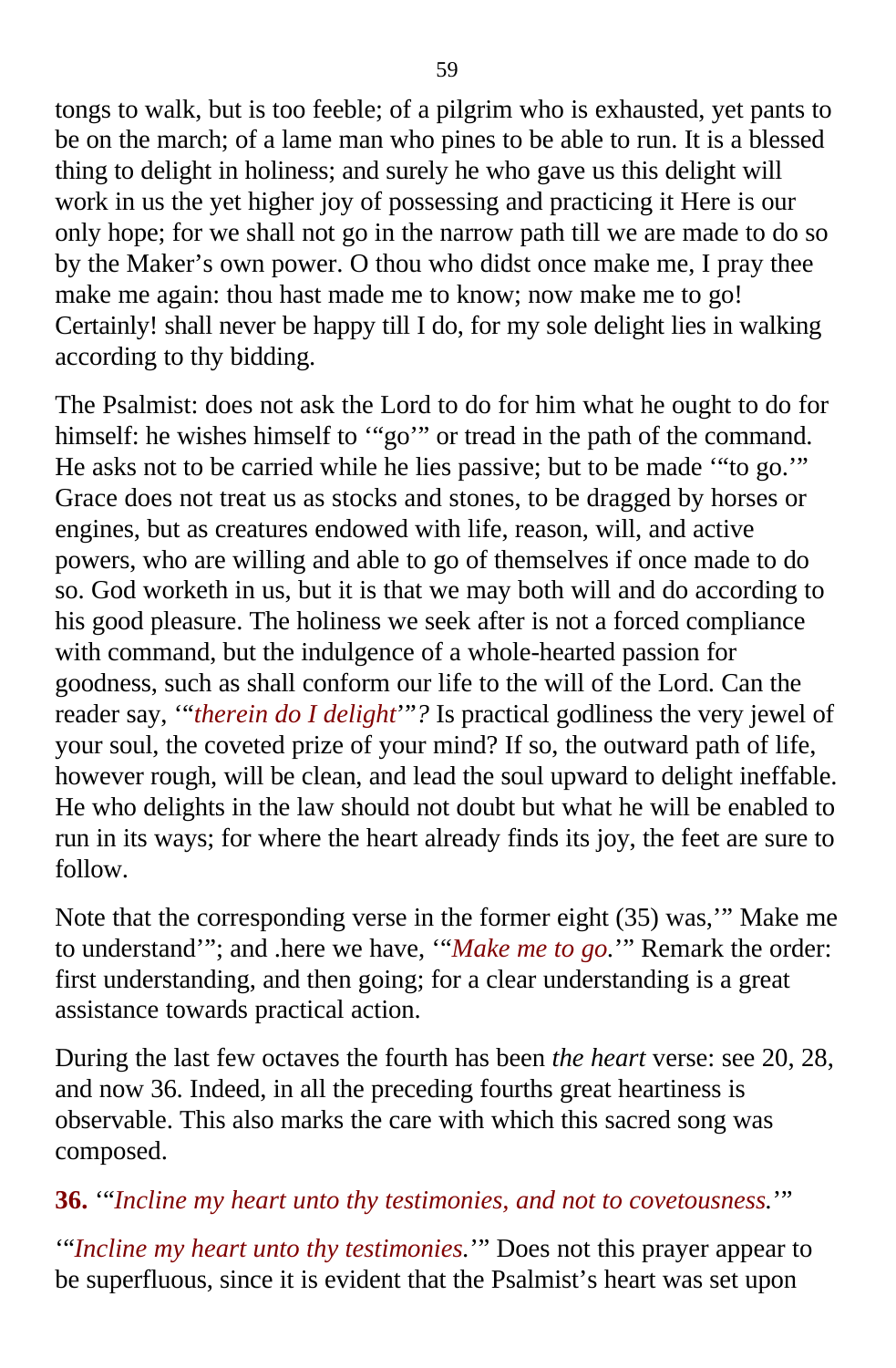obedience? We are sure that there is never a word to spare in Scripture. After asking for active virtue, it was meet that the man of God should beg that his heart might be in all that he did. What ,would his goings be if his heart did not go? It may be that David felt a wandering desire, an inordinate leaning of his soul to worldly gain; possibly it even intruded into his most devout meditations, and at once he cried out for more grace. The only way to cure a wrong leaning is to have the soul bent in the opposite direction. Holiness of heart is the cure for covetousness. What a blessing it is that we may ask the Lord even for an inclination! Our wills are free; and yet, without violating their liberty, grace can incline us in the right direction. This can be Clone by enlightening the understanding as to the excellence of obedience, by strengthening our habits of virtue, by giving us an experience of the sweetness of piety', and by many other ways. If any one duty is irksome to us, it behooves us to offer this prayer with special reference thereto: we are to love all the Lord's testimonies, and if we fail in any one point, we must pay double attention to it. The leaning of the heart is the way in which the life will lean: hence the force of the petition, '"*Incline my heart.*'" Happy shall we be when we feel habitually inclined to all that is good! This is not the way in which a carnal heart ever leans; all its inclinations are in opposition to the divine testimonies.

'"*And not to covetousness.*'" 'This is the inclination of nature, and grace must put a negative upon it. This vice is as injurious as it is common; it is as mean as it is miserable. It is idolatry, and so it dethrones God; it is selfishness, and so it is cruel to all in its power; it is sordid greed, and so it would sell the Lord himself for pieces of silver. It is a degrading, groveling, hardening, deadening sin, which withers everything around it: that is lovely and Christlike. He who is covetous is of the race of Judas, and will in all probability turn out to be himself a son of perdition. The crime of covetousness is common, but very fear will confess it; for when a man heaps up gold in his heart, the dust of it blows into his eyes, and he cannot see his own fault. Our hearts must have some object of desire, and the only way to keep out worldly gain is to put in its place the testimonies of the Lord. If we are inclined or bent one way, we shall be turned *from* the other: the negative virtue is most surely attained by making sure of the positive grace which inevitably produces it.

**37.** '"*Turn away mine ires from beholding vanity; and quicken thou me in thy way.*"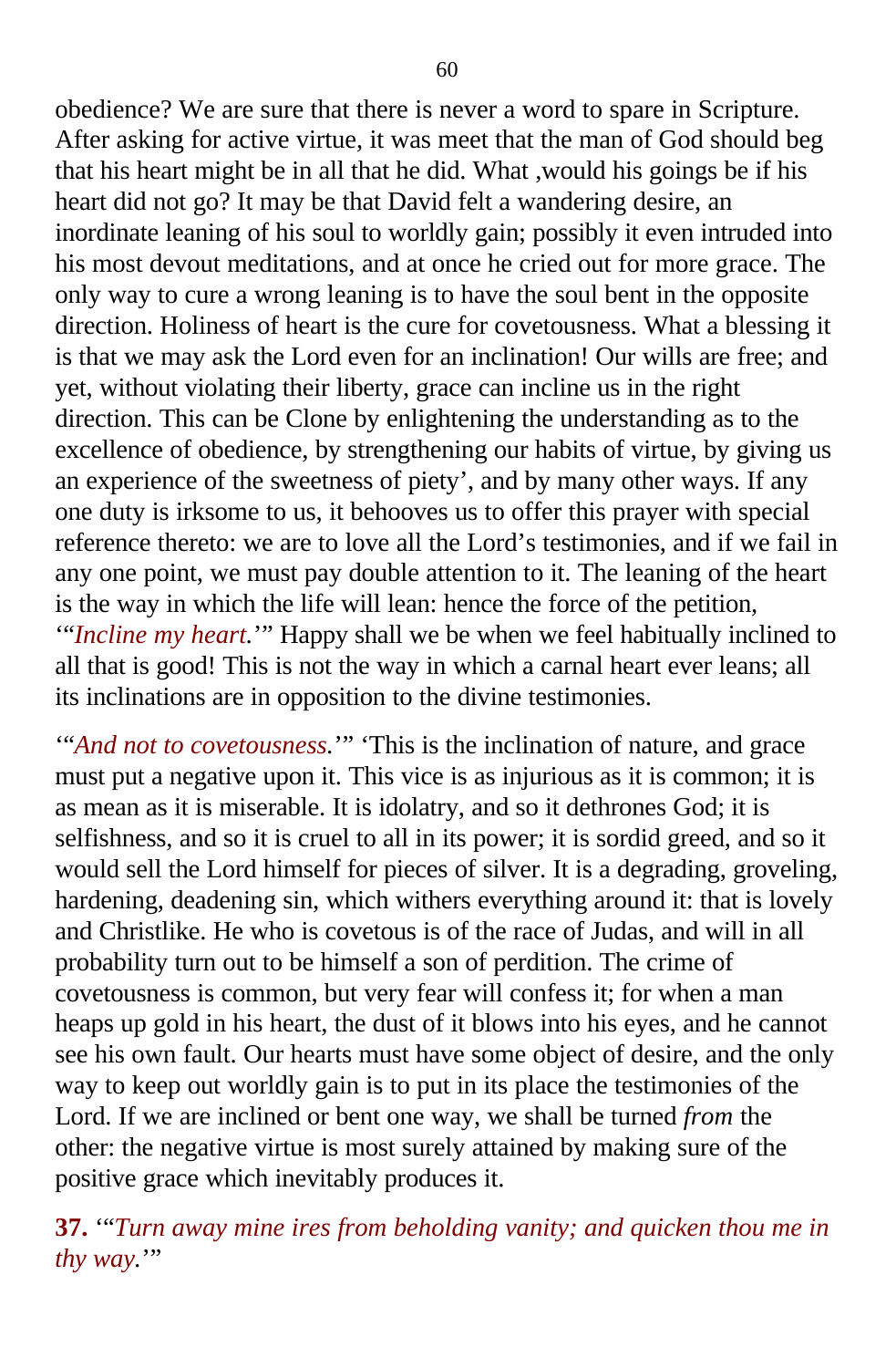'"*Turn away mine eyes from beholding vanity?* He had prayed about his heart, and one would have thought that the eyes would so surely have been influenced by the heart that there was no need to make them the objects of a special petition; but our author is resolved to make assurance doubly sure. If the eyes do not see, perhaps the heart may not desire: at any rate, one door of temptation is closed when we do not even look at the painted bauble. Sin first entered man's mind by the eye, and it is still a favorite gate for the incoming of Satan's allurements; hence the need of a double watch upon that portal. The prayer is not so much that the eyes may be shut *as* '"*turned away*'"*;* for we need to have them open, but directed to right objects. Perhaps we are now gazing upon folly, we need to have our eyes turned away; and if' we are beholding heavenly things, we shall be wise to beg that our eyes may be kept away from vanity. Why should we look on vanity? or melts away as a vapor. Why not look upon things eternal? Sin is vanity, unjust gain is vanity, self-conceit is vanity, and, indeed, all that is not of God comes under the same head. From all this we must turn away. It is a proof of the sense of weakness felt by the Psalmist and of his entire dependence upon God, that he even asks to have his eyes turned for him; he meant not to make himself passive, but he intended to set forth his own utter helplessness apart from the grace of God. For fear he should forget himself and gaze with a lingering longing upon forbidden object, he entreats the Lord speedily to make him turn away his eyes, hunting him off from so dangerous a parley with iniquity. If we are kept from looking on vanity we shall be preserved from loving iniquity.

'"*And quicken thou: me in thy way.*'" Give me so much life that dead vanity may have no power over me. Enable me to travel so swiftly in the road to heaven that I may not stop long enough within sight of vanity to be fascinated thereby. The prayer indicates our greatest need, — -more life in our obedience. It shows the preserving power of increased life to keep us from the evils which are around us, and it also tells us where that increased life must come from, namely, from the Lord alone. Vitality is the cure of vanity. When the heart is full of grace the eyes will be cleansed from impurity. On the other hand, if we would be full of life as to the things of God we must keep ourselves apart from sin and folly, or the eyes will soon captivate the: mind, and, like Samson, who could slay his thousands, we may ourselves be overcome through the lusts which enter by the eye.

This verse is; parallel to verses 21 and 29 in the previous eights: '"rebuke,'" '"remove,'" '"turn away'"; or '"proud,'" '"lying,'" '"vanity.'"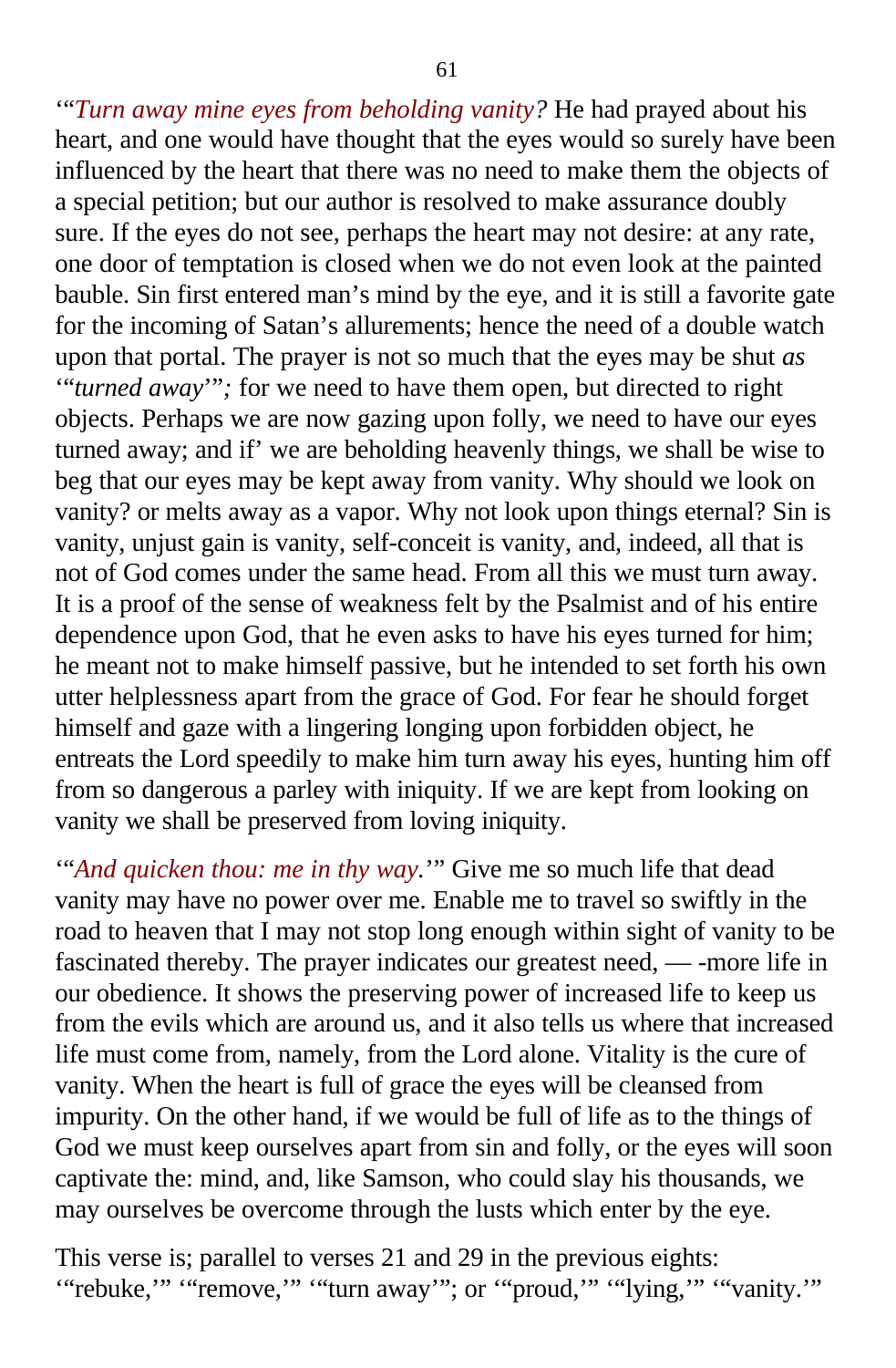#### **38.** '"*Stablish thy word unto thy servant, who is devoted to thy fear.*'"

'"*Stablish thy word unto thy servant.*'" Make me sure of thy sure word: make it sure to me, and make me sure of it. If we possess the spirit of service, and yet are troubled with skeptical thoughts, we cannot do better than pray to be ,established in the truth. Times will arise when every doctrine and promise seems to be shaken, and our mind gets no rest: then we must appeal to God for establishment in the faith; for he would have all his servants to be well instructed and confirmed in his word. But we must mind that we are the Lord's servants, for else we shall not long be sound in his truth. Practical holiness is a great help towards doctrinal certainty: if we are God's servants he will confirm his word in our experience. '"If any man will do his will, he shall know of the doctrine""; and so know it as to be fully assured of it. Atheism in the heart is a horrible plague to a Godfearing man, it brings more torment with it than can well be described; and nothing but a visitation of grace can settle the soul after it has been violently assailed thereby. Vanity or falsehood is bad for the eyes, but it is even worse when it defiles the understanding and casts a doubt upon the word of the living God.

'"*Who is devoted to thy fear,*'" or simply — '"*to thy fear.*'" That is, make good thy word to godly fear wherever it exists; strengthen the whole body of reverent men. Stablish thy word, not only to me, but to all the godly ones under the sun. Or, again, it may mean — '" Stablish thy word to thy fear,'" namely, that men may be led to fear thee; since a sure faith in the divine promise is the fountain and foundation of godly fear. Men will never worship a God in whom they do not believe. More faith will lead to more godly fear. We cannot look for the fulfillment of promises in our experience unless we live under the influence of the fear of the Lord: establishment in grace is the result of holy watchfulness and prayerful energy. We shall never be rooted and grounded in our belief unless we daily practice what we profess to believe. Full assurance is the reward of obedience. Answers to prayer are. given to those whose hearts answer to the Lord's command. If we are devoted to God's fear we shall be delivered from all other fear. He has no fear as to the truth of the word who is filled with fear of the Author of the word. Skepticism is both the parent and the child of impiety; but strong faith both begets piety and is begotten of it.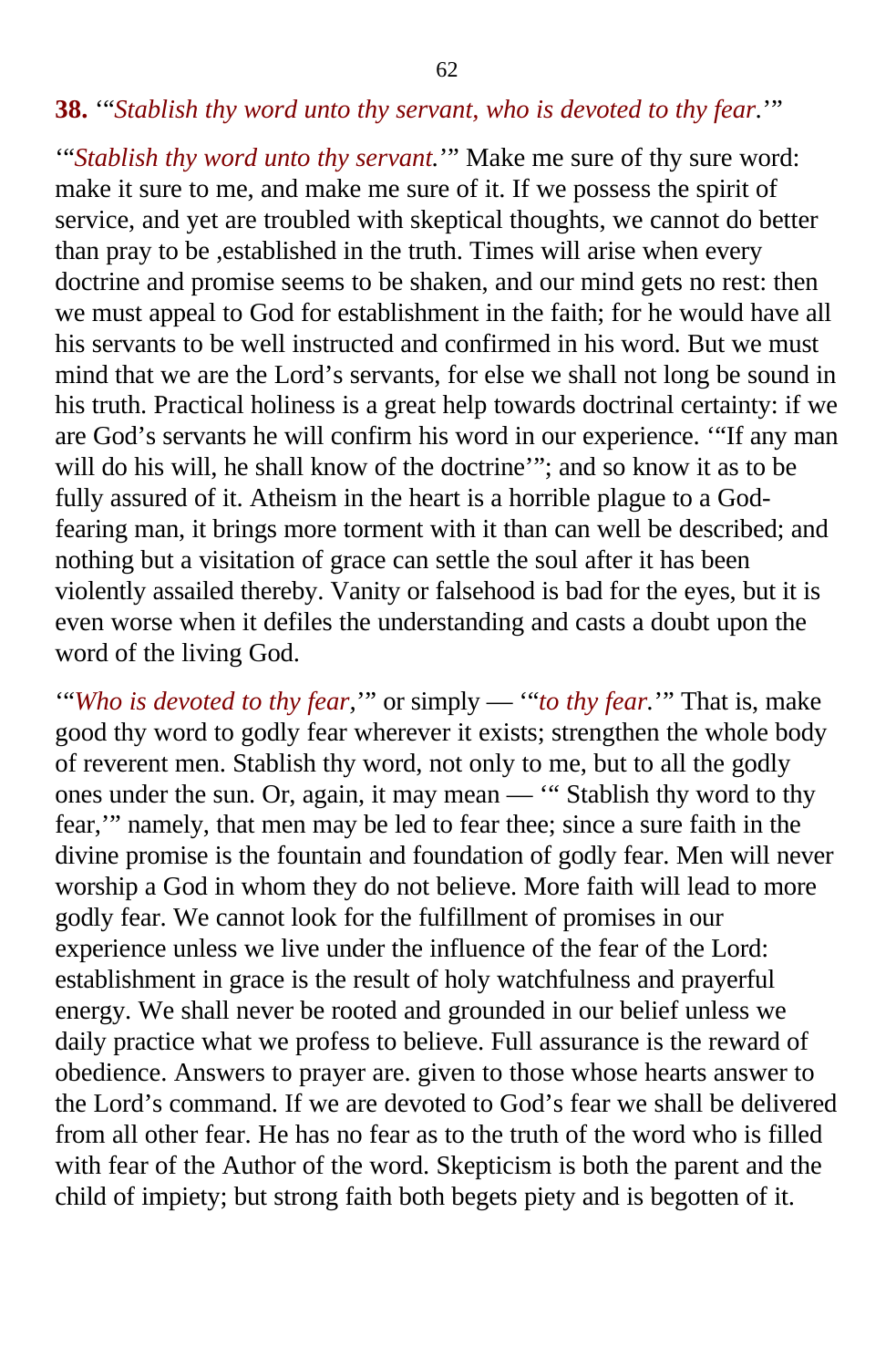We commend this whole verse to any devout man whose tendency' is to skepticism: it will be an admirable prayer for use in seasons of unusually strong misgivings.

There is here an argumentative prayer. As good Bishop Cowper says, — '"He who has received of the Lord grace to fear him, may be bold to seek any necessary good thing from him; because the fear of God hath annexed to it the promise of all other blessings.'"

## **39.** '"*Turn away my reproach which I fear: for thy judgments are good.*'"

'"*Turn away my reproach which I fear.*'" He feared just reproach, trembling lest he should cause the enemy to blaspheme through any glaring inconsistency. We ought to fear this, and watch that we may avoid it. Persecution in the form of calumny may also be prayed against, for it is a sore trial, perhaps the sorest of trials to men of sensitive minds. Many would sooner bear burning at the stake than the trial of cruel mockings. David was quick tempered, and he probably had all the greater dread of slander because it raised his anger, and he could hardly tell what he might not do under great provocation. If God turns away our eyes from falsehood, we may also expect that he will turn away falsehood from injuring our good name. We shall be kept from lies if we keel? from lies.

The judgments of the wicked are bad, and we may therefore appeal from them to the judgment of God. If, however, we have so acted as to come under the just censures of men, what cause we have to fear the juster judgments of the Lord!

'"*For thy judgments are good.*'" Therefore he is anxious that none may speak evil of the ways of God through hearing an ill report about himself. We mourn when we are slandered; because the shame is east rather upon our religion than ourselves. If men would be content to attribute evil *to us,* and go no further, we might bear it, for we are evil; but our sorrow is, that they cast a slur upon the word and character of God, who is so good, that there is none good in comparison ,with him. When men rail at God's government of the world, it is our duty and privilege to stand up for him, and openly to declare before him, '"Thy judgments are good '"; and we should do the same when they assail the Bible, the gospel, the law, or the name of our Lord Jesus Christ But we must take heed that they can bring no truthful accusation against us, or our testimony will be so much wasted breath.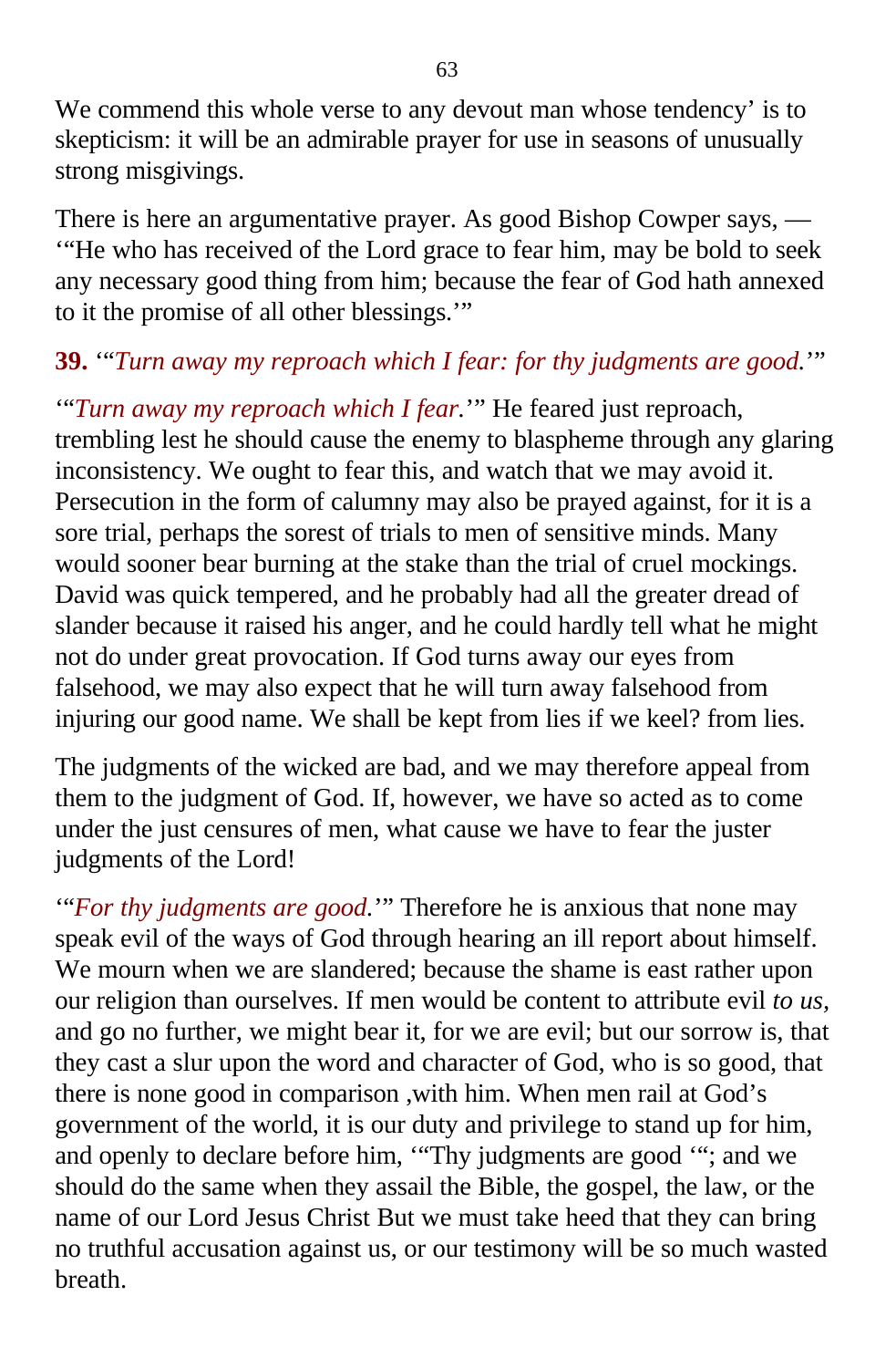This prayer against reproach is a parallel to verse 31, and in general to many other of the seventh verses in the octaves, which usually imply opposition from without and a sacred satisfaction within. Observe the things which are good: '"thy judgments are good'" (39); '"thou art good, and doest good'" (68); '"good for me that I have been afflicted'" (70; '"teach me good judgment'" (66).

### **40.** '"*Behold, I have longed after thy precepts-quicken me in thy righteousness.*'"

'"*Behold, I have longed after thy precepts.*'" He can at least claim sincerity. He is deeply bowed down by a sense of his weakness and need of grace; but he does desire to be in all things conformed to the divine will. Where our longings are, there are we in the sight of God. If we have not attained perfection, it is something to have hungered after it. He who has given us to desire,., will also grant us to obtain. The precepts are grievous to the ungodly, and therefore when we are so changed as to long for them we have dear evidence of conversion, and we may safely conclude that he who has begun the good work will carry it on. Any man may long for the promises; but to long after the precepts is the mark of a renewed heart.

'"*Quicken me in thy righteousness.*'" The Psalmist had life enough to long for more life, in order that he might more perfectly know and observe the precepts of the Lord. Give me more life wherewith to follow thy righteous law; or give me more life because thou hast promised to hear prayer, and it is according to thy righteousness to keep thy word. How often does David plead for quickening l But never once too often. We need quickening every hour of the day, for we are so sadly apt to become slow and languid in the ways of God. It is the Holy Spirit who can pour new life into us; let us :not cease crying to him. The creation of life is a divine work, and so is the increase of it. Never let us forget to pray for quickening in each and every duty. Even the precepts seem a dead letter unless we feel life in our obedience to them. Nothing is worse in religion than spiritual death. The living God should be served with living worship.

The last verses of the octaves have generally exhibited an onward look of resolve, hope, and prayer. Here past fruits of grace are made the plea for further blessing. '"Onward in the heavenly life!'" is the cry of this verse. Oh for grace to press forward, and make daily advances towards heaven.

Keble thus versifies these eight verses : —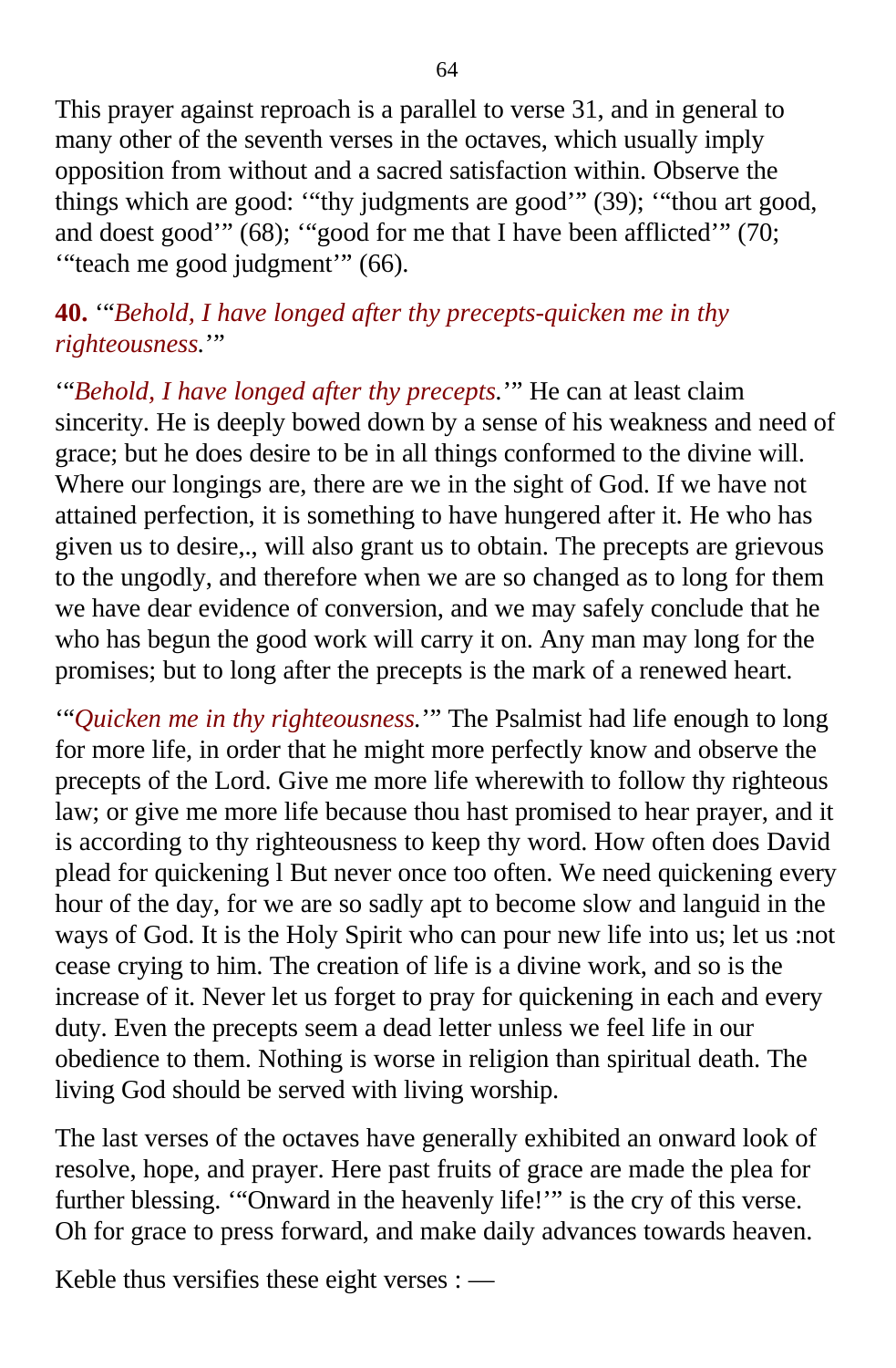**33.** *Lord, shower thy light along my ways That I may keep thy laws entire,*

**34.** *Thy precepts teach me to obey, And watch with all my heart's desire.*

**35.** *By thine appointed rule and line, Guide me, for there I love to be*

**36.** *My heart to thy decrees incline, And not to gold's base witchery.*

**37.** *From sight of ill mine eyes withdraw, Give life and gladness in thy road,*

**38.** *And on thy servant bind thy law, As best may teach thy fear, O God.*

**39.** *Spare me the shame I deeply fear, Most merciful in judgment spare;*

**40.** *Thou seest I hold thy counsels dear, Give life, thy righteousness to share*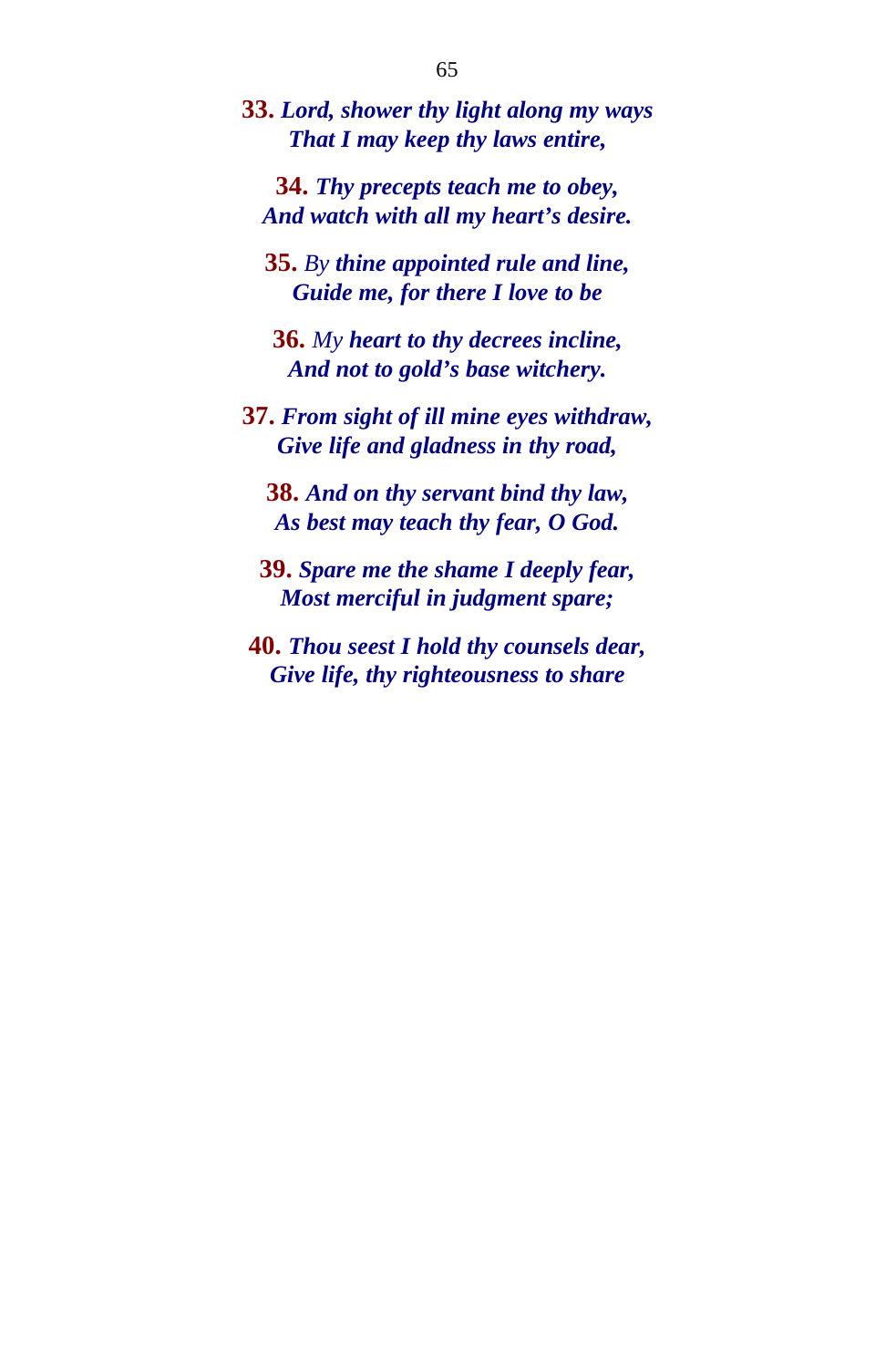## EXPOSITION OF VERSES 41 TO 48.

LET thy mercies come also unto me, O Logo, even thy salvation, according to thy word.

**42** So shall I have wherewith to answer hint that reproacheth me: for I trust in thy word.

**43** And take not the word of truth utterly out of my mouth; for I have hoped in thy judgments.

**44** So shall I keep thy law continually far ever and ever.

**45** And I will walk at liberty for I seek thy precepts.

**46** I will speak of thy testimonies also before kings, and will not be ashamed.

**47** And I will delight myself in thy commandments, which I have loved.

**48** My hands also will I lift up unto thy commandments, which I have loved and I will meditate in thy statutes.

In these verses holy fear is apparent and prominent. The man of God trembles test in any way or degree the Lord should remove his favor from him. The eight verses are one continued pleading for the abiding of grace in his soul, and it is supported by such holy arguments as would only suggest themselves to a spirit: burning with love to God.

#### **41** '"*Let thy mercies come also unto me, O Lord, even thy salvation, according to thy word.*'"

'"*Let thy mercies come also unto me, O Lord.*'" He desired *mercy* as well as teaching, for he was guilty as well as ignorant. He needed much mercy and varied mercy, hence the request is in the plural. He needed mercies from God rather than from man and so he asks for '"thy mercies.'" The way of grace appeared to be blocked, and therefore he begs that the mercies may have their way cleared by God, and may '"come'" to him. He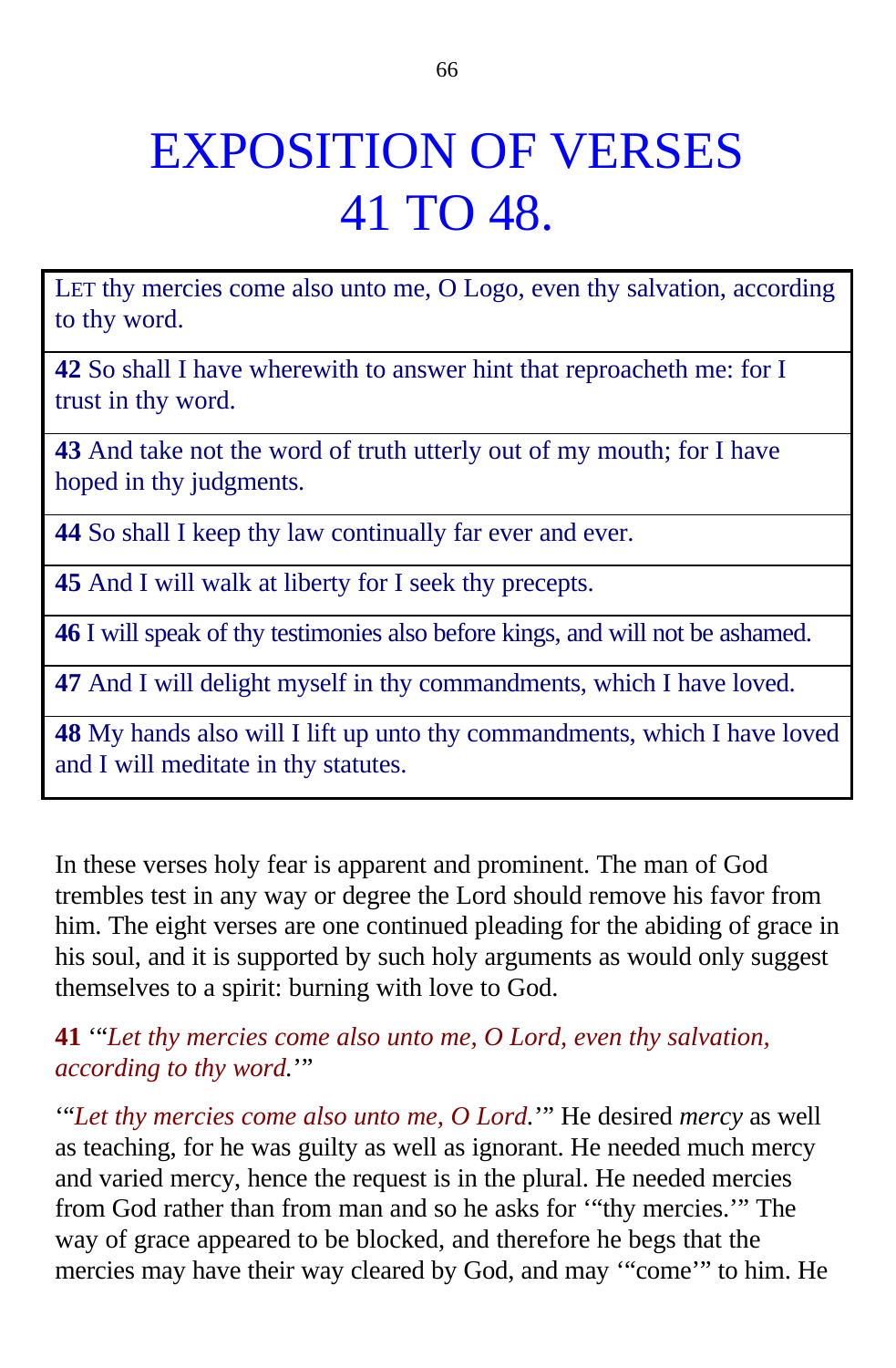who said, '"Let there be light,'" can also say, '"Let there be mercy.'" It may be that under a :Dense of unworthiness the writer feared lest mercy should be given to others, and not to himself; he therefore cries, '"Let them come *unto me* '"*;* '"Bless me, even me also, O my Father.'" The words are tantamount to our well-known verse —

> **'"***Lord, I hear of showers of blessing Thou art scattering, :full and free; Showers, the thirsty land refreshing; Let some droppings :fall on me, Even me.*"

Lord, thine enemies come to me to reproach me, let thy mercies come to me to defend me; trials and troubles abound, and labors and sufferings not a few approach me; Lord, let thy mercies in great number enter by the same gate, and at the same hour; for art thou not '"the God of my mercy"?

'"*Even thy salvation.*'" This is the sum and crown of all mercies deliverance from all evil, both now and for ever. Here is the first mention of salvation in the psalm, and it is joined with mercy: '"By grace are ye saved.'" Salvation is styled '"thy salvation,'" thus ascribing it wholly to the Lord: '"He that is our God is the God of salvation.'" What a mass of mercies are heaped together in the one salvation of our Lord Jesus! It includes the mercy which spares us till our conversion, and leads to that conversion. We have calling mercy, regenerating mercy, converting mercy, justifying mercy, pardoning mercy. Nor can we exclude from complete salvation any of those many mercies which conduct the believer safely to glory. Salvation is an aggregate of mercies, incalculable in number, priceless in value, incessant in application, eternal in endurance. To the God of our mercies be glory, world without end.

'"*According to thy word.*'" The way of salvation is described in the word; salvation itself is promised in the: word; and its inward manifestation is wrought by the word; so that in all respects the salvation which is in Christ Jesus is in accordance with God's word. David loved the Scriptures, but he longed experimentally to know the salvation contained in them: he was not satisfied to read the word, he longed to experience its inner sense. He valued the field of Scripture for the sake of the treasure which he had discovered in it. He was not contented with having chapter and verse, he wanted mercies and salvation.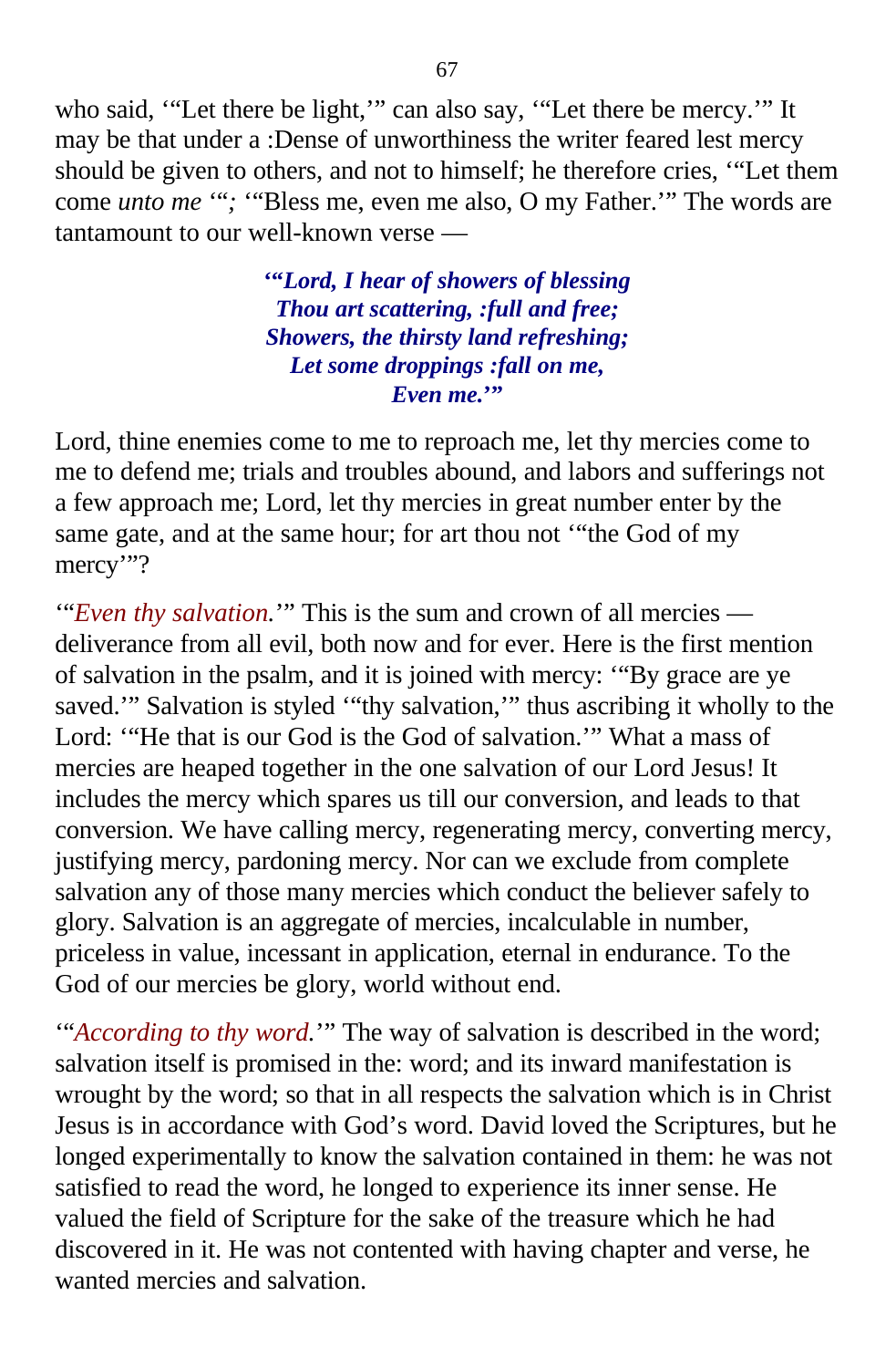Note that in the first verse of the section which bears the letter HE (33)the Psalmist prayed to keep God's word, and here in VAU he begs the Lord to keep his word. In the first case he longed to come to the God of mercies, and here he would have the Lord's mercies come; to him: there he sought grace to persevere in faith, and here he seeks the end of his faith, even the salvation of his soul.

### **42.** '"*So shall I have wherewith to answer him that reproacheth me: for I* trust in thy word."

'"*So shall I have wherewith to answer him that reproacheth me.*'" This is an unanswerable answer. When God, by granting us salvation, gives to our prayers an answer of peace, we are ready at once to answer the objections of the infidel, the quibbles of the skeptical, and the sneers of the contemptuous. It is most desirable that revilers should be answered, and hence we may expect the Lord to save his people, in order that a weapon may be put into their hands with which to rout his adversaries. When those who reproach *us* are also reproaching God, we may ask him to help us to silence them by sure proofs of his mercy and faithfulness.

'*"For I trust in thy word.*'" His faith was seen by his being trustful while under trial, and he pleads it as a reason why he should be helped to beat back reproaches by a happy experience. Faith is our argument when we :seek mercies and salvation; faith in the Lord who has spoken to us in 'his word. '"I trust in thy word'" is a declaration more worth the making than any other; for he who can truly make it has received power to become a child of God, and so to be the heir of unnumbered mercies. God hath more respect to a man's trust than to all else that is in him; for the Lord hath chosen faith to be the hand into which he 'will place his mercies and his salvation. If any reproach us for trusting in God, we. reply to them with arguments the most conclusive when we show that God has kept his promises, heard our prayers, and supplied our needs. Even the most skeptical are forced to bow before the logic of facts.

In this second verse of this octave the Psalmist makes a confession of faith, and a declaration of his belief and experience. Note that he does the same in the corresponding verses of the sections which follow. See 50, '"Thy word hath quickened me'"; 58, '"*I* intreated thy favor '"; 66, '"I have believed thy commandments'"; 74, '"I have hoped in thy word.'" A wise preacher might find in these a valuable series of experimental discourses.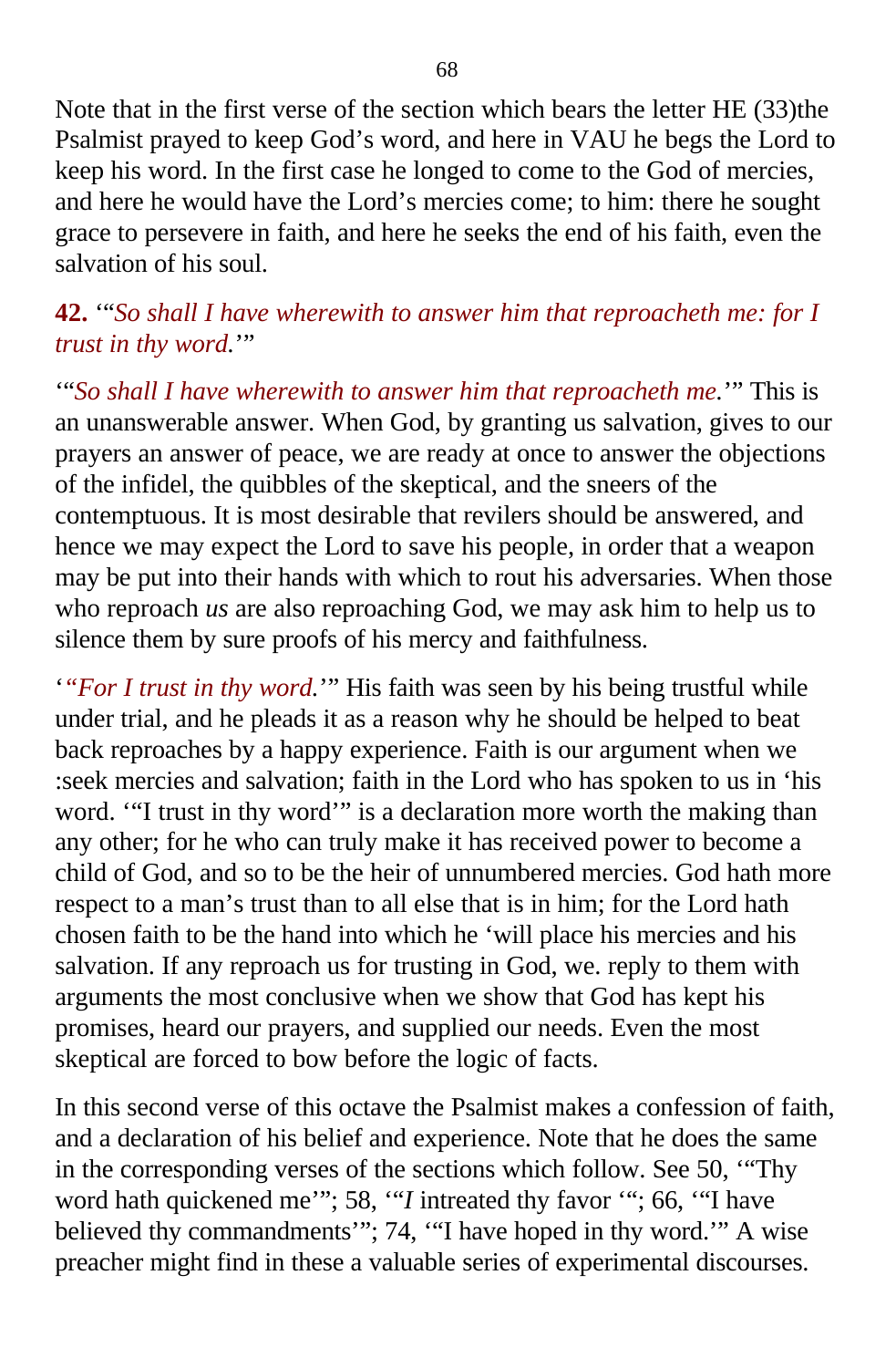**43.** '"*And take not the word of truth utterly out of my mouth; for I have hoped in thy judgments.*"

'"*And take not the word of truth utterly out of my mouth.*'" Do not prevent my pleading for thee by leaving me without deliverance; for how could I continue to proclaim thy word if I found it fail me? such would seem to be the run of the meaning. The word of truth cannot be a joy to our mouths unless we have an experience of it in our lives, and it may be wise for us to be silent if we cannot support our testimonies by the verdict of our consciousness. This prayer may also refer to other modes by which we may be disabled from speaking in the name of the Lord: as, for instance, by our falling into open sin, by our becoming depressed and despairing, by our laboring under sickness or mental aberration, by our finding no door of utterance, or meeting with no willing audience. He who has once preached the gospel from his heart is filled with horror at the idea of being put out of the ministry; he will crave to be allowed a little share in the holy testimony, and will reckon his dumb Sabbaths to be days of banishment and punishment.

'"*For I have hoped in thy judgments.*'" He had expected God to appear and vindicate his cause, that so he might speak with confidence concerning his faithfulness. God is the author of our hopes, and we may most fittingly entreat him to fulfill them. The judgments of his providence are the outcome of his word; what he says in the Scriptures he actually performs in his government; we may therefore look for him to show himself strong on the behalf of his own threatenings and promises, and we shall not look in vain.

God's ministers are sometimes silenced through the sins of their people, and it becomes them to plead against such a judgment; better far that they should suffer sickness or poverty than that the candle of the gospel should be put out among them, and that thus they should be left to perish without remedy. The Lord save us, who are his ministers, from being made the instruments of inflicting such a penalty. Let us exhibit a cheerful hopefulness in God, that we may plead it in prayer with him when he threatens to close our lips.

In the close of this verse there is a declaration of what the Psalmist had done in reference to the word of the Lord, and in this the thirds of the octaves are often alike. See 35, '"therein do I delight'"; 43, '"I have hoped in thy judgments'"; 51, '"yet have I not declined from thy law'"; 59, '"I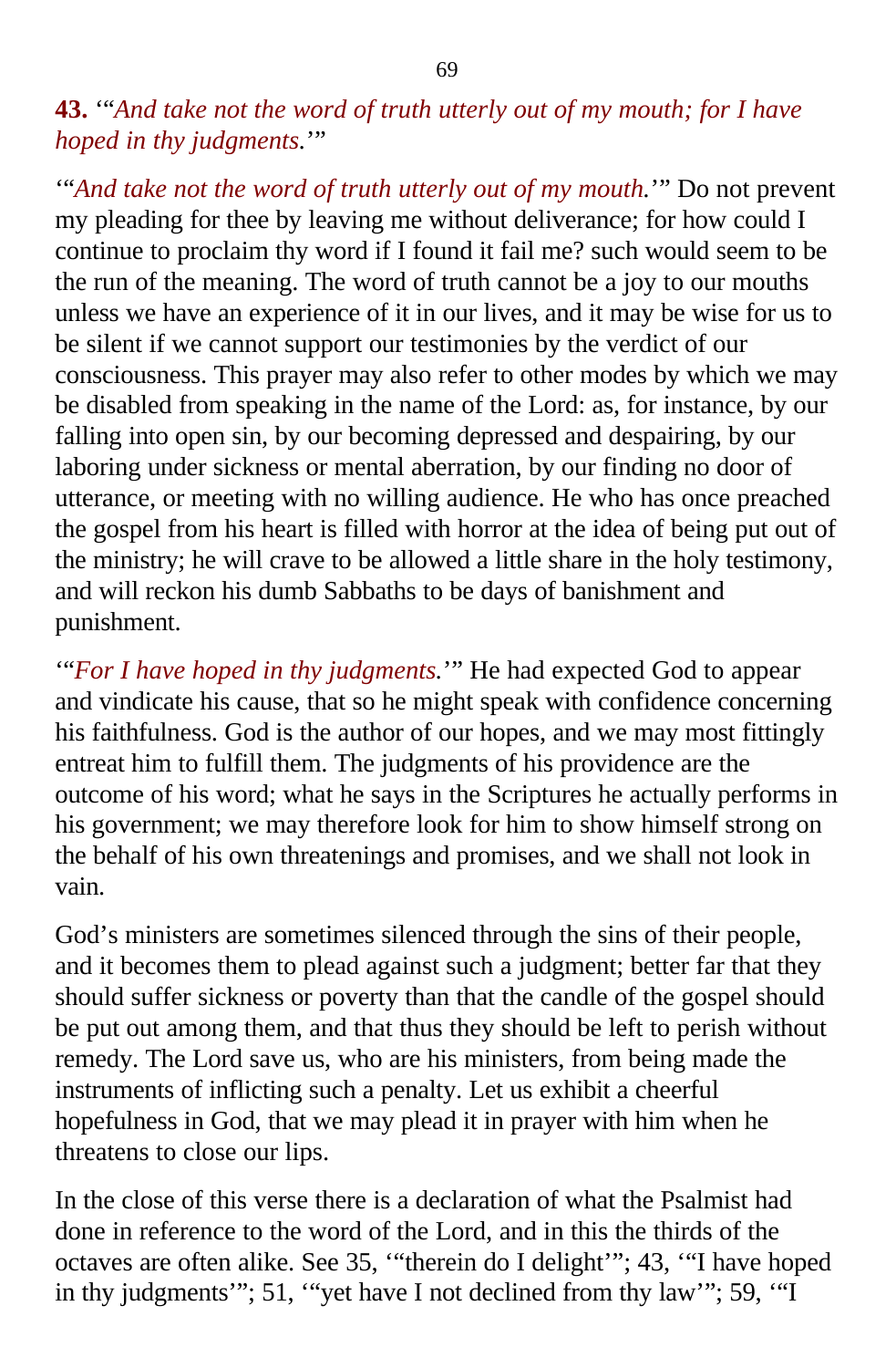turned my feet unto thy testimonies '"*;* and verses 67, 83, 99, etc. These verses would furnish an admirable series of meditations.

**44.** '"*So shall' I keep thy law continually far ever and ever.*'" Nothing more effectually binds a man to the way of the Lord than an experience of the truth of his word, embodied :in the form of mercies and deliverance's. Not only does the Lord's faithfulness open our mouths against his adversaries, but it also knits our hearts to his fear, and makes our union with him more and more intense. Great mercies lead us to feel an inexpressible gratitude which, failing to utter itself in time, promises to engross eternity with praises. To a heart on flame with thankfulness, the '"always, unto eternity and perpetuity'" of the text will not seem to be redundant; yea, the hyperbole of Addison in his famous verse will only appear to be solid sense: —

> '"*Through all eternity to thee A joyful song I'll raise; But oh! eternity's too short To utter all thy praise.*

God's grace alone can enable us to keep his commandments without break and without end; eternal love must grant us eternal life, and out of this eternal life will come everlasting obedience. There is no other way to ensure our perseverance in holiness but by the word of truth abiding in us, as David prayed it might abide with him.

The verse begins with '"So,'" as did verse 42. When God grants his salvation, we are so favored that we silence our worst enemy and glorify our best friend. Mercy answereth all things. If God doth but give us salvation we can conquer hell and commune with heaven, answering reproaches, and keeping the law, and that to the end, world without end.

We may not overlook another sense which suggests itself here. David prayed that the word of truth might not be taken .out of his mouth, and so would he keep God's law: that is to say, by public testimony as well as by personal life he would fulfill the divine will, and confirm the bonds which bound him to his Lord for ever. Undoubtedly the grace which enables us to bear witness with the mouth is a great help to ourselves as well as to others: we feel that the vows of the Lord are upon us, and that we cannot run back. Our ministry is useful to ourselves first, or it would not, in the next place, be useful to others. We must so preach and teach the word of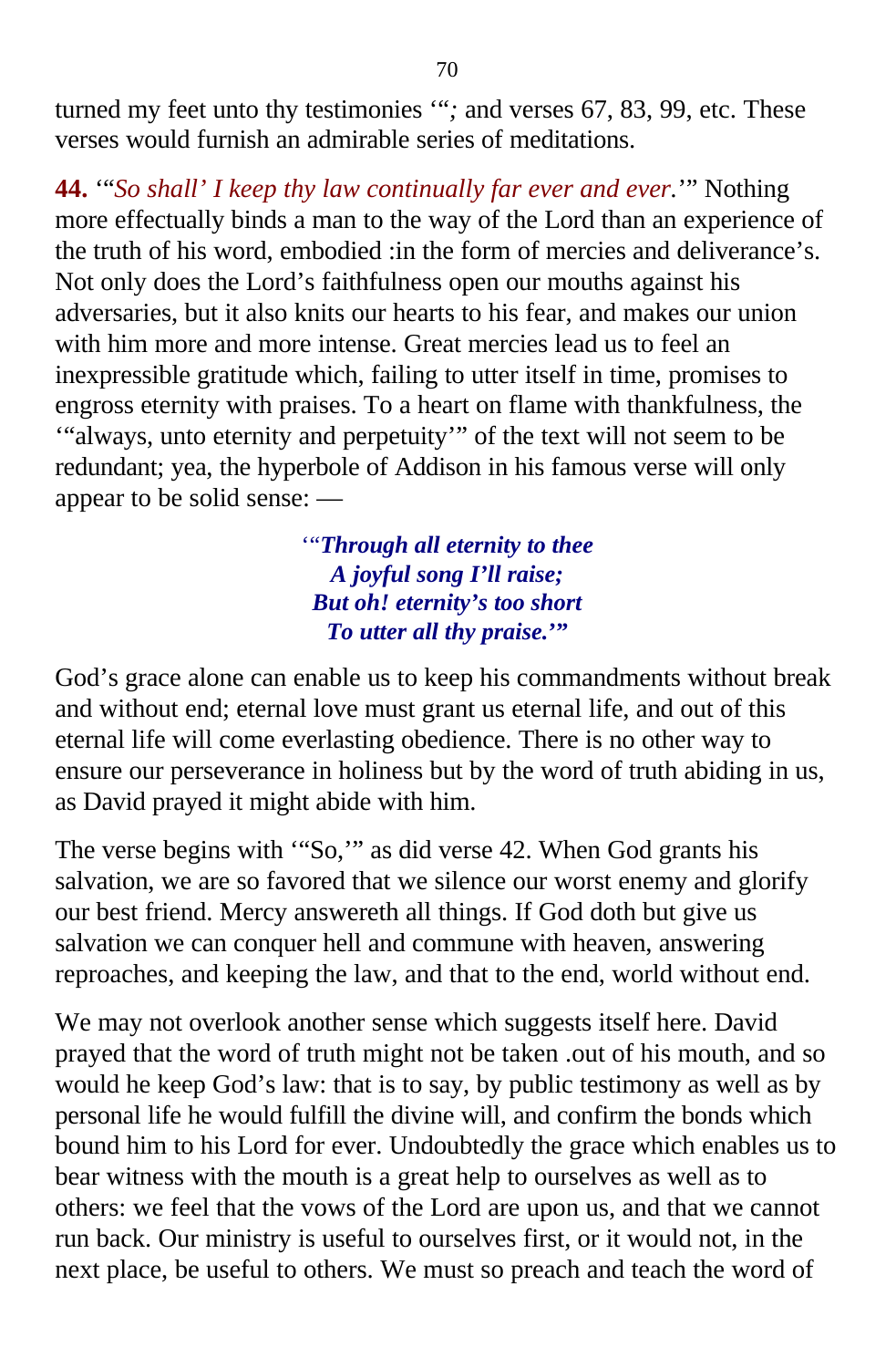God, that we thereby fulfill our life-work, and fulfill the law of love, constantly and consistently. It is a horrible thing when a man's preaching only increases his sin because he preaches otherwise than Scripture teaches.

**45.** '"*And I will walk at liberty: for I seek thy precepts.*'" Saints find no bondage in sanctity. The Spirit of holiness is a free spirit; he sets men at liberty and enables them to resist every effort to bring them under subjection. The way of holiness is not a track for slaves, but the King's highway for freemen, who are joyfully journeying from the Egypt of bondage to the Canaan of rest. God's; mercies and his salvation, by teaching us to love the precepts of the word, set us at a happy rest; and the more we seek after the perfection of our obedience, the more shall we enjoy complete emancipation from every form of spiritual slavery. David at one time of his life was in great bondage through having; followed a crooked policy. He deceived Achish so persistently that he was driven to acts of ferocity to conceal it, and he must have felt very unhappy in his unnatural position as an ally of Philistines, and captain of the body-guard of their king. He must have :feared lest through his falling into the crooked ways of falsehood the truth would no longer be on his tongue, and he therefore prayed God in some way to work his deliverance, and set him at liberty from such slavery. By terrible things in righteousness did the Lord answer him at Ziklag: the snare was broken, and he escaped.

The verse is united to that which goes before; for it begins with the word "'And," which acts as a hook to attach it to the preceding verses. It mentions another of the benefits expected from the coming of mercies from God. The man of God had mentioned the silencing of his enemies (42), power to proceed in testimony (43), and perseverance in holiness; now he dwells upon liberty,, which next to life is dearest to all brave men. He says, '"*I* shall walk,'" indicating his daily progress through life; '"at liberty,'" as one who is out of prison, unimpeded by adversaries, unencumbered by burdens, unshackled, allowed a wide range, and roaming without fear. Such liberty would be dangerous if a man were seeking himself or his own lusts; but when the one object sought after is the will of God, there can be no need. to restrain the searcher. We need not circumscribe the man who can say, '"I seek thy precepts.'" Observe, in the preceding verse he said he would keep the law; but here he speaks of seeking it. Does he not mean that he will obey what he knows, and endeavor to know more? Is not this the way to the highest form of liberty — to be always laboring to know the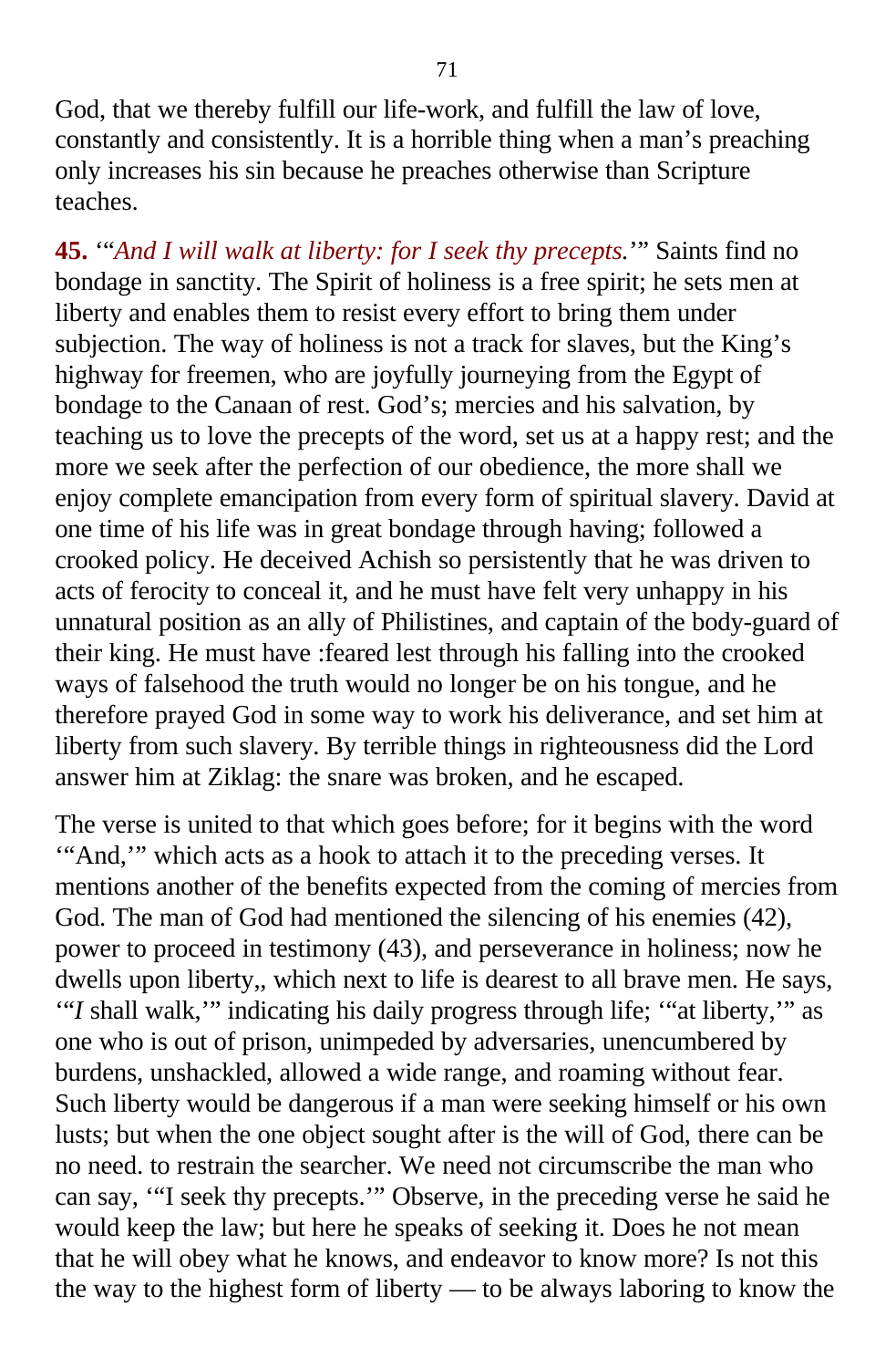mind of God, and to be conformed to it? Those who *keep* the law are sure to *seek* it, and bestir themselves to keep it more and more.

**46.** '"*I will speak of thy testimonies also before kings, and will not be ashamed.*'" This is part of his liberty; he is free from fear of the greatest, proudest, and most tyrannical of men. David was called to stand before kings when he was an exile; and afterwards, when he was himself a monarch, he knew the tendency of men to sacrifice their religion to pomp and statecraft; but it was his resolve to do nothing of the kind. He would sanctify politics, and make cabinets know that the Lord alone is governor among the nations. As a king he would speak to kings concerning the King of kings. He says, '"*I will speak*:"' prudence might have suggested that his life and conduct would be enough, and that it would be better not to touch upon religion in the presence of royal personages who worshipped other gods, and claimed to be right in so doing. He had already most fittingly preceded this resolve by the declaration, '"I will walk;'" but he does not make his personal conduct, an excuse for sinful silence, for he adds, '"I will speak.'" David claimed religious liberty, and took care to use it, for he spoke out what he believed, even when he was in the highest company. In what he said he took care to keep to God's own word, for he say's, '"*I will speak of thy testimonies.*'" No theme is like this, and there is no way of handling that theme like keeping close to the book, and using its thought and language. The great hindrance to our speaking upon holy topics in all companies is shame, but the Psalmist will '"*not be ashamed*'"*;* there is nothing to be ashamed of, and there is no excuse for being ashamed, and yet many are as quiet as the dead for fear some creature like themselves should be offended. When God gives grace, cowardice soon vanishes. He who speaks for God in God's power, will not be ashamed When beginning to speak, nor while speaking, nor after speaking; for his theme is one which is fit for kings, needful to kings, and beneficial to kings. If kings object, we may well be ashamed of *them,* but never of our Master who sent us. or of his message, or of his design in sending it.

**47.** '"*And I will delight myself in thy commandments, which I have loved.*" Next to liberty and courage comes delight. When we have done our duty, we find a great reward in it. If David had not spoken for his Master before kings, he would have been afraid to think of the law which he had neglected; but after speaking up for his Lord he felt a sweet serenity of heart when musing upon the word. Obey the command, and you will love it; carry the yoke, and it will be easy, and rest will come by it. After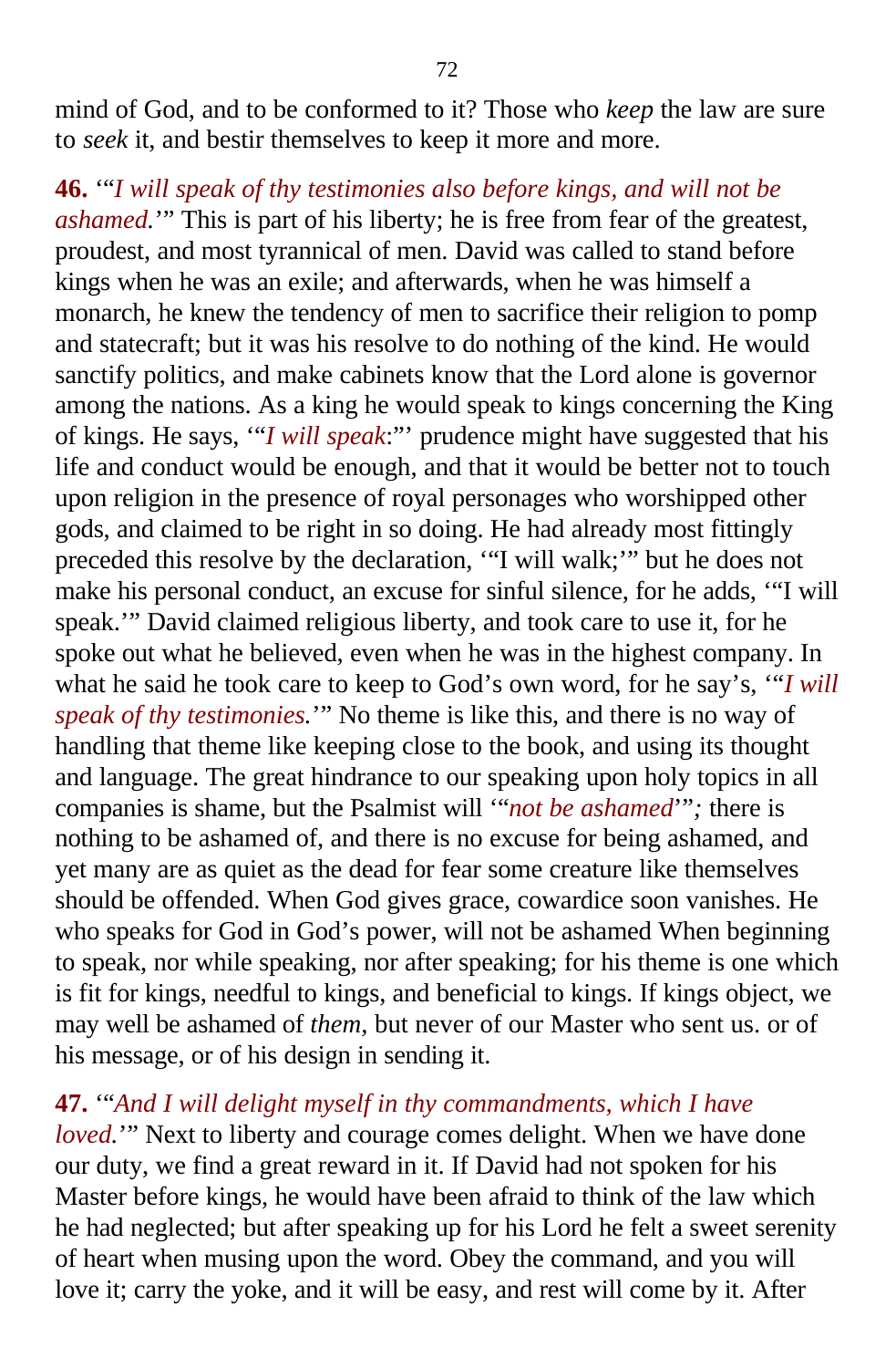speaking of the law, the Psalmist was not wearied of his theme, but: he retired to meditate upon it he discoursed, and then he delighted; he preached, and then repaired to his study to renew his strength by feeding yet again upon the precious truth. Whether he delighted others or not when he was speaking, he never failed to delight himself when he was musing on the word of the Lord. He declares that he loved the Lord's commands, and by his avowal he unveils the reason for his delight in them: where our love is, there is our delight. David did not delight in the courts of kings, for there he found places of temptation to shame, but in the Scriptures he found himself at home; his heart was in them, and they yielded him supreme pleasure. No wonder that he spoke of keeping the law, which he loved: Jesus says, '"If a man love me he will keep my words.'" No wonder that he spoke of walking at liberty and speaking boldly, for true love is ever free and fearless, Love is the fulfilling of the law; where love to the law of God reigns in the heart, the life must be full of blessedness. Lord, let thy mercies come to us, that we may love thy word and way, and find our whole delight therein.

The verse is in the future, and hence it sets forth, not only what David had done, but what he would do; he would in time to come delight in his Lord's commands. He knew that they would neither alter, nor fail to yield him joy. He knew also that grace would keep him in the same condition of heart towards the precepts of the Lord, so that he should throughout his whole life take. a supreme delight in holiness. His heart was so fixed in love to God's will that he was sure that grace would always hold him under its delightful influence.

All the psalm is fragrant with love to the word, but here for the first time,, love is expressly spoken of. It is here coupled with delight, and in verse 165 with '"great peace.'" All the verses in which love declares itself in so many words are worthy of note. See verses 47, 97, 113, 119, 127, 140, 159, 163, 165, 167.

#### **48.** '"*My hands also will I lift up unto thy commandments, which I have loved; and I will meditate in thy statutes.*'"

# '"*My hands also will I lift up unto thy commandments, which I have, loved.*" He will stretch out towards perfection as far as he can, hoping to reach it one day. When his hands hang down he will cheer himself out of languor by the prospect of glorifying God by obedience; and he will give solemn sign of his hearty assent and consent to all that his God commands.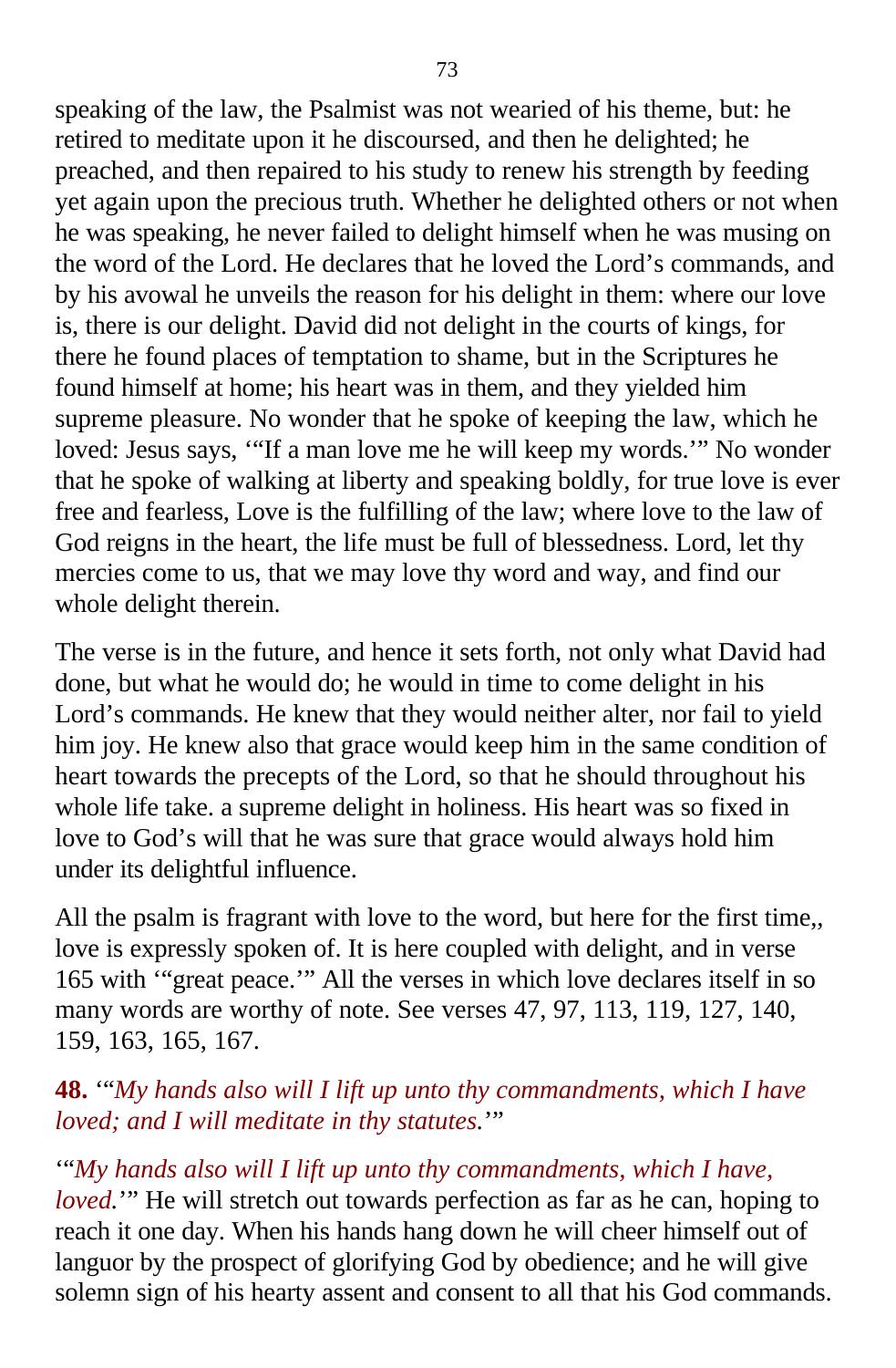The phrase '"lift up my hands'" is very full of meaning, and doubtless the sweet singer meant all that we can see in it, and a great deal more. Again he declares his love; for a true heart loves to express itself; it is a kind of fire which must send forth its flames. It was natural that he should reach out towards a law which he delighted in, even as a child holds out its hand to receive a gift which it longs for. When such a lovely object as holiness is set before us, we are bound to rise towards it with our whole nature, and till that is fully accomplished we should at least lift up our hands in prayer towards it. Where holy hands and holy hearts go, the whole man will one day follow.

'"*And I will meditate in thy statutes.*'" He can never have enough of meditation. Loving subjects wish to be familiar with their sovereign's statutes, lest they should offend through ignorance. Prayer with lifted hands, and meditation with upward-glancing eyes will in happy union work out the best inward results. The prayer of verse 41 is already fulfilled in the man who is thus struggling upward and studying deeply. The whole of this verse is in the future, and may be viewed not: only as a determination of David's mind, but as a result which he knew would follow from the Lord's sending him his mercies and his salvation. When mercy comes down, our hands will be lifted up; when we enjoy the consciousness that God thinks upon us with special love, we are sure to think of him.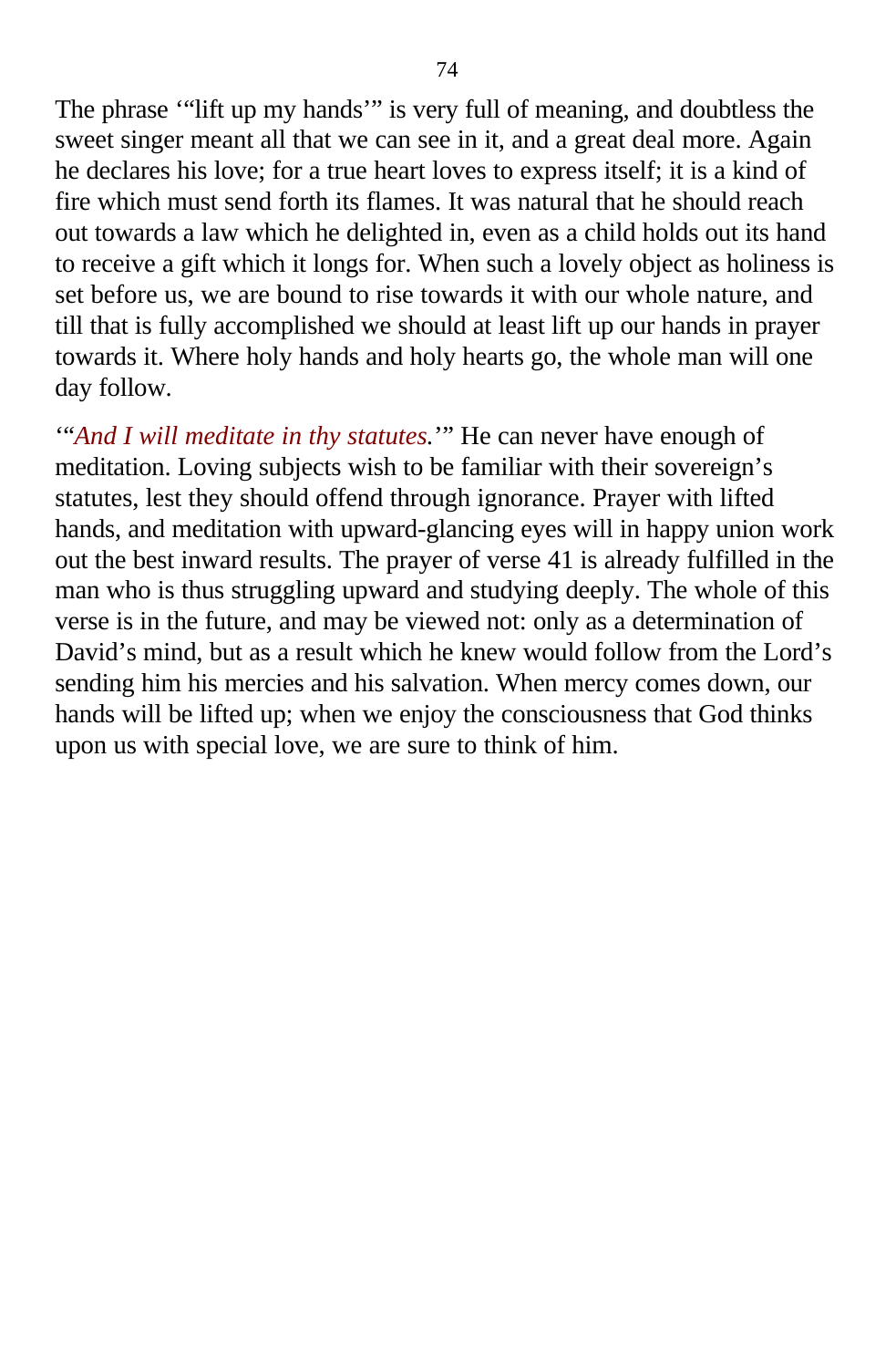# EXPOSITION OF VERSES 49 TO 56.

REMEMBER the word unto thy servant, ups, which thou hast caused me to hope.

**50** This is my comfort in my affliction for thy word hath quickened me.

**51** That proud have had me greatly in derision: yet have I not declined from thy law.

**52** I remembered thy judgments of old, O LORD ; and gave comforted myself.

**53** Horror hath taken hold upon me because of the wicked that forsake thy law.

**54** Thy statutes have been my .songs in the house of my pilgrimage.

**55** I have remembered thy name, O LORD, in the night, and have kept thy law.

**56** This I had, because I kept thy precepts.

This octrain deals with the comfort of the word. It begins by seeking the main consolation, namely, the Lord's fulfillment of his; promise, and then it shows how the word sustains us under affliction, and makes us so impervious to ridicule that we are moved by the harsh conduct of the wicked rather to horror of their sin than to any submission to their temptations. We are then shown how the Scripture furnishes songs for pilgrims, and memories for night-watchers; and the portion conclude,; by the general statement that the whole of this happiness and comfort arises out of keeping the statutes of the Lord.

**49.** '"*Remember the word unto thy servant, upon which thou hast caused me to hope.*'"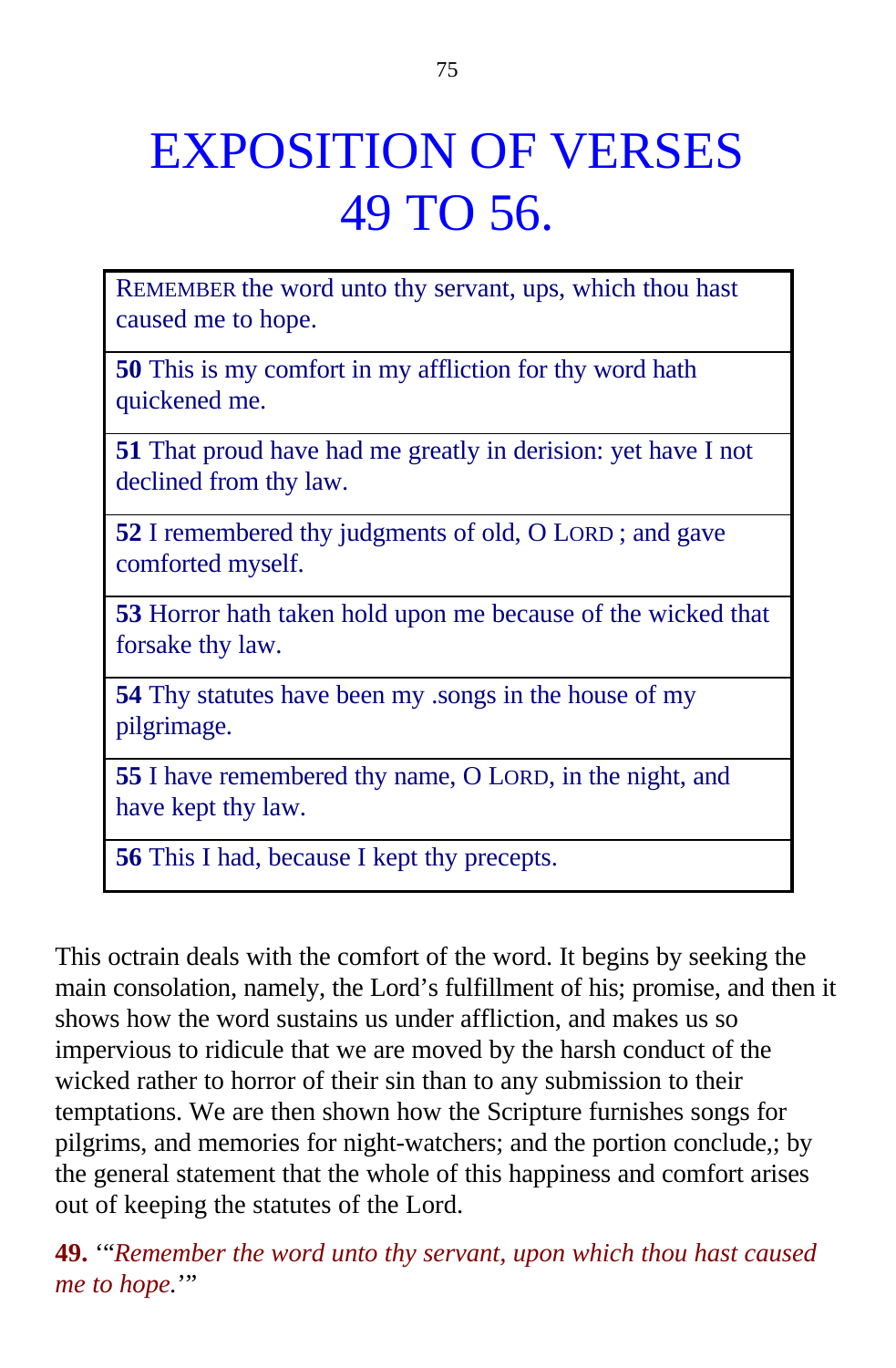'"*Remember the, word unto thy servant.*'" He asks for no new promise, but to have the old word fulfilled He is grateful that he has received so good a word he embraces it with all his heart, and now entreats the Lord to deal with him according to it. He does not say, "remember my service to thee,'" but '"thy word to me.'" The words Of masters to servants are not always such that servants wish their lords to remember them; for they usually observe the faults and failings of the work done, so far as it does not tally with the word of command. But we who serve the best of masters are not anxious to have one of his words fall to the ground, since the Lord will so kindly remember his word of command as to give us grace wherewith we may obey, and he will couple with it a remembrance of his word of promise, so that our hearts shall be comforted. If God's word to us as-his servants is so precious, what shall we say of his word to us as his sons?

The Psalmist does not fear a failure in the Lord's memory, but he makes use of the promise as a plea, and this is the form in which he speaks, after the manner of men when they plead with one another. When the Lord remembers the sins of his servant, and brings them ,before his conscience, the penitent cries, Lord, remember thy word of pardon, and therefore remember my sins and iniquities no more. There is a world of meaning in that word '"remember,'" as it is addressed to God; it is used in Scripture in the tenderest sense, and suits the sorrowing and the depressed. The Psalmist cried, '"*Lord,* remember David, and all his afflictions'" Job also prayed that the Lord would appoint him a set time, and remember him. In the present instance the prayer is as personal as the '"Remember *me*'" of the thief, for its essence lies in the words — '"unto thy servant.'" It would be all in vain for us if the promise were remembered to all others if it did not come true to ourselves; but there is no fear of failure; for the Lord has never forgotten a single promise to a. single believer.

'"*Upon which thou hast caused me to hope.*'" The argument is that God, having given grace to hope in the promise, will never disappoint that hope. He cannot have caused us to hope without reason. If we hope upon his word we have a sure basis to build upon: our gracious Lord will never mock us by exciting false hopes. Hope, deferred maketh the heart sick; hence the petition for immediate remembrance of the cheering word. Moreover, it is the hope of a servant, and it is not possible that a great and good master would disappoint his; dependent. If such a master's word were not kept, it could only be through an oversight; hence the anxious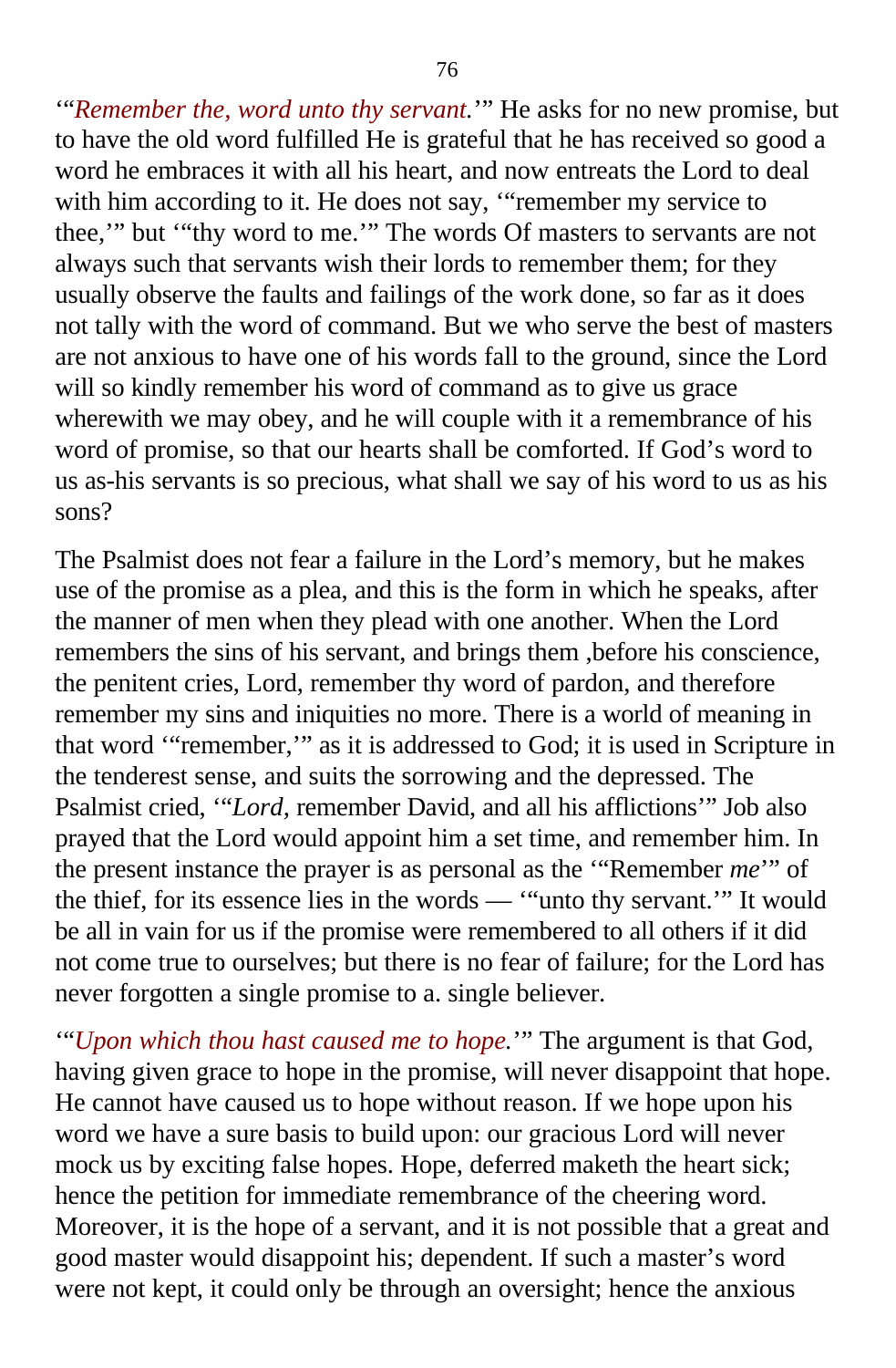cry, '"Remember.'" Our great Master will not forget his own servants, nor disappoint the expectation which he himself has raised: because we are the lord's, and endeavor to remember his word by obeying it, we may be sure that he will think upon his own servants, and remember his own promise by making it good.

This verse is the prayer of love fearing to be forgotten, of humility conscious of insignificance and anxious not to be overlooked, of penitence trembling lest the evil of its sin should overshadow the promise, of eager desire longing for the blessing, and of holy confidence which feels that all that is wanted is comprehended in the word. Let but the Lord remember his promise, and the promised act is as good as done.

**50.** '"*This is my comfort in my affliction: for thy word hath quickened me.*'" He means — Thy word is my comfort, or the fact that thy word has brought quickening to me is my comfort. Or he means that the hope which God had given him was his comfort, for God had quickened him thereby. Whatever may be the exact sense, it is clear that the Psalmist had affliction — affliction peculiar to himself, which he calls '"*my* affliction '"; that he had comfort in it — comfort specially his own, for he styles it "my comfort'"; and that he knew what the comfort was, and where it came from, for he exclaims — '"This is my comfort.'" The worldling; clutches his money-bag, and says, '"This is my comfort'"; the spendthrift points to his gaiety, and shouts, '"This is my comfort'"; the drunkard lifts his glass, and sings, '"This is my comfort;'" but the man whose hope comes from God feels the life-giving power of the word of the: Lord, and he testifies, '"This is my comfort.'" Paul said, '"I know whom I have believed.'"

Comfort is desirable at all times; but comfort *in affliction* is like a lamp in a dark place. Some are unable to find comfort in tribulation; but it is not so with believers, for their Savior has said to them, '"I will not leave you comfortless.'" Some have comfort and no affliction, others have affliction and no comfort; but the saints have comfort in their affliction.

The word frequently comfort us by increasing the force of our inner life: '"This is my comfort; thy word hath quickened me.'" To quicken the heart is to cheer the whole man. Often the near way to consolation is by sanctification and invigoration. If we cannot clear away the fog, it may be better to rise to a higher level, and so to get above it. Troubles which weigh us down while we are half dead become :mere trifles when we are full of life. Thus have we often been raised in spirit by quickening grace;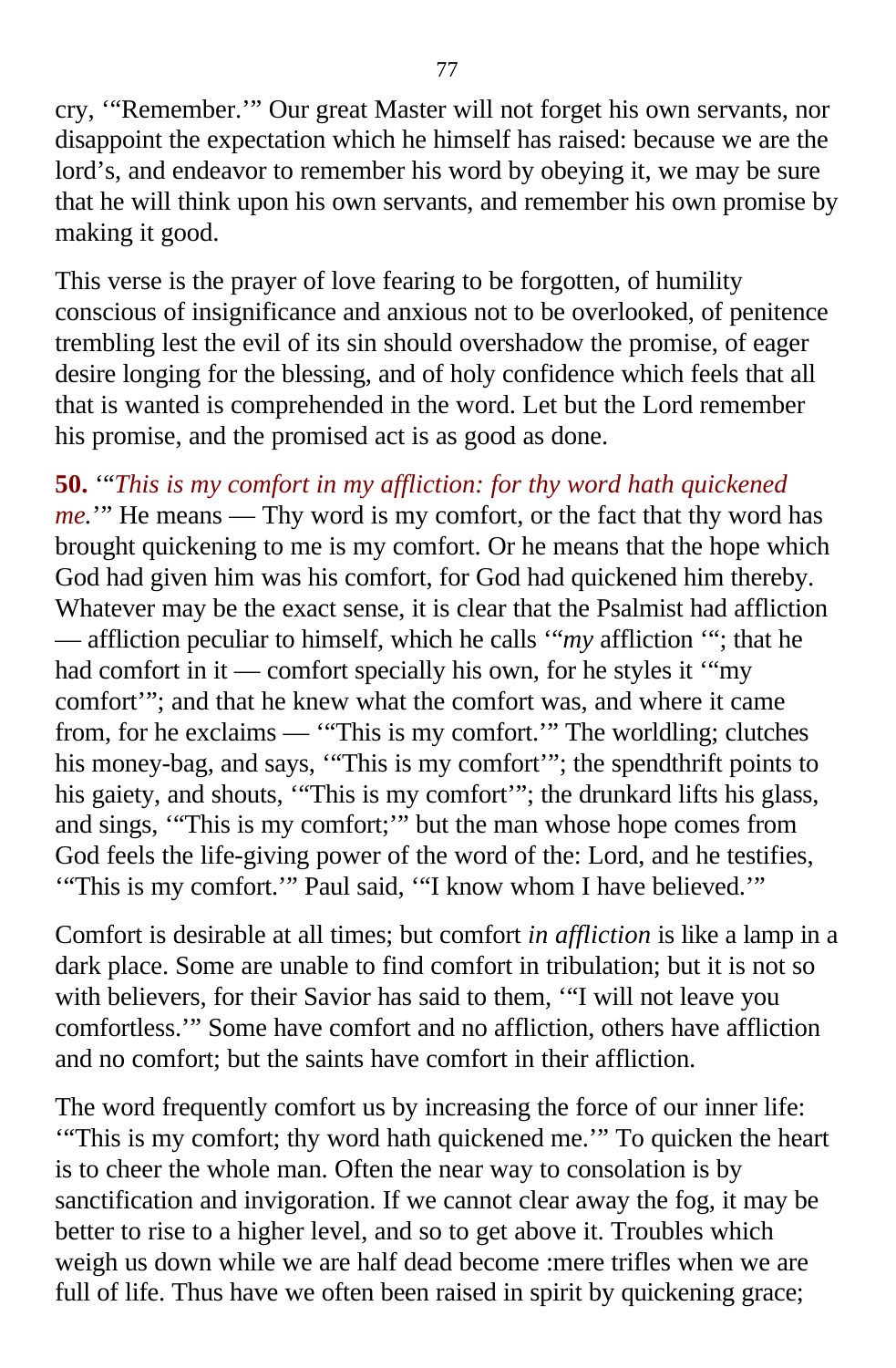and the same thing will happen again, for the Comforter is still with us, the Consolation of Israel ever liveth, and the very God of peace is evermore our Father. On looking back upon our past life there is one ground of comfort as to our state — the word of God has made us alive, and kept us so. We were dead, but we are dead no longer. From this we gladly infer that if the Lord had meant to destroy he would not have quickened us. If we were only hypocrites worthy of derision, as the proud ones say, he would not have revived us by his grace. An experience of quickening by the word of God is a fountain of good cheer.

See how the experience ,of this verse is turned into a prayer in verse 107: '"Quicken me, O Lord, according unto thy word.'" Experience teaches us how to pray, and furnishes arguments in prayer.

### **51.** '"*The proud have had me greatly in derision: yet have I not declined from thy law.*"

'"*The proud have had me greatly in division.*'" Proud men never love gracious men, and as they fear them, they veil their fear under a pretended contempt. In this case their hatred revealed itself in ridicule, and that ridicule was loud and long. When they wanted sport they made sport of David because he was God's servant. Men must have strange eyes to be able to see a farce in faith, and a comedy in holiness; yet it is sadly the case that men who are short of wit can generally provoke a broad grin by jesting at a saint. Conceited sinners make footballs of godly men. They call it roaring fun to, caricature a faithful member of '"The Holy Club'": his methods of careful living are the material for their jokes about '"the Methodist'"; and his hatred of sin sets their tongues a-wagging at longfaced Puritanism, and strait-laced hypocrisy. If David was greatly derided, we may not expect to escape the scorn of the ungodly. There are hosts of proud men still upon the face of the earth, and if they find a believer in affliction they will be mean enough and cruel enough to make jests at his expense. It is the nature of the son of the bondwoman to mock the child of the promise.

'"*Yet have I not declined from thy law.*'" Thus the deriders missed their aim: they laughed, but they did not win. The godly man, so far from turning aside from the right way, did not even slacken his pace, or in any sense fall off from his holy habits. Many would have declined, many have declined, but David did not do so. It is paying too much honor to fools to yield half a point to them. Their unhallowed mirth will not harm us if we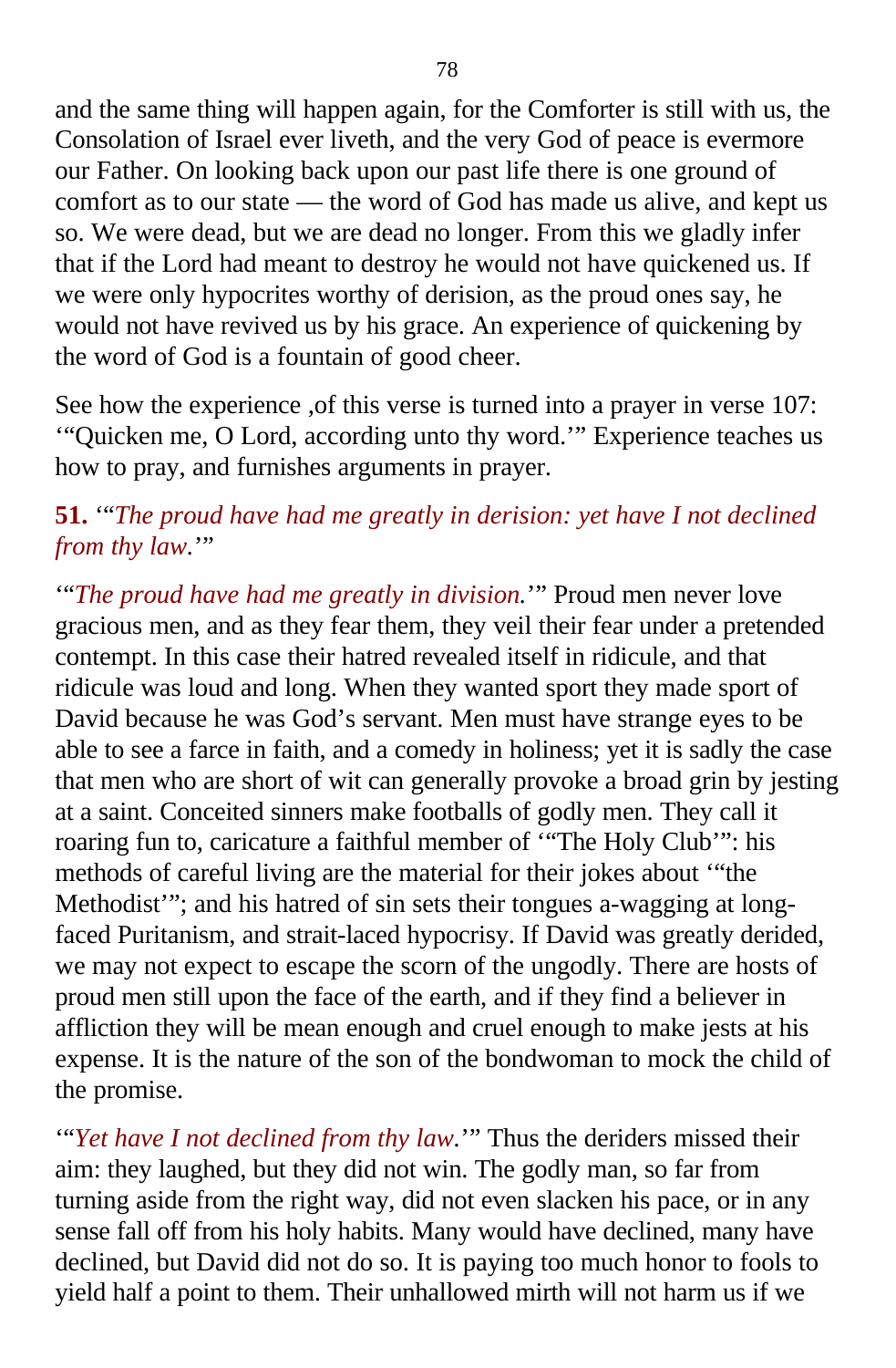pay no attention to it, even as the moon suffers nothing from the clogs that howl at her. God's law is our highway of peace and safety, and those who would laugh us out of it wish us no good.

From verse 61 we note that David was not overcome by the spoiling of his goods any more than by these cruel mockings. See also verse 157, where the multitude of persecutors and enemies were baffled in their attempts to make him decline from God's ways.

**52.** '"*I remembered thy judgments of old, O Lord; and have comforted myself.*'" He had asked the Lord to remember, and here he remembers God and his judgments. When we see no present display of the divine power, it is wise to fall back upon the records of former ages, since they are .just as available as if the transactions were of yesterday, seeing the Lord is always the same. Our' true comfort must be found in what our God works on behalf of truth and right, and as the histories of the, olden times are full of divine interpositions, it is well to be thoroughly acquainted with them. Moreover, if we are advanced in years we have the providences of our early days to review, and these should by no means be forgotten or left out of our thoughts. The argument is good and solid: he who has shown himself strong on behalf of his believing people is the immutable God, and therefore we may expect deliverance at his hands. The grinning of the proud will not trouble us when we remember how the Lord dealt with their predecessors in bygone periods: he destroyed them at the deluge, he confounded them at Babel, he drowned them at the Red Sea, he drove them out of Canaan: he has in all ages bared his arm against the haughty, and broken them as potters' vessels. While in our own hearts we humbly drink of the mercy of God in quietude, we are not without comfort in seasons of turmoil and derision; for then we resort to God's justice, and remember how he scoffs at the scoffers' '"He that sitteth in the heavens doth laugh, the Lord doth have them in derision.'"

When he was greatly derided the Psalmist did not sit down in despair, but rallied his spirits. He knew that comfort is needful for strength in service, and for the endurance of persecution, and therefore he comforted himself. In doing this he resorted not so much to the sweet as to the stern side of the Lord's dealings: he dwelt upon his judgments. If we can find sweetness in the divine justice, how much more shall we perceive it in divine love and grace! How thoroughly must that man be at: peace with God who can find comfort, not only in his promises, but in his judgments! Even the terrible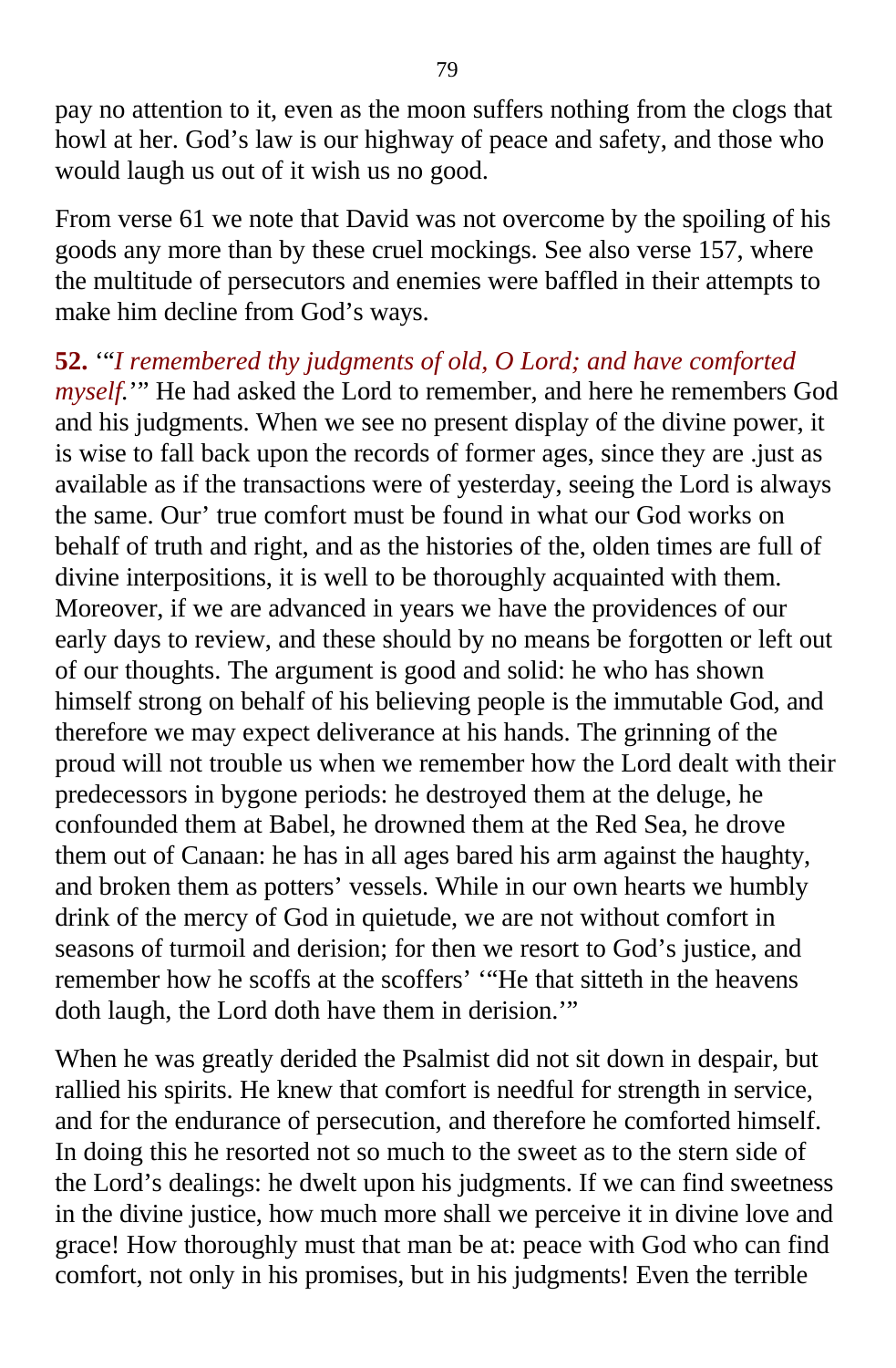things of God are cheering to believers. They' know that nothing is more to the advantage of all God's creatures than to be ruled by a strong hand which will deal out justice. The righteous man has no fear of the ruler's sword, which is only a terror to evil-doers. When the godly man is unjustly treated he finds comfort in the fact that there is a Judge of all the earth who will avenge his own elect, and redress the ills of these disordered times.

**53.** '"*Horror hath taken hold upon me because of the wicked that forsake thy law.*'" He was horrified at their action, at the pride which led them to it, and at the punishment which would be sure to fall upon them for it When he thought upon the ancient judgments of God he was filled with terror at the fate of the godless; as well he :might be,. Their laughter had not distressed him, but he was distressed by a fore sight of their overthrow. Truths which were amuse. merit to them caused amazement to him. He saw them utterly turning ;away from the law of God, and leaving it as a path forsaken and overgrown from want of traffic, and this forsaking of the law filled him with the most painful emotions: he was astonished at their wickedness, stunned by their presumption, alarmed by the expectation of their sudden overthrow, amazed by the terror of their certain doom.

See verses 106 and 158, and note the tenderness which combined with all this. Those who are the firmest believers in the eternal punishment of the wicked are the most grieved at: their doom. It is no proof of tenderness to shut one's eyes to the awful doom of the ungodly. Compassion is far better shown in trying to save sinners than in attempting to make things pleasant all round. Oh that we were all more distressed as we think of the portion of the ungodly in hell! The usual plan is to shut your eyes to it, or try to doubt it; but the faithful servant of God can say, '"So did, not I, because of the fear of God."

# **54.** '"*Thy statutes have been my songs in the house of my pilgrimage.*'"

Like others of God's servants, David knew that he was :not at home in this world, but a .pilgrim through it, seeking a better country. He did not, however, sigh over this fact, but he sang about it. He tells us nothing about his pilgrim sighs, but speaks of his pilgrim songs. Even the palace in which he dwelt was but '"*the house of his pilgrimage,*'" the inn at which he tested, the station at which he halted for a little while. Men are wont to sing when they come to their inn, and so did this godly sojourner; he sang the songs of Zion, the statutes of the great King. The commands of God were as well known to him as the ballads of his country, and they were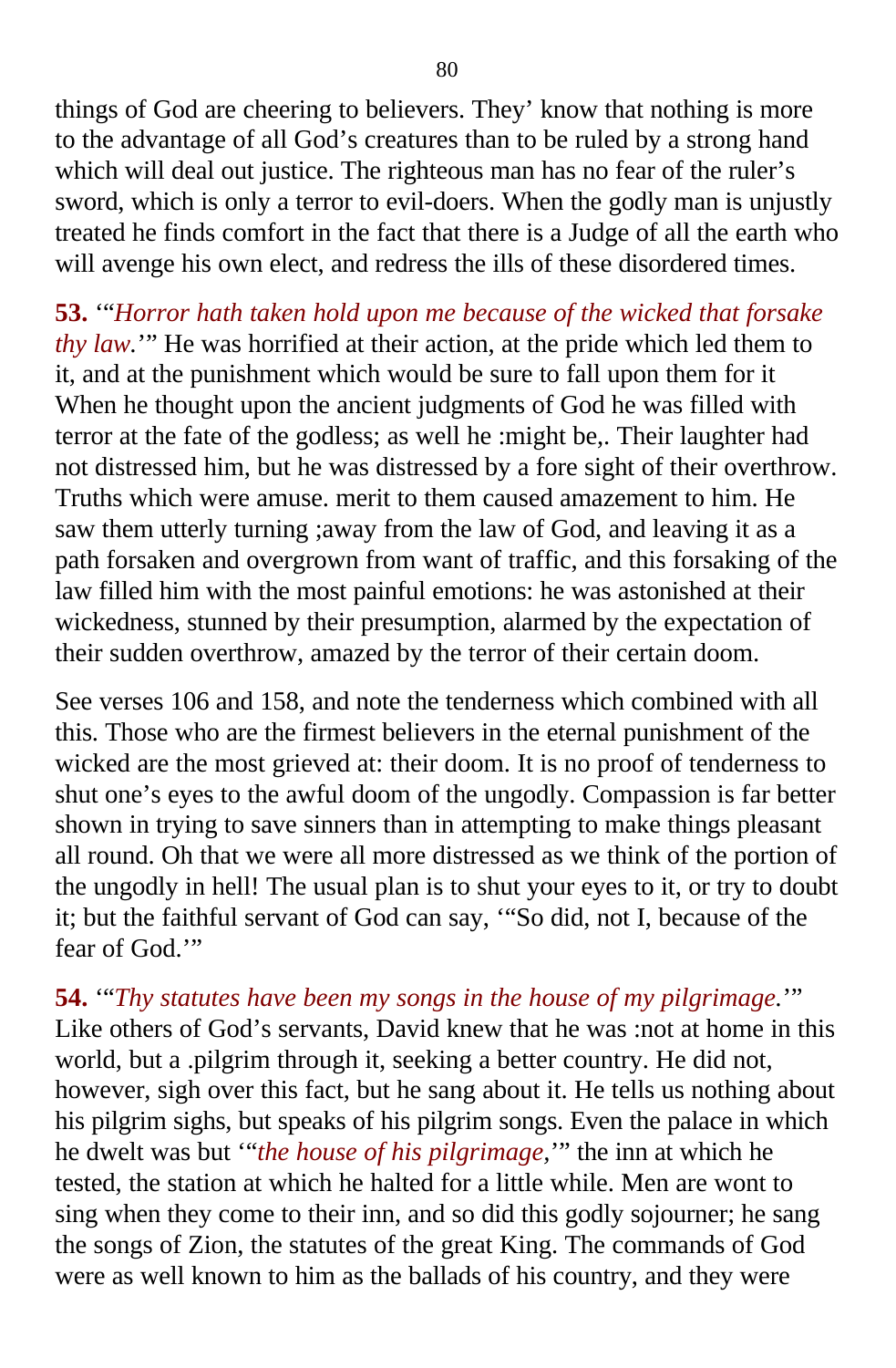pleasant to his taste, and musical to his ear. Happy is the heart which finds its joy in the commands of God, and makes obedience its recreation I When religion is set to music it goes well. When we sing in the ways of the Lord it shows that our hearts are in them. Ours are pilgrim psalms, or Songs of Degrees; but they are such as we may sing throughout eternity'; for the statutes of the Lord are the psalmody of the highest heaven.

Saints find horror in sin, and harmony in holiness. The wicked shun the law, and the righteous sing of it. In past days we have sung the Lord's statutes, and in this fact we may find comfort in present affliction. Since our songs are so very different from those of the proud, we may expect to join a very different choir at the last from that in which they sing, and to make music in a place far removed from their abode.

Note how in the sixth verses of their respective octaves we often find resolves to bless God, or records of testimony. In verse 46 it is, '"I will speak," and in 62, "I will give thanks;' while here he speaks of songs.

# **55.** '"*I have remembered thy name, O LORD, in the night, and have kept thy law.*"

'"*I have remembered thy name, O LORD, in the night.*'" When Others slept I woke to think of thee, thy person, thy actions, thy covenant, thy *name*, under which last term he comprehends the divine character as far as it is revealed. He was so earnest after the living God that he woke up at dead of night to think upon him. These were David's '"Night-Thoughts.'" If they were not '"Sunny Memories'" they were memories of the Sun of Righteousness. It is well when our :memory furnishes us with consolation, so that we can say with the Psalmist — Having early been taught to know thee, I had only to remember the lessons of thy grace, and my heart was comforted. This verse shows not only that the man of God had remembered, but that he still remembered the Lord his God. We are to hallow the name of God, and we cannot do so if it slips from our memory.

'"*And have kept thy law.*'" He found sanctification through meditation; by the thoughts of the night he ruled the actions of the day. As the actions of the day often create the dreams of the night, so do the thoughts of the: night produce the deeds of the day. If we do not keep the name of God in our memory we shall not keep the law of God in our conduct. Forgetfulness of mind leads up to forgetfulness of life.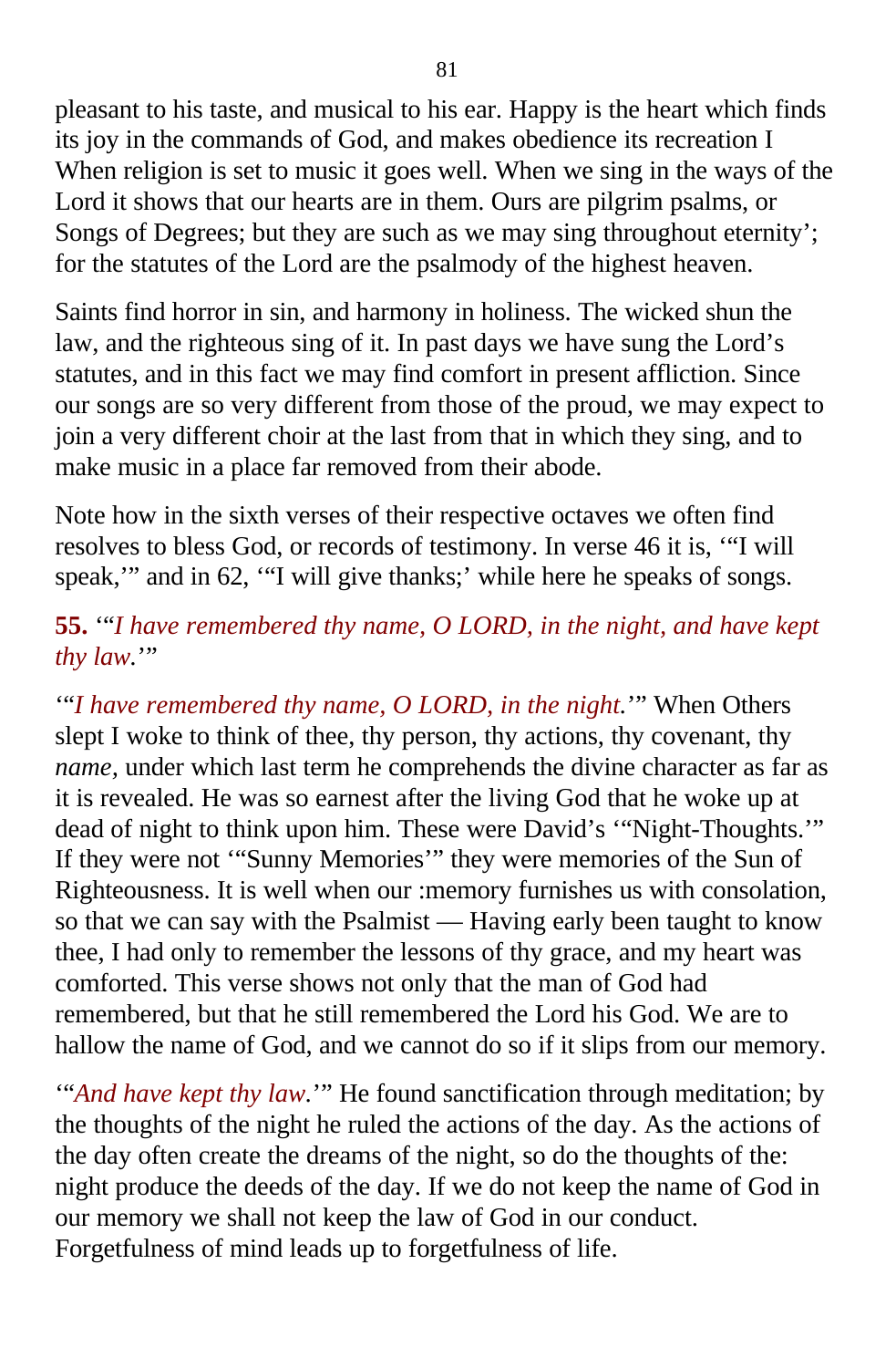When we hear the night-songs of revelers we have in them sure evidence that they do not keep God's law; but the quiet musings of gracious men are proof positive that: the name of the Lord is dear to them. We may judge of nations by their songs, and so we may of men; and[n the case of the righteous, their singing and their thinking are, both indications of their love to God: whether they lift up their voices, or sit in silence, they are still the Lord's. Blessed are the men whose '"night-thoughts'" are memories of the eternal light; they shall be remembered of their Lord when the night of death comes on. Reader, are your thoughts in the dark full of light, because full of God? Is his name the natural subject of your evening reflections? Then it will give a tone to your morning and noonday hours. Or do you give your whole mind to the fleeting cares and pleasures of this world? If so, it is little wonder that you do not live as you ought to do. No man is holy by chance. If we have no memory for the name of Jehovah we are not likely to remember his commandments: if we do not think of him secretly we shall not obey him openly.

**56.** '"*This I had, because I kept thy precepts.*'" He had this comfort., this remembrance of God, this power to sing, this courage to face the enemy, this hope in the promise, because he had earnestly observed the commands of God, and striven to walk in them. We are not rewarded for our works, but there is a reward *in* them. Many a comfort is obtainable only by careful living: we can surely say of such consolations, '"This I had, because I kept thy precepts.'" How can we defy ridicule if we are living inconsistently? How can we comfortably remember the name of the Lord if we live carelessly?

It may be that David means that he had been enabled to keep the law because he had attended to the separate precepts · he had taken the commands in detail, and so had reached to holiness of life. He who is not careful of the parts of the law cannot keep it as a whole. Or he may mean that by keeping certain of the precepts he had gained spiritual strength to keep others: for God gives more grace to those who have some measure of it, and those who improve their talents shall find themselves improving. Probably it is best to leave the passage open just as our version does; so that we may say of a thousand priceless blessings, '"These came to us in the way of obedience.'" All our possessions are the gifts of grace, and yet it is unquestionably true that certain of them come in the shape of reward. Even when good things come to us in this way the reward is not of debt,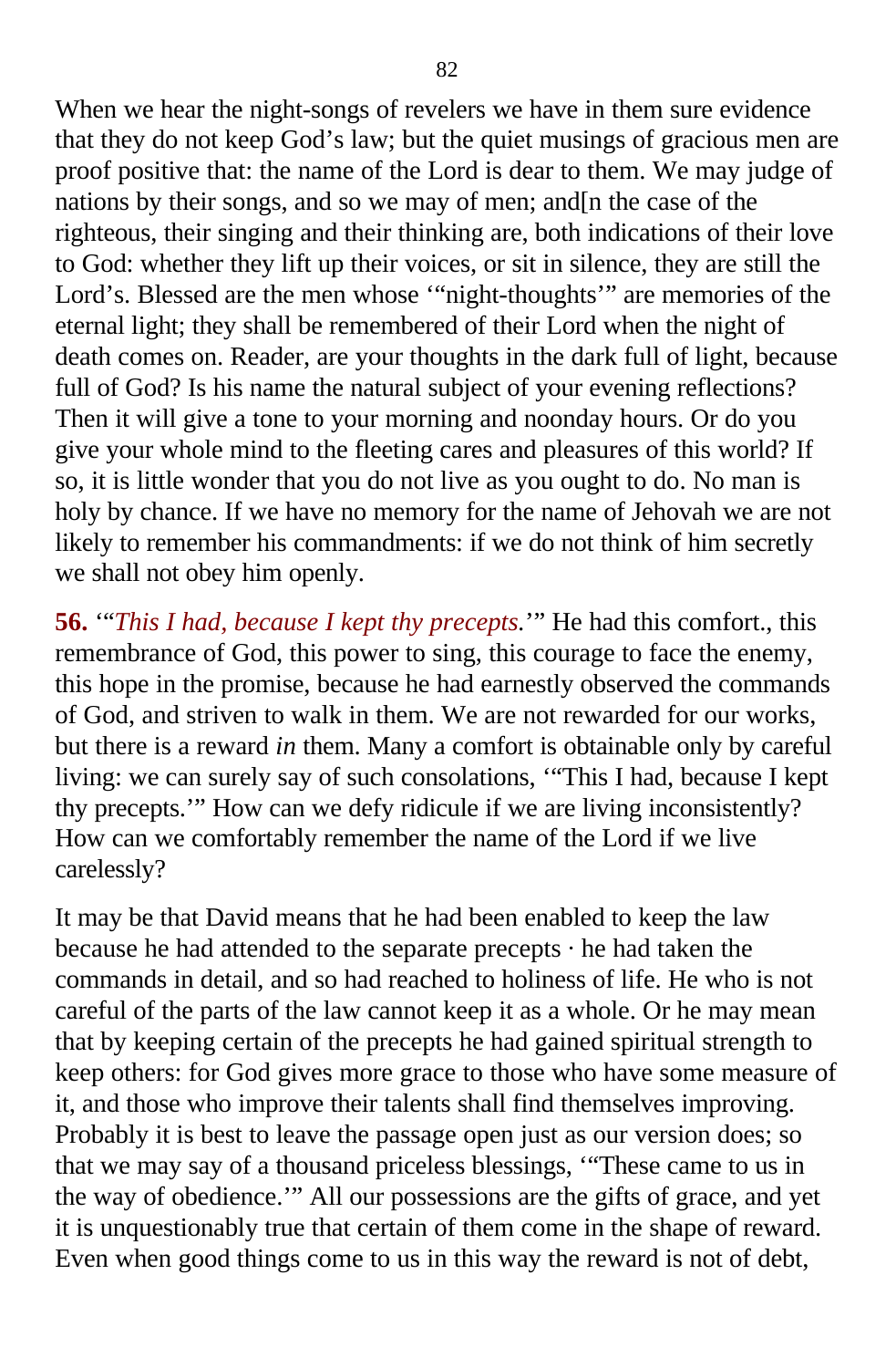but of grace. God first works in us good works, and then rewards us for them. This is a complex condescension, a chequer-work of goodness.

In this verse we have an apt conclusion to this section of the psalm, since it contains a strong argument for the prayer with which the section commenced. If we have been helped to remember our Lord's commands we may be sure that he will remember our necessities. The sweet singer had evidence of having kept God's precepts, and therefore he could the more properly beg the Lord to keep his promises. All through the passage we may :find pleas, especially in the two remembers. '"I have remembered thy judgments,'" and '"I have remembered thy name'"; '"Remember thy word unto thy servant."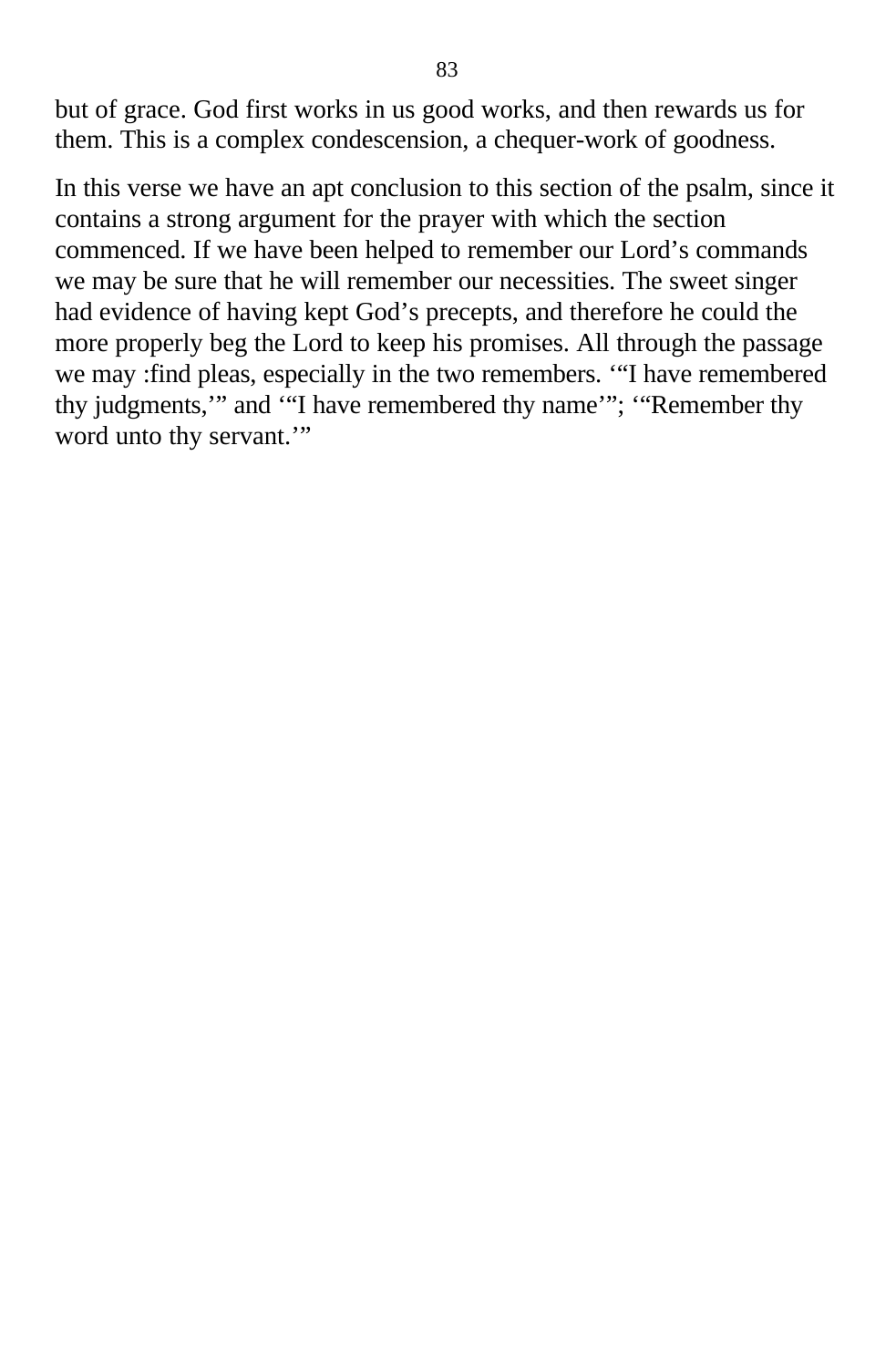# EXPOSITION OF VERSES 57 TO 64.

THOU art my portion, O LORD: I have said that I would keep thy words.

**58** I intreated thy favor with my whole heart: be merciful unto me according to thy word.

**59** I thought on my ways, and turned my feet unto thy testimonies.

**60** I made haste, and delayed not to keep thy commandments.

**61** The bands of the wicked have robbed me: but I have not forgotten thy law.

**62** At midnight I will rise to give thanks unto thee because of thy righteous judgments.

**63** I am a companion of all them that fear thee, and of them that keep thy precepts.

**64** The earth, O LORD, is full of thy mercy: teach me thy statutes.

In this section the Psalmist seems to take firm hold upon God himself; appropriating him (57), crying out for him (58), returning to him (59), solacing himself in him (61, 62), associating with his people (63), and sighing for his personal instruction (64). Note how the first verse of this octave is linked to the last of the former one, of which indeed it is an expansion. ":'This I had because I kept thy precepts. Thou art my portion, O LORD: I have said that I would keep thy words.'" Being many, these verses are still but one bread.

**57.** '"*Thou art my portion, O Lord : I have said' that I would keep thy* words<sup>"</sup>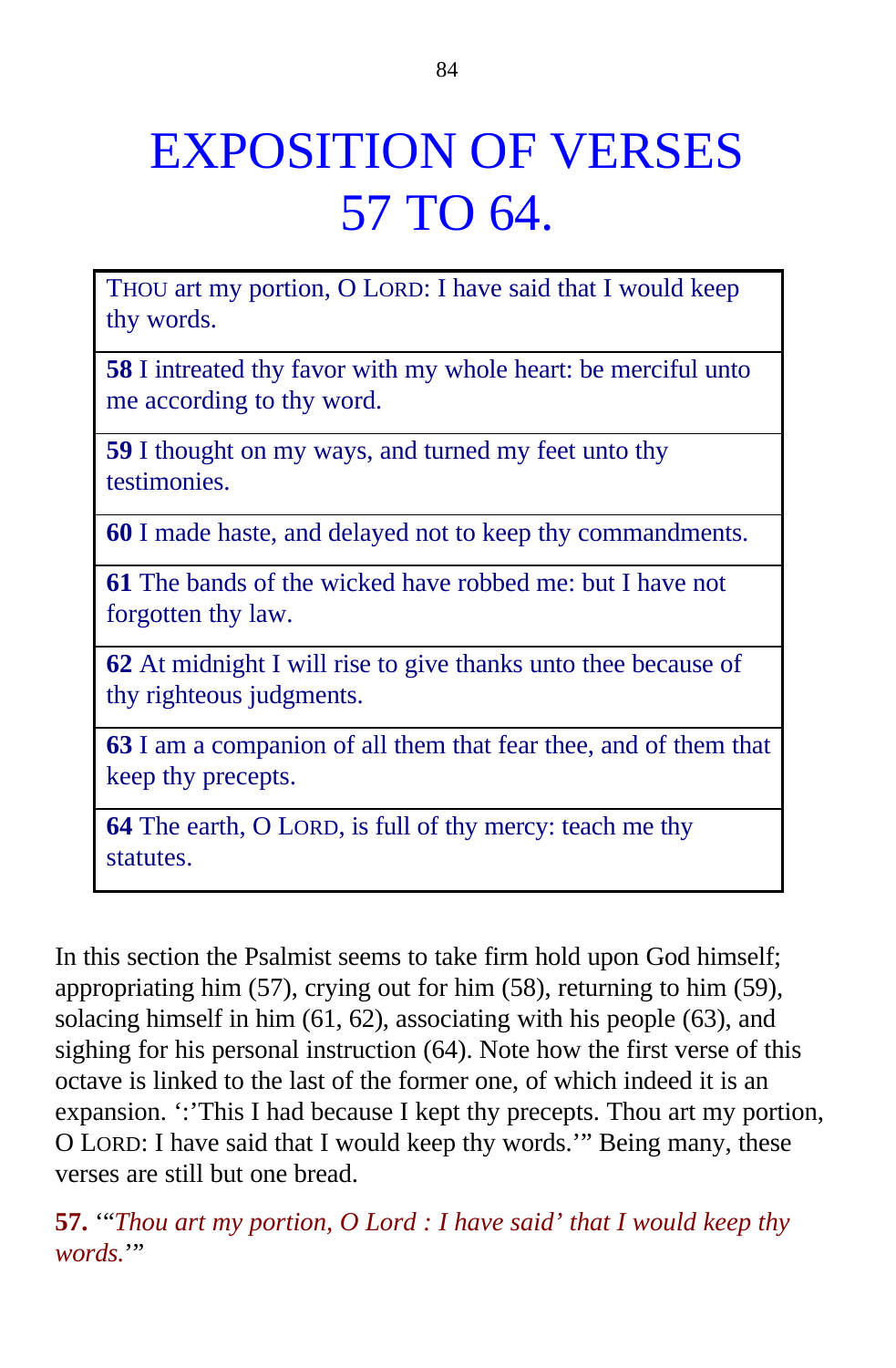'"*Thou art my portion, O Lord.*'" A broken expression. The translators have mended it by insertions, but perhaps it had been better to have left it alone, and then it would have appeared as n exclamation — '"My portion, O Lord!'" The poet's lost in wonder while he sees that the great and glorious God is all his own! Well might he be so, for there is no possession like Jehovah himself. The form of the sentence expresses joyous recognition and appropriation — '"My portions. O Jehovah!'" David had often seen the prey divided, and heard the victor.' shouting over it; here he rejoices as one who seizes his share of the spoil; he chooses the Lord to be his part of the treasure. Like the Levites, he took God to be his portion, and left other matters to those who coveted them. This is a large and lasting heritage, for it includes all, and more than all, and it outlasts all; and yet no man chooses it for himself until God has chosen and renewed him. Who that is truly wise could hesitate for a moment when the infinitely blessed God is set before him to be the object of his choice? David leaped at the opportunity, and grasped the priceless boon. Our author here dares exhibit the title-deeds of his portion before the eye of the Lord himself, for he addresses his joyful utterance directly to God, whom he boldly calls his own. With much else to choose from, for he was a king, and a man of great resources, he deliberately turns from all the treasures of the world, and declares that the Lord, even Jehovah, is his portion.

'"*I have said that I would keep thy words.*'" We cannot always look back with comfort upon what we have said, but :in this instance David had spoken wisely and well. He had declared his choice; he preferred the word of God to the wealth of worldlings. It was his firm resolve to keep — that is, treasure up and observe — the words of his God; and as he had aforetime solemnly expressed it: in the presence of the Lord himself, so here he confesses the binding obligation of his former vow. Jesus said, '"If a man love me, he will keep my words,'" and this is a case which he might have quoted as an illustration; for the Psalmist's love to God as his portion led to his keeping the words of God. David took God to be his Prince as well as his Portion. He was confident as to his interest in God, and therefore he was resolute in his obedience to him. Full assurance is a powerful source of holiness. The very words of God are to be stored up; for whether they relate to doctrine, promise, or precept, they are most precious. When the heart is determined to keep these words, and has registered its purpose in the court of heaven, it is prepared for all the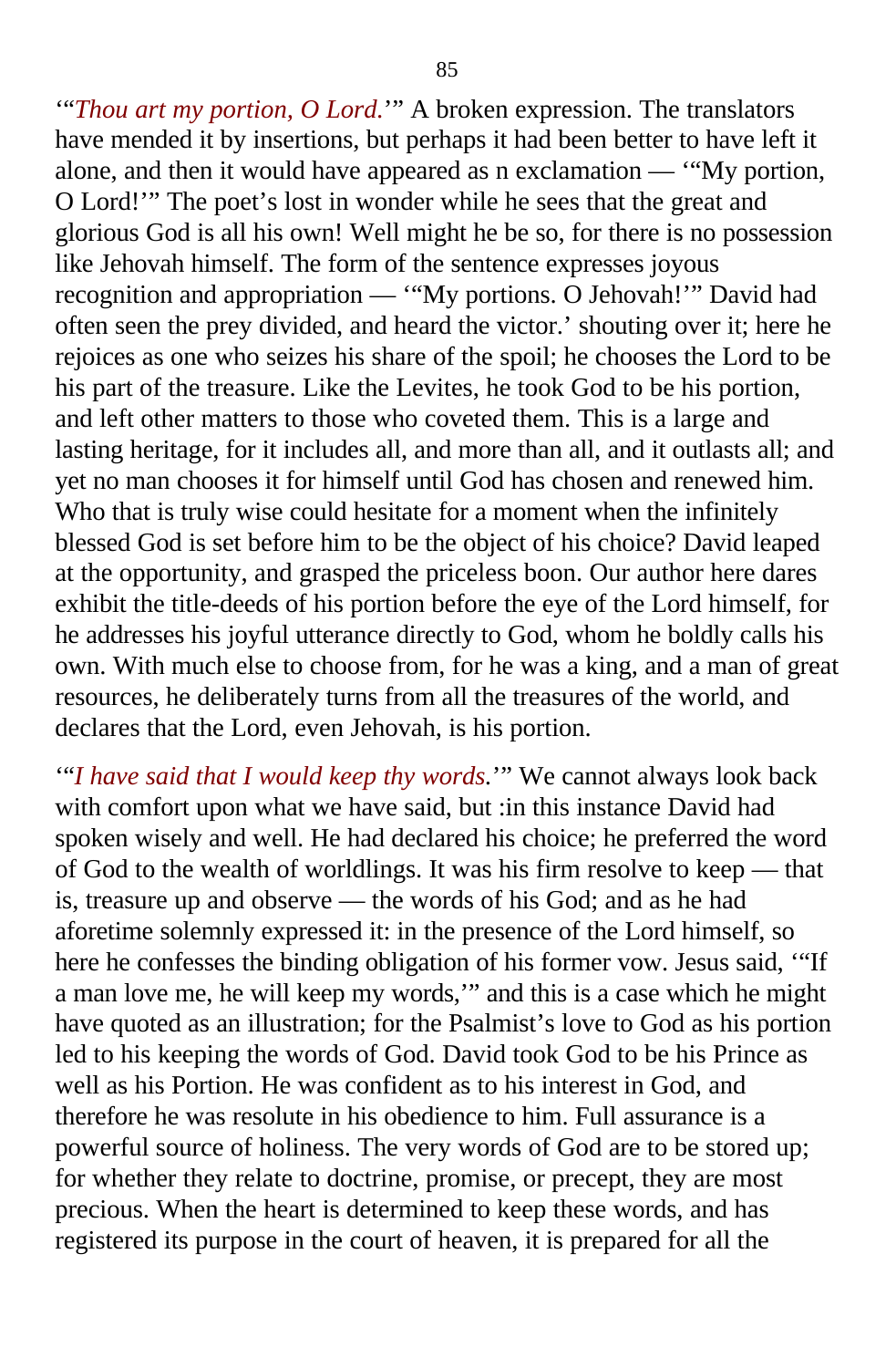temptations and trials that may befall it; for, with God as its heritage, it is always in good case.

# **58.** '"*I intreated thy favor with my whole heart: be merciful unto me according to thy word.*'"

'"*I intreated thy favor with my whole heart.*'" A fully assured possession of God does not set aside prayer, but rather urges us to it; he who knows God to be his God will seek his face, longing for his presence. Seeking God's presence is the idea conveyed by the marginal reading, '"thy face,'" and this is true to the Hebrew. The presence of God is the highest form of his favor, and :therefore it is the most urgent desire of gracious souls: the light of his countenance gives us an antepast of heaven. Oh that we always enjoyed it! The good man entreated God's smile as one who begged for his life, and the entire strength of his desire went with the entreaty. Such eager pleadings are sure of success; that which comes from our heart will certainly go to God's heart. The whole of God's favors are ready for those who seek them with their whole hearts.

'"*Be merciful unto me according to thy word.*'" He has entreated favor, and the from in which he most needs it is that of mercy; for he is more a sinner than anything else. He asks nothing beyond the promise, he only begs for such mercy as the word reveals. And what more could he want or wish for? God has revealed such an infinity of mercy in his word, that it would be impossible to conceive of more. See how the Psalmist dwells upon favor and mercy, he never dreams of merit. He does not demand, but entreat; for he feels his own unworthiness. Note how he remains a suppliant, though he knows that he has all things in his God. God is his portion, and yet he begs for a look at his face,. The idea of any other position before God than that of an undeserving though favored one never entered his head. Here we have his '"Be merciful unto me'" rising with as much intensity of humble pleading as if he still remained among the most trembling of penitents.. The confidence of faith makes us bold in prayer, but it never teaches us to live without prayer, or justifies us in being other than humble beggars at mercy's gate.

**59.** '"*I thought on my ways, and turned my feet unto thy testimonies.*'" While studying the word he was led to study his own life, and this caused a mighty revolution. He came to the word, and then he came to himself, and this made him arise and go to his Father. Consideration is the commencement of conversion: first we think, and then we turn. When the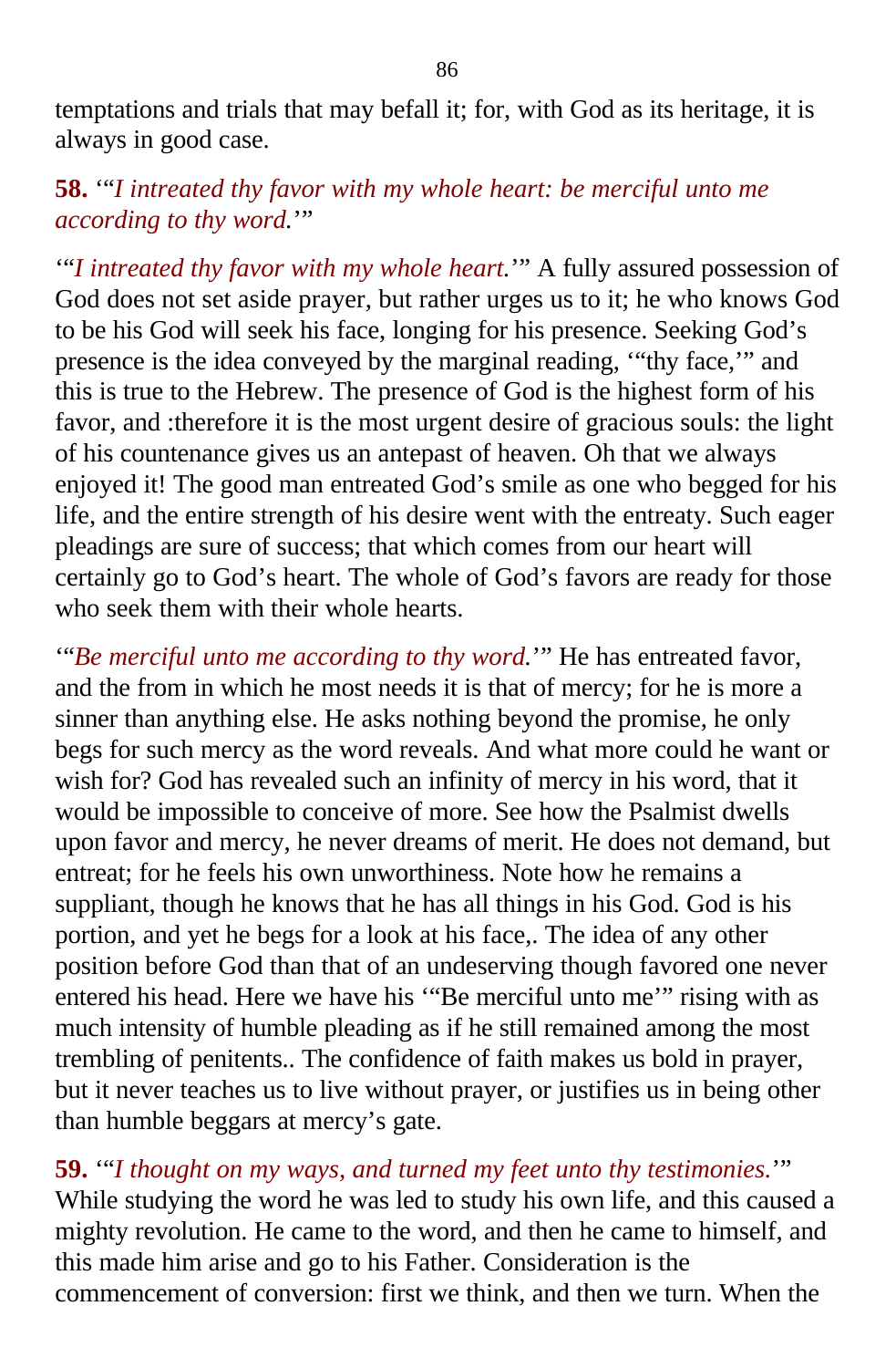mind repents of ill ways, the feet are soon led into good ways; but there will be no repenting until there is deep, earnest: thought. Many men are averse to thought of any kind, and as to thought upon their ways, they cannot endure it, for their ways will not bear thinking of. David's ways had not been all that he could have wished them to be, and so his thoughts were sobered o'er with the pale cast of regret; but he did not end with idle lamentations, he set about a practical amendment; he turned and returned, he sought the testimonies of the Lord, and hastened to enjoy once more the conscious favor of his heavenly Friend. Acton without thought is folly, and thought without action is sloth: to think carefully and then to act promptly is a happy combination. He had en-treated for renewed fellowship, and now he proved the genuineness of his desire by renewed obedience. If we are in the dark, and mourn an absent God, our wisest method will be not so much to think upon our sorrows as upon our ways: though we cannot turn the course of providence, we can turn the way of our walking, and this will soon mend matters. If we can get our feet right as to holy walking, we shall soon get our hearts right as to happy living. God will turn to his saints when they turn to him; yea, he has already favored them with the light of his face when they begin to think and turn.

**60.** '"*I made haste, and delayed not to keep thy commandments.*'" He made all speed to get back into the royal road from which he had wandered, and to run in that road upon the King's errands. Speed in repentance and speed in obedience are two excellent things. We are too often in haste to sin. Oh that we may be in a greater hurry to obey! Delay in repentance is increase of :fin. To be slow to keep the commands is to break them. There is much evil in a lagging pace when God's command is to be followed. A holy alacrity in service is much to be cultivated. It is wrought in us by the Spirit of God, and the preceding verses describe the method of it: we are made to perceive and mourn our errors, we are led to return to the right path, and then we are eager to make up for lost time by dashing forward to fulfill the precept.

Whatever may be :the slips and wanderings of an honest heart, there remains enough of true life in it to produce ardent piety when once it is quickened by the visitations of God. The Psalmist entreated for mercy, and when he received it he became eager and vehement in the Lord's ways. He had always loved them, and hence when he was enriched with grace he displayed great vivacity and delight in them. He made double speed; for positively he '"made haste,'" and negatively he refused to yield to any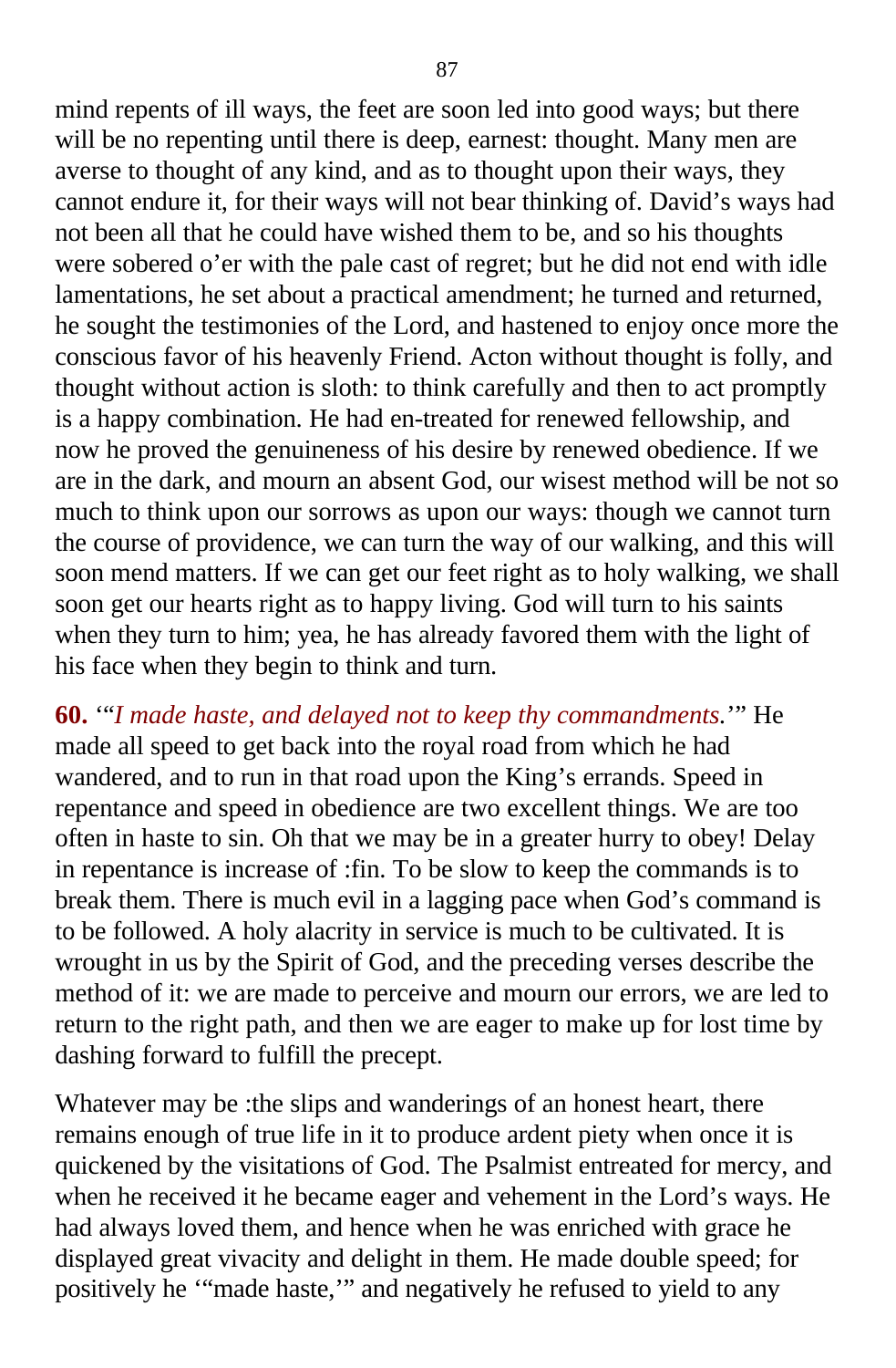motive which suggested procrastination — he '"delayed not.'" Thus he made rapid advances and accomplished much service, fulfilling thereby the vow which is recorded in the 57th verse: '"I said that I would keep thy words.'" The commands which he was so eager to obey were not ordinances of man, but precepts of the Most High. Many are zealous to obey custom and society, and yet they are slack in serving God. It is a crying shame that men should be served post-haste, and that God's work should have the, go-by, or be performed with dreamy negligence.

#### **61.** '"*The bands of the wicked have robbed me: but I have not forgotten thy law.*"

'"*The bands of the wicked have robbed me.*'" Afore-time they derided him, and now they have defrauded him. Ungodly men grow worse, and become more and more daring, so that they go from ridicule to robbery. Much of this bold opposition arose from their being banded together: men will dare to do in company what they durst not have thought of alone. When firebrands are laid together, there is no telling what a flame, they will create. It seems that whole bands of men assailed this one child of God; they are cowardly enough for anything: though they could not kill him, they robbed him; the dogs of Satan will worry saints if they' cannot devour them. David's enemies did their utmost: first the serpents hissed, and then they stung. Since words availed not, the wicked fell to blows. How much the ungodly have plundered the saints in all ages, and how often have the righteous borne gladly the spoiling of their goods!

'"*But I have not forgotten thy law.*'" This was well. Neither his sense of injustice, nor his sorrow at his losses, nor his attempts at defense, diverted him from the ways of God. He would not do wrong to prevent the suffering of wrong, nor do ill to avenge ill. He carried the law in his heart, and therefore no disturbance of mind could take him off from following it. He might have forgotten himself if he had forgotten the law: as it was, he was ready to forgive and forget the injuries done him, for his heart was taken up with the word of God. The bands of the wicked had not robbed him of his choicest treasure, since they had left him his holiness and his happiness.

Some read this passage, '"The bands of the wicked environ me.'" They hemmed him in, they cut him off from succor, they shut up every avenue of escape; but; the man of God had his protector with him; a clear conscience relied upon the promise, and a brave resolve stuck to the precept. He could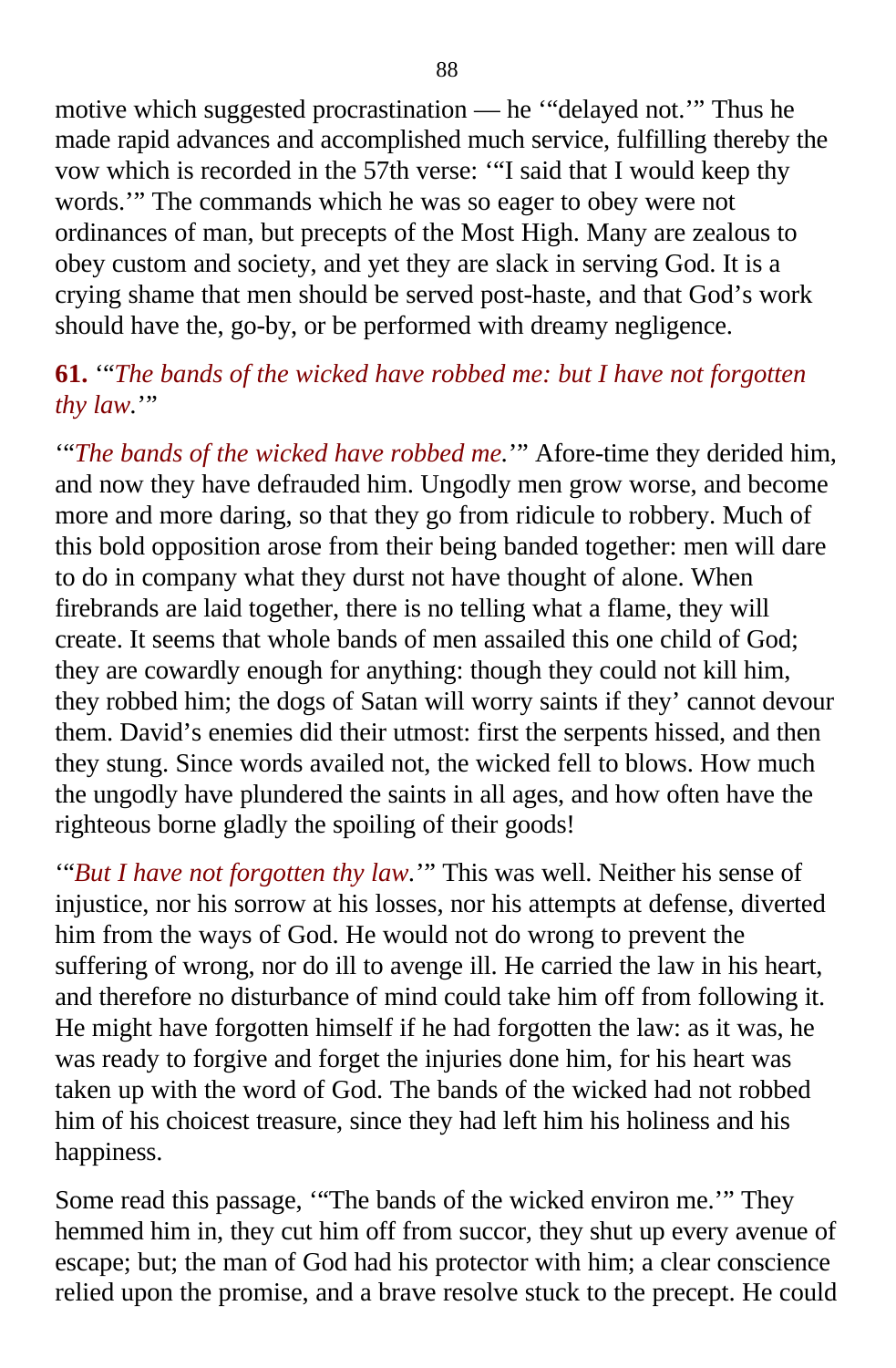not be either bribed or bullied into sin. The cordon of the ungodly could not keep God from him, nor him from God: this was because God was his portion, and none could deprive him of it, either by force or fraud. That is true grace which can endure the test: some are barely gracious among the circle of their friends, but this man was holy amid a ring of foes.

**62.** '"*At midnight I will rise to give thanks unto thee because of thy righteous judgments.*'" He was not afraid of the robbers; he rose, not to watch his house, but to praise his God. Midnight is the hour for burglars, and there were bands of them around David, but they did not occupy his thoughts; these were all up and away with the Lord his God. He thought not of thieves, but of thanks; not of what they would steal, but of what *he* would give to lhis God. A thankful heart is such a blessing that it drives out fear and makes room for praise. Thanksgiving turns night into day, and consecrates all hours to the worship of God. Every hour is canonical to a saint.

The Psalmist: observed posture; he did not lie in bed and praise. There is not much in the position of the body, but there is something, and that something is to be observed whenever it is helpful to devotion and expressive of our diligence: or humility. Many kneel without praying, some pray without kneeling; but the best is to kneel and pray: so here, it would have been no virtue to rise without giving thanks, and it would have been no sin to give thanks without rising; but to rise and give thanks is a happy combination. As for the season, it was quiet, lonely, and such as proved his zeal. At midnight he would be unobserved and undisturbed; it was his own time which he saved from his sleep, and so he would be free from the charge of sacrificing public duties to private devotions. Midnight ends one day and begins another, it was therefore meet to give the solemn moments to communion with the Lord. At the turn of the night he turned to his God. He had thanks to give for mercies which God had given: he had on his mind the truth of verse fifty-seven, "Thou art my portion,'" and if anything can make a man sing in the middle of the night, that is it.

The *righteous* doings of the great Judge gladdened the heart of this godly man. His *judgments* are the terrible side of God, but they have no terror to the righteous; they admire them, ,and adore the Lord for them: they rise at night to bless God that he will avenge his own elect. Some hate the very notion of divine justice, and in this they are wide as the poles asunder from this man of God, who was filled with joyful gratitude at the memory' of the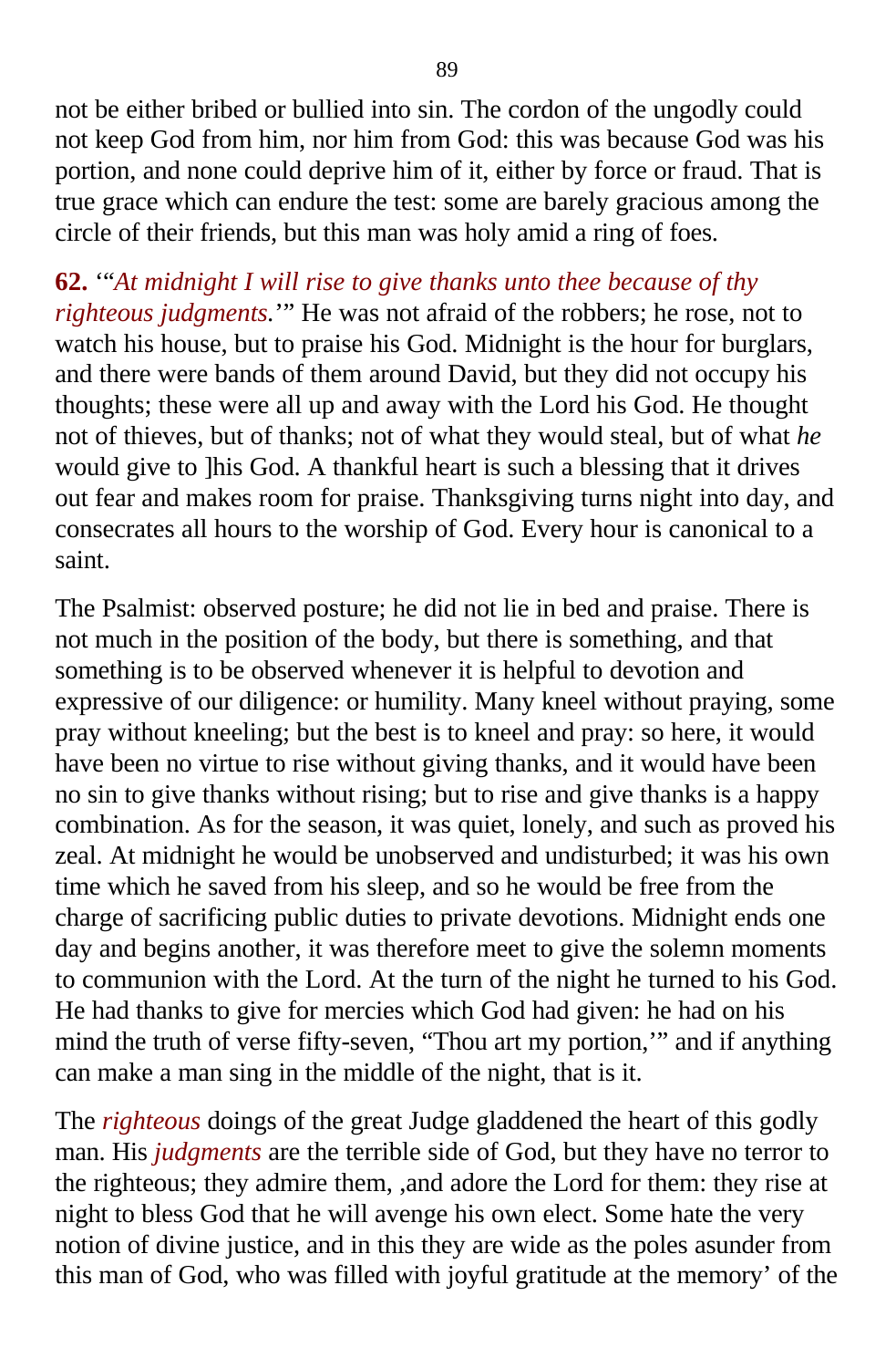sentences of the Judge of all the earth. Doubtless in the expression, '"thy righteous judgments,'" David refers also to the written judgments of God upon various points of moral conduct; indeed, all the divine precepts may be viewed in that light; they are all of them the legal decisions of the Supreme Arbiter of right and wrong. David was charmed with these judgments. Like Paul, he could say, '"I delight in the law of God after the inward man.'" He could not find time enough by day to study the words of divine wisdom, or to bless God for them, and so he gave up his sleep that he might tell out his gratitude for such a law and such a Lawgiver.

This verse is an advance upon the sense of verse fifty-two, and contains in addition the essence of fifty-five. Our author never repeats himself: though he runs up and down the same scale, his music has an infinite variety. The permutations and combinations which may be formed in connection with a few vital truths are innumerable.

#### **63.** '"*I am a companion of all them that fear thee, and of them that keep thy precepts.*"

'"*I am a companion of all them that fear thee.*'" The last verse said, '"I will," and this says, "I am." We can hardly hope to be right in the future unless we are right now. The holy man spent his nights with God and his days with God's people. Those who fear God love those who fear him, and they make small choice as to the rank of their companions so long as they are truly God-fearing men. David was a king, and yet he consorted with '"all'" who feared the Lord, whether they were obscure or :famous, poor or rich. He was a fellow-commoner of the College of All-saints.

He did not select a few specially eminent saints and leave ordinary believers alone. No, he was glad of the society of those who had only the beginning of wisdom in the shape of '"the fear of the Lord'": he was pleased to sit with them on the lower forms of the school of faith. He looked for inward godly fear, but he also expected to see outward piety, in those whom he admitted to his society; hence he adds, '"*and of them that keep thy precepts.*'" If they would keep the Lord's commands, the Lord's servant would keep their company. David was known to be on the godly side, he was ever of the Puritanic party: the men of Belial hated him for this, and no doubt despised him for keeping such unfashionable company as that of humble men and women who were strait-laced and religious; but the man of God is by no means ashamed of his associates; so far from this, he even glories to avow his union with them, let his enemies make what they can of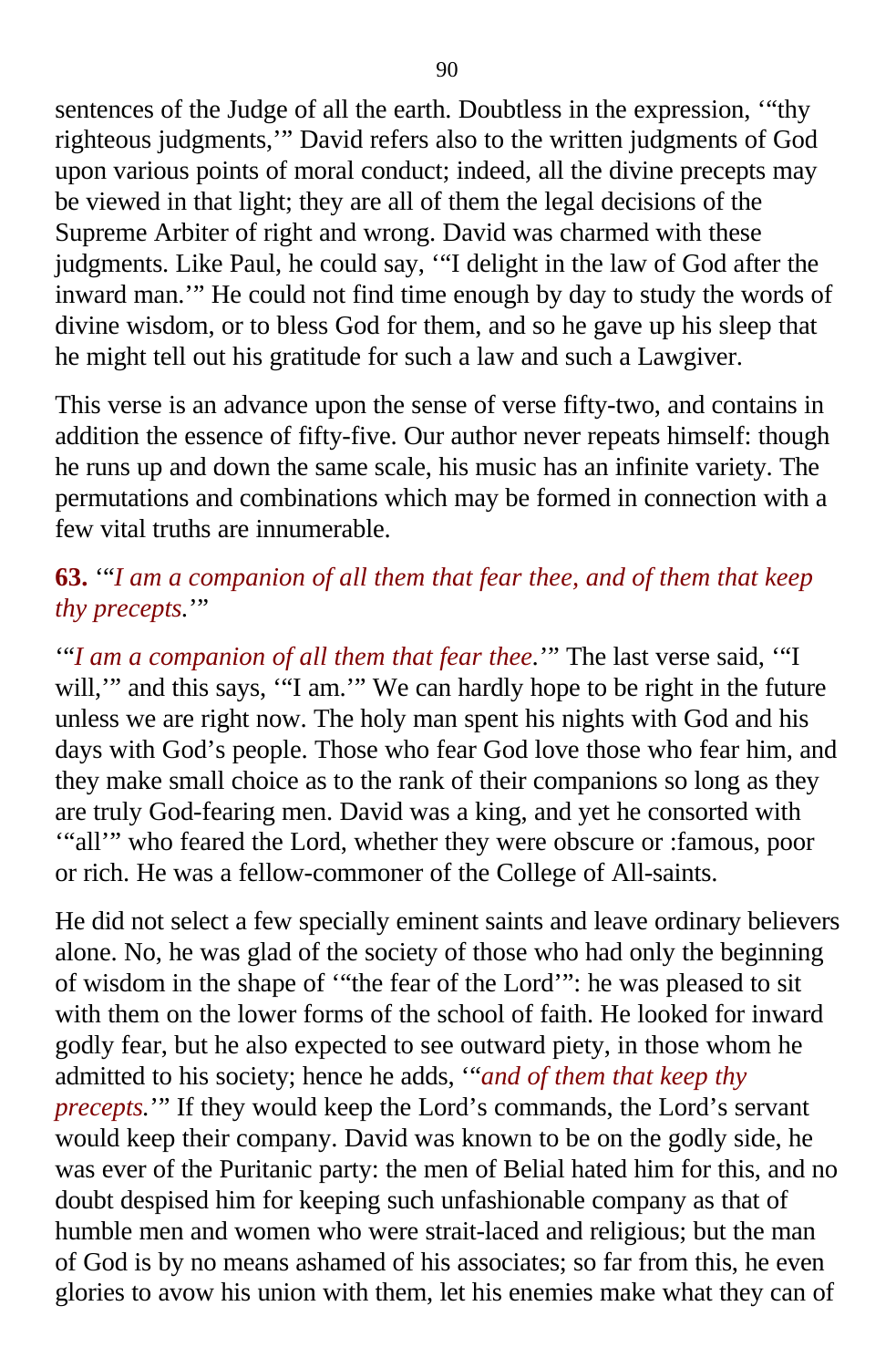it. He found both pleasure and profit in saintly society; he grew better by consorting with tile good, and derived honor from keeping right honorable company. What says the reader? Does he relish holy society? Is he at home among gracious people? If so, he may derive comfort from the fact. Birds of a feather flock together. A man is known by his company. Those who have no fear of God before their eyes seldom desire the society of saints; it is too slow, too dull for them. Be this our comfort, that when we are let go by death we shall go to our own company, and those who loved the saints on earth shall be numbered with them in heaven.

There is a measure of parallelism between this seventh of its octave and the seventh of Teth (71) and of Jod (79); but, as a rule, the similarities which were so manifest in earlier verses are now becoming dim. As the sense deepens, the artificial form of expression is less regarded.

### **64.** '"*The early, O Lord, is full of thy mercy: teach me thy statutes.*'"

'"*The earth, O Lord, is full of thy mercy.*'" David had been exiled, but he had never been driven beyond the range of mercy, for he found the world to be everywhere filled with it. He had wandered in deserts and hidden in caves, and there he had seen and felt the lovingkindness of the Lord. He had learned that far beyond the bounds of the land of promise and the race of Israel the love of Jehovah extended, and in this verse he ,expressed that large-hearted idea of God which is so seldom seen in the modern Jew. How sweet it is to us to know that not only is there mercy all over the world, but there is such an abundance of it that the earth is '"full'" of it! It is little wonder that: the Psalmist, since he knew the Lord to be his portion, hoped to obtain a measure of his mercy for himself. He desired to know more of one so good; and as the Lord has so freely revealed himself in nature, he felt encouraged to pray, '"*teach me thy statutes.*'" It was to him the *beau-ideal* of mercy to be taught of God, and taught in God's own law. He could not think of a greater mercy than this. Surely, he who fills the universe with his grace will grant such a request as this to his own child, Let us breathe the desire to the All-merciful Jehovah, and we may be assured of its fulfillment.

The first verse of this eight is fragrant with full assurance and strong resolve, and this last verse overflows with a sense of the divine fullness, and of the Psalmist's personal dependence. This is an illustration of the fact that: full assurance neither damps prayer nor hinders humility. It would be no error if we said that it creates lowliness and suggests supplication.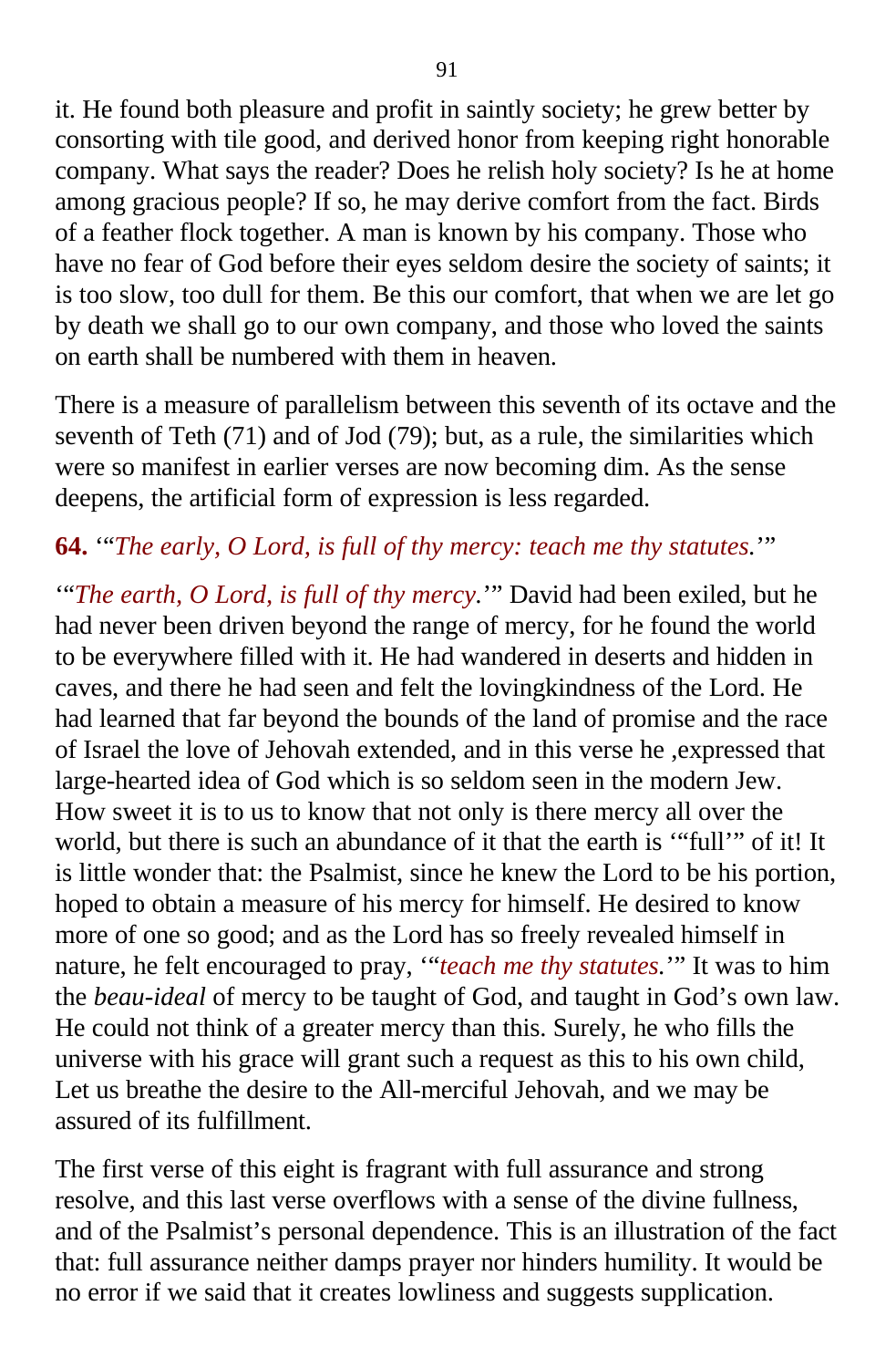'"Thou art my portion, O Lord,'" is well followed by '"teach me'"; for the heir of a great estate should be thoroughly educated, that his behavior may comport with his fortune. What manner of disciples ought we to be whose inheritance is the Lord of hosts! Those who have God for their Portion long to have him for their Teacher. Moreover, those who have resolved to obey are the most eager to be taught. '"I have said that I would keep thy words'" is beautifully succeeded by '"teach me thy statutes.'" Those who wish to keep a law are anxious to know all its clauses and provisions, lest they should offend through inadvertence. He who does not care to be instructed of the Lord has never honestly resolved to be holy.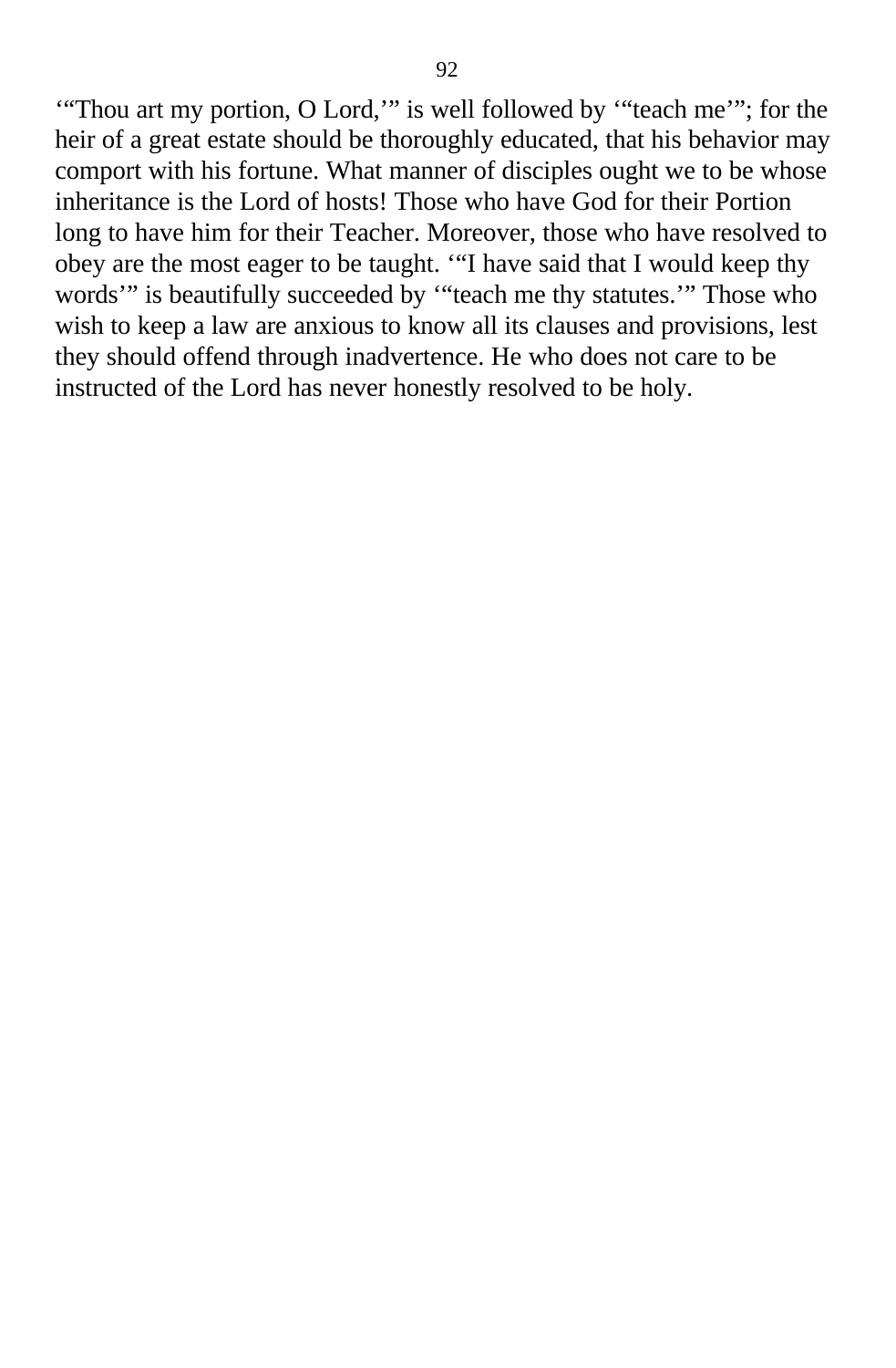# EXPOSITION OF VERSES 65 TO 72.

THOU hast dealt well with thy servant, O Lord, according unto thy word.

**66** Teach me good judgment and knowledge: for I have believed thy commandments.

**67** Before I was afflicted I went astray: but now have I kept thy word.

**68** Thou art ,good, and doest good; teach me thy statutes.

**69** The proud have forged a lie against me: but I will keep thy precepts with my whole heart.

**70** Their heart is as fat as grease; but I delight in thy law.

**71** It is good for me that I have been afflicted; that I might learn thy statutes.

**72** The law of thy mouth is better unto me than thousands of gold and silver.

In this ninth section the verses in the Hebrew all begin with the letter Teth. In our own version they all commence with the letter T, except 67 and 71, and these can easily be made to do so by reading, '"Till I was afflicted,'" and, '"Tis good for me.'" These verses are the tributes of experience, testifying to the goodness of God, the graciousness of his dealings, and the preciousness of his word. Especially the Psalmist proclaims the; excellent uses of adversity and the goodness of God in afflicting him. The sixty-fifth verse is the text of the entire octave.

**65.** '"*Thou hast dealt well with thy servant, O Lord, according' unto thy word.*'" This is the summary of his life, and assuredly it is the sum of ours. The Psalmist tells the Lord the verdict of his heart; he cannot be silent, he must speak his gratitude in the presence of Jehovah, his God. From the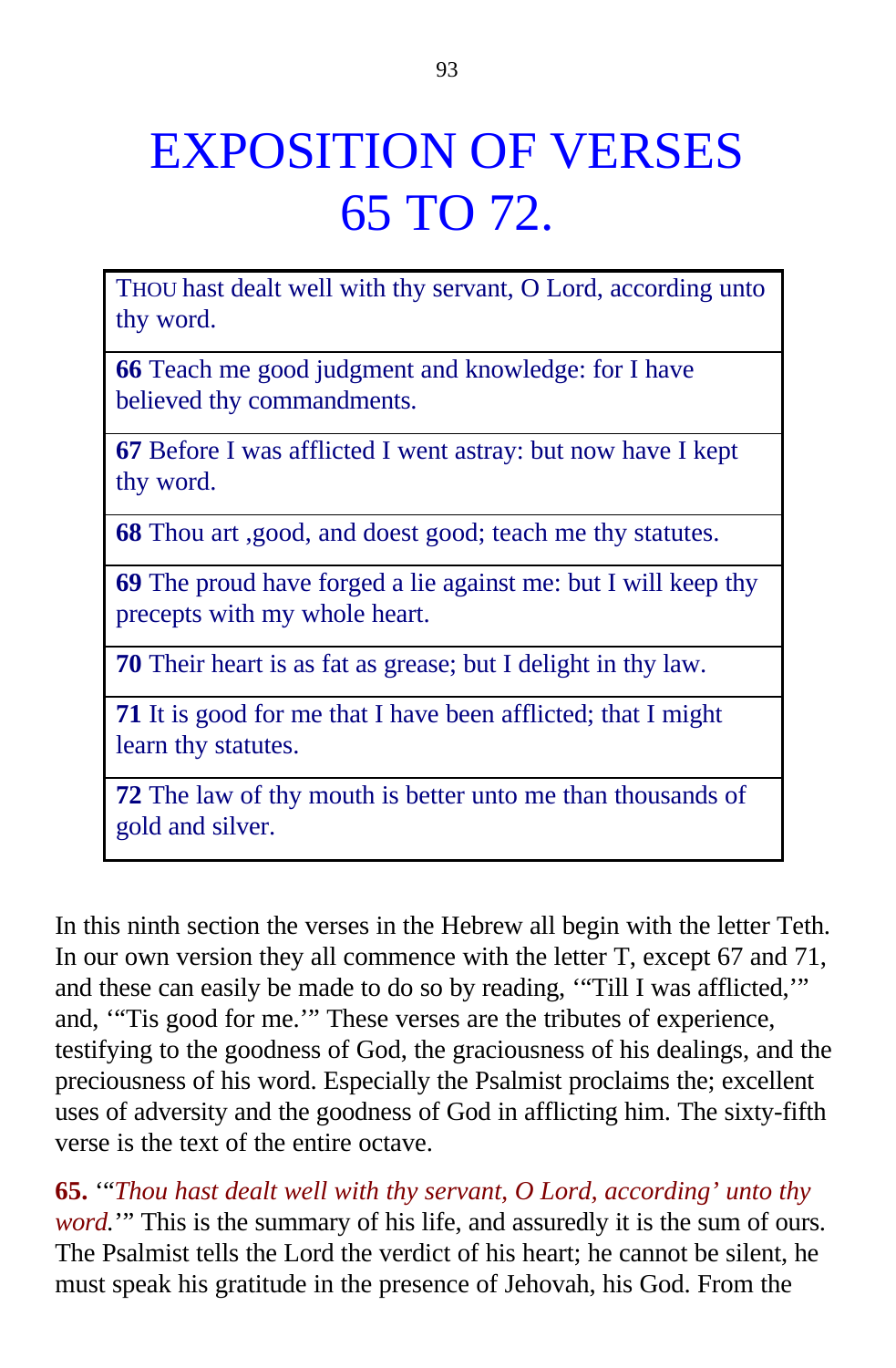universal goodness of God in nature, in verse 64, it is an easy and pleasant step to a confession of the Lord's uniform goodness to ourselves personally. It is something that God has *dealt* at all with such insignificant and undeserving beings as we are; and it is far more that he has dealt *well* with us, and so well, so wondrously well. He hath done all things well: the rule has no exception. In providence and in grace, in giving prosperity and in sending adversity, in everything Jehovah hath dealt well with us. It is dealing well on our part to tell the Lord that we feel that he hath dealt well with us; for praise of this kind is specially fitting and comely. This kindness of the Lord is, however, no chance matter: he promised to do so, and he has done it according to his word. It is very precious to see the word of the Lord fulfilled in our happy experience; it endears the Scripture to us, and makes us love the Lord of the Scripture. The book of providence tallies with the book of promise: what we read in the page of inspiration we meet with again in the leaves of our life-story. We may not have thought that it would be so; but our unbelief is repented of now that we see the mercy of the Lord to us, and his faithfulness to his word; henceforth we are bound to display a firmer faith both in God and in his promise. He has spoken well, and he has dealt well. He is the best of Masters; for it is to very unworthy and incapable *servants* that he has acted thus graciously: does not this cause us to delight in his service more and more? We cannot say that we have dealt well with our Master; for when we have done all, we are unprofitable servants; but as for our Lord, he has given us light work, large maintenance, loving encouragement, and liberal wages. It is a wonder that he has not long ago discharged us, or at least reduced our allowances, or handled us roughly; yet we have had no hard dealings, all has been ordered with as much consideration as if we had rendered perfect obedience. We have had bread enough and to spare, our livery has been duly supplied, and his service has ennobled us and made us happy as kings;. Complaints we have none. We lose ourselves in adoring thanksgiving, and find ourselves again in careful thanks-living.

#### **66.** '"*Teach me good judgment and knowledge: for I have believed thy commandments.*'"

'"*Teach me good judgment and knowledge.*'" Again he begs for teaching, as in verse 64, and again he uses God's mercy as an argument. Since God had dealt well with him, he is encouraged to pray for judgment to appreciate the Lord's goodness. The gift of good judgment is; a form of goodness which the godly man most needs and most desires, and it is one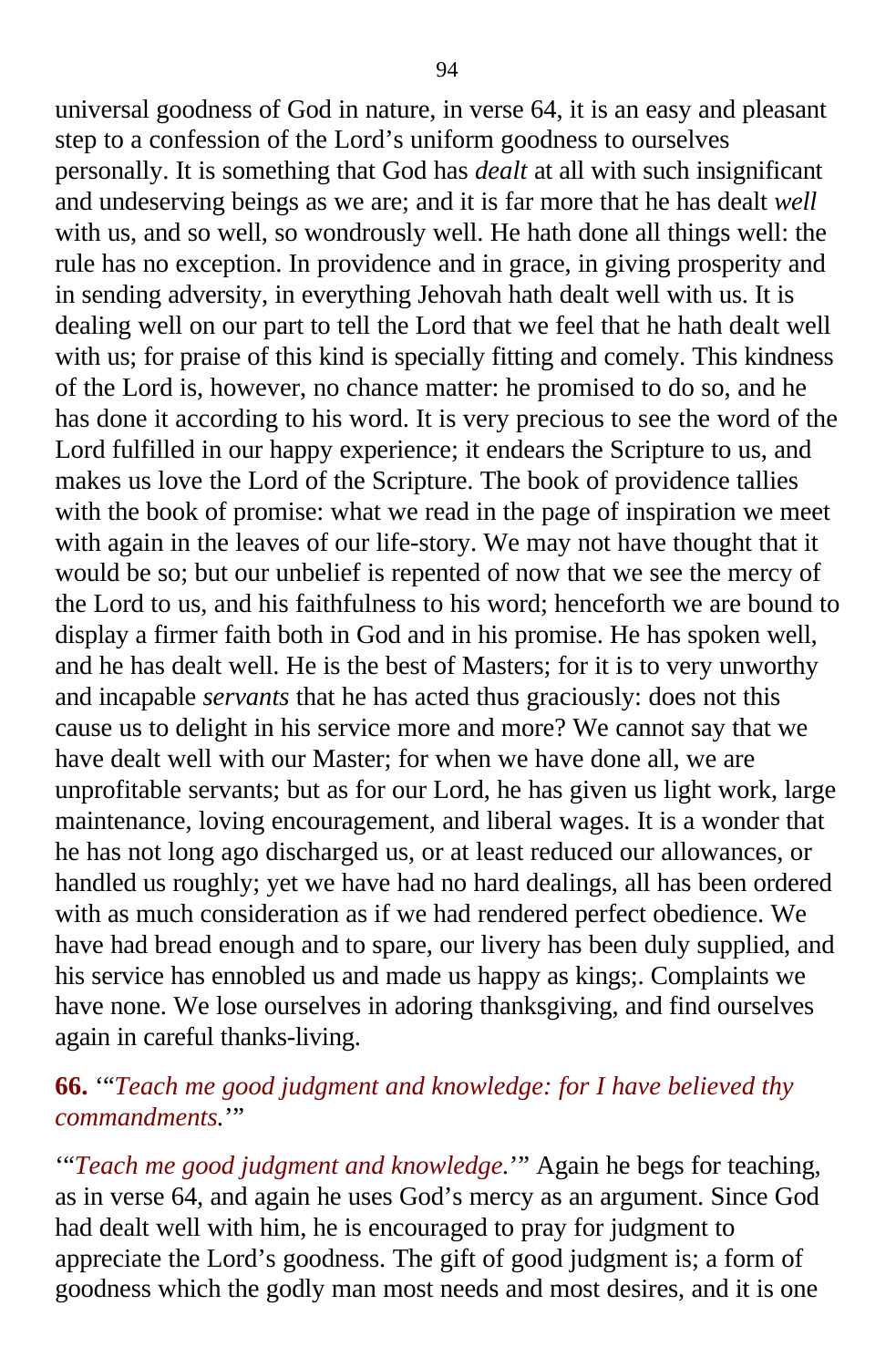which the Lord is most ready to bestow. David felt that he had frequently failed in judgment in the matter of the Lord's dealings with him: from want of knowledge he had misjudged the chastening hand of the heavenly Father, and', therefore he now asks to be better instructed, since he perceives the injustice which he had done to the Lord by his hasty conclusions. He means to say — Lord, thou didst deal well with me when I thought thee hard and stern; be pleased to give me more wit, that I may not a second time think so ill of my Lord. A sight of .our errors and a sense of' our ignorance should make us teachable. We are not able to judge, for our knowledge is sadly inaccurate and imperfect; if the Lord teaches us knowledge, we shall attain to good judgment, but not otherwise. The Holy Ghost alone can fill us with light, and set our understanding upon a proper balance: let us ardently long for his teachings, since it is most desirable that we should be no longer mere children in knowledge and understanding.

'"*For I have believed thy commandments.*'" His heart was right, and therefore he hoped his head would be made right. He had faith, and therefore he hoped to receive wisdom. His mind had been settled in the conviction that the precepts of the word were from the Lord, and were therefore just, wise, kind, and profitable. He believed in holiness, and as that belief is no mean work of grace, upon the soul, he looked for yet further operations of divine grace. He who believes the commands is the man to know and understand the doctrines and the promises. If in looking back upon our mistakes and ignorances, we can yet see that we heartily love the precepts of the divine will, we have good reason to hope that we are Christ's disciples, and that he will teach us and make us men of good judgment and sound knowledge. A :man who has learned discernment by experience, and has thus become a man of sound judgment, is a valuable member of a church, and the means of much edification to others. Let all who would be greatly useful offer the prayer of this verse: '"'reach me good judgment and knowledge.'"

#### **67.** '"*Before I was afflicted I went astray: but now have I kept thy word*'"

'"*Before I was afflicted I went astray.*'" Partly, perhaps, through the absence of trial. Often our trials act as a thorn-hedge to keep us in the good pasture; but our prosperity is a gap through which we go astray. If any of us remember a time in which we had no trouble, we also probably recollect that then grace was low, and temptation was strong. It may be that some believer cries, '"Oh that it were with me as in those summer days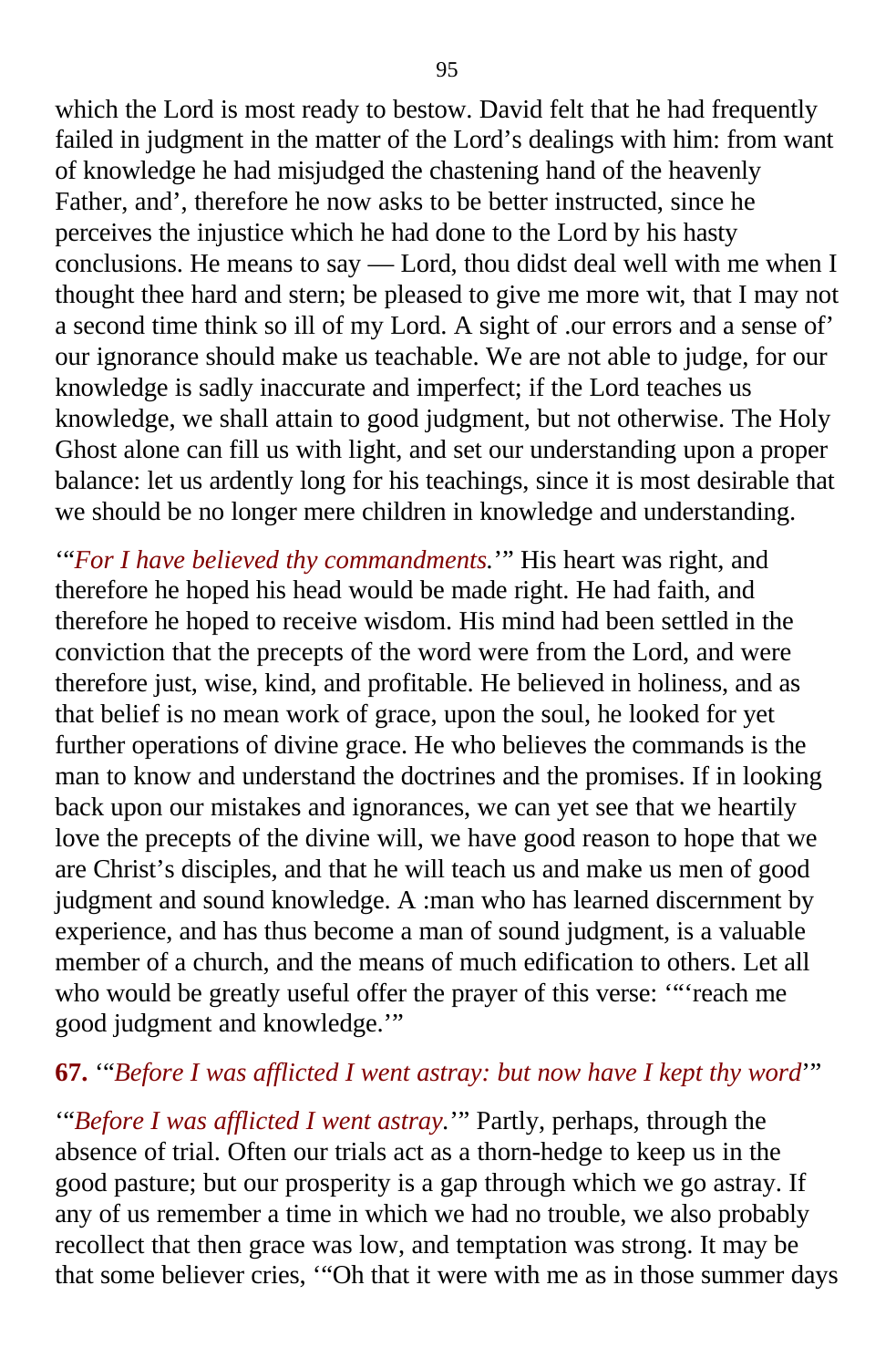before I was afflicted!'" Such a sigh is most unwise, and arises from a carnal love of ease: the spiritual man who prizes growth in grace will bless God that those dangerous days are over, and that if the weather be more stormy it is also more healthy. It is well when the mind is open and candid, as in this instance: perhaps David would never have known and confessed his own strayings if he had not smarted under the rod Let us join in his humble acknowledgments, for doubtless we have imitated him in his strayings. Wily is it that a little ease works in us so much disease? Can we never rest without rusting? Never be filled without waxing fat? Never rise as to one world without going down as to another? What weak creatures we are to be unable to bear a little pleasure! What base hearts are those which turn the abundance of God's goodness into an occasion for sin!

'"*But now have I kept thy word.*'" Grace is in that heart which profits by its chastening. It is of no use to plough barren soil When there is no spiritual life, affliction works no spiritual benefit; but where the heart is sound, trouble awakens conscience, wandering is confessed, the soul becomes again obedient to the command, and continues to be so. Whipping will not turn a rebel into a child; but to the true child a touch of the rod is a sure corrective. In the Psalmist's case the medicine of affliction worked a change — '"*but*'"*;* an immediate change — '"*now*'"*;* a lasting change — '"*have I*'"*;* an inward change — '"*have I kept*'"*;* a change Godward — '"*thy word.*'" Before his trouble he wandered, but after it he kept within the hedge of the word, and found good pasture for his soul: the trial tethered him to his proper place; it kept him, and then he kept God's word. Sweet are the uses of adversity, and this is one of them: it puts a bridle upon transgression, and furnishes a spur for holiness.

#### **68.** '"*Thou art good, and doest good; teach me thy statutes.*'"

'"*Thou art good, and doest good.*'" Even in affliction God is good, and does good. This is the confession of experience. God is essential goodness in himself, and in every attribute of his nature he is good in the fullest sense of the term; indeed, he has a monopoly of goodness, for there is none good but one, that is God. His acts are according to his nature: from a pure source flow pure streams. God is not latent and inactive goodness; he displays himself by his doings, he is actively beneficent, he does good. How much good he does no tongue can tell I How good he is no heart can conceive! It is well to worship the Lord as the poet here does by describing him. Facts about God are the best praise of God. All the glory we can give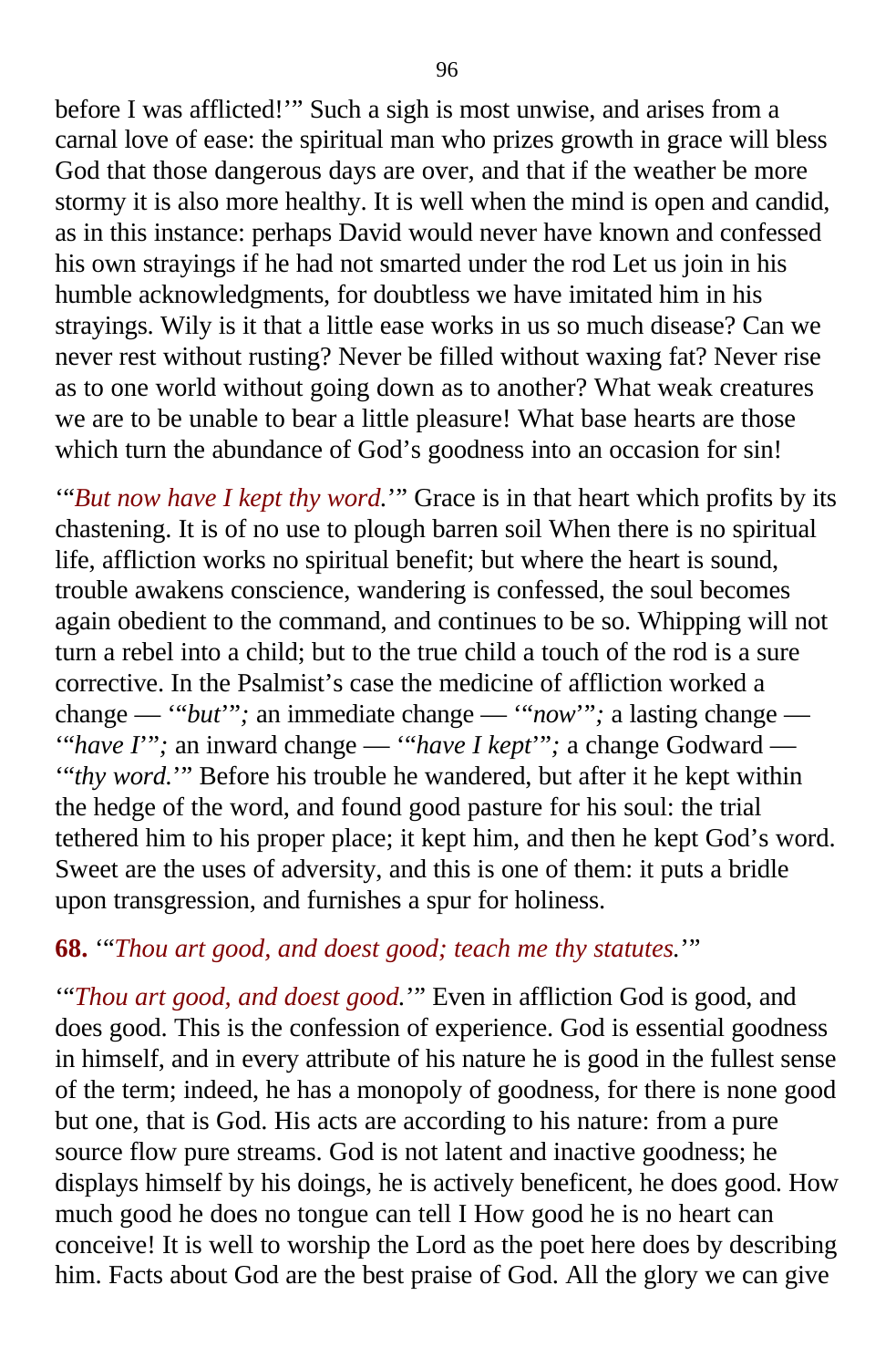to God is to reflect his own glory upon himself. We can say no more good of God than God is and does. We believe in his goodness, and so honor him by our faith; we admire that goodness, and so glorify him by our love; we declare that goodness, and so magnify him by our testimony.

'"*Teach me thy statutes.*'" The same prayer as before, backed with the same argument. He prays, '"Lord be good, and do good to me, that I may both be good and do good through thy teaching.'" The man of God was a learner, and delighted to learn: he ascribed this to the goodness of the Lord, and hoped that for the same reason he would be allowed to remain in the school and learn on till he could perfectly practice every lesson. His chosen class-book was the royal statutes; he wanted no other. He knew the sad result of breaking those statutes, and by a painful experience he had been led back to the way of righteousness; and therefore he begged, as the greatest possible instance of the divine goodness, that he might be taught a perfect: knowledge of the law, and a complete conformity to it. He who mourns that he has not kept the word longs to be taught it; and he who rejoices that by grace he has been taught to keep it, is :not less anxious for the like instruction to be continued to him.

In verse 12, which is the fourth verse of Beth, we have much the same sense as in this fourth verse of Teth.

#### **69.** '"*The proud have forged a lie against me: but I will keep thy precepts with my whole heart.*

'"*The proud have forged a lie against me.*'" They first derided him (51, then defrauded him (61), and now they haw: defamed him. To injure his character they resorted to falsehood, for they could find nothing against him if they spoke the truth. They forged a lie as a blacksmith beats out a weapon of iron, or they counterfeited the truth as men forge false coin. The original may suggest a common expression — '"They have patched up a lie against me.'" They were not too proud to lie. Pride is a lie; and when a proud man utters lies '"he speaketh of his own.'" Proud men are usually the bitterest opponents of the righteous: they are envious of their good fame, and are eager to ruin it. Slander is a cheap and handy weapon if the object is the destruction of a gracious reputation; and when many proud ones conspire to concoct, exaggerate, and spread abroad a malicious falsehood, they generally succeed in wounding their victim, and it is no fault of theirs if they do not kill him out right. Oh the venom which lies under the tongue of a liar I Many a happy life has been embittered by it,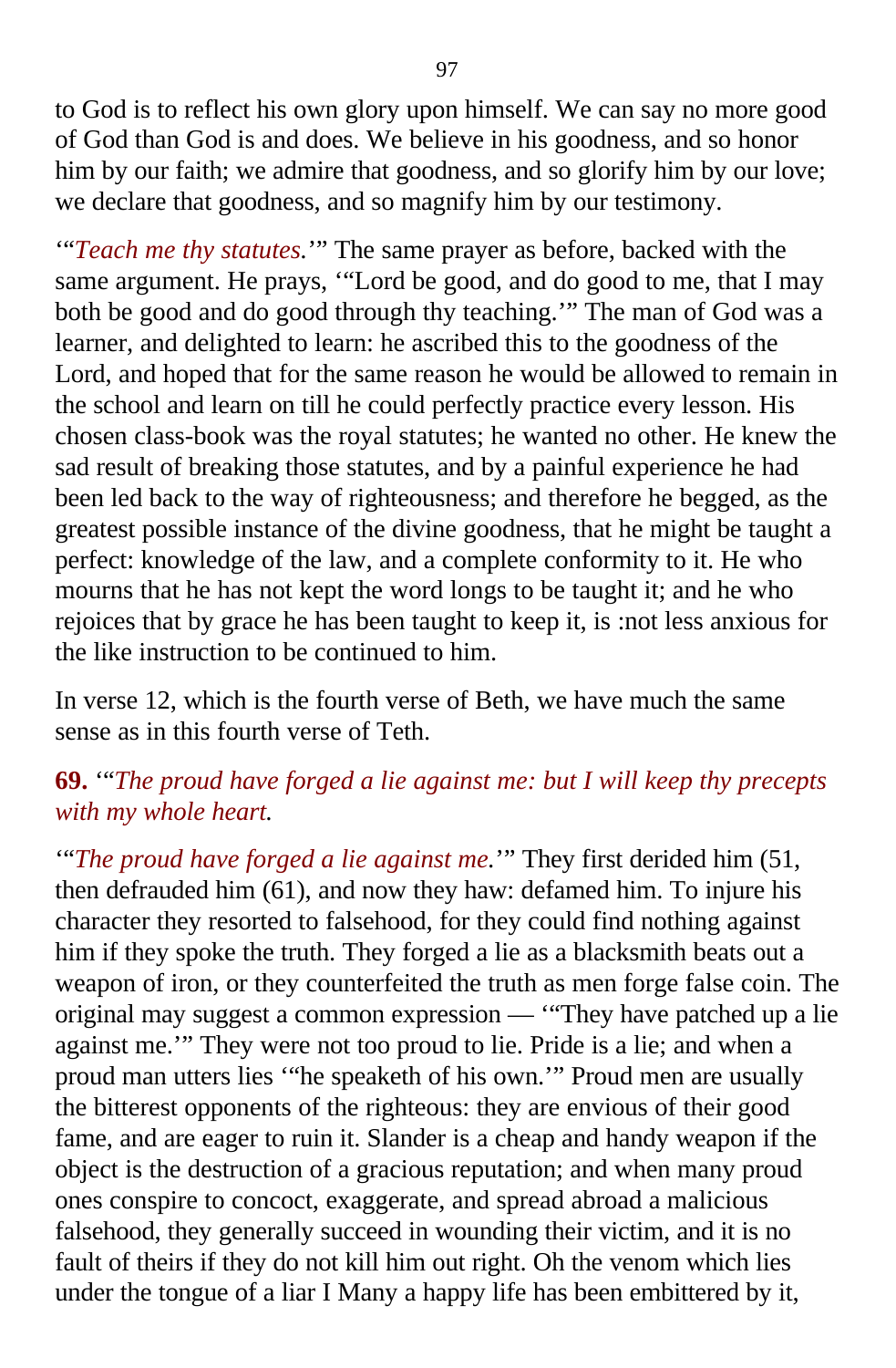and many a good repute has been poisoned as with the deadliest drug. It is painful to the last degree to hear unscrupulous men hammering away at the devil's anvil forging a new calumny; the only help against it is the sweet promise, '"No weapon that is formed against thee shall prosper, and every tongue that riseth against thee in judgment thou shalt condemn.'"

'"*But I will keep thy precepts with my whole heart.*'" My one anxiety shall be to mind my own business, and stick to the commandments of the Lord. If the mud which is thrown at us does not blind our eyes or bruise our integrity, it will do us little harm. If we keep the precepts, the precepts will keep us in the day of contumely and slander. David renews his resolve *—* '"*I will keep*'"*;* he takes a new look at the commands, and sees them to be really the Lord's — '"*thy precepts*'"*;* and he arouses his entire nature to the work — '"*with my whole heart.*'" When slanders drive us to more resolute and careful obedience they work our lasting good.: falsehood hurled against us may be made to promote our fidelity to the truth, and the malice of men may increase our love to God. If we try to answer lies by our words we may be beaten in the battle; but a holy life is an unanswerable refutation of all calumnies. Spite is balked if we persevere in holiness despite all opposition.

#### **70.** '"*Their, heart is as fat as grease; but I delight in thy law.*'"

'"*Their heart is as fat as grease.*'" They delight in fatness, but I delight in thee. Their hearts, through sensual indulgence, have grown insensible, coarse, and groveling; but thou hast saved me from such a fate through thy chastening hand. Proud men grow fat through carnal luxuries, and this makes them prouder still. They riot in their prosperity, and fill their hearts therewith till they become insensible, effeminate, and self-indulgent. A greasy heart is something horrible; it is a fatness which makes a man fatuous, a fatty degeneration of the heart which leads to feebleness and death. The fat in such men is killing the life in them. Dryden wrote,

#### **'"***O souls! In whom no heavenly fire is found, Fat minds and ever groveling on the ground.***'"**

In this condition men have no heart except for luxury, their very being seems to swim and stew in the fat of cookery and banqueting. Living on the fat of the land, their nature is subdued to that which they have fed upon; the muscle of their nature has gone to softness and grease.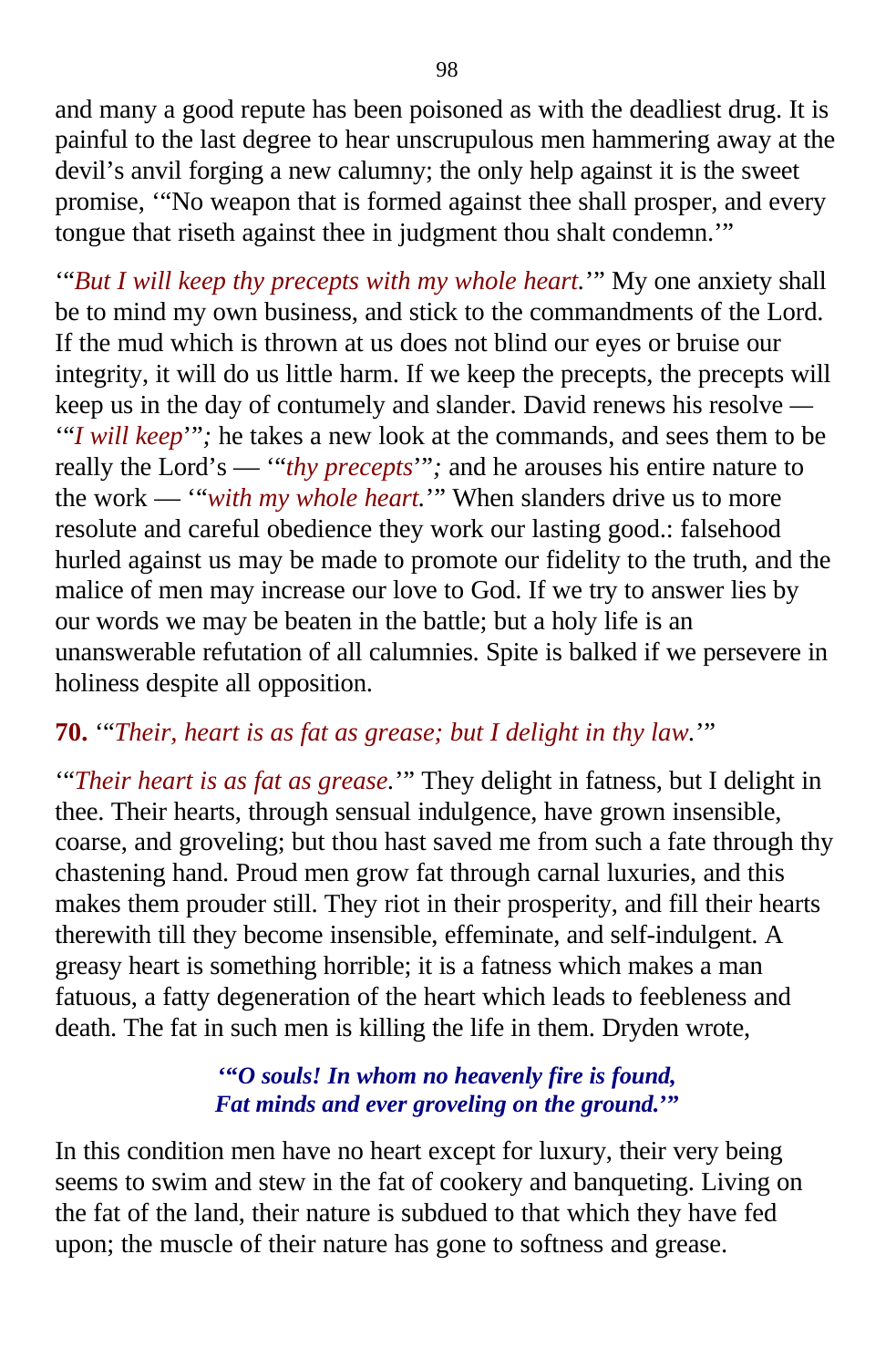'"*But I delight in thy law.*'" How much better is it to joy in the law of the Lord than to joy in sensual indulgences! This makes the heart healthy, and keeps the mind lowly. No one who loves holiness has the slightest cause to envy the prosperity of the worldling. Delight in the law elevates and ennobles, while carnal pleasure clogs the intellect and degrades the affections. There is and always ought to be a vivid contrast between the believer and the sensualist, and that contrast is as much seen in the affections of the heart as in the actions of the life: *their* heart is as fat as grease, and our heart is delighted with the law of the Lord. Our delights are a better test of our character than anything else: as a man's heart is, so is the man. David oiled the wheels of life with his delight in God's law, and not with the fat of sensuality. He had his relishes and dainties, his festivals and delights, and all these he found in doing the will of the Lord his God. When law becomes delight, obedience is bliss. Holiness in the heart causes the soul to eat the fat of the land. To have the law for our delight will breed in our hearts the very opposite of the effects of pride: deadness, sensuality, and obstinacy will be cured, and we shall become teachable, sensitive, and spiritual. How careful should we be to live under the influence of the divine law, that we fall not under the law of sin and death!

#### **71.** *It is good for me that I have been afflicted; that I might learn thy statutes.*

'"*It is good for me that I have been afflicted?* Even though the affliction came from bad men, it was over-ruled for good ends; though it was bad as it came from them, it was good for David. It benefited him in many ways, and he knew it. Whatever he may have thought while under the trial, he perceived himself to be the better for it when it was over. It was not good to the proud to be prosperous, for their hearts grew sensual and insensible; but affliction was good for the Psalmist. Our worst is better for us than the sinner's best. It is bad for sinners to rejoice, and good for saints to sorrow. A thousand benefits have come to us through our pains and griefs, and among the rest is this — that we have thus been schooled in the law.

'"*That I might learn thy statutes.*'" These we have come to know and to keep by feeling the smart of the rod. We prayed the, Lord to teach us (66), and now we see how he has already been doing it. Truly he has dealt well with us, for he has dealt wisely with us. We have been kept from the ignorance of the greasy-hearted by our trials, and this, if there were nothing else, is just cause for constant gratitude. To be larded by prosperity is not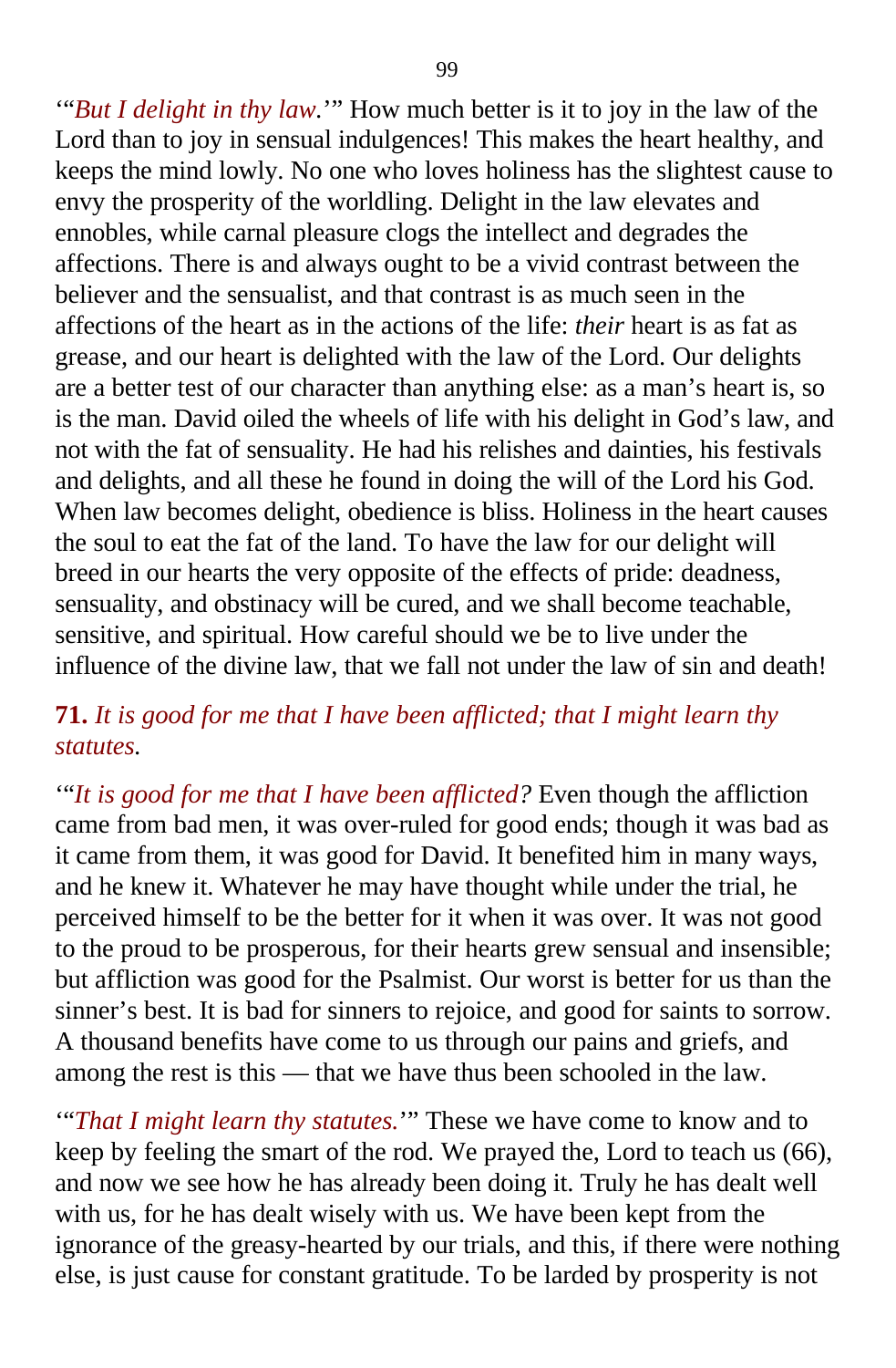good for the proud; but for the truth to be learned by adversity is good for the humble. Very little is to be learned without affliction. If we would be scholars we must be sufferers. As the Latins say, *Experientia docet,* experience teaches. There is no royal road to learning the royal statutes; God's commands are best read by eyes wet with tears.

# **72.** *The law of thy mouth is better unto me than thousands of gold and silver.*

'"*The law of thy mouth.*'" A sweetly expressive name for the word of God. It comes from God's own mouth with freshness and power to our souls. Things written are as dried herbs; but speech has a liveliness and dew about it. We do well to look upon the word of the Lord as though it were newly spoken into our ear; for in very truth it is not decayed by years, but is as forcible and sure as though newly uttered. Precepts are prized when it is seen that they come forth from the lips of our Father who is in heaven. The same lips which spoke us into existence have spoken the law by which we are to govern that existence. Whence could a law so sweetly proceed as from the mouth of our covenant God? Well may we prize beyond all price that which comes from such a source!

'"*Is better unto me than thousands of gold and silver.*'" If a poor man had said this, the world's witlings would have hinted that the grapes are sour, and that men who have no wealth are the first to despise it; but this is the verdict of a man who owned his thousands, and could judge by actual experience of the value of money and the value of truth. He speaks of great riches, he heaps it up by thousands, he mentions the varieties of its forms — '" gold and silver'"; and then he sets the word of God before it all, as better *to him,* even if others did not think it better to them. Wealth is good in some respects, but obedience is better in all respects. It is well to keep the treasures of this life; but far more commendable to keep the law of the Lord. The law is better than gold and silver, for these may be stolen from us, but not the word; these take to themselves wings, but the word of God remains; these are useless in the hour of death, but then it is that the promise is most dear. Instructed Christians recognize the value of the Lord's word, and warmly express it, not only in their testimony to their fellow-men, but in their devotions to God. It is a sure sign of a heart which has learned God's statutes when it prizes them above all earthly possessions; and it is an equally certain mark of grace when the precepts of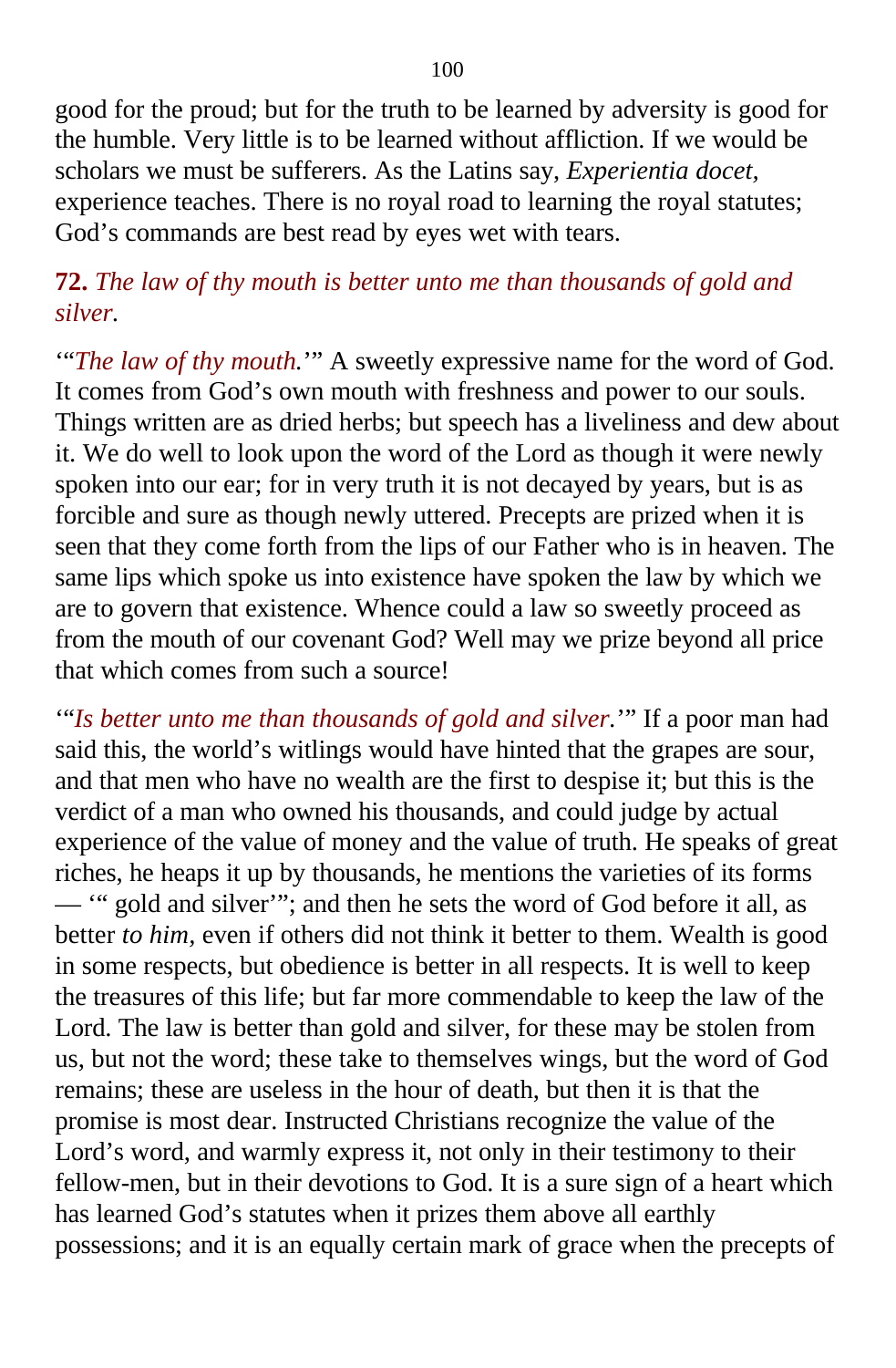Scripture are as precious as its promises. The Lord cause us thus to prize the law of his mouth.

See how this portion of the psalm is flavored with goodness. God's dealings are good (65), holy judgment is good (66), affliction is good (67), God is good (68), and here the law is not: only good, but better than the been of treasure Lord, make us good, through thy good word! Amen.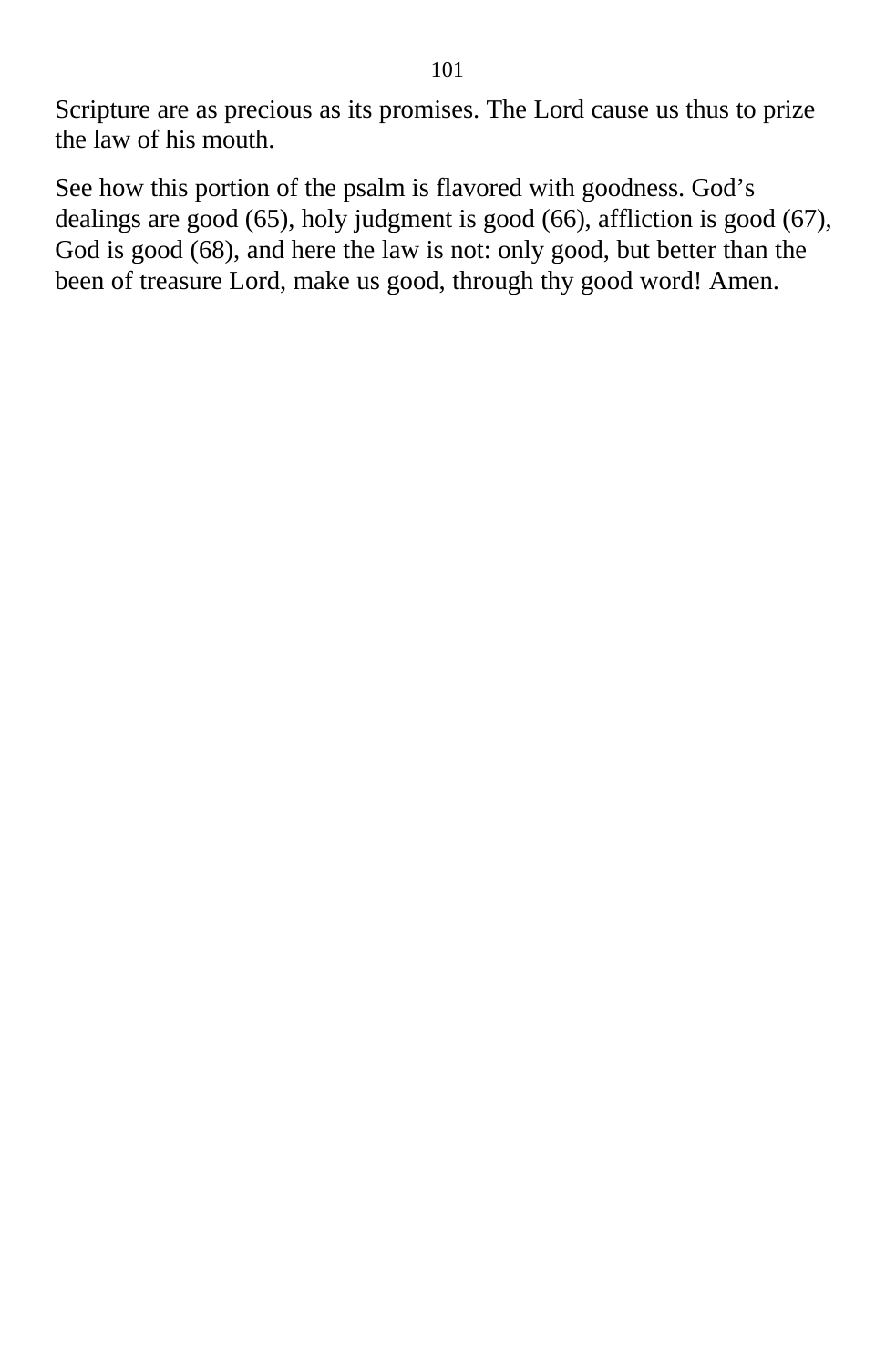# EXPOSITION OF VERSES 73 TO 80.

THY hand have made me and fashioned me: give me understanding, that I may learn thy commandments.

**74** They that fear thee will be glad when they see me; because I have hoped in thy word.

**75** I know, O LORD, that thy judgments are right, and that thou in faithfulness hast afflicted me.

**76** Let, I pray thee, thy merciful kindness be for my comfort, according to thy word unto thy servant.

**77** Let thy tender mercies come unto me, that I may live: for thy law is my delight.

**78** Let the proud be ashamed; for they dealt perversely with me without a cause: but I will meditate in thy precepts.

**79** Let those that fear thee turn unto me, and those that have known thy testimonies.

**80** Let my heart be sound in thy statutes; that I be not ashamed.

We have now come to the tenth portion, which in each stanza begins with Jod; but it certainly does not treat of jots and tittles and other trifles. Its subject would seem to be personal experience and its attractive influence upon others. The prophet is in deep sorrow, but looks to be delivered and made a blessing. Endeavoring to teach, the Psalmist first seeks to be taught (verse 73), persuades himself that he will be well received (74), and then repeats the testimony which he intends to bear (75). He prays for more experience (76, 77), for the baffling of the proud (78), for the gathering together of the godly to him (79), and for himself again, that he may be fully equipped for his witness-bearing, and may be sustained in it (80). This is the anxious yet hopeful cry of one who is heavily afflicted by cruel adversaries, and therefore makes his appeal to God as his only friend.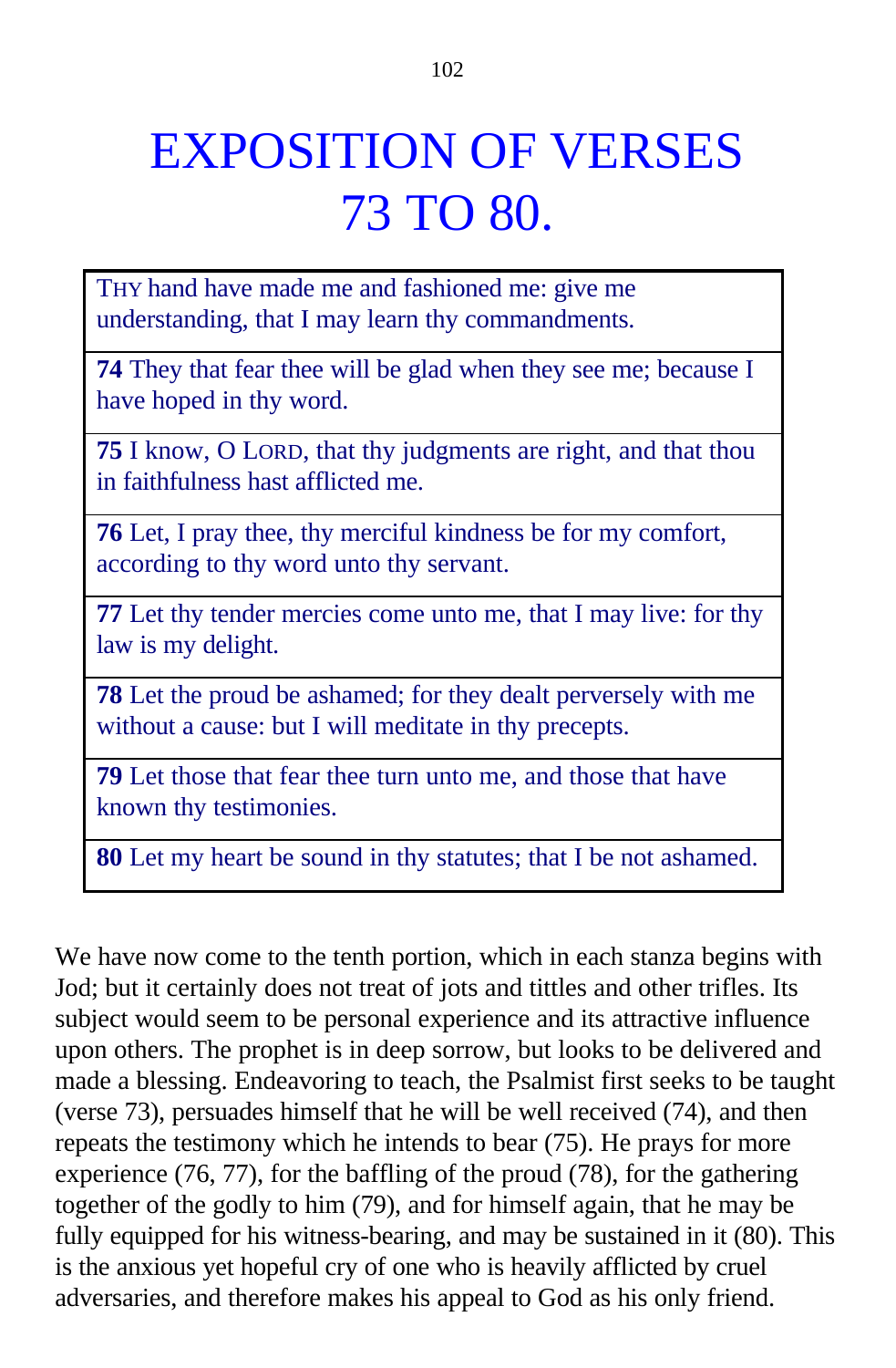**73.** '"*Thy hands have made me and fashioned me: give me understanding that I may learn thy command-merits*'"

'"*Thy hands have made me and fashioned me.*'" It is profitable to remember our creation, it is pleasant to see that the divine hand has had much to do with us; for it never moves apart from the divine thought. It excites reverence, gratitude, and affection towards God when we view him as our Maker, putting forth the careful skill and power of his hands in our forming and fashioning. He took a personal interest in us, making us with his own hands; he was doubly thoughtful, for he is represented both as making and molding us. In both giving existence and arranging existence the Lord manifested love and wisdom; and therefore we find reasons for praise, confidence, and expectation in our being and well-being.

'"*Give me understanding, that I may team thy commandments.*'" As thou hast made me, teach me. Here is the vessel which thou hast fashioned; Lord, fill it l Thou hast given me both soul and body; grant me now thy grace that my soul may know thy will, and my body may join in the performance of it. The plea is very forcible; it is an enlargement of the *cry,* '"*Forsake* not the, work of thine own hands.'" Without understanding the divine law and rendering obedience to it, we are imperfect and useless; but we may reasonably hope that the great Potter will complete his work, anti give the finishing touch to it, by imparting to us sacred knowledge and holy character. If God had roughly made us, and had not also elaborately fashioned us, this argument would lose much of its force; but surely from the delicate art and marvelous skill which the Lord has shown in the formation of the human body, we may infer that he is prepared to take equal pains with the soul, till it shall perfectly bear his image.

A man without a mind is an idiot, the mere mockery of a man; and a mind without grace is wicked, the sad perversion of a mind. We pray that we may not be left without spiritual judgment *or understanding:* this the Psalmist sought in verse 66, and he here pleads for it again: there is no true knowing and keeping of the commandments without it. Fools can sin; but only those who are taught of God can be holy. We often speak of gifted men; but he has the best gifts to whom God has given a sanctified understanding wherewith to know and prize the ways of the Lord. Note well that David's prayer for understanding is not for the sake of speculative knowledge, and the gratification of his curiosity: he desires an enlightened judgment, that he may learn ,God's commandments, and so become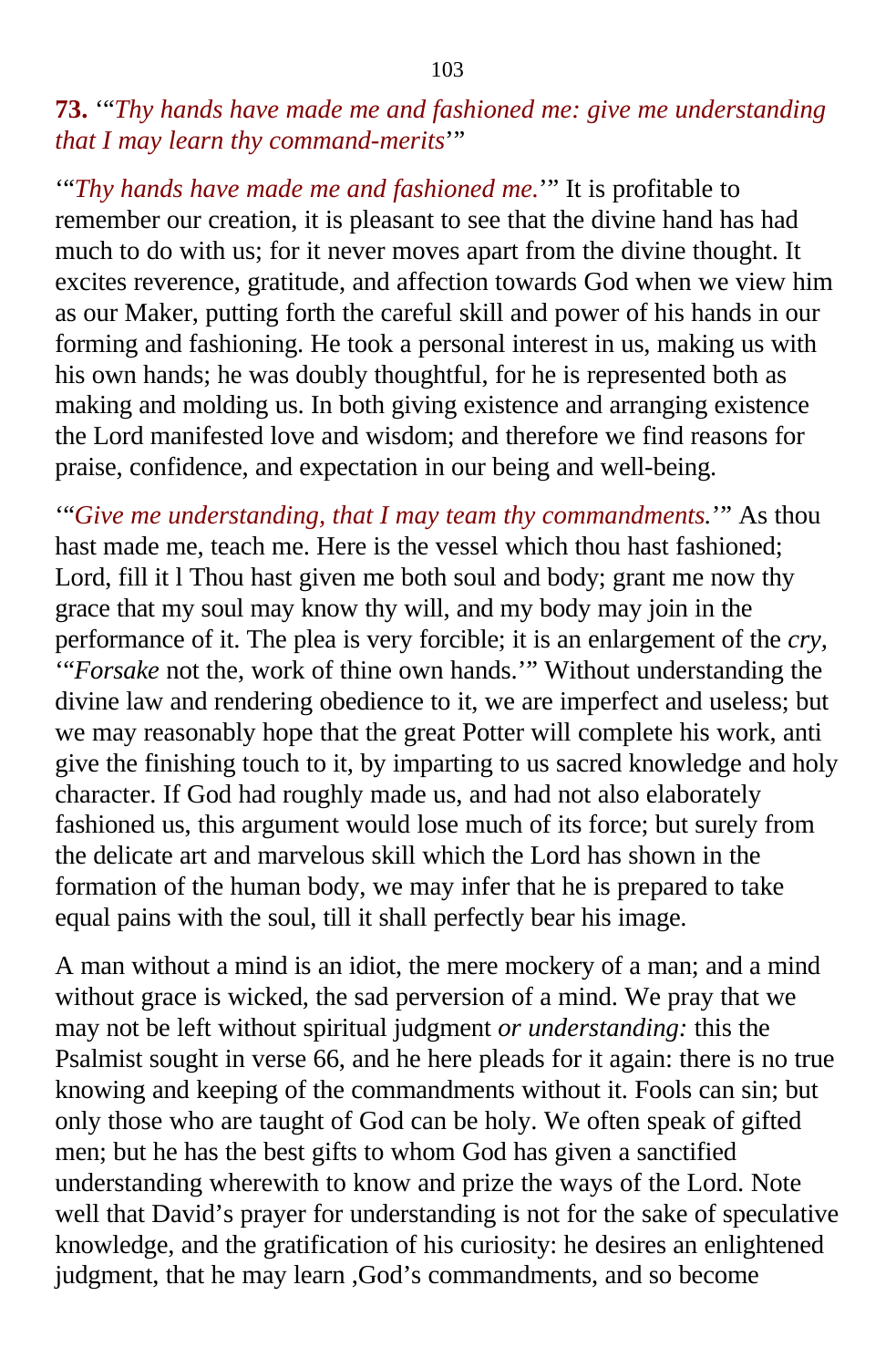obedient and holy. This is the best of learning. A man may abide in the College: where this science is taught all his days, and yet cry out for ability to learn more. The commandment of God is exceeding broad, and so it affords scope for the most vigorous and instructed mind: in fact, no man has by nature an understanding capable of compassing so wide a field, and hence the prayer, "*Give* me understanding"; — as much as to say — I can learn other things with the mind I have, but thy law is so pure, so perfect, spiritual and sublime, that I need to have my mind enlarged before I can become proficient in it. He appeals to his Maker to do this, as if he felt that no power short of that which made him could make him wise unto holiness. We need a new creation, and who can grant us this but the Creator himself? He who made us to live must make us to learn; he who gave us power to stand must give us grace to understand. Let us each one breathe to heaven the prayer of this verse ere we advance a step further; for we shall be lost even in these petitions unless we pray our way through them, and cry to God for understanding.

**74.** '"*They that fear thee will be glad when they see me; because I have hoped in thy word.*'" When a man of God obtains grace for himself he becomes a blessing to others, especially if that grace has made him a man of sound understanding and holy knowledge.

God-fearing men are encouraged when they meet with experienced believers. A hopeful man is a God-send when things are declining or in danger. When the hopes of one believer are fulfilled, his companions are cheered and established, and led to hope also. It is good for the eyes to see a man whose witness is that the Lord is true; it is one of the joys of saints to hold converse with their more advanced brethren. The fear of God is not a left-handed grace, as some have called it; it is quite consistent with gladness; for if even the sight of a comrade gladdens the God-fearing, how glad must they be in the presence of the Lord himself! We do not only meet to share each other's burdens,, but to :partake in each other's joys, gracious men contribute largely to the stock of mutual gladness. Hopeful men bring gladness with them. Despondent spirits spread the infection of depression, and hence few are glad to see them; while those whose hopes are grounded upon God's word carry sunshine in their faces, and are welcomed by their fellows. When professors by their freezing words chill all hearts; the godly avoid their company. May this never be our character!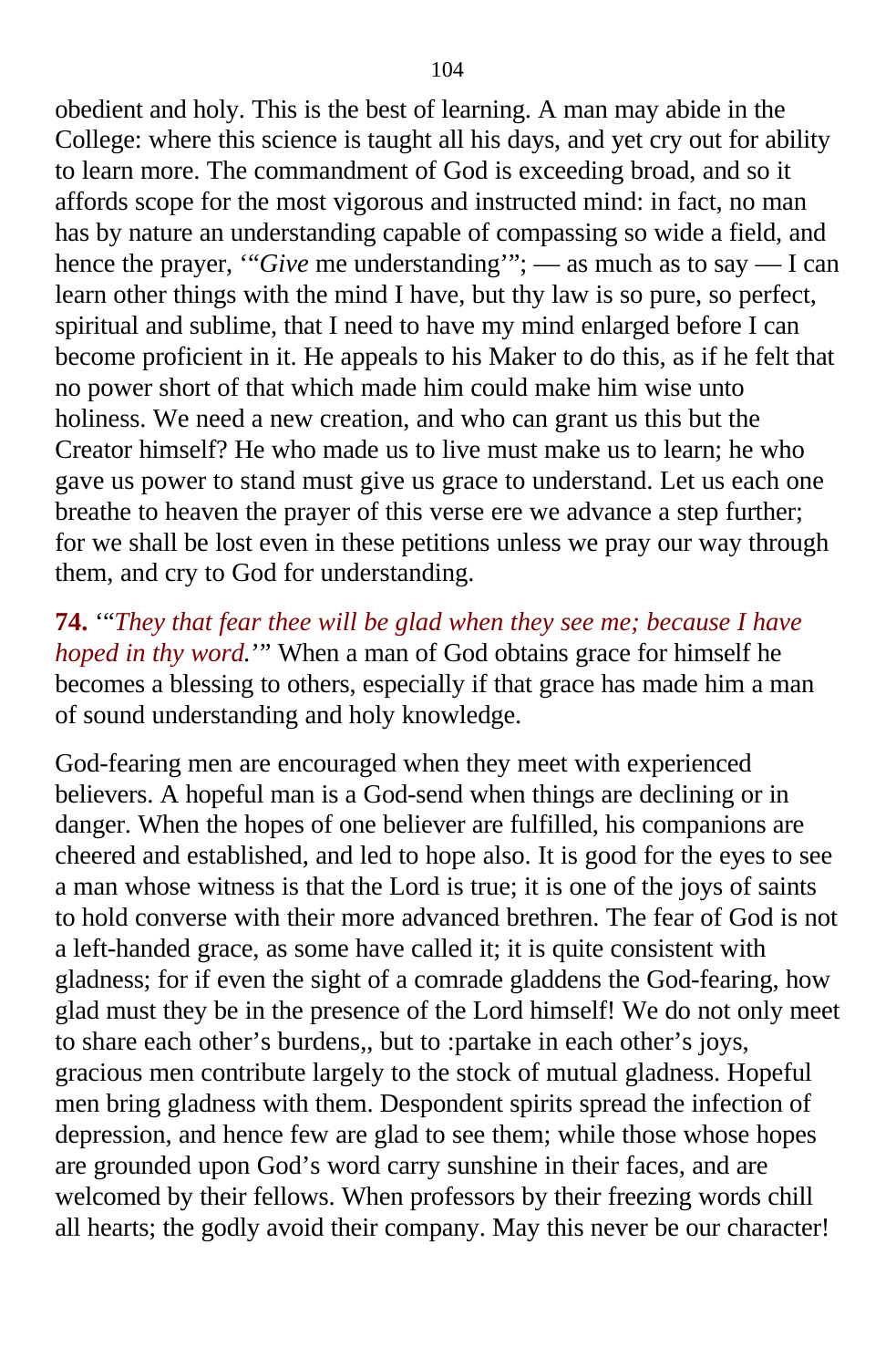**75** '"*I know, O LORD, that thy judgments are right, and that thou in faithfulness hast afflicted me.*'"

'"*I know, O LORD, that thy judgments are right.*'" He who would learn more must be thankful for what he already knows, and be willing to confess it to the glory of God. The Psalmist had been sorely tried, but he had continued to hope in God under his trial, and now he avows his conviction that he had been justly and wisely chastened. This he not only thought but knew, so that he. was positive about it, and spoke without a moment's hesitation. Saints are sure about the rightness of their troubles, even when they cannot see the intent of them. It :made the godly glad to hear David say this, '"*And that thou in faithfulness hast afflicted me.*'" Because love required severity, therefore the Lord exercised it was not because God was unfaithful that the believer found himself in a sore strait, but for just the opposite reason: it was the faithfulness of God to his covenant which brought the chosen one under the rod. It might not be needful that other's should be tried just then; but it was necessary to the Psalmist, and therefore the Lord did not withhold the blessing. Our heavenly Father is no Eli: he will not suffer his children to sin without rebuke, his love is too intense for that. The man who makes the confession of this verse is already progressing in the school of grace, and is learning the commandments. This third verse of the section corresponds to the third of Teth (67), and in a degree to several other verses which make the thirds in their octaves.

**76.** '"*Let, I pray thee, thy merciful kindness be for my comfort, according to thy word unto thy servant.*'" Having confessed the righteousness of the Lord, he now appeals to his mercy, and while he does not ask that the rod may be removed, he earnestly begs for comfort under it. Righteousness and faithfulness afford us no consolation if we cannot also taste of mercy, and, blessed be God, this is promised us in the word, and therefore we may expect it. The words '"merciful kindness'" are a happy combination, and express exactly what we need in affliction: mercy to forgive the sin, and kindness to sustain under the sorrow. With these we can be comfortable in the cloudy and dark day:, and without them we are wretched indeed; for these, therefore, let us pray unto the Lord, whom we have grieved by our sin, and let us plead the word of his grace as our sole reason for expecting his favor. Blessed be his name, notwithstanding our faults we are still his servants, and we serve a compassionate Master. Some read the last clause, '"*according* to thy saying unto thy servant'"; some special saying of the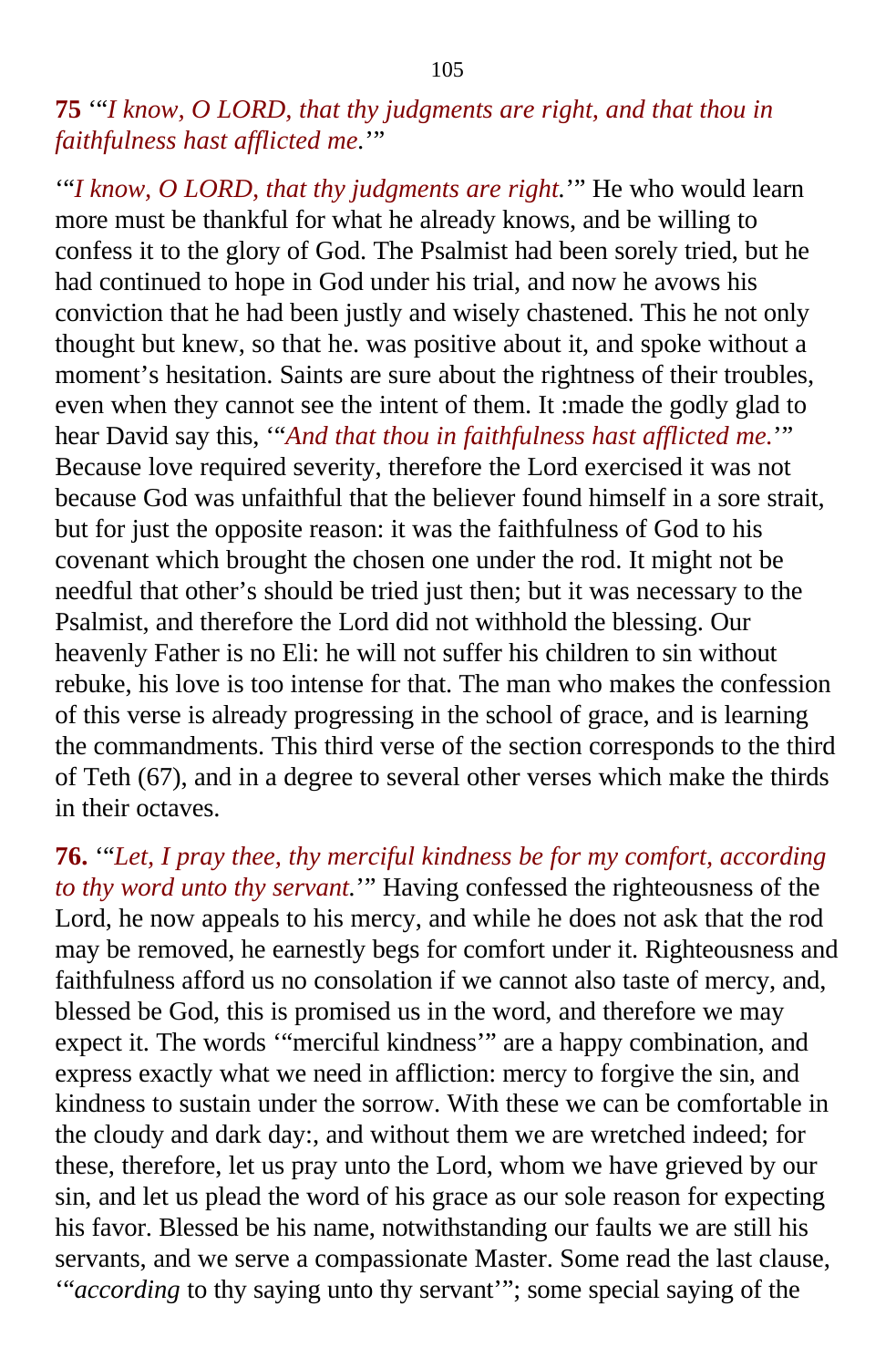Lord was remembered and pleaded: can we not remember some such '"faithful saying,'" and make it the groundwork of our petitioning? That phrase, '"according to thy word,'" is a very favorite one; it: shows the motive for mercy and the manner of mercy. Our prayers are according to the mind of God when they' are according to the word of God.

#### **77.** '"*Let thy tender mercies come unto me, that I may live: for thy law is my delight.*'"

'"*Let thy tender mercies come unto me, that I may live.*'" He was so hard pressed that he was at death's door if God did not succor him. He needed not only mercy, but '"mercies,'" and these must be of a very gracious and considerate kind, even '"tender mercies,'" for he was sore with his wounds. These gentle favors must be of the Lord's giving, for nothing less would suffice; and they must '"*come*'" all the way to the sufferer's heart, for he was not able to journey after them; all he could do was to sigh out, '"Oh that they would come'"! If deliverance did not soon come, he felt ready to expire; and yet he told us but a verse or so ago that he hoped in God's word: how true it is that hope lives on when death seems written on all besides! A heathen said, '"dum spiro spero,'" while I breathe I hope; but the Christian can say, '"dum expiro spero,'" even when I expire I still expect the blessing. Yet no true child of God can live without the tender mercy of the Lord; it is death to him to be under God's displeasure. Notice, again, the happy combination of the words of our English version. Was there ever a sweeter sound than this — '" tender mercies'"? He who has been grievously afflicted, and yet tenderly succored, is the only man who knows the meaning of such choice language.

How truly we live when tender mercy comes to us! Then we do not merely' exist, but live; we are lively, full of life, vivacious, and vigorous. We know not what life is till we know God. Some are said to die by the visitation of God, but we live by it.

'"*For thy law is my delight.*'" O blessed faith I He is no mean believer who rejoices in the law even when its broken precepts cause him to suffer. To delight in the word when it rebukes us, is proof that we are profiting under it. Surely this is a plea which will prevail with God, however bitter our griefs may be; if we still delight in the law of the Lord he cannot let us die, he must and 'will cast a tender look upon us, and comfort our hearts.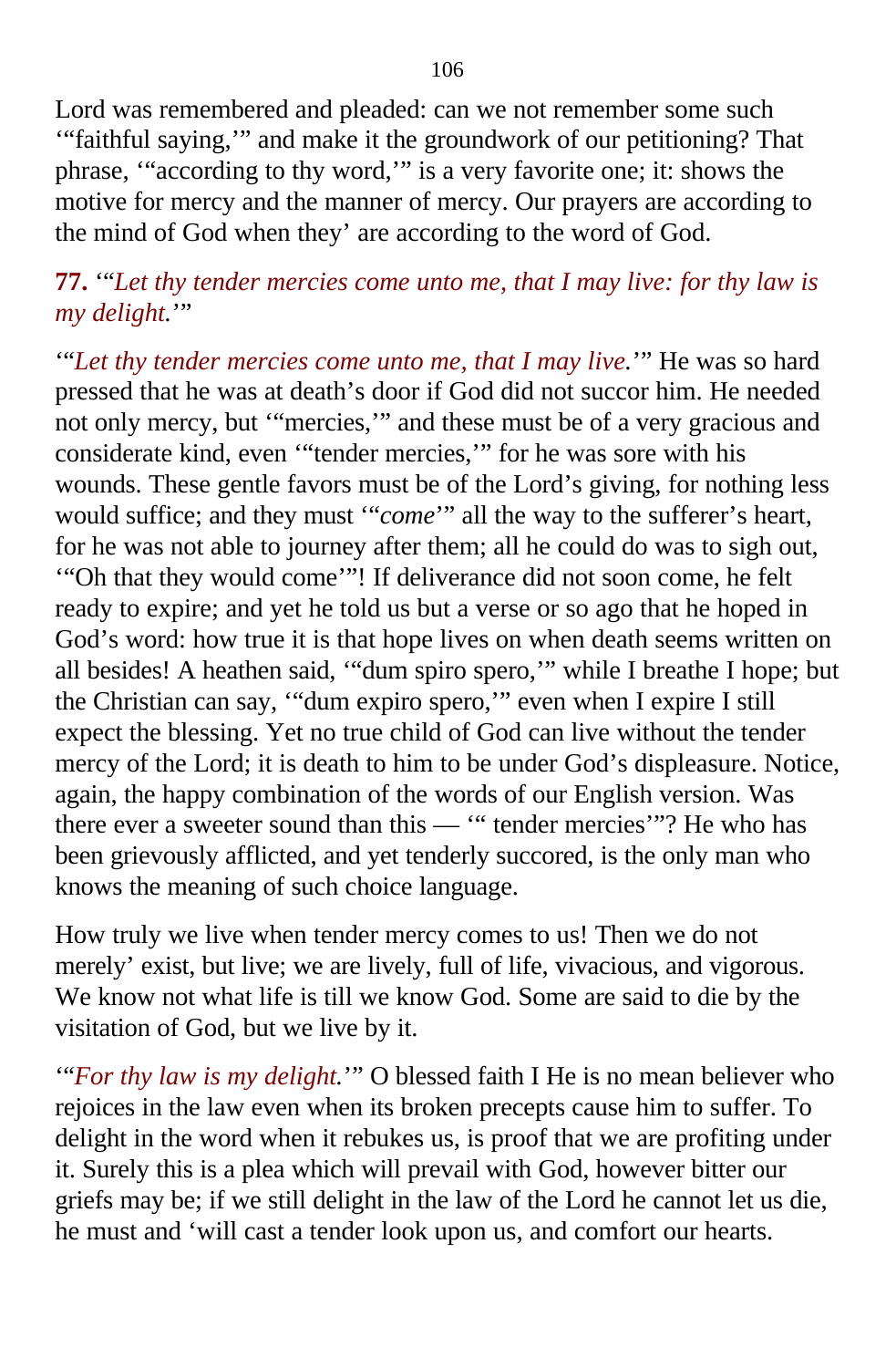#### **78.** '"*Let the proud be ashamed; for they dealt perversely with me without a cause: but I will meditate in thy precepts.*'"

'"*Let the proud be ashamed.*'" He begged that the judgments of God might no longer fall upon himself, but upon his cruel adversaries. God will not suffer those who hope in his word to be put to shame, for he reserves that reward for haughty spirits: they shall yet be overtaken with confusion, and become the subjects of contempt, while God's afflicted ones shall again lift up their heads. Shame is for the proud, for it is a shameful thing; to be proud. Shame is not for the holy, for there is nothing in holiness to be ashamed of.

'"*For they dealt perversely with me without a cause.*'" Their malice was wanton, he had not provoked them. Falsehood was employed to forge an accusation against him; they had to bend his actions out of their true shape before they could assail his character. Evidently the Psalmist keenly felt the malice of his foes. His consciousness of innocence with regard to them created a burning sense of injustice, and he appealed to the righteous Lord to take his part and clothe his false accusers with shame. Probably he mentioned them as '"*the* proud;' because he knew that the Lord always takes vengeance on proud men, and vindicates the cause of those whom they oppress. Sometimes he mentions the proud, and sometimes the wicked, but he always means the same persons; the words are interchangeable: he who is proud is sure to be wicked, and proud persecutors are, the worst of wicked men.

'"*But I will meditate in thy precepts.*'" He would leave the proud in God's hands, and give himself up to holy studies and contemplations. To obey the divine precepts we have need to know them, and think much of them, hence, this persecuted saint felt that meditation must be his chief employment. He would study the law of God, and not the law of retaliation. The proud are not worth a thought. The worst injury they can do us is to take us away from our devotions; let us baize them by keeping all the closer to our God when they are most malicious in their onslaughts.

In a similar position to this we have met with the proud in other octave... and shall meet them yet again. They are evidently a great plague to the Psalmist, but he rises above them.

**79.** '"*Let those that fear thee turn unto me, and those that have known thy testimonies.*'" Perhaps the tongue of slander had alienated some of the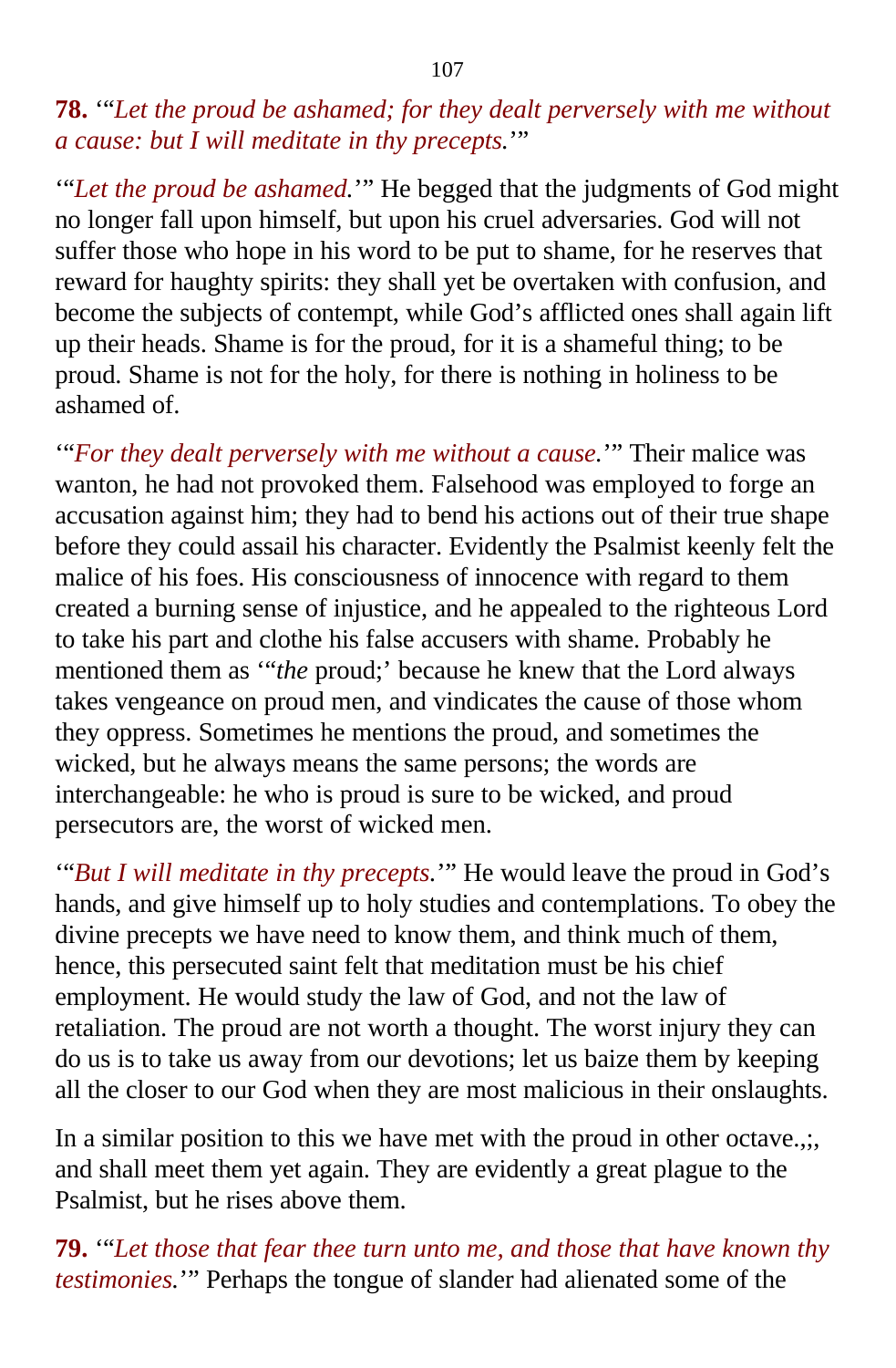godly, and probably the actual faults of David had grieved many more. He begs God to turn to him, and then to turn his people towards him. Those who are right with God are also anxious to be right with his children. David craved the love and sympathy of gracious men of all grades — of those who were beginners in grace, and of those who were mature in piety — '"those that fear thee,'" and '"those that have known thy testimonies.'" We cannot afford to lose the love of the' least of' the saints; and if we have lost their esteem we may most properly pray to have it restored. David was the leader of the godly party in the nation, and it wounded him to the heart when he perceived that those who feared God were not as glad to see him as aforetime they had been. He did not bluster, and say that if they could do without *him* he could very well do without *them;* but he so deeply felt the value of their sympathy, that he made it a matter of prayer that the Lord would turn their hearts to him again. Those who are dear to God, and are instructed in his word, should be very precious in our eyes, and we should do our utmost to be upon good terms with them.

David has two descriptions for the saints: they are God-fearing and God. knowing. They possess both devotion and instruction; they have both the spirit and the science of true religion. We know some believers who are gracious, but not intelligent; and, on the other hand, we also know certain professors who have all head and no heart: he is the man who combines devotion with intelligence. We neither care for devout dunces nor for intellectual icebergs. When fearing and knowing walk hand in hand they cause men to be thoroughly furnished unto every good work. If those choice spirits who both love God and learn of God are my favorite companions I may hope that I am one of their order. Grant, O Lord, that such persons ever turn to me because they find in me congenial company!

**80.** '"*Let my heart be sound in thy statutes: that I be not ashamed.*'" This is even more important than to be held in esteem by good men. This is the root of the matter. If the heart be sound in obedience to God, all is well, or will be well. If right at heart we are right in the main. If we be not sound before God, our name for piety is an empty sound. Mere profession wilt fail, and undeserved esteem will disappear like a bubble: when it bursts; only sincerity and truth will endure in the evil day. He who is right at heart ;has no reason for shame, and he never shall have any. Hypocrites ought to be ashamed now, and they shall one day be put to shame without end: their hearts are rotten, and their names shall rot. This eightieth verse is a variation of the prayer of the seventy-third verse; there the Psalmist sought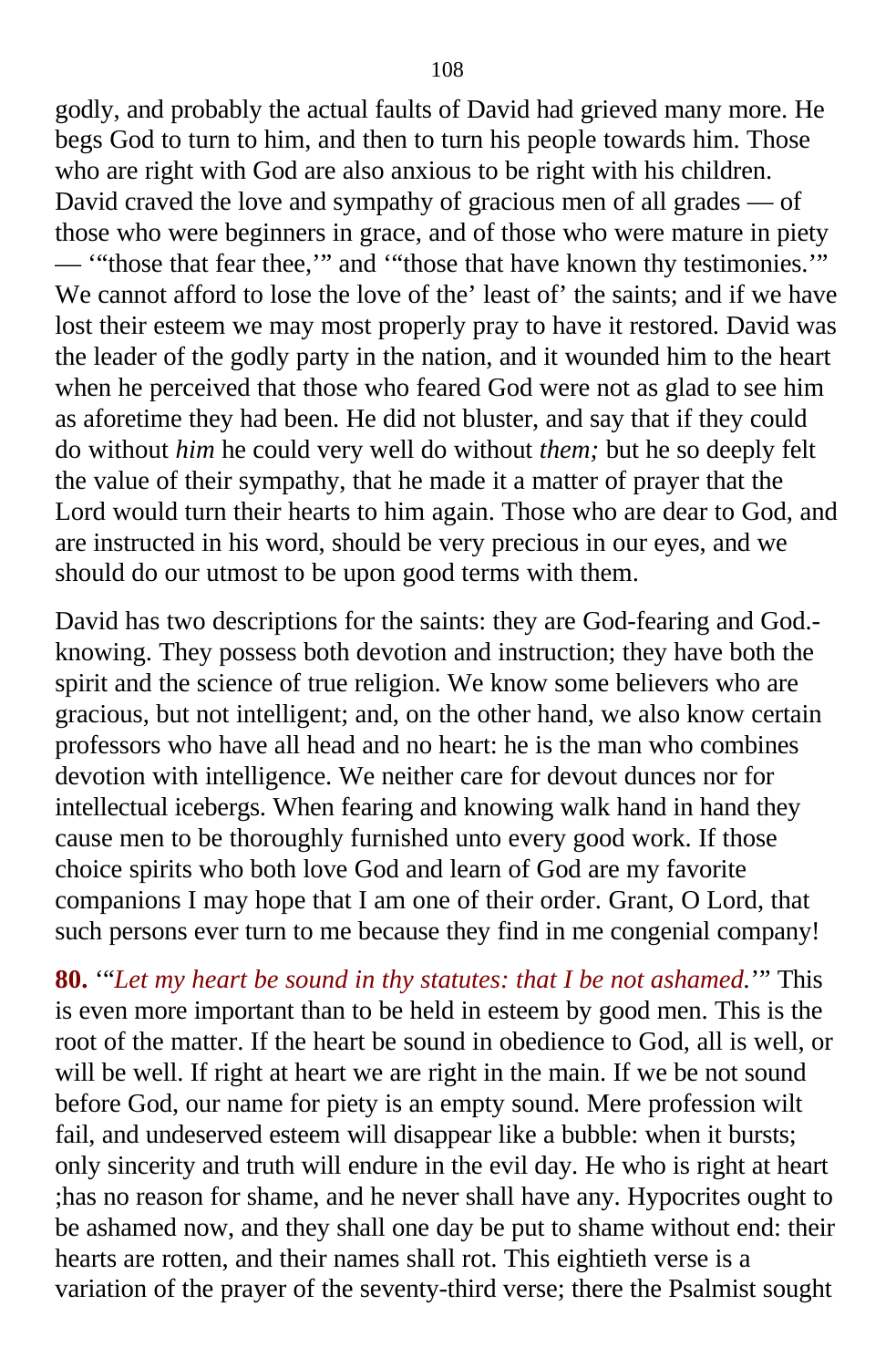sound understanding, here he goes deeper, and begs for a sound heart. Those who have learned their own frailty by sad experience, are led to dive beneath the surface, and cry to the Lord for truth in the inward parts. In closing the consideration of these eight verses, let us join with the writer in the prayer, '"Let my heart be sound in thy statutes.'"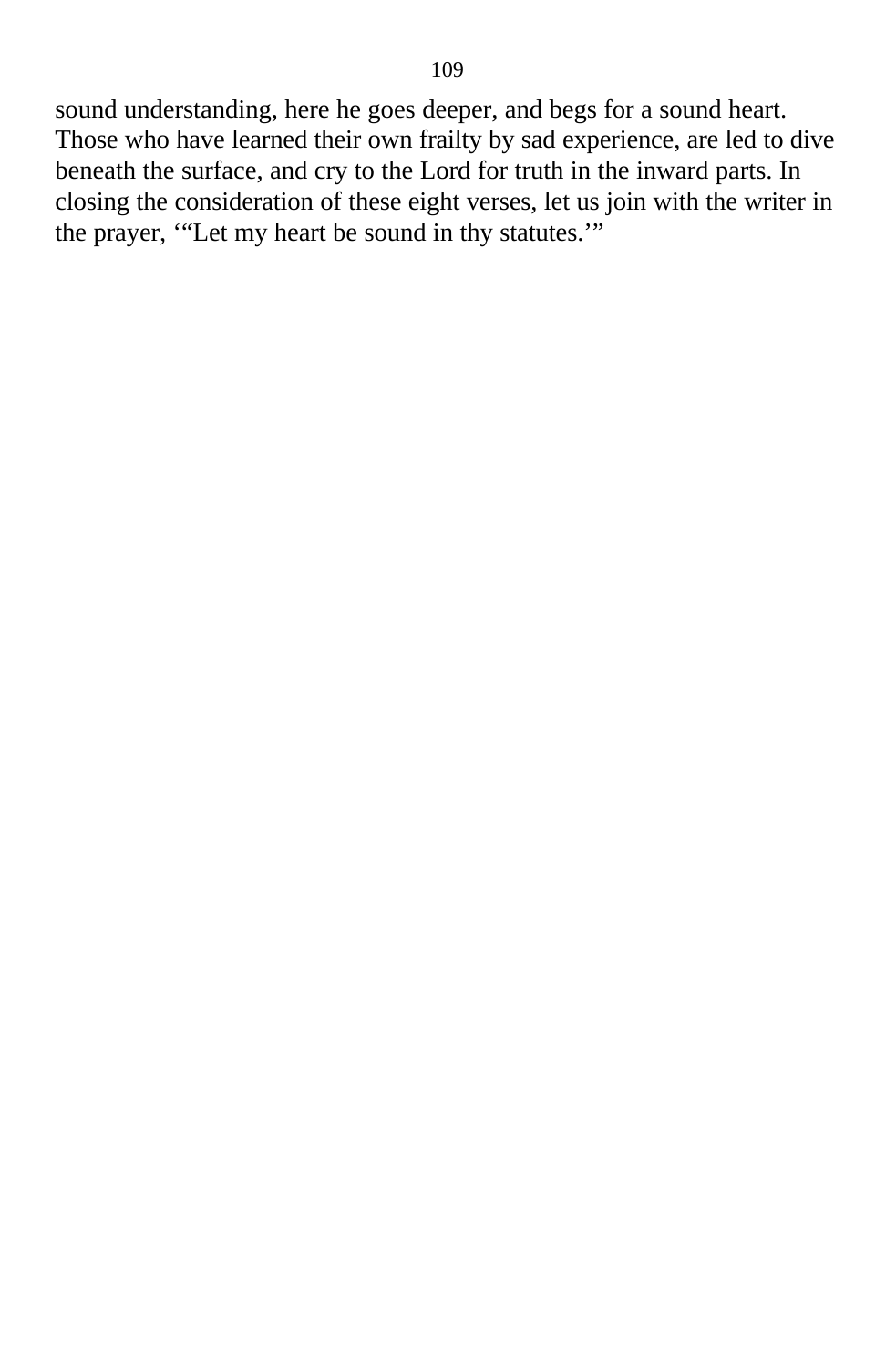## EXPOSITION OF VERSES 81 TO 88.

MY soul fainteth for thy salvation: but I hope in thy word.

**82** Mine eyes fail for thy word, saying, When wilt thou comfort me?

**85** For I am become like a bottle in the smoke; yet do I not forget thy statutes.

**84** How many are the days of thy servant? when wilt thou execute judgment on them that persecute me?

**85** The proud have digged pits for me, which are not after thy law.

**86** All thy commandments are faithful: they persecute me wrongfully; help thou me.

**87** They had almost consumed me upon earth; but I forsook not thy precepts.

**88** Quicken me after thy lovingkindness; so shall I keep the testimony of thy mouth.

This portion of the gigantic psalm sees the Psalmist *in extremis.* His enemies have brought him to the lowest condition of anguish and depression; yet he is faithful to the law, and trustful in his God. This octave is the midnight of the psalm, and very dark and black it is. Stars, however, shine out, and the last verse gives promise of the dawn. The strain will after this become more cheerful; but meanwhile it should minister comfort to us to see so eminent a servant of God so hardly used by the ungodly. Evidently in our own persecutions, no strange thing has happened unto us.

**81.** '"*My soul fainteth for thy salvation: but I hope in thy word.*'"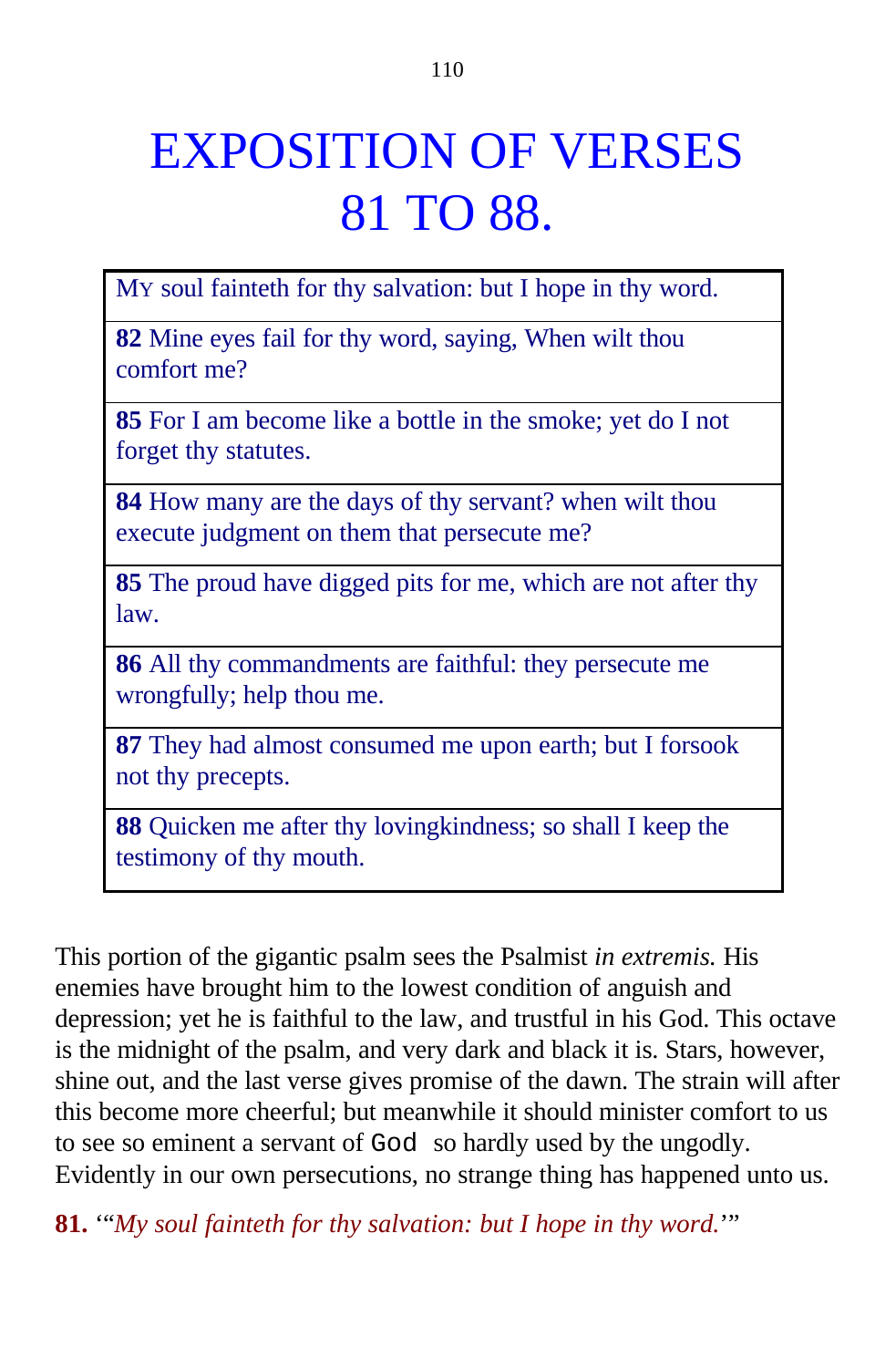'"*My soul fainteth for thy salvation.*'" He wished for no deliverance but that which came from God: his one desire was for '"*thy* salvation.'" But for that divine deliverance he was eager to the last degree — up to the full measure of his strength, yea, and beyond it, till he fainted. So strong was his desire that it produced prostration of' spirit. He grew weary with waiting, faint with watching, sick with urgent need. Thus the sincerity and eagerness of his desires were proved. Nothing else could satisfy him but deliverance wrought out by the hand of God; his inmost nature yearned, and pined for salvation from the God of all grace, and he must have it or utterly fail. '"*But I hope in thy word.*'" Therefore he felt that salvation would come; for God cannot break his promise, nor disappoint the hope which his own word has excited: yea, the fulfillment: of his word is near at hand when our hope is firm and our desire fervent. Hope alone can keep the soul from fainting by using the smelling-bottle of the promise. Yet hope does not quench desire for a speedy answer to prayer; it increases our importunity, for it both stimulates ardor and sustains the heart under delays. To faint for salvation, and to be kept from utterly failing of the hope of it, is the frequent experience of the Christian man. We are '"faint yet pursuing.'" Hope sustains when desire exhausts. While the grace of desire throws us down, the grace of hope lifts us up again.

**82.** '"*Mine eyes fail for thy word, saying, When wilt thou comfort me?*'" His eyes gave out with eagerly gazing for the kind appearance of the Lord, while his heart in weariness cried out for speedy comfort. To read the word till the eyes can no longer see is but a small thing compared with watching for the fulfillment of the promise till the inner eyes of expectancy begin to grow dim with hope deferred. We may not set times to God, for this is to limit the Holy One of Israel; yet we may urge our suit with importunity, and make fervent inquiry as to why the promise tarries. David sought no comfort except that which comes from God; his question is, '"When wilt *thou* comfort me?'" If help does not come from heaven it will never come at all: all the good man's hopes look that way, he has not a glance to dart in any other direction. This experience of 'waiting and fainting is wellknown by full-grown saints, and it teaches them many precious lessons; which they would never learn by any other means. Among the choice results is this one — that the body rises into sympathy with the soul, both heart: and flesh cry out for the living God, and even the eyes find a tongue, '"saying, When wilt thou comfort me?'" It must be an intense longing which is not satisfied to express itself by the lips, but speaks with the eyes,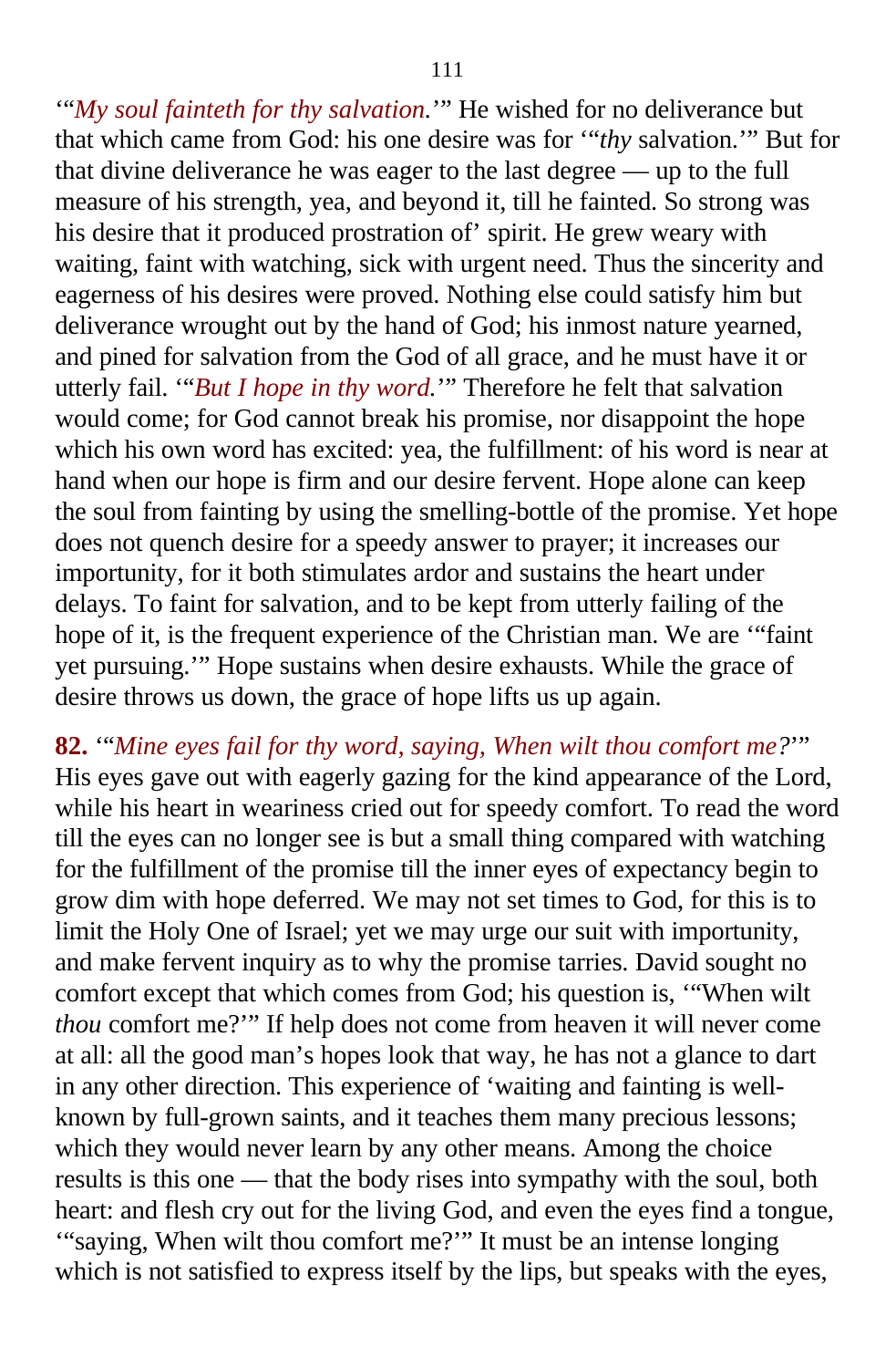by those eyes failing through intense watching. Eyes can speak right eloquently; they use both mutes and liquids, and can sometimes say more than tongues. David says in another place.

The Lord hath heard the voice of my weeping'" (Ps. 6. 8). Specially are our eyes eloquent when they begin to fail with weariness and woe. A humble eye lifted up to heaven in silent prayer may flash such flame as shall melt the bolts which bar the entrance of vocal prayer, and :so heaven shall be taken by storm with the artillery of tears. Blessed are the eyes that are strained in looking after God. The eyes of the Lord will see to it that such eyes do not actually fail. How much better to watch for the Lord with aching eyes than to have them sparkling at the glitter of vanity!

## **83.** '"*For I am become like a battle in the smoke; yet do I not forget thy* statutes<sup>"</sup>

'"*For I am become like a bottle in the smoke,*'" The skins used for containing wine, when emptied, were hung up in the tent, and when the place reeked with smoke the skins grew black and sooty, and in the heat they became wrinkled and worn. The Psalmist's face through sorrow had become dark and dismal, furrowed and lined; indeed, his whole body had so sympathized with his sorrowing mind as to have lost its natural moisture, and to have become like a skin dried and tanned. His character had been smoked with slander, and his mind parched with persecution; he was half afraid that he would become useless and incapable through so much mental suffering, and that men would look upon him as an old wornout skin bottle, which could hold nothing, and answer no purpose. What a metaphor for a man to use who was certainly a poet, a divine, and a master in Israel, if not a king, and a man after God's own heart! It is little wonder if we, commoner folks are made to think very little of ourselves, and are filled with distress of mind. Some of us know the inner meaning of this simile, for we, too, have felt dingy, mean, and worthless, only fit to be cast away. Very black and hot has been the smoke which has enveloped us; it seemed to come not alone from the Egyptian furnace, but from the bottomless pit; and it had a clinging power which made the soot of it fasten upon us and blacken us with miserable thoughts.

'"*Yet do I not forget thy statutes.*'" Here is the patience of the saints and the victory of faith. Blackened the man of God might be by falsehood, but the truth was in him, and he never gave it up. He was faithful to his King when he seemed deserted and left to the vilest uses. The promises came to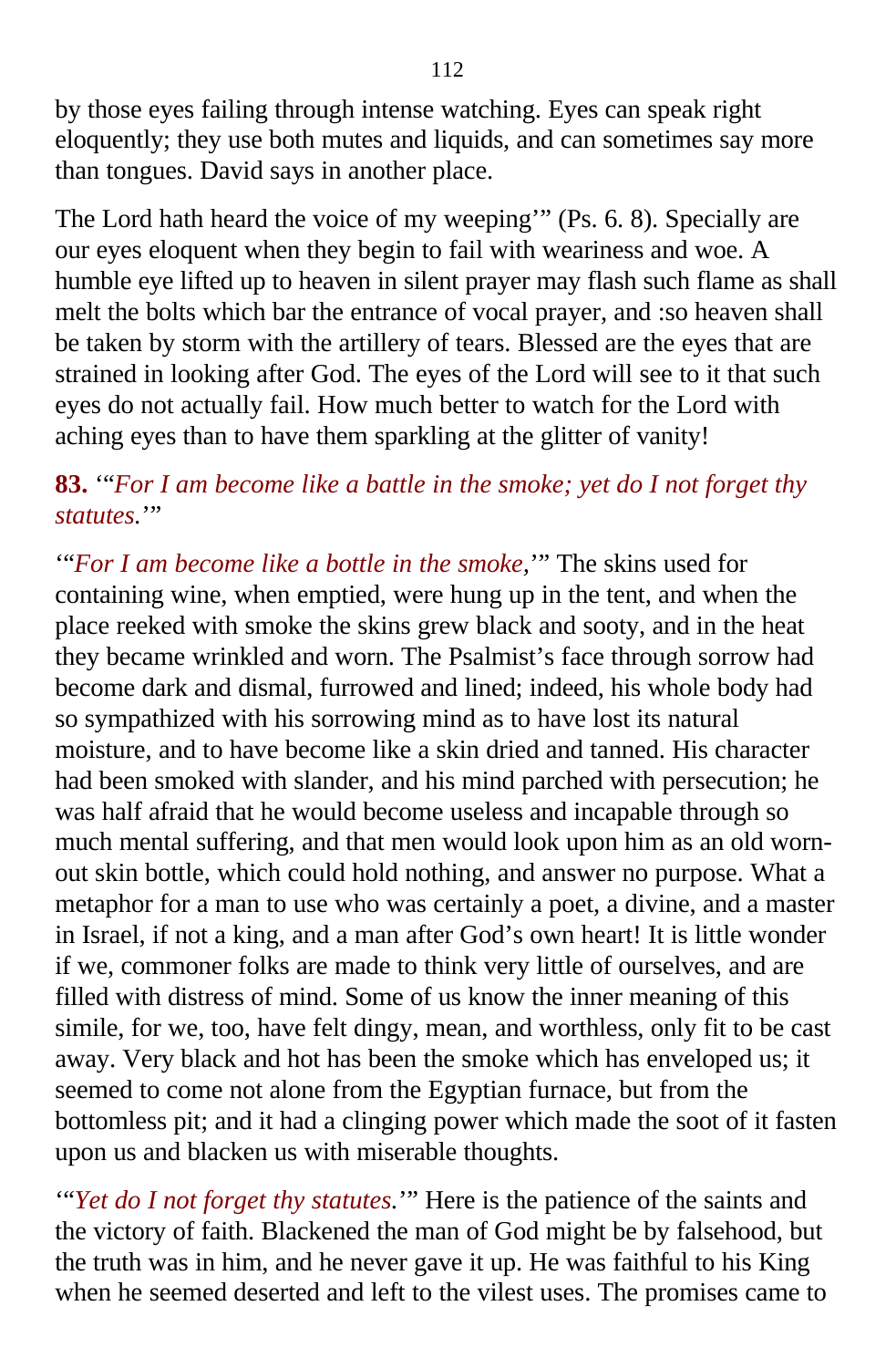his mind, and, what was still better evidence of his loyalty, the statutes were there too: he stuck to his duties as well as to his comforts. The worst circumstances cannot destroy the true believer's hold upon his God. Grace is a living power which survives that which would suffocate all other forms of existence. Fire cannot consume it, and smoke cannot smother it. A man may be reduced to skin and bone, and all his comfort may be dried out of him, and yet he may hold fast his integrity and glorify his God. It is, however, no marvel that in such a case the eyes which are tormented with the smoke cry out for the Lord's delivering hand, and the heart, heated and faint, longs for the divine salvation.

#### **84.** '"*How many are the days of thy servant? when wilt thou execute judgment on them that persecute me!*'"

'"*How many are the days of thy servant?*'" I cannot hope to live long in such a condition; thou must come speedily to my rescue or I shall die. Shall all my short life be consumed in such destroying sorrows? The brevity of life :is a good argument against the length of an affliction. Lord, since I am to live so short a time, be pleased to shorten my sorrow also.

Perhaps the Psalmist means that his days seemed too many since they were spent in such distress. He half wished that they were ended, and therefore he asked in trouble, '"How many are the days of thy servant?'" Long life now seemed a calamity rather than a benediction. Like a hired servant, he had a certain term to serve, and he would not complain of what he had to bear; but still the time seemed long because his griefs were so heavy. No one knows the appointed number of our days except the Lord, and therefore to him the appeal is made that he would not prolong them beyond his servant's strength. It cannot be the Lord's mind that his own servant should always; be treated so unjustly; there must be an end to it; when would it be?

'"*When wilt thou execute judgment on them that persecute me?*'" He had placed his case in the Lord's hands, and he prayed that sentence might be given and put into execution. He desired nothing but justice, that his character might be cleared and his persecutors silenced. He knew that God would certainly avenge his own elect, but the day of rescue tarried, the hours dragged heavily along, and the persecuted one cried day and night for deliverance.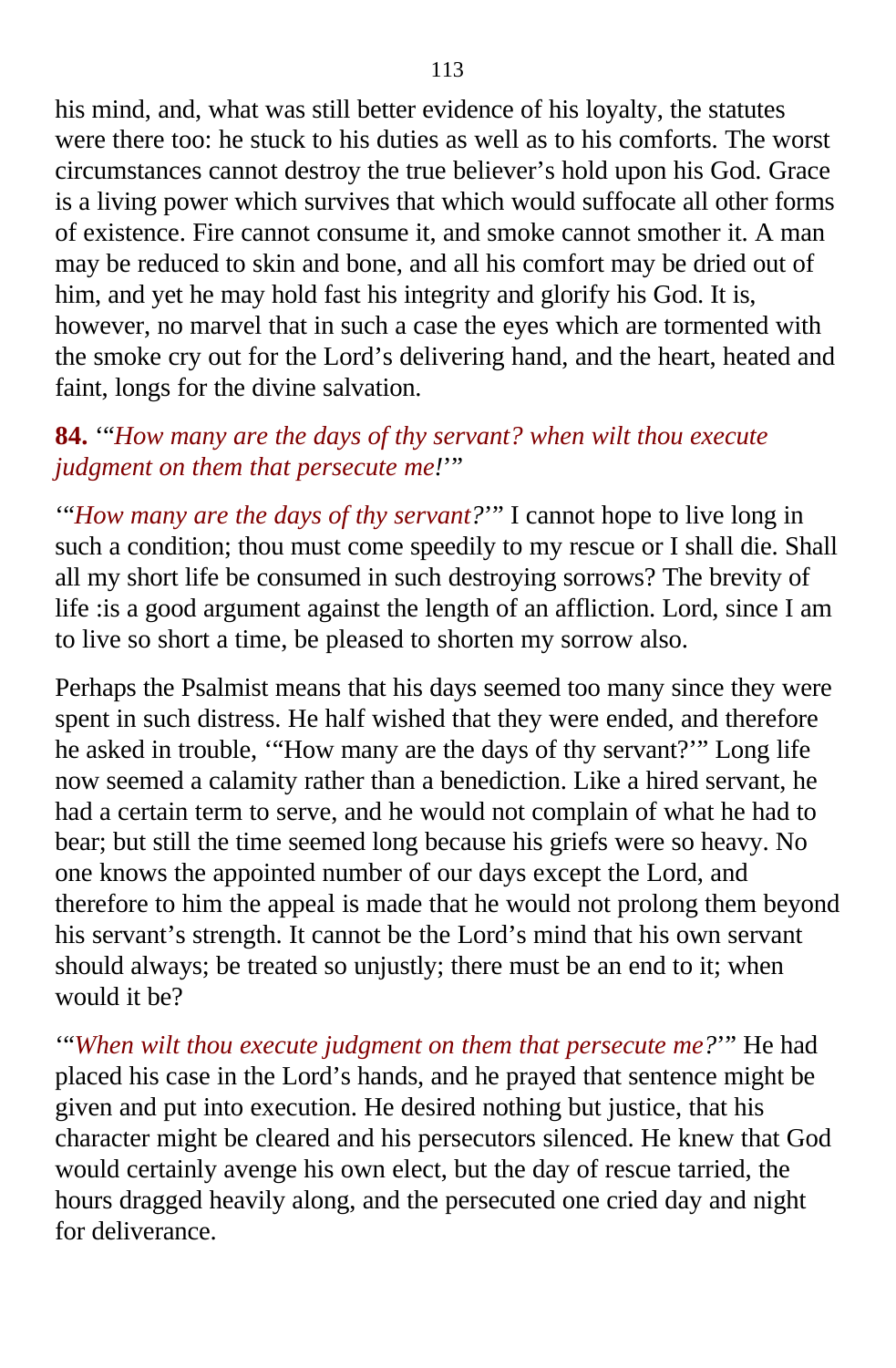**85.** '"*The proud have digged pits for me, which are not after thy law.*'" As men who hunt wild beasts are wont to make pitfalls and snares;, so did David's foes endeavor to entrap him. They went laboriously and cunningly to work to ruin him, '"*they* digged *pits*'"*;* not one, but many. If one would not take him, perhaps another would, and so they digged again and again. One would think that ,tach haughty people would not have soiled their fingers with digging; but they swallowed their pride in hopes of swallowing their victim. Whereas they ought to have been ashamed of such meanness, they were conscious of no shame, but, on the contrary, were proud of their cleverness; proud of setting a trap for a godly man. '"*Which are not after thy law.*'" Neither the men nor their pits were according to the divine law: they were cruel and crafty deceivers, and their pits were contrary to the Levitical law, and contrary to the command which bids us love our neighbor. If men would keep to the statutes of the Lord, they would lift the fallen out of the pit, or fill up the pit so that none might stumble into it; but they would never spend a moment in working injury to others. When, however, they become proud:, they are sure to despise others; and for this reason they seek to circumvent them, that they may afterwards hold them up to ridicule.

It was well for David that *his* enemies were God's enemies, and that their attacks upon him had no sanction from the Lord. It was also much to his gain that he was not ignorant of their devices, for he was thus put upon his guard, and led to watch his ways lest he should fall into their pits. While he kept to the law of the Lord he was safe, though even then it was an uncomfortable thing to have his path made dangerous by the craft of wanton malice.

## **86.** '"*All thy commandments are faithful: they persecute me wrongfully;* help thou me."

'"*All thy commandments are faithful.*'" He had no fault to find with God's law, even though he had fallen into sad trouble through obedience to it. Whatever the command might cost him, it was worth it; he felt that God's way might be rough, but it was right; it might make him enemies, but still it was his best friend. He believed that in the end God's command would turn out to his own profit, and that he should be no loser by obeying it.

'"*They persecute me wrongfully.*'" The fault lay with his persecutors, and neither with his God nor with himself. He had done no injury to anyone, nor acted otherwise than according to truth and justice; therefore he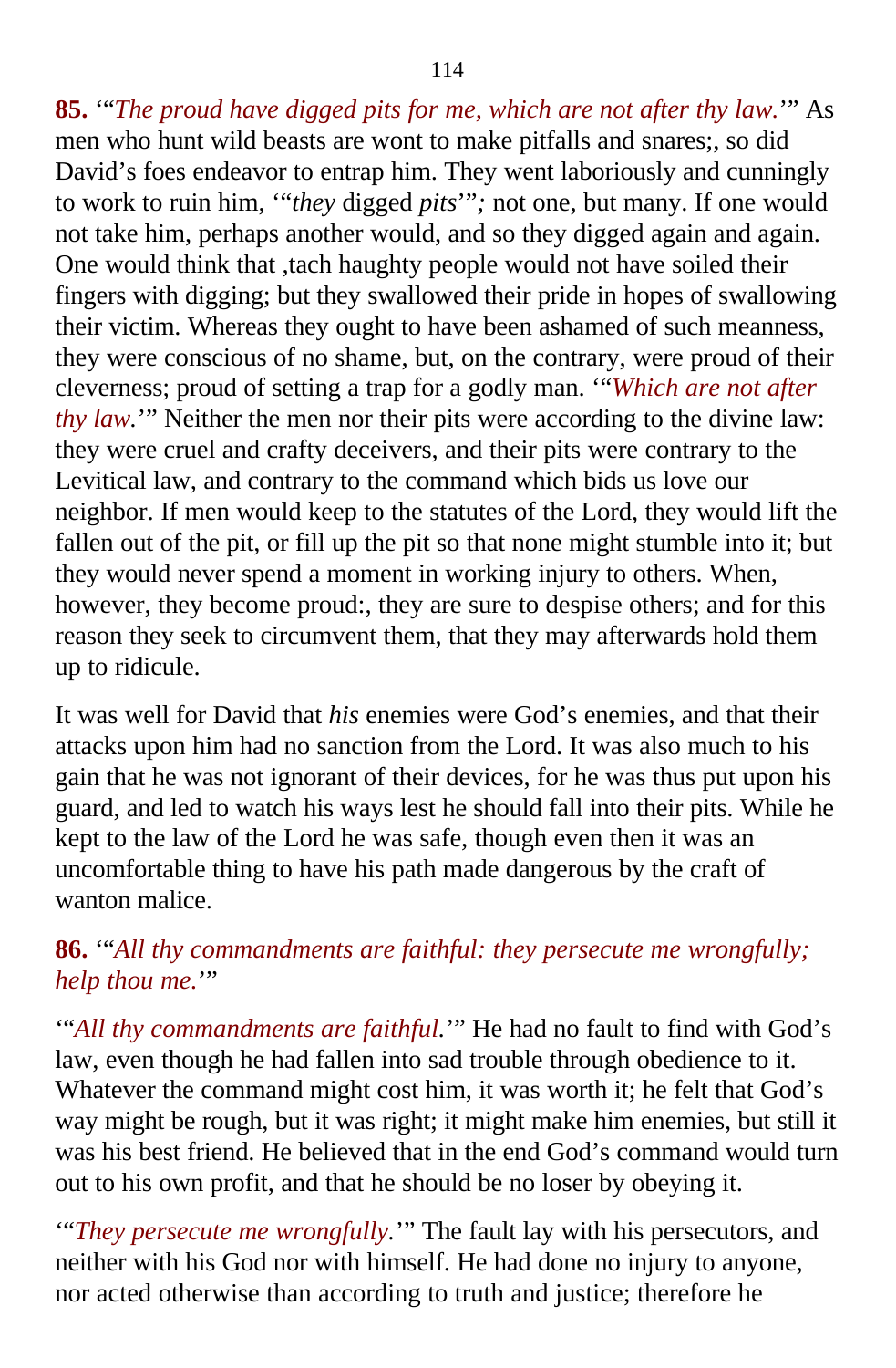confidently appeals to his God, and cries, '"*Help thou me.*'" This is a golden prayer, as precious as it is short The words are few, but the meaning is full. Help was needed that the persecuted one might avoid the snare, might bear up under reproach, and might act so prudently as to baffle his foes. God's help is our hope. Whoever may hurt us, it matters not so long as the Lord helps us; for if indeed the Lord help us, none can really hurt us. Many a time have these words been groaned out by troubled saints, for they are such as suit a thousand conditions of need, pain, distress, weakness, and sin. '"Help, Lord,'" will be a fitting prayer for youth and age, for labor and suffering, for life and death... No other help is sufficient, but God's help is all-sufficient, and we cast ourselves upon it without fear.

## **87.** '"*They had almost consumed me upon earth; but l forsook not thy* precepts."

'"*They had almost consumed me upon earth.*'" His foes had almost destroyed him so as to make him altogether fail. If they could they would have eaten him, or burned him alive; anything so that they could have made a full end of the good man. Evidently he had fallen under their power to a large extent, and they had so used that power that he was well-nigh consumed. He was almost gone from off the earth; but almost is not altogether, and so he escaped by the skin of his teeth. The lions are chained: they can rage no further than our God permits. The Psalmist perceives the limit of their power: they could at the utmost only consume him "upon the earth:" they could touch his earthly life and earthly goods. Upon earth they almost ate him up, but he had an eternal portion which they could not even nibble at.

'"*But I forsook not thy precepts.*'" Neither fear, nor pain, nor loss, could make David turn out of the plain way of God's command. Nothing could drive him from obeying the Lord. If we stick to the precepts we shall be rescued by the promises. If ill-usage could have driven the oppressed saint from the way of right:, the purpose of the wicked would have been answered, and we should have heard no more of David: but through divine grace he was not overcome of evil. If we are resolved to die sooner than forsake the Lord, we may depend upon it that we shall not die, but shall live to see the overthrow of them that hate us.

**88.** '"*Quicken me after thy lovingkindness; so shall I keep the testimony of thy mouth.*"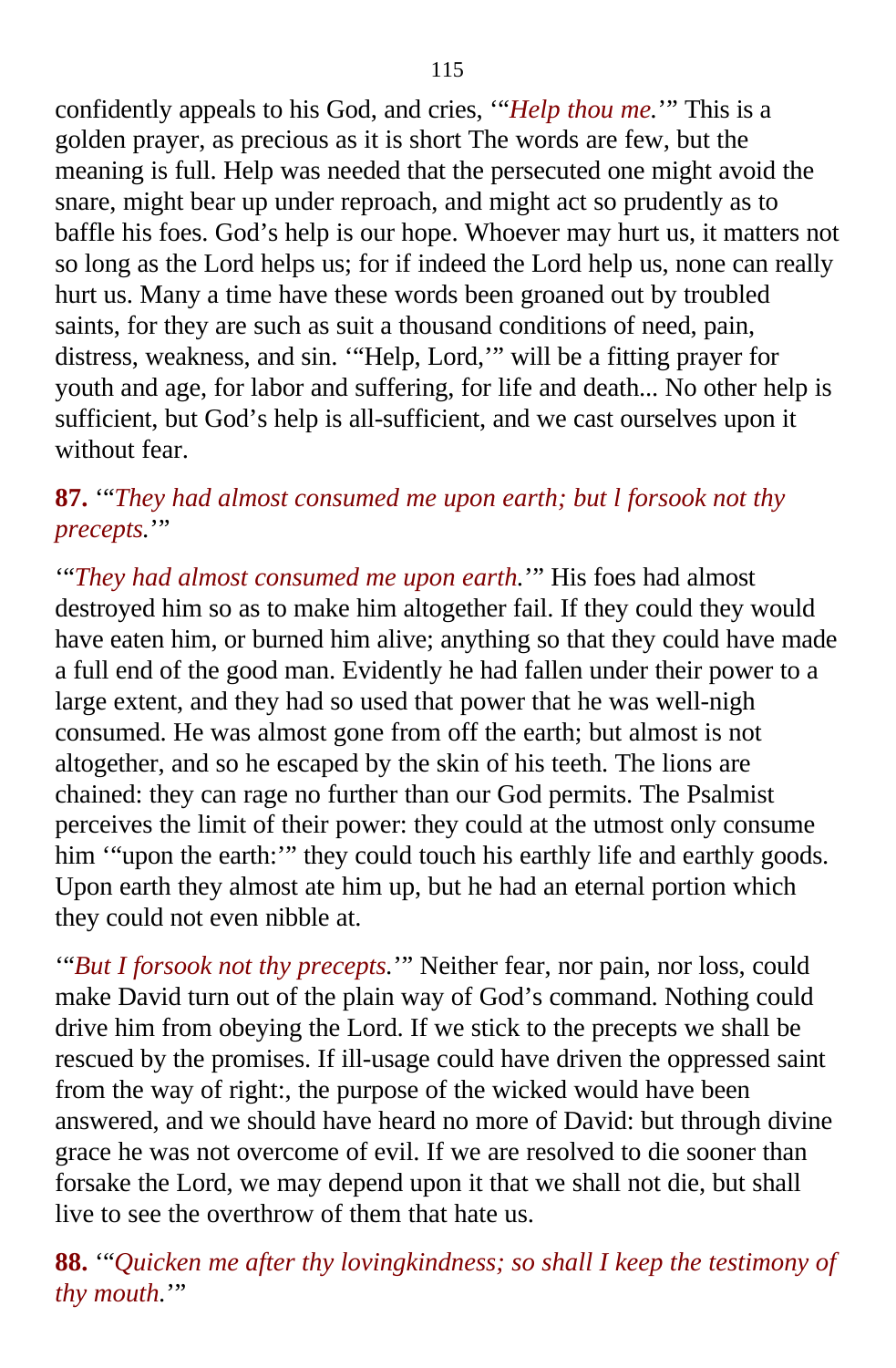'"*Quicken me after thy lovingkindness.*'" Most wise, most blessed prayer l If we are revived in our own personal piety we shall be out of reach of our assailants. Our best protection from tempters and persecutors is more life. Lovingkindness itself cannot do us greater service than by making us to have life more abundantly. When we are quickened we are able to bear affliction, to baffle cunning, and to conquer sin. We look to the lovingkindness of God as the source of spiritual revival, and we entreat the Lord to quicken us, not according to our deserts, but after the boundless energy of his grace. What a blessed word is this '"lovingkindness'"! Take it to pieces, and admire its double force of love.

'"*So shall I keep the testimony of thy mouth.*'" If quickened by the Holy Ghost we shall keep God's testimony by a holy character. We shall also be faithful to sound doctrine when the Spirit visits us and makes us faithful. None keep the word of the Lord's mouth unless the word of the Lord's mouth quickens them. We ought greatly to admire the spiritual prudence of the Psalmist, who does not so much pray for freedom from trial as for renewed life that he may be supported under it. When the inner life is vigorous all is well. David prayed for a sound heart in the closing verse of the last octave, and here he seeks a revived heart; this is going to the root of the matter, by seeking that which is the most needful of all things. Lord, let it be heart-work with us, and let our hearts be right with thee.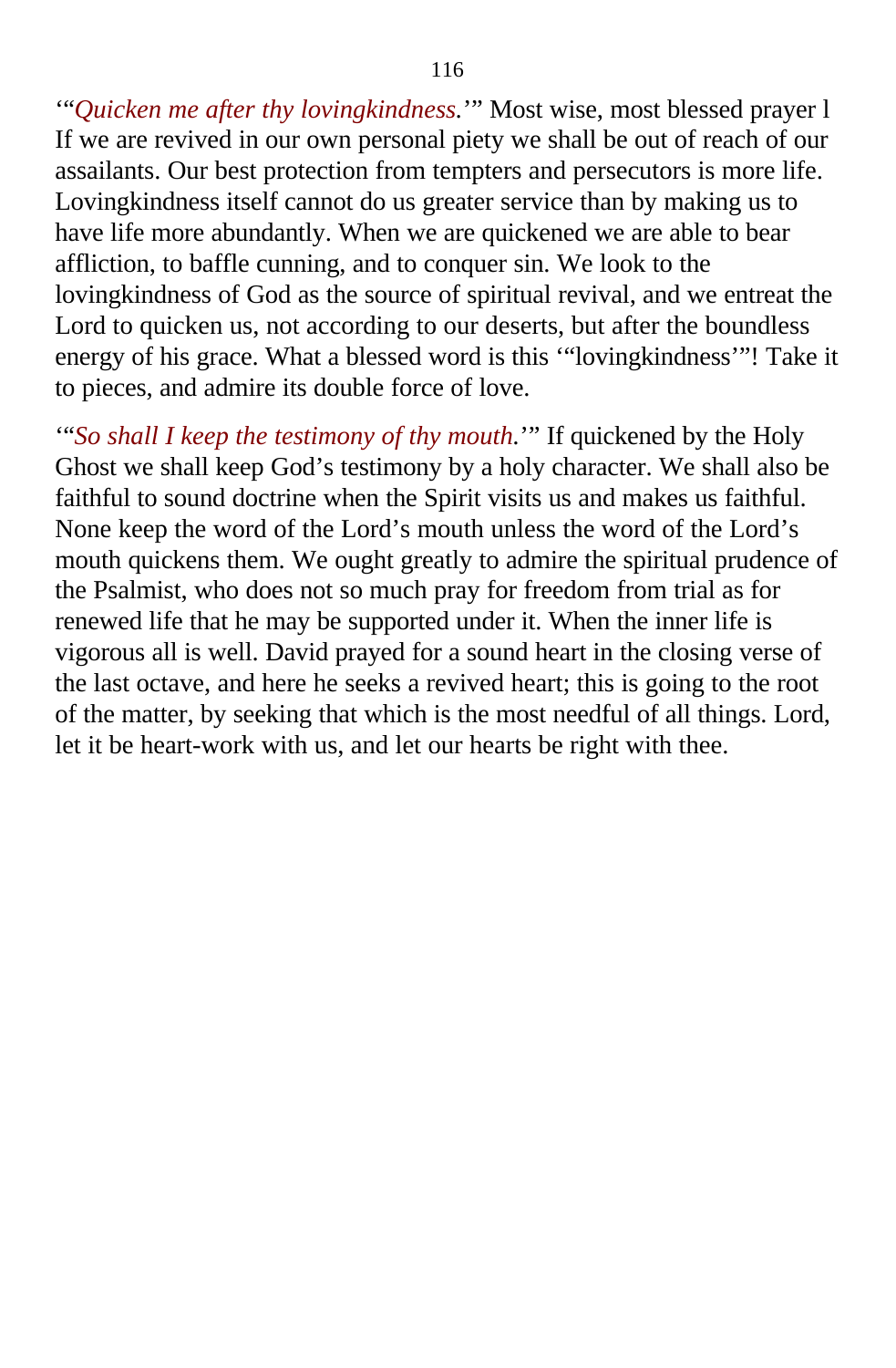## EXPOSITION OF VERSES 89 TO 96.

MY soul fainteth for thy salvation: but I hope in thy word.

**82** Mine eyes fail for thy word, saying, When wilt thou comfort me?

**85** For I am become like a bottle in the smoke; yet do I not forget thy statutes.

**84** How many are the days of thy servant? when wilt thou execute judgment on them that persecute me?

**85** The proud have digged pits for me, which are not after thy law.

**86** All thy commandments are faithful: they persecute me wrongfully; help thou me.

**87** They had almost consumed me upon earth; but I forsook not thy precepts.

**88** Quicken me after thy lovingkindness; so shall I keep the testimony of thy mouth.

**89.** '"*For ever, O LORD, thy word is settled in heaven.*'" The strain is more joyful, for experience has given the sweet singer a comfortable knowledge of the word of the Lord, and this makes a glad theme. After tossing about on a sea of trouble, the Psalmist here leaps to shore and stands upon a rock. Jehovah's word is not fickle nor uncertain; it is settled, determined, fixed, sure, immovable. Man's teachings change so often that there is never time for them to be settled; but the Lord's word is from of old the same, and will remain unchanged eternally. Some men are never happier than when they are unsettling everything and everybody; but God's mind is not with them. The power and glory of heaven have confirmed each sentence which the mouth of the Lord has spoken, and so confirmed it that to all eternity it must stand the same — settled in heaven, where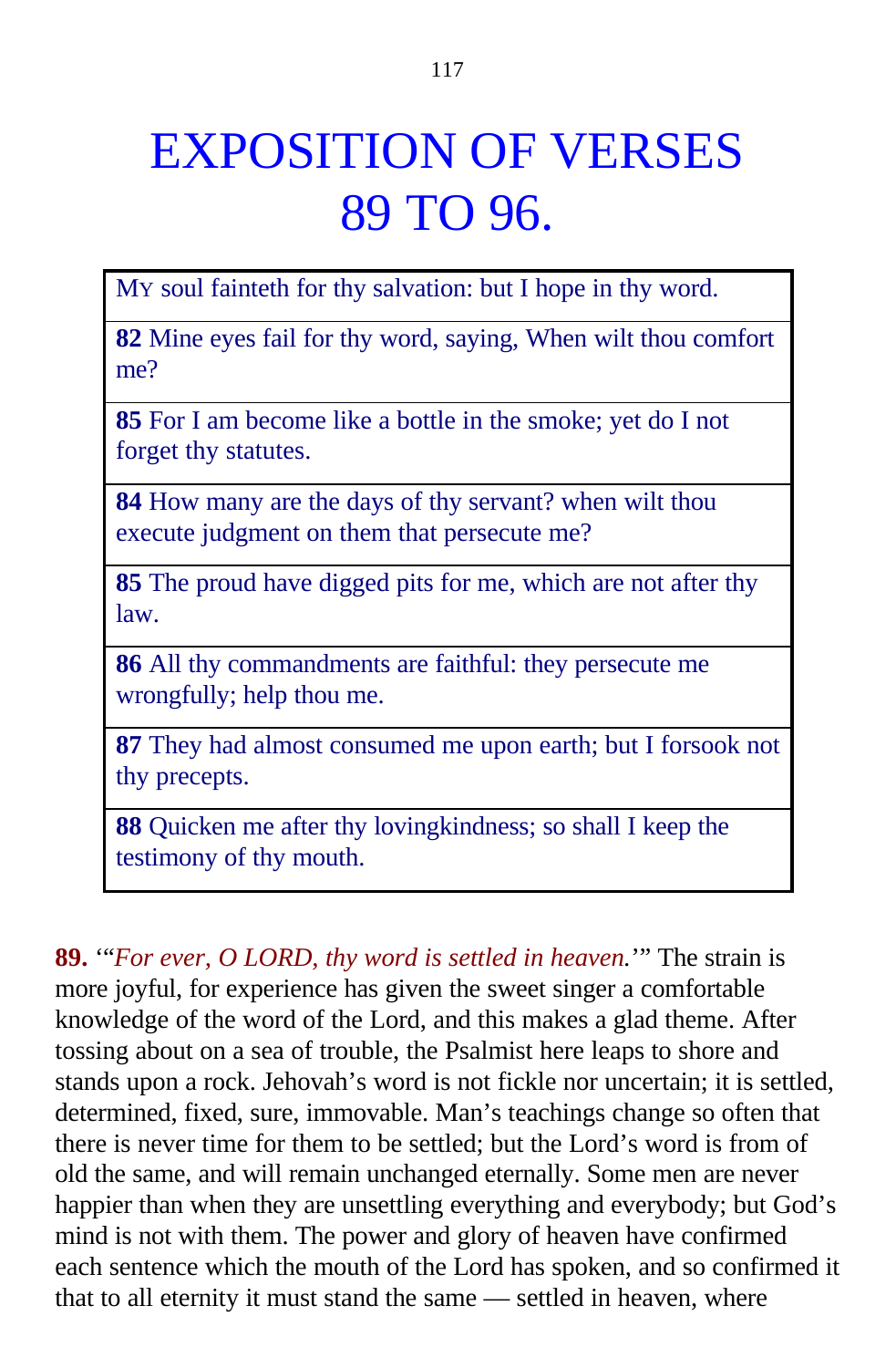nothing can reach it. In the former section David's soul fainted, but here the: good man looks out of self and perceives that the Lord fainteth not, neither is weary, neither is there any failure in :his word.

The verse takes the form of an ascription of praise: the faithfulness and immutability of God are fit themes for holy song, and when we are tired with gazing upon the shifting scene of this life, the thought of the immutable promise fills our mouth with singing. God's purposes, promises, and precepts are all settled in his own mind, and none of them shall be disturbed. Covenant settlements will not be removed, however unsettled the thoughts of men may become; let us therefore settle it in our minds that we abide in the faith of our Jehovah as long as we have any being.

### **90.** '"*Thy faithfulness is unto all generations : thou hast established the earth, and it abideth.*'"

'"*Thy faithfulness is unto all generations*'" This is an additional glory: God is not affected by the lapse of ages; he is not only faithful to one man throughout his lifetime, but to his children's children after him, yea, and to all generations so, long as they keep his covenant anti remember his commandments to do them. The promises are ancient things, yet they are not worn out by centuries of use, for the divine faithfulness endureth for ever. He who succored his servants thousands of years ago still shows himself strong on the behalf of all them that trust in him. '"*Thou hast established the earth, and it abideth.*'" Nature is governed by fixed laws; the globe keeps its course by the divine command, and displays no erratic movements: the seasons observe their predestined order, the sea obeys the rule of ebb and flow, and all things else are marshaled in their appointed order. There is an analogy between the word of God and the works of God, and specially in this, that they are both of them constant, fixed, and unchangeable. God's word which established the world is the same as that which he has embodied in the Scriptures; by the word of the Lord were the heavens made, and specially by him who is emphatically THE WORD. When we see the world keeping its place, and all its laws abiding the same, we have herein assurance that the Lord will be faithful to his covenant, and will not allow the faith of his people to be put to shame. If the earth abideth, the spiritual creation will abide; if God's word suffices to establish the world, surely it is enough for the establishment of the individual believer. There will come a time when the earth shall pass away, but ,even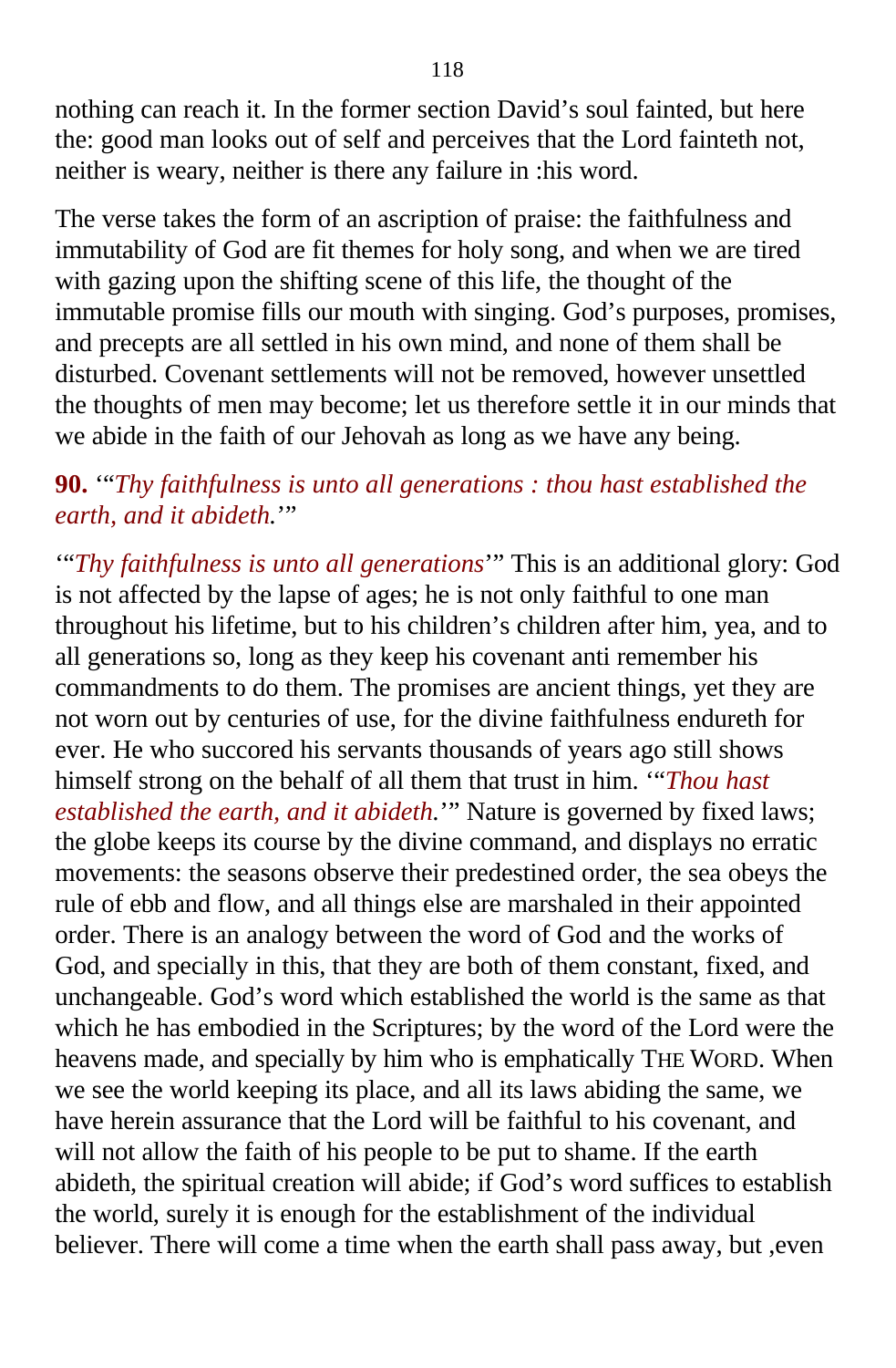then the Word of the Lord will stand: wherefore let us be steadfast, unmoveable.

#### **91.** '"*They continue this day according to thine ordinances: for all are thy* servants<sup>"</sup>

'"*They continue this day according to thine ordinances.*'" Because the Lord has bid the universe abide, therefore it stands, and all its laws continue to operate with precision and power. Because the might of God is ever present to maintain them, therefore do all things continue. The word which spoke all things into existence has supported them till now, and still supports them both in being and in well-being. God's ordinance is the reason for the continued existence of creation. What important forces these ordinances are! How much are all ordinances of God to be had in reverence!

'"*For all are thy servants.*'" Created at first by thy word, they obey that word, thus answering the purpose of their existence, and working out the design of their Creator. Both great things and small pay homage to the Lord. No atom escapes his rule, no world avoids his government. Shall we wish to be free of the Lord's sway and become lords unto ourselves? If we were so, we should be dreadful exceptions to a law which secures the wellbeing of the universe. Rather while we read concerning all things else they continue and they serve, let us continue to serve, and to serve more perfectly as our lives are continued. By that word which is settled may we be settled; by that voice which establishes the earth may we be established; and by that command which all created things obey may we be made the servants of the Lord God Almighty.

**92.** '"*Unless thy law had been my delights, I should then have perished in mine affliction.*'" That word which has preserved the heavens and the earth also preserves the people of God in their time of trial. With that word we are charmed; it is a mine of delight to us. We take a double and treble delight in it, and derive a multiplied delight from it, and this stands us in good stead when all other delights are taken from us. We should have felt ready to lie down and die of our griefs if the spiritual comforts of God's word had not uplifted us; but by their sustaining influence we have been borne above all the depressions and despairs which naturally grow out of severe affliction. Some of us can set our seal to this statement. Our affliction, if it had not been for divine grace, would have crushed us out of existence, so that we should have perished. In our darkest seasons nothing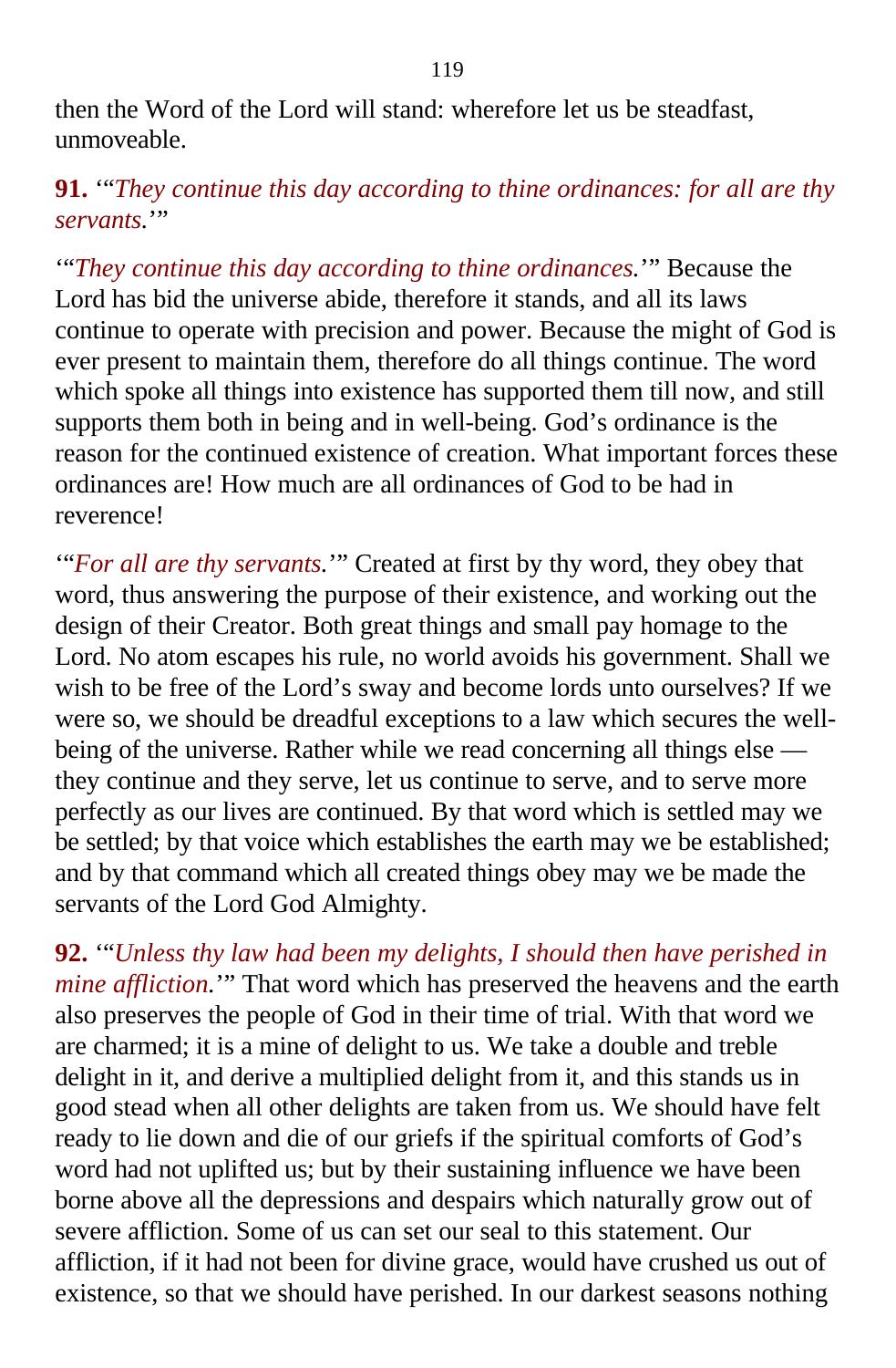has kept us from desperation but the promise of the Lord: yea, at times nothing has stood between us and self-destruction save faith in the eternal word of God. When worn with pain until the brain has become dazed and the reason well-nigh extinguished, a sweet text has whispered to us its heart-cheering assurance, and our poor struggling mind has reposed upon the bosom of God. That which was our delight in prosperity has been our light in adversity; that which in the day kept us from presuming has in the night kept us from perishing. This verse contains a mournful supposition — '" *unless*'"*;* describes a horrible condition — '"*perished in mine affliction*'"*;* and implies a glorious deliverance; for he did not die, but he lived to proclaim the honors of the word of God.

**93.** '"*I will never forget thy precepts: for with them thou hast quickened me*.'" When we have felt the quickening power of a precept we never can forget it. We may read it, learn it, repeat it, and think we have it, and yet it may slip out of our minds; but if it has once given us life, or renewed our life, there is no fear of its falling from our recollection. Experience teaches, and teaches effectually. How blessed a thing it is to have the precepts written on the heart with the golden pen of experience, and graven on the memory with the divine stylus of grace! Forgetfulness is a great evil in holy things; we see here the, man of God fighting against it, and feeling sure of victory because he knew the life-giving energy of the 'word in his own soul. That which quickens the heart is sure to quicken the memory.

It seems singular that he should ascribe quickening to the precepts, and yet it lies in them and in all the words of the Lord alike. It is to be noted that when the Lord raised the dead he addressed to them the word of command. He said, '"*Lazarus,* come forth,'" or, '"*Maid,* arise.'" We need not fear to address gospel precepts to dead sinners, since by them the Spirit gives them life. Remark that the Psalmist does not say that the precepts quickened him, but that the Lord quickened him by their means: thus he traces the life from the channel to the source, and places the glory where it is due. Yet at the same time he prized the instruments of the blessing, and resolved never to forget them. He had already remembered them when he likened himself to a bottle in the smoke, and now he feels that whether in the smoke or in the fire the memory of the Lord's precepts shall never depart from him.

**94.** '"*I am thine, save me; for I have sought thy precepts.*'"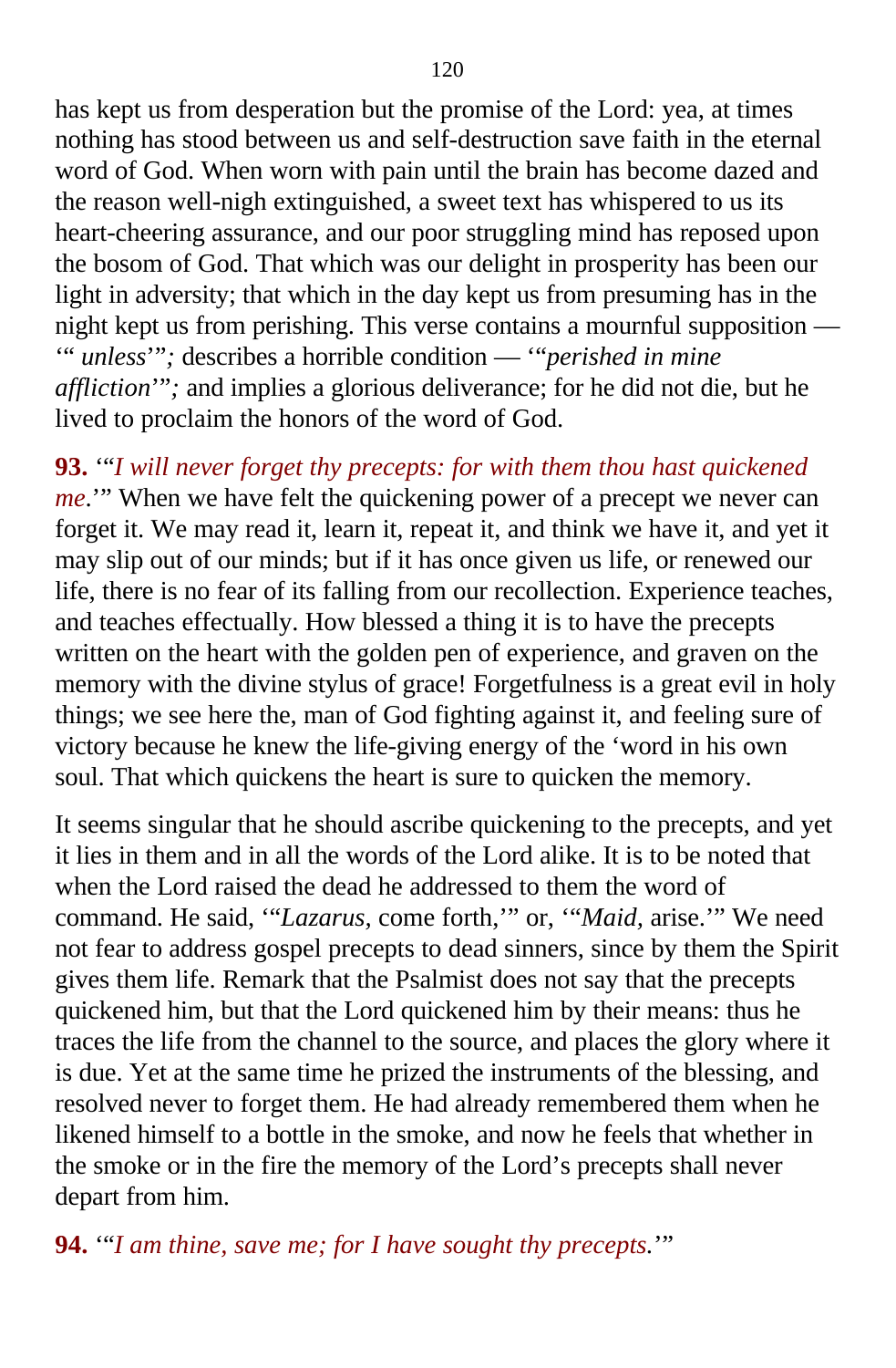'"*I am thine, save me.*'" A comprehensive prayer with a prevailing argument. Consecration is a good plea for preservation. If we are conscious that we are the Lord's we may be confident that he will save us. We are tile Lord's by creation, election, redemption, surrender; and acceptance; and hence our firm hope and assured belief that he will save us. A man will surely save his own child: Lord, save *me.* The need of salvation is better seen by the Lord's people than by any others, and hence the prayer of each one of them is — '"save me'"; they know that only God can save them, and hence they cry to him alone; they know that no merit can be found in themselves, and hence they urge a reason fetched from the grace of God — '"I am thine.'"

'"*For I have sought thy precepts.*'" Thus had he proved that he was the Lord's. He had not attained to all the holiness which he desired, but he had studiously aimed at being obedient, and hence he begged to be saved even to the end. A man may be seeking the doctrines and the promises, and yet be unrenewed in heart; but to seek the precepts is a sure sign of grace; no one ever heard of a rebel or a hypocrite seeking the precepts. The Lord had evidently wrought a great work upon the Psalmist, and therefore he besought him to complete it. Saving is linked with seeking — '"save me, for I have sought'"; and when the Lord sets us seeking he will grant us the saving. He who seeks holiness is already saved: if we have sought the Lord we may be sure that the Lord has sought us, and that he will certainly save us.

**95.** '"*The wicked have waited for me to destroy me: but I will consider thy testimonies.*'" They were like wild beasts crouching by the way, or highwaymen waylaying a defenseless traveler; but the Psalmist went on his way without considering them, for he was considering something better, namely, the witness or testimony which God has given to the sons of men. He did not allow the malice of the wicked to take him off from his holy study of the divine word. He was so calm that he could '"consider'"; so holy that he loved to consider the Lord's '"testimonies'" so victorious over all their plots that he did not allow them to drive him from his pious contemplations. If the enemy cannot cause us to withdraw our thoughts from holy study or our feet from holy walking, or our hearts from holy aspirations, he has met with poor success in his assault. The wicked are the natural enemies of holy men and holy thoughts; if they could, they would not only damage us, but destroy us; and if they cannot do this to-day they will wait for further opportunities, ever hoping that their evil designs may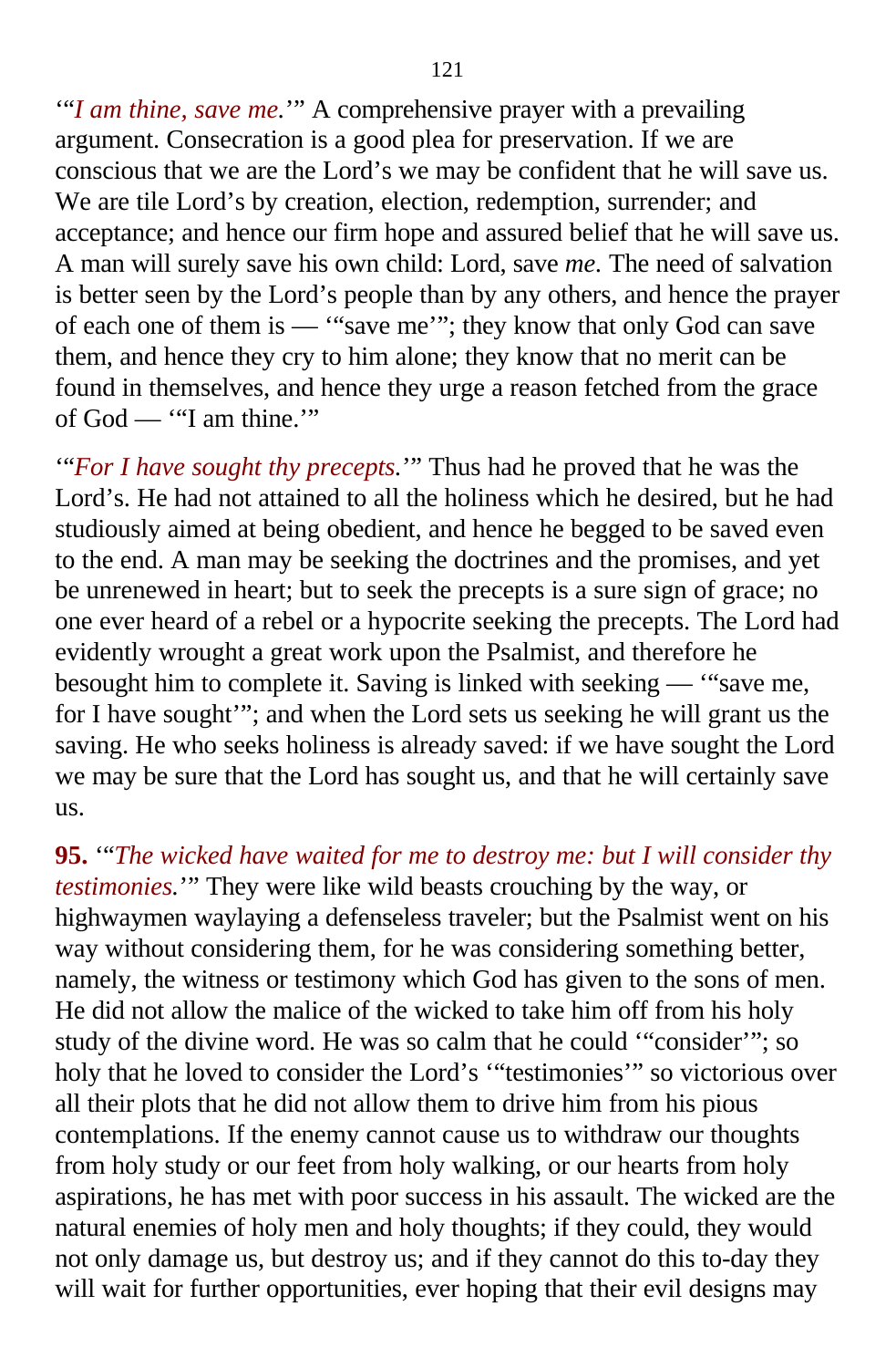be compassed. They have waited hitherto in vain, and they will have to wait much longer yet; for if we are so unmoved that we do not even give them a thought, their hope of destroying us must be a very poor one.

Note the double waiting — the patience of the wicked who watch long and carefully for an opportunity to destroy the godly, and then the patience of the saint who will not quit his meditations, even to quiet his foes. See how the serpent seed lie in wait as an adder that biteth at the horse's heels; but see how the chosen of the Lord live above their venom, and take no more notice of them than if they had no existence even see the beginning of perfection; for we fear they cannot have begun aright, or they would not talk so exceeding proudly. Is it not the beginning of perfection to lament your imperfection? There is no such thing as perfection in anything which is the work of man.

'"*But thy commandment is exceeding broad.*'" When the exceeding breadth of the law is known the notion of perfection in the flesh vanishes: that law touches every act, word, and thought, and is of such a spiritual nature that it judges the motives, desires, and emotions of the soul. It reveals a perfection which convicts us for shortcomings as well as for transgressions, and does not allow us to :make up for deficiencies in one direction by special carefulness in others. The divine ideal of holiness is far too broad for us to hope to cover all its wide area, and yet it is no broader than it ought to be. Who would wish to have an imperfect law? Nay, its perfection is its glory; but it is the death of all glorying in our own perfection. There is a breadth about the commandment which has never been met to the full ',by a corresponding breadth of holiness in any mere man while here below; only in Jesus do we see it fully embodied. The law is in all respects a perfect code; each separate commandment of it is farreaching in its hallowed meaning, and the whole ten cover all, and leave no space wherein to please our passions. We may well adore the infinity of divine holiness, and then measure ourselves by its standard, and bow before the Lord in all lowliness, acknowledging how far we fall short of it.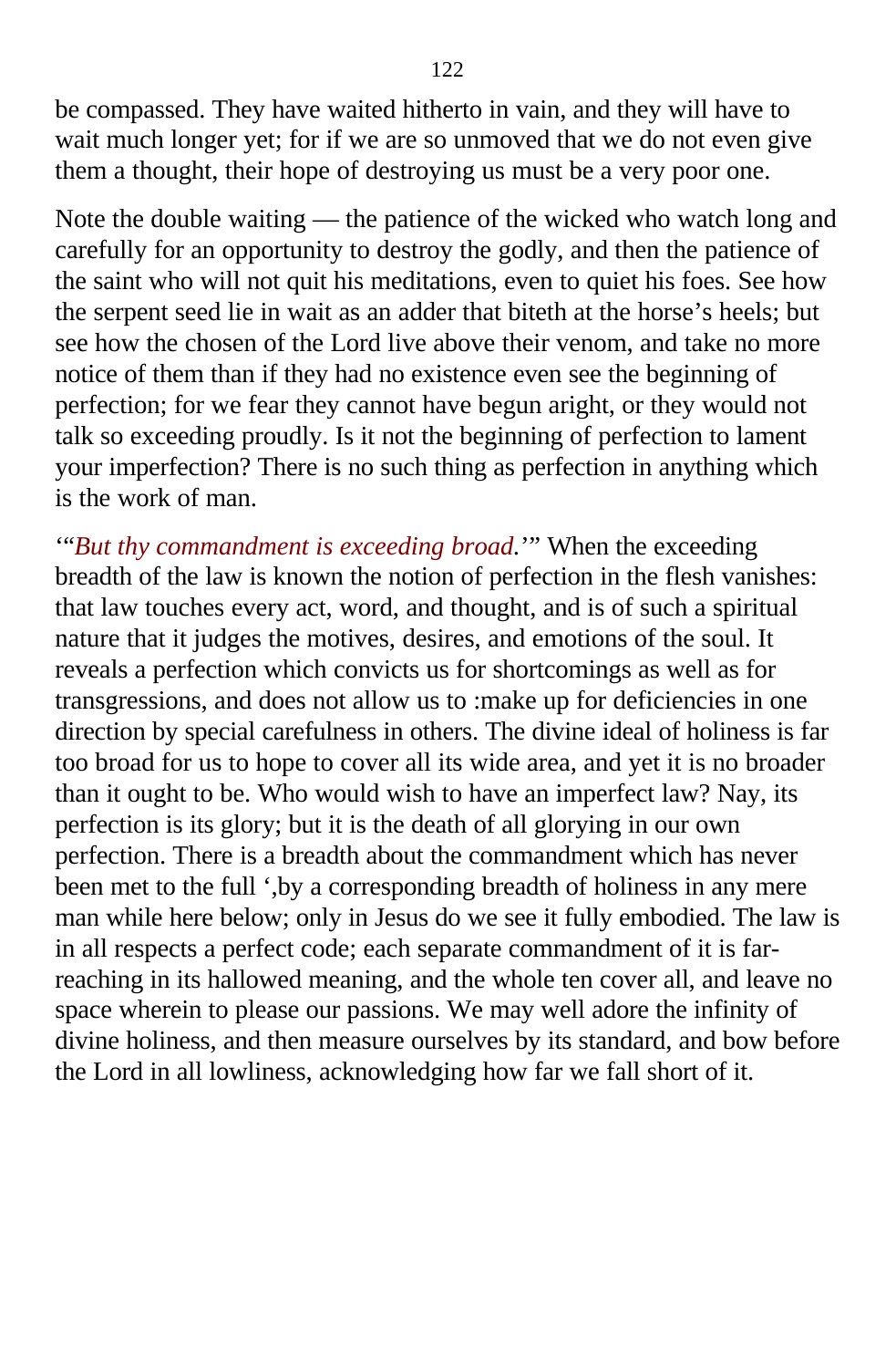## EXPOSITION OF VERSES 97 TO 104.

O HOW love I thy law I it is my meditation all the day.

**98** Thou through thy commandments hast made me wiser than mine enemies: for they are ever with me.

**99** I have more understanding than all my teachers: for thy testimonies are my meditation.

**100** I understand more than the ancients, because I keep thy precepts.

**101** I have refrained my feet from every evil way, that I might keep thy word.

**102** I have not departed from thy judgments: for thou hast taught me.

**103** How sweet are thy words unto my taste! yes, sweeter than honey to my mouth!

**104** Through thy precepts I get understanding: therefore I hate every false way.

#### **97.** '"*O how love I thy law I it is my meditation all the day.*'"

"*O how love I thy law!*" It is a note of exclamation. He loves so much that he must express his love, and express it to God in rapturous devotion. In making the attempt he perceives that his emotion is inexpressible, and therefore he cries, '"*O how I love*!'" We not only reverence but love the law, we obey it out of love, and even when it chides us for disobedience we love it none the less. The law is God's law, and therefore it is our love. We love it for its holiness, and pine to be holly; we love it for its wisdom, and study to be wise; we love it for its perfection, and long to be perfect. Those who know the power of the gospel perceive an infinite loveliness in the law as they see it fulfilled and embodied in Christ Jesus.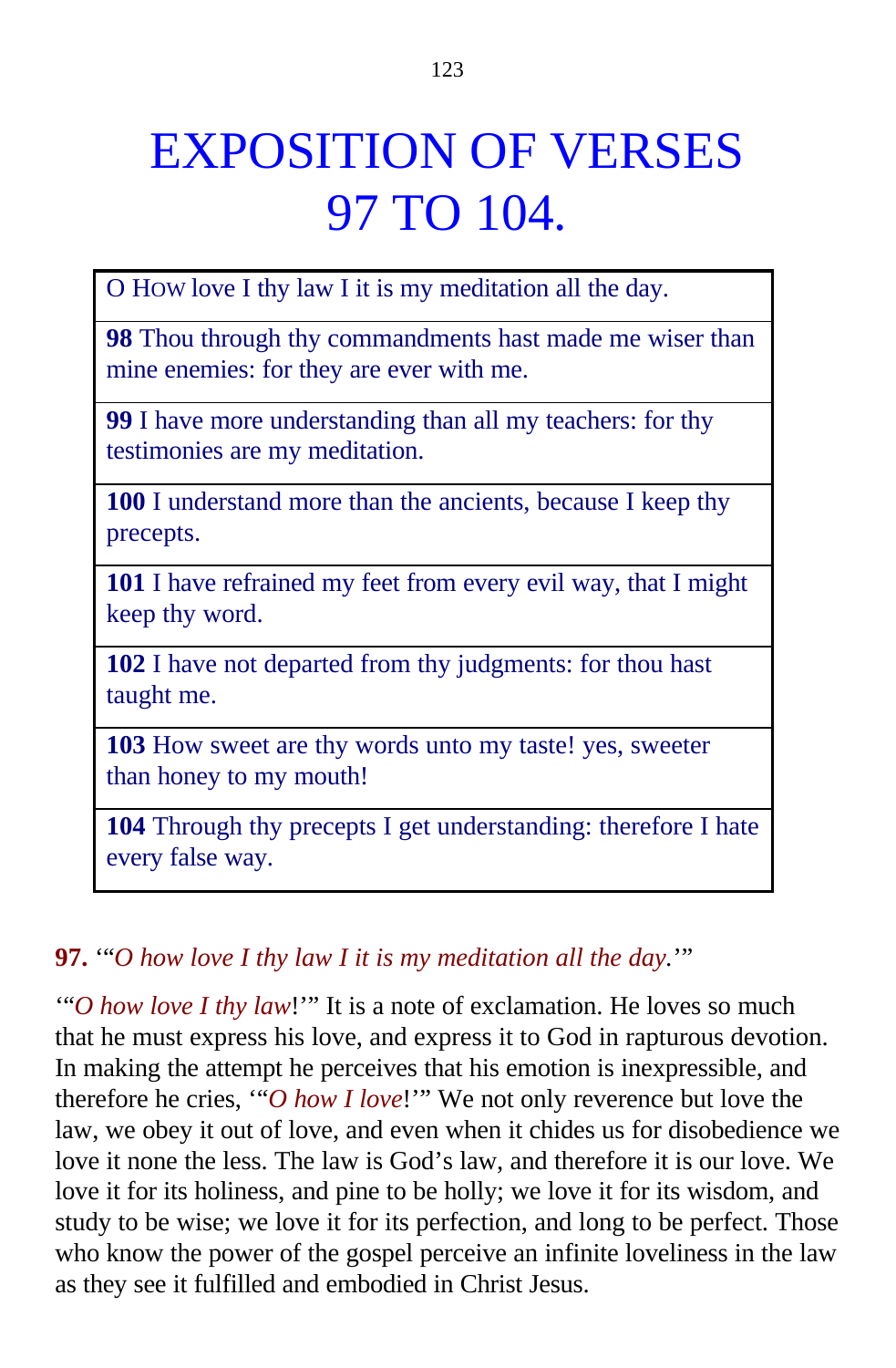'"*It is my meditation all the day*'" This was both the effect of his love to the law and the cause of that love. He meditated in God's word because he loved it, and loved it the more because he meditated in it. He could not have enough of it, so ardently did he love it; all the day was not too long for his converse with it. His marin prayer, his noonday thought, his evensong were all out of Holy Writ; yea, in his worldly business he still kept his mind saturated with the law of the Lord. It is said of some men that the more you know them the less you admire them; but the reverse is true of God's word. Familiarity with the word of God breeds affection, and affection seeks yet greater familiarity. When '"thy law'" and '"my meditation'" are together all the day, the day grows holy, devout, and happy, and the heart lives with God in love to his Word, and delight therein. David turned away from all else but the word and will of the Lord, for in the preceding verse he tells us that he had seen an end of all perfection; but he turned in unto the law and tarried there the whole day of his life on earth, growing henceforth wiser and holier.

#### **98.** '"*Thou through thy commandments hast made me wiser than mine enemies: for they are ever with me.*'"

'"*Thou through thy commandments hast made me wiser than mine enemies.*'" The commandments were his book, but God was his teacher. The letter can make us knowing, but only the divine Spirit can make us wise. Wisdom is knowledge put to practical use. Wisdom comes to us; through obedience: '"If any man will do his; will he shall know of the doctrine.'" We learn not only from promise, and doctrine, and sacred history, but also from precept and command: in fact, from the commandments we gather the most practical wisdom, and that which enables us best to cope with our adversaries. A holy life is the highest wisdom and the surest defense. Our enemies are renowned for subtlety, from the first father of them, the old serpent, down to the last cockatrice that has been hatched from the egg; and it would be vain for us to try to be a match with them in the craft and mystery of cunning; for the children of this world are in their generation wiser than the children of light. we must go to another school and learn of a different instructor, and then by uprightness we shall baffle fraud, by simple truth we shall vanquish deep-laid scheming, and by open candor we shall defeat slander. A thoroughly straightforward man, devoid of all policy, is a terrible puzzle to diplomatists; they suspect him of a subtle duplicity through which they cannot see; while he, indifferent to their suspicions, holds on the even tenor of his way, and baffles all their arts. Yes, '"honesty is the best policy.'" He who is taught: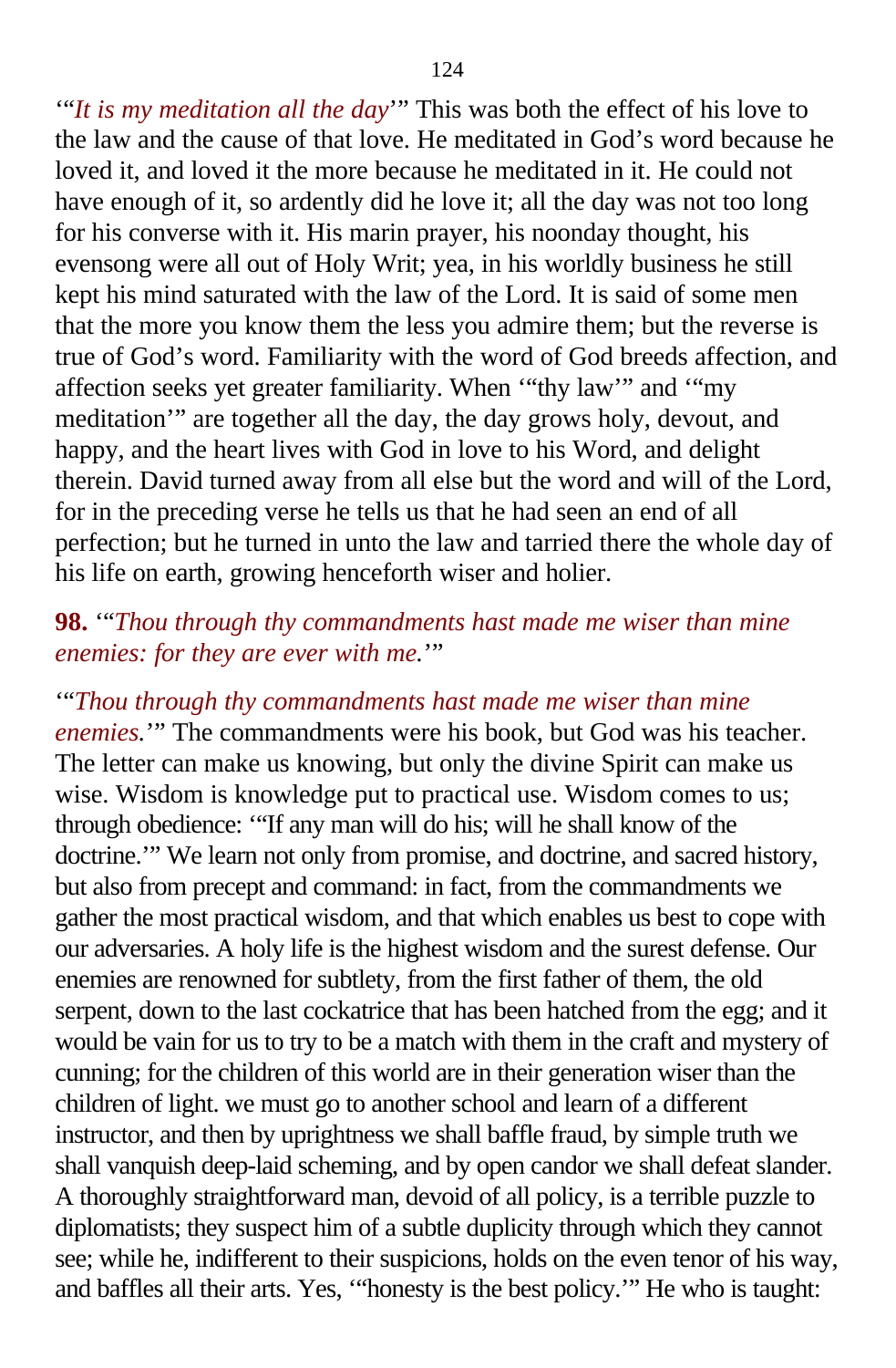of God has a practical wisdom such as malice cannot supply to the crafty; while harmless as a dove, he also exhibits more than the serpent's wisdom.

'"*For they are ever with me.*'" He was always studying or obeying the commandments; they were his choice and constant companions. If we wish to become proficient we must be indefatigable. If we keep the wise law ever near us we shall become wise, and when our adversaries assail us we shall be prepared for them with that ready wit which lies in having the word of God at our fingers' ends. As a soldier in battle must never lay aside his shield, so must we never have the word of God out of our minds; it must be ever with us.

## **99.** '"*I have more understanding than all my teachers: for thy testimonies are my meditation.*"

'"*I have more understanding' than all my teachers.*'" That which the Lord had taught him had been useful in the camp, and now he finds it equally valuable in the schools. Our teachers are not always to be trusted; in fact, we may not follow any of them implicitly, for God will call us to account for the use of our understandings. When even our pilot errs, it behooves us to follow closely the chart of the Word of God, that we may be able to save the vessel If our teachers are in all things sound and safe, they will be right glad for us to excel them, and they will be the first to own that the teaching of the Lord is better than any teaching which they can give us. Disciples of Christ who sit at his feet are often better skilled in divine things than doctors of divinity.

'"*For thy testimonies are my meditation.*'" Meditation upon the Scripture itself is the best mode of acquiring understanding. We may hear the wisest teachers and remain fools, but if we meditate upon the sacred word we must become wise. There is more wisdom in the testimonies of the Lord than in all the teachings of men if they were all gathered into one vast library. The Book of books outweighs all the rest.

David does not hesitate to speak the truth in this place concerning himself, even though it is to his own honor, for he is quite innocent of selfconsciousness. In speaking of his '"*understanding*'" he means to extol the law and the Lord, and not himself. There is not a grain of boasting in these bold expressions, but only a child-like desire to set forth the excellence of the Lord's word. He who knows the truths taught in the Bible will be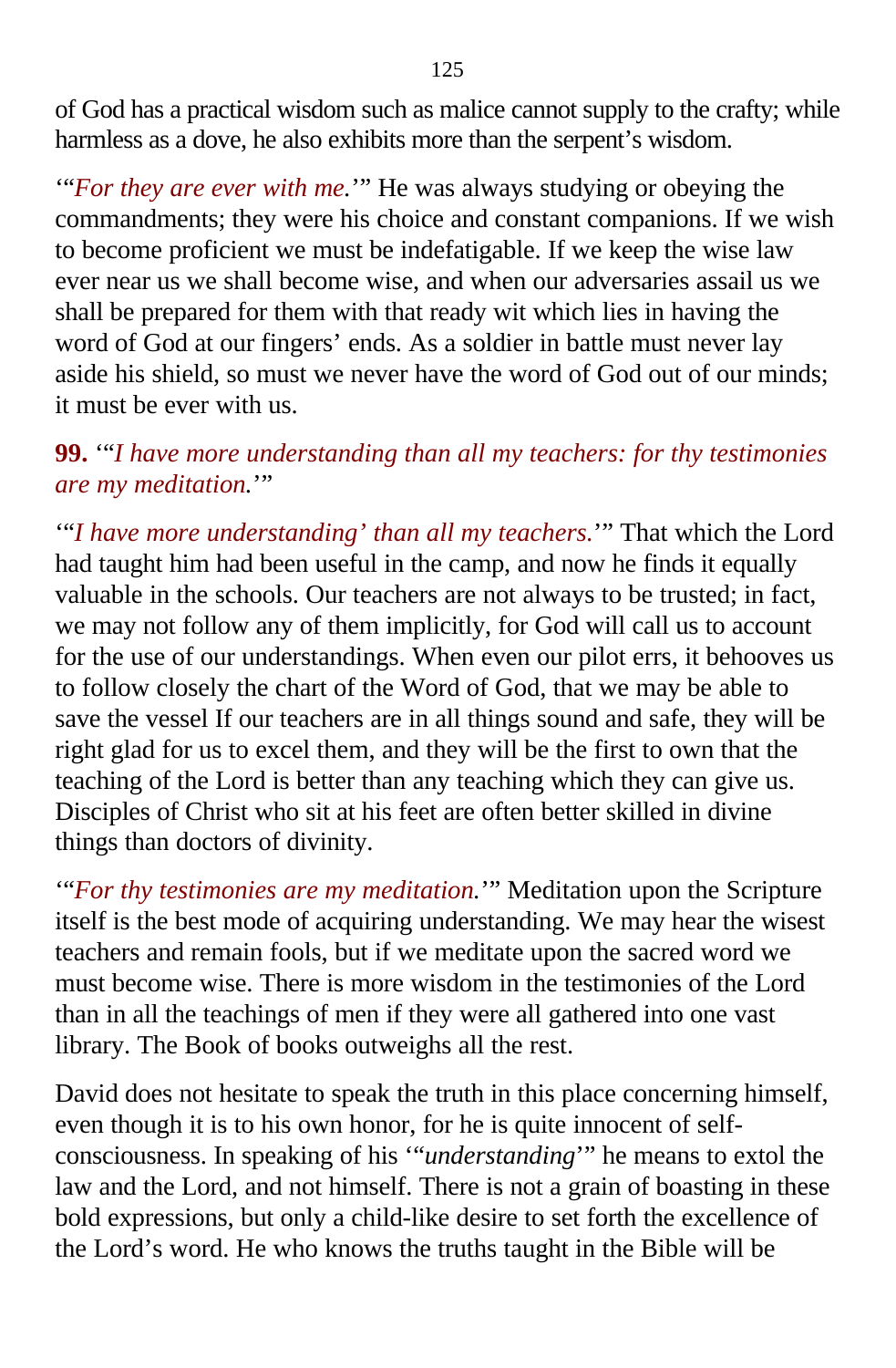guilty of no egotism if he believes himself to be possessed of more important truth than all the agnostic professors in the universe.

**100.** '"*I understand more than the ancients, because I keep thy precepts.*'" The men of old age, and the men of old time, were outdone by the holier and more youthful learner, tie had been taught to observe in heart and life the precepts of the Lord, and this was more than the most venerable sinner had ever learned, more than the philosopher of antiquity had so much as aspired to know. He had the word with him, and so outstripped his foes; he meditated on it, and so outran his friends; he practiced it, and so outshone his elders. The instruction derived from Holy Scripture is useful in many directions, superior from many points of view, unrivaled everywhere and in every way. As our soul may make her boast in the Lord:, so may we boast in his word. '"There is none like it: give it me,'" said David as to Goliath's sword, and we may say the same as to the word of the Lord. If men prize antiquity they have it here. The ancients are had in high repute; but what did they all know compared with that which we perceive in the divine precepts? '"The old is better'" says one: but the oldest of all is the best of all, and what is that but the word of the Ancient of days.

**101.** '"*I have refrained my feet from every evil way, that I might keep thy word.*'" There is no treasuring up the holy word, unless there is a casting out of all unholiness: if we keep the good word, we must let go the evil. David had zealously watched his steps and put a check upon his conduct — he had refrained his feet. No one evil way could entice him, for he knew that if he only went astray in one road he had practically left the way of righteousness; therefore he avoided every foul way.. The by-paths were smooth and flowery, but he knew right well that they were evil, and so he turned his feet away, and plodded along the strait and thorny pathway which leads to God. It is a pleasure to look back upon self-conquests — "" I have refrained,'" and a greater delight still to know that we did this out of no mere desire to stand well with our fellows, but with the one motive of keeping the law of the Lord. Sin avoided that obedience may be perfected is the essence of this verse; or it may be that the Psalmist would teach us that there is no real reverence for the book where there is not carefulness to avoid every transgression of its precepts. How can we as servants of the Lord keep his word if we do not keep our own works and words from bringing dishonor upon it?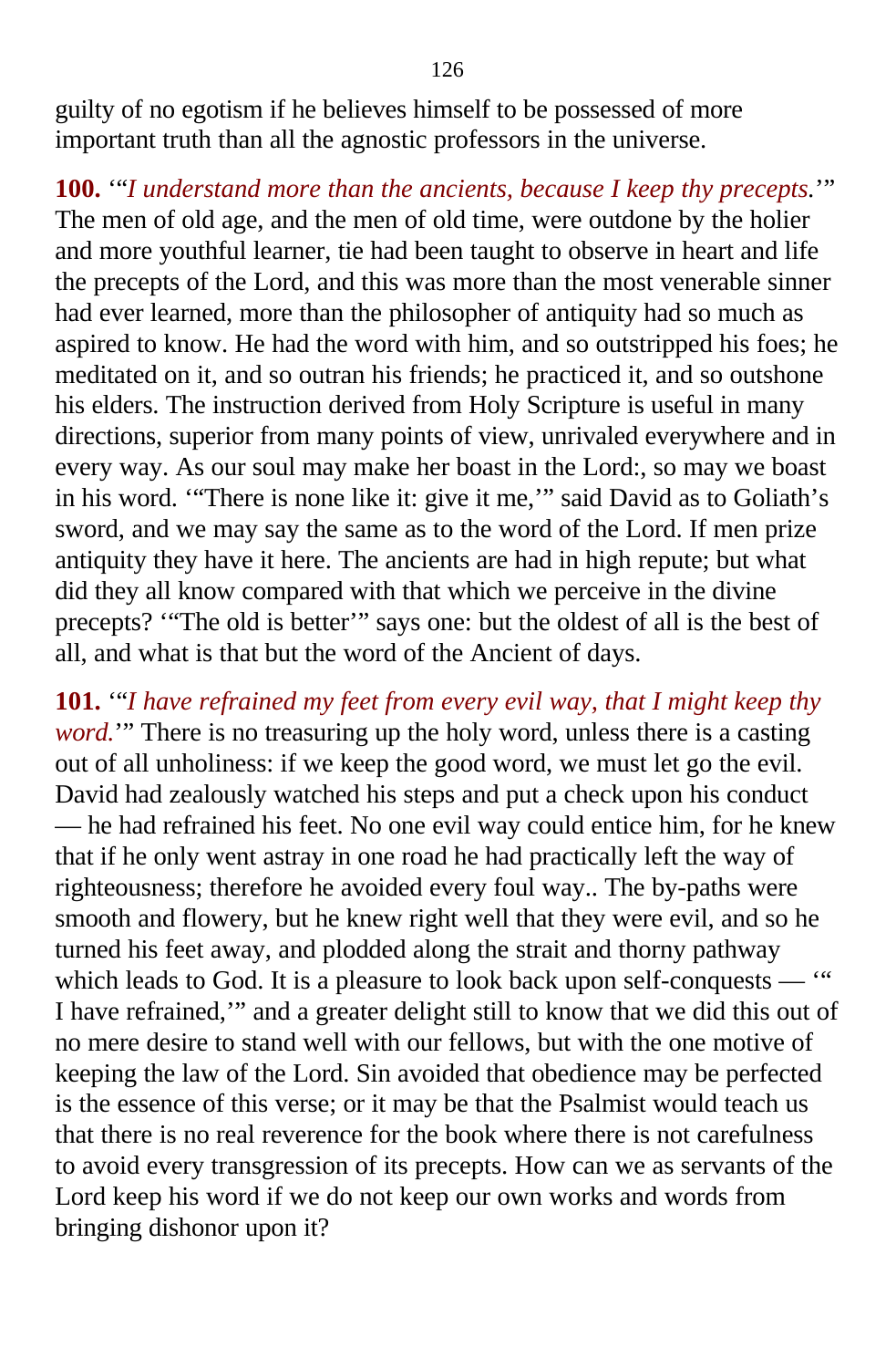**102.** '"*I have not departed from thy judgments: far thou hast taught me.*'" They are well taught whom God teaches. What we learn from the Lord we never forget. God's instruction has a practical effect — we follow his way when he teaches us; and it has an abiding effect — we do not depart: from holiness. Read this verse in connection with the preceding, and you get the believer's '"I have,'" and his '"I have not'": he is good both positively and negatively. What he did, namely, '"refrained his feet,'" preserved him from doing that which otherwise he might have done, namely, '"departed from thy judgments.'" He who is careful not to go an in aside will not leave the road. He who never touches the: intoxicating cup will never be drunk. He who never utters an idle word will never be profane. It' we begin to depart a little, we can never tell where we shall end. The Lord brings us to persevere :in holiness by abstinence from the beginning of sin; but whatever be the method, he is the worker of our perseverance, and to him be all the glory.

God's word pronounces *judgments* as to moral actions, and we shall do well to maintain those judgments as our infallible rule of thought and life.

#### **103.** '"*How sweet are thy words unto my taste! yea, sweeter than honey to my mouth!*'"

'"*How sweet are thy words unto my taste!*'" He had not only heard the words of God, but fed upon them: they affected his palate as well as his ear: they had an inward effect on his taste as well as an outward effect on his hearing. God's words are many and varied, and the whole of them make up what we call '"the word'": David loved them each one, individually, and the whole of them as a whole, and therefore he tasted an indescribable sweetness in them. He expresses the fact of their sweetness; but as he cannot express the degree of their sweetness he cries, '"How sweet!'" Being God's words they were divinely sweet to God's servant; he who put the sweetness into them had prepared the taste of his servant to discern and ,enjoy it. David makes no distinction between promises and precepts, doctrines and threatenings; they are all included in God's words, and all are precious in his esteem. Oh for a deep love to all that the Lord has revealed, whatever form it may take!

'"Yea, *sweeter than honey to my mouth!*'" When he did not only eat but also speak the word, by instructing others, he felt 'an increased delight in it. The sweetest of all temporal things falls short: of the infinite deliciousness of the eternal word: honey itself is outstripped in sweetness by the word of the Lord. When the Psalmist fed on it he found it sweet; but when he bore witness of it, it became sweeter still. How wise it will be on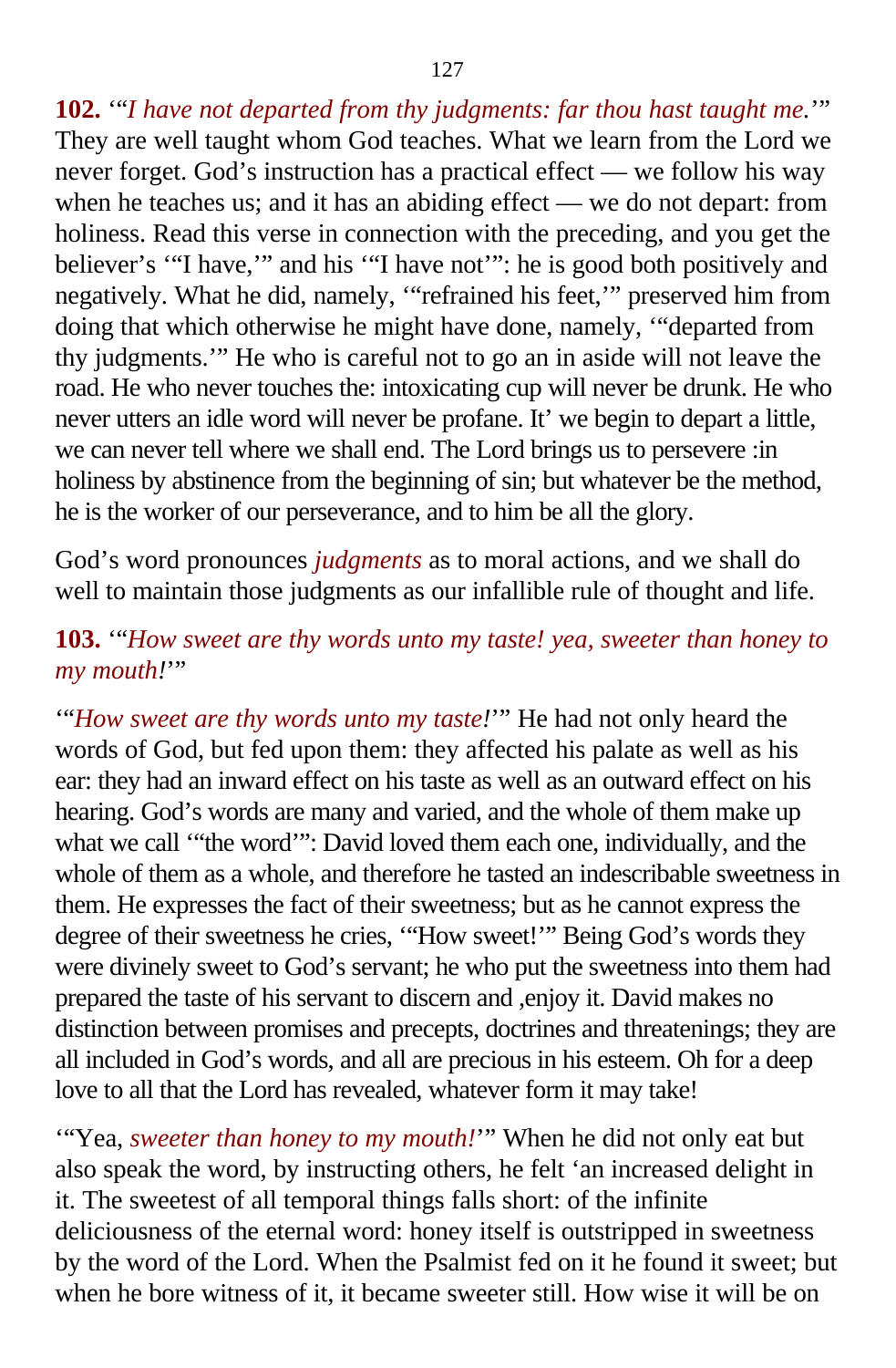our part to keep the word on our palate by meditation and on our tongue by confession I It must be sweet to cur taste when we think of it, or it will not be sweet to our mouth when we talk of it. We must taste in the study what we preach in the pulpit. We must first spiritually become men of taste, and then we shall have a true enjoyment in setting forth the beauty and sweetness of the truth of God.

#### **104** '"*Through thy precepts I get understanding: therefore I hate every false way.*"

'"*Through thy precepts I get understanding.*'" God's direction is our instruction. Obedience to the divine will begets wisdom of mind :and action. As God's way is always best, those who follow it are sure to be justified by the result, If the Lawgiver were foolish his law would be the same, and obedience to such a law would involve us in a thousand mistakes; but as the reverse is the case, we may count ourselves happy to have such a. wise, :prudent, and beneficial law to be the rule of our lives. We are wise if we obey, and we grow wise by obeying.

'"*Therefore I hate every false way.*'" Because he had understanding, and because of the divine precepts, he detested sin and falsehood. Every sin is a falsehood: we commit sin because we believe a lie, and in the end the flattering evil turns a liar to us, and we find ourselves betrayed. True hearts are not indifferent about falsehood, they' grow warm in indignation: as they love the truth, so they hate the lie. Saints have a universal horror of all that is untrue; they tolerate no falsehood or folly, they set their faces against all error of doctrine or wickedness of life. He who is a lover of one sin is in league with the whole army of sins; we must have neither truce nor parley with even one of these Amalekites, for the Lord hath war with them from generation to generation, and so must we. It is well to be a good hater. And what is that? A hater of no living being, but a hater of "every" false way.'" The way of self-will, of self-righteousness, of self-seeking, of worldliness, of pride, of unbelief, of hypocrisy, of lustfulness — .these are all false ways, and therefore not only to be shunned, but to be abhorred.

This final verse of the strophe marks a great advance in character, and shows that the man of God is growing stronger, bolder, and happier than aforetime. He has been taught of the Lord, so that he discerns between the precious and the vile, and while he loves the truth fervently he hates falsehood intensely. May all of us reach this state of discrimination and determination, so that we may greatly glorify God!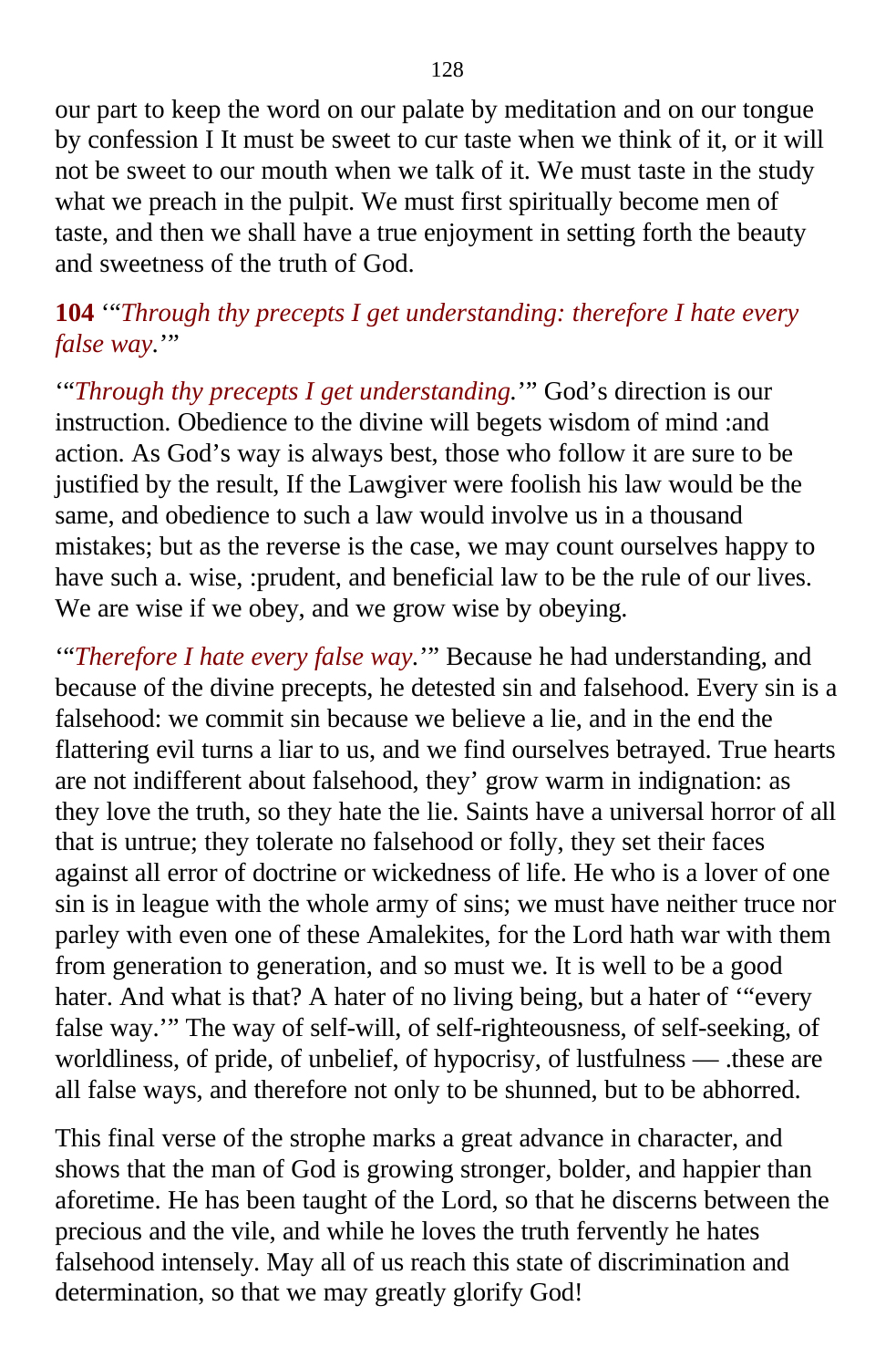## EXPOSITION OF VERSES 105 TO 112.

THY word is a lamp unto my feet, and a light unto my path.

**106** I have sworn, and I wilt perform it, that I will keep thy righteous judgments.

**107** I am afflicted very much: quicken me, O LORD, according unto thy word.

**108** Accept, I beseech thee, the freewill offerings of my mouth, O LORD, and teach me thy judgments.

**109** My soul is continually in my hand: yet do I not forget thy law.

**110** The wicked have laid a snare for me yet I erred not from thy precepts.

**111** Thy testimonies have I taken as an heritage for ever: for they are the rejoicing of my heart.

**112** I have inclined mine heart to perform thy statutes always, even unto the end.

#### **105.** '"*Thy word is a lamp unto my feet, and a light unto my path.*'"

'"*Thy word is a lamp unto my feet.*'" We are walkers through the city of this world, and we are often called to go out into its darkness; let us never venture there without the light-giving word, lest we slip with our feet. Each :man should use the word of God personally, practically, and habitually, that he may see his way, and see What lies in it. When darkness settles down upon all around me, the word of the Lord, like a flaming torch, reveals my way. Having no fixed lamps :in eastern towns, in old time each passenger carried a lantern with him, that he might not fall into the open sewer, or stumble over the heaps of ordure which defiled the road. This is a true picture of our path through this dark world: we should not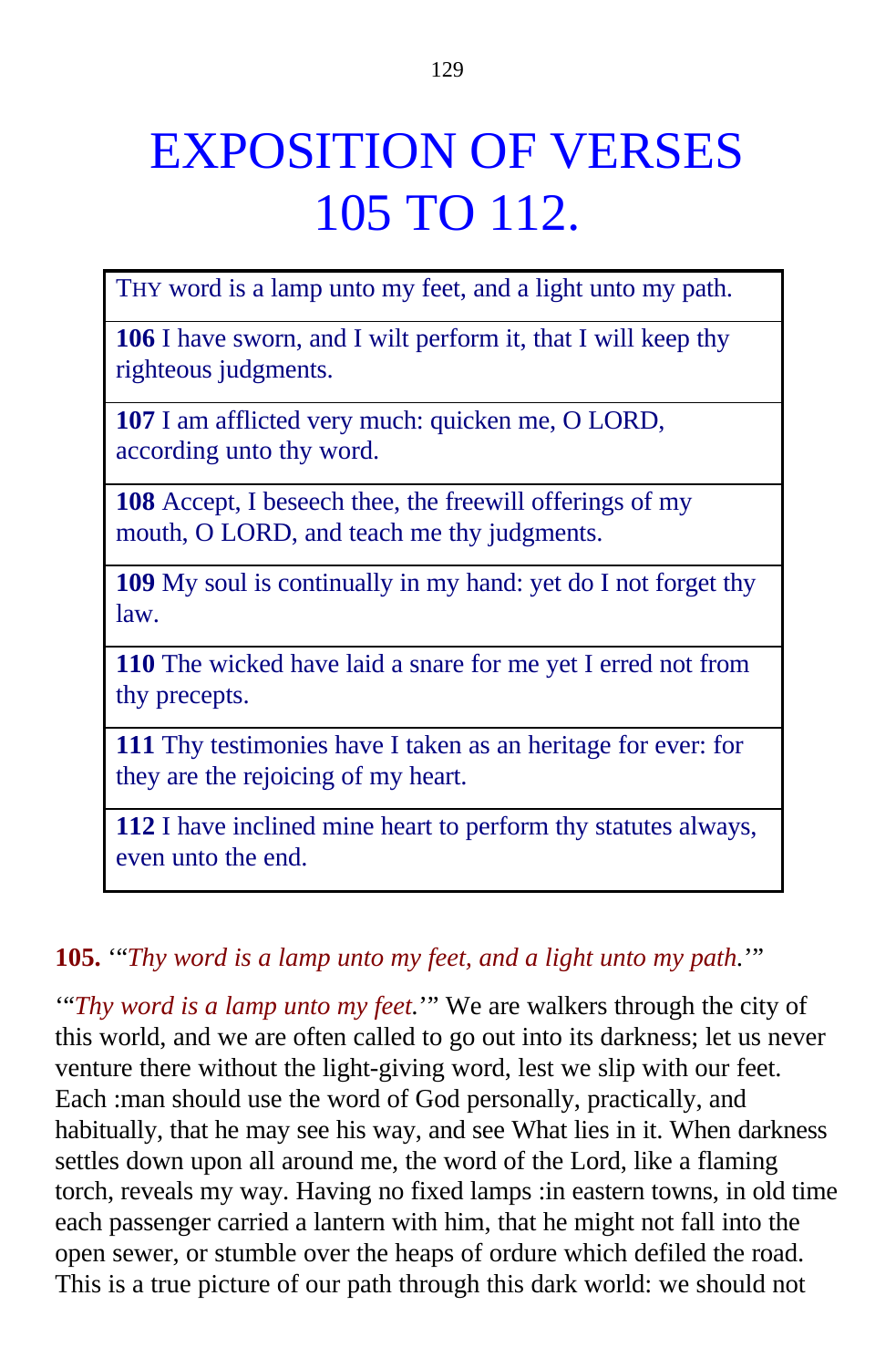know the way, or how to walk in it, if Scripture, like a blazing flambeau, did not reveal it One of the most practical benefits of Holy Writ is guidance in the acts of daily life: it is not sent to astound us with its brilliance, but to guide us by its instruction. It is true the head needs illumination, but even more the feet need direction, else head and feet may both fall into a ditch. Happy is the man who personally appropriates God's word, and practically uses it as his comfort and counselor, — a lamp to his feet. '"*And a light unto my path.*'" It is a lamp by night, a light by day, and a delight at all times. David guided his own steps by it, and also saw the difficulties of his road by its beams. He who walks in darkness is sure, sooner or later, to stumble; while: he who walks by the light of day, or by the lamp of night, stumbleth not, but keeps his uprightness. Ignorance is painful upon practical subjects; it breeds indecision and suspense, and these are uncomfortable: the word of God, by imparting heavenly knowledge, leads to decision, and when that is followed by determined resolution, as in this case, it brings with it great restfulness of heart.

This verse converses with God in adoring and yet familiar tones. Have we not something of like tenor to address to our heavenly Father?

Note how much this verse is like the first verse of the first octave, and the first of the second and other octaves. The seconds also are often in unison.

**106.** '"*I have sworn, and I will perform it, that I will keep thy righteous judgments.*'" Under the influence of the clear light of knowledge he had firmly made up his mind, and solemnly declared his resolve in the sight of God. Perhaps mistrusting his own fickle mind, he had pledged himself in sacred form to abide faithful to the determinations and decisions of his God. Whatever path might open before him, he was sworn to follow that only upon which the lamp of the word was shining. The Scriptures are God's judgments, or verdicts, upon great moral questions; these are all righteous, and hence righteous men should be resolved to keep them at all hazards, since it must always be right to do right. Experience shows that the less of covenanting and swearing men formally enter upon the better, and the genius of our Savior's teaching is against all unnecessary pledging and swearing; and yet under the gospel we ought to feel ourselves as much bound to obey the word of the Lord as if we had taken an oath so to do. The bonds of love are not less sacred than the fetters of law. When a man has vowed, he must be careful to '"perform it'"; and when a man has not vowed in so many words to keep the Lord's judgments, yet is he equally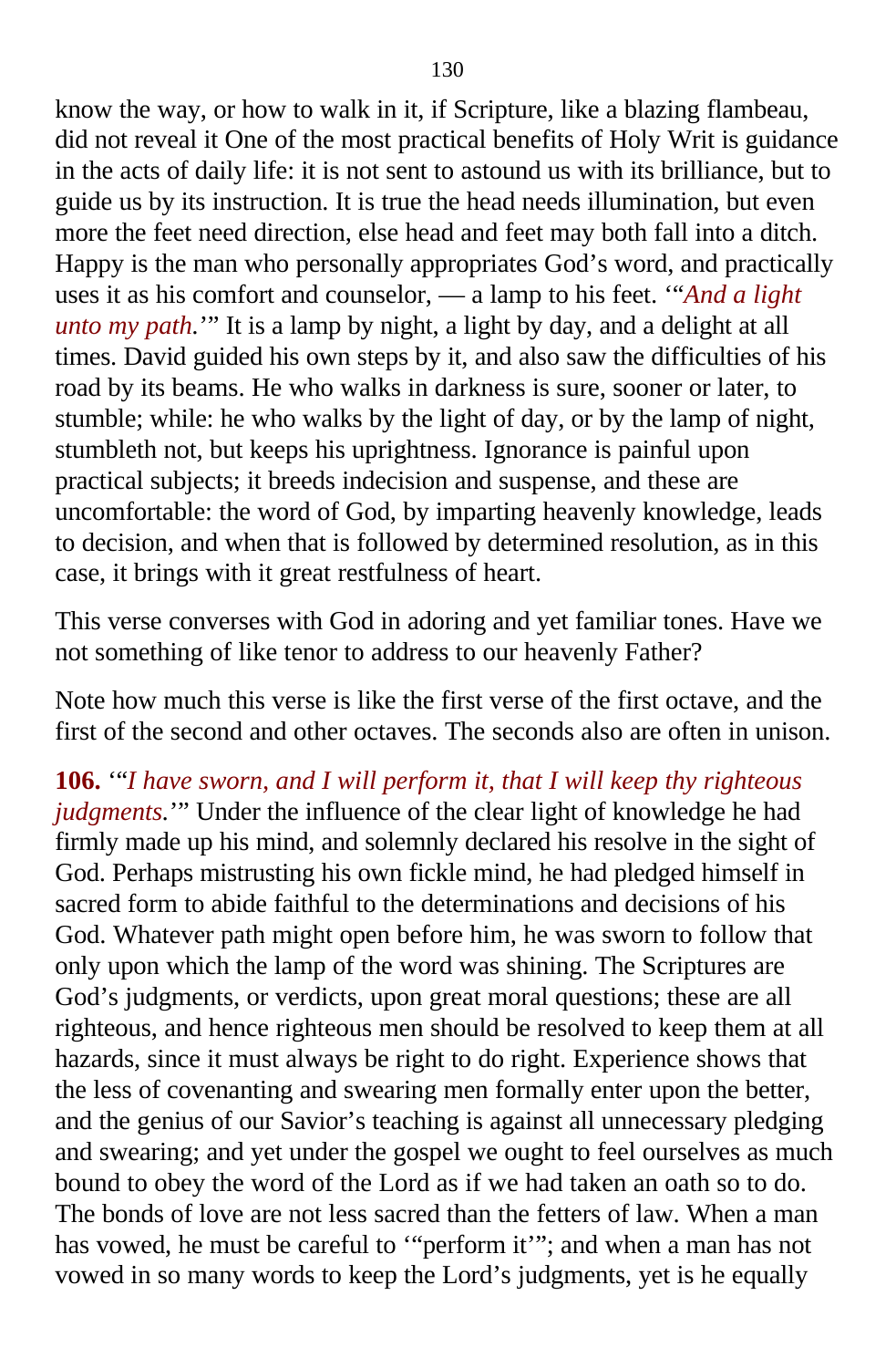bound to do so by obligations which exist apart from any promise on our part — obligations founded in the eternal fitness of things, and confirmed by the abounding goodness of the Lord our God. Will not ,every believer own that he is under bonds to the redeeming Lord to follow his example, and keep his words? Yes, the vows of the Lord are upon us, especially upon such as have made profession of discipleship, have been baptized into the thrice-holy name, have eaten of the consecrated memorials, and have spoken in the name of the Lord Jesus. We are enlisted, and sworn in, and are bound to be loyal soldiers all through the war. Thus, having taken the word into our hearts by a firm resolve to obey it, we have a lamp within our souls as well as in the Book, and our course will be light unto the end.

#### **107.** '"*I am afflicted very much: quicken me, O Lord, according unto thy* word."

'"*I am afflicted very much.*'" According to the last verse, he had been sworn in as a soldier of the Lord, and in this next verse he is called to suffer hardness in that capacity. Our service of' the Lord does not screen us from trial, but rather secures it for us. The Psalmist was a consecrated man, and yet a chastened man; nor were his chastisements light; for it seemed as if the more he was obedient the more he was afflicted. He evidently felt the rod to be bruising him very grievously, and he pleads before the Lord the greatness of his affliction as a reason why he should be sustained under it by an increase of his inner life. He speaks not by' way of murmuring, but by way of pleading; from the very much affliction he argues for very much quickening.

'"*Quicken me, O Lord, according unto thy word.*'" This is the best remedy for tribulation; the soul is raised above the thought of present distress, and is filled with that holy joy which attends all vigorous spiritual life, and so the affliction grows light. Jehovah alone can quicken: he has life in himself, and therefore can communicate it readily; he can give us life at any moment, yea, at this present instant; for it is of the nature of quickening to be quick in its operation. The Lord has promised, prepared, and provided this blessing of renewed life for all his waiting servants: it is a covenant: blessing, and it is as obtainable as it is needful. Frequently the affliction is made the means of the quickening, even as the stirring of a fire promotes the heat of the flame. In their affliction some desire death; let us pray for life. Our forebodings under trial are often very gloomy; let us entreat the Lord to deal with us, not according to our fears, but according to his own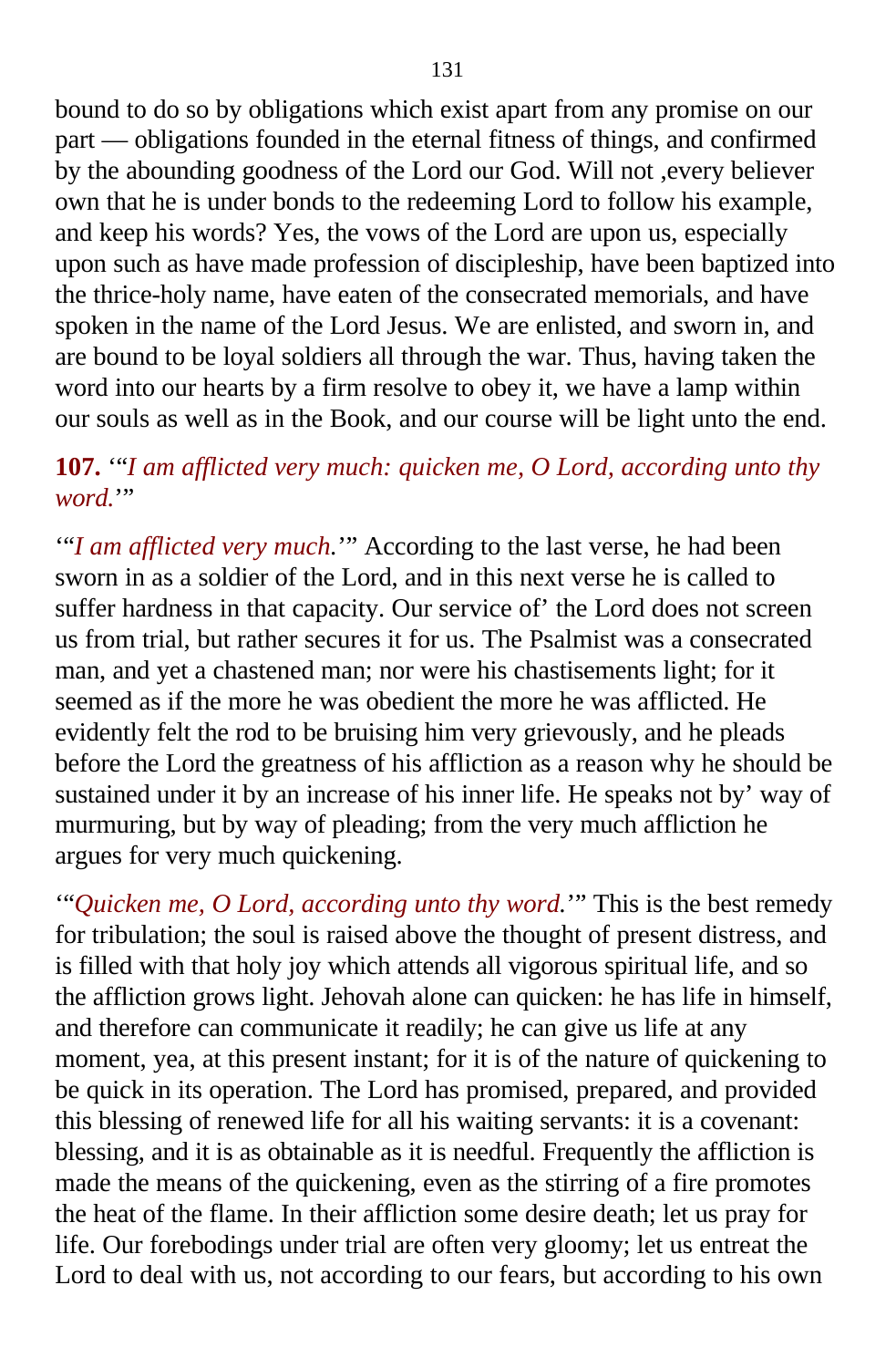word. David had but few promises to quote, and many of these had been recorded in his; own psalms, yet he pleads the word of the Lord; how much more should we do so, since to us so many holy men have spoken by the Spirit of the Lord in that wonderful library which is now our Bible! Seeing we have more promises, let us offer more prayers, and let us exhibit more of the quickening power of the Word.

## **108.** '"*Accept, I beseech thee, the freewill offerings of my mouth, O Lord, and teach me thy judgments.*

'"*Accept, I beseech thee, the freewill offerings of my mouth, O Lord.*'" The living praise the living God, and therefore the quickened one presents his sacrifice. He offers prayer, praise, confession, and testimony: these, presented with his voice in the presence of an audience, were the tribute of his mouth unto Jehovah. He trembles lest these should be so ill uttered as to displease the Lord, and therefore he implores acceptance. He pleads that the homage of his mouth was cheerfully and spontaneously rendered: all his utterances were freewill offerings. There can be no value in extorted confessions God's revenues are not derived from forced taxation, but from freewill donation. There can be no acceptance where there is no willingness; there is no work of free grace where there is no fruit of freewill. Acceptance is a favor to be sought from the Lord with all earnestness, for without it our offerings are worse than useless. What a wonder of grace that the Lord will accept anything of such unworthy ones as we are!

'"*And teach me thy judgments.*'" When we render unto the Lord our best, we become all the more concerned to do better. When we know that the Lord has accepted us, we then desire to be further instructed, that we may be still more acceptable. After quickening we need teaching: life without light, or zeal without knowledge, would be,. but half a blessing. These repeated cries for teaching show the humility of the man of God, and also discover to us our own need of similar instruction., Our judgment needs educating till it knows, agrees with, and acts upon, the judgments of the Lord. Those judgments are not always so clear as to be seen at once; we need to be taught in them till we admire their wisdom and adore their goodness as soon as ever we perceive them.

**109.** '"*My soul is continually in my hand: yet do I not forget thy law.*'"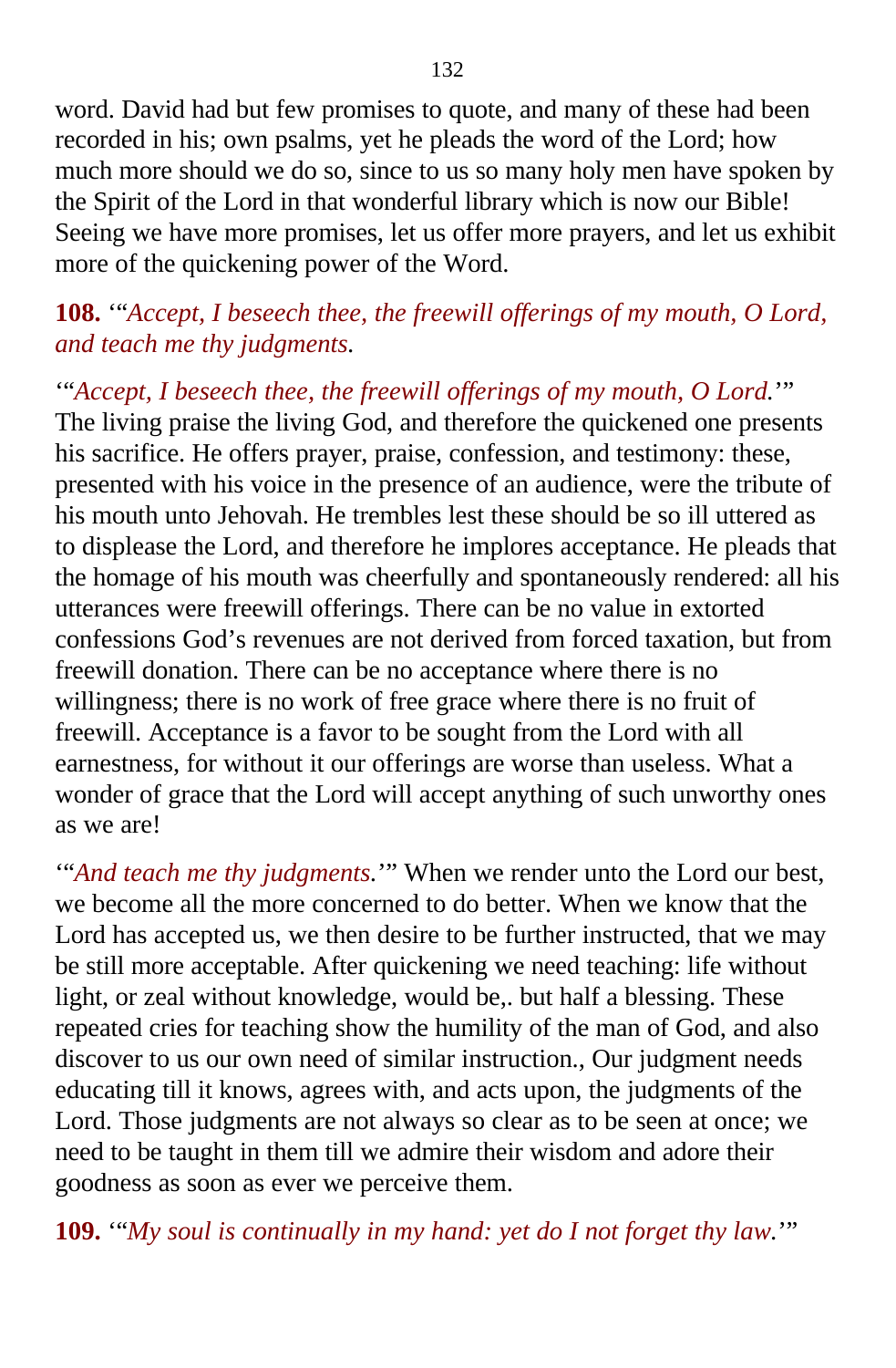'"*My soul is continually in my hand.*'" He lived in the midst of danger. He had to be always fighting for existence — hiding in caves, or contending in battles. This is a very uncomfortable and trying state of affairs, and men are apt to think any expedient justifiable by which they can end such a condition: but David did not turn aside to find safety in sin, for he says,'" *Yet do I not forget thy law.*'" They say that all things are fair in love and. war; but the holy man thought not so: while he carried his life in his hand, he also carried the law in his heart. No danger of body should make us endanger our souls by forgetting that which is right. Trouble makes many a man forget his duty, and it would have had the same effect upon the Psalmist if he had not obtained quickening (verse 107) and teaching (verse 108). In his memory of the Lord's law lay his safety; he was certainly not forgotten of his God, for his God was not forgotten of him. It is a special proof of grace when nothing can drive truth out of our thoughts, or holiness out of our lives. If we remember the law even when death stares us in the face, we may be well assured that the Lord is remembering us.

### **110.** '"*The wicked have laid' a snare for me: yet I erred not from thy* precepts."

'"*The wicked have laid a snare far me.*'" Spiritual life is the scene of constant danger: the believer lives with his life in his hand, and meanwhile all seem plotting to take it from him, by cunning if they cannot by violence. We shall not find it an easy thing to live the life of the faithful. Wicked spirits and wicked men will leave no stone unturned for our destruction. When all other devices fail, and even hidden pits do not succeed, the wicked still persevere in their treacherous endeavors, and, becoming craftier still, they set snares for the victim of their hate. The smaller species of game are usually taken by this method, by gin, or trap, or net, or noose. Wicked men are quite indifferent as to the manner in 'which they can destroy the good man; they think no more of him than if he were a rabbit or a rat. Cunning and treachery are always the allies of malice, and everything like a generous or chivalrous feeling is unknown among the graceless, who treat the godly as if they were vermin to be exterminated. When a man knows that he is thus assailed, he is too apt to become timorous, and rush upon some hasty device for deliverance, not without sin in the endeavor; but David calmly kept his way, and was able to write, '"*Yet I erred not from thy precepts.*'" He was not snared, for he kept his eyes open, and kept: near his God. He was not entrapped and robbed, for he followed the King's highway of holiness, where God secures safety to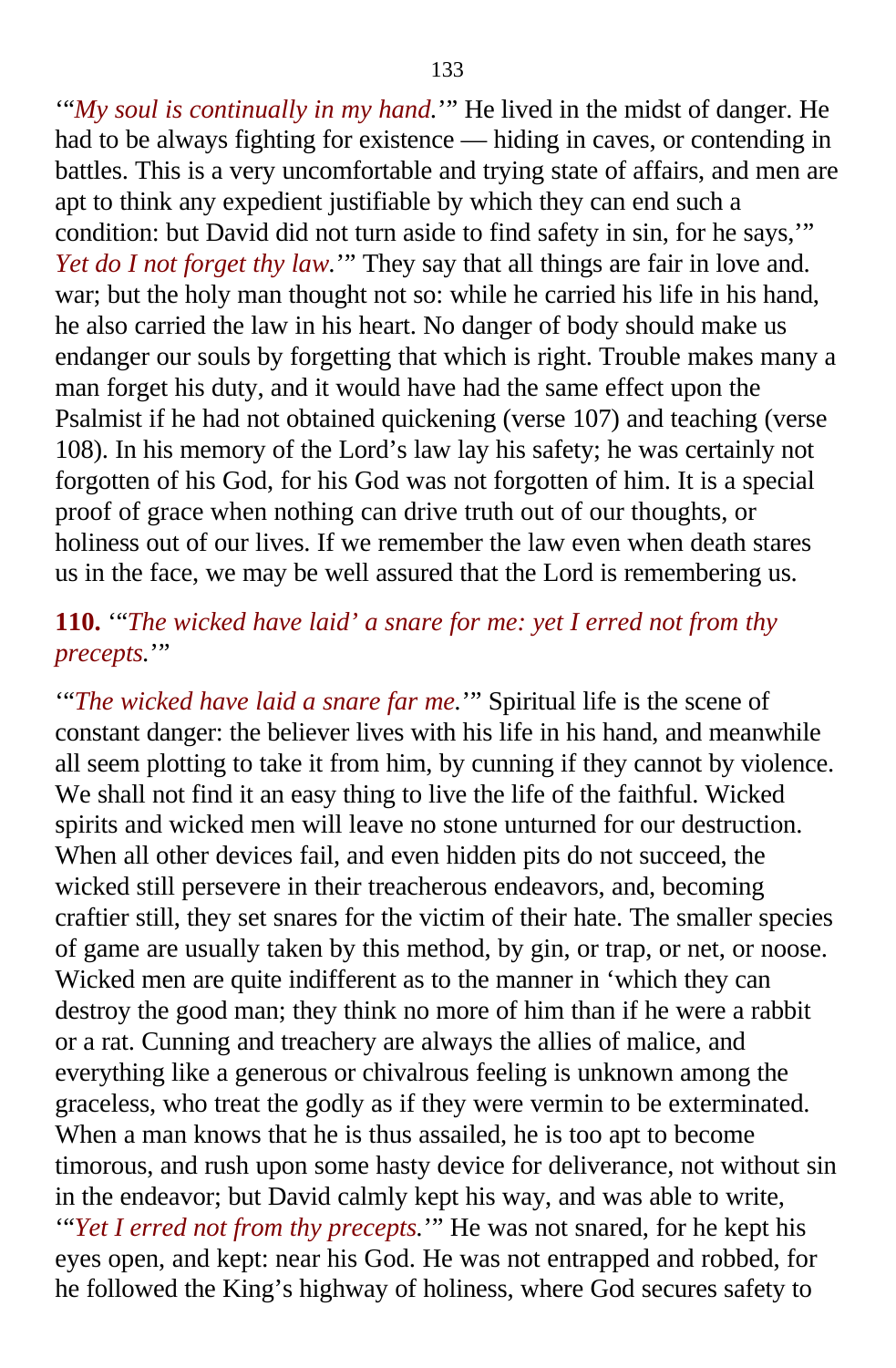every traveler. He did not err from the right, and he was not deterred from following it, because he referred to the Lord for guidance, and obtained it. If we err from the precepts, we part with the promises; if we get away from God's presence, we wander into the wilds where the fowlers freely spread their nets. From this verse let us learn to be on our guard, for we, too, have enemies both crafty and wicked. Hunters set their traps in the animals' usual runs, and our worst snares are laid in our own ways. By keeping to the ways of the Lord we shall escape the snares of our adversaries, for his ways are safe and free from treachery.

#### **111.** '"*Thy testimonies have I taken as an heritage for ever: for they are the rejoicing of my heart.*"

'"*Thy testimonies have I taken as an heritage for ever.*'" He chose them as his lot, his portion, his estate; and what is more, he laid hold upon them and made them so — taking them into possession and enjoyment. David's choice is our choice. If we might have our desire, we would desire to keep the commands of God perfectly. 'To know the doctrine, to enjoy the promise, to practice the command — be this a kingdom large enough for us. Here we have an inheritance which cannot fade and cannot be alienated; it is for ever, and ours for ever, if we have so taken it. Sometimes, like Israel at their first coming into Canaan, we have to take our heritage by hard fighting, and, if so, it is worthy of all our labor and suffering; but always it has to be taken by a decided choice of the heart, and grip of the will. God's election must be our election. What God gives by grace we must take by faith.

'"*For they are the rejoicing of my heart.*'" The gladness which had come to him through the word of the Lord had caused him to make an unalterable choice of it. All the parts; of Scripture had been pleasing to David, and were so still, and therefore he stuck to them, and meant to stick to them for ever. That which rejoices tile heart is sure to be chosen and treasured. It is not the head-knowledge but the heart-experience which brings the joy.

In this verse, which is the seventh of its octave, we have reached the same sweetness as in the seventh of the last eight (103). It is worthy of observation that in several of the adjoining sevenths delight is evident. How good a thing it is when experience ripens into joy, passing up through sorrow, prayer, conflict, hope, decision, and holy content into rejoicing l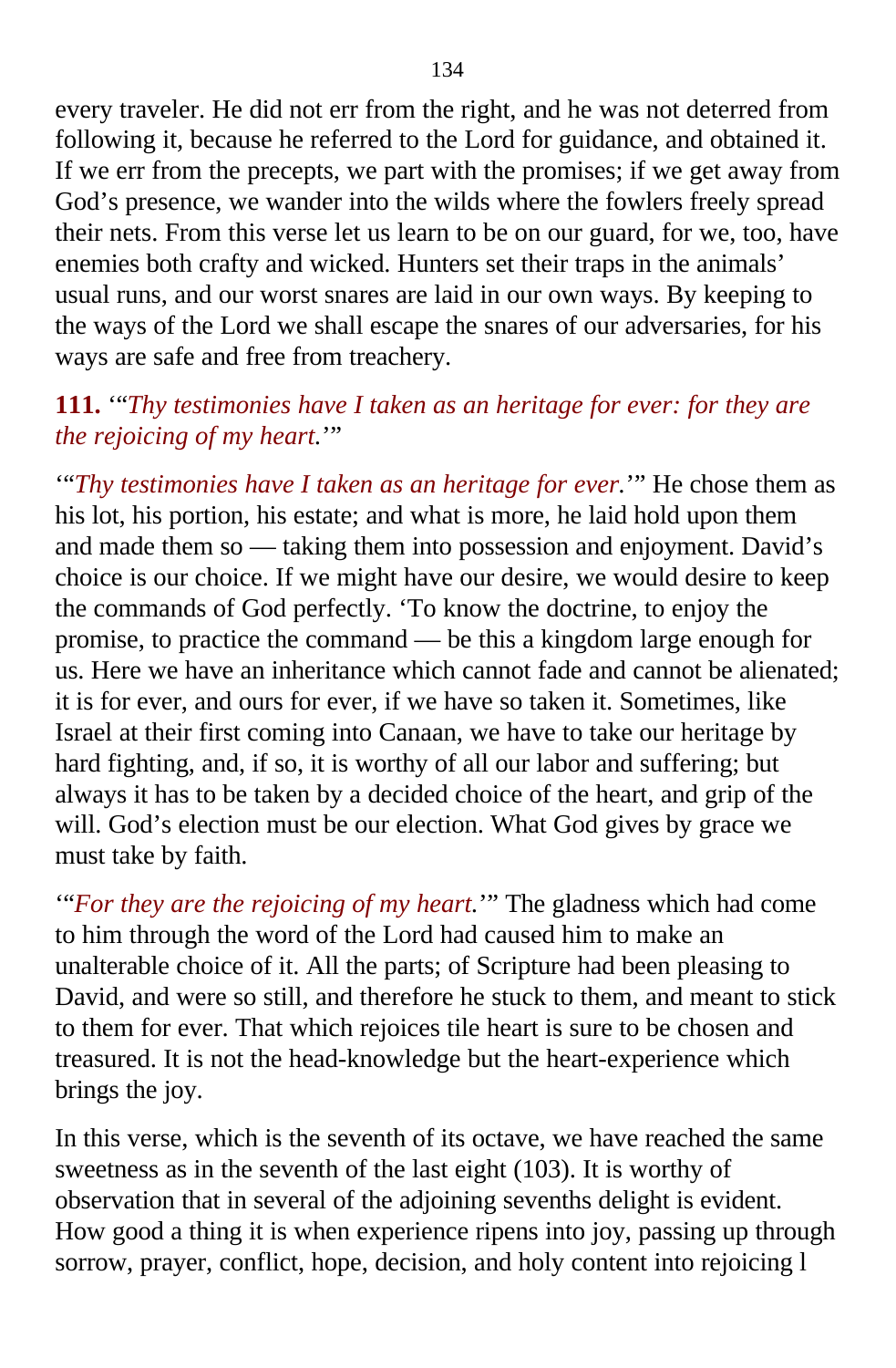Joy fixes the spirit: when once a man's heart rejoices in the divine word, he greatly values it, and is therefore for ever united to it.

**112.** '"*I have inclined mine heart to perform thy statutes always, even unto the end*" He was active and energetic in ruling his own heart: not only could he say, '"I am inclined,'" but, '"I have inclined.'" He was not half inclined to virtue, but heartily inclined to it. His whole heart was bent on practical, persevering godliness. He was resolved to keep all the statutes of the Lord, with all his heart, throughout all his time, without erring or ending. He made it his end to keep the law unto the end, and that without end. He had by prayer, and meditation, and resolution made his whole being lean towards God's commands; or as we should say in other words — the grace of God had inclined him to incline his heart in a sanctified direction. Many are inclined to preach, but the Psalmist was inclined to practice; many are inclined to perform ceremonies, but he was inclined to perform statutes; :many are, inclined to obey occasionally, but David was inclined to obey always; and, alas l many are inclined for temporary religion, but this godly man was so inclined that he felt bound to all eternity to perform the statutes of his Lord and King. Lord, send us such a heavenly inclination of heart as this: then shall we show that thou hast quickened and taught us. To this end create in us a clean heart, and daily renew a right spirit within us, for only so shall we incline in the right direction.

Many have declined who once seemed inclined to better things; may the Lord so rule our hearts that we may never lose our whole-hearted inclination towards holy living!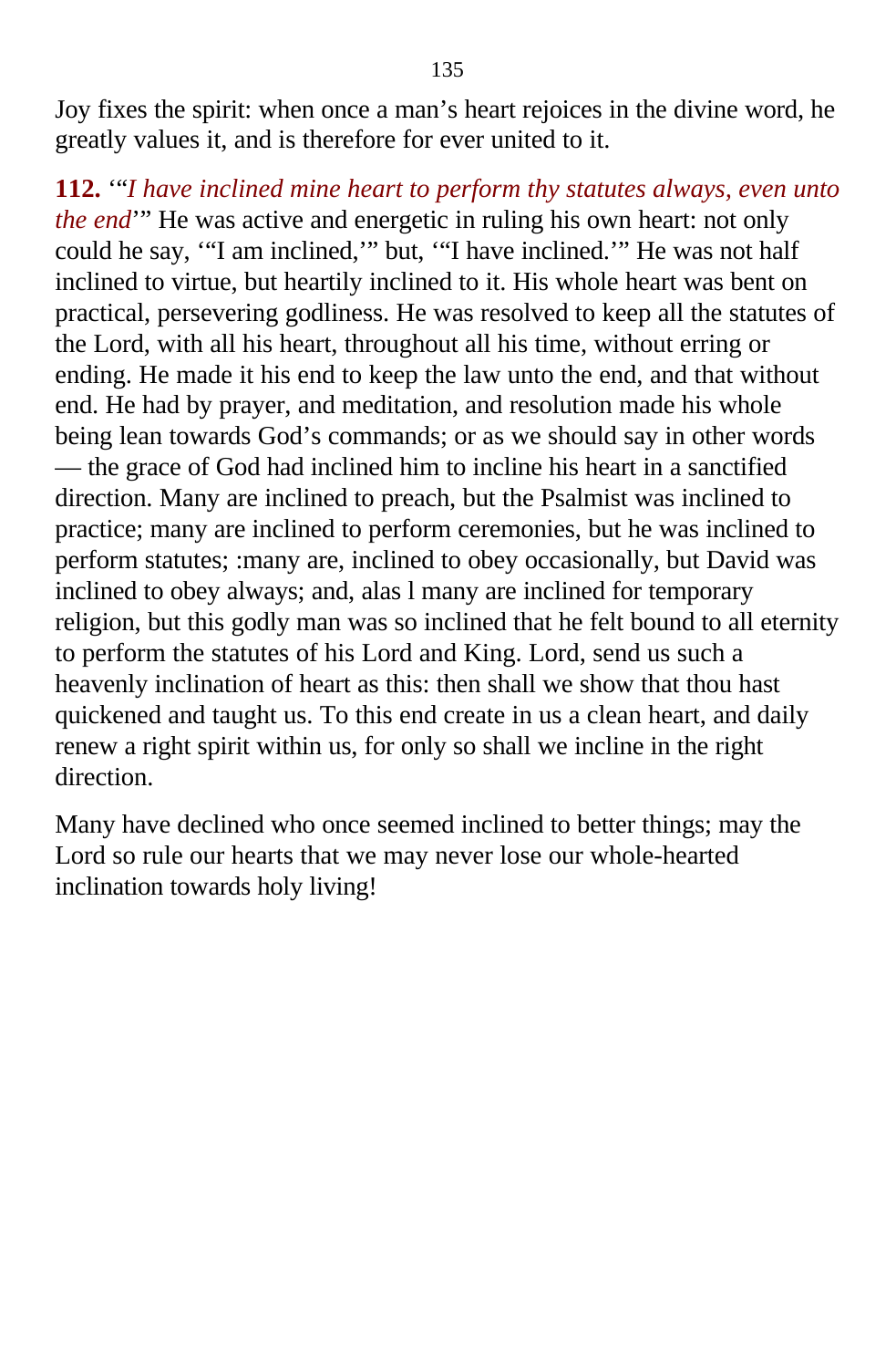# EXPOSITION OF VERSES 113 TO 120.

I HATE vain thoughts: but thy law do I love.

**114** Thou art my hiding place and my shield: I hope in thy word.

**115** Depart from me, ye evildoers: for I will keep the commandments of my God.

**116** Uphold me according unto thy word, that I may live: and let me not be ashamed of my hope.

**117** Hold thou me up, and I shall be safe: and I will have respect unto thy statutes continually.

**118** Thou hast trodden down all them that err from thy statutes: for their deceit is falsehood.

**119** Thou puttest away all the wicked of the earth like dross: therefore I love thy testimonies.

**120** My flesh trembleth for fear of thee; and I am afraid of thy judgments.

This octave, whose initial letter is Samech, or S., has been likened to Samson at his death, when he laid hold of the pillars of the house and pulled it down on the Philistines;. Mark how he grips the pillars of divine power, with '"Uphold me,'" and '"Hold thou me up'"; and see how the house falls down in judgment on the unholy! '"Thou puttest away all the wicked of the earth like dross.'" This section carries the war into the enemy's country, and exhibits the believer as militant against falsehood and iniquity.

**113.** '"*I hate vain thoughts: but thy law do I love.*'" In this paragraph the Psalmist deals with thoughts and things and persons which are the opposite of God's holy thoughts and ways. He is evidently moved with great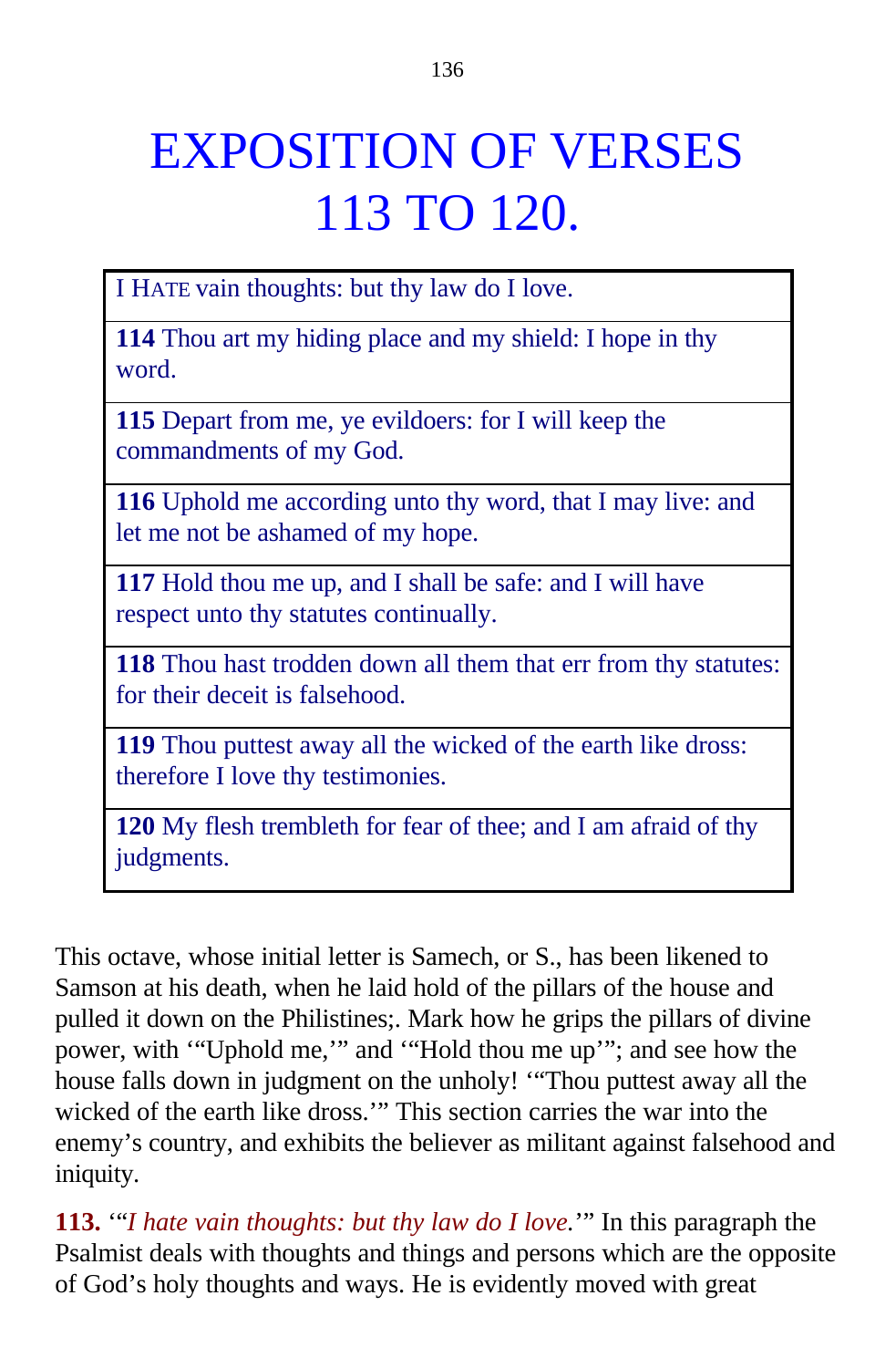indignation against the powers of darkness and their allies; and his whole soul is stirred up to stand against them with a determined opposition. Just as he began the octave, verse 97*,* with '"O how love I thy law l'" so he begins here with a declaration of intense love; ]but he prefaces it with an equally fervent declaration of hatred, against that which breaks the law. The opposite of the fixed and infallible testimony of God is the wavering, changing thought of men. David had an utter contempt and abhorrence for the vain opinions of man's conceited wisdom; all his reverence and regard went to the sure word of divine truth. In proportion to his love to the law was his hate of man's inventions. The word vain'" is very properly supplied by' the translators; for the original *word* signifies '"*haltings* between two opinions,'" and hence it includes skeptical doubts. The thoughts of men are vanity; but the thoughts of God are verity. We hear much in these days of "men of thought," "thoughtful preachers," and "modem thought:" what is this but the old pride of the human heart? Vain man would be wise. The Psalmist did not glory in his thoughts; and that which was called'" thought'" in his day was a thing which he detested. 'When man thinks his best, his highest thoughts are as far below those of divine revelation as the earth is beneath the heavens.

Some thoughts are specially vain in the sense of vain-glory, pride, conceit, and self-trust; others in the sense of bringing disappointment, such as fond ambition, unfounded hope, and forbidden confidence in man. Many thoughts are vain in the sense of emptiness and frivolity, such as the idle dreams and vacant romancings in which many indulge. Once more, many thoughts are vain in the sense of being sinful, evil, and foolish. The Psalmist is not indifferent to evil thoughts as the careless are; but he looks upon them with a hate as true as was the love with which he clung to the pure thoughts of God.

The last octave was practical, this is thoughtful. There the man of God attended to his feet, and here to his heart: the emotions of the soul are as important as the acts of the life, for they are the fountain and spring from which our actions proceed. When we love the law, it becomes a law of love, and we cleave to it with our whole heart.

#### **114.** '"*Thou art my hiding place and my shield: I hope in thy word.*'"

'"*Thou art my hiding place' and my shield?* God was his shelter and shield. To his God he ran for refuge from vain thoughts; there he hid himself away from their tormenting intrusion, and in solemn silence of the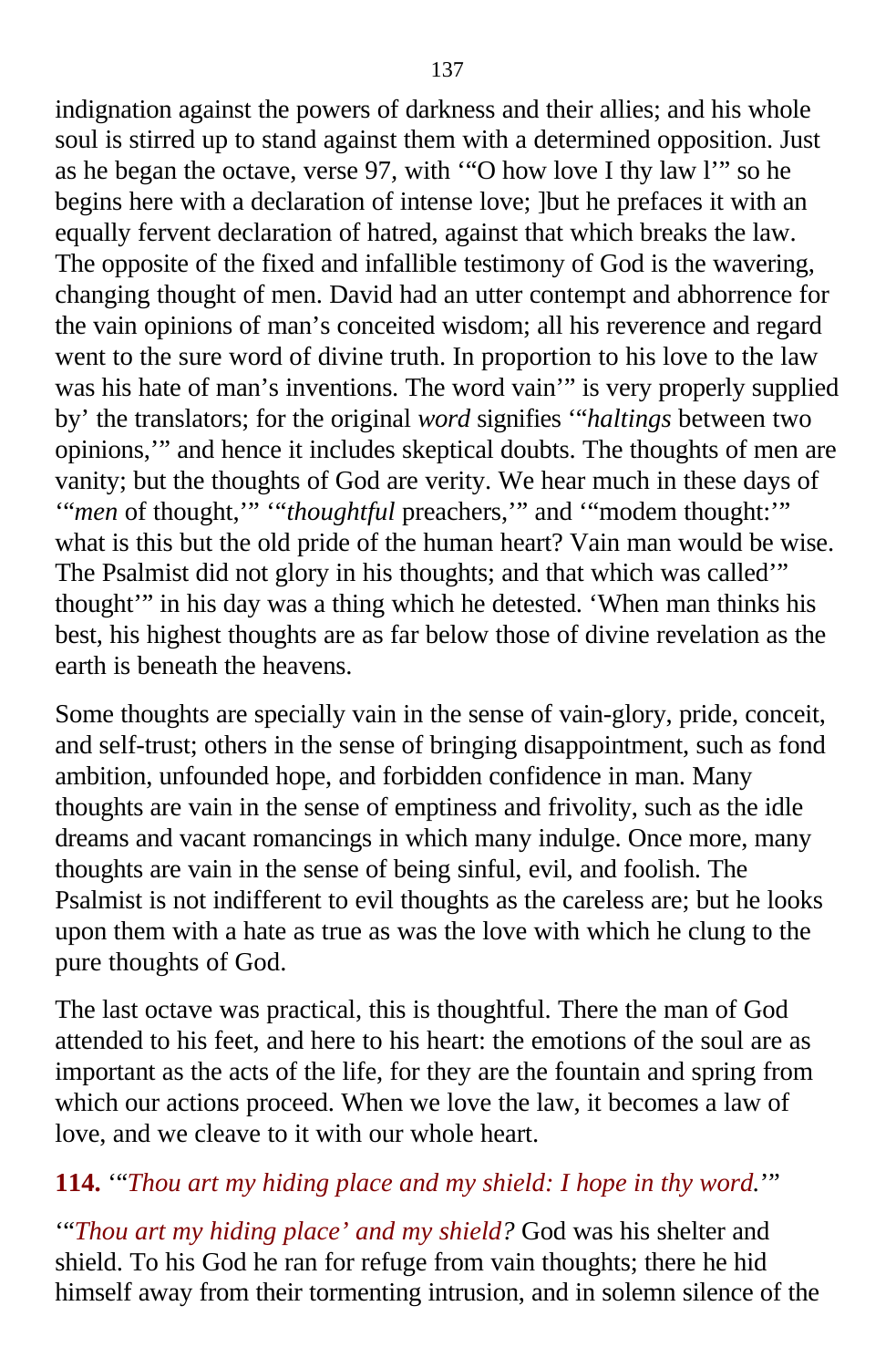soul he found God to be his place of sanctuary. When moving; about the world, if he could not be alone with God as in a hiding-place, the man of God could have the Lord with him as his shield, and by this means he could ward off the poisoned arrows of evil suggestion. This is an experimental verse, and it testifies to that which the writer knew of his own personal knowledge: he could not fight with his own thoughts, nor escape from them, till he flew to his God, and then he found deliverance. Observe that he does not speak of God's *word as* being his double defense, but he ascribes his safeguard to God himself: '"Thou art my hiding place and my shield.'" When we are beset by subtle spiritual assaults, such as those which arise out of vain thoughts, we shall do well to fly direct to the real presence of our Lord, and cast ourselves upon his power and love. The true God truly realized is the death of falsehood. Happy is he who can truly say to the triune God, '"Thou art my hiding place'"! He has beheld God under that glorious covenant aspect which ensures to the beholder the strongest consolation.

'"*I hope in thy word.*'" As well he might, since he had tried and proved it. That which has been true in the past may be trusted for the future. The Psalmist looked for protection from all danger, and preservation from all temptation, to the Lord who had been the tower of his defense on former occasions. It is easy to exercise hope where we have experienced help. Sometimes, when gloomy thoughts afflict us, the only thing we can do is to hope; and, happily, the word of God always sets before us objects of hope, reasons for hope, and invitations to hope, in such abundance that it becomes the very sphere and support of hope, and thus timorous and tempting thoughts are overcome. Amid fret and worry a hope of heaven is an effectual quietus.

## **115.** '"*Depart from me, ye evildoers: for I will keep the commandments of my God.*'"

'"*Depart from me, ye evildoers.*'" Those who make a conscience of their thoughts are not likely to tolerate evil company. If we fly to God from vain thoughts, much more shall we avoid vain men. Kings are all too apt to be surrounded by a class of men who flatter them, and at the same time take liberty to break the laws of God: David purged his palace of such parasites; he would not harbor them beneath his roof. No doubt they would have brought upon him an ill name; for their doings would have been imputed to him, since the act.,; of courtiers are generally set down as acts of the court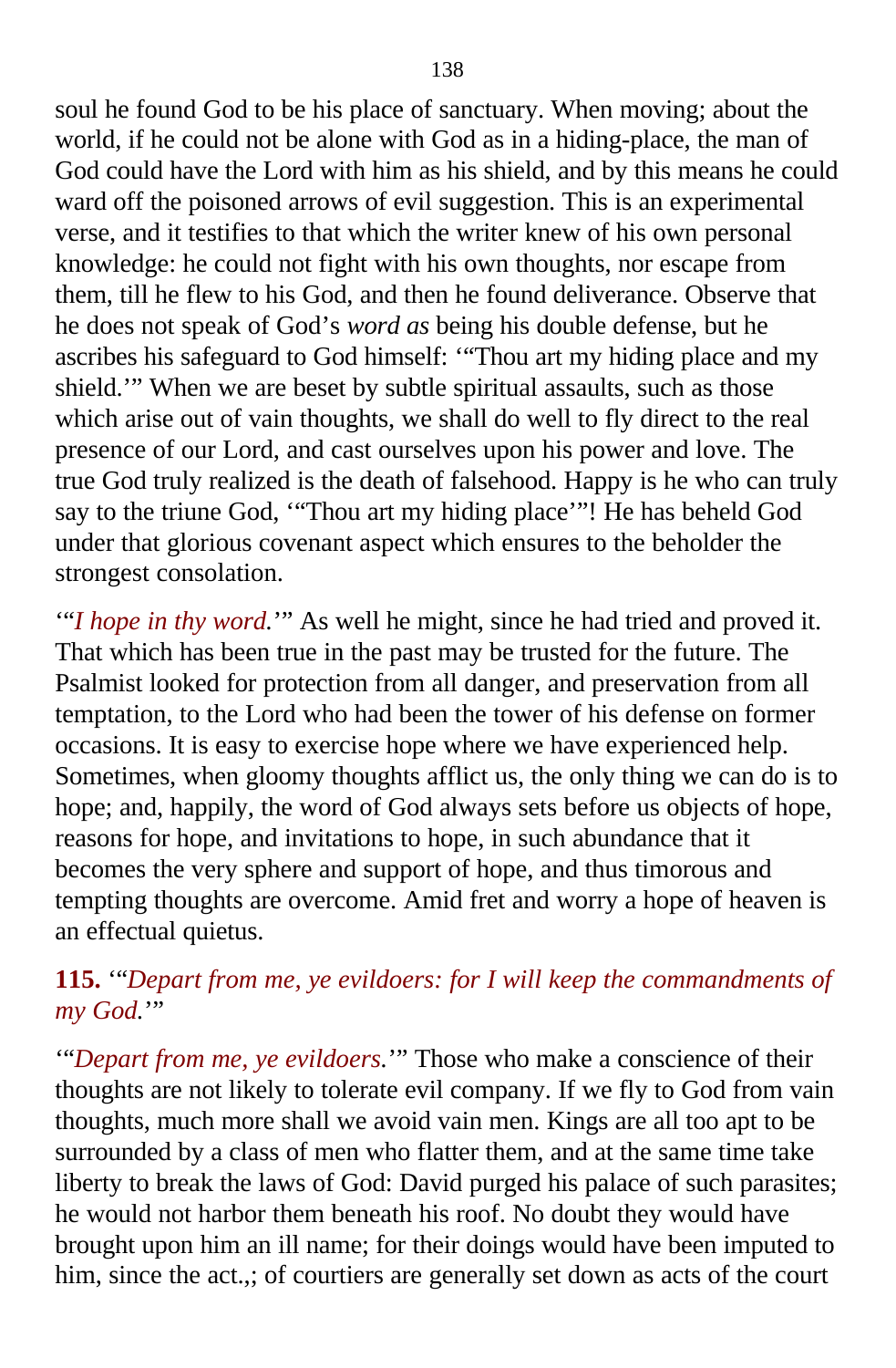itself; therefore the King sent them packing, bag and baggage, saying, — '"Depart from me.'" Herein he anticipated the sentence of the last great day, when the Son of David shall say, '"Depart from me, ye workers of iniquity.'" We cannot thus send all evildoers out of our houses, but it may upon occasion be our bounden duty to do so. Right and reason require that we should not be pestered with incorrigible servants or discreditable lodgers. A house is all the better for being rid of liars, pilferers, lewd 'talkers, and slanderers. Where we can have our own choice of company, we are bound at all hazards to keep ourselves clear of doubtful associates. As soon as we have reason to believe that their character is vicious, if will be better for us to have their room than their company. Evildoers make evil counselors, and therefore we must not sit with them. Those who say unto God, '"Depart from us,'" ought to hear the immediate echo of their words from the mouths of God's children, who should say to them, '"*Depart* from us.'" We cannot eat bread with traitors, lest we be ourselves attainted of high treason.

'"*For I will keep ,the commandments of my God.*'" Since he found it hard to keep the Lord's commandments in the. company of the ungodly, he gave them their marching; orders. He *must* keep the commandments, but he did not need to keep the company of evildoers. What a beautiful title for the Lord this verse contains I '"My God.'" The word *God* only occurs in this one place throughout this lengthened psalm, and then it is attended by the personal word '"my'" — '"my God.'"

> **'"***My God! how charming is the sound I How pleasant to repeat! Well may that heart with pleasure bound, Where God hath fix'd his seat.*

Because Jehovah is our God, therefore we resolve to obey him, and to chase out of' our sight those who would hinder us in his service. It is a grand thing for the mind to have come to a decision, and to be steadfastly fixed in the holy determination'" I will keep the commandments of my God.'" God's law is our delight when the God of the law is our God.

**116.** '"*Uphold me according unto thy word, that I may live: and let me not be ashamed of my hope.*'"

'"*Uphold me according unto thy word, that I may live.*'" It was so necessary that the Lord should hold up his servant, that he could not even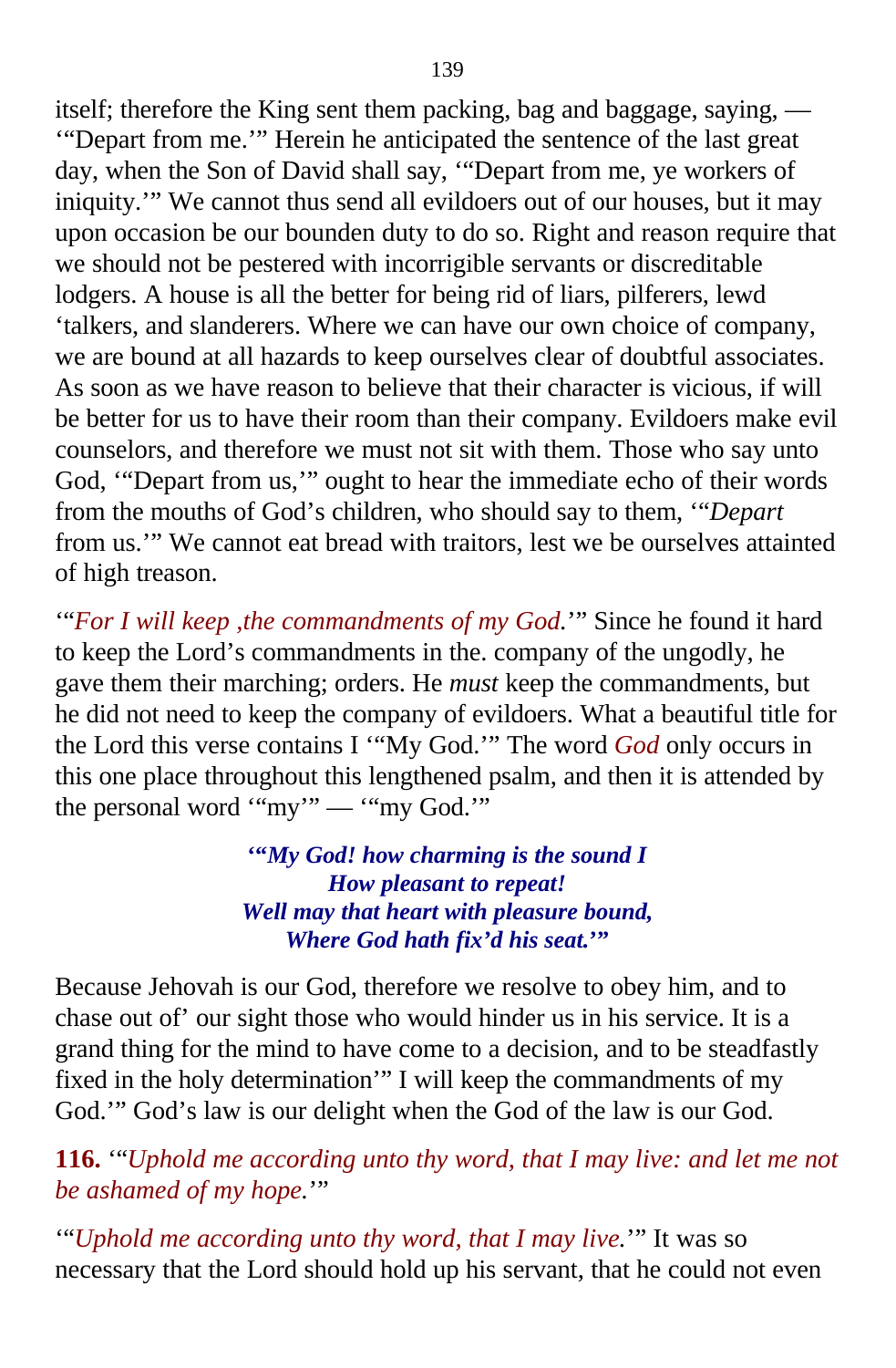live without it. Our soul would die, and every grace of spiritual life would die also, if the Lord withdrew his upholding hand. It is a sweet comfort that this great necessity of upholding is provided for in the Word, and we have not to ask for it as for an uncovenanted mercy, but simply to plead for the fulfillment of a promise, saying, '"Uphold me according to thy word.'" He who has given us eternal life hath in that gift secured to us all that is essential thereto; and as gracious upholding is one of the necessary things, we may be sure that we shall have it. Note, that when David had chased away the evildoers, he did not: therefore feel safe when alone. He knew that he needed to be preserved from his own weakness as well as from other men's evil examples, and so he prayed for upholding grace.

'"*And let me not be ashamed of my hope.*'" In verse 114 he had spoken of his hope as founded on the word of the Lord, and now he begs for the fulfillment of the promise, that his hope may be .justified in the sight of men. A man will soon be ashamed of his hope if it is not based upon a sure foundation: but this can never happen in our case, since we trust a faithful God. We may be ashamed of our thoughts, and our words, and our deeds, for they spring from ourselves; but we never shall be ashamed of our hope, for that springs from the Lord. We may well be ashamed of our doubt, but we need never be ashamed of our hope. Such is the frailty of our nature that, unless we are continually upheld by grace, we shall fall so foully as to be ashamed of ourselves, and ashamed of all those glorious hopes which are now the crown and glory of our life. This may be the case even in solitude: when evildoers are gone, we may yet fall victims to our foolish fears. The man of God had uttered firm resolves, but he could not trust in his own resolves, however solemnly made: hence these prayers. It is not wrong to make resolutions, but it will be useless to do so unless we salt them well with believing cries to God. David meant to keep the law of the Lord, but he first needed the Lord of the law to keep him.

## **111.** '"*Hold thou me up, and I shall be safe: and I will have respect unto thy statutes continually.*'"

'"*Hold thou me up* '": as a nurse holds up a little child. '"*And I shall be safe,*'" and not else; for unless thou hold me up I shall be falling about like an infant that is weak upon its legs. We have been saved by past grace, but still we are not safe unless we receive present grace. Our version first translates the word '"uphold,'" and then '"*hold* up'"; and truly we need this blessing in every shape in which it can come, for in all manner of ways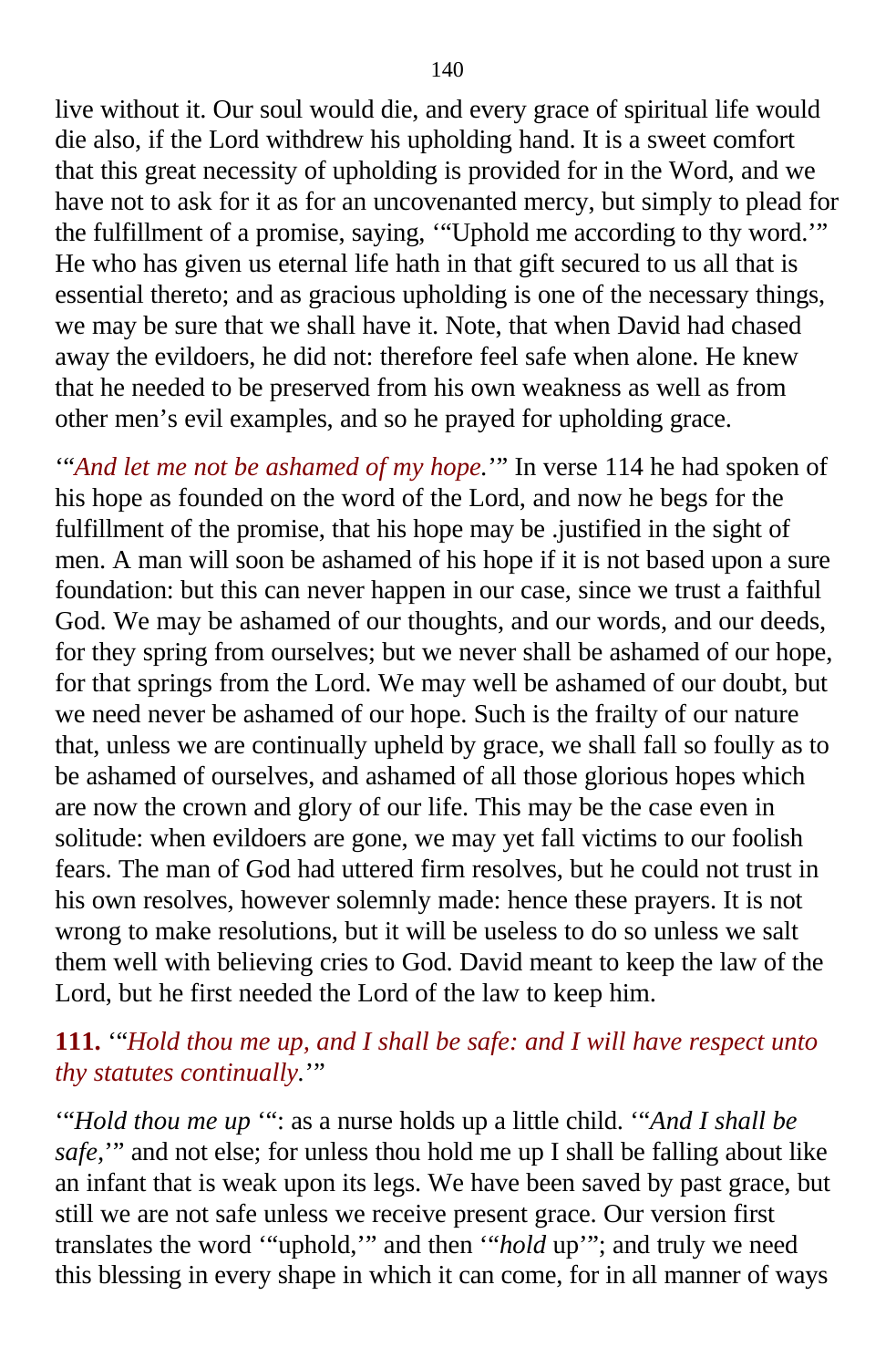our adversaries seek to cast us down. To be safe is a happy condition; there is only one way to it, and that is by divine upholding: thank God, that way is open to the least among us.

'"Hold thou me up'" may also be a plea for elevation of mind. '"Nearer, my God, to thee,'" is the same prayer. We would be held *up,* above self and sin, and all else that grovels; for then are we surely safe.

'"*And l will have respect unto thy statutes continually.*'" Thus, being held up, we obey; and in obeying we are safe. No man will outwardly keep the Lord's statutes for long together unless he has an inward '"respect'" for them, and this will never be unless the hand of the Lord perpetually upholds the heart in holy love. Perseverance to the end, or continual obedience, comes only through the divine power; we start aside as a deceitful bow unless we are kept right by him who first gave us [;race. Happy is the man who realizes this verse in his life: upheld through his whole life in a course of unswerving integrity, he becomes a "safe man," a trusted man. Such a safe man manifests a sacred delicacy of conscience which is unknown to others. He feels a tender '"respect'" for the statutes of the Lord, 'which keeps him clear of those inconsistencies and conformities to the world which are so common among others. Hence he becomes a pillar in the house of the Lord. Alas I we know some professors who are not upright, and therefore they lean to sin till they fall over; even when they are restored and set up again, they are never safe or reliable, neither have they that sweet purity of soul which is the charm of those who have been kept from falling into the mire.

## **118.** '"*Thou hast trodden down all them that err from thy statutes: for their deceit is falsehood.*'"

'"*Thou hast trodden dawn all them that err from thy statutes.*'" There is no holding up for them; they are thrown down and then trodden down, for they choose to go down into the wandering ways of sin. Sooner or later, God will set his foot on those who turn their foot from his commands: it has always been so, and it always will be so to the end. If the salt has lost its savior, what is it fit for but to be trodden under foot? God puts away the wicked like dross, which is only fit to be east out as road-metal to be trodden down.

'"*For their deceit is falsehood.*'" They call it farseeing policy, but it is absolute falsehood, and it shall be treated as such. Ordinary men call it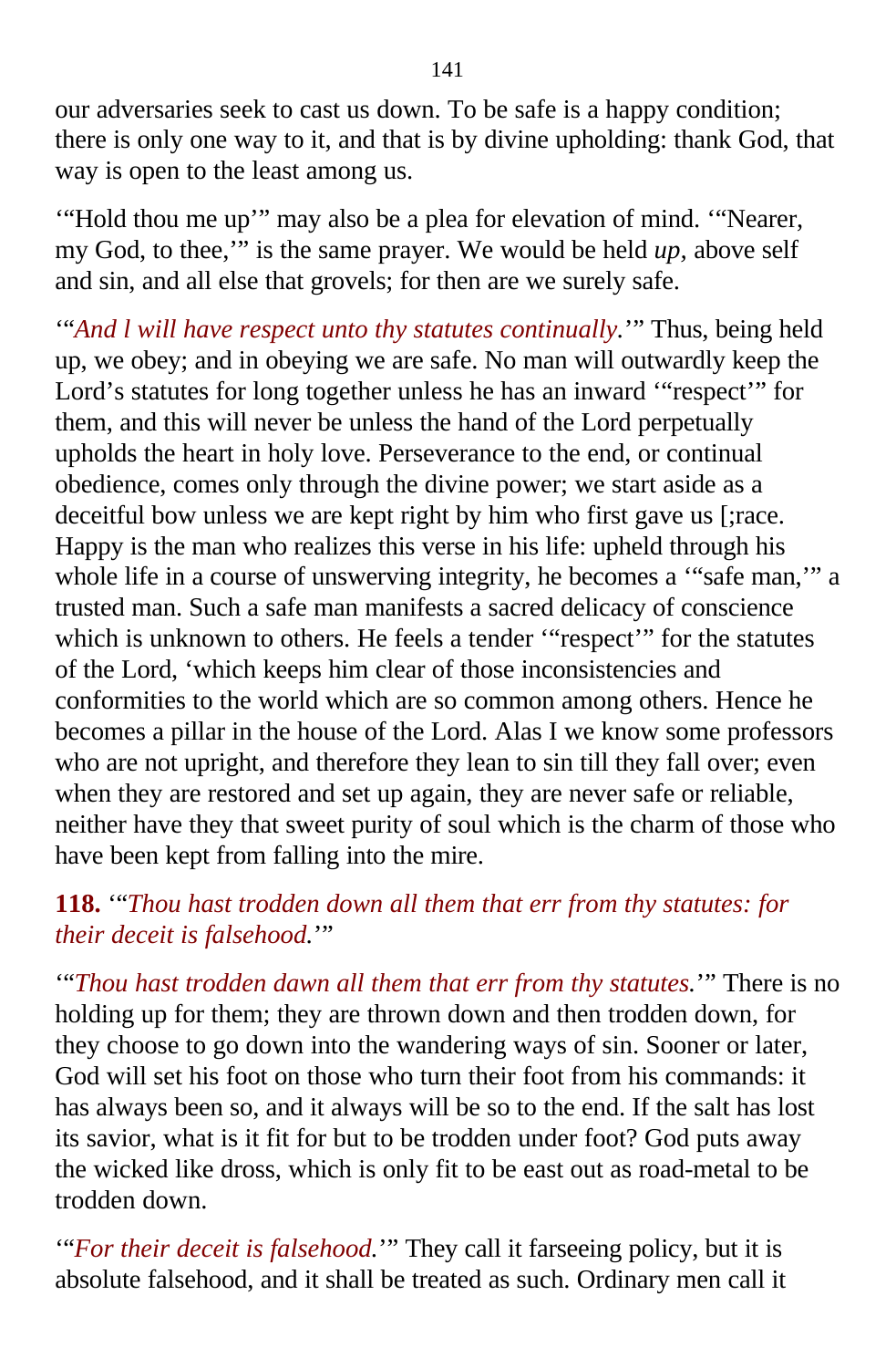clever diplomacy, but the man of God calls a spade a spade, and declares it to be falsehood, and nothing less; for he knows that it is so in the sight of God. Men who err from the right road invent pretty excuses with which to deceive themselves and others, and so attempt to quiet their consciences and maintain their credit; but their mask of falsehood is too transparent. God treads down falsehoods; they are only fit to be spurned by his feet, and crushed into the dust. How horrified will those be who have spent all their lives in contriving a confectionery religion, when they see it all trodden upon by God as a sham which he cannot endure I

#### **119.** '"*Thou puttest away all the wicked of the earth like dross: therefore I love thy testimonies.*"

'"*Thou puttest away all the wicked of the earth like dross.*'" He does not trifle with them, nor handle them with kid gloves. No, he judges them to be the scum of the earth, and he treats them accordingly by putting them away. He puts them away from his church, away from their honors, away from the earth, and at last away from himself. '"Depart,'" saith he, '"ye cursed.'" If even a good man feels forced to put away the evil-doers from him, much more must the thrice holy God put away the wicked. They looked like precious metal, they were intimately mixed up with it, they were laid up in the same heap; but the Lord is a refiner, and every day he removes some of the wicked from among his people, either by making a shameful discovery of their hypocrisy or by consuming them from off the earth. They are put away as dross, never to be recalled. As the metal is the better for losing its alloy, so is the church the better for having the wicked removed. These wicked ones are '"of the earth"' — '" the wicked of the earth,'" and they have no right to be with those who are'" riot of the world'"; the Lord perceives them to be out of place and injurious, and therefore he puts them away, *all* of them, leaving none of them to deteriorate his people. The process will one day be perfected; no dross will be spared, no gold will be left impure. Where shall *we be* when that great work is finished? Shall we be treasured with the gold, or trodden down with the dross?

'"*Therefore I love thy testimonies:'* Even the severities of the Lord excite the love of his people. If he allowed men to sin with impunity, he would not be so fully the object of our loving admiration. He is glorious in holiness because he thus rids his kingdom of rebels, and his temple of them that defile it. In these evil days, when God's punishment of sinners has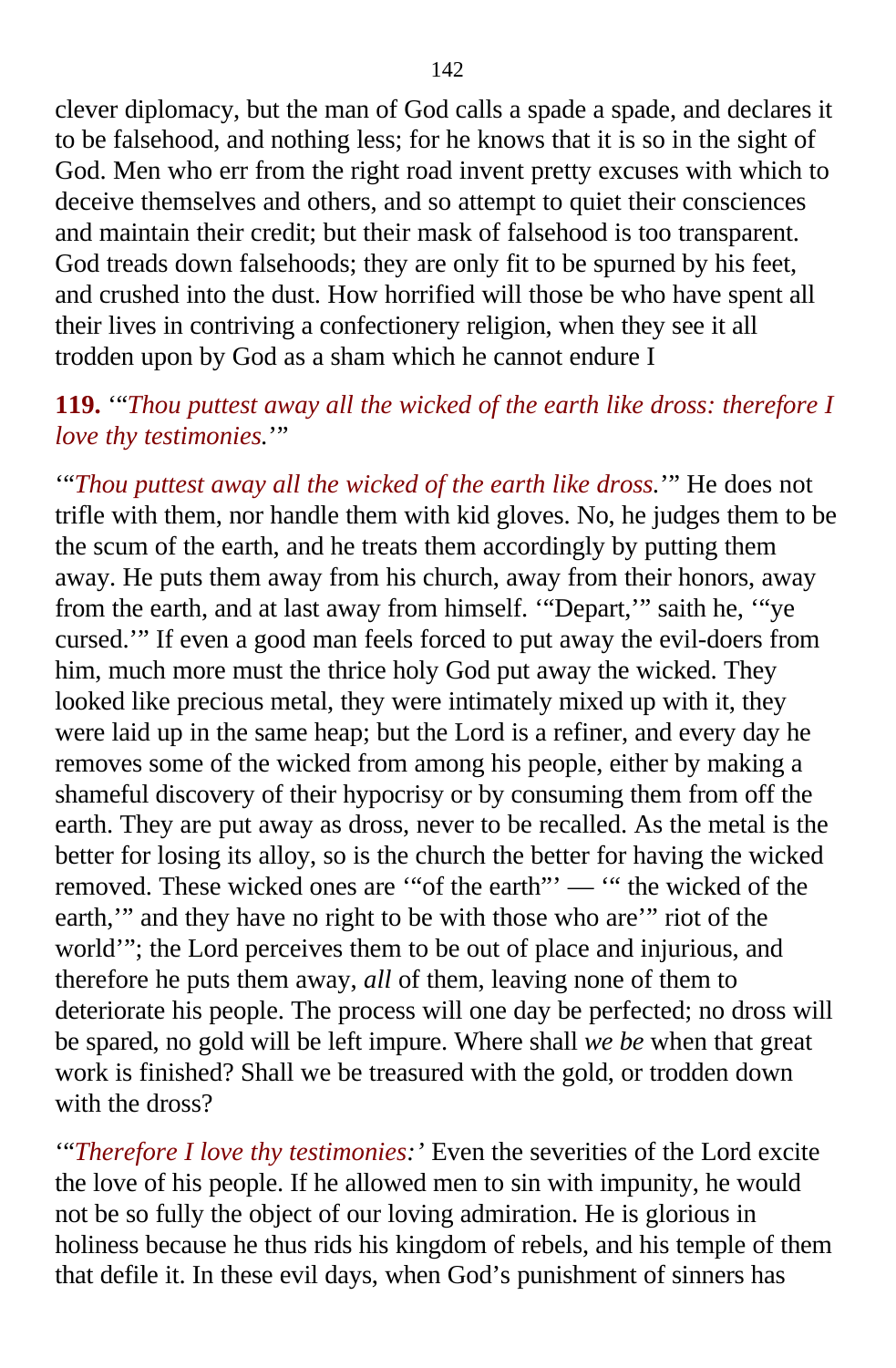become the butt of a proud skepticism, we may regard it as a mark of the true man of God that he loves the Lord none the, less, but: a great deal the more, because of his condign judgment of the ungodly. We greatly value those passages of Scripture which are most terrible in their denunciation of sin and sinners. We love those testimonies which foretell the overthrow of evil and the destruction of the enemies of God. A God more lenient would be a God less loving and less loved. Holy hearts love best a perfectly righteous God.

#### **120.** '"*My flesh trembleth for fear of thee; and I am afraid of thy judgments.*"

'"*My flesh trembleth for fear of thee.*'" He did not exult over the punishment of others, but he trembled on his own account. Such was his awe in the presence of the Judge of all the earth, 'whose judgment he had just now been considering, that he did exceedingly fear and quake. Familiarity with God breeds a holy awe of him. Even the grosser part of David's being, his flesh, felt a solemn dread at the thought of offending One so good anti great, who would so effectually sever the wicked from among the just. Alas, poor flesh;, this is the highest thing to which thou canst attain! Yet this is far better than thy pride when thou dost exalt thyself against thy Maker.

'"*And I am afraid of thy judgments.*'" God's words of judgment are solemn, and his deeds of judgment are terrible; they may well make us afraid. At the thought of the Judge of all — his piercing eye, his books of record:, his day of assize, his awful sentence, and the execution of his justice — we may well cry for cleansed thoughts, and hearts, and ways, lest his judgments should light on us. When we see the great Refiner separating the precious from the vile, we may well feel a godly fear, lest we should be put away by him, and left to be trodden under his feet. Even his judgments, as we find them written in the word, fill us with trembling; and this becomes to us an evidence of grace. But what will the judgments themselves be when carried into effect? Oh the trembling and the fear which will be the eternal portion of those who run upon the bosses of Jehovah's; buckler and defy his wrath!

Love in the previous verse is quite consistent with fear in this verse: the fear which, hath torment is cast out, but not the filial fear which leads to reverence and obedience.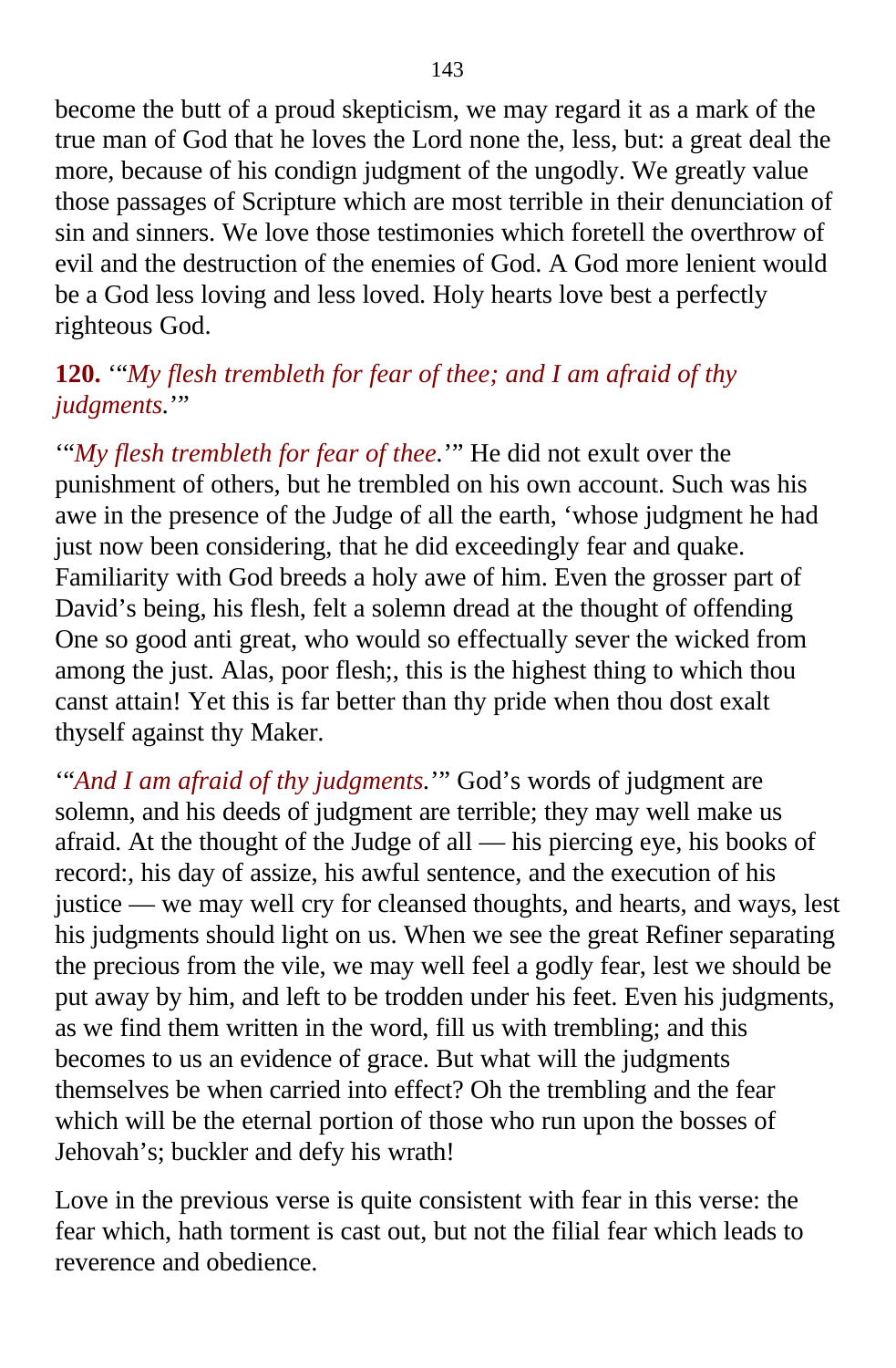# EXPOSITION OF VERSES 121 TO 128.

I HAVE done judgment and justice : leave me not to mine oppressors.

**122** Be surety for thy servant for good: let not the proud oppress me.

**123** Mine eyes fail for thy salvation, and for the word of thy righteousness.

**124** Deal with thy servant according unto thy mercy, and teach me thy statutes,

**125** I am thy servant; give me understanding, that I may know thy testimonies.

**126** It is time for thee, Lord, to work: for they have made void thy law.

**127** Therefore l love thy commandments above gold; yea, above fine gold.

**128** Therefore I esteem all thy precepts concerning all things to be: right; and I hate every false way.

## **121.** '"*I have done judgment and justice: leave me not to mine oppressors.*'"

'"*I have done judgment and justice.*'" This was a great thing for an Eastern ruler to say at any time; for these despots mostly cared more for gain than justice. Some of them altogether neglected their duty, and would not even do judgment at all, preferring their pleasures to their duties; and many more of them sold their judgments to the highest bidders by taking bribes, or regarding the persons of men. Some rulers gave neither judgment nor justice; others gave judgment without justice; but David gave judgment and justice, and saw that his sentences were carried out. He could claim before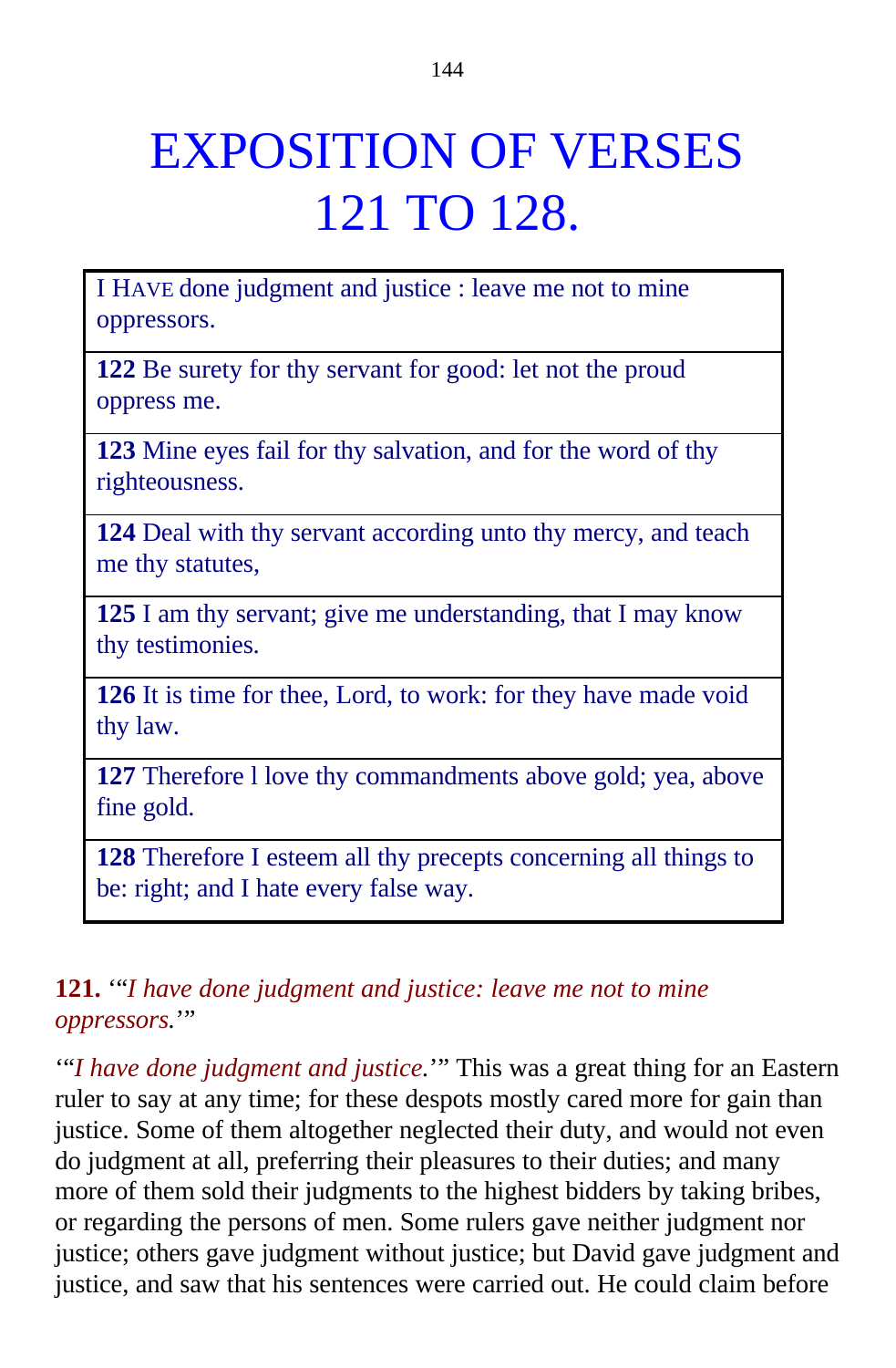the Lord that he had dealt out even-handed justice, and was doing so still. On this fact he founded a plea with which he backed the prayer — '" *Leave me not to mine oppressors.*'" He who, as far as his power goes, has been doing right, may hope to be delivered from his oppressors when attempts are made by them to do him wrong. If I will not oppress others, I may hopefully pray that others may not be permitted to oppress me. A course of upright conduct is one which gives us boldness in appealing to the Great Judge for deliverance from the injustice of wicked men. Nor is this kind of pleading to be censured as self-righteous; it is most fit and acceptable. When we are dealing with God as to our shortcomings, we use a very different tone from that with which we face the censures of our fellowmen. When untruthful accusers are in the question, and we are guiltless towards them, we are justified in pleading our innocence. Moral integrity is a great helper of spiritual comfort. If we are right in our conduct, we may be sure that the Lord will not leave us at all, and certainly will not leave us to our enemies.

### **122.** '"*Be surety for thy servant for good: let not the proud oppress me.*'"

'"*Be surety for thy servant for good.*'" This was the cry of Job and of Hezekiah, and it is the cry of every soul which believes in the great Intercessor and Daysman. Answer for me. Do not leave thy poor servant to die by the hand of his enemy and thine. Take up my interests and weave them with thine own, and stand for me. As my Master, undertake thy servant's cause, and represent me before the faces of haughty men till they see what an august ally I have in the Lord my God. Our greatest salvation comes from the divine suretyship. The Son of God as our Surety has smarted for us, and thereby he has brought good to us, and saved us from our proud oppressor, the arch-enemy of souls. In this verse we have not the law mentioned under any of its many names, and this is the only instance in the whole Psalm in which a verse omits mention of the Word of the Lord. Yet this is no exception to the spirit of the rule; for here we find mention of our Surety, who is the fulfillment of the law. Where the law fails we have Christ, the surety of a better covenant. This suretyship is always for good, but how much of good no tongue can tell.

'"*Let not the proud oppress me.*'" Thine interposition will answer the purpose of my rescue: when the proud see that thou art my advocate, they will hide their heads. We should have been crushed beneath our proud adversary the devil if our Lord Jesus had not stood between us and the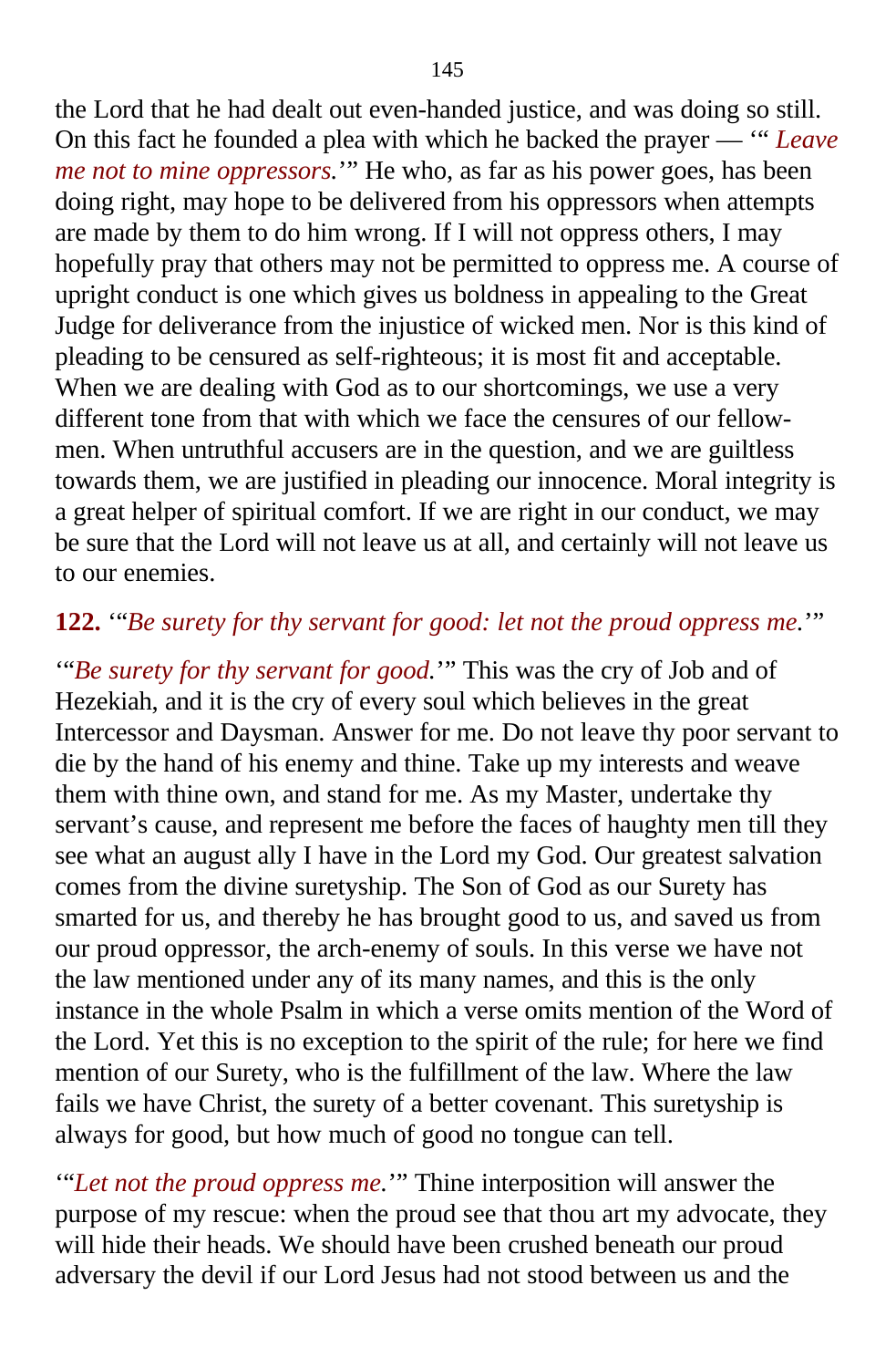accuser, and become a surety for us. It is by his suretyship that we escape like a bird from the snare of the fowler. What a blessing to be able to leave our matters in our Surety's hands, knowing that all will be well, since he has an answer for every accuser, a rebuke for every reviler!

Good men dread oppression, for it makes even a wise man mad, and they send up their cries to heaven for deliverance; nor shall they' cry in vain, for the Lord will undertake the cause of his servants, and fight their battle, s against the proud. The word '"servant'" is wisely used as a plea for favor for himself, and the word '"proud '"as an argument against his enemies. It seems to be inevitable that proud men should become oppressors, and that they should take most delight in oppressing the true servants of God. Their oppressions will soon be put down, because they *are* oppressions, because the workers of them are *proud,* and because the objects of them are the Lord's *servants.*

# **123.** '"*Mine eyes fail for thy salvation, and for the word of thy righteousness.*'"

'"*Mine eyes fail for thy salvation.*'" He wept, waited, and watched for God's saving hand, and these exercises tried the eyes of his faith till they were almost ready to give out. He looked to God alone, he looked eagerly, he looked long, he looked till his eyes ached. The mercy is, that if our eyes fail, God does not fail, nor do *his* eyes fail. Eyes are tender things, and so are our faith, hope and expectancy: the Lord will not try them above what they are able, to bear. *'"And for the word of thy righteousness*'"*: a* word that would silence the unrighteous words of his oppressors. His eyes as well as his ears waited for the Lord's word: he looked to see the divine word come forth as a fiat for his ,deliverance. He was "waiting for the verdict'" — the verdict of righteousness itself. How happy are we if we have righteousness on our side! For then that which is the sinners' terror is our hope, that which the proud dread is our expectation and desire. David left his reputation entirely in the Lord's hand, and was eager to be cleared by the word of the Judge, rather than by any defense of his own. He knew that he had done right, and, therefore, instead of avoiding the supreme court, he begged for the sentence which he knew would work out his deliverance. He even watched with eager eyes for the judgment and the deliverance, the word of righteousness from God which meant salvation to himself.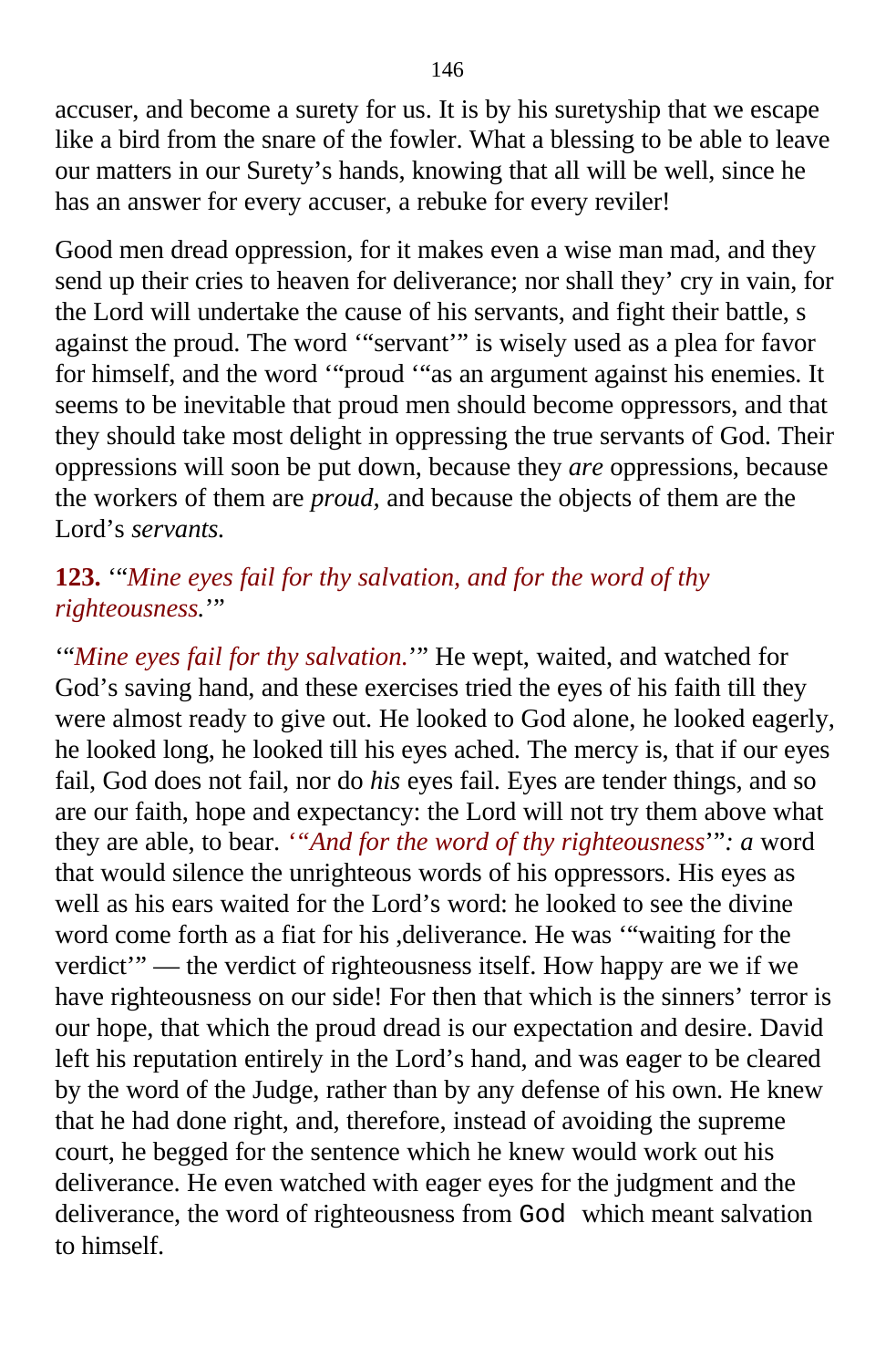**124.** '"*Deal with thy servant according unto thy mercy, and teach me thy* statutes."

'"*Deal with thy servant according unto thy mercy.*'" Here he recollects himself: although before men he was so clear that he could challenge the word of righteousness, yet before the Lord, as his servant, he felt that he must appeal to mercy. We feel safest here. Our heart has more rest in the cry, '"God be merciful to me,'" than in appealing to .justice. It is well to be able to say, '"I have done judgment and justice,'" and then to add, in all lowliness, yet '"deal with thy servant according unto thy mercy.'" The title of servant covers a plea; a master should clear the character of his servant if he be falsely accused, and rescue him from those who would oppress him; and, moreover, the master should show mercy to a servant, even if he deal severely with a stranger The Lord condescendingly deals, or has communications with, his servants, not spurning them, but communing with them; and this he does in a tender and merciful way, for in any other form of dealing we should be crushed into the dust. '"*And teach me thy statutes.*'" This will be one way of dealing with us in mercy. We may expect a master to teach his own servant the meaning of his own orders. Yet since our ignorance frequently arises from our sinful stupidity, it is great mercy on God's part that he condescends to instruct us in his commands. For our ruler to become our teacher is an act of great grace, for which we cannot be too grateful Among our mercies this is one of the choicest.

## **125.** '"*I am thy servant; give me understanding, that I may know thy testimonies.*'"

'"*I am thy servant.*'" This is the third time he has repeated this title in this one section: he is evidently fond of the name, and conceives it to be a very effective plea. We who rejoice that we are sons of God are by no means the less delighted to be his servants. Did not the firstborn Son assume the servant's form and fulfill the servant's labor to the full? What higher honor can the younger brethren desire than to be made like the Heir of all things?

'"*Give me understanding, that I may know thy testimonies*'" In the previous verse he sought teaching; but here he goes much further, and craves for understanding. Usually, if the instructor supplies the teaching, the pupil finds the understanding; but in our case we are far more dependent, and must beg for understanding as well as teaching: this the ordinary teacher cannot give, and we are thrice happy that our Divine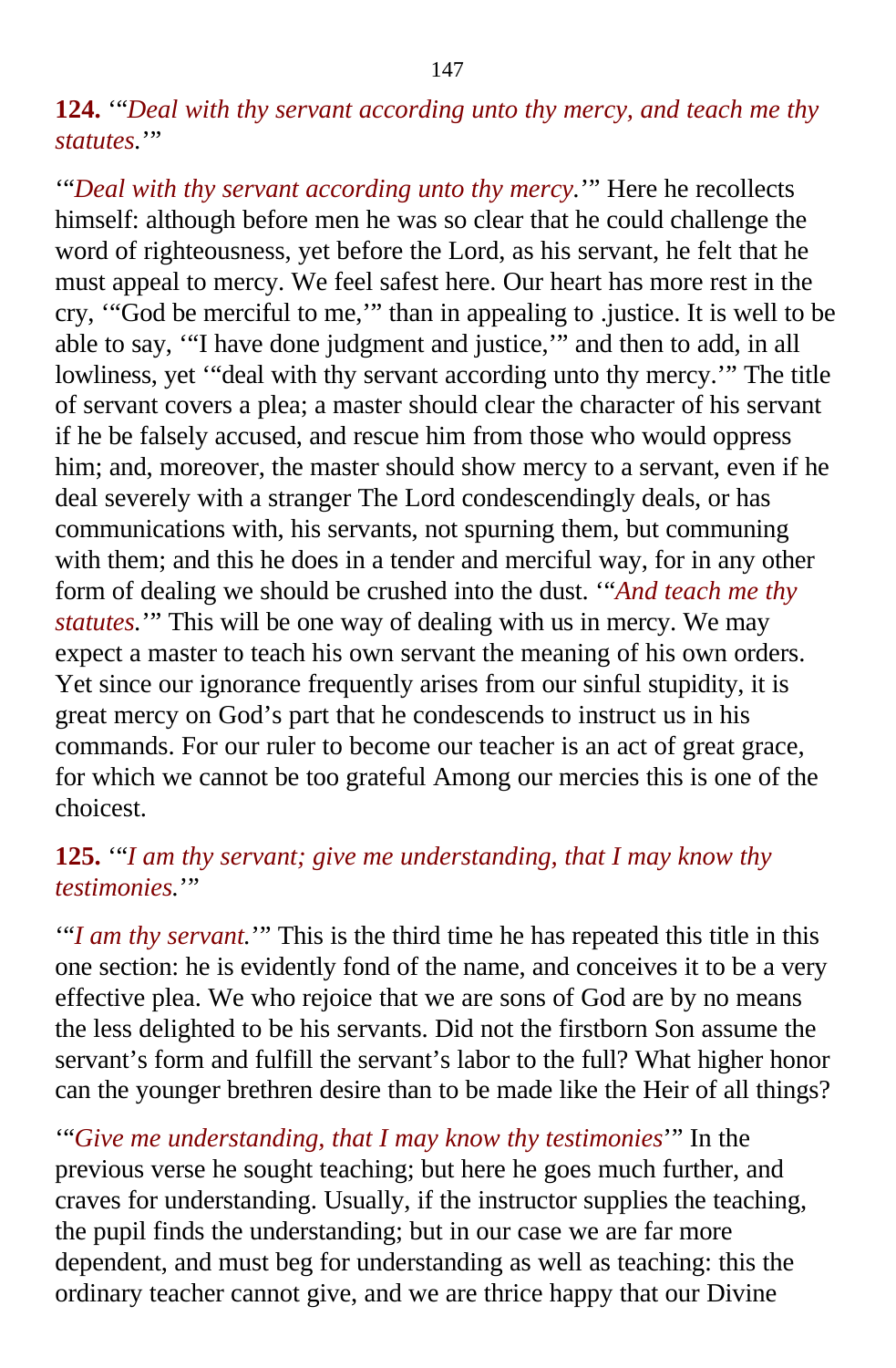Tutor can furnish us with it. We are to confess ourselves fools, and then our Lord will make us wise, as well as give us knowledge. 'The best understanding is that which enables us to render perfect obedience and to exhibit intelligent faith, and it is this which David desires —

'"understanding, that I may know thy testimonies'" Some would rather not know these things; they prefer to be at ease in the dark rather than possess the light which leads to repentance and diligence. The servant of God longs to know in an understanding manner all that the Lord reveals of man and to man; he wishes to. be so instructed that he may apprehend and comprehend that which is taught him. A servant should not be ignorant concerning his master, or his master's business; he should study the mind, will, purpose, and aim of him whom he serves, for so only can he fulfill his service; and as no man knows these things so well as his master himself, he should often go to him for instructions, lest his very zeal should only ,serve to make him the greater blunderer.

It is remarkable that the Psalmist does not pray for understanding through acquiring knowledge, but begs of the Lord first that he may have the gracious gift of understanding, and then may obtain the desired instruction. All that we know before we have understanding is apt to spoil us and breed vanity in us; but if there be first an understanding heart, then the stores of knowledge enrich the soul, and bring neither sin nor sorrow therewith. Moreover, this gift of understanding acts also in the form of discernment, and thus the good man is preserved from hoarding up that which is false and dangerous: he knows what are and what are not the testimonies of the Lord.

### **126.** '"*It is time for thee, Lord, to work: for they have made void thy law*'"

David was a servant, and therefore it was always his time to work: but being oppressed by a sight of man's ungodly behavior, he feels that his Master's hand is wanted, and therefore he appeals to him to work against the working of evil. Men make void the law of God by denying it to be his law, by promulgating commands and doctrines in opposition to it, by setting up tradition in its place, or by utterly disregarding and scorning the authority of the lawgiver. Then sin becomes fashionable, and a holy walk is regarded as a contemptible puritanism; vice is styled pleasure, and vanity bears the bell. Then the saints sigh for the presence and power of their God. Oh for an hour of the King upon the throne with the rod of iron in his hand! Oh for another Pentecost with all its wonders, to reveal the energy of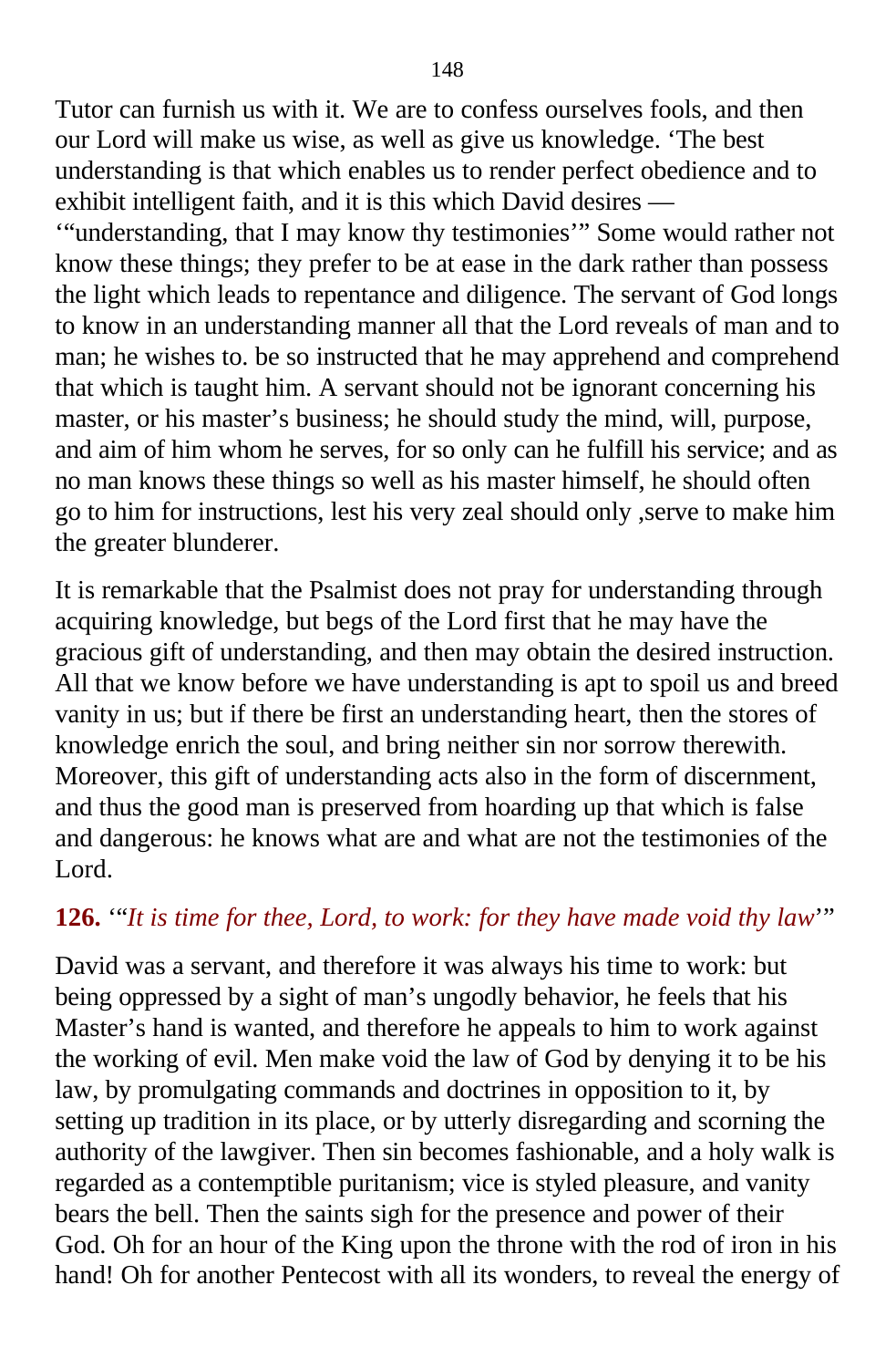God to gainsayers, and make them see that there is a God in Israel! Man's extremity, whether of need or sin, is God's opportunity. When the earth was without form and void, the Spirit came and moved upon the face of the waters; should he not come when society is returning to a like chaos? When Israel in Egypt were reduced to the lowest point, and it seemed that the covenant 'would be void, then Moses appeared and wrought mighty miracles; so, too, when the church of God is trampled down, and her message is derided, we may expect to see the hand of the Lord stretched out for the revival of religion, the defense of the truth, and the glorifying of' the divine name. The Lord can work either by judgments which hurl down the ramparts of the foe, or by revivals which build up the walls of his own Jerusalem. How heartily may we pray the Lord to raise up new evangelists, to quicken those we already have, to set his whole church on fire, and to bring the world to his feet I God's work is ever honorable and glorious; as for our works it is as nothing apart from him.

### **127.** '"*Therefore I love thy commandants above gold; yea, above fine gold.*'"

As it was God's time to work, so it was David's time to love. So far from being swayed by the example of evil men, so as to join them in slighting the Scriptures, he was the rather led into a more vehement love of those divine revelations. He loved not only the doctrines, but the commandments. As he saw the commandments slighted by the ungodly, his heart was in sympathy with God, and he felt a burning affection for his holy precepts. It is the mark of a true believer that he does not depend upon others for his religion, but drinks water out of his own well, which springs up even when the cisterns of earth are all dried. Amid a general depreciation of the law, our holy poet felt his own esteem of it rising so high that gold and silver sank in comparison. Wealth brings with it so many conveniences that men naturally esteem it, and gold as the symbol of it is much set by; and yet, in the .judgment of the wise, God's laws are more enriching, and bring with them more comfort, than all the choicest treasures. The Psalmist could not boast that: he always kept the commands; but he could declare that he loved them; he was perfect in heart, and would fain have been perfect in life. He judged God's holy commands to be better than the best earthly thing — gold; yea, better than the best sort of the best earthly thing — fine gold; and this esteem was confirmed and forced into expression by those very oppositions of the world which drive hypocrites to forsake the Lord and his ways.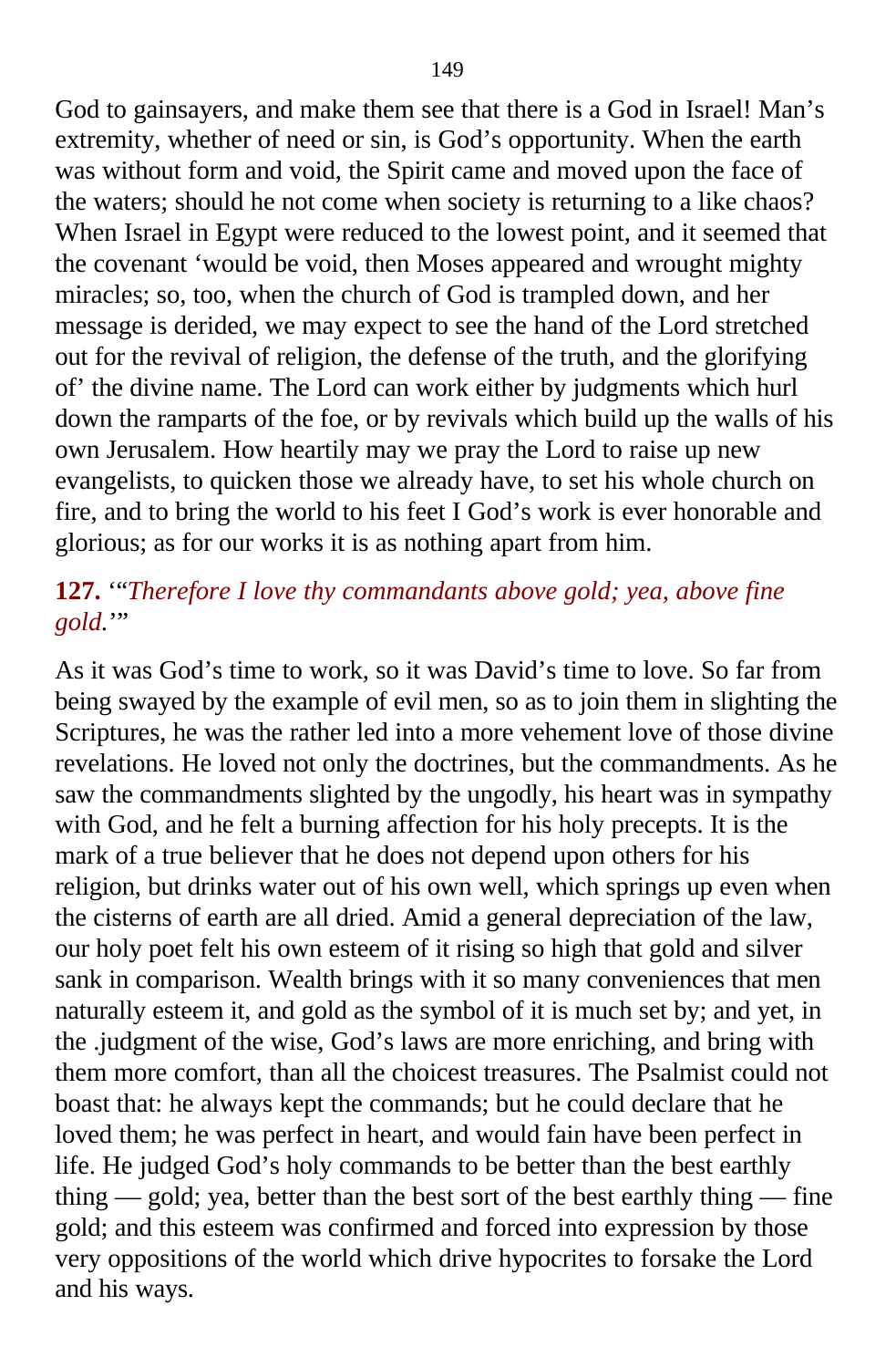A miser watches his treasure all the more eagerly when he hears that there are thieves abroad who are in league to deprive him of it, The more men hate the eternal verities, the more do we prize them. We can truly say —

> **'"***The dearer, for their rage, Thy words I love and own — A wealthier heritage Than gold and precious stone.***'"**

**128.** '"*Therefore I esteem all thy precepts concerning all things to be right; and I hate every false way.*'"

'"*Therefore I esteem all thy precepts concerning all things to be right.*'" Because the ungodly found fault with the precepts of God, therefore David was all the more sure of their being right. The censure of the wicked is a certificate of merit; that which they sanction we may justly suspect, but that which they abominate we may ardently admire. The good man's delight in God's law is unreserved, he believes in all God's precepts concerning all things. We state our faith all the more broadly in proportion to the opposition of the foe. To carping criticism we oppose a fearless faith. When confidence in God is counted vile, we purpose to be viler still.

'"*And I hate every false way.*'" Love to truth begat hatred to falsehood. He that prizes a robe abhors the moth which would devour it. This godly man was not indifferent to anything in the moral and spiritual world; but: that which he did not love he hated. He was no chip in the porridge without flavor; he was a good lover , or a good hater, but he was never a waverer. He knew what he felt, and he expressed it plainly. He was no Gallio, caring for none of these things. His detestation was as unreserved as his affection; he had not a good word for any practice which would not bear the light of truth. The fact that such large multitudes follow the broad road had no influence upon this holy man, except to make him more determined to avoid every form of error and sin. May the Holy Spirit so rule in our hearts that our affections may be in the same decided condition towards the precepts of the word l May we take our place on the side of God and righteousness, and never bear the sword in vain! We would not be pugnacious, but we dare not be sinfully indifferent. All sin we must hate; for any one of the whole tribe will be our ruin if it be indulged. To arms lye soldiers of the cross.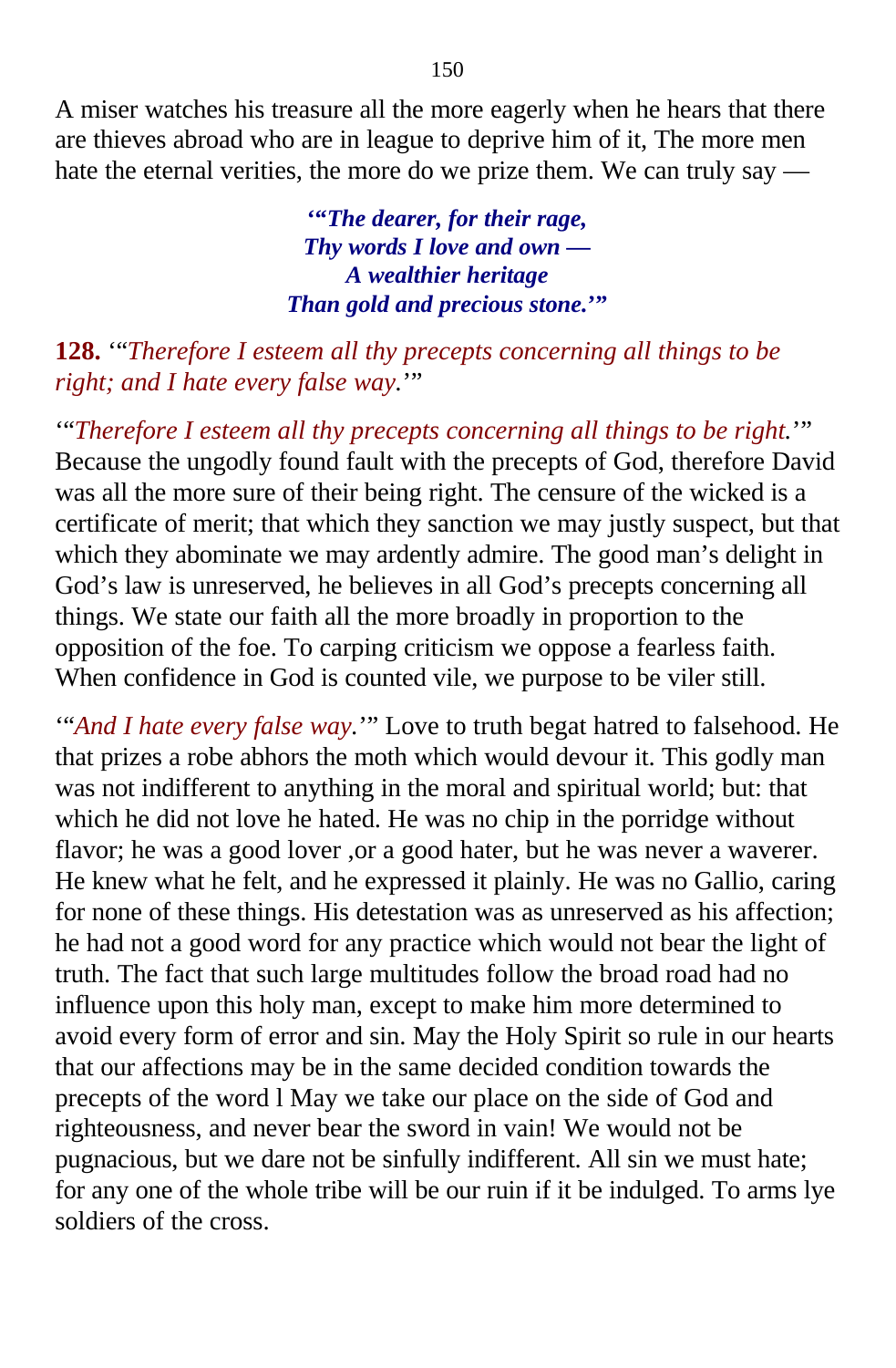# EXPOSITION OF VERSES 129 TO 136.

THY testimonies are wonderful: therefore doth my soul keep them.

**130** The entrance of thy words giveth light; it giveth understanding unto the simple

**131** I opened my mouth, and panted : for I longed for thy commandments.

**132** Look thou upon me, and be merciful unto me, as thou usest to do unto those that love thy name.

**133** Order my steps in thy word: and let not any iniquity haw dominion over me.

**134** Deliver me from the oppression of man - so will I keep thy precepts.

**135** Make thy face to shine upon thy servant; and teach me thy statutes.

**136** Rivers of waters run down mine eyes, because they keep not thy law.

### **129.** '"*Thy testimonies are wonderful: therefore doth my soul keep them.*'"

All the verses of this section begin with the seventeenth letter of the Hebrew alphabet; but each verse with a different word. This seventeenth letter is the letter P. The section is precious, practical, profitable, powerful; peculiarly so. Let us pray for a blessing upon the reading of it.

'"*Thy testimonies are wonderful*'" Full of wonderful revelations, commands, and promises. Wonderful in their nature, as being free from all error, and bearing within themselves overwhelming self-evidence of their truth; wonderful in their effects, as instructing, elevating, strengthening,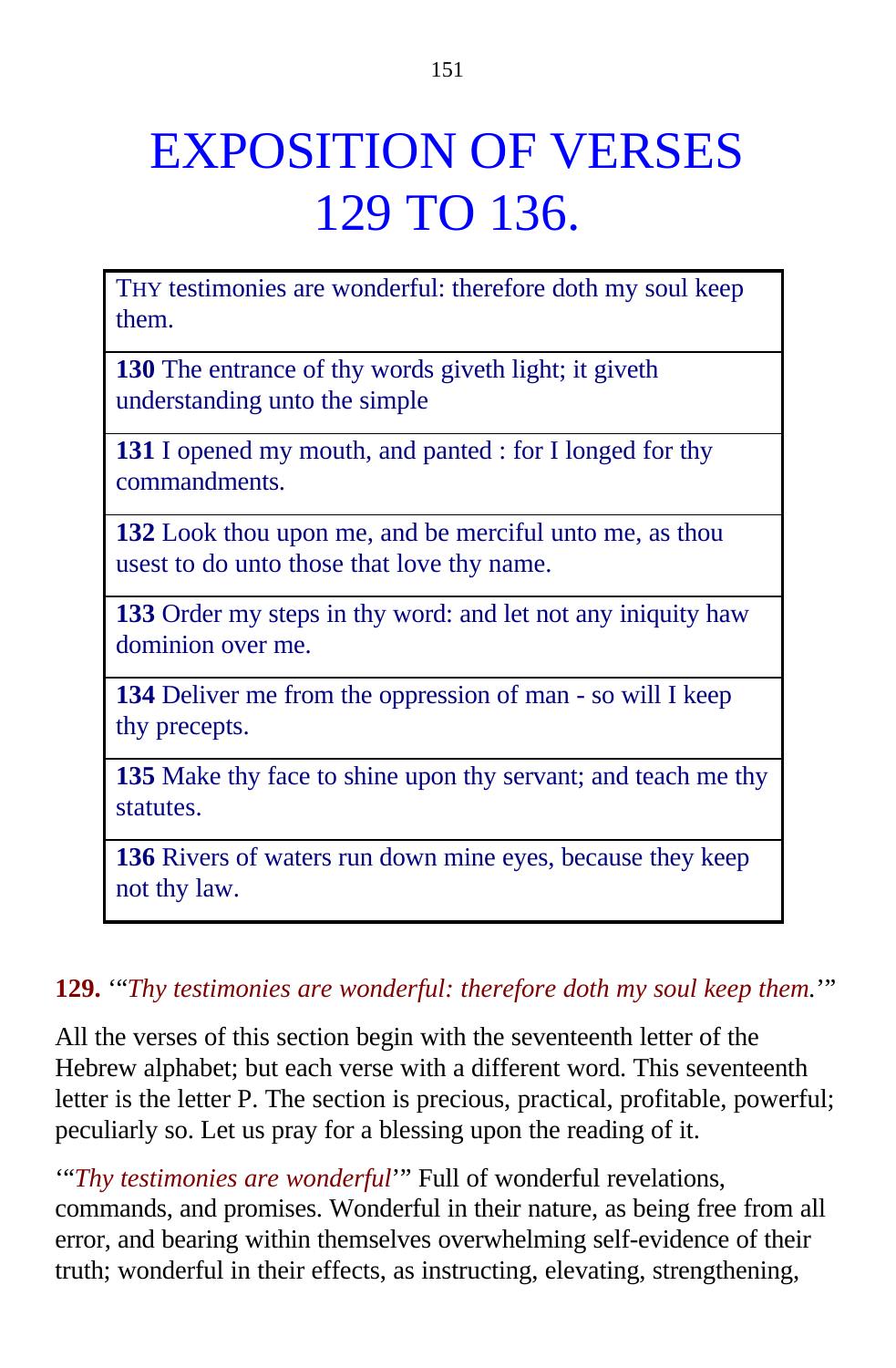and comforting the soul. Jesus the eternal Word is called Wonderful, and all the uttered words of God are wonderful in their degree. Those who know them best wonder at them most. It is wonderful that God should have borne testimony at all to sinful men, and more wonderful still that his testimony should be of so heavenly a character, so clear, so full, so gracious, so mighty.

'"*Therefore doth my soul keep them.*'" Their wonderful character so impressed itself upon his mind that he kept them in his memory: their wonderful excellence so charmed his heart that he kept them in his life. Some men wonder at the words of God, and use them for their speculation; but David was always practical, and therefore the more he wondered the more he obeyed. Note that his religion was soul work; not with head and hand alone did he keep the testimonies; but his soul, his truest and most: real self, held fast to them. The Psalmist was so charmed with the revealed will of God that he felt bound to exhibit its power in his daily life. His wondering and pondering produced reverential obedience.

### **130.** '"*The entrance of thy words giveth light; it giveth understanding unto the simple.*"

'"*The entrance of thy words giveth light.*'" No sooner do they gain admission into the soul than they enlighten it: what light may be expected from their prolonged indwelling! Their very entrance floods the mind with instruction, for they are so full, so clear; what brightness must their abiding bring! On the other hand, there must be such an '"entrance'" or there will be no illumination. The mere hearing of the word with the external ear is of small value by itself; but when the words of God enter into the chambers of the heart, then light is scattered on all sides. This is the work of God: he alone can give entrance to his word. We knock at the door in vain till grace opens it. The word finds no entrance into some minds because they are blocked up with self-conceit, or prejudice, or indifference; but where due attention is given, divine illumination must surely follow upon a knowledge of the mind of God. O Lord, make a clear entrance into my soul! Grant that thy words, like the beams of the sun, may enter through the window of my understanding, and dispel the darkness of my mind!

'"*It giveth understanding unto the simple:*'" The sincere and candid are the true disciples of the word. To such it gives not only knowledge, but understanding. These simple-hearted ones are frequently despised, and their simplicity' has another meaning infused into it, so as to be made the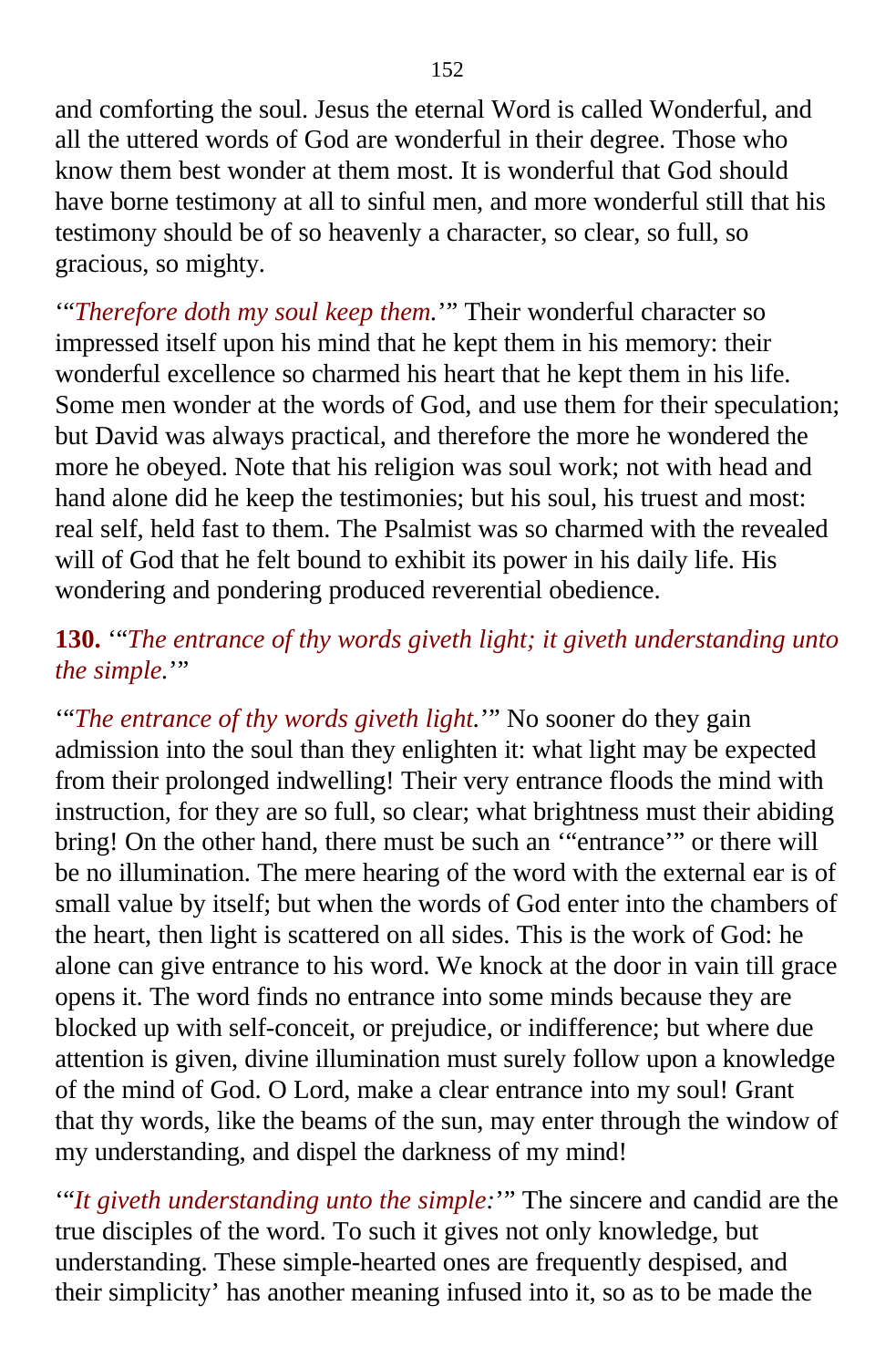theme of ridicule; but what matters it? Those whom the world dubs as fools are among the truly wise if they are taught of God. What a divine power rests in the word of God, since it not only bestows light, but even gives that mental eye by which the light is received — '" It giveth understanding'"! Hence the, value of the words of God to the simple, who cannot receive mysterious truth unless their minds are aided to see it and prepared to grasp it.

# **131.** '"*I opened my mouth, and panted: for I longed for thy commandments.*'"

'"*I opened my mouth, and panted.*'" An enlarged desire is one or' the first fruits of an understanding given us of the Lord. So animated was the Psalmist's desire, that he looked into the animal world to find a picture of it. Men restrain their expressions; but in the animal world all is natural and therefore truthful and forceful; and therefore, being; filled with an intense longing, holy David was not ashamed to describe it by a most expressive, natural, and yet singular symbol. Like a stag that has been hunted in the chase, and is hard pressed, and therefore pants for breath, so did the Psalmist pant for tile entrance of God's word into his soul. Nothing else could content him. All that the world could yield him left him still panting with open mouth. His soul panted for God, for the living God, and for grace to walk with him in the way of holiness.

'"*For I longed for thy commandments.*'" Longed to know them, longed to obey them, longed to be conformed to their spirit, longed to teach them to others. He was a servant of God, and his industrious mind longed to receive orders; he was a learner in the *school* of grace, and his eager spirit longed to be taught of the *Lord.* Oh for more of this eager hungering, thirsting, pining, panting!

# **132.** '"*Look thou upon me, and be merciful unto me, as thou usest to do unto those that love thy name,*"

'"*Look thou upon me.*'" A godly man cannot long be without prayer. During the previous verses he had been expressing his love to God's word, but here he is upon his knees again. This prayer is specially short, but exceedingly sententious: '"Look thou upon me.'" While he stood with open mouth panting for the commandments, he besought the Lord to look upon him, and let his condition and his unexpressed longings plead for him. He desires to be known of God, and daily observed by him. He wishes also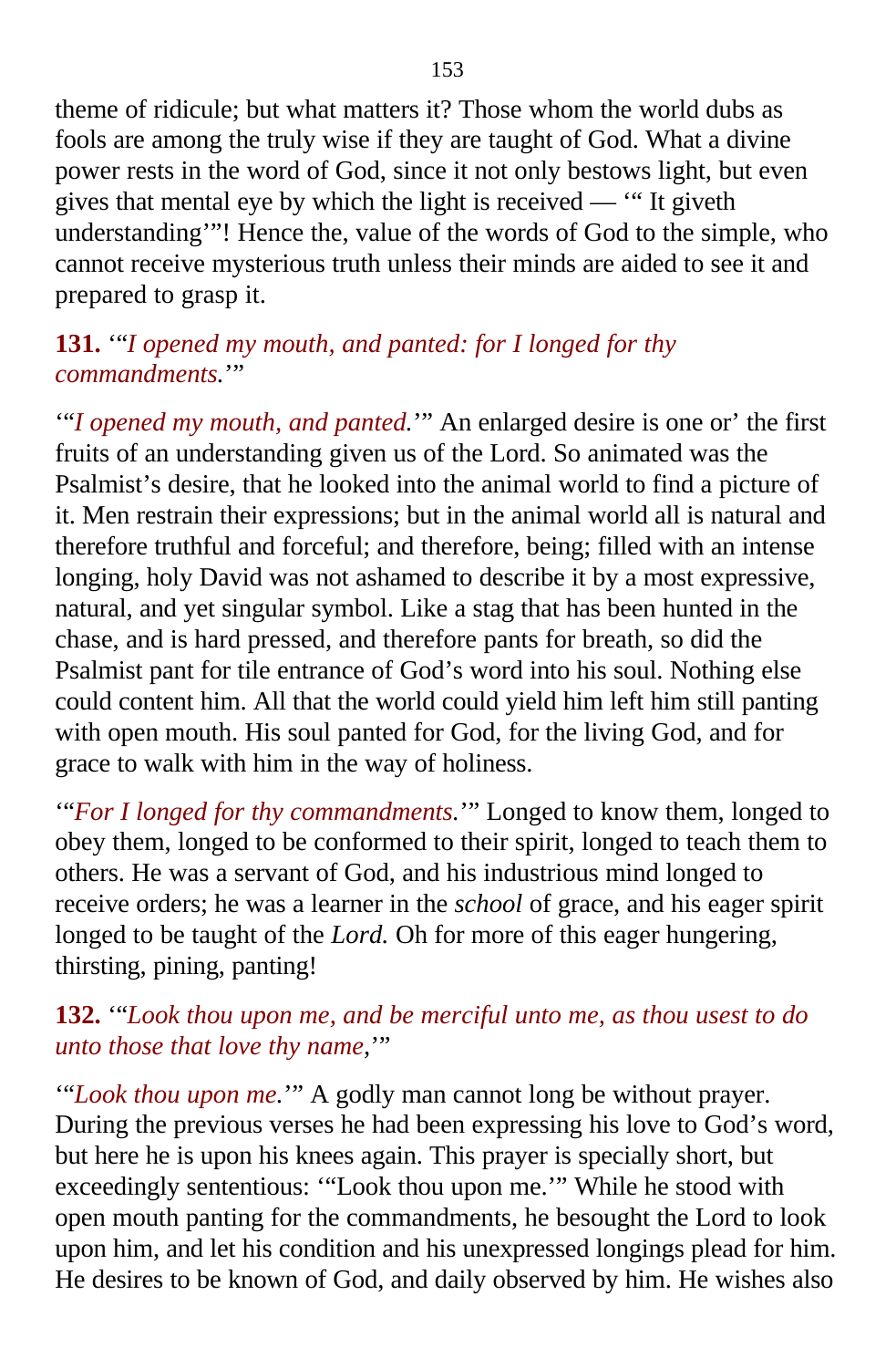to be favored with the divine smile ,which is included in the word '"look.'" If a look from us to God has saving efficacy in it, what may we not expect by means of a look from God to us?

"*And be merciful unto me.*" Christ's look at Peter was a look of mercy, and all the looks of the heavenly Father are of the same kind. :[f he looked in stern justice, his eyes would :not endure us; but looking in mercy, he spares and blesses us. If God looks and sees us panting, he will not fail to be merciful to us.

'"*As thou usest to do unto those that love thy name.*'" Look on me as thou lookest on those who love thee; be merciful to me as thou art accustomed to be towards those who truly serve thee. There is a use and wont which God observes towards them that love him, and David craved that he might experience it. He would not have the Lord deal either better or worse with him than he was accustomed to deal with his saints — worse would not save him, better could not be. In effect he prays, '"I am thy servant; treat me as thou treatest thy servants. I am thy child; deal with me as with the rest of thy children.'" Especially is it clear from the context that he desired such an entering in of the word, and such a clear understanding of it, as God usually gives; to his own, according to the promise, '"All thy children shall be taught of the Lord.'"

Reader, do you love the name of the Lord? Is his character most honorable in your sight? most dear to your heart? This is a sure mark of grace; for no soul ever loved the Lord except as the result of love received from the Lord himself.

# **133.** '"*Order my steps in thy word: and let not any iniquity have dominion over me.*'"

'"*Order my steps in thy word.*'" This is one of the Lord's customary mercies to his chosen, — '"He keepeth the feet of his saints.'" Thus he useth to do unto those who love his name. By his grace he enables us to put our feet step by step in the very place which his word ordains. This prayer seeks a very choice favor, namely, that every distinct act, every step, may be.' arranged and governed by the will of God. This doe.:; not stop short of perfect holiness, neither will the believer's desires be satisfied with anything beneath that blessed consummation.

'"*And let not any iniquity have dominion over me.*'" This is the negative side of the blessing. We ask to do all that is right, and to fall under the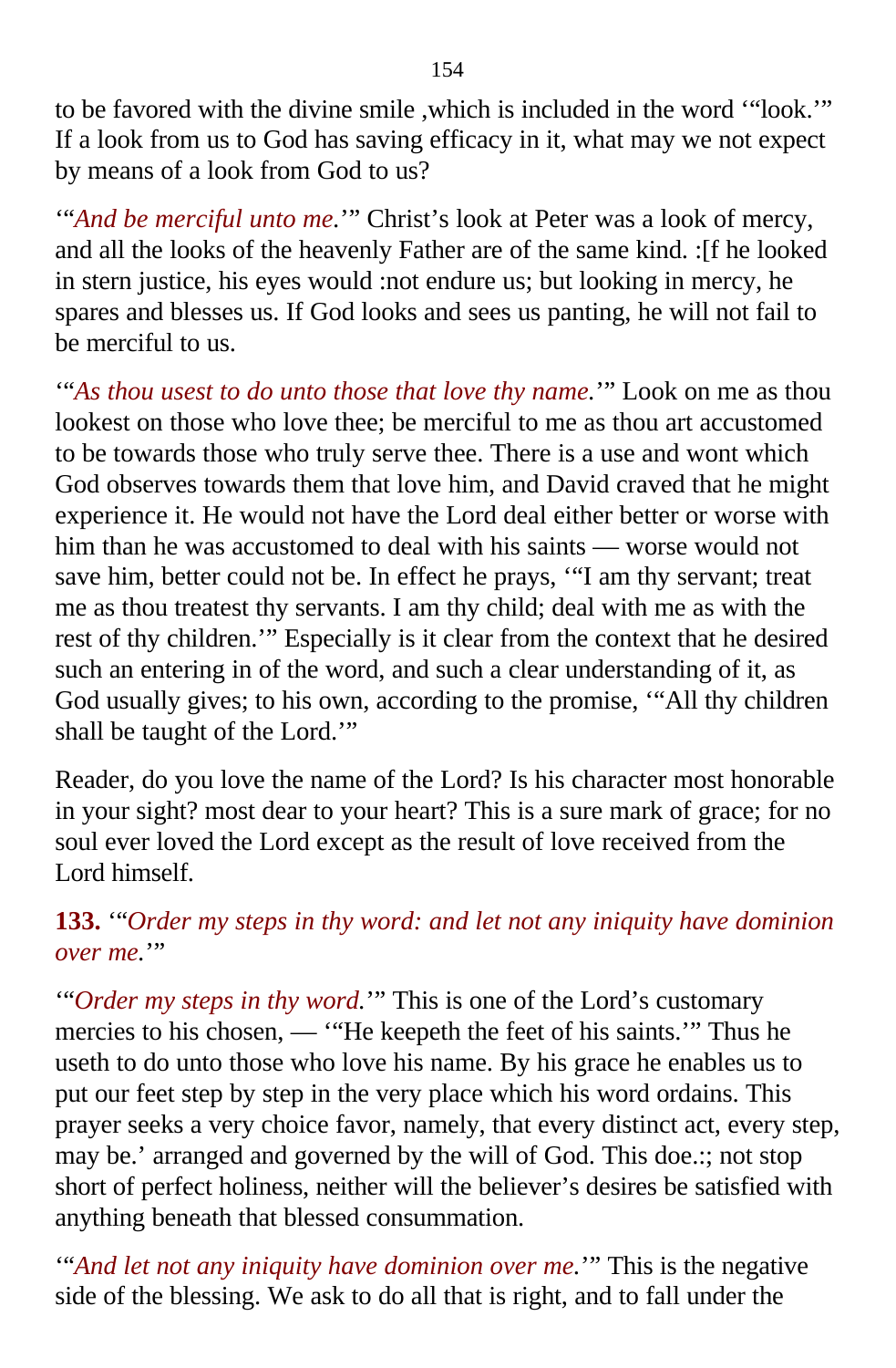power of nothing that is wrong. God is our sovereign, and we-would have every thought in subjection to his sway. Believers have no darling sins to which they would be willing to bow. They pant for perfect deliverance from the dominion of evil, and being conscious that they cannot obtain it of themselves, they cry unto God for it.

Taken in connection with the former clause, we. learn, that to avoid all sin we must observe all duty.. Only by actual obedience can we be preserved from falling into evil. Omissions lead to commissions: only an ordered life; can save us from the disorder of iniquity.

### **134.** '"*Deliver me: from the oppression of man: so will I keep thy* precepts."

'"*Deliver me from the oppression of man.*'" David had tasted all the bitterness of this great evil. It had made him an exile from his country, and banished him from the sanctuary of the Lord: therefore he pleads to be saved from it. It is said that oppression makes a wise man mad, and no doubt it has made many a righteous man sinful. Oppression is in itself wicked, and it drives men to wickedness. We little know how much of our virtue is due to our liberty; if we had been in bonds under haughty tyrants we might have yielded to them, and instead of being confessors we might now have been apostates. He who taught us to pray, '"Lead us not into temptation,'" will sanction this prayer to be delivered from oppression, since it is of much the same tenor. To be oppressed is to be tempted. Lord, preserve us from it.

'"*So will I keep thy precepts.*'" When the stress of oppression was taken off he would go his own way, and that way would be the way of the Lord. Although we ought not to yield to the threatenings of men, yet many do so; the wife is in many instances compelled by the oppression .of' her husband to act against her conscience: children and servants, families and societies, and even whole: nations, have been brought into the same difficulty. Sins committed through intimidation will be largely laid at the oppressor's door; and it usually pleases God ere long to overthrow those powers and persons which compel men to do evil. The worst of it is, that some people, when the pressure is taken off from them, follow after unrighteousness of their own accord. These give evidence of being sinners in grain. As for the righteous, it happens to them as it did to the apostles of old, '"Being let go, they went to their own company.'" When saints are freed from tyrants, they joyfully pay homage to their Lord and King.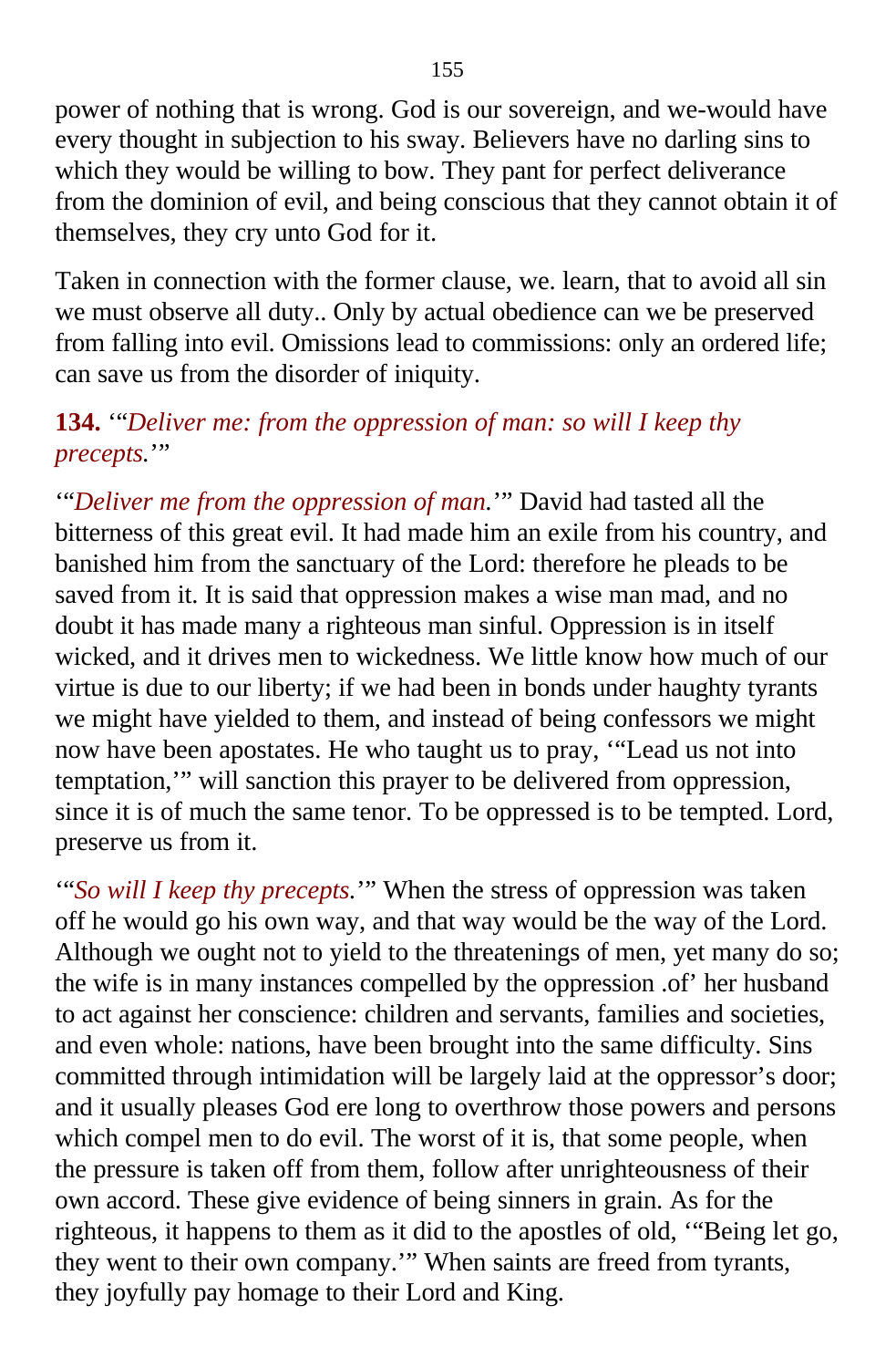#### **135.** '"*Make thy face shine upon thy servant; and teach me thy statutes.*'"

'"*Make thy face to shine upon thy servant.*'" Oppressors frown, but do thou smile. They darken my life, but do thou shine upon me, and all will be bright The Psalmist again declares that he is God's servant; and therefore he values his Master's smile. He seeks for no favor from others, but only from his own Lord and Master.

"*And teach me thy statutes.*" He seeks holy education as the chief token of divine love. This is the favor which he considers to be the shining of the face of God upon him. If the Lord will be exceeding gracious, and make him his favorite, he will ask no higher blessing than still to be taught the royal statutes. See how the good man craves after holiness. This is the choicest of all gems in his esteem. As we say among men that a good education is a great fortune, so to be taught of the Lord is a gift of special grace. The most favored believer needs teaching; even when he walks in the light of God's countenance, he has still to be taught the divine statutes, or he will transgress.

**136.** '"*Rivers of waters run down mine eyes, because they keep not thy law.*" He wept in sympathy with God to see the holy law despised and broken. He wept in pity for men who were thus drawing down upon themselves the fiery wrath of God. His grief was such that he could scarcely give it vent; his tears were not mere drops of sorrow, but rivers of waters torrents of woe.

In this sacred grief the man of God became like the Lord Jesus, who beheld the city, and wept over it; and like unto Jehovah himself, who hath no pleasure in the death of him that dieth, but that he turn unto him and live,. The experience of this verse indicates a great advance upon anything we have read before in this divine song: the psalm and the Psalmist are both growing. That man is a ripe believer who sorrows because of the sins of others. Mourners in Zion are among the chief of the saints. In verse 120 his flesh trembled at the presence of God, but here it seems to melt and flow away in floods of tears. a Teach me thy statutes'" is followed by an expression of great tenderness of heart. None are so affected by heavenly things as those who are much in the study of the word, and are thereby taught the truth and essence of things. Carnal men are afraid of brute force, and weep over losses and crosses; but spiritual men feel a holy fear of the Lord himself, and most of all lament when they see dishonor cast upon his holy name.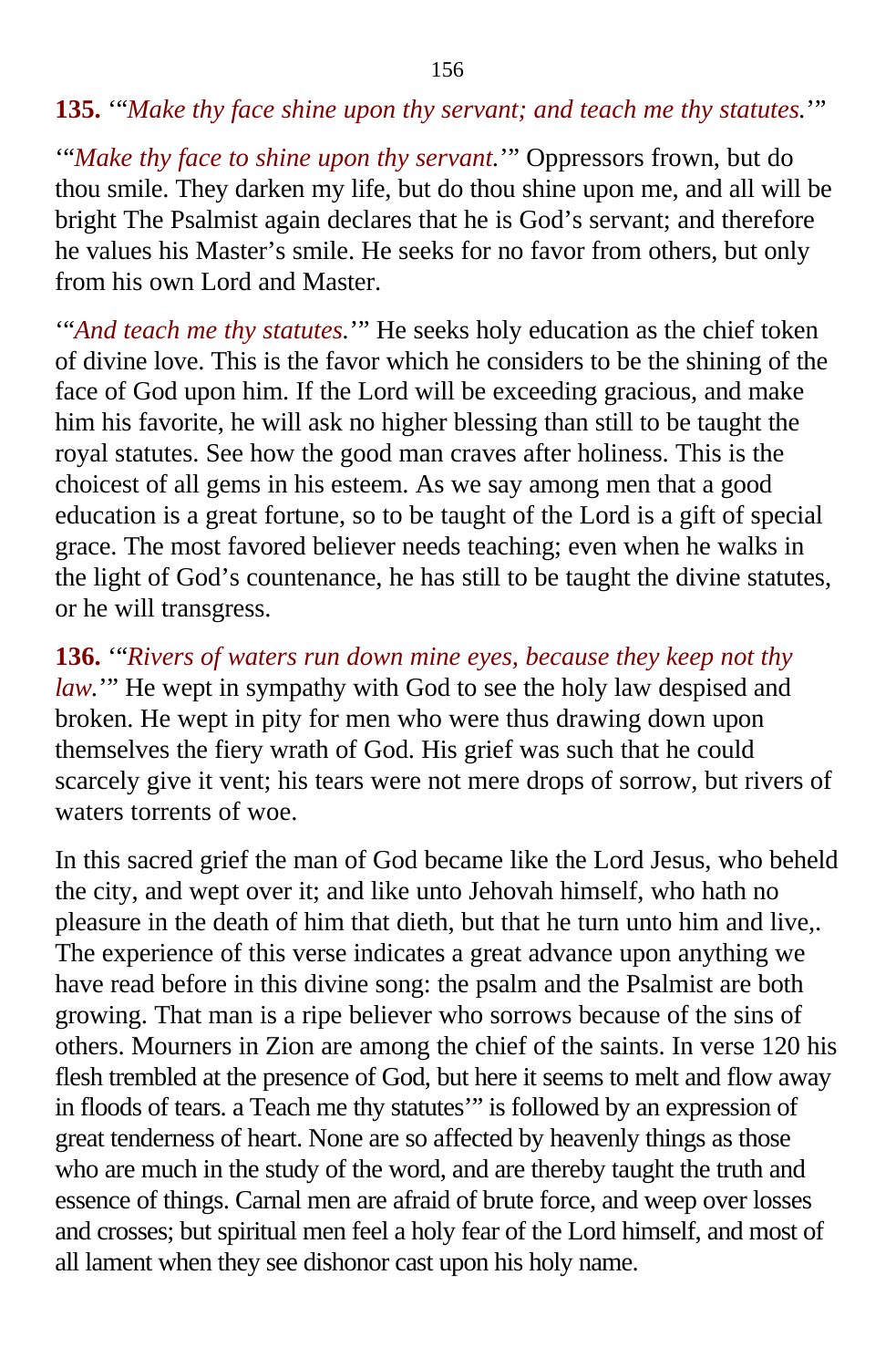**'"***Lord, let me weep for naught but sin, And after none but thee, And then I would, O that I might I A constant weeper be.***'"**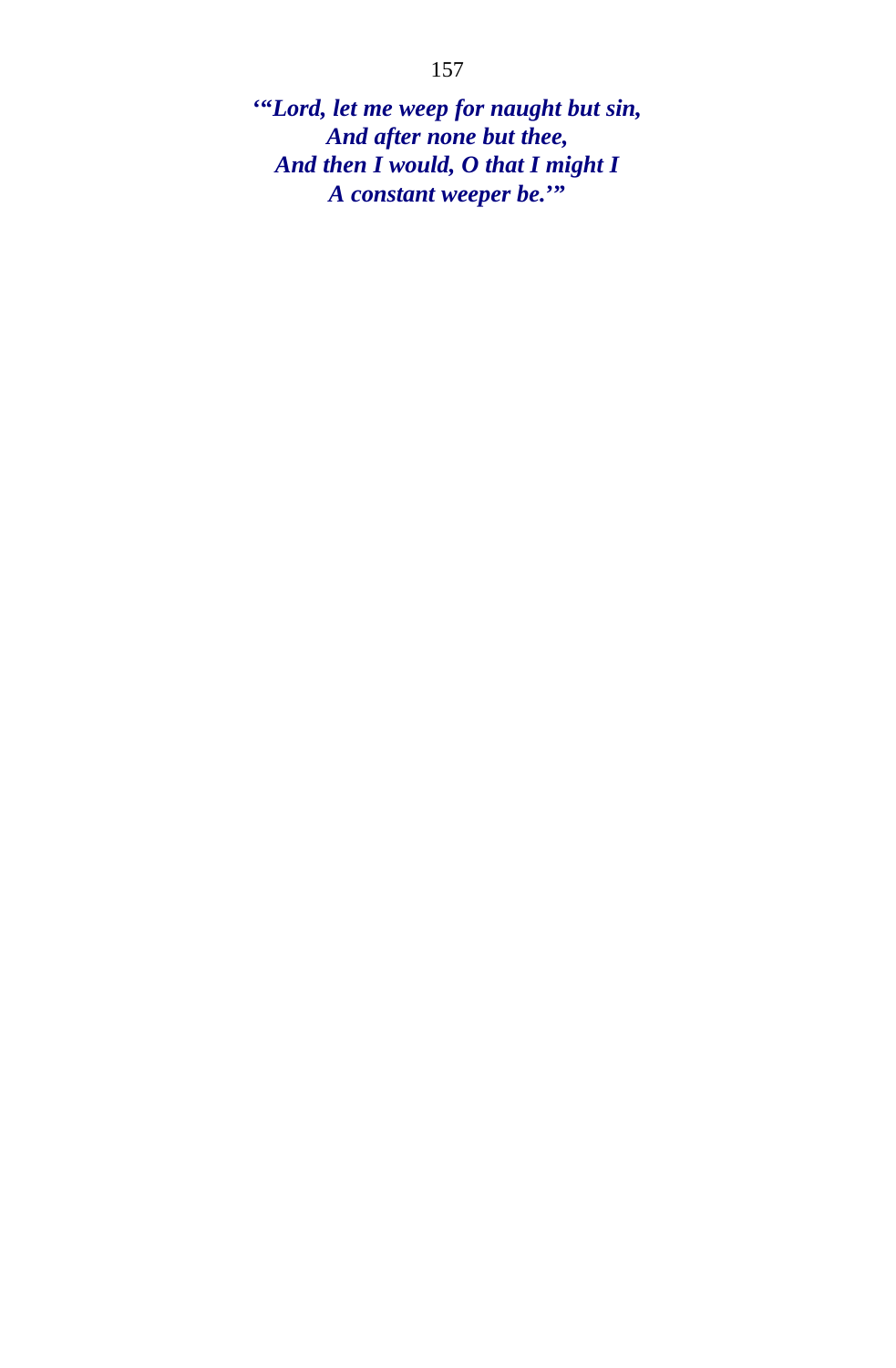# EXPOSITION OF VERSES 137 TO 144.

RIGHTEOUS art thou, O LORD and upright are thy judgments.

**138** Thy testimonies that thou hast commanded are righteous and very faithful.

**139** My zeal hath consumed me, because mine enemies have forgotten thy words.

**140** Thy word is very pure.' therefore thy servant loveth it.

**141** I am small and despised: yet do not I forget thy precepts.

**142** Thy righteousness is an everlasting righteous-mss, and thy law is the truth.

**143** Trouble and anguish have taken hold on me: yet thy commandments are my delights.

**144** The righteousness of thy testimonies is everlasting; give me understanding, and I shall live.

This passage deals with the perfect righteousness of Jehovah and his word, and expresses the struggles of a holy soul in reference to that righteousness. The initial letter with which every verse commences has a sound which reminded the Hebrew reader of the word for *righteousness.* The keynote of this section is righteousness. Oh, for grace to delight ourselves in righteousness!

# **137.** '"*Righteous art thou, O Lord, and upright are thy judgments.*'"

'"*Righteous art thou, O LORD.*'" The Psalmist has not often used the name of Jehovah in this vast composition. The whole psalm shows him to have been a deeply religious man, thoroughly familiar with the things of God; and such persons never use the holy name of God carelessly, nor do they even use it at all frequently in comparison with the thoughtless and the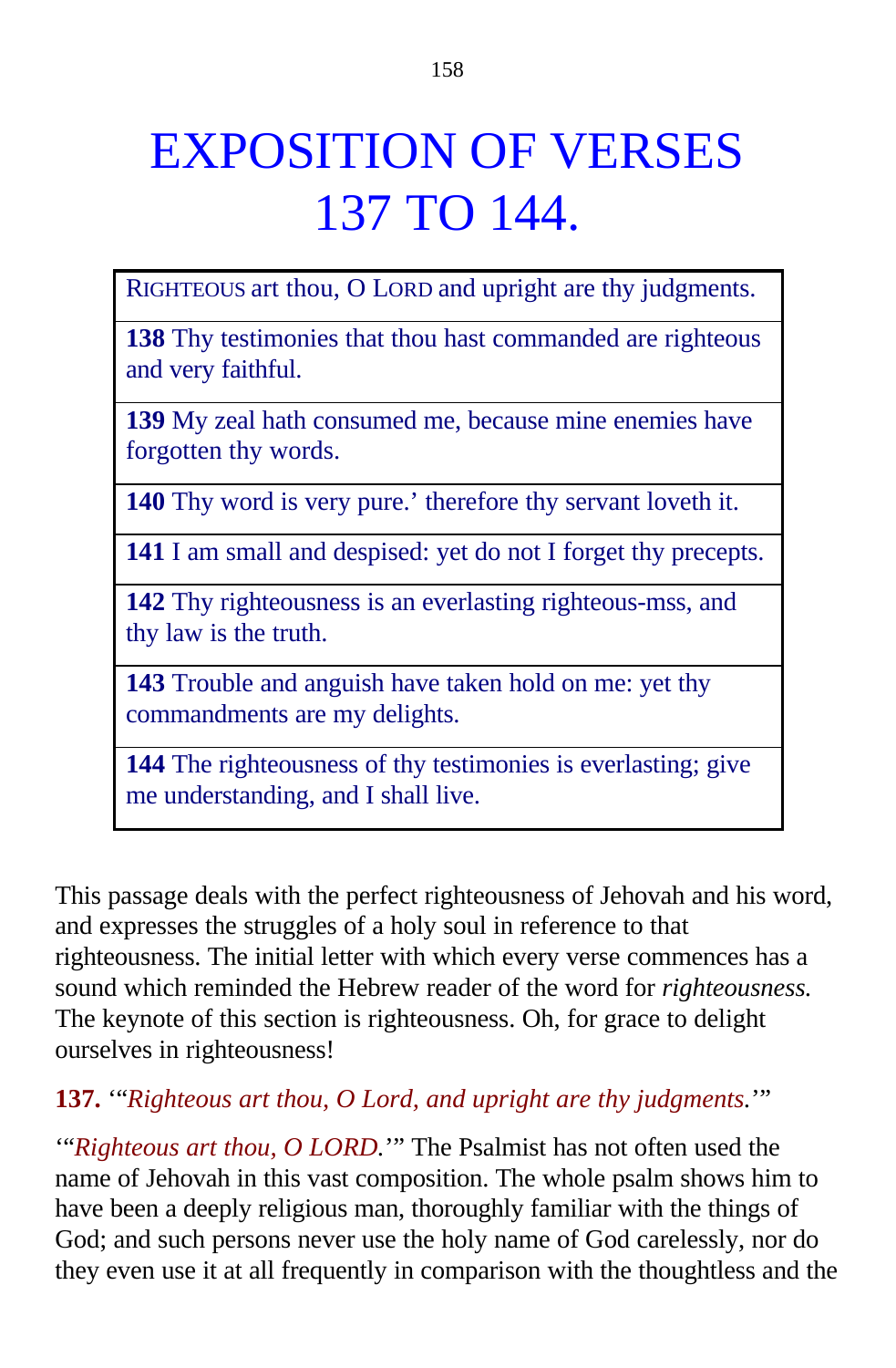ungodly. Familiarity begets reverence in this case. Here he uses the sacred name in worship. He praises God by ascribing to him perfect righteousness. God is always right, and he is always actively right, that is, righteous. This quality is bound up in our very idea of God. We cannot imagine an unrighteous God. Let us praise him by ascribing righteousness to him, even when his ways to us are painful to flesh and blood.

'"*And upright are thy judgments.*'" Here he extols God's word, or recorded judgments, as being right, even as their Author is righteous. That which comes from the righteous God is itself righteous. Jehovah both saith and doth that which is right, and that alone. This is a great stay to the soul in time of trouble. When we are sorely afflicted, and cannot see the reason for the dispensation, we may fall back upon this most certain fact, that God is righteous, and his dealings with us are righteous too. It should be our glory to sing this brave confession when all things around as suggest the contrary. That is the richest adoration which rises from the lips of faith when carnal reason mutters about undue severity, and the like.

**138.** '"*Thy testimonies that thou hast commanded are righteous and very faithful.*'" All that which God hath testified in his word is right and truthful. His testimonies are righteous, and :may be relied upon for the present; they are faithful, and may be trusted in for the future. About every portion of the inspired testimonies there is a divine authority: they are published by God's *command,* and they bear the impress of the royal style which carries omnipotence in it. Not only the precepts but the promises also are commanded of' the Lord, and so are all the teachings of Scripture. It is not left to our choice whether we will accept them or not; they are issued by royal command, and are not to be questioned. Their characteristic is that they are like the Lord who has proclaimed them, they are the essence of justice and the soul of truth. God's word is righteous, and cannot be impeached; it is faithful, and cannot be questioned; it is true from the beginning, and it will be true unto the end.

Dwell upon that sweet word — '"*very faithful.*'" What a mercy that we have a God to deal with who is scrupulously faithful, true to all the items and details of his promises, punctual to time, steadfast during all time! Well may we risk all upon a word which is '"ever faithful, ever sure.'"

Since in these verses the Psalmist dwells upon the righteousness of God and of his words, it becomes us to consider the divine character, and to endeavor to imitate it.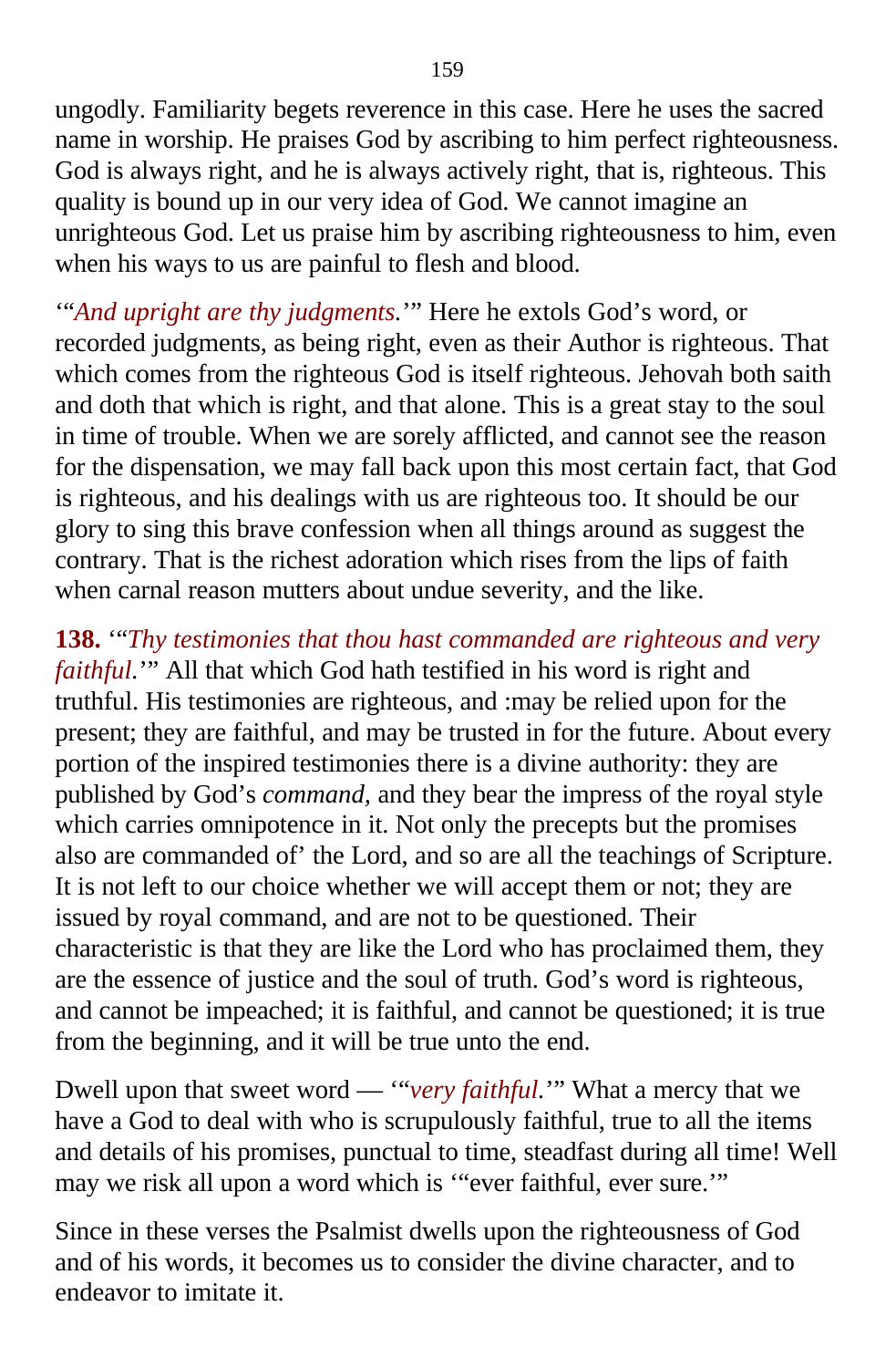'"If ye know that he is righteous, ye know that every one that doeth righteousness is born of him'": 1 John 2:29.

**139.** In the last two verses David spoke concerning his God and his law; here he speaks of himself, and says, '"*My zeal hath consumed me, because mine enemies have forgotten thy words*'"*:* this was no doubt occasioned by his having so clear a sense of the admirable character of God's word. Hits zeal was like a fire burning within his soul. The sight of man's forgetfulness of God acted as a fierce blast to excite the fire to a more vehement flame, and it blazed until it was ready to consume him. David could not bear that men should forget God's 'words. He was ready to forget himself, ay, to consume himself, because these men forgot God. The, ungodly were David's enemies: his enemies, because they hated him for his godliness; his enemies, because, he abhorred them for their ungodliness. These men had gone so far in iniquity, that they not only violated and neglected the commands of God, but they appeared actually to have forgotten them. This put David into a great heat; he burned with indignation. How dare they trample on sacred things! How could they utterly ignore the commands of God himself! He was astonished, and filled with holy anger.

Have we not some who profess to be Christians, who know the truth, but live as if they had forgotten it?

#### **140.** '"*Thy word is very pure: therefore thy servant loveth it.*'"

'"*Thy word is very pure.*'" It is truth distilled, holiness in its quintessence. In the word of God there is no admixture of error or sin. It is pure in its sense, pure in its language, pure in its spirit, pure in its influence, and all this to the very highest degree — '"very pure.'"

'"*Therefore thy servant loveth it,*'" which is a proof that he himself was pure in heart; for only those who are pure love God's word because of its purity. His heart was knit to the word because of its glorious holiness and truth. He admired it, delighted in it, sought to practice it, and longed to come under its purifying power.

**141.** '"*I am small and despised: yet do not I forget thy precepts.*'" That fault of forgetfulness which he condemned in others (verse x 39) could not be charged upon himself. His enemies made no account of him, regarded him as a man without power or ability, and, therefore, looked down upon him. He appears to accept the situation and humbly take the lowest room, but he carries God's 'word with him. How many a man has been driven to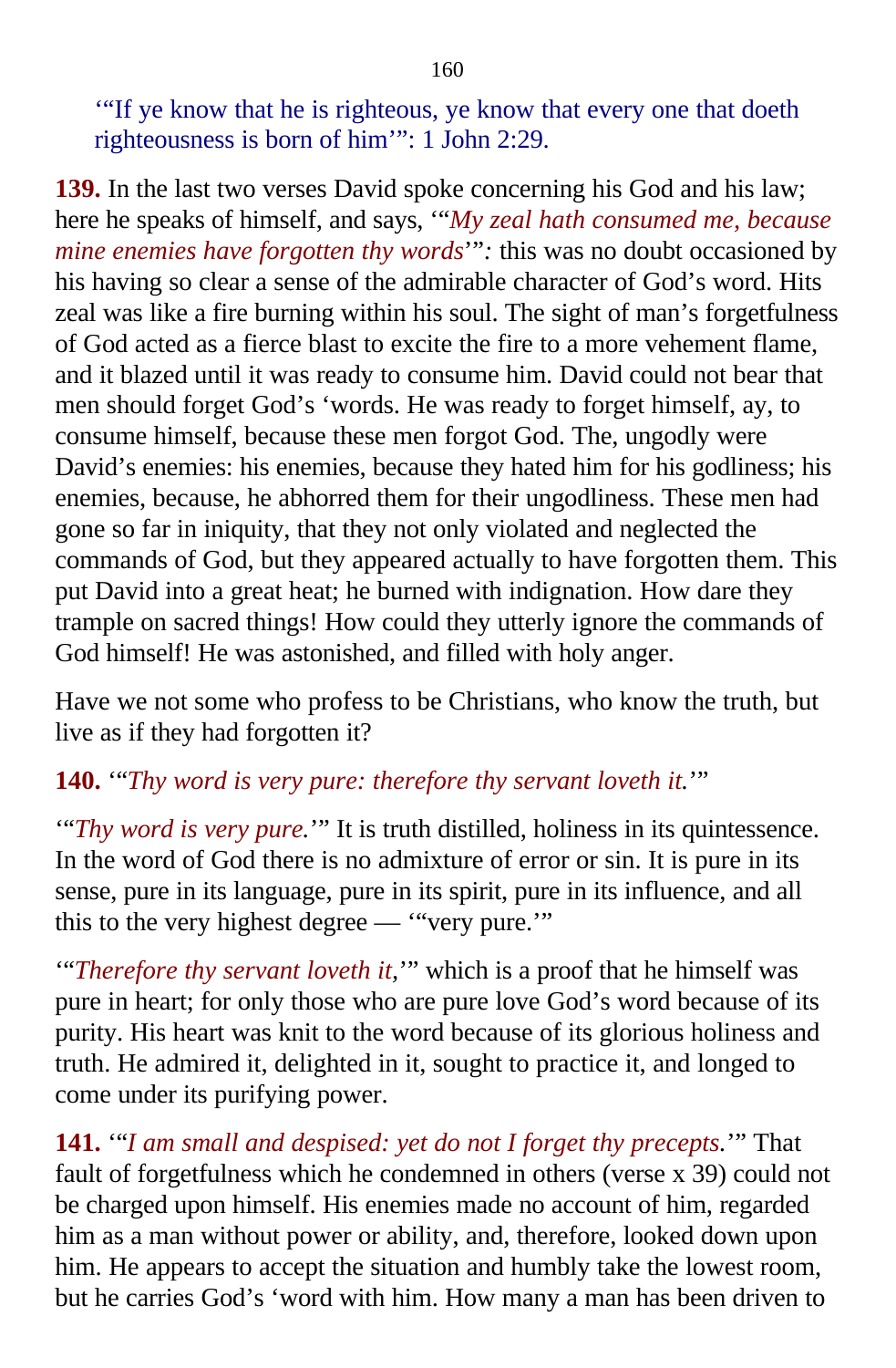do some ill action in order to reply to the contempt of his enemies! to make himself conspicuous he has either spoken or acted in a manner which he could not justify. The beauty of the Psalmist's piety was that it was calm and well-balanced, and as he was not carried away by flattery, so he was not overcome by shame. If small, he the more jealously attended to the smaller duties; and if despised, he was the more in earnest to keep the despised commandments of God.

## **142.** '"*Thy righteousness is an everlasting righteousness, and thy law is the truth*"

'"*Thy righteousness is an everlasting righteousness.*'" Having in a previous verse ascribed righteousness to God, he now goes on to declare that that righteousness is unchanging, and endures from age to age. This is the joy and glory of the saints, that what God is he always will be, and his mode of procedure towards the sons of men is immutable: having kept his promise, and dealt out justice: among his people, he will do so world without end. Both the righteousness and the unrighteousness of men come to an end, but the righteousness of ,God is without end.

'"*And thy law is the truth.*'" As God is love, so his law is the truth, the very essence of truth: truth applied to ethics, truth in action, truth upon the judgment-seat. We hear great disputes about '"What is truth?'" The holy Scriptures are the only answer to that question. Note, that they are not only true, but the truth itself We may not say of them that they contain the truth, but that they are the truth: '"thy law is the truth.'" There is nothing false about the law or preceptory part of Scripture. Those who are obedient thereto shall find that they are walking in a way consistent with fact; while those who act contrary thereto are walking in a vain show.

Because the word is true it has an everlasting righteousness about it. To alter, diminish, or add, is to lie against God.

# **143.** '"*Trouble and anguish have taken hold on me: yet thy commandments are my delights.*'"

'"*Trouble and anguish have taken hold on me.*'" This affliction may have arisen from his circumstances, or from the cruelty of his enemies, or from his own internal conflicts; but certain it is that he was the subject of much distress, a distress which apprehended him, and carried him away a captive to its power. His griefs, like fierce dogs, had taken hold upon him; he felt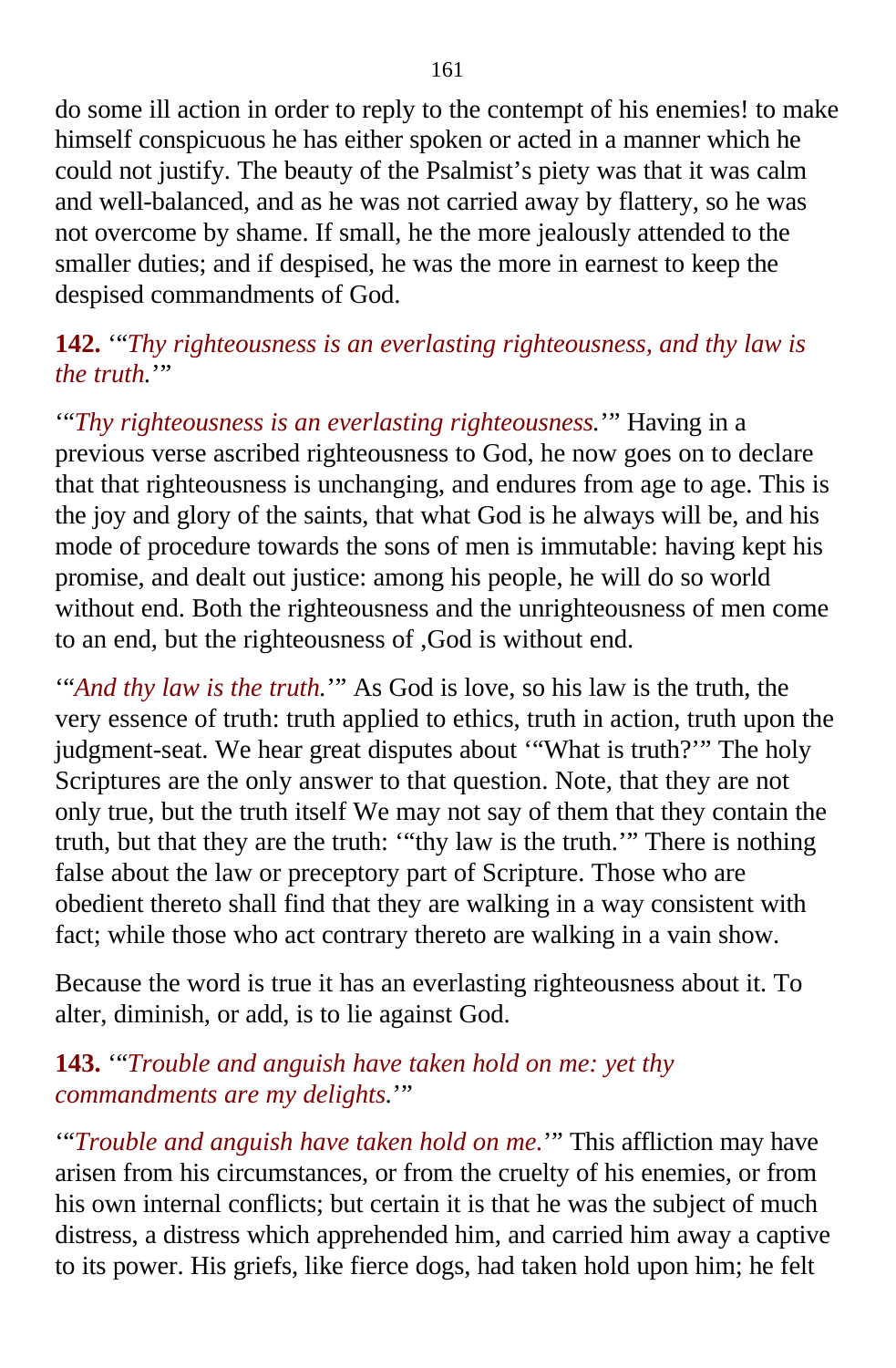their teeth. He had double trouble: trouble without and anguish within: as the apostle Paul put it, '"without were rightings, within were fears.'"

'"*Yet thy commandments are my delights.*'" Thus he became a riddle: troubled, and yet delighted; in anguish, and yet in pleasure. The child of God can understand this enigma, for well he knows that while he is cast down on account of what he sees within himself, he is all the more lifted up by what he sees in the word. He: is delighted with the commandments, although he is troubled with his imperfections. He finds abundant light in the commandments, and by the influence of that light he discovers and mourns over his own darkness. Only the man who is, acquainted with the struggles of the spiritual life will understand the expression before us. Let the reader herein :find a balance in which to weigh himself. Does he find, even when he is begirt with sorrow, that it is a delightful thing to do the will of the Lord? Does he find more joy in being sanctified than sorrow in being chastised? Then the spot of God's children is upon him.

### **144.** '"*The righteousness of thy testimonies is everlasting: give me understanding, and I shall live*:'"

'"*The righteousness of thy testimonies is everlasting,*'" First he had said that God's testimonies were righteous, then that they were everlasting, and now that their righteousness is everlasting. Thus he gives us a larger and more detailed account of the word of God as he proceeds. The longer he.. is engaged in writing upon it, the more he has to write. The more we say in praise of holy writ, the more we may say, and the more we can say. God's testimonies to man cannot be assailed, they are righteous from beginning to end; and though ungodly men have opposed the divine justice, especially in the plan of salvation, they' have always failed to establish any charge against: the Most High. Long as the earth shall stand, long as there shall be a single intelligent creature in the universe, it will be confessed that God's plans of mercy are in all respects marvelous proofs of his love of justice: even that he may be gracious Jehovah will not be unjust.

'"*Give me understanding, and I shall live.*'" This is a prayer which he is constantly praying, that God would give him understanding. Here he evidently considers that such a gift is essential to his living. To live without understanding is not to live the life of a man, but to be dead while we, live. Only as we know and apprehend the things of God can we be said to enter into life. The more the Lord teaches us to admire the eternal rightness; of his word, and the more he quickens us to the love of such rightness, the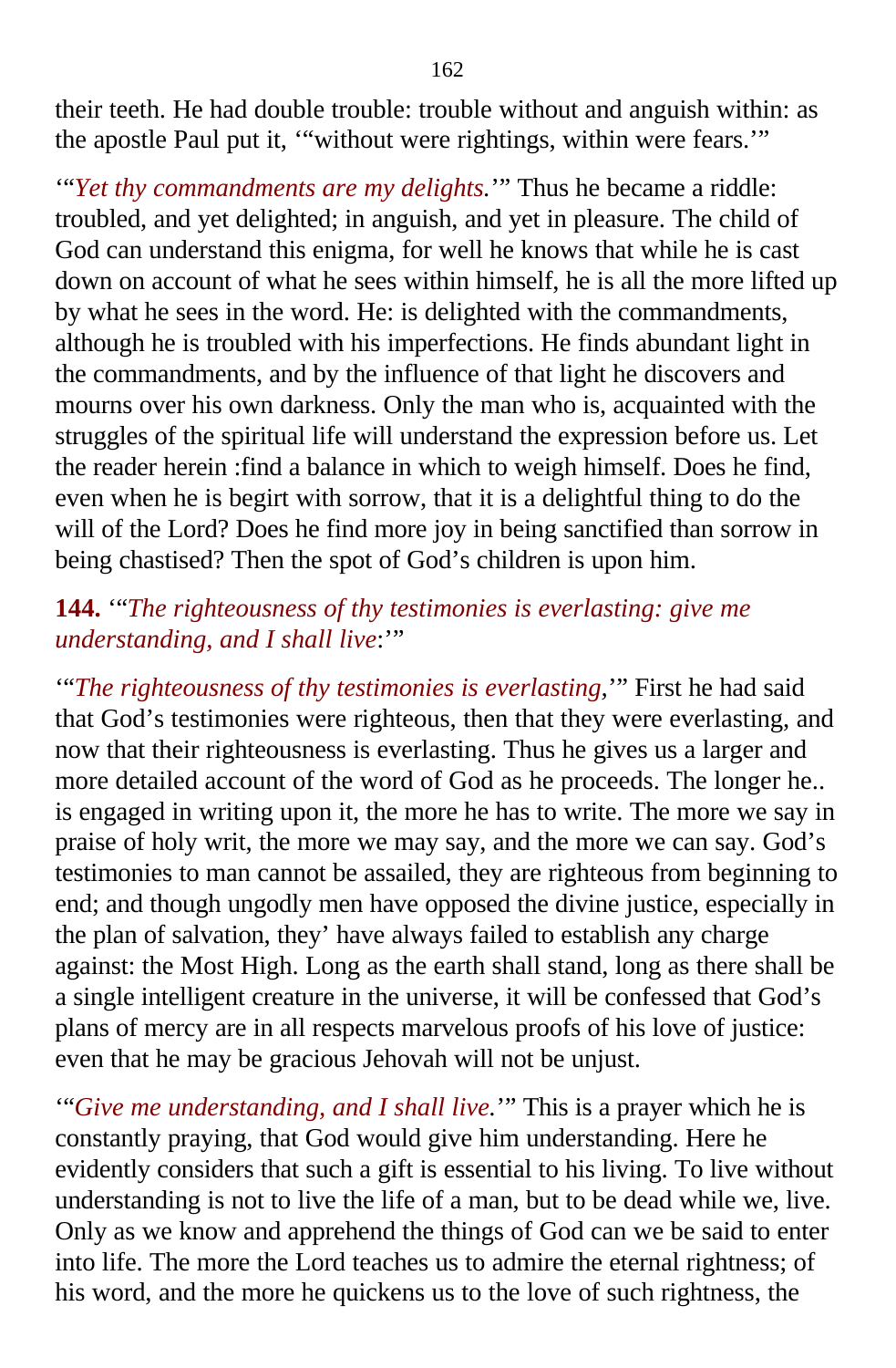happier and the better we shall be. As we love life, and seek many days that we may see good, it behooves us to seek immortality in the everlasting word which liveth and abideth for ever, and to seek good in that renewal of our entire nature which begins with the enlightenment of the understanding and passes on to the regeneration of the entire man. Here is our need of the Holy Spirit, the Lord and Giver of life, and the Guide of all the quickened ones, who shall lead us into all truth. Oh, for the visitations of his grace at this good hour!

We live by the Word of God, in the sense that it preserves us from those sinful ways which would be death to us. To understand and copy the righteousness of God is the best preservative from all our deadly foes. If the Lord will give us understanding so that we do this, we shall indeed live in the highest and best sense, despite the powers of death and hell,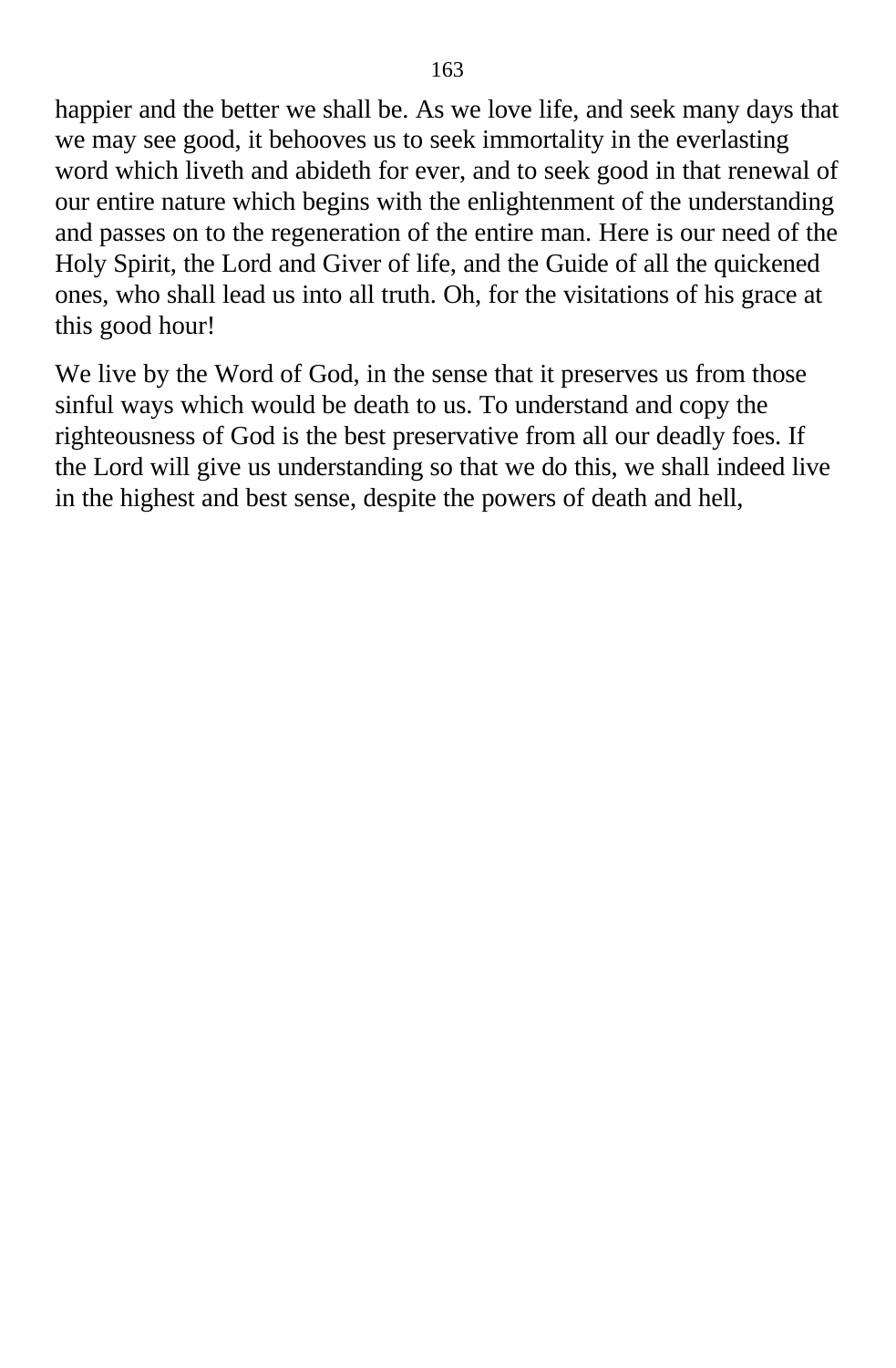# EXPOSITION OF VERSES 145 TO 152.

I CRIED with my whole heart; hear me, O Lord: I will keep thy statutes.

**146** I cried unto thee; save me, and I shall keep thy testimonies.

**147** I prevented the dawning of the morning, and cried: I hoped in thy word.

**148** Mine eyes prevent the night watches, that I might meditate in thy word.

**149** Hear my voice according unto thy lovingkindness: O LORD, quicken, me according to thy judgment.

**150** They draw nigh that follow after mischief: they are far from thy law.

**151** Thou art near, O Lord; and all thy commandments are truth.

**152** Concerning thy testimonies, I have known of old that thou hast founded them for ever.

This section is given up to memories of prayer. The Psalmist describes the time and the manner of his supplication, and pleads with God for deliverance from his troubles. He who has been with God in the closet will find God with him in the furnace. If we have cried we shall be answered. Delayed answers may drive us to importunity; but we need not fear the ultimate result, since God's promises are not uncertain, but are '"founded for ever.'" The whole passage shows us: How he prayed (verse 145). What he prayed for (146). When he prayed (147). How long he prayed (148). What he pleaded (149). What happened (151. How he was rescued (150). What was his witness as to the whole matter (152). May the Lord bless our meditations on this instructive passage!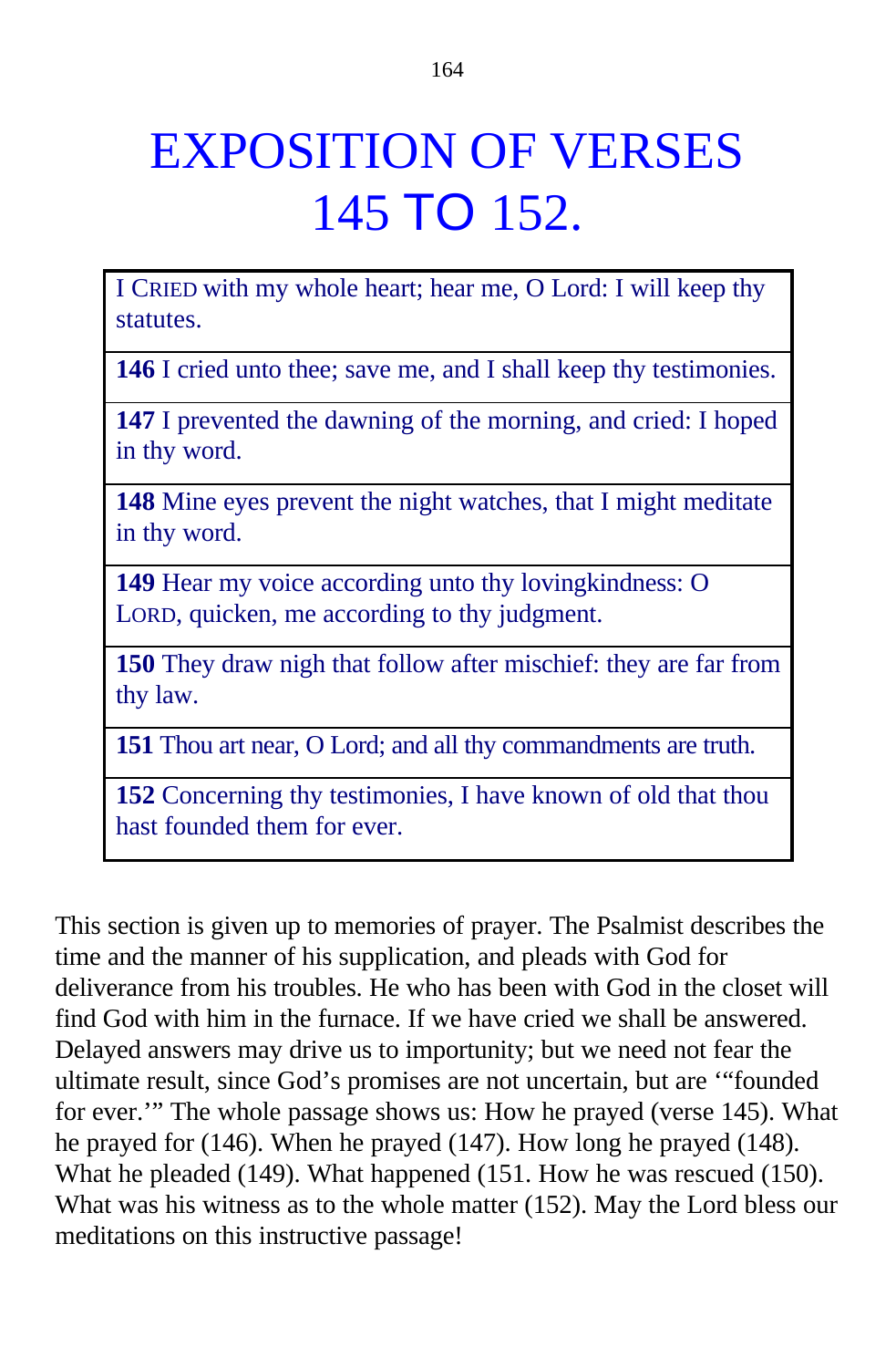**145.** '"*I cried with my where heart; hear me, O Lord: I will keep thy* statutes."

'"*I cried with my whole heart.*'" His prayer was a sincere, plaintive, painful, natural utterance, as of a creature in pain. We cannot tell whether at all times he used his voice when he thus cried; but we are informed of something which is of much greater con-sequence — he cried with his heart. Heart-cries are the essence of prayer He mentions the unity of his heart in this holy engagement. His whole soul pleaded with God: his entire affections, his united desires, all went out towards the living God. It is well when a man can say as much as this of' his prayers: it is to be feared that :many never cried to God with their whole heart in all their lives. There may be no beauty of elocution about such prayers, no length of expression, no depth of doctrine nor accuracy of diction; but if the whole heart be in them they will find their way to the heart of Gold.

'"*Hear me, O LORD.*'" He desires of Jehovah that his cries may not die upon the air, but that God may have respect to them. True supplicants are not satisfied with the exercise itself, they have an end and object in praying, and they look out for it. If God does not hear prayer we pray in vain. The term '"*hear*'" is often used in Scripture to express attention and consideration. In one sense God hears every sound that is made on earth, and every desire of every heart; but David meant much more: he desired a kindly, sympathetic hearing, such as a physician gives to his patient when he tells him his pitiful story. He asked that the Lord would draw near, and listen with friendly ear to the voice of his complaint, with the view of pitying him and helping him. Observe, that his whole-hearted prayer goes to the Lord alone; he has no second hope or help. '"*Hear me, O Lord*,'" is the full range of his petition and expectation.

'"*I will keep thy statutes.*'" He could not expect the Lord to hear him if he did not hear the Lord, neither would it be true that he prayed with his whole heart unless it was manifest that he labored with all his might to be obedient to the divine will. His object in seeking deliverance was that he might be free to fulfill his religion, free to carry out every ordinance of the law, free to serve the Lord.

Note well that a holy resolution goes well with an importunate supplication: David is determined to be holy, his whole heart goes with that resolve as well as with his prayers. He will keep God's statutes in his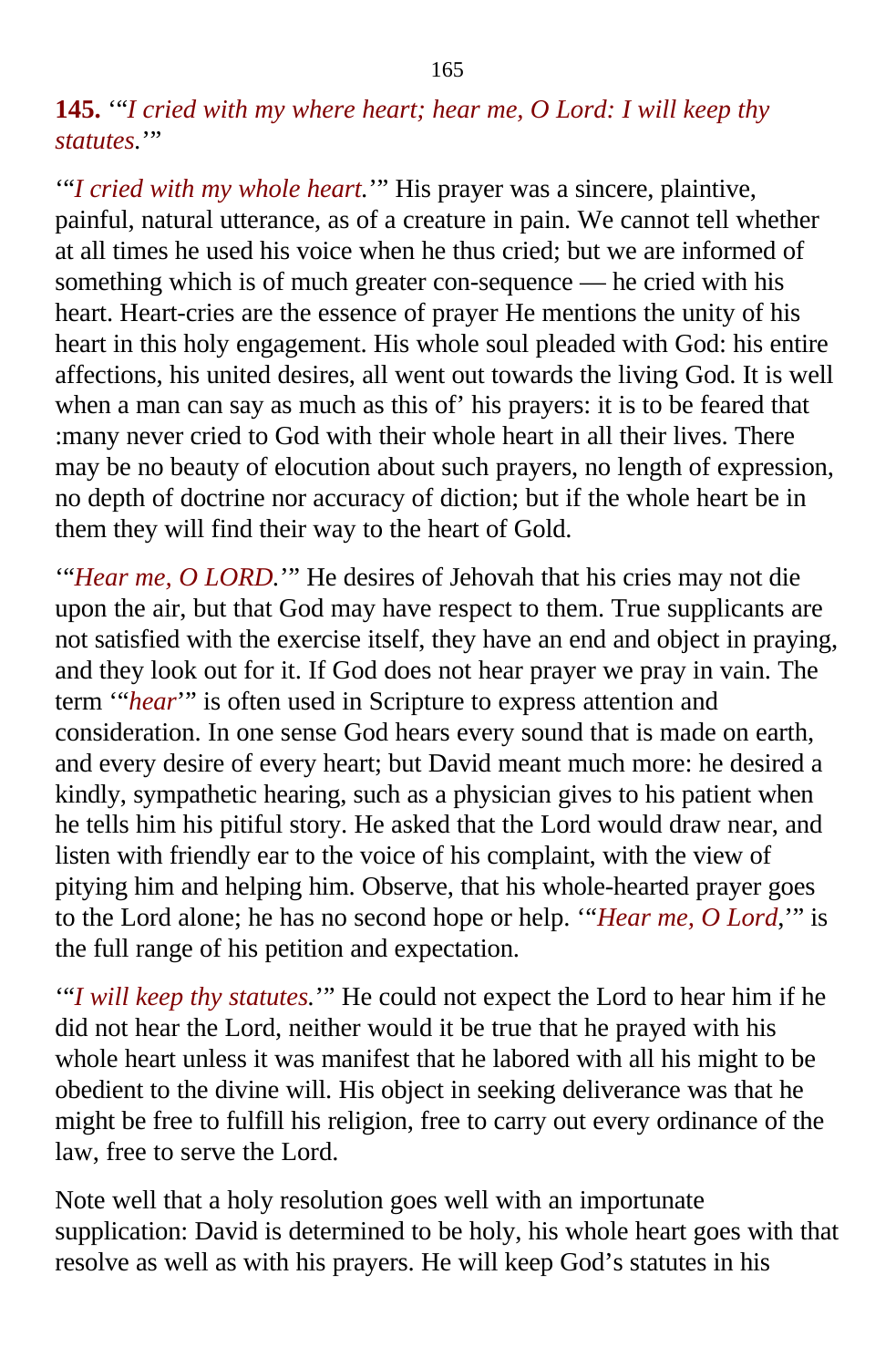memory, in his affections, and in his actions. He will not willfully neglect nor willingly violate any one of the divine 'laws.

# **146.** '"*I cried unto thee; save me, and I shall keep thy testimonies.*'"

'"*I cried unto thee.*'" Again he mentions that his prayer was unto God alone. The sentence imports that he prayed vehemently, and very often; and that it had become one of the greatest facts of his life that he cried unto God.

'"*Save me.*'" This was his prayer; very short, but very full. He needed saving; none but the Lord could save him; to the Lord he cried. '"Save me,'" from the dangers which surround me, from the enemies that pursue me, from the temptations which beset me, from the sins which accuse me.

He did not multiply words, but only cried '"*Save me.*'" Men are never wordy when they are in downright earnest He did not multiply objects, but asked only for salvation. Men are seldom discursive when they are intent upon the one thing needful.

'"*And I shall keep thy testimonies.*'" This was his great object in desiring salvation, that he might be able to continue in a blameless life of obedience to God, that he might be able to believe the witness of God, and also to become himself a witness for God. It is a great thing when men seek salvation for so high an end. He did not ask to be delivered that he might sin with impunity; his cry was to be delivered from sin itself, He had vowed to keep the statutes or laws of God; here he resolves to keep the testimonies or doctrines of God, and so to be sound of head as well as clean of hand. Salvation brings all these good things in its train. David had no idea of a salvation which would allow him to live in sin, or abide in error: he knew right well that there is no saving a man while he abides in disobedience and ignorance.

# **147.** '"*I prevented the dawning of the morning, and cried: I hoped in thy* word."

'"*I prevented the dawning of the morning, and cried.*'" He was up before the sun, and began his pleadings before the dew began to leave the grass. Whatever is worth doing : is worth doing speedily. This is the third time that he mentions that he cried. He cried, and cried, and cried again. His supplications had become so frequent, fervent, and intense, that he might hardly be said to be doing anything else from morning to night but crying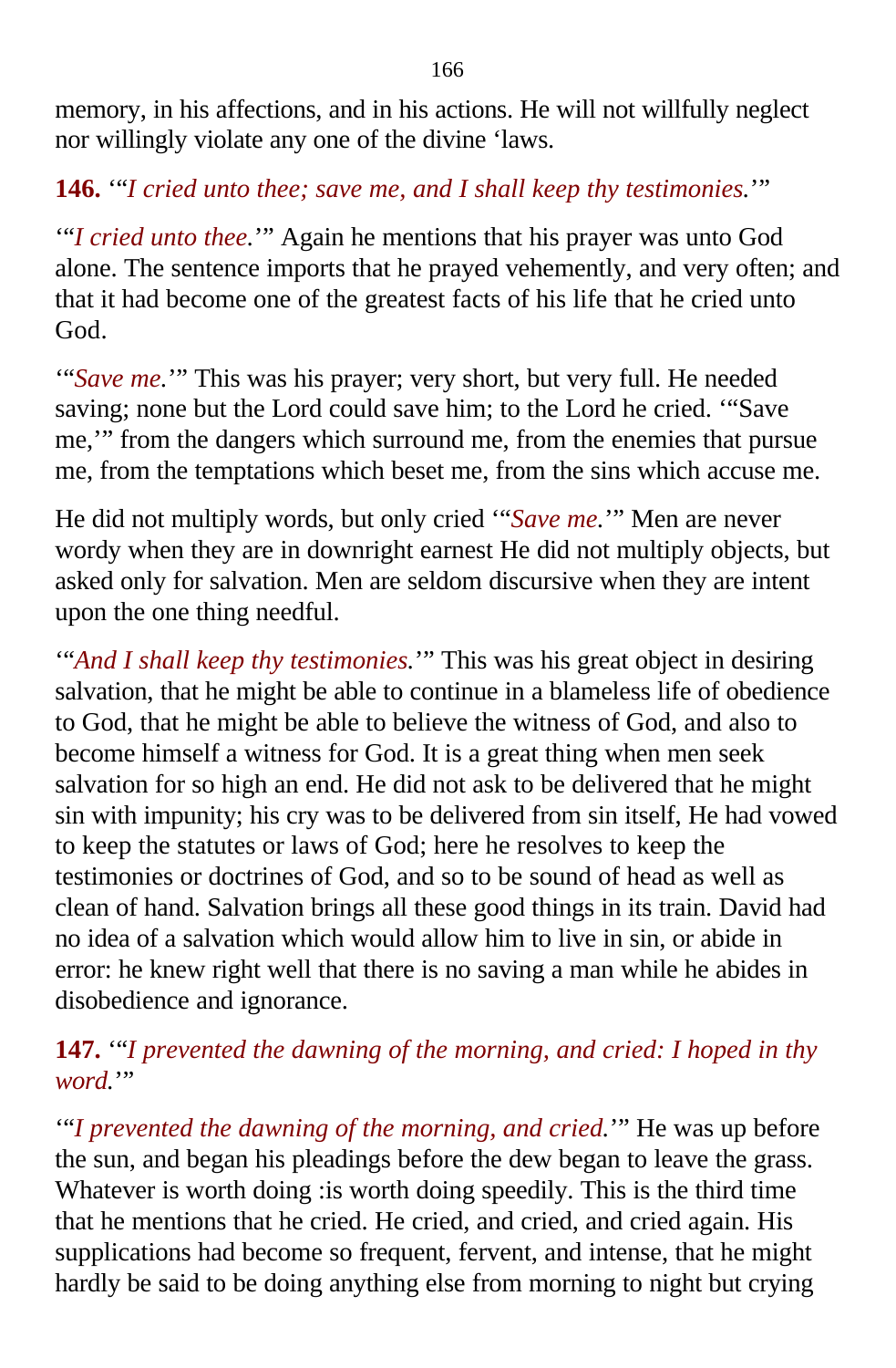unto his God. So strong was his desire after salvation that he could not rest in hi,; bed; so eagerly did he seek it that at the first possible moment he was on his knees.

'"*I hoped in thy word.*'" Hope is a very powerful means of strengthening us in prayer. Who would pray if he had no hope that God would hear him? Who would not pray when he has a good hope of a blessed issue to his entreaties? His hope was fixed upon God's word; and this is a sure anchorage, because God is true, and in no case has he ever run back from his promise, or altered the thing that has gone forth from his mouth. He who is diligent in prayer will never be destitute of hope. Observe that as the early bird gets the 'worm, so the early prayer is soon refreshed with hope.

# **148.** '"*Mine eyes prevent the night watches, that I might meditate in thy* word."

'"*Mine eyes prevent the night watches.*'" Or rather, *the watches.* Before the watchman cried the hour, he was crying to God. He did not need to be informed as to how the hours were flying, for every hour his heart was flying towards heaven. He began the day with prayer, and he continued in prayer through the watches of the ,flay, and the watches of the night. The soldiers changed guard, but David did not change his holy occupation. Specially, however, at night did he keep his eyes open, and drive away sleep, that he might maintain communion with his God. He worshipped on from watch to watch as travelers journey from stage to stage.

'"*That I might meditate in thy word.*'" This had 'become meat and drink: to him. Meditation was the food of his hope, and the solace of his sorrow: the one theme upon which his thoughts ran was that blessed '" word'" which he continually mentions, and in which his heart so greatly rejoices. He preferred study to slumber, and he learned to forego his necessary sleep for much more necessary devotion. It is instructive to find meditation so constantly connected with fervent prayer: it is the fuel which sustains the flame. How rare an article is it in these days l

When do we meet with any who spend nights in meditation? Have we done so ourselves?

**149.** '"*Hear my voice according unto thy lovingkindness: O Lord, quicken me according to thy judgment.*'"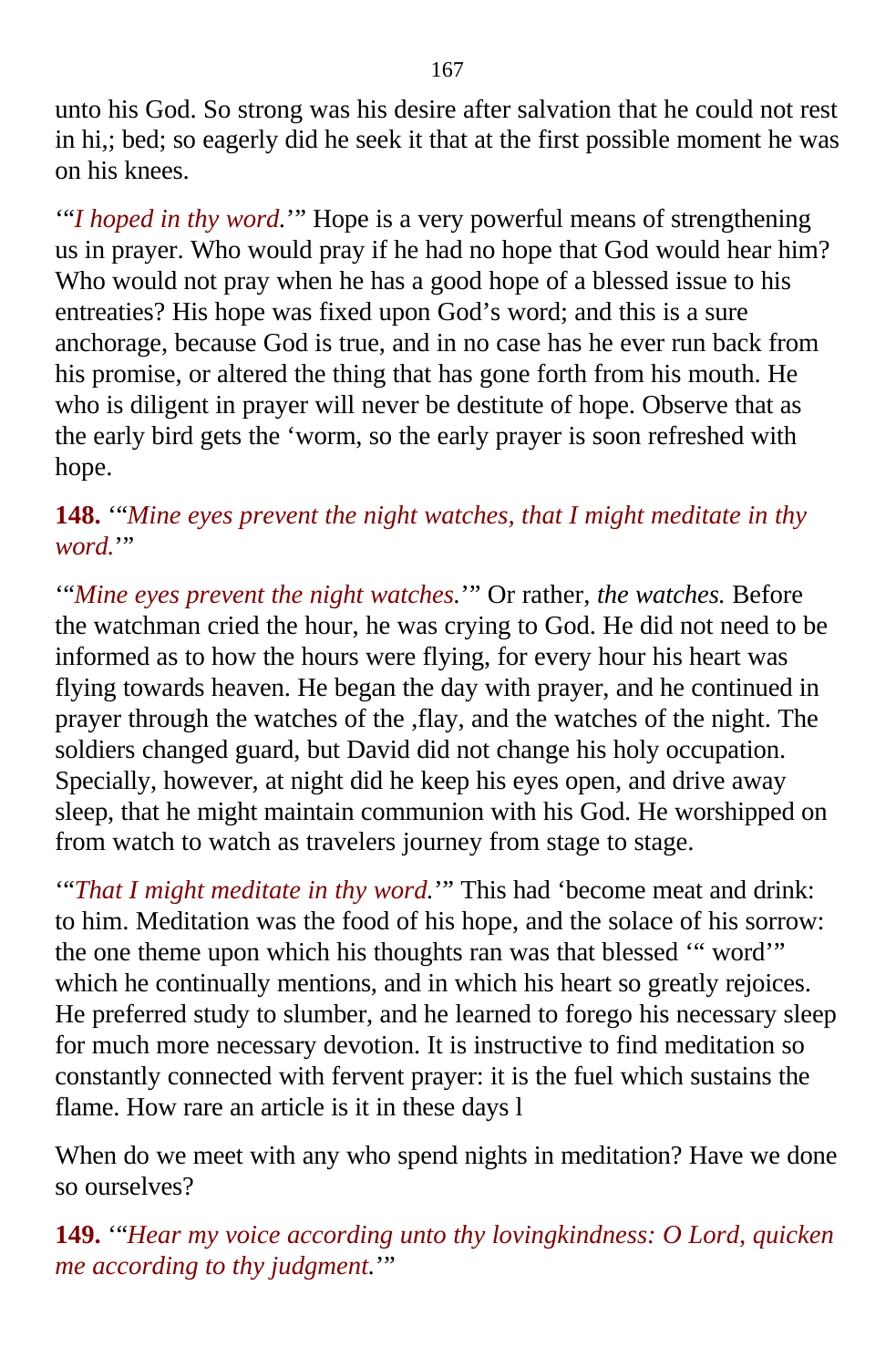'"*Hear my voice according unto thy lovingkindness:'* Men find it very helpful to use their voices in prayer; it is difficult long to maintain the intensity of devotion unless we hear ourselves speak; hence David at length broke through his silence, arose from his quiet meditations, and began crying with voice as well as heart unto the Lord his God. Note, that he does not plead his own deservings, nor for a moment appeal for payment of a debt on account of merit; he takes the free-grace way, and puts it, '"according unto thy lovingkindness.'" When God hears prayer according to his lovingkindness he overlooks all the imperfections of the prayer, he forgets the sinfulness of the offerer, and in pitying love he grants the desire though the suppliant be unworthy. It is according to God's lovingkindness to answer speedily, to answer frequently, to answer abundantly, yea, exceeding abundantly above all that we ask or even think. Loving-kindness is one of the sweetest words in our language. Kindness has much in it that is most precious, but lovingkindness is doubly dear; it is the cream of kindness."

'"*O Lord, quicken me according to thy judgment?* This is another of David's wise and ardent prayers. He first cried, '"Save me;'" then, '"Hear me;'" and now, '"Quicken me.'" This is often the very best way of delivering us from trouble — to give us more life, that we may escape from death; and to add more strength to that life, that we may not be overloaded with its burdens. Observe, that he asks to receive quickening according to God's judgment, that is, in such a way as should be consistent with infinite wisdom and prudence. God's methods of communicating greater vigor to our spiritual life are exceedingly wise; it would probably be in vain for us to attempt to understand them; and it will be our wisdom to wish to receive grace; not according to our notion of how it should come to us, but according to God's heavenly method of bestowing it. It is his prerogative to make alive as well as to kill, and that sovereign act is best :left to his infallible judgment. Hath he not already given us to have life, and to have it more abundantly? In this gift '"he hath abounded toward us in all wisdom and prudence."

### **150.** '"*They draw nigh that follow after mischief: they are far from thy law.*"

'"*They draw nigh that follow after mischief.*'" He could hear their' footfalls close behind him. They are not following him for his benefit:, but for his hurt, and therefore the sound of their approach is to be dreaded.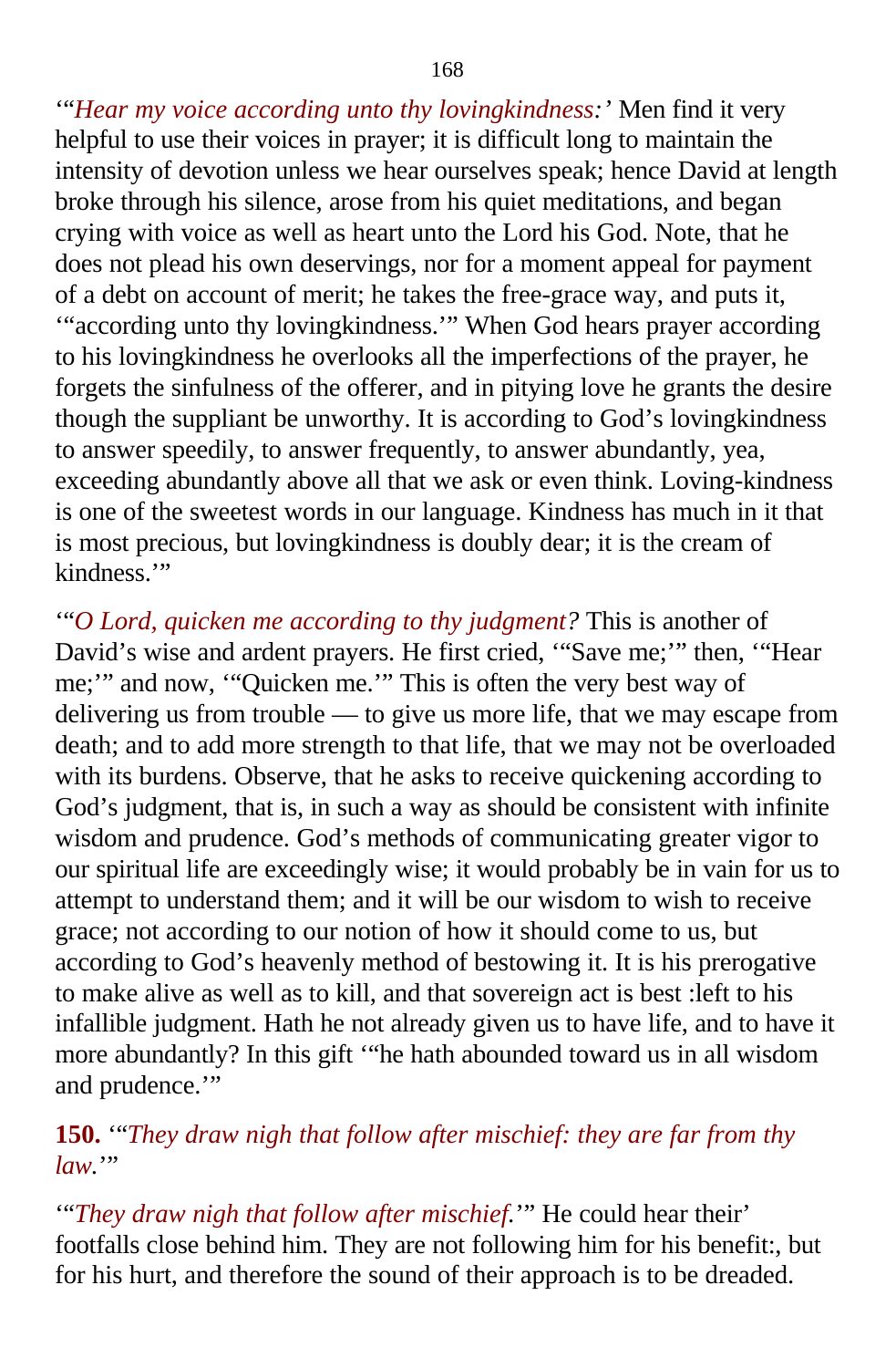They are not prosecuting a good object, but persecuting a good man. As if they had not enough mischief in their own hearts, they are hunting after more. He sees them going a steeple-chase over hedge and ditch in order to bring mischief to himself, and he points them out to God, and entreats the Lord to fix his eyes upon them, and deal with them to their confusion. They were already upon him, and he was almost in their grip, and therefore he cries the more earnestly.

'"*They are far from thy law.*'" A mischievous life cannot be an obedient one. Before these men could become persecutors of David they were obliged to get away from the restraints of God's law. They could not hate a saint and yet love the law. Those who keep God's law neither do harm to themselves nor to others. Sin is the greatest of all mischiefmakers. David mentions the character of his adversaries to the Lord in prayer, feeling some kind of comfort in the fact that those who hated him hated God also, and broke the law when they sought to work him ill. When we know that our enemies are God's enemies, and ours because they are his, we may well take comfort to ourselves.

### **151.** '"*Thou art near, O Lord; and all thy commandments are truth.*'"

'"*Thou art near, O Lord.*'" Near as the enemy might be, God was nearer: this is one of the choicest comforts of the persecuted child of God. The Lord is near to hear our cries, and to speedily afford us succor. He is near to chase away our enemies, and to give us rest and peace.

'"*And all thy commandments are truth.*'" God neither commands; a lie, nor lies in his commands. Virtue is truth in action, and this is what God commands. Sin is falsehood in action, and this is what God forbids. If all God's commands are truth, then the true man will be glad to keep near to them, and therein he will find the true God near to him. This sentence will be the persecuted man's protection from the false hearts that seek to do him mischief: God is near and God is truer therefore his people are safe. If at any time we fall into danger through keeping the commands of God, we need not suppose that we have acted unwisely: we may, on the contrary, be quite sure that we are in tile right way; for God's precepts are right and true, and for this very reason wicked men assail us. False hearts hate the truth, and therefore hate those who do the truth. Their opposition may be our consolation; while God's presence upon our side is our glory and delight.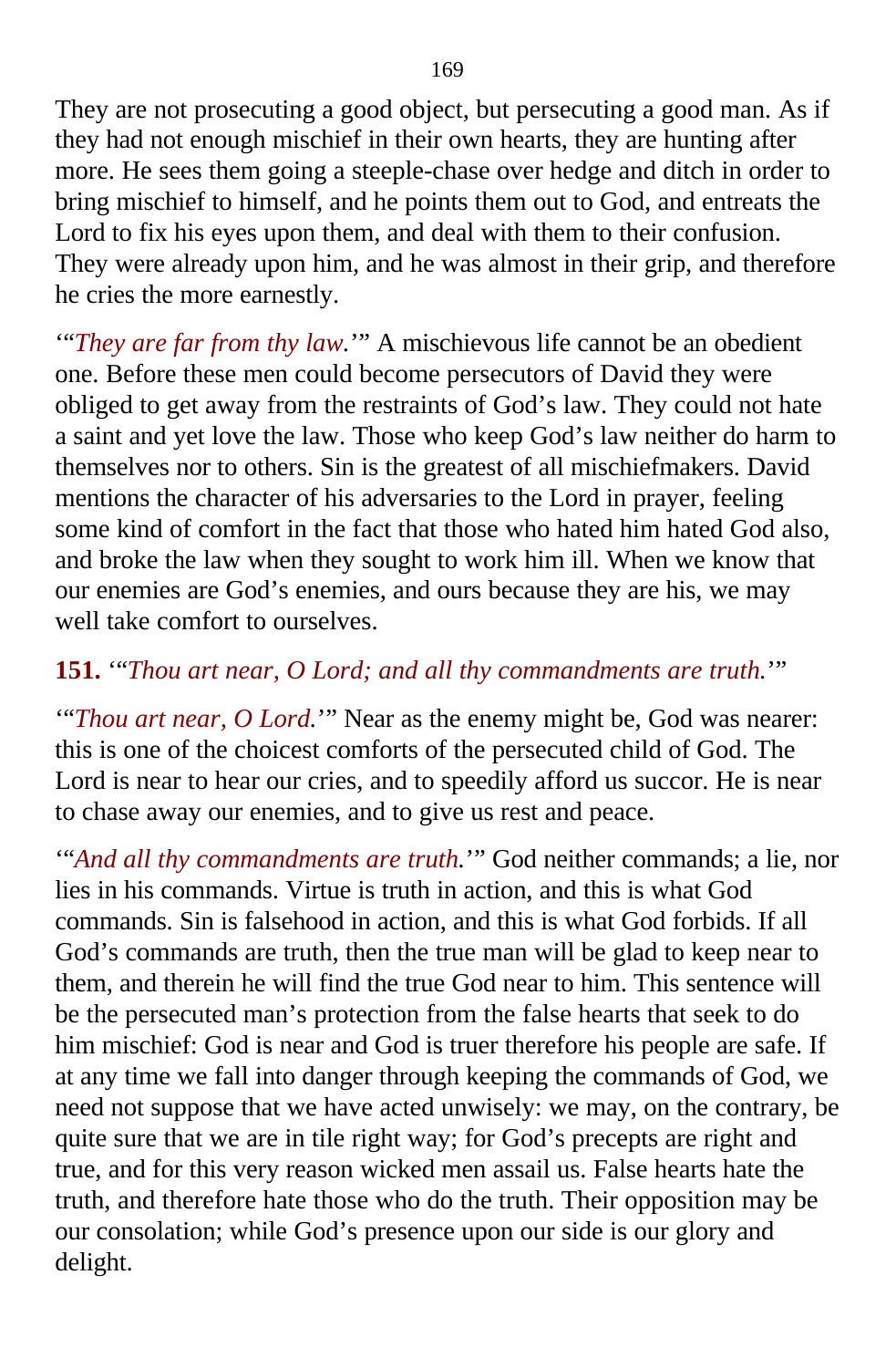**152.** '"*Concerning thy testimonies, I have known of old that thou hast founded them for ever.*'" David found of old that God had founded his testimonies of old, and that they would stand firm throughout all ages. It is a very blessed thing to be so early taught of God that we know the substantial doctrines of the gospel even from our youth. Those who know the eternal truth in their early days will look back upon such knowledge with pleasure in their riper years.

Those who think that David was a young man when he wrote this :psalm will find it rather difficult to reconcile this verse with their theory; it is much more probable that he was :now grown grey, and was looking back upon what he had known long before. He knew at the very first that the doctrines of God's word were settled before the world began, that they had never changed, and never could by any possibility, be altered. He had begun by building on a rock, by knowing that God's testimonies were '"*founded,*'" that is, grounded, laid as foundations, settled and established; and that they were thus settled with a view to all the ages that should come, and all the changes that should happen. It was because David knew this that he had such confidence in prayer, and was so importunate in it. It is sweet to plead immutable promises with an immutable God. It was because of this that David learned to hope: a man cannot have much expectation from a changing friend, but he may well have confidence in a God who cannot change. It was because of this that he delighted in being near the Lord,. for it is a most blessed thing to keep up close intercourse with a Friend who never varies. Let those who choose follow at the heels of the modern school and look for fresh light to break forth which will put the old light out of countenance; we are satisfied with the truth which is as old as the hills, and as fixed as the great mountains. Let '"cultured intellect'" invent another god, more gentle and effeminate than the God of Abraham; we are well content to worship Jehovah, who is eternally the same. Things everlastingly established are the joy of established saints. Bubbles please boys, but men prize those things which are solid and substantial, with a foundation and a bottom to them which will bear the test of the ages.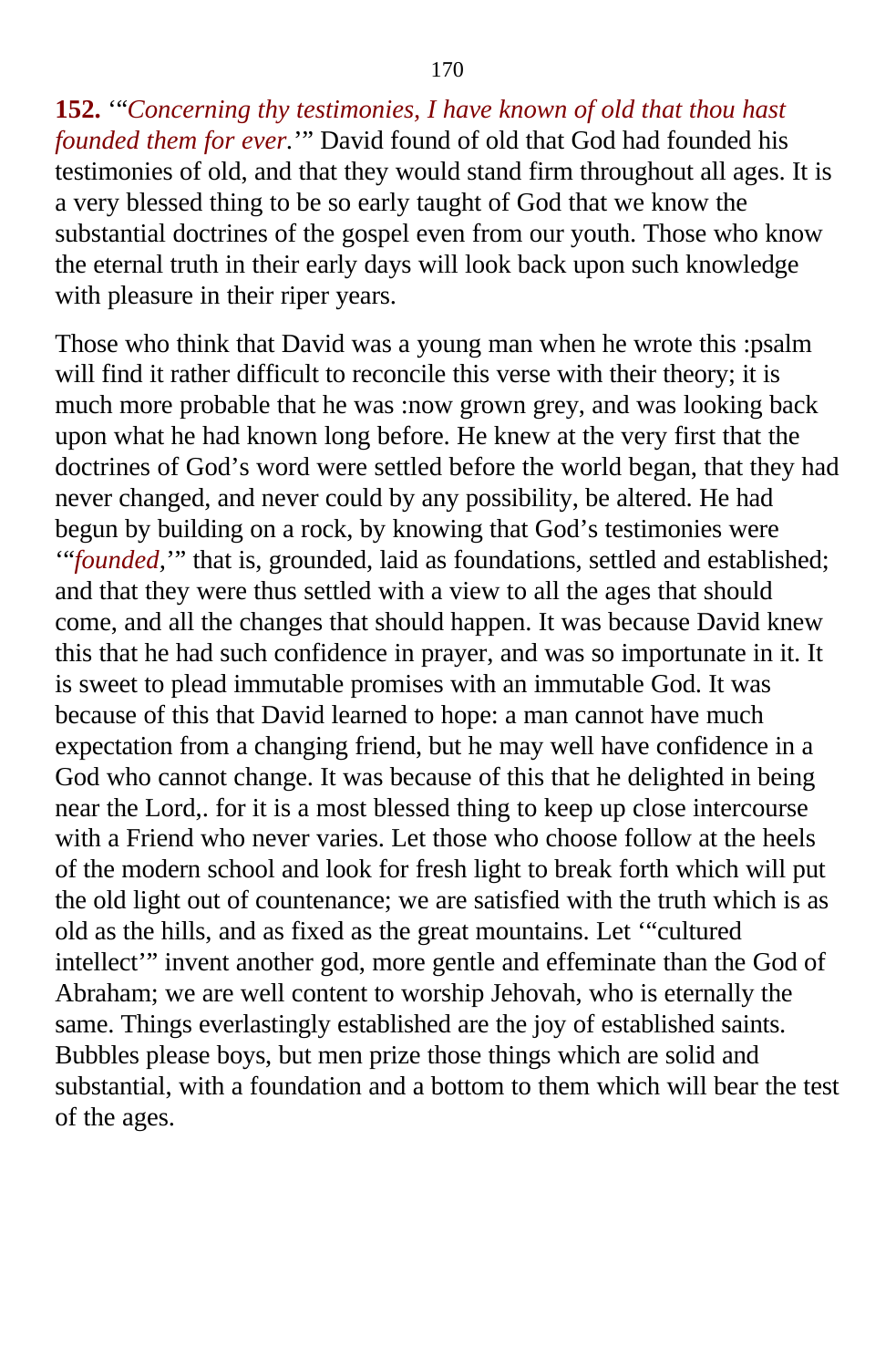# EXPOSITION OF VERSES 153 TO 160.

CONSIDER mine affliction, and deliver me: far I do not forget thy law.

**154** Plead my cause, and deliver me: quicken me according to thy word.

**155** Salvation is far from the wicked: for they seek not thy statutes.

**156** Great are thy tender mercies, O Load: quicken me according to thy judgments.

**157** Many are my persecutors and mine enemies; yet do I not decline from thy testimonies.

**158** I beheld the transgressors, and was grieved; because they kept not thy word.

**159** Consider how I love thy precepts: quicken me, O Lord, according to thy lovingkindness.

**160** Thy word is true from the beginning: and every one of thy righteous judgments endureth for ever.

In this section the Psalmist seems to draw still nearer to God in prayer, and to state his case and to invoke the divine help with more of boldness and expectation. It is a pleading passage, and the keyword of it is,

'"Consider.'" With much boldness he pleads his intimate union with the Lord's cause as a reason why he should be aided. The special aid that he seeks is personal *quickening,* for which he cries to the Lord again and again.

**153.** '"*Consider mine affliction, and deliver me: for I do not forget thy*  $law$ <sup>"</sup>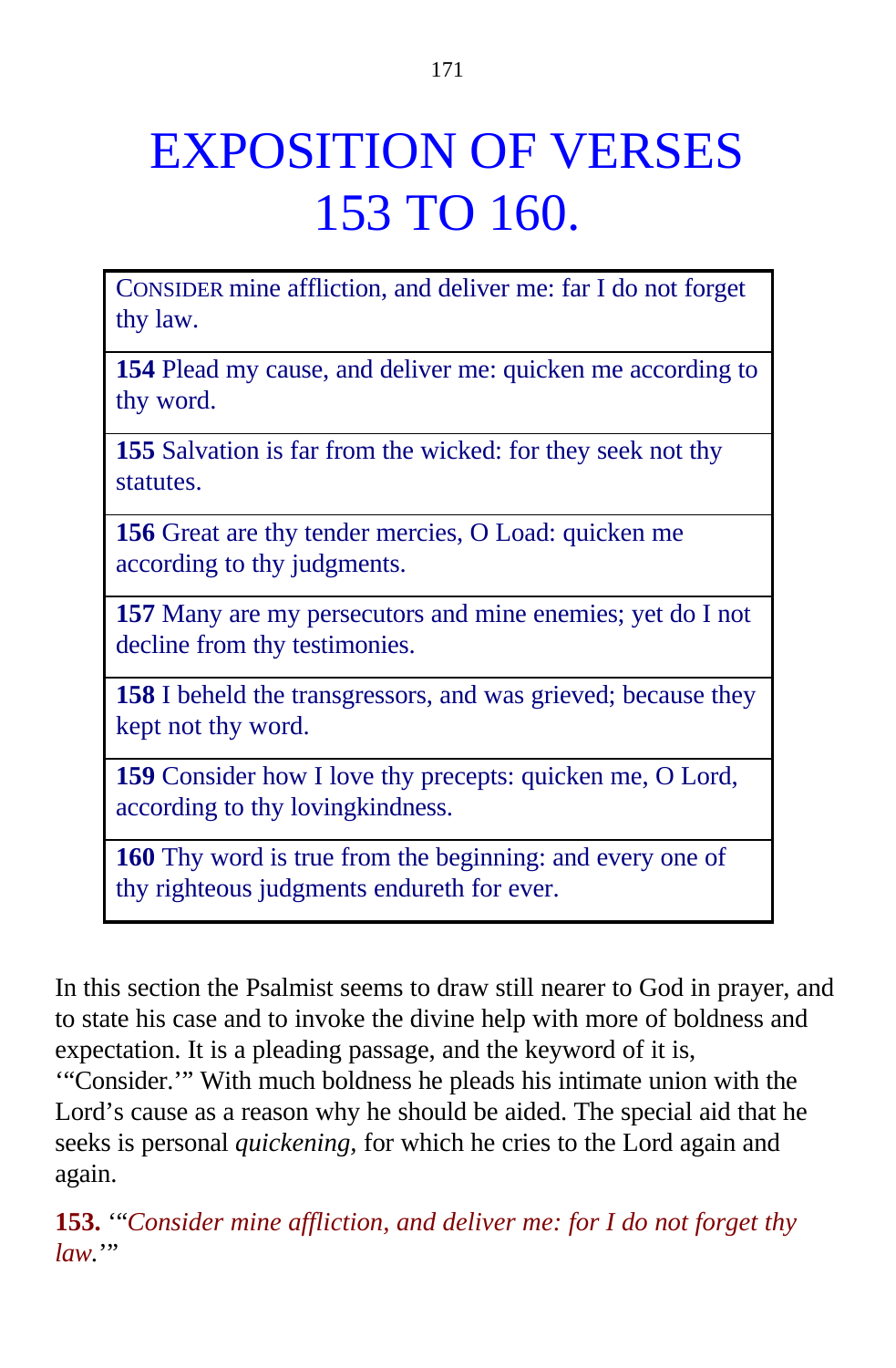'"*Consider mine affliction, and deliver me.*'" The writer has a good case, though it be a grievous one, and he is ready, yea, anxious, to submit it to the divine arbitration. His matters are right, and he is ready to lay them before the supreme court. His manner is that of one who feels safe at the throne. Yet there is no impatience; he does not ask for hasty action, but for consideration. In effect he cries — '"Look into my grief, and see whether I do not need to be delivered. From my sorrowful condition judge as to the proper method and time for my rescue:' The Psalmist desires two things, and these two things blended: first, a full consideration of his sorrow; secondly, deliverance; and, then, that this deliverance should come with a consideration of his affliction. It should be the desire of every gracious man who is in adversity that the Lord should look upon his need, and relieve it in such a way as shall be most for the divine glory, and for his own benefit. The words, '"mine affliction,'" are picturesque; they seem to portion off a special spot of woe as the writer's own inheritance: he possesses it as no one else had ever done, and he begs the Lord to have that special spot under his eye: even as a husbandman looking over all his fields may yet take double care of a certain selected plot. His prayer is eminently practical, for he seeks to be delivered; that is, brought out of his trouble and preserved from sustaining any serious damage by it For God to '"consider'" is to act in due season: men consider and do nothing; but such is never the case with our God.

'"*For I do not forget thy law.*'" His affliction was not sufficient, with all its bitterness, to drive out of his mind the memory of God's law; nor could it lead him to act contrary to the divine command. He forgot prosperity, but he did not forget obedience. This is a good plea when it can be honestly urged. If we are kept faithful to God's precept, we may be sure that God will remain faithful to his promise. If we do not forget his law, the Lord will not forget us. He will not long leave that man in trouble whose only fear in trouble is lest he should leave the way of right.

### **154** '"*Plead my cause, and deliver me: quicken me according to thy* word."

'"*Plead my cause, and deliver me?* In the last verse he had prayed, '"*Deliver me*,'" and here he specifies one method in which that deliverance might be vouch-safed, namely, by the advocacy of his cause. In providence the Lord has many ways of clearing the slandered of the accusations brought against them. He can make it manifest to all that they have been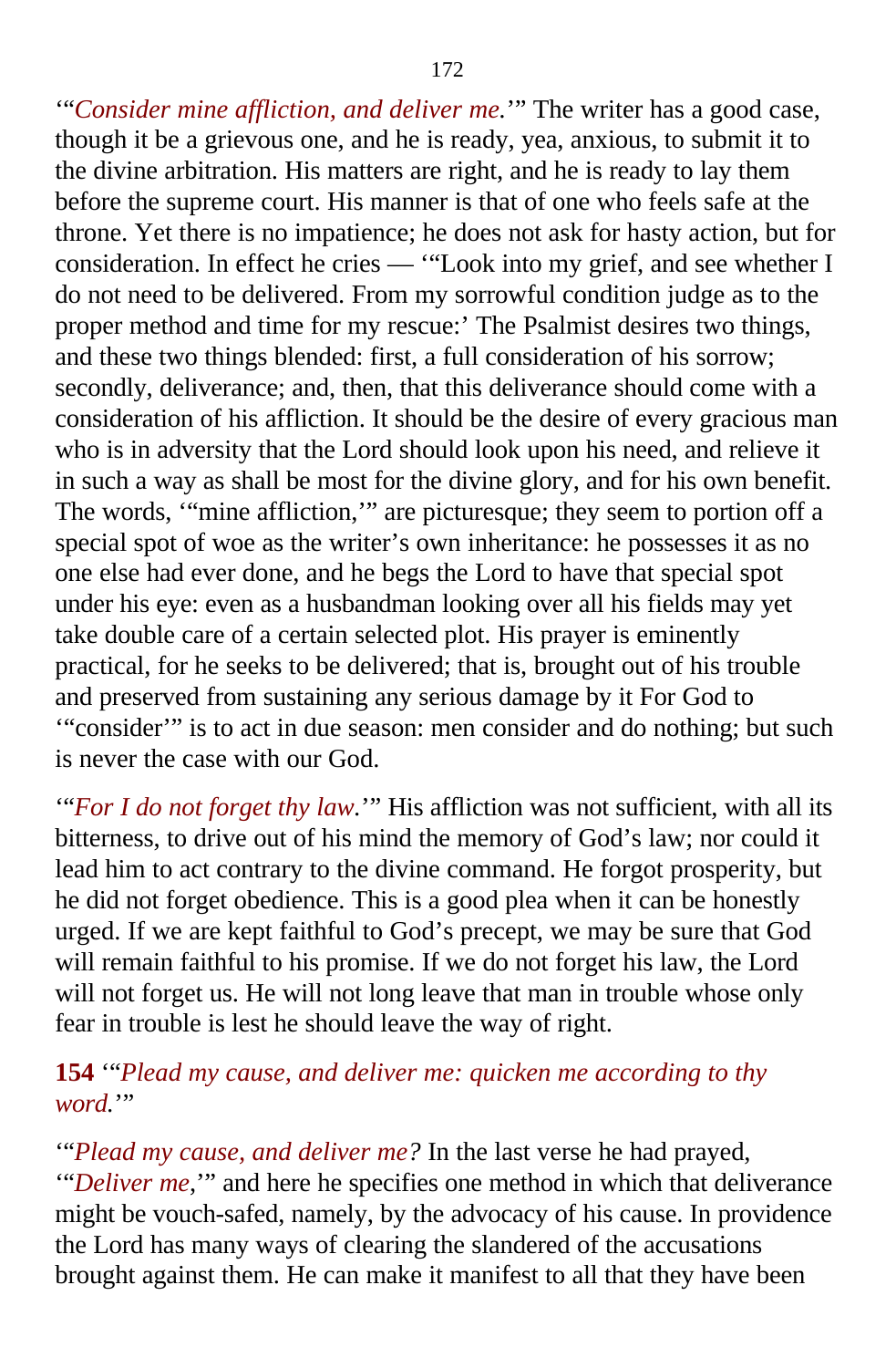belied, and in this way he can practically plead their cause. He can, moreover, raise up friends for the godly who will leave no stone unturned till their characters are cleared; or he can smite their enemies with such fearfulness of heart that they will be forced to confess their falsehood, and thus the righteous will be delivered without the striking of a blow. Dr. Alexander reads it, '"Strive my strife, and redeem me'" — that is, stand in my stead, bear my burden, fight my fight, pay my price, and bring me out to liberty. When we feel ourselves dumb before the foe, here is a prayer made to our hand. What a comfort that if we sin we have an advocate, and if we do *not* sin the same pleader is engaged on our side!

'"*Quicken me.*'" We had this prayer in the last section, and we shall have it again and again in this, It is a desire which cannot be too often felt and expressed. As the soul is the center of everything, so to be quickened is the central blessing. More life means more love, more grace, more faith, more courage, more strength; and if' we get these we can hold up our heads before our adversaries. God alone can give this quickening; but to the Lord and Giver of life the wink is easy enough, and he delights to perform it.

'"*According to thy word.*'" David had found the blessing of quickening among the promised things, or at least he perceived that it was according to the general tenor of God's word that tried believers should be quickened and brought up again from the dust of the earth; therefore he pleads the word, and desires the Lord to act to him according to the usual run of that word. It is an implied if not an expressed promise, that the Lord will quicken his people. What a mighty plea is this — .'"according to thy word'"! No gun in all our arsenals can match it.

### **155.** '"*Salvation is far from the wicked: for they seek not thy statutes*."'

'"*Salvation is far from the wicked.*'" By their perseverance in evil they have almost put themselves out of the pale of hope. They talk about being saved. but they cannot know anything of it or they would not remain wicked. Every step they have taken in the path of evil has removed them further from the kingdom of grace: they go from one degree of hardness to another till their hearts become as stone. When they fall into trouble it will be irremediable. Yet they talk big, as if they either needed no salvation, or could save themselves whenever their fancy turned that way. 'They are so far off from salvation that they do not even know what it means.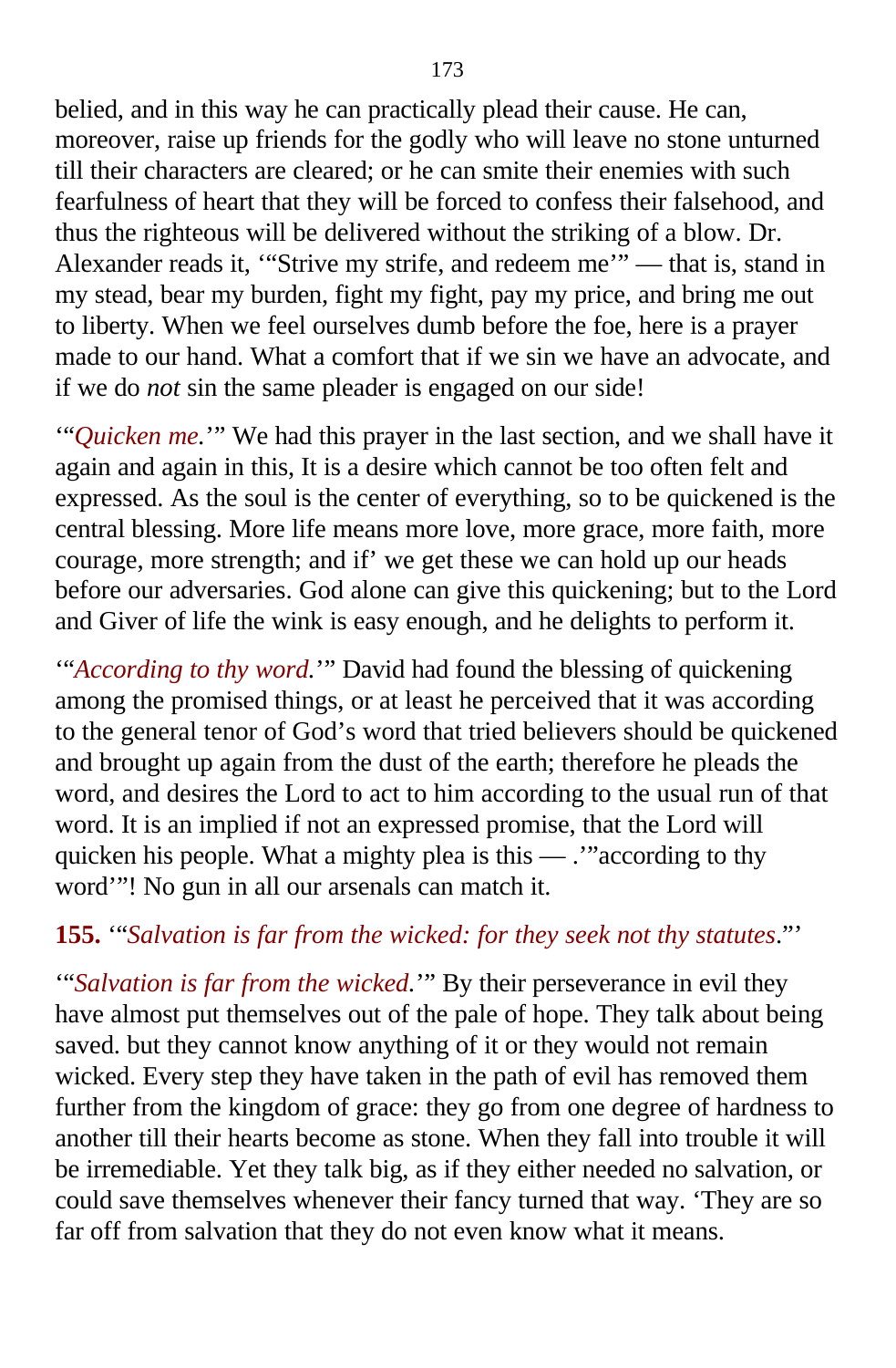'"*For they seek not thy statutes.*'" They do not endeavor to be obedient, but quite the reverse; they seek themselves, they seek evil, and therefore they never find the way of peace and righteousness. When men have broken the statutes of the Lord, their wisest course is by repentance to seek forgiveness, and by faith to seek: salvation: then salvation is near them, so near them that they shall not miss it; but when the wicked continue to seek after mischief, salvation is set further and further from them. Salvation and God's statutes go together: those who are saved by the King of grace love the statutes of the King of glory. The main reason why men are not saved is that they get away from the Word of God.

# **156.** '"*Great are thy tender mercies, O Lord'" quicken me according' to thy judgments.*"

This verse is exceedingly like verse one hundred and forty-nine, and yet it is no vain repetition. There is such a difference in the main idea, that the one verse stands out distinct from the other. In the first case he mentions his prayer, but leaves the method of its accomplishment with the wisdom or judgment of God; while here he pleads no prayer of his own, but simply the mercies of the Lord, and begs to be quickened by judgments rather than to be left to spiritual lethargy. We may take it for granted that an inspired author is never so short of thoughts as to be obliged to repeat himself: where we think we have a repetition of the same idea in this psalm we are misled by our neglect of careful study. Each verse is a distinct pearl. Each blade of grass in this field has its own drop of heavenly dew.

'"*Great are thy tender mercies, O Lord.*'" Here the Psalmist pleads the largeness of God's mercy, the immensity of his tender love; yea, he speaks of mercies — mercies many, mercies tender, mercies great; and with the glorious Jehovah he makes this a plea for his one leading prayer, the prayer for quickening. Quickening is a great and tender mercy; and it is many mercies in one. Shall One so greatly good permit his servant to die? Will not One so tender breathe new life. into him?

'"*Quicken me according to thy judgments.*'" *A* measure of awakening comes with the judgments of God; they an: startling and arousing; and hence the believer's quickening thereby. David would have every severe stroke sanctified to his benefit, as well as every tender mercy. The first clause of this verse may run, '"Many'" or '"manifold are thy compassions, O Jehovah.'" This he remembers in connection with the '"many persecutors'" of whom he will speak in the next verse. By all these many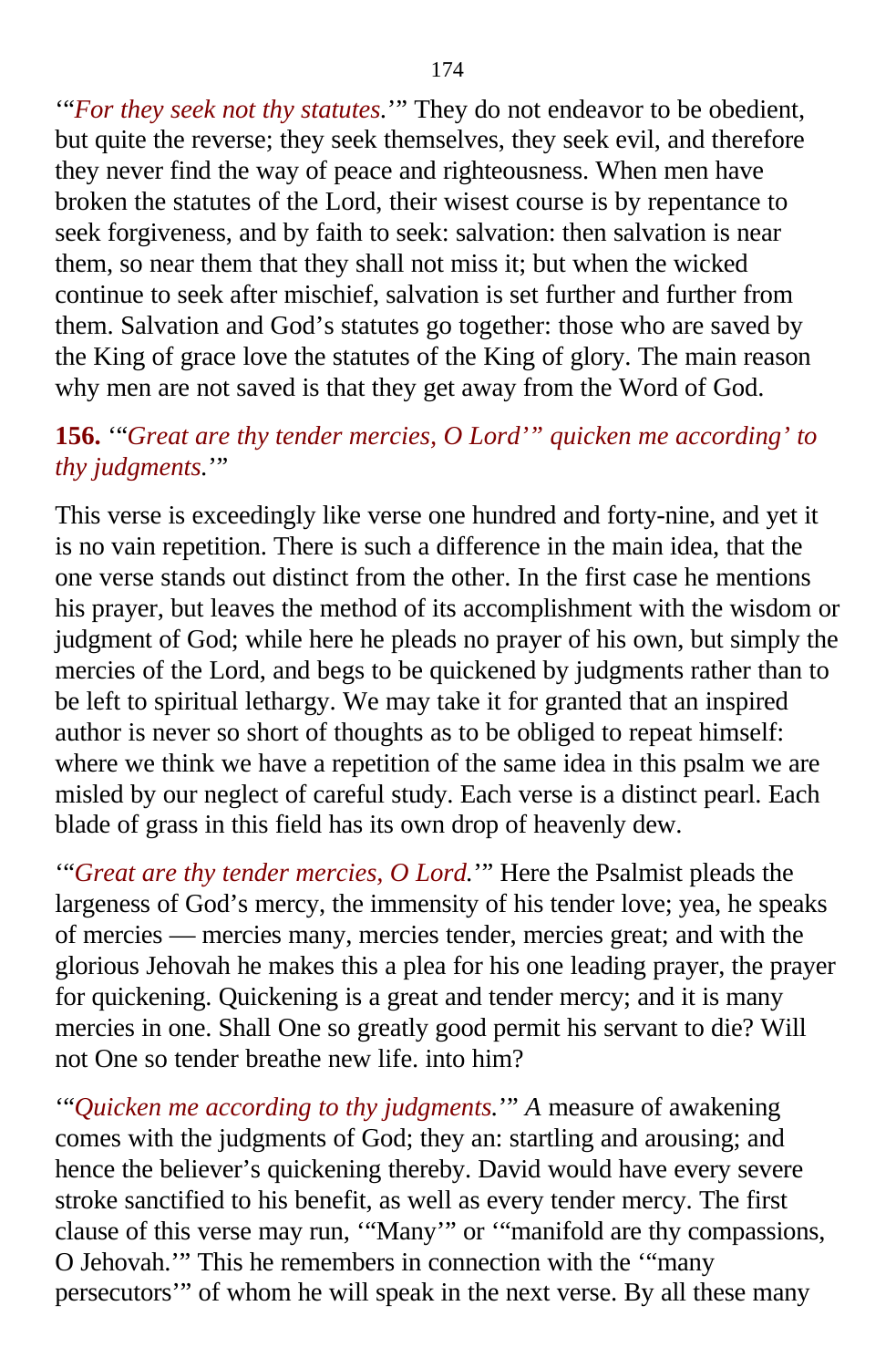mercies he pleads for enlivening grace, and thus he has many strings to his bow. We shall never be short of arguments if we draw them from God himself, and urge both his mercies and Ibis judgments as reasons for our quickening.

# **157.** '"*Many are my persecutors and mine enemies; yet do I not decline from thy testimonies.*"

'"*Many are my persecutors and mine enemies.*'" Those who actually assail me, or who secretly abhor me, are many. He sets this over against the many tender mercies of God. It seems a strange thing that such a truly godly man, as David was, should have many enemies; but it was inevitable. The disciple cannot be loved where his Master is hated. The seed of the serpent must oppose the seed of the woman: it is their nature.

'"*Yet do I not decline from thy testimonies.*'" He did not deviate from the truth of God, but proceeded in the straight way, however many adversaries might endeavor to block up his path. Some men have been led astray by one enemy, but here is a saint who held on his way in the teeth of many persecutors, There is enough in the testimonies of God to recompense us for pushing forward against all the hosts that may combine against us. So long as they cannot drive or draw us into a spiritual decline, our foes have done us no great harm; indeed, they have accomplished nothing by their malice. If we do not decline they are defeated. If they cannot make us sin they have missed their mark. Faithfulness to the truth is victory over our enemies.

# **158.** '"*I beheld the transgressors, and was grieved; because they kept not thy word.*"

'"*I beheld the transgressors.*'" I saw the traitors; I understood their character, their object, their way, and their end. I could not help seeing them, for they pushed themselves into my way. As I was obliged to see them, I fixed my eyes on them, to learn what I could from them.

"*And was grieved.*" I was sorry to see such sinners. I was sick of them, disgusted with them, I could not endure them. I found no pleasure in them, they were a sad sight to me, however fine their clothing or witty their chattering. Even when they were most mirthful a sight of them made my heart heavy; I could not tolerate either them or their doings.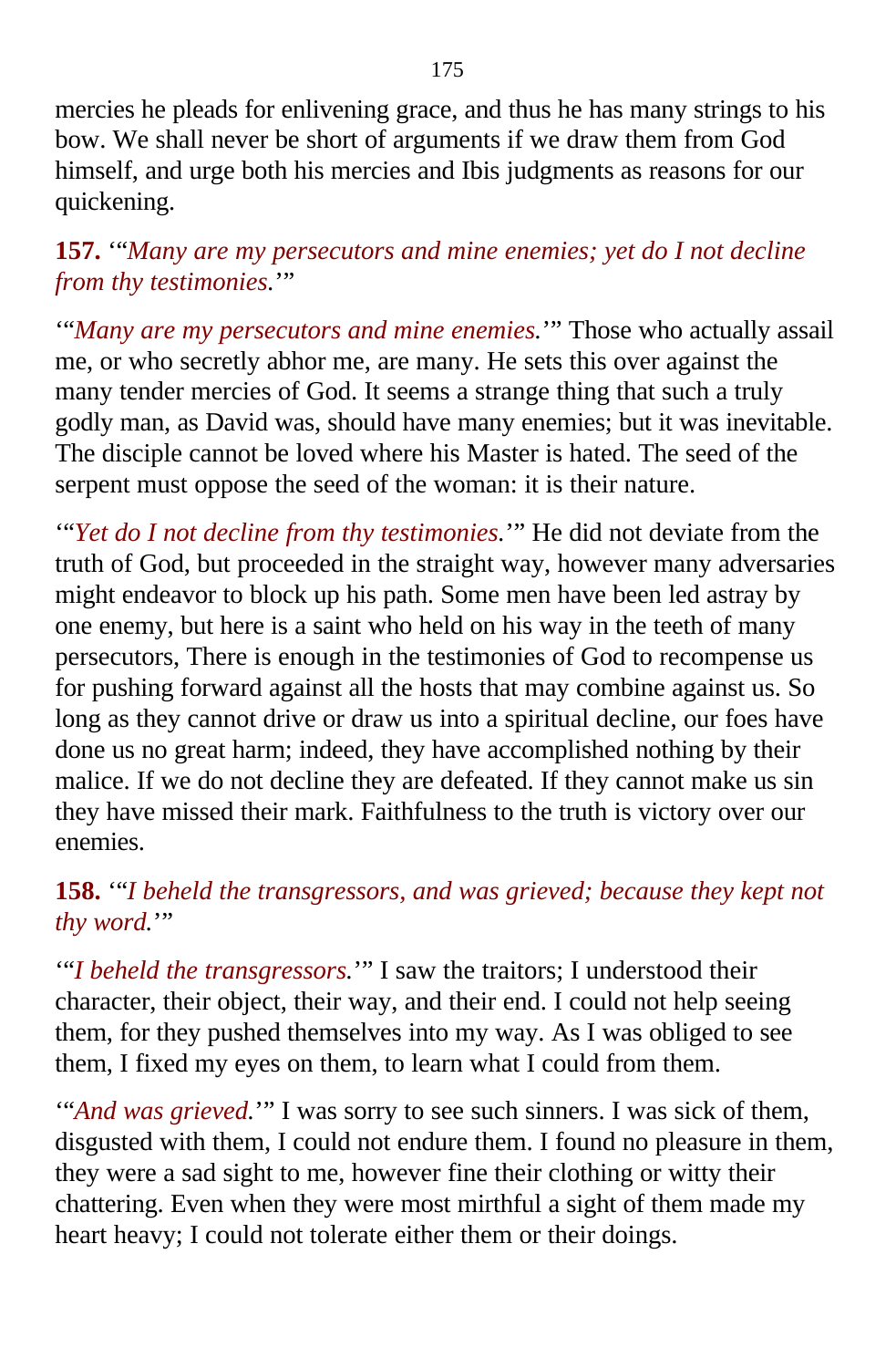'"*Because they kept not thy word.*'" My grief was occasioned more by their sin against God than by their enmity against myself. O Lord, I could bear their evil treatment of my words, but not their neglect of thy word. Thy word is so precious to me that those who will not keep it move me to indignation; I cannot keep the company of those who keep not God's word. That they should have no love for me is a trifle; but to despise the teaching of the Lord is abominable.

### **159.** '"*Consider how I love thy precepts: quicken me, O Lord, according to thy lovingkindness.*'"

'"*Consider*,'" or see, '"*how I love thy precepts.*'" A second time he asks for consideration. As he said before, '"Consider mine affliction,'" so now he says '"Consider mine affection.'" He loved the precepts of God loved them unspeakably — loved them so as to be grieved with those who did not love them. This is a sure test: many there are who have a warm side towards the promises, but as for the precepts, they cannot endure them. The Psalmist so loved everything that was good and excellent, that he loved all that God had commanded. The precepts are all of them wise and holy, therefore the man of God loved them extremely, loved to know them, to think of them, to proclaim them, and principally to practice them. He asked the Lord to remember and consider this, not upon the ground of merit, but that it should serve as an answer to the slanderous accusations which at this time were the sting of his sorrow.

'"*Quicken me, O Lord, according to thy loving-kindness.*'" Here he comes back to his former prayer, '"Quicken me'"' (v. 154), '"quicken me'" (v. 156). '"Quicken me.'" He prays again the third time, using the same words. There is no harm in using repetitions: the thing forbidden is the using of *vain* repetitions, as the heathen do.

David felt like one who was half stunned with the assaults of his foes, ready to faint under their incessant malice; hence he cries, '"*Quicken me.*'" What he wanted was revival, restoration, renewal; therefore he pleaded for more life. O thou who didst quicken me when I was dead, quicken me again, that I may not return to the dead! Quicken me, that I may outlive the blows of my enemies, the faintness of my faith, and the swooning of my sorrow. This time he does not say, '"*Quicken* me according to thy judgments,'" but, '"*Quicken* me, O Lord, according to thy lovingkindness.'" On the love and mercy of God he places his last and greatest reliance. This is the great gun which he brings up last to the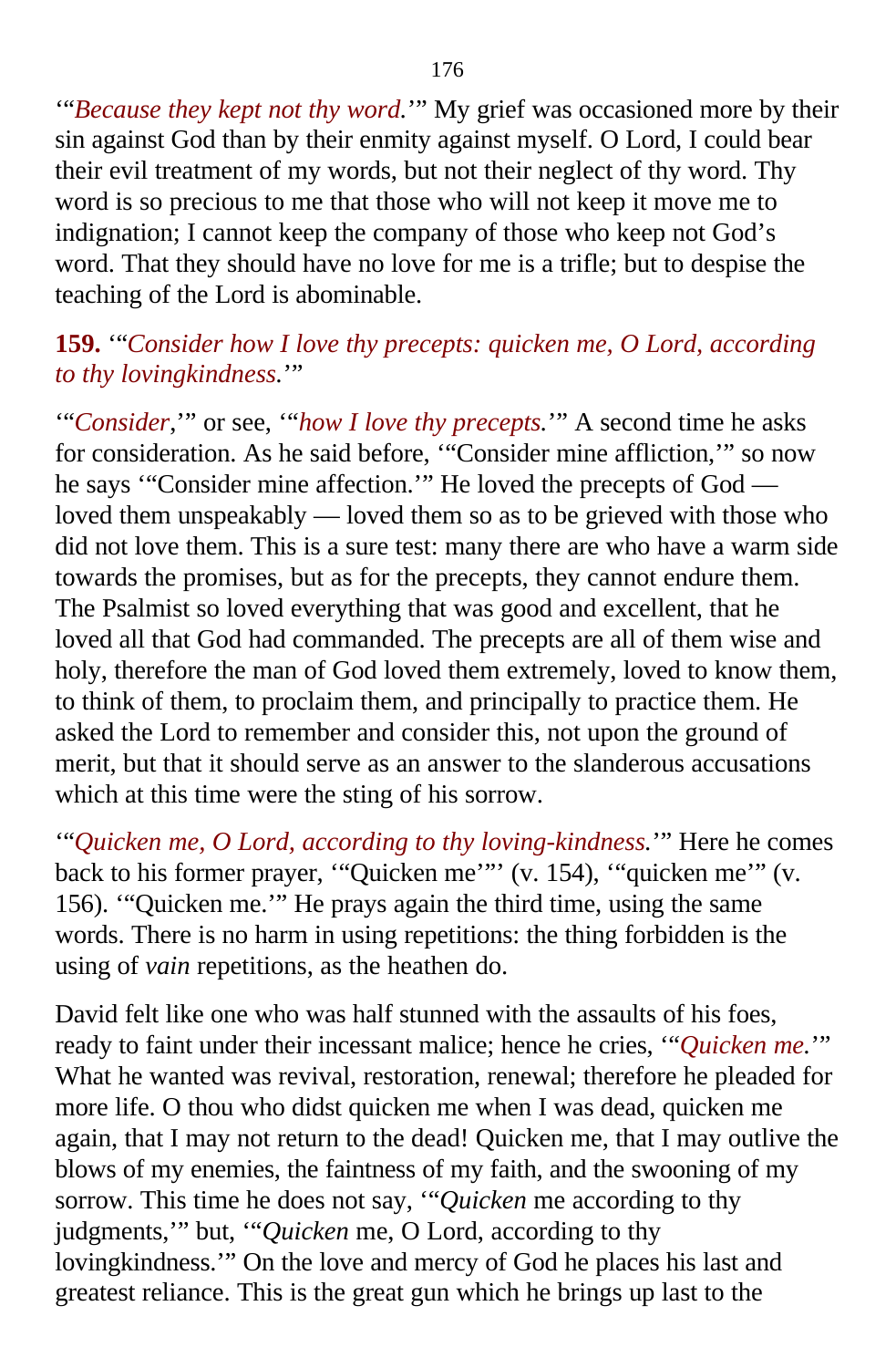conflict: it is his ultimate argument; if this succeed not, he must fail. He has long been knocking at mercy's gate, and with this plea he strikes his heaviest blow. When he had fallen into great sin this was his plea, '"Have mercy upon me, O God, according to thy loving-kindness,'" and now that he is in great trouble he flies to the same effectual reasoning. Because God is love he will give us life; because he is kind he will again kindle the heavenly flame within us.

# **160.** '"*Thy word is true from the beginning: and every one of thy righteous judgments endureth for ever.*'"

The sweet singer finishes up this section in the same way as the last, by dwelling upon the sureness of the truth of God. It will be well for the reader to note the likeness between verses 144, 152, and the present one.

'"*Thy word is true.*'" Whatever the transgressors may say, God is true, and his word is true. The ungodly are false, but God's word is true. They charge us with being false, but our solace is that God's true word will clear us.

'"*From the beginning.*'" God's word has been true from the first moment in which it was spoken, true throughout the whole of history, true to us from the instant in which we believed it; ay, true to us before we were true to it. Some read it, '"Thy word is true from the head'"; true, as a whole, true from top to bottom. Experience had taught David this lesson, and experience is teaching us the same. The Scriptures are as true in Genesis as in Revelation, and the five books of Moses are as inspired as the four Gospels.

'"*And every one of thy righteous judgments endureth for ever.*'" That which thou hast decided remains irreversible in every case. Against the decisions of the Lord no writ of error can be demanded, neither will there ever be a repealing of any of the acts of his sovereignty. There is not one single mistake either in the word of God or in the providential dealings of God. Neither in the book of revelation nor of providence will there be any need to put a single line of errata. The Lord has nothing to regret or to retract, nothing to amend or to reverse. All God's judgments, decrees, commands, and purposes are righteous, and as righteous things are lasting things, every one of them will outlive the stars. '"Till heaven and earth pass, one jot or one tittle shall in no wise pass from the law, till all be fulfilled.'" God's justice endureth for ever. This is a cheering thought; but there is a much sweeter one, which of old was the song of the priests in the temple; let it be ours: '"His mercy endureth for ever,'"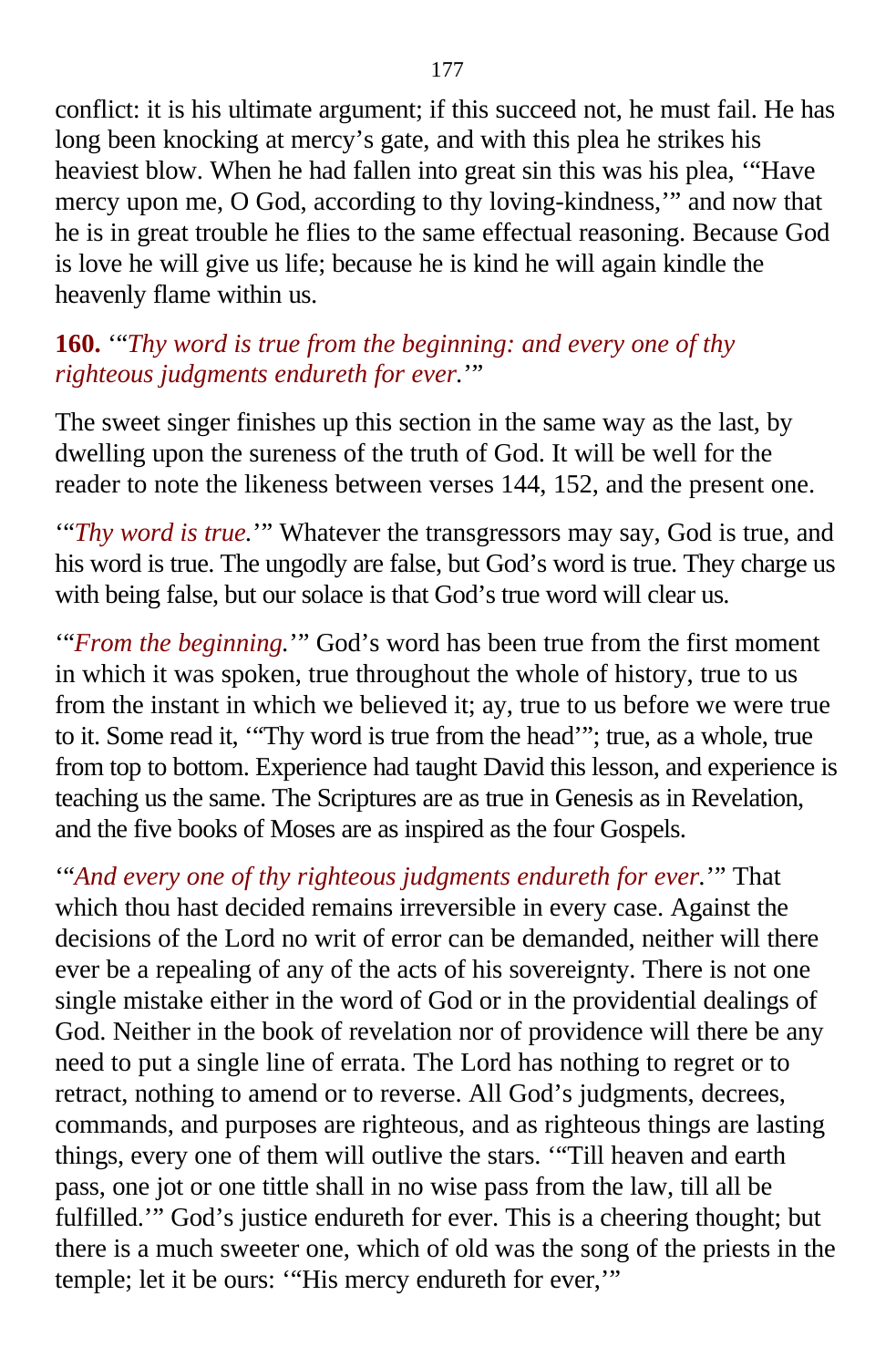# EXPOSITION ,OF VERSES 161 TO 168.

PRINCES have persecuted me without a cause: but my heart standeth in awe of thy word.

**162** I rejoice at thy word, as one that findeth great spoil.

**163** I hate and abhor lying: but thy law do I love.

**164** Seven times a day do praise thee because of thy righteous judgments.

**165** That peace have they which love thy law: and nothing shall offend them.

**166** Lord, l have hoped for thy salvation, and done thy commandments.

**167** My soul hath , kept thy testimonies; and I love them exceedingly.

**168** I have kept thy precepts and thy testimonies: for all my ways are before thee.

We are drawing near to the end. The pulse of the Psalm beats more quickly than usual; the sentences are shorter, the sense is more vivid, the strain is more full and deep. The veteran of a thousand battles, the receiver of ten thousand mercies, rehearses his experience, and anew declares his loyalty to the Lord and his law. Oh, that when we come to the close of life we may be able to. speak as David does as he closes his life-psalm! Not boastfully, but still boldly, he places himself among the obedient servants of the Lord. Oh, to be clear in conscience when life's sun is setting!

**161.** '"*Princes have persecuted me without a cause: but my heart standeth in awe of thy word.*"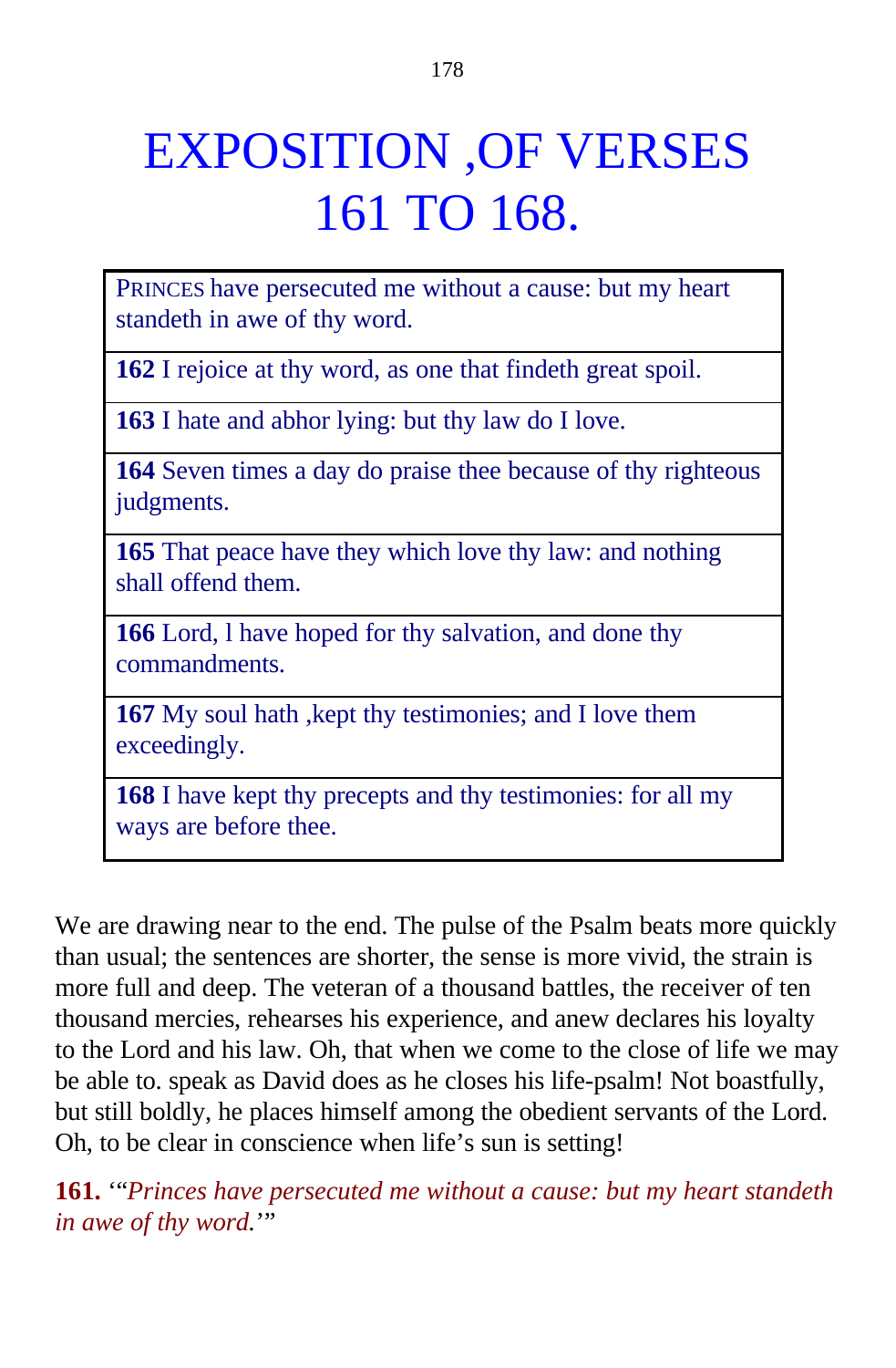'"*Princes have persecuted me without a cause.*'" Such persons ought to have known better; they should have had sympathy with one of their own rank. A man expects a fair trial at the hands of his peers. It is ignoble for any one to be prejudiced; but worst of all for noblemen to be so. If honor were banished from all other breasts it should remain in the bosom of kings, and certainly honor forbids the persecution of the innocent. Princes are appointed to protect the virtuous and avenge the oppressed, and it is a shame when they themselves become the assailants of the righteous. It was a sad case when the man of God found himself attacked by the judges of the earth, for their eminent position added weight and venom to their enmity. It was well that the sufferer could truthfully assert that this; persecution was '"without a cause.'" He had not broken their laws, he had not injured them, he had not even desired to see them injured: he had not been an advocate of rebellion or anarchy, he had neither openly nor secretly opposed their power, and therefore, while this made their oppression the more inexcusable, it took away a part of its sting, and helped the brave-hearted servant of God to bear up under their oppressions.

'"*But my heart standeth in awe of thy word.*'" He might have been overcome by awe of the princes, had it not been that a greater fear drove out the less, and he was swayed by awe of God's word. How little are crowns and scepters in the judgment of that man who perceives a more majestic royalty in the commands of his God! We are not likely to be disheartened by persecution, nor driven by it into sin, if the word of God exerts supreme power over our minds.

**162.** '"*I rejoice at thy word, as one that findeth great spoil.*'" His awe did not prevent his joy; his fear of God was not of the kind which perfect love casts out, but of the sort which it nourishes. He trembled at the word of the Lord, and yet rejoiced at it. He compares his joy to that of one who has been long in battle, and has; at last won the victory and is dividing the spoil. This usually falls to the lot of princes; and though David was divided from other monarchs by their persecution of him, yet he had victories of his own, which they understood not, and treasures in which they could not share. He could say, —

> **'"***With causeless hate by princes chased, Still on thy word my heart is placed. That word I dread; that word I hold More dear than heaps of captured gold.***'"**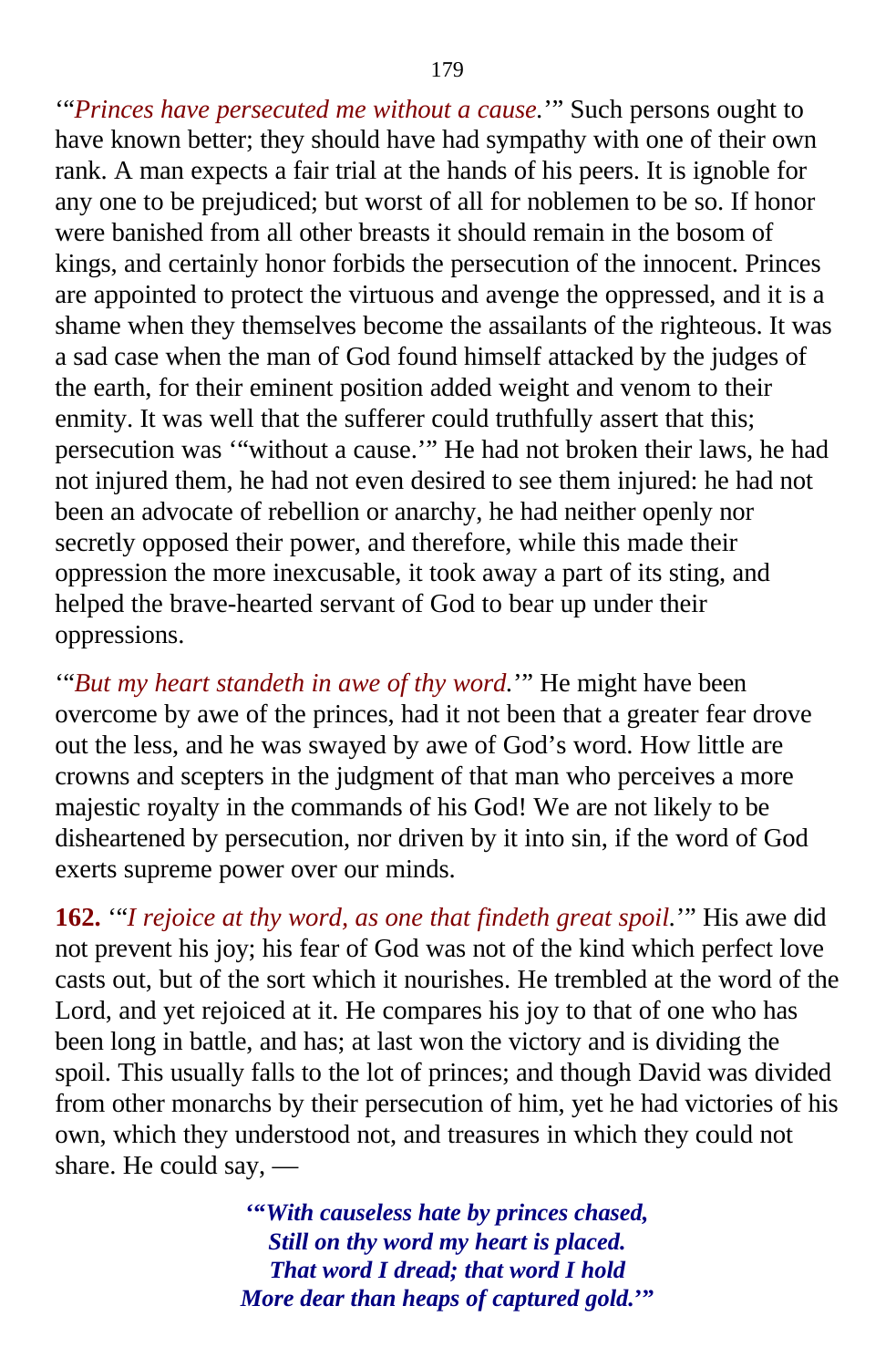'"David's spoil'" was more than equal to the greatest gains of all the mighty men. His holy booty taken by his earnest: contention for the truth of God was greater than all the trophies that can be gained in war. Grace divides greater spoil than falls to the lot of sword or bow.

In the evil times we have to fight hard for divine truth: every doctrine costs us a battle. But when we gain a full understanding of eternal truth by personal struggles it becomes doubly precious to us. If we have unusual battling for the word of God, may we have for our spoil a firmer hold upon the priceless word!

Perhaps the, passage may mean that the Psalmist rejoiced as one who comes upon hidden treasure for which he has not fought, in which case we find the analogy in the man of God who, while reading the Bible, makes grand and blessed discoveries of the grace of God laid up for him discoveries which surprise him, for he looked not to find such a prize. Whether we come by the truth as finders or as warriors fighting for it, the heavenly treasure should be equally dear to us. With what quiet joy does the ploughman steal home with his golden find! How victors shout as they share the plunder! How glad should that man be who has discovered his portion in the promises of Holy Writ, and is able to enjoy that portion for himself, knowing by the witness of the Holy Spirit that it is all his own!

# **163.** '"*I hate and abhor lying: but thy law do I love.*'"

'"*I hate and abhor lying.*'" A double expression for an inexpressible loathing. Falsehood in doctrine, in life, or in speech, falsehood in any form or shape, had become utterly detestable to the Psalmist. This was a remarkable statement for an Oriental to make; for, generally, lying is the delight of Easterns, and the only wrong they see in it is when their skill is at fault, so that the lie is found out. David himself had made much progress when he had come to this; for he, too, had practiced guile in his day. He does not, however, alone refer to falsehood in conversation; he evidently intends perversity in faith and teaching. He wrote down all opposition to the God of truth as lying, and then he turned his whole soul against it with the intensest form of indignation. Godly men should detest false doctrine even as they abhor any other lie.

'"*But thy law do I love.*'" He did not merely yield to it, but he had great pleasure in it. A sullen obedience is essentially rebellion: only a hearty love will secure sincere loyalty to law. David loved the law of God because it is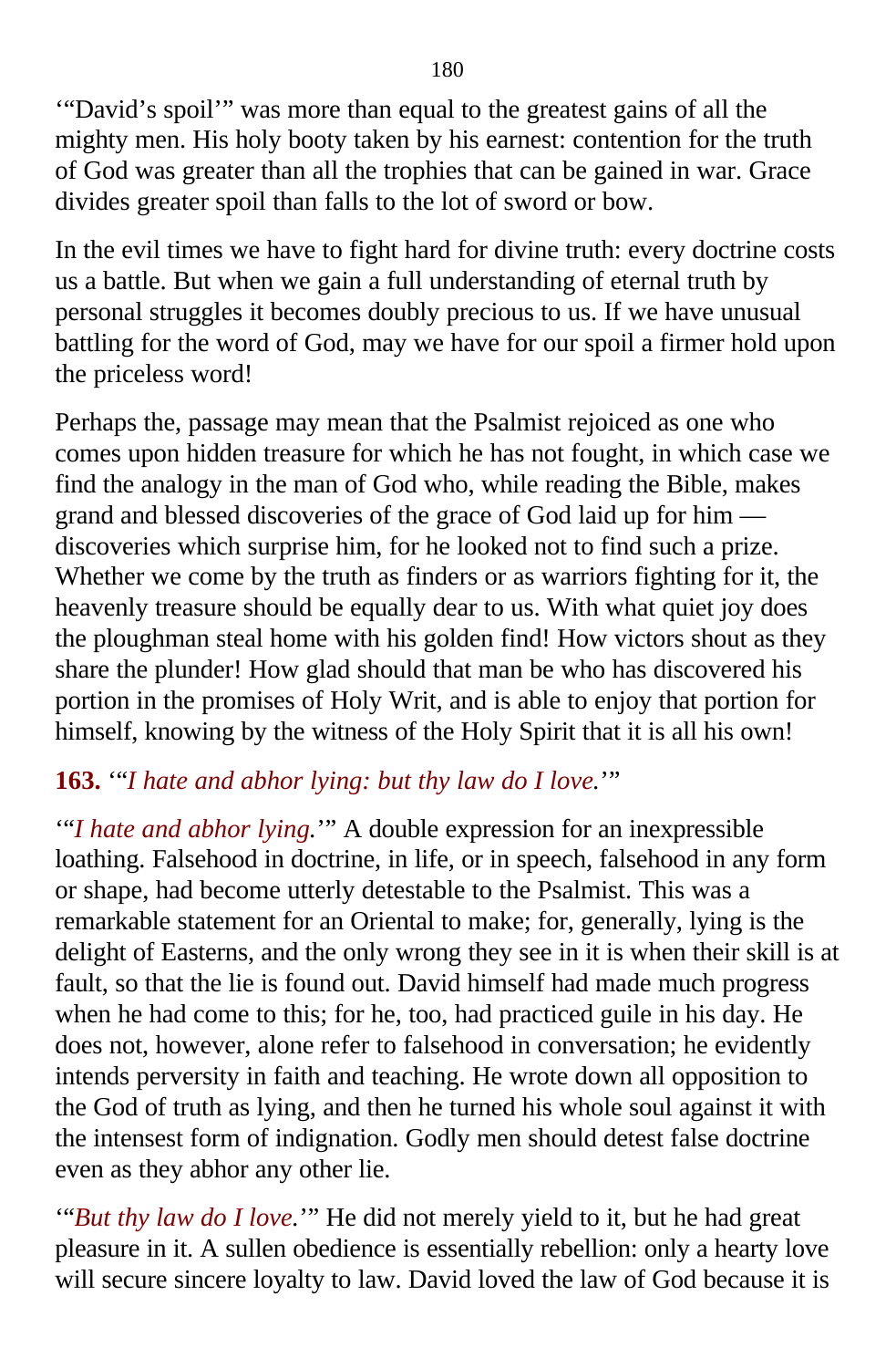the foe of falsehood and the guardian of truth. His love was as ardent as his hate: he intensely loved the word of God, which is in itself pure truth. True men love truth, and hate lying. It is well for us to know which way our hates and loves run; and we may do essential service to others by declaring what: are the objects of our admiration and detestation. Both love and hate are contagious, and when they are sanctified the wider their influence the better.

## **164.** '"*Seven times a day do f praise thee because of thy righteous judgments.*"

He labored perfectly to praise his perfect God, and therefore fulfilled the perfect number of songs — that number being seven. He reached a Sabbath in his praise, and before he rested on his bed he found sweet rest in the joyful adoration of Jehovah. Seven may also intend notable frequency. Frequently he lifted up his heart in thanksgiving to God for his divine teachings in the word, and for his divine actions in providence. With his voice he extolled the righteousness of the Judge of all the earth. As often as he thought of God's ways a song leaped to his lips. At the sight of the oppressive princes, and at the hearing of the abounding falsehood around him, he felt all the more bound to adore and magnify God, who in all things is truth and righteousness, When others slander us, or in any other way rob us of our just need of praise, it should be a warning to us :not to fall into the same conduct towards our God, who is so much more worthy of honor. If we praise God when we are persecuted, our music will be all the sweeter to him because of our constancy in suffering. If we keep clear of all lying, our song will be the more acceptable because it comes out of honest lips. If we never flatter men, we shall be in the better condition for honoring the Lord. Do we praise God seven times a day? Alas! the question needs altering — Do we praise him once in seven days? O shameful fraud, which deprives the Ever Blessed of the music of this lower sphere!

The pre-eminent holiness of Jehovah's laws and acts should bring forth from us continued praise. Happy are holy men to be ruled by a righteous governor who never errs I Each lover of righteousness will say in his heart

—

**'"***Just are thy laws; I daily raise The sevenfold tribute of my praise*"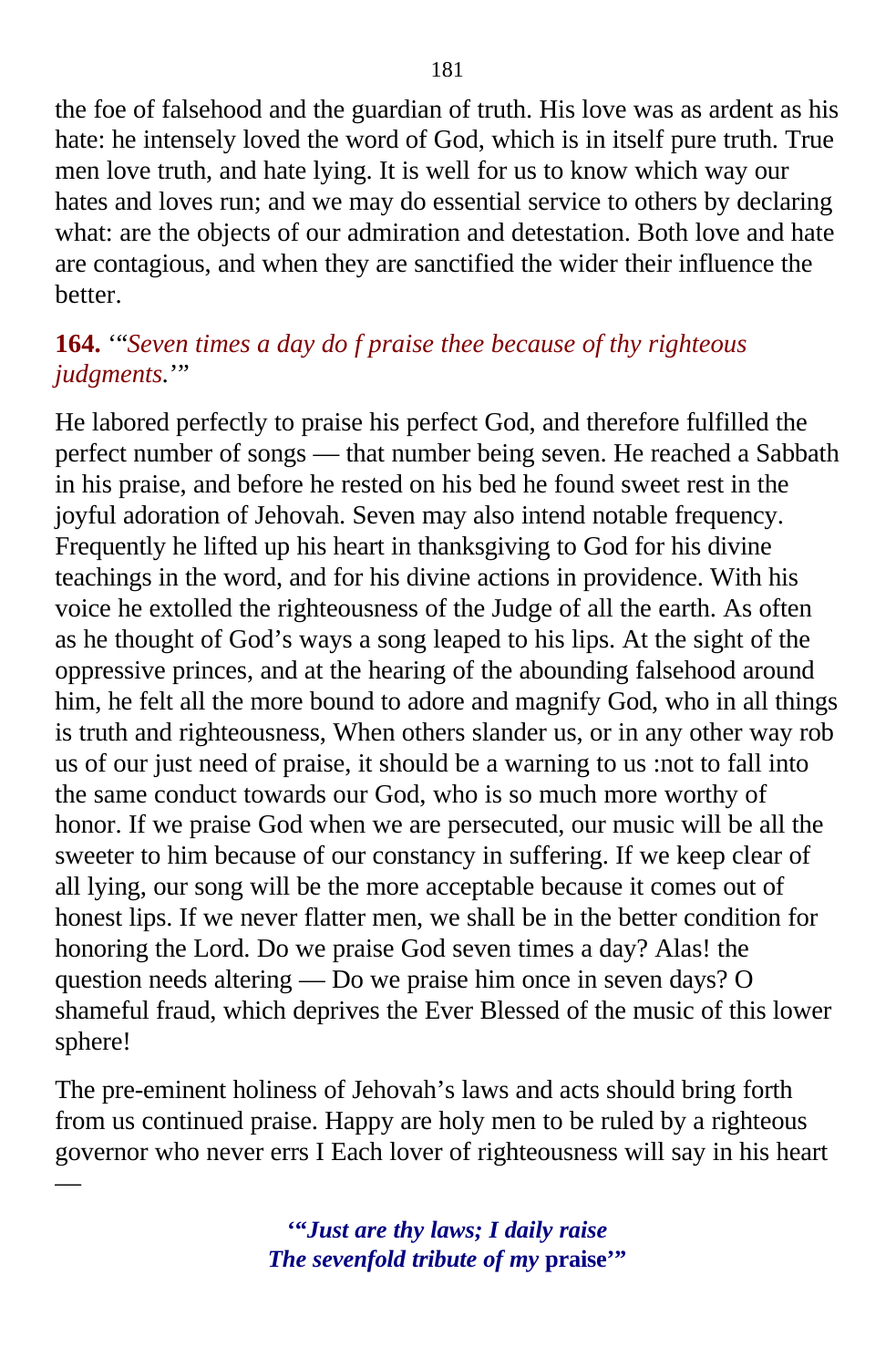**165.** '"*Great peace have they which love thy law: and nothing shall offend them.*"

'"*Great peace have they which love thy law.*'" What a charming verse is this! It deals not with those who perfectly keep the law — for where should such men be found? — -but with those who love it, whose hearts and hands are made to square with its precepts and demands. These men are ever striving, with all their hearts, to walk in obedience to the law, and though they are often persecuted they have peace, yea, *great* peace; for they have learned the secret of the reconciling blood, they have felt the power of the comforting Spirit, and they stand before the Father as men accepted. The Lord has given them to feel his peace, which passeth all understanding. They have many troubles, and are likely to be persecuted by the proud; but their usual condition is that of deep calm peace too great for '"these light afflictions'" to break.

'"*And nothing shall offend them,*'" or, '"shall really injure them.'" '"All things work together for good to them that love God, to them who are the called according to his purpose.'" It must needs be that offenses come; but these lovers of the law are peacemakers, and so they neither give nor take offense. That peace which is founded upon conformity to God's will is a living and lasting one, worth writing of with enthusiasm, as the Psalmist here does.

#### **166.** '"*Lord, I have hoped for thy salvation, and done thy*

*commandments.*'" Here we have salvation by grace, and the fruits thereof. All David's hope was fixed upon God, he looked to him alone for salvation; and then he endeavored most earnestly to fulfill the commands of ibis law. Those who place least reliance upon good works are very frequently those who have the most of them: that same divine teaching which delivers us from confidence in our own doings leads us to abound in every' good work to the glory of God. In times of trouble there are two things to be done, the first is to hope in God, and the second is to do that which is right. The first without the second would be mere, presumption; the second without the first mere formalism. It is well if in looking back we can claim to have acted in the way which is commanded of the Lord. If we have acted rightly towards God we are sure that he will act kindly towards us.

**167.** '"*My soul hath kept thy testimonies; and I love them exceedingly.*'"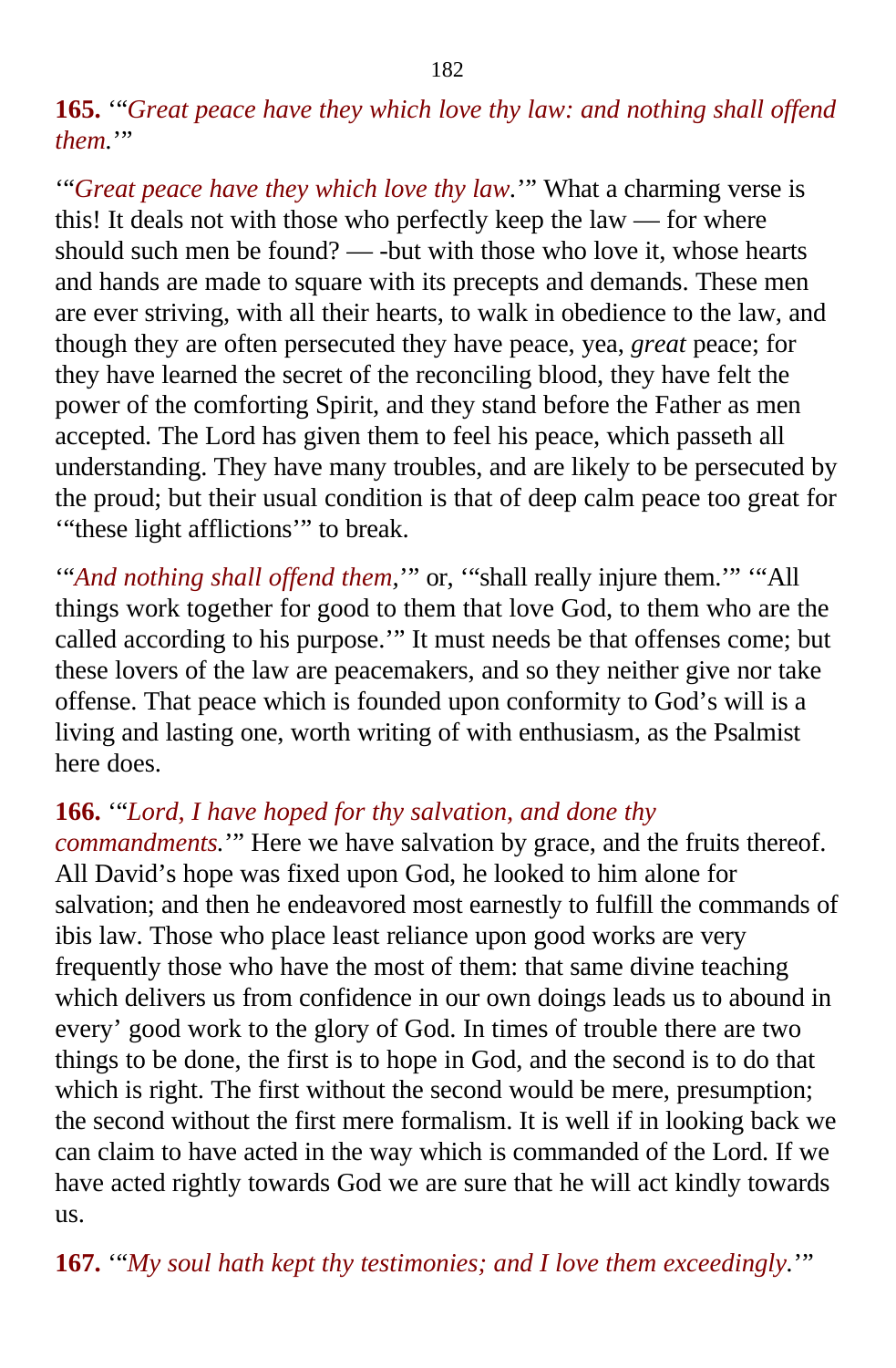'"*My soul hath kept thy testimonies.*'" My outward life has kept thy precepts, and my inward life, my soul, has kept thy testimonies. God has borne testimony to many sacred truths, and these we hold fast with all our heart and soul, for we value them as life itself. The gracious man stores up the truth of God within his heart as a treasure exceedingly dear and precious — he keeps it His secret soul, his inmost self, becomes the guardian of these divine teachings which are his. sole authority in soul matters. To him it becomes a great joy in his old age to be able to say, '"My soul hath kept thy testimonies.'"

'"*And I love them exceedingly.*'" This was Why he kept them, and, having kept them, this was the result of the keeping. He did not merely store up revealed truth by way of duty, but because of a deep, unutterable affection for it. He felt that he could sooner die than give up any part of the revelation of God. The more we store our minds with heavenly truth, the more deeply shall we be in love with it: the more we see the exceeding riches of the Bible, the more will our love exceed measure, and exceed expression.

#### **168.** '"*I have kept thy precepts and thy testimonies; dear all my ways are before thee,"*

'"*I have kept thy precepts and thy testimonies.*'" Both the practical and the doctrinal parts of God's word he had stored up, and preserved, and followed. It is a blessed thing to see the two forms of the divine word equally known, equally valued, equally confessed: there should be no picking and choosing as to the mind of God. We know those who endeavor to be careful as to the precepts, but who seem to think that the doctrines of the gospel are mere matters of opinion, which they may shape for themselves. This is not a perfect condition of things. We have known others again who are very rigid as to the doctrines, and painfully lax with reference to the precepts. This also is far from right. When the two are '"*kept*'" with equal earnestness, then have we the perfect man.

'"*For all my ways are before thee*?' Probably he means to say that this was the motive of his endeavoring to be right both in head and heart, because he knew that God saw him, and under the sense of the divine presence he was afraid to err. Or else he is thus appealing to God to bear witness to the truth of what he has said. In either case it is no small consolation to feel that our heavenly Father knows all about us, and that if princes speak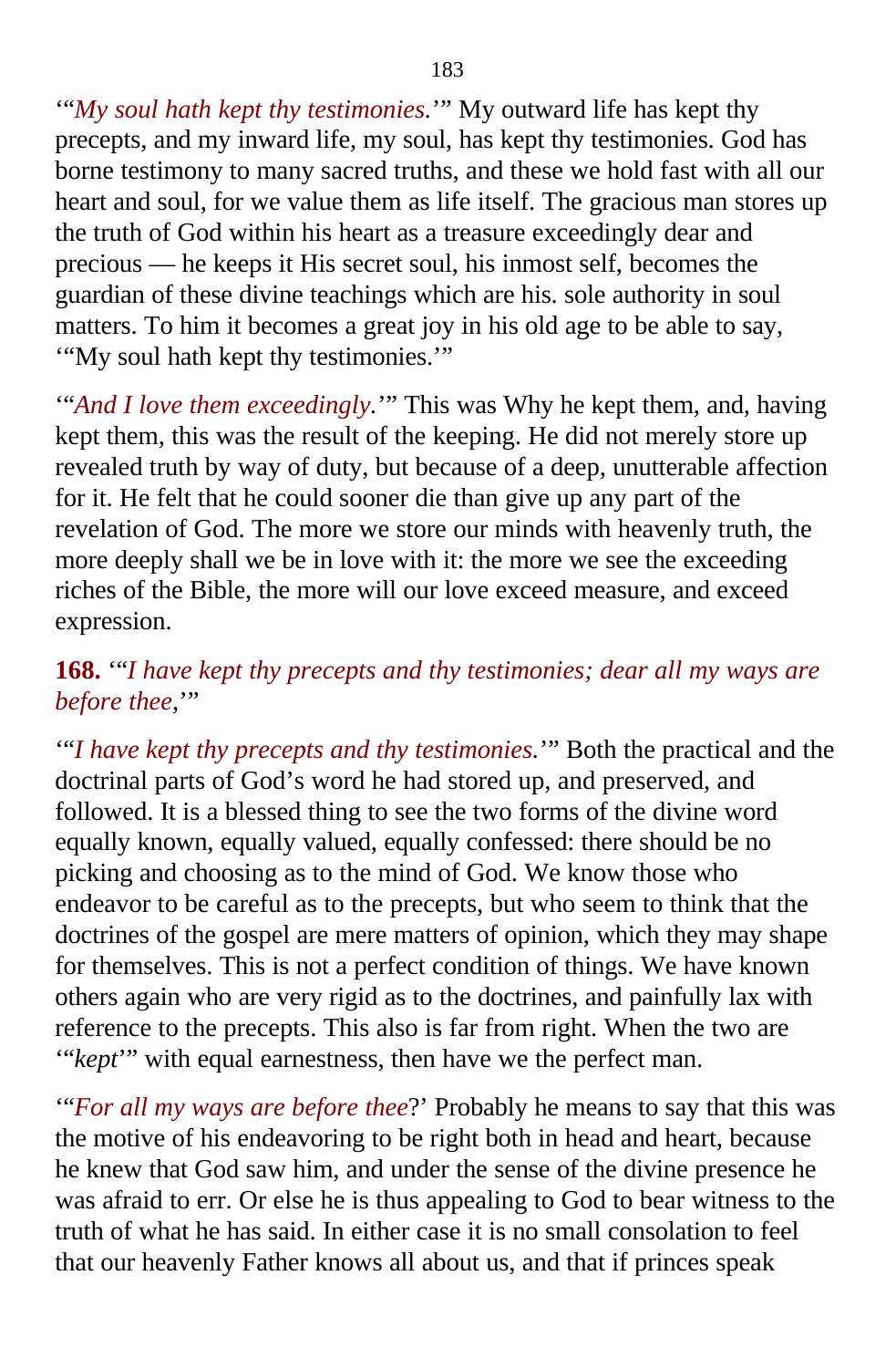against us, and worldlings fill their mouths with cruel lies, yet he can vindicate us, for there is nothing secret or hidden from him.

We are struck with the contrast between this verse, which is the last of its octave, and verse 176, which is similarly placed in the next octave. This is a protest of innocence, '"I have kept thy precepts,'" and that a confession of sin, '"I have gone astray like a lost sheep.'" Both were sincere, both accurate. Experience makes many a paradox plain, and this is one. Before God we may be clear of open fault, and yet at the same time mourn over a thousand heart-wanderings which need his restoring hand.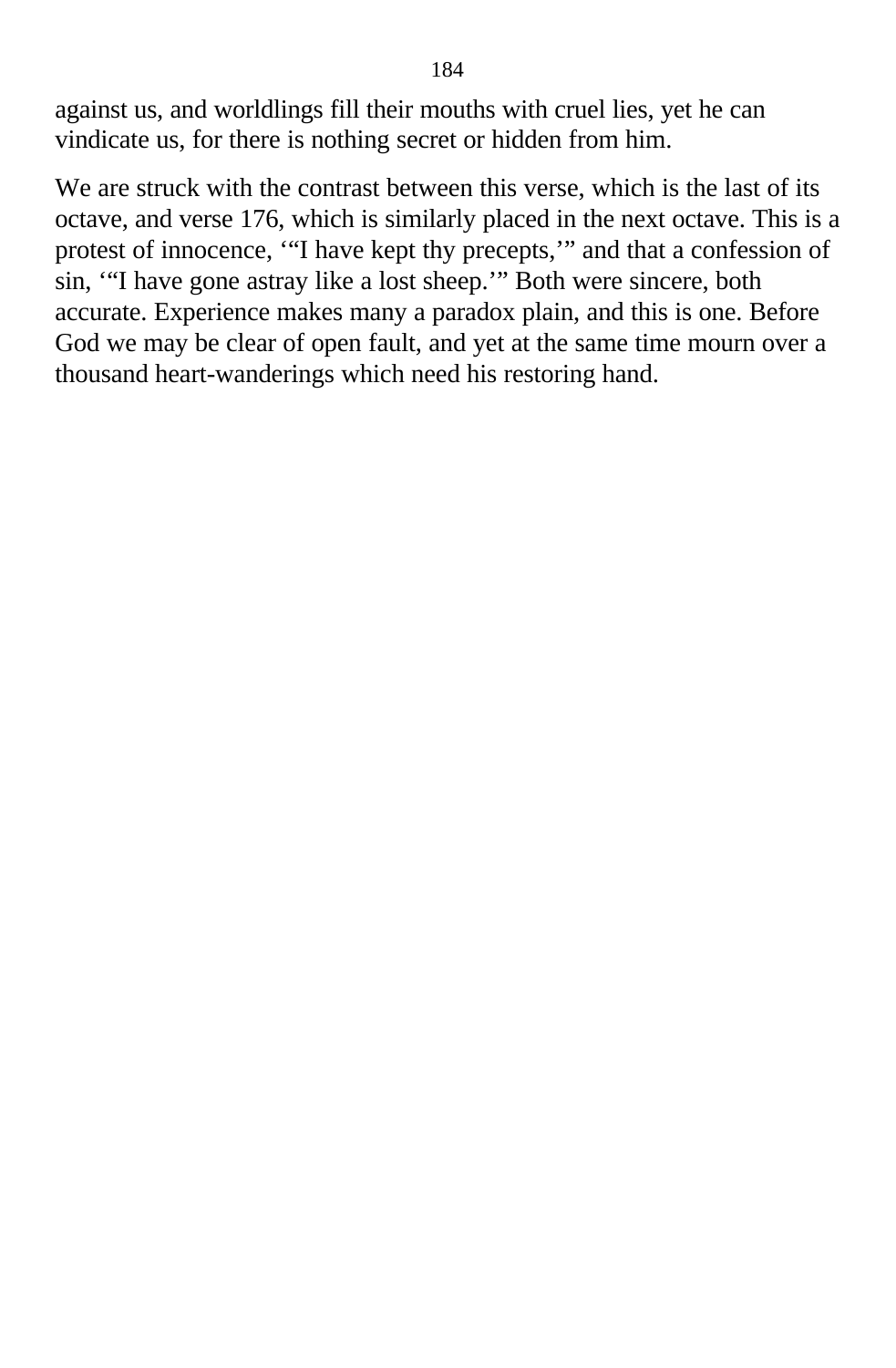# EXPOSITION OF VERSES 169 TO 176.

LET my cry come :near before thee, O Lord: give me understanding according to thy word.

**170** Let my supplication come before thee: deliver me according to thy word.

**171** My lips shall utter praise, when thou hast taught me thy statutes.

**172** My tongue shall speak of thy word. for all thy commandments are righteousness.

**173** Let thine hand help me; for! have chosen thy precepts.

**174** I have longed for thy salvation, O Lord; and thy law is my delight.

**175** Let my soul live, and it shall praise thee; and let thy judgments help me.

**176** I have gone astray like a lost sheep; seek thy servant; for I do not forget thy commandments.

The Psalmist is now at the: last section of the psalm, and his petitions gather still more force and fervency; he seems to break into the inner circle of divine fellowship, and to come even to the feet of the great God whose help he is imploring. This nearness creates the most lowly view of himself, and leads him to close the psalm, prostrate in the dust, in deepest serfhumiliation., begging to be sought out like a lost sheep.

**169.** '"*Let my cry come near before thee, O Lord: give me understanding according to thy word.*"

'"*Let my cry come near before thee, O Lord.*'" He is tremblingly afraid lest he should not be heard. He is conscious that his prayer is nothing better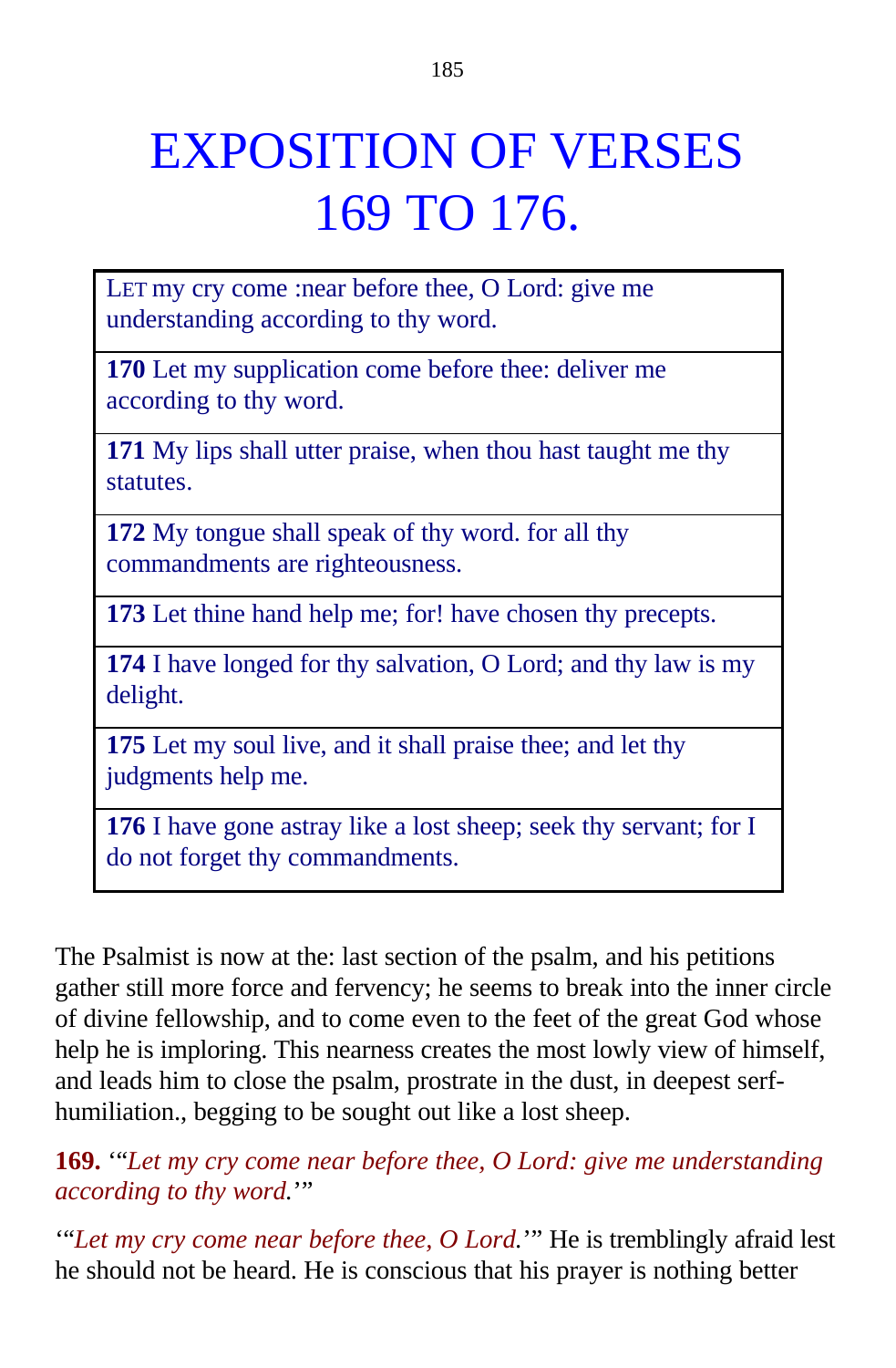than the '"cry'" of a poor child, or the groan of a wounded beast. He dreads lest it should be shut out from the ear of the Most High; but he very' boldly prays that it may come before God, that it may be in his ear, under his notice, and looked upon with his acceptance. Yea, he goes further, and entreats, '"Let my cry come near before thee, O Lord'": he wants the Lord's attention to his prayer to be very close and considerate. He uses a figure of speech and personifies his prayer. We may picture his prayer as Esther, venturing into the royal presence, entreating an audience, and begging to find favor in the sight of the blessed and only Potentate. It is a very sweet thing to a suppliant when he knows of a surety that his prayer has obtained audience, when it has trodden the sea of glass before the throne, and has come even to the footstool of the glorious seat around which heaven and earth adore. It is to *Jehovah* that this prayer is expressed with trembling earnestness — our translators, filled with holy reverence, translate the word, '"*O Lord*.'" We crave audience of none else, for we have confidence in none beside.

'"*Give me understanding according to thy word,*'" This is the prayer about which the Psalmist is so exceedingly anxious. With all his gettings he would get understanding, and whatever he misses he is resolved not to miss this priceless boon. He desires spiritual light and understanding, as it is promised in God's word, as it proceeds from God's word, and as it produces obedience to God's word. He pleads as though he had no understanding whatever of his own, and asks to have one given to Him. '"Give me understanding.'" In truth, he had an understanding according to the judgment of men; but what he sought was an understanding according to God's word, which is quite another thing. To understand spiritual things is the gift of God. To have a judgment enlightened by heavenly light and conformed to divine truth is a privilege which only grace can give. Many a man who is accounted wise after the manner of this world is a fool according to the word of the Lord. May we be among those happy children who shall all be taught of the Lord!

#### **170.** '"*Let my supplication come before thee: deliver me according to thy* word."

'"*Let my supplication come before thee.*'" It is the same entreat>, with a slight change of words. He humbly calls his cry a supplication, a sort of beggar's petition; and again he asks for audience and for answer. There might be hindrances in the way to an audience, and he begs for their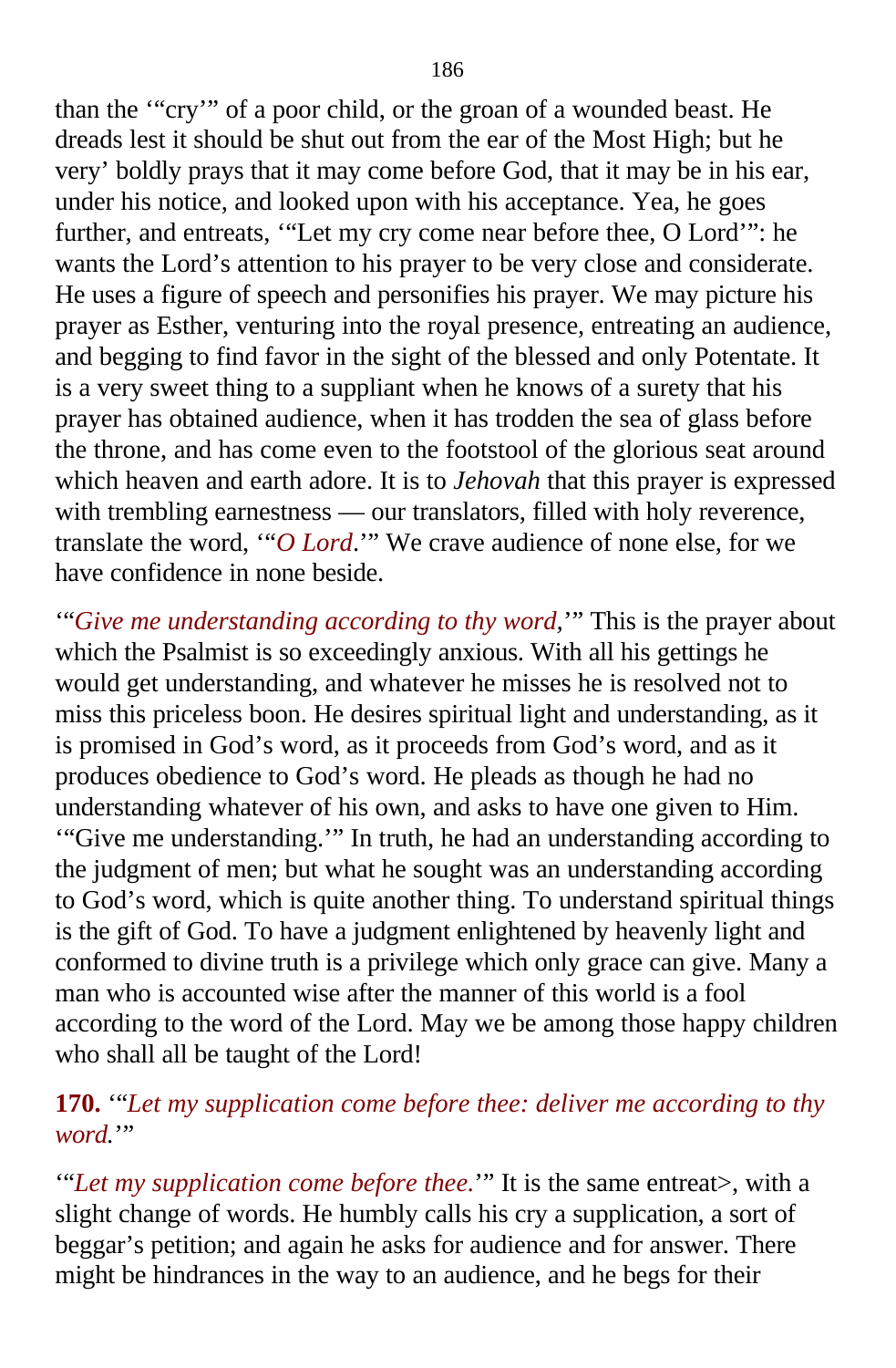removal — '"Let my supplication come.'" Other believers are heard by the Great Lord himself — .let my prayer come before thee: let me also have audience of my God.

'"*Deliver me according to thy word.*'" Rid me of mine adversaries, clear me of my slanderers, preserve me from my tempters, and bring me up out of all my afflictions, even as thy word has led me to expect thou wilt do. It is for this that in the previous verse he seek,; understanding. His enemies would succeed through his folly, if they succeeded at all; but if he exercised a sound discretion they would be baffled, and he would escape from them. The Lord in answer to :prayer frequently delivers his children by making them wise as serpents as well as harmless as doves.

**171** '"*My lips shad utter praise, when thou hast taught me thy statutes.*'" He will not always be pleading for himself, he will rise above all selfishness, and render thanks for the benefit received. He promises to praise God when he has obtained practical instruction in the life of godliness: this is something to praise for, no blessing is more precious. The best possible praise is that which proceeds from men who honor God, not only with their lips, but in their lives. We learn the music of heaven in the school of holy living. He whose life honors the Lord is sure to be a man of praise. David would not be silent in his gratitude, but he would express it in appropriate terms: his lips would utter what his life had practiced. Eminent disciples are wont to speak well of the master who instructed them; and this holy man, when taught the statutes of the Lord, promises to giro all the glory to him to whom it is due.

## **172.** '"*My tongue shall speak of thy word: for all thy commandments are righteousness.*'"

'"*My tongue shall speak of thy word.*'" When he had done singing he began preaching. God's tender mercies are such that they may be either said or sung. When the tongue speaks of God's word it has a most fruitful subject; such speaking will be as a tree of life, whose leaves shall be for the healing of the people. Men will gather together to listen to such talk, and they will treasure it up in their hearts. The worst of us is, that for the most part we are full of our own words, and speak but little of God's word. Oh, that we could come to the same resolve as this godly man, and say henceforth, '"My tongue shall speak of thy word'"! Then should we break through our sinful silence; we should no more be cowardly and halfhearted, but should be true witnesses for Jesus. It is not only of God's works that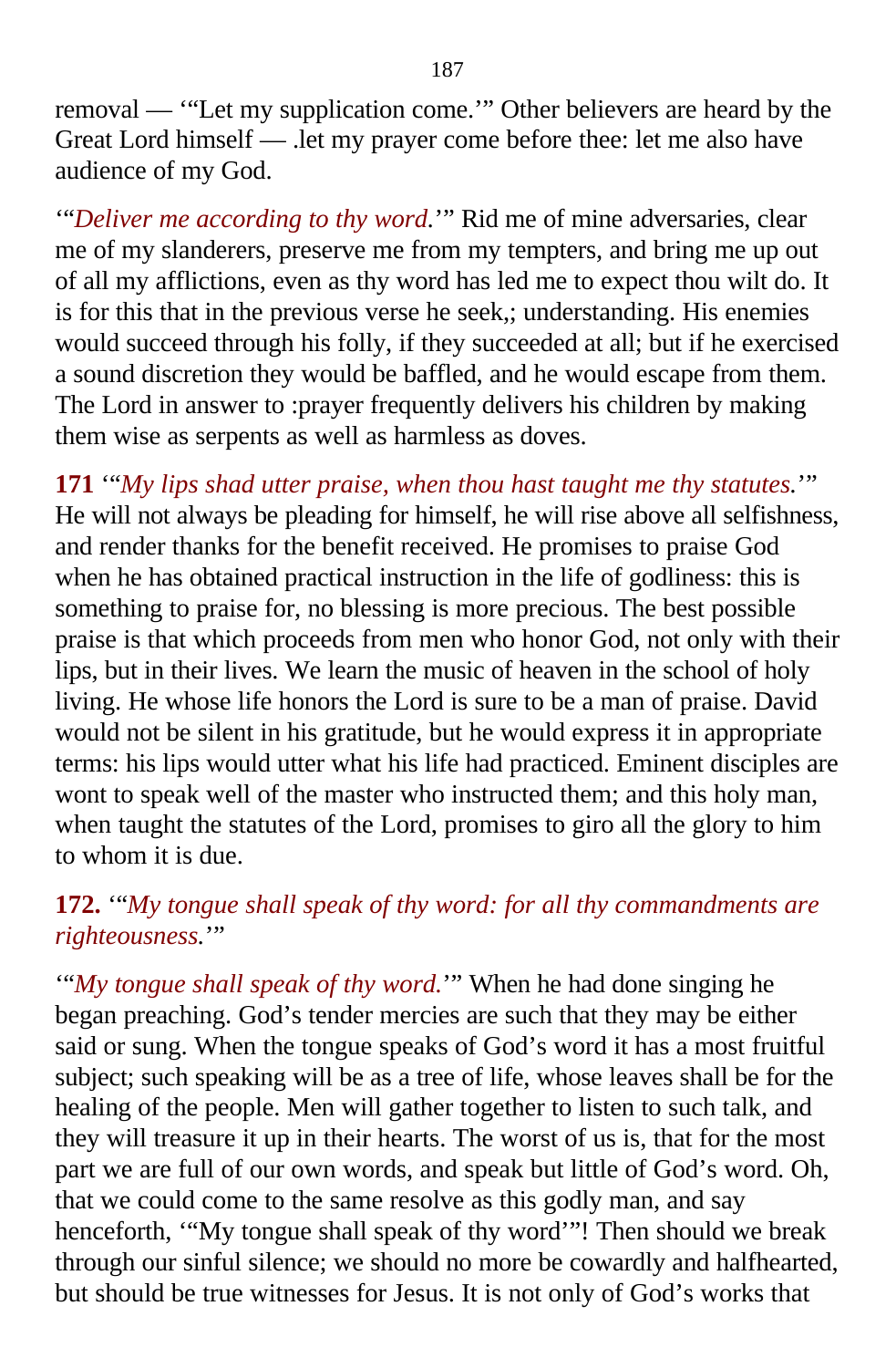we are to speak, but of his word. We may extol its truth, its wisdom, its preciousness, its grace, its power; and then we may tell of all it has revealed, all it has promised, all it has commanded, and all it has effected. The subject gives us plenty of sea-room; we may speak on for ever: the tale is for ever telling, yet untold.

'"*For all thy commandments are righteousness.*'" David appears to have been mainly enamored of the preceptive part of the word of God, and concerning the precept his chief delight lay in its purity and excellence. When a man can speak thus from his heart, his heart is indeed a temple of the Holy Ghost.

He has said aforetime (verse 138), '"Thy testimonies are righteous,'" but here he declares that they are righteousness itself. The law of God is not only the standard of right, but it is the essence of righteousness. This the Psalmist affirms of each and every one of the precepts without exception. He felt like Paul — '"The law is holy, and the commandment holy, and just, and good.'" When a man has so high an opinion of God's commandments, it is little wonder that his lips should be ready to extol the ever-glorious One.

## **173.** '"*Let thine hand help me; far I have chosen thy precepts.*'"

'"*Let thine hand help me.*'" Give me practical succor. Do not entrust me to my friends or to thy friends, but put thine own hand to the work. Thy hand has both skill and power, readiness and force: display all these qualities on my behalf. I am willing to do the utmost that I am able to do; but what I need is *thine* help, and this is so urgently required that if I have it not I shall sink. Do not refuse thy succor. Great as thy hand is, let it light on me, even me. The prayer reminds us of Peter walking on the sea and beginning to sink; he, too, cried, '"Lord, save *me,*'" and the hand of his Master was stretched out for his rescue.

'"*For I have chosen thy precepts.*'" A good argument. A man may fitly ask help from God's hand when he has dedicated his own hand entirely to the obedience of the faith. '"I have chosen thy precepts.'" His election was made, his mind was made up. In preference to all earthly rules and ways, in preference even to his own will, he had chosen to be obedient to the divine commands. Will not God help such a man in holy work and sacred service? Assuredly he will. If grace has given us the heart with which to will, it will also give us the hand with which to perform. Whenever, under the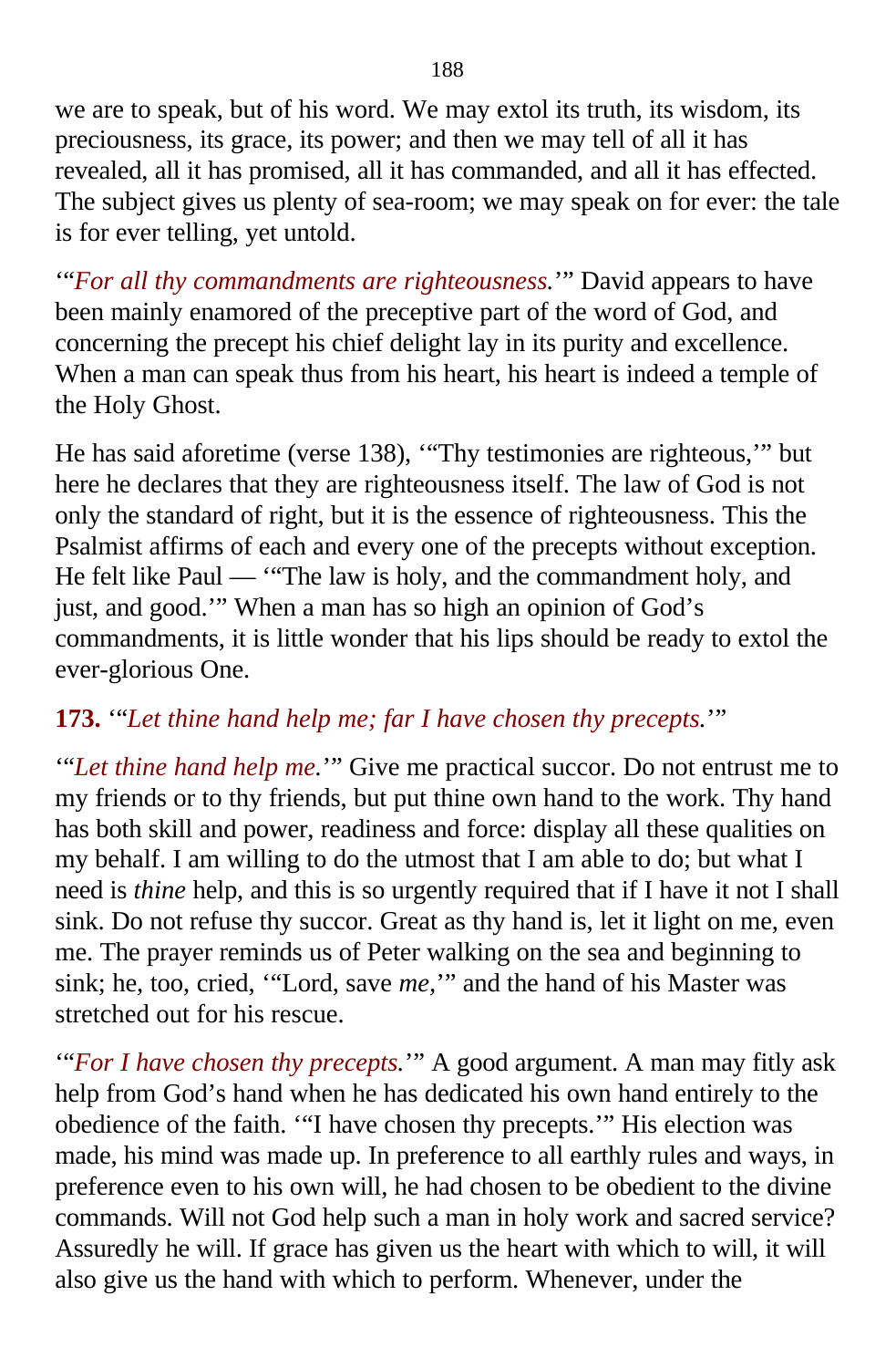constraints of a divine call, we are engaged in any high and lofty enterprise, and feel it to be too much for our strength, we may always invoke the right hand of God in words like these.

## **174.** '"*I have longed far thy salvation, O Lord ; and thy law is my delight.*'"

'"*I have longed for thy salvation, O Lord.*'" He speaks like old Jacob on his deathbed; indeed, all saints, both in prayer and in death, appear as one, in word, and deed, and mind. He knew God's salvation, and yet he longed for it; that is to say, he had experienced a measure of it, and he was therefore led to long for something yet higher and more complete. The holy hunger of the saints increases as it is satisfied. There is a salvation yet to come, when we shall be clean delivered from the body of this death, set free from all the turmoil and trouble of this mortal life, raised above the temptations and assaults of Satan, and brought near unto our God, to be like him and with him for ever and ever.

'"I have longed for thy salvation, O Jehovah; *and thy law is my delight.*'" The first clause tells us what the saint longs for, and this informs us what is his present satisfaction. God's law, contained in the ten commandments, gives .joy to believers. God's law, that is, the entire Bible, is a well-spring of consolation and enjoyment to all who receive it. Though we have not yet reached the fullness of our salvation, yet we find in God's word :;o much concerning a present salvation that: we are even now delighted.

#### **175.** '"*Let my soul live, and it shall praise thee; and let thy judgments* help me."

'"*Let my soul live.*'" Fill it full of life, preserve it from wandering into the ways of death, give it to enjoy the indwelling of the Holy Ghost, let it live to the fullness of life, to the utmost possibilities of its new-created being.

'"*And it shall praise thee.*'" It shall praise thee for life, for new life, for eternal life, for thou art the Lord and Giver of life. The more it shall live, the more it shall praise, and when it shall live in perfection it shall praise thee in perfection.. Spiritual life is prayer and praise.

'"*And let thy judgments help me.*'" While I read the record of what thou hast done, in terror or in love, let me be quickened and developed. While I see thy hand actually at work upon :me, and upon others, chastening sin, and smiling upon righteousness, let me be helped both to live aright and to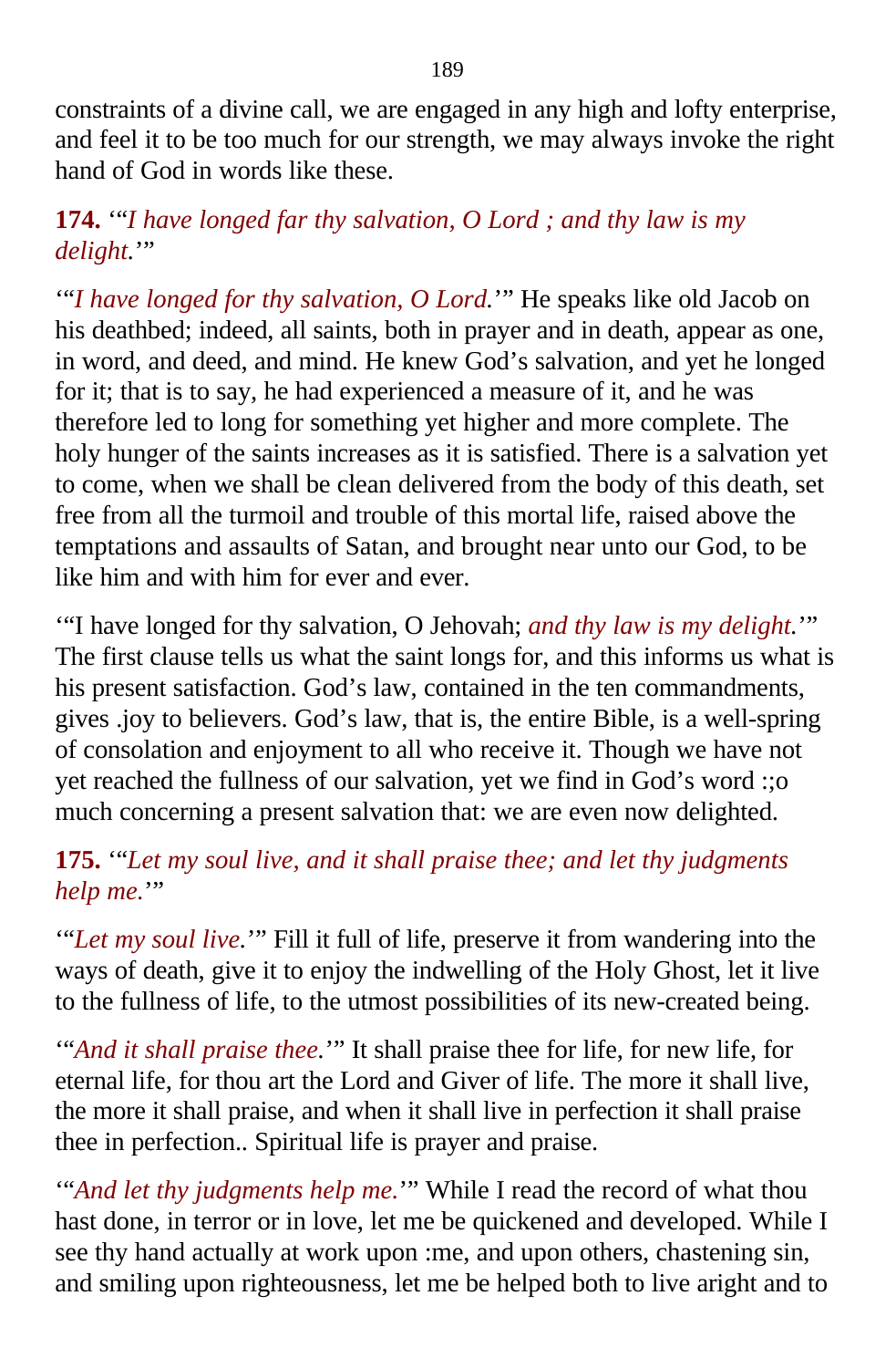praise thee aright. Let all thy deeds in providence instruct me, and aid me in the struggle to overcome sin and to practice holiness. This is the second time he has asked for help in this portion; he was always in need of it, and so are we.

**176.** '"*I have Gone astray like a lost sheep; seek thy servant; for I do not forget thy commandments.*"

This is the *finale,* the conclusion of the whole matter: '"*I have gone astray like a lost sheep*"' — often, willfully, wantonly, and even hopelessly but for thine interposing grace. In times gone by, before I was afflicted, and before thou hadst fully taught me thy statutes, I went astray. '"I went astray'" from the practical precepts, from the instructive doctrines, and from the heavenly experiences which thou hadst set before me. I lost my road, and I lost myself. Even now I am apt to wander, and, in fact, have roamed already; therefore, Lord, restore me.

> **'"***Am not I thy wilder'd sheep? Seek me, O thou Shepherd good, Find, and for thy service keep The dear purchase of thy blood; Lost again if thou depart, Hide me, Savior, in thy heart.*<sup>\*\*</sup>

'"*Seek thy servant.*'" He was not like a dog, that somehow or other can find its way back; but he was like a lost sheep, which goes further and further away from home; yet still he was a sheep, and the Lord's sheep, his property, and precious in his sight, and therefore he hoped to be sought in order to be restored. However far he might have wandered he was still not only a sheep, but God's '"servant,'" and therefore he desired to be, in his Master's house again, and once more honored with commissions for his Lord. Had he been only a lost sheep he would not have prayed to be sought; but being also a "servant," he had the power to pray. He cries, '"Seek thy servant,'" and he hopes not only to be sought, but forgiven, accepted, and taken into work again by his gracious Master.

Notice this confession; many times in the psalm David has defended his own innocence against foul-mouthed accusers; but when he comes into the presence of the Lord his God, he is ready enough to confess his transgressions. He here sums up, not only his past, but even his present life, under the image of a sheep which has broken from its pasture, forsaken the flock, left the shepherd, and brought itself into the wilderness, where it has